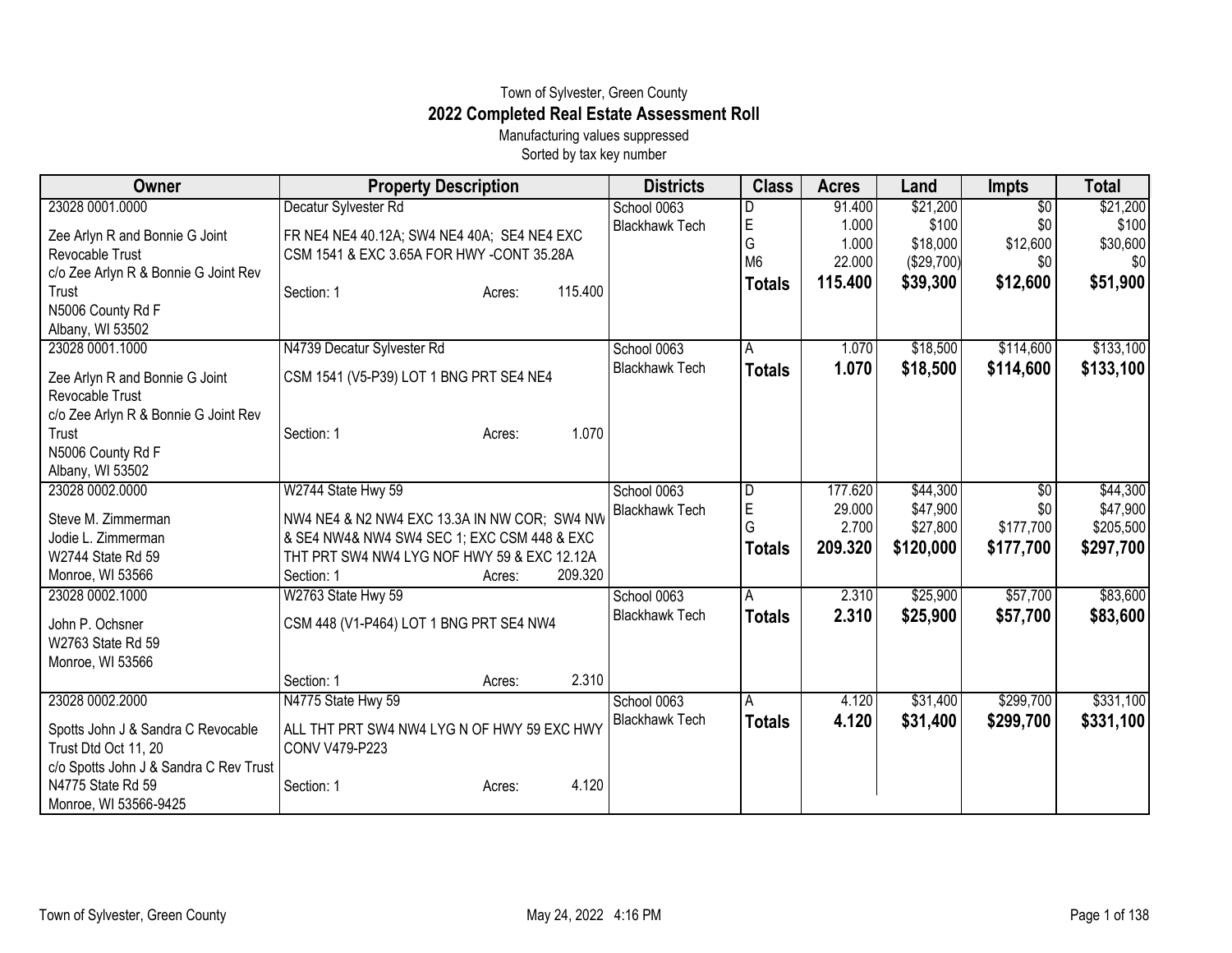| Owner                                                                                                        | <b>Property Description</b>                                                                                                                                                         | <b>Districts</b>                     | <b>Class</b>                                  | <b>Acres</b>                         | Land                                      | <b>Impts</b>                                     | <b>Total</b>                                |
|--------------------------------------------------------------------------------------------------------------|-------------------------------------------------------------------------------------------------------------------------------------------------------------------------------------|--------------------------------------|-----------------------------------------------|--------------------------------------|-------------------------------------------|--------------------------------------------------|---------------------------------------------|
| 23028 0004.0000<br>Spring Edge Farm LLC<br>c/o Spring Edge Farm, LLC                                         | PRT FR NW4 NW4 COM NE COR TH W TO NW COR<br>TH S 660 FTTH NELY TO PT 198 FT S POB TH N 198                                                                                          | School 0063<br><b>Blackhawk Tech</b> | D<br><b>Totals</b>                            | 13.000<br>13.000                     | \$2,700<br>\$2,700                        | $\overline{50}$<br>\$0                           | \$2,700<br>\$2,700                          |
| C/O Andrew Houlberg<br>N4991 Spoerry Rd<br>Monticello, WI 53570                                              | FT POB<br>13.000<br>Section: 1<br>Acres:                                                                                                                                            |                                      |                                               |                                      |                                           |                                                  |                                             |
| 23028 0005.0000<br>Hancock-Bader Farm, LLC<br>c/o Hancock-Bader Farm, LLC<br>W7210 County Rd B               | County Rd FF<br>SW4 SW4                                                                                                                                                             | School 0063<br><b>Blackhawk Tech</b> | D<br>$\overline{E}$<br>Totals                 | 38.000<br>2.000<br>40.000            | \$10,400<br>\$100<br>\$10,500             | $\overline{60}$<br>\$0<br>\$0                    | \$10,400<br>\$100<br>\$10,500               |
| Monroe, WI 53566                                                                                             | 40.000<br>Section: 1<br>Acres:                                                                                                                                                      |                                      |                                               |                                      |                                           |                                                  |                                             |
| 23028 0006.0000<br>Hancock-Bader Farm, LLC<br>c/o Hancock-Bader Farm, LLC<br>W7210 County Rd B               | County Rd FF<br>E 1/2 SW4 & W 1/2 SE4, EXC LOT 1 CSM 1890                                                                                                                           | School 0063<br><b>Blackhawk Tech</b> | $\overline{\mathsf{D}}$<br>E<br><b>Totals</b> | 154.000<br>1.000<br>155.000          | \$41,100<br>\$100<br>\$41,200             | $\overline{60}$<br>\$0<br>\$0                    | \$41,100<br>\$100<br>\$41,200               |
| Monroe, WI 53566                                                                                             | 155.000<br>Section: 1<br>Acres:                                                                                                                                                     |                                      |                                               |                                      |                                           |                                                  |                                             |
| 23028 0006.0100<br>Carrousel Grain Service, Inc<br>W7210 County Rd B<br>Monroe, WI 53566                     | W2702 County Hwy Ff<br>CSM 1890 (V1-P168) LOT 1 BNG PRT SE4 SW4 & SW4<br>SE4                                                                                                        | School 0063<br><b>Blackhawk Tech</b> | l B<br><b>Totals</b>                          | 5.000<br>5.000                       | \$36,000<br>\$36,000                      | \$469,600<br>\$469,600                           | \$505,600<br>\$505,600                      |
|                                                                                                              | 5.000<br>Section: 1<br>Acres:                                                                                                                                                       |                                      |                                               |                                      |                                           |                                                  |                                             |
| 23028 0007.0000<br>Justus C. Burgweger<br>Cathlene C. Burgweger<br>N8010 Sandy Hook Rd<br>Brooklyn, WI 53521 | Decatur Sylvester Rd<br>NE4 SE4 40A; SE4 SE4 40A<br>80.000<br>Section: 1<br>Acres:                                                                                                  | School 0063<br><b>Blackhawk Tech</b> | D<br>E<br>G<br><b>Totals</b>                  | 77.000<br>2.700<br>0.300<br>80.000   | \$19,400<br>\$200<br>\$5,400<br>\$25,000  | \$0<br>\$0<br>\$30,800<br>\$30,800               | \$19,400<br>\$200<br>\$36,200<br>\$55,800   |
| 23028 0007.1000<br>Wisconsin Dept of Transportation<br>c/o State of Wisconsin                                | SECTION 1PRT NE4 NE4, SW4 NE4, SE4 NE4 SW4<br>NW4, NW4 NE4, & N2 NW4 FOR HWY - CONT 17.65A                                                                                          | School 0063<br><b>Blackhawk Tech</b> | $\overline{X2}$<br><b>Totals</b>              | 17.650<br>17.650                     | $\sqrt{$0}$<br>\$0                        | \$0<br>\$0                                       | $\overline{50}$<br>\$0                      |
|                                                                                                              | 17.650<br>Section: 1<br>Acres:                                                                                                                                                      |                                      |                                               |                                      |                                           |                                                  |                                             |
| 23028 0008.0000<br>Duane W. Gertsch<br>Shirley A. Gertsch<br>W3060 Towns Rd<br>Monticello, WI 53570          | W3060 Towns Rd<br>FR NE4 NE4-CONT 41.59A; FR NW4 NE4 - CONT<br>41.57A;FR NE4 NW4 - CONT 41.55A; FR NW4 NW4<br>EXC LOT 3 OF CSM 1162 CONT 29.988A<br>154.700<br>Section: 2<br>Acres: | School 0063<br><b>Blackhawk Tech</b> | D<br>E<br>G<br><b>Totals</b>                  | 147.500<br>4.000<br>3.200<br>154.700 | \$35,600<br>\$200<br>\$29,800<br>\$65,600 | $\overline{30}$<br>\$0<br>\$268,000<br>\$268,000 | \$35,600<br>\$200<br>\$297,800<br>\$333,600 |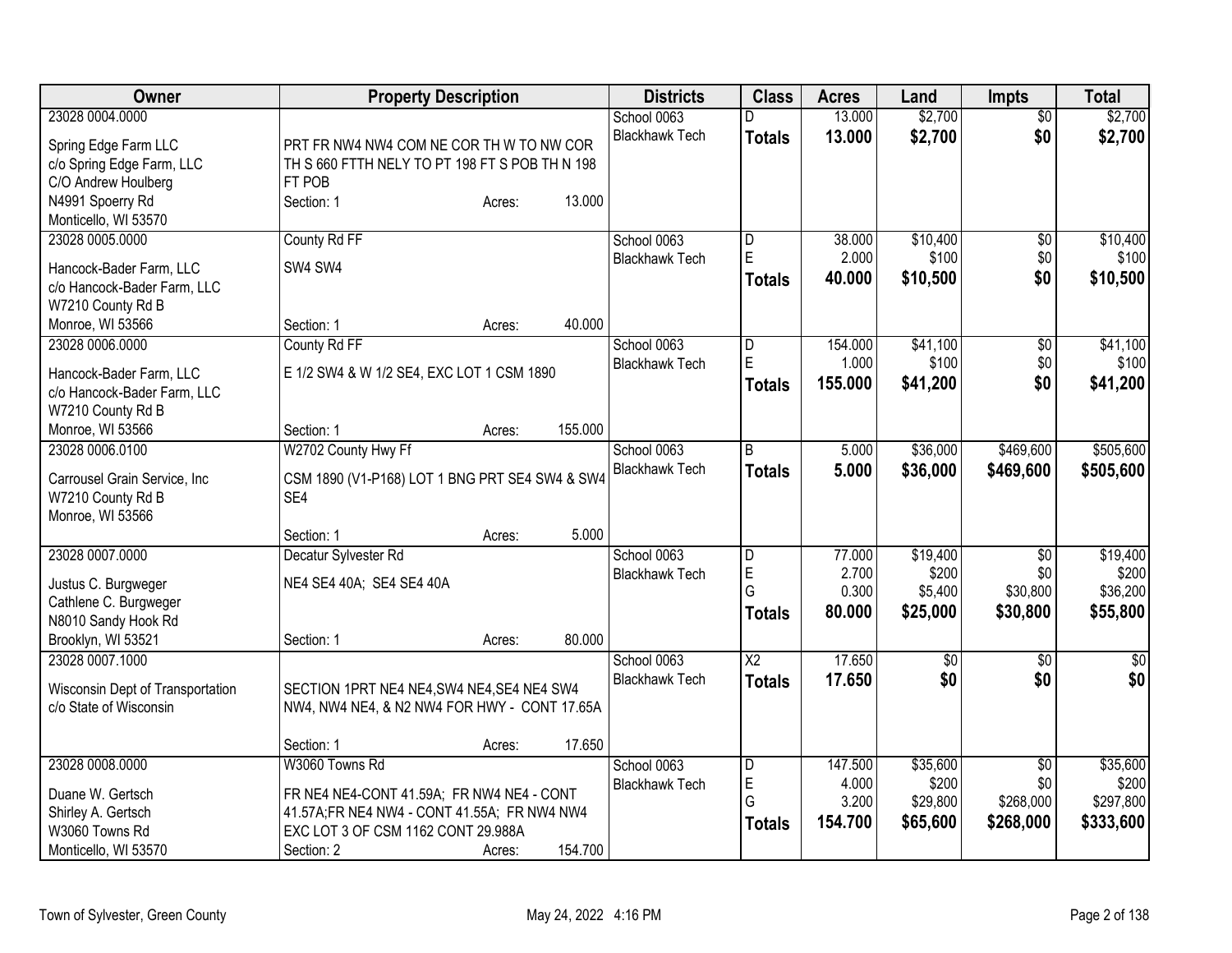| Owner                                   | <b>Property Description</b>                      |        |         | <b>Districts</b>      | <b>Class</b>   | <b>Acres</b> | Land            | <b>Impts</b>    | <b>Total</b> |
|-----------------------------------------|--------------------------------------------------|--------|---------|-----------------------|----------------|--------------|-----------------|-----------------|--------------|
| 23028 0008.1000                         |                                                  |        |         | School 0063           | D              | 11.542       | \$2,100         | $\overline{50}$ | \$2,100      |
| Duane W. Gertsch                        | CSM 1162 (V4-P8) LOT 3 BNG PRT FR NW4 NW4        |        |         | <b>Blackhawk Tech</b> | <b>Totals</b>  | 11.542       | \$2,100         | \$0             | \$2,100      |
| Shirley A. Gertsch                      |                                                  |        |         |                       |                |              |                 |                 |              |
| W3060 Towns Rd                          |                                                  |        |         |                       |                |              |                 |                 |              |
| Monticello, WI 53570                    | Section: 2                                       | Acres: | 11.542  |                       |                |              |                 |                 |              |
| 23028 0009.0000                         | W3054 County Hwy Ff                              |        |         | School 0063           | D              | 116.600      | \$23,900        | $\overline{30}$ | \$23,900     |
| Justamere, LLC                          | NW4 SE4 40A; SW4 SE4 40A; SE4 SE4 EXC LOT 1      |        |         | <b>Blackhawk Tech</b> | G              | 2.400        | \$26,600        | \$282,800       | \$309,400    |
| c/o Justamere, LLC                      | CSM 1164 CONT 39A                                |        |         |                       | <b>Totals</b>  | 119.000      | \$50,500        | \$282,800       | \$333,300    |
| N4611 Rechsteiner Rd                    |                                                  |        |         |                       |                |              |                 |                 |              |
| Monroe, WI 53566                        | Section: 2                                       | Acres: | 119.000 |                       |                |              |                 |                 |              |
| 23028 0009.1000                         | N4505 State Hwy 59                               |        |         | School 0063           | X4             | 1.000        | $\overline{50}$ | \$0             | $\sqrt{50}$  |
|                                         |                                                  |        |         | <b>Blackhawk Tech</b> | <b>Totals</b>  | 1.000        | \$0             | \$0             | \$0          |
| Town of Sylvester                       | CSM 1164 (V4-P11) LOT 1 BNG PRT SE4 SE4          |        |         |                       |                |              |                 |                 |              |
| C/O Lynn Lokken                         |                                                  |        |         |                       |                |              |                 |                 |              |
| N3384 Monroe Sylvester Rd               |                                                  |        |         |                       |                |              |                 |                 |              |
| Monroe, WI 53566                        | Section: 2                                       | Acres: | 1.000   |                       |                |              |                 |                 |              |
| 23028 0010.0000                         | N4553 Rechsteiner Rd                             |        |         | School 0063           | $\overline{D}$ | 76.200       | \$21,100        | $\overline{30}$ | \$21,100     |
| Sellnow Jeffrey & Marilyn Revocable     | S1/2 OF SW4; ALSO PRT SE4 SW4 COM SE COR OF      |        |         | <b>Blackhawk Tech</b> | E              | 2.000        | \$100           | \$0             | \$100        |
| Trust Dtd Aug 23, 2                     | E2 SW4 TH W 14 RODS TH N 22 RODS TH E 14 RODS    |        |         |                       | G              | 1.800        | \$23,600        | \$170,900       | \$194,500    |
| c/o Sellnow Jeffrey & Marilyn Rev Trust | TH S 22 RODS TO POB                              |        |         |                       | <b>Totals</b>  | 80.000       | \$44,800        | \$170,900       | \$215,700    |
| N4553 Rechsteiner Rd                    | Section: 2                                       | Acres: | 80.000  |                       |                |              |                 |                 |              |
| Monroe, WI 53566                        |                                                  |        |         |                       |                |              |                 |                 |              |
| 23028 0011.0000                         |                                                  |        |         | School 0063           | $\overline{D}$ | 95.620       | \$21,400        | $\sqrt[6]{3}$   | \$21,400     |
| Gough Family Acres, LLC                 | SW4 NE4 40A; SE4 NE4, EXC COM NE COR SD SEC 2    |        |         | <b>Blackhawk Tech</b> | ΙE             | 4.000        | \$600           | \$0             | \$600        |
| c/o Gough Family Acres, LLC             | TH S1*E 1376.06 FT POB TH S1*E 751.04 FT TH      |        |         |                       | <b>Totals</b>  | 99.620       | \$22,000        | \$0             | \$22,000     |
| W2708 County Rd Ss                      | S88*W 464 FT TH N1*W 751.04 FT TH N88*E 464.0 FT |        |         |                       |                |              |                 |                 |              |
| Monroe, WI 53566                        | Section: 2                                       | Acres: | 99.620  |                       |                |              |                 |                 |              |
| 23028 0011.0100                         | N4609 State Hwy 59                               |        |         | School 0063           | A              | 2.000        | \$25,000        | \$188,300       | \$213,300    |
|                                         |                                                  |        |         | <b>Blackhawk Tech</b> | D              | 5.000        | \$1,200         | \$0             | \$1,200      |
| Colin A. Rabe                           | CSM 1845 (V6-P99) LOT 1 BNG PRT NE4 SE4          |        |         |                       | ΙE             | 1.740        | \$4,000         | \$0             | \$4,000      |
| N4609 State Rd 59                       |                                                  |        |         |                       | Totals         | 8.740        | \$30,200        | \$188,300       | \$218,500    |
| Monroe, WI 53566                        |                                                  |        |         |                       |                |              |                 |                 |              |
|                                         | Section: 2                                       | Acres: | 8.740   |                       |                |              |                 |                 |              |
| 23028 0011.0200                         | N4637 State Hwy 59                               |        |         | School 0063           | $\overline{A}$ | 1.500        | \$21,500        | \$257,400       | \$278,900    |
| Tonya K. Briggs et al                   | CSM 1845 (V6-P99) LOT 2 BNG PRT NE4 SE4          |        |         | <b>Blackhawk Tech</b> | D              | 5.000        | \$700           | \$0             | \$700        |
| c/o Jerry E. Briggs II                  |                                                  |        |         |                       | ΙE             | 3.500        | \$8,100         | \$0             | \$8,100      |
| N4637 State Rd 59                       |                                                  |        |         |                       | Totals         | 10.000       | \$30,300        | \$257,400       | \$287,700    |
| Monroe, WI 53566                        | Section: 2                                       | Acres: | 10.000  |                       |                |              |                 |                 |              |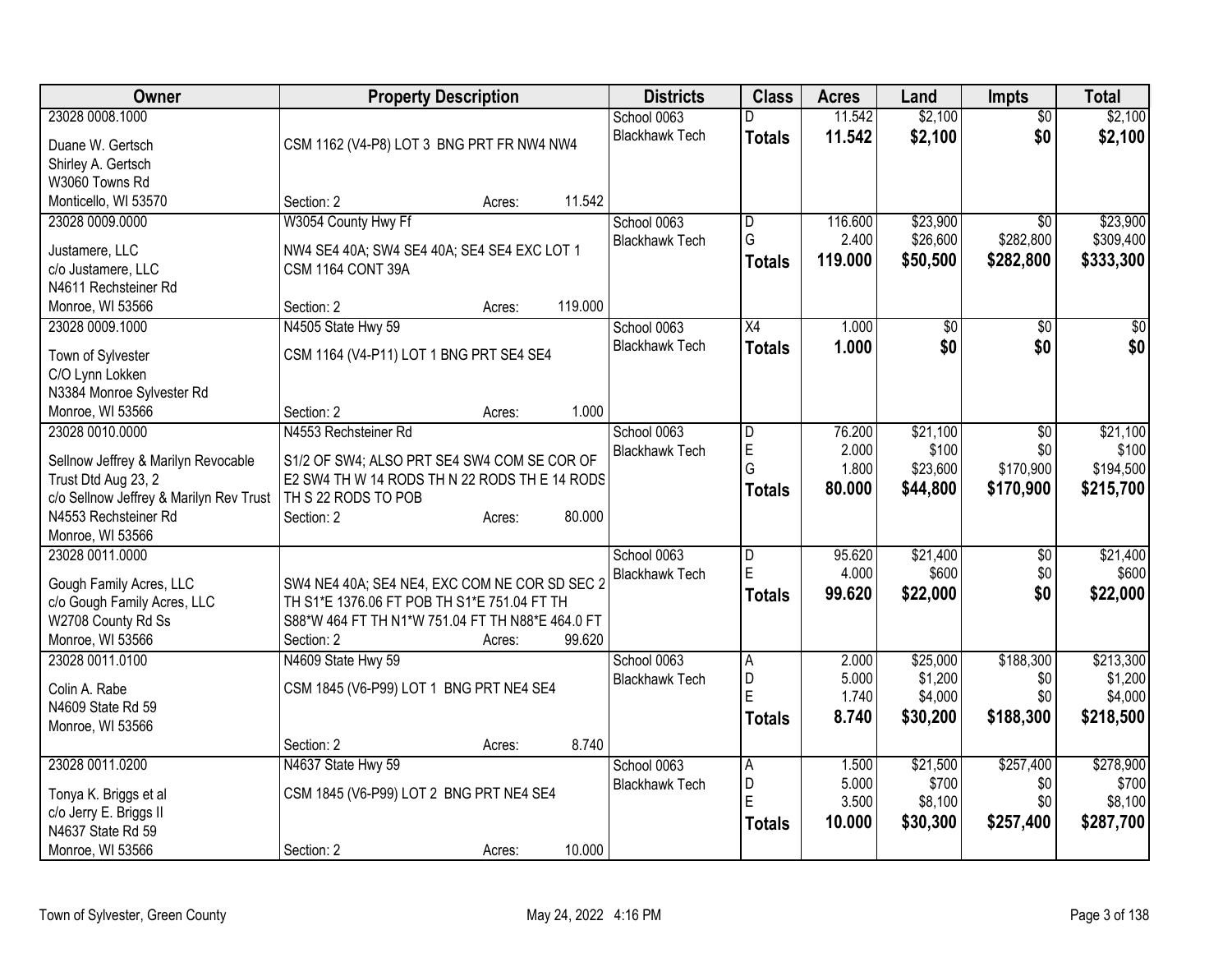| Owner                              | <b>Property Description</b>                      |                  | <b>Districts</b>      | <b>Class</b>            | <b>Acres</b> | Land     | <b>Impts</b>    | <b>Total</b> |
|------------------------------------|--------------------------------------------------|------------------|-----------------------|-------------------------|--------------|----------|-----------------|--------------|
| 23028 0011.0300                    | N4667 State Hwy 59                               |                  | School 0063           | A                       | 2.020        | \$25,100 | \$199,700       | \$224,800    |
| Ricky L. Monson                    | CSM 1845 (V6-P99) LOT 3 BNG PRT NE4 SE4          |                  | <b>Blackhawk Tech</b> | D                       | 4.750        | \$1,100  | \$0             | \$1,100      |
| Kathleen A. Monson                 |                                                  |                  |                       | E                       | 3.250        | \$7,500  | \$0             | \$7,500      |
| N4667 State Rd 59                  |                                                  |                  |                       | <b>Totals</b>           | 10.020       | \$33,700 | \$199,700       | \$233,400    |
| Monroe, WI 53566                   | Section: 2                                       | 10.020<br>Acres: |                       |                         |              |          |                 |              |
| 23028 0012.0000                    | N4764 Rechsteiner Rd                             |                  | School 0063           | A                       | 4.210        | \$31,600 | \$89,200        | \$120,800    |
|                                    |                                                  |                  | <b>Blackhawk Tech</b> | $\mathsf{D}$            | 1.400        | \$300    | \$0             | \$300        |
| Jerrold K. Schupbach               | PARC SE4 NW4 COM W 1/4 COR TH N88*E 1325.12      |                  |                       | <b>Totals</b>           | 5.610        | \$31,900 | \$89,200        | \$121,100    |
| Kimberly A. Schupbach              | FT TO SW COR SE4 NW4 BNG CTR RECHSTEINER         |                  |                       |                         |              |          |                 |              |
| N4764 Rechsteiner Rd               | RD TH N1*W 423.96 FT POB TH N1*W 931.1 FT TO     |                  |                       |                         |              |          |                 |              |
| Monroe, WI 53566                   | Section: 2                                       | 5.610<br>Acres:  |                       |                         |              |          |                 |              |
| 23028 0012.1000                    | <b>Towns Rd</b>                                  |                  | School 0063           | D                       | 14.500       | \$3,400  | \$0             | \$3,400      |
| Brugger Living Trust Dated May 15, | PARC COM W 1/4 COR TH N88*E 1325.12 FT POB TH    |                  | <b>Blackhawk Tech</b> | $\mathsf E$             | 0.500        | \$100    | \$0             | \$100        |
| 2015 et al                         | N88*E 662.56 FT TH N1*W 1353.28 FT TO N LN SE4   |                  |                       | <b>Totals</b>           | 15.000       | \$3,500  | \$0             | \$3,500      |
| c/o Brugger Living Trust           | NW4 TH S88*W 400.71 FT TH S1*E 931.1 FT TH S88*W |                  |                       |                         |              |          |                 |              |
| Brian & Teresa Brugger             | Section: 2                                       | 15.000<br>Acres: |                       |                         |              |          |                 |              |
| N4611 Rechsteiner Rd               |                                                  |                  |                       |                         |              |          |                 |              |
| Monroe, WI 53566-9574              |                                                  |                  |                       |                         |              |          |                 |              |
| 23028 0013.0000                    | N4745 State Hwy 59                               |                  | School 0063           | A                       | 2.000        | \$25,000 | \$205,500       | \$230,500    |
| Ronald E. Zettle                   | COM NE COR SD SEC TH S1*E 1376 FT POB TH S1*E    |                  | <b>Blackhawk Tech</b> | F                       | 6.000        | \$14,400 | \$0             | \$14,400     |
| N4745 State Rd 59                  | 751.04 FT TH S88*W 464 FT TH N1*W 751.04 FT TH   |                  |                       | <b>Totals</b>           | 8.000        | \$39,400 | \$205,500       | \$244,900    |
| Monroe, WI 53566                   | N88*E 464.0 FT POB, BNG PRT NE4 SE4              |                  |                       |                         |              |          |                 |              |
|                                    | Section: 2                                       | 8.000<br>Acres:  |                       |                         |              |          |                 |              |
| 23028 0014.0000                    | Rechsteiner Rd                                   |                  | School 0063           | $\overline{D}$          | 39.000       | \$10,500 | \$0             | \$10,500     |
|                                    |                                                  |                  | <b>Blackhawk Tech</b> | E                       | 1.000        | \$100    | \$0             | \$100        |
| Brugger Living Trust Dated May 15, | NE4 SW4                                          |                  |                       | Totals                  | 40.000       | \$10,600 | \$0             | \$10,600     |
| 2015 et al                         |                                                  |                  |                       |                         |              |          |                 |              |
| c/o Brugger Living Trust           |                                                  |                  |                       |                         |              |          |                 |              |
| Brian & Teresa Brugger             | Section: 2                                       | 40.000<br>Acres: |                       |                         |              |          |                 |              |
| N4611 Rechsteiner Rd               |                                                  |                  |                       |                         |              |          |                 |              |
| Monroe, WI 53566-9574              |                                                  |                  |                       |                         |              |          |                 |              |
| 23028 0014.1000                    | Rechsteiner Rd                                   |                  | School 0063           | $\overline{\mathsf{D}}$ | 21.690       | \$4,700  | $\overline{50}$ | \$4,700      |
| Brugger Living Trust Dated May 15, | NW4 SW4, EXC CSM 4232 LOT 1                      |                  | <b>Blackhawk Tech</b> | E                       | 0.500        | \$100    | \$0             | \$100        |
| 2015 et al                         |                                                  |                  |                       | G                       | 15.800       | \$80,200 | \$1,364,500     | \$1,444,700  |
| c/o Brugger Living Trust           |                                                  |                  |                       | <b>Totals</b>           | 37.990       | \$85,000 | \$1,364,500     | \$1,449,500  |
| Brian & Teresa Brugger             | Section: 2                                       | 37.990<br>Acres: |                       |                         |              |          |                 |              |
| N4611 Rechsteiner Rd               |                                                  |                  |                       |                         |              |          |                 |              |
| Monroe, WI 53566-9574              |                                                  |                  |                       |                         |              |          |                 |              |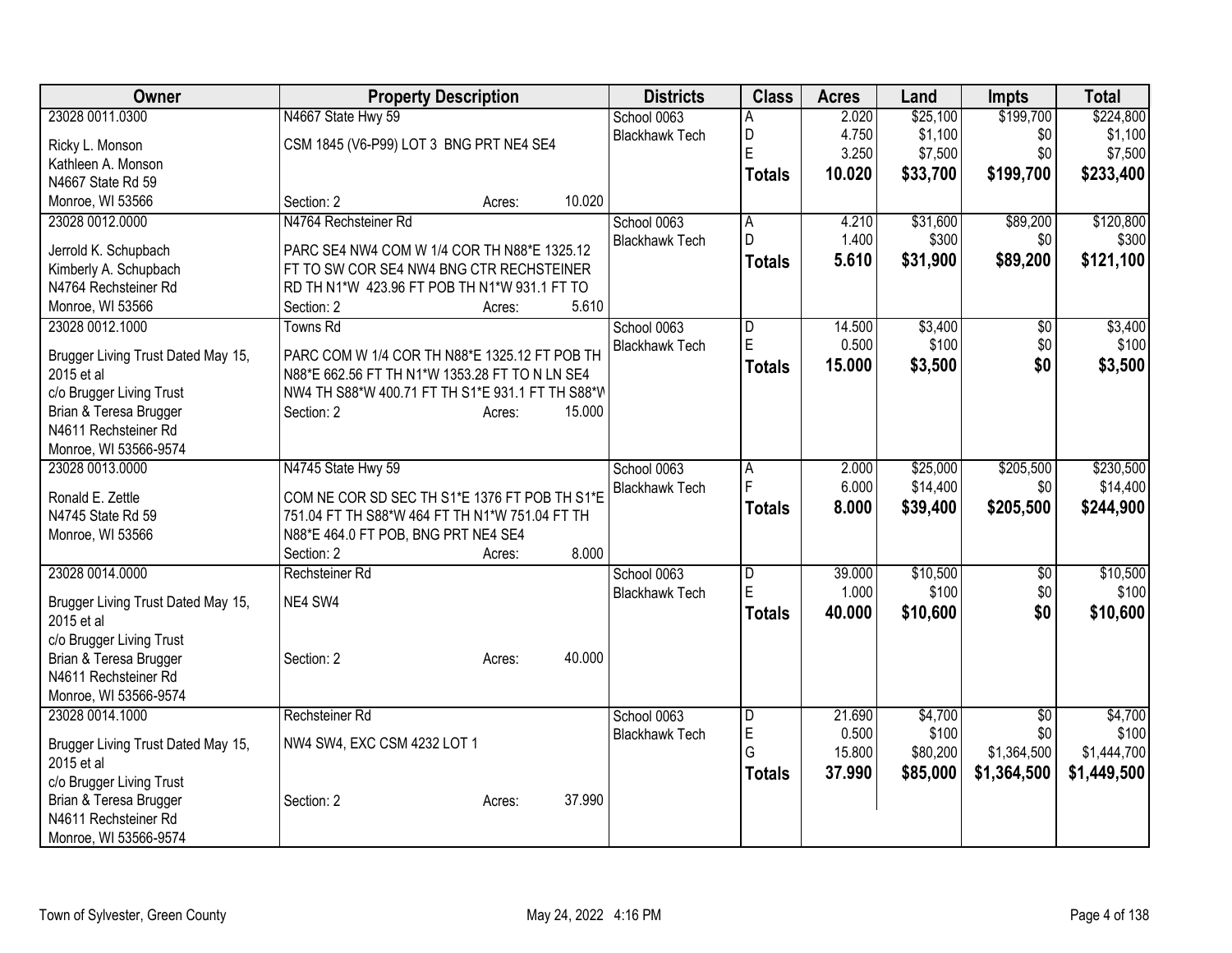| Owner                                                                                                 | <b>Property Description</b>                            | <b>Districts</b>      | <b>Class</b>       | <b>Acres</b>    | Land             | <b>Impts</b>    | <b>Total</b>     |
|-------------------------------------------------------------------------------------------------------|--------------------------------------------------------|-----------------------|--------------------|-----------------|------------------|-----------------|------------------|
| 23028 0014.1100                                                                                       | N4611 Rechsteiner Rd                                   | School 0063           |                    | 2.010           | \$25,000         | \$131,800       | \$156,800        |
| Brugger Living Trust Dated May 15,<br>2015                                                            | CSM 4232 (V17-P43) LOT 1 BNG PRT NW4 SW4               | <b>Blackhawk Tech</b> | <b>Totals</b>      | 2.010           | \$25,000         | \$131,800       | \$156,800        |
| c/o Brugger Living Trust<br>David & Barbara Brugger Ttees<br>N4611 Rechsteiner Rd<br>Monroe, WI 53566 | 2.010<br>Section: 2<br>Acres:                          |                       |                    |                 |                  |                 |                  |
| 23028 0016.0000                                                                                       | <b>Towns Rd</b>                                        | School 0063           | D                  | 38.000          | \$8,900          | $\overline{50}$ | \$8,900          |
| Brugger Living Trust Dated 1/15/2007<br>c/o Brugger Living Trust<br>Roger A & Karen R Brugger Trus    | SW4 NW4                                                | <b>Blackhawk Tech</b> | E<br><b>Totals</b> | 2.000<br>40.000 | \$100<br>\$9,000 | \$0<br>\$0      | \$100<br>\$9,000 |
| N6187 County Rd F<br>Monticello, WI 53570-9734                                                        | 40.000<br>Section: 2<br>Acres:                         |                       |                    |                 |                  |                 |                  |
| 23028 0016.1000                                                                                       | <b>Towns Rd</b>                                        | School 0063           | $\overline{X2}$    | 2.380           | $\overline{50}$  | $\overline{50}$ | $\sqrt{50}$      |
| Wisconsin Dept of Transportation<br>c/o State of Wisconsin                                            | SECTION 2 PRT SE4 NE4 & NE4 SE4 FOR HWY-<br>CONT 2.38A | <b>Blackhawk Tech</b> | <b>Totals</b>      | 2.380           | \$0              | \$0             | \$0              |
|                                                                                                       | 2.380<br>Section: 2<br>Acres:                          |                       |                    |                 |                  |                 |                  |
| 23028 0017.0000                                                                                       | W3406 Towns Rd                                         | School 0063           | D                  | 73.580          | \$13,900         | $\sqrt{6}$      | \$13,900         |
| Duane W. Gertsch                                                                                      | FR NE4 NE4 EXC PRT LOT 1 OF CSM 1162 CONT              | <b>Blackhawk Tech</b> | E                  | 3.500           | \$200            | \$0             | \$200            |
| Shirley A. Gertsch                                                                                    | 38.83AFR NW4 NE4 - CONT 41.25A                         |                       | G                  | 3.000           | \$29,000         | \$230,200       | \$259,200        |
| W3060 Towns Rd                                                                                        |                                                        |                       | <b>Totals</b>      | 80.080          | \$43,100         | \$230,200       | \$273,300        |
| Monticello, WI 53570                                                                                  | 80.080<br>Section: 3<br>Acres:                         |                       |                    |                 |                  |                 |                  |
| 23028 0017.1000                                                                                       | <b>Towns Rd</b>                                        | School 0063           | 5M                 | 1.500           | \$1,800          | \$0             | \$1,800          |
| Duane W. Gertsch                                                                                      | CSM 1162 (V4-P8) PRT LOT 1 BNG PRT FR NE4 NE4          | <b>Blackhawk Tech</b> | D                  | 1.000           | \$200            | \$0             | \$200            |
| Shirley A. Gertsch                                                                                    |                                                        |                       | <b>Totals</b>      | 2.500           | \$2,000          | \$0             | \$2,000          |
| W3060 Towns Rd                                                                                        |                                                        |                       |                    |                 |                  |                 |                  |
| Monticello, WI 53570                                                                                  | 2.500<br>Section: 3<br>Acres:                          |                       |                    |                 |                  |                 |                  |
| 23028 0018.0000                                                                                       | <b>Towns Rd</b>                                        | School 0063           | 5M                 | 5.000           | \$6,800          | \$0             | \$6,800          |
| Brugger Living Trust Dated 1/15/2007                                                                  | SE4 NE4 40A PRT SW4 NE4 30A                            | <b>Blackhawk Tech</b> | D                  | 64.000          | \$15,300         | \$0             | \$15,300         |
| c/o Brugger Living Trust                                                                              |                                                        |                       | E                  | 1.000           | \$100            | \$0             | \$100            |
| Roger A & Karen R Brugger Trus                                                                        |                                                        |                       | <b>Totals</b>      | 70.000          | \$22,200         | \$0             | \$22,200         |
| N6187 County Rd F                                                                                     | 70.000<br>Section: 3<br>Acres:                         |                       |                    |                 |                  |                 |                  |
| Monticello, WI 53570-9734                                                                             |                                                        |                       |                    |                 |                  |                 |                  |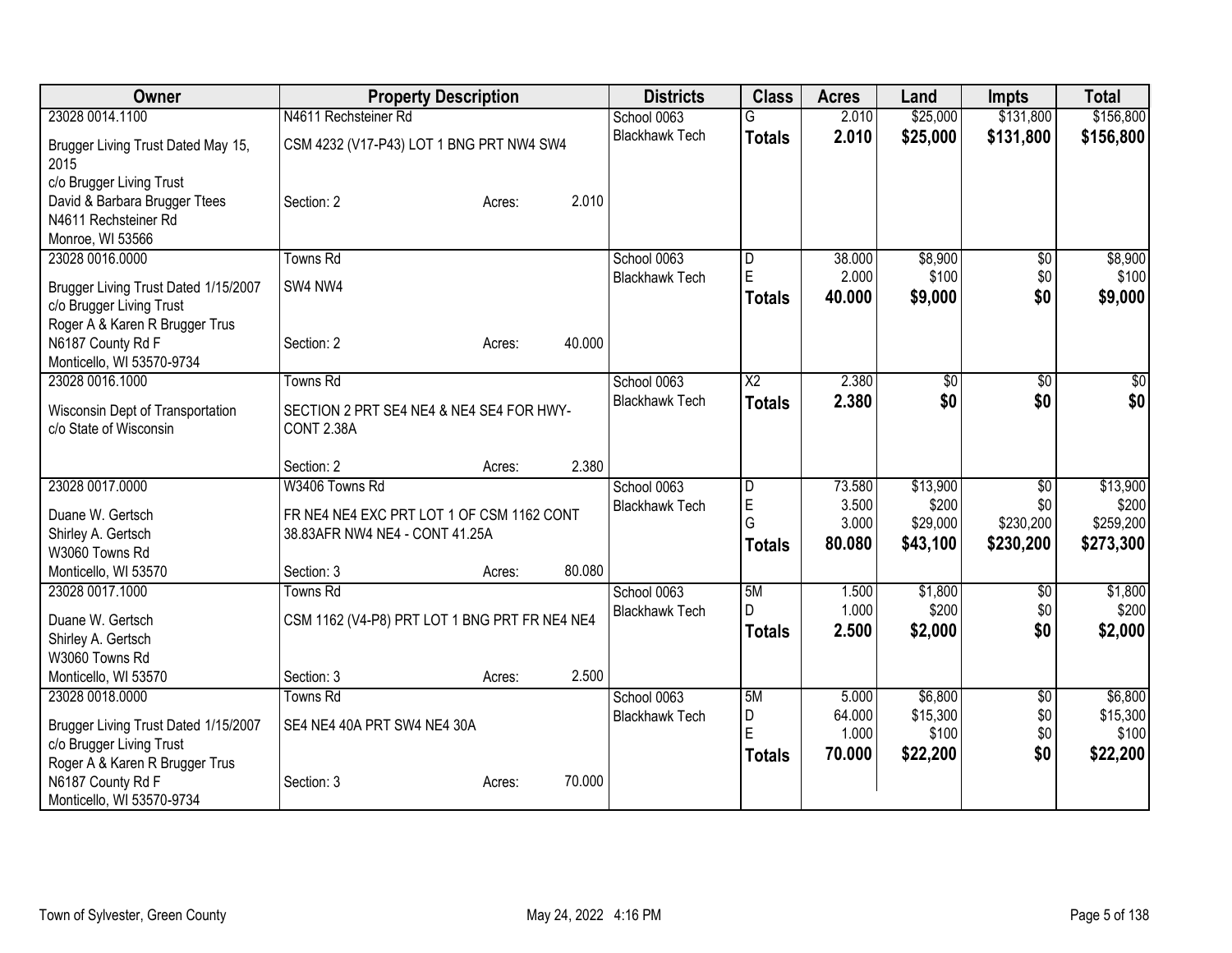| Owner                                            | <b>Property Description</b>                      |        |        | <b>Districts</b>      | <b>Class</b>  | <b>Acres</b> | Land     | <b>Impts</b>    | <b>Total</b> |
|--------------------------------------------------|--------------------------------------------------|--------|--------|-----------------------|---------------|--------------|----------|-----------------|--------------|
| 23028 0018.1000                                  | W3473 Towns Rd                                   |        |        | School 0063           |               | 7.150        | \$39,300 | \$145,000       | \$184,300    |
| Jamie L. Gertsch                                 | CSM 1078 (V3-P383) LOT 1 BNG LOT 1 OF CSM 1065   |        |        | <b>Blackhawk Tech</b> | D             | 2.850        | \$700    | \$0             | \$700        |
| Lily C. Broughton                                | IN SW4 NE4                                       |        |        |                       | <b>Totals</b> | 10.000       | \$40,000 | \$145,000       | \$185,000    |
| W3473 Towns Rd                                   |                                                  |        |        |                       |               |              |          |                 |              |
| Monticello, WI 53570                             | Section: 3                                       | Acres: | 10.000 |                       |               |              |          |                 |              |
| 23028 0019.0000                                  | County Rd FF                                     |        |        | School 0063           | D             | 94.000       | \$22,000 | $\overline{50}$ | \$22,000     |
| Marilyn Kubly) Schmid                            | NW4 SE4 40A; SW4 SE4, EXC LOT 1 CSM 2674         |        |        | <b>Blackhawk Tech</b> | E             | 1.000        | \$100    | \$0             | \$100        |
| c/o Marilyn Kubly) Schmid                        | (V9-P170) & EXC PRT LOT 1 CSM 3540 - CONT 36.0A; |        |        |                       | G             | 1.000        | \$7,000  | \$21,100        | \$28,100     |
| 2605 12th Ave                                    | E2 SE4 SW4 - 20A                                 |        |        |                       | <b>Totals</b> | 96.000       | \$29,100 | \$21,100        | \$50,200     |
| Monroe, WI 53566                                 | Section: 3                                       | Acres: | 96.000 |                       |               |              |          |                 |              |
| 23028 0019.1000                                  | W3468 County Hwy Ff                              |        |        | School 0063           | D             | 1.800        | \$400    | \$0             | \$400        |
| Steven D. Kubly                                  | CSM 3540 (V13-P171) LOT 1 BNG PRT SW4 SE4 FKA    |        |        | <b>Blackhawk Tech</b> | G             | 2.200        | \$25,800 | \$323,000       | \$348,800    |
| W3468 County Rd Ff                               | LOT 1 CSM 2674                                   |        |        |                       | <b>Totals</b> | 4.000        | \$26,200 | \$323,000       | \$349,200    |
| Monroe, WI 53566-9331                            |                                                  |        |        |                       |               |              |          |                 |              |
|                                                  | Section: 3                                       | Acres: | 4.000  |                       |               |              |          |                 |              |
| 23028 0020.0000                                  | Rechsteiner Rd                                   |        |        | School 0063           | D             | 40.000       | \$9,700  | $\sqrt[6]{}$    | \$9,700      |
|                                                  |                                                  |        |        | <b>Blackhawk Tech</b> | <b>Totals</b> | 40.000       | \$9,700  | \$0             | \$9,700      |
| Brugger Living Trust Dated May 15,<br>2015 et al | NE4 SE4                                          |        |        |                       |               |              |          |                 |              |
| c/o Brugger Living Trust                         |                                                  |        |        |                       |               |              |          |                 |              |
| Brian & Teresa Brugger                           | Section: 3                                       | Acres: | 40.000 |                       |               |              |          |                 |              |
| N4611 Rechsteiner Rd                             |                                                  |        |        |                       |               |              |          |                 |              |
| Monroe, WI 53566-9574                            |                                                  |        |        |                       |               |              |          |                 |              |
| 23028 0021.0000                                  | County Rd FF                                     |        |        | School 0063           | 5M            | 2.200        | \$2,300  | \$0             | \$2,300      |
| Sellnow Jeffrey & Marilyn Revocable              | SE4 SE4                                          |        |        | <b>Blackhawk Tech</b> | D             | 37.800       | \$10,700 | \$0             | \$10,700     |
| Trust Dtd Aug 23, 2                              |                                                  |        |        |                       | <b>Totals</b> | 40.000       | \$13,000 | \$0             | \$13,000     |
| c/o Sellnow Jeffrey & Marilyn Rev Trust          |                                                  |        |        |                       |               |              |          |                 |              |
| N4553 Rechsteiner Rd                             | Section: 3                                       | Acres: | 40.000 |                       |               |              |          |                 |              |
| Monroe, WI 53566                                 |                                                  |        |        |                       |               |              |          |                 |              |
| 23028 0022.0000                                  | W3632 County Hwy Ff                              |        |        | School 0063           | D             | 55.200       | \$12,000 | \$0             | \$12,000     |
| Michael D. Malkow                                | SW4 SW4 40A W2 SE4 SW4 20A                       |        |        | <b>Blackhawk Tech</b> | E             | 2.000        | \$100    | \$0             | \$100        |
| Ellen M. Malkow                                  |                                                  |        |        |                       | G             | 2.800        | \$28,200 | \$61,500        | \$89,700     |
| W4169 County Rd Ff                               |                                                  |        |        |                       | <b>Totals</b> | 60.000       | \$40,300 | \$61,500        | \$101,800    |
| Monroe, WI 53566                                 | Section: 3                                       | Acres: | 60.000 |                       |               |              |          |                 |              |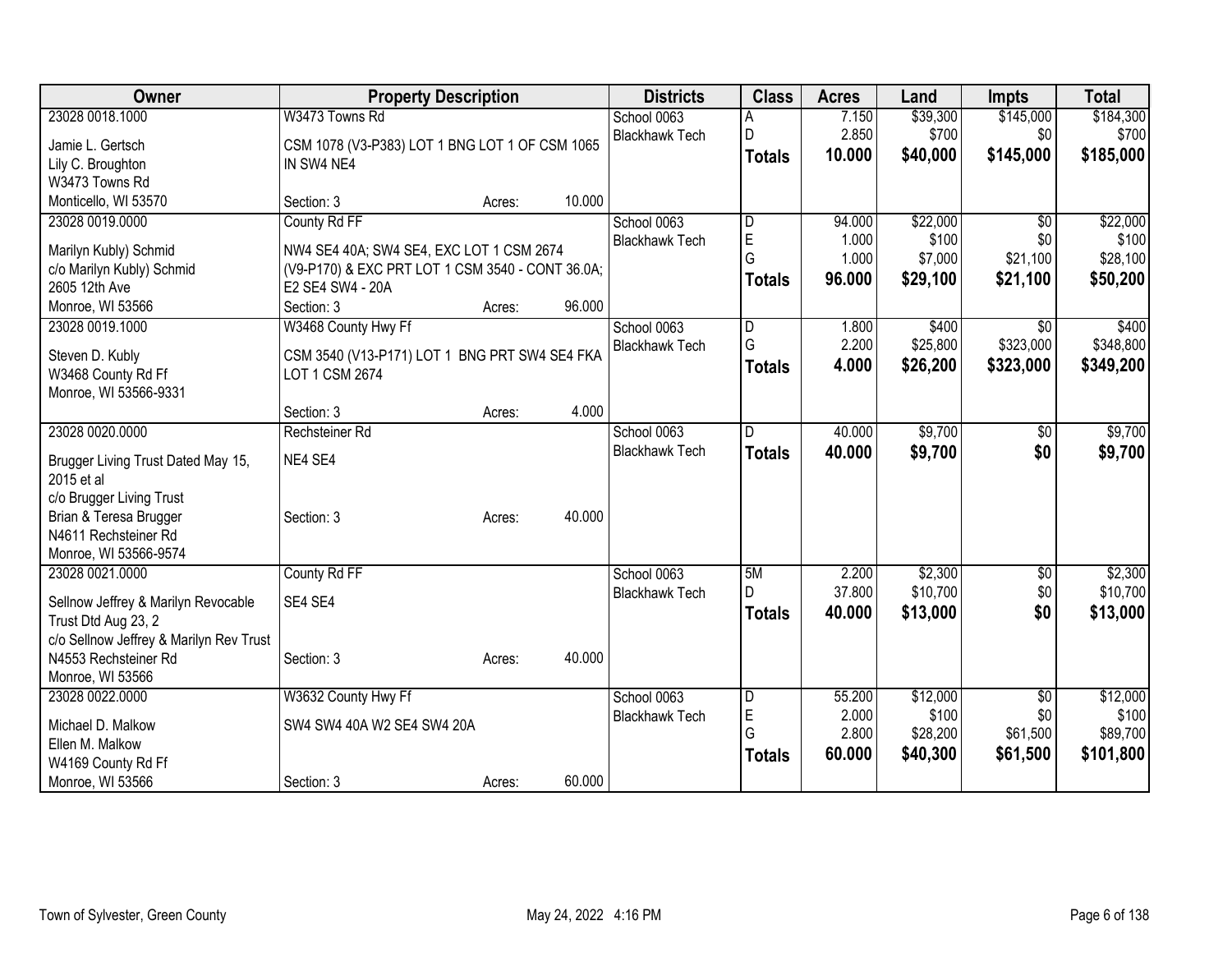| Owner                                    | <b>Property Description</b>                                      | <b>Districts</b>      | <b>Class</b>            | <b>Acres</b> | Land     | Impts           | <b>Total</b> |
|------------------------------------------|------------------------------------------------------------------|-----------------------|-------------------------|--------------|----------|-----------------|--------------|
| 23028 0023.0000                          | W3599 Towns Rd                                                   | School 0063           | D                       | 98.500       | \$25,400 | $\overline{50}$ | \$25,400     |
| Keith B. Binder                          | NE4 SW4 40A; NW4 SW4 40A; PRT SW4 NW4 S OF                       | <b>Blackhawk Tech</b> | $\mathsf E$             | 5.000        | \$300    | \$0             | \$300        |
| Cindy L. Binder                          | HWY - 5A; PRT SE4 NW4 S OF HWY - CONT 28.5A                      |                       | G                       | 10.000       | \$57,000 | \$539,000       | \$596,000    |
| W3603 Towns Rd                           |                                                                  |                       | <b>Totals</b>           | 113.500      | \$82,700 | \$539,000       | \$621,700    |
| Monticello, WI 53570                     | 113.500<br>Section: 3<br>Acres:                                  |                       |                         |              |          |                 |              |
| 23028 0024.0100                          | <b>Towns Rd</b>                                                  | School 0063           | $\overline{D}$          | 59.780       | \$13,900 | \$0             | \$13,900     |
|                                          |                                                                  | <b>Blackhawk Tech</b> | <b>Totals</b>           | 59.780       | \$13,900 | \$0             | \$13,900     |
| Crows Farms, LLC                         | CSM 5061 (V23-P214) LOT 1 BNG PRT NW, SW, SE OI                  |                       |                         |              |          |                 |              |
| c/o Crows Farms, LLC                     | NW4                                                              |                       |                         |              |          |                 |              |
| W3734 Towns Rd                           |                                                                  |                       |                         |              |          |                 |              |
| Monticello, WI 53570                     | 59.780<br>Section: 3<br>Acres:                                   |                       |                         |              |          |                 |              |
| 23028 0024.0200                          | Towns Rd                                                         | School 0063           | D                       | 23.790       | \$4,300  | $\overline{50}$ | \$4,300      |
| Ricky J. Crooks                          | CSM 5061 (V23-P214) PRT LOT 2 BNG PRT NW & SE                    | <b>Blackhawk Tech</b> | E                       | 1.000        | \$100    | \$0             | \$100        |
| 16407 Parkinson Rd                       | OF NW4 INCLUDING EASEMENT                                        |                       | <b>Totals</b>           | 24.790       | \$4,400  | \$0             | \$4,400      |
| Darlington, WI 53530                     |                                                                  |                       |                         |              |          |                 |              |
|                                          | 24.790<br>Section: 3<br>Acres:                                   |                       |                         |              |          |                 |              |
| 23028 0024.0300                          | W3532 Towns Rd                                                   | School 0063           | D                       | 30.000       | \$5,800  | \$0             | \$5,800      |
| Debra L. Cline                           |                                                                  | <b>Blackhawk Tech</b> | $\mathsf E$             | 13.220       | \$20,300 | \$0             | \$20,300     |
|                                          | CSM 5061 (V23-P214) PRT LOT 3 BNG PRT NE & SE<br>NW <sub>4</sub> |                       | G                       | 3.000        | \$29,000 | \$28,600        | \$57,600     |
| N2492 County Rd Gg<br>Brodhead, WI 53520 |                                                                  |                       | <b>Totals</b>           | 46.220       | \$55,100 | \$28,600        | \$83,700     |
|                                          | 46.220<br>Section: 3<br>Acres:                                   |                       |                         |              |          |                 |              |
| 23028 0025.1000                          | W3734 Towns Rd                                                   | School 0063           | $\overline{A}$          | 2.000        | \$25,000 | \$218,000       | \$243,000    |
|                                          |                                                                  | <b>Blackhawk Tech</b> | D                       | 4.000        | \$900    | \$0             | \$900        |
| Susan M. Crooks                          | PLAT OF SURVEY (V4-P174) PARCEL A, BNG PRT                       |                       |                         | 6.000        |          | \$218,000       | \$243,900    |
| W3734 Towns Rd                           | SE4 NE4                                                          |                       | <b>Totals</b>           |              | \$25,900 |                 |              |
| Monticello, WI 53570                     |                                                                  |                       |                         |              |          |                 |              |
|                                          | 6.000<br>Section: 4<br>Acres:                                    |                       |                         |              |          |                 |              |
| 23028 0025.2000                          | W3736 Towns Rd                                                   | School 0063           | D                       | 87.750       | \$17,900 | $\overline{50}$ | \$17,900     |
| Crows Farms, LLC                         | FR NE4 NE4 41.31A; S2 SW4 NE4 20A; PRT SE4 NE4                   | <b>Blackhawk Tech</b> | E                       | 1.250        | \$100    | \$0             | \$100        |
| c/o Crows Farms, LLC                     | 28A EXCS COM E4 COR SEC 4 POB TH S89*W 581.00                    |                       | G                       | 0.310        | \$5,600  | \$71,500        | \$77,100     |
| W3734 Towns Rd                           | FT TH N 450 FT TH N89*E 581 FT TH S ALG E LN 450                 |                       | <b>Totals</b>           | 89.310       | \$23,600 | \$71,500        | \$95,100     |
| Monticello, WI 53570                     | 89.310<br>Section: 4<br>Acres:                                   |                       |                         |              |          |                 |              |
| 23028 0026.0000                          | W3943 Towns Rd                                                   | School 0063           | $\overline{\mathsf{D}}$ | 32.500       | \$5,800  | $\overline{50}$ | \$5,800      |
|                                          |                                                                  | <b>Blackhawk Tech</b> | E                       | 1.438        | \$100    | \$0             | \$100        |
| Michael L. Cockroft                      | CSM 3875 (V15-P79) PRT LOT 2 BNG PRT E1/2 SW4                    |                       | G                       | 4.000        | \$33,000 | \$65,300        | \$98,300     |
| W3920 Towns Rd                           | & W1/2 SE4                                                       |                       | <b>Totals</b>           | 37.938       | \$38,900 | \$65,300        | \$104,200    |
| Monticello, WI 53570                     |                                                                  |                       |                         |              |          |                 |              |
|                                          | 37.938<br>Section: 4<br>Acres:                                   |                       |                         |              |          |                 |              |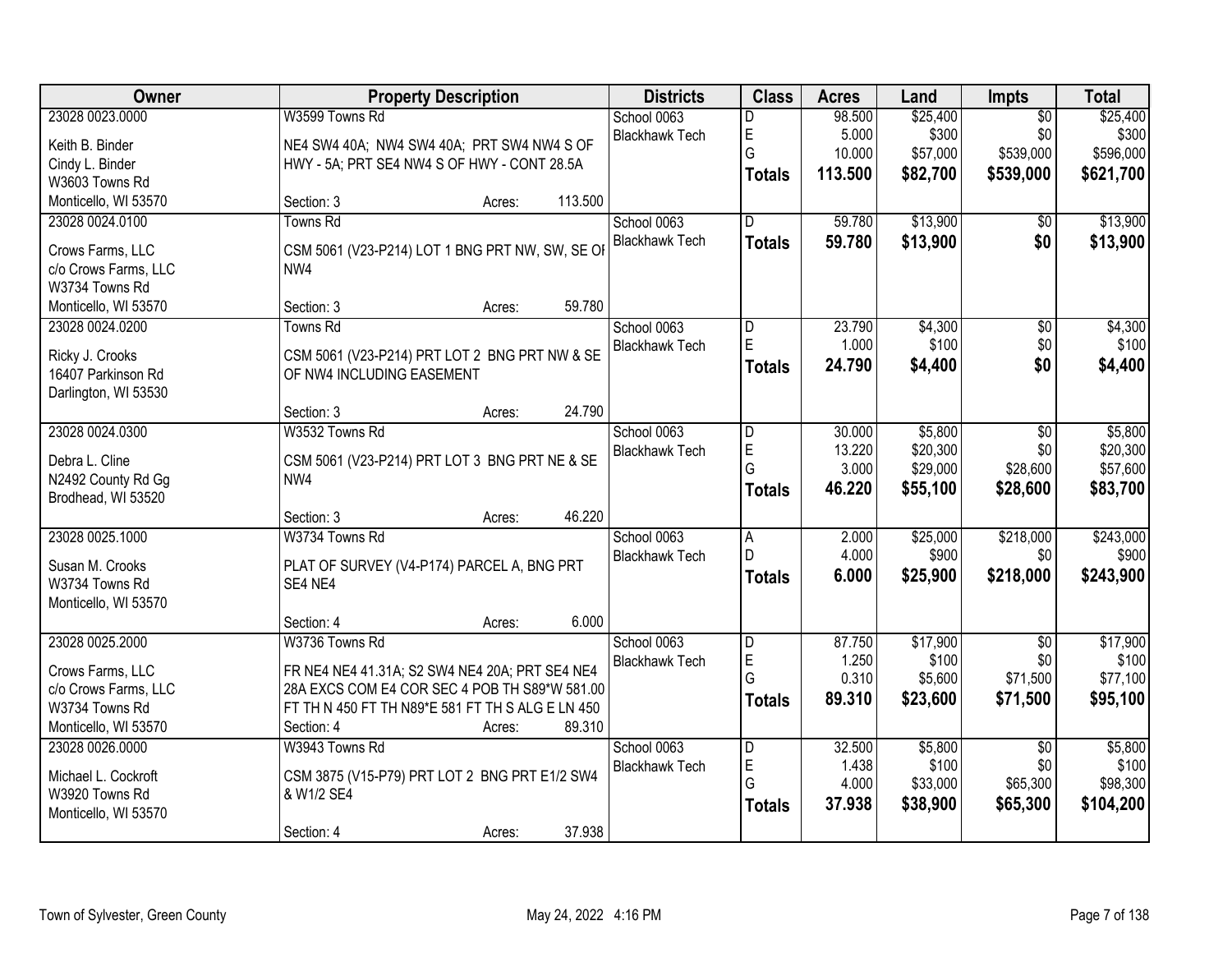| Owner                    | <b>Property Description</b>                    | <b>Districts</b>      | <b>Class</b>            | <b>Acres</b> | Land     | <b>Impts</b>    | <b>Total</b> |
|--------------------------|------------------------------------------------|-----------------------|-------------------------|--------------|----------|-----------------|--------------|
| 23028 0026.0100          | W3816 County Hwy Ff                            | School 0063           | A                       | 2.500        | \$26,500 | \$251,900       | \$278,400    |
| Clinton A. Cockroft      | PRT LOT 2 CSM 3875 (V15-P79) SEC 4 COM SE COR  | <b>Blackhawk Tech</b> | D                       | 20.000       | \$3,800  | \$0             | \$3,800      |
| W3816 County Rd Ff       | SD LOT 2 POB TH N89*W 1144.61 FT TH N00*W      |                       | E                       | 0.500        | \$100    | \$0             | \$100        |
| Monroe, WI 53566         | 435.64 FT TH N90*W 500 FT TH S89*W 30.13 FT TH |                       | <b>Totals</b>           | 23.000       | \$30,400 | \$251,900       | \$282,300    |
|                          | 23.000<br>Section: 4<br>Acres:                 |                       |                         |              |          |                 |              |
| 23028 0026.0500          | W3920 Towns Rd                                 | School 0063           | A                       | 1.250        | \$19,800 | \$8,200         | \$28,000     |
| Constance L. Jameson     | NE4 SW4 EXC COM SW COR TH NELY 38 RODS, TH     | <b>Blackhawk Tech</b> | D                       | 11.750       | \$2,400  | \$0             | \$2,400      |
| W5231 Round Grove Rd     | NWLY TO NW COR TH S ON W LN POB EXC ALL        |                       | <b>Totals</b>           | 13.000       | \$22,200 | \$8,200         | \$30,400     |
| Monroe, WI 53566         | THAT PRT LYG S & E TOWNS RD                    |                       |                         |              |          |                 |              |
|                          | 13.000<br>Section: 4<br>Acres:                 |                       |                         |              |          |                 |              |
| 23028 0026.1000          | <b>Ringhand Rd</b>                             | School 0063           | A                       | 5.000        | \$20,000 | \$8,200         | \$28,200     |
| Thomas J. Janssen        | PRT NE4 NW4 & NW4 NE4 COM N4 COR SEC 4 T       | <b>Blackhawk Tech</b> | D.                      | 1.760        | \$300    | \$0             | \$300        |
| Cheryl A. Janssen        | SYLV POB TH N88*W ALG N LN NW4 30 FT TO S4     |                       | <b>Totals</b>           | 6.760        | \$20,300 | \$8,200         | \$28,500     |
| N4896 Ringhand Rd        | COR SEC 33 TH N0*E 896.35 FT TH S89*W 1056.54  |                       |                         |              |          |                 |              |
| Monticello, WI 53570     | 6.760<br>Section: 4<br>Acres:                  |                       |                         |              |          |                 |              |
| 23028 0026.2000          | Ringhand Rd                                    | School 0063           | D                       | 59.280       | \$13,000 | \$0             | \$13,000     |
|                          |                                                | <b>Blackhawk Tech</b> | E                       | 1.000        | \$100    | \$0             | \$100        |
| Rachel L. Lemenager      | PRT FR NW4 NE4-CONT 39.65A; PRT SW4            |                       | <b>Totals</b>           | 60.280       | \$13,100 | \$0             | \$13,100     |
| 2516 N St Rt 49          | NE4-CONT 20.63A; DESC AS: COM N4 COR POB TH    |                       |                         |              |          |                 |              |
| Clifton, IL 60927        | S88*E 1319.47 FT NE COR W2 TH S0*W 2044.75 FT  |                       |                         |              |          |                 |              |
|                          | 60.280<br>Section: 4<br>Acres:                 |                       |                         |              |          |                 |              |
| 23028 0026.3000          | N4751 Ringhand Rd                              | School 0063           | $\overline{\mathsf{A}}$ | 2.482        | \$25,100 | \$255,500       | \$280,600    |
| Aron RL Thompson         | CSM 3559 (V13-P202) LOT 1 BNG PRT SE4 NW4      | <b>Blackhawk Tech</b> | D.                      | 3.250        | \$800    | \$0             | \$800        |
| Nicole R. Thompson       |                                                |                       | <b>Totals</b>           | 5.732        | \$25,900 | \$255,500       | \$281,400    |
| N4751 Ringhand Rd        |                                                |                       |                         |              |          |                 |              |
| Monticello, WI 53570     | 5.732<br>Section: 4<br>Acres:                  |                       |                         |              |          |                 |              |
| 23028 0026.3200          | Ringhand Rd                                    | School 0063           | D.                      | 5.261        | \$1,300  | $\overline{50}$ | \$1,300      |
| Nicole R. Thompson et al | CSM 3559 (V13-P202) LOT 2 BNG PRT SE4 NW4 INCL | <b>Blackhawk Tech</b> | <b>Totals</b>           | 5.261        | \$1,300  | \$0             | \$1,300      |
| c/o Aron R. Thompson     | <b>EASEMENT</b>                                |                       |                         |              |          |                 |              |
| N4751 Ringhand Rd        |                                                |                       |                         |              |          |                 |              |
| Monticello, WI 53570     | 5.261<br>Section: 4<br>Acres:                  |                       |                         |              |          |                 |              |
| 23028 0026.3300          | <b>Ringhand Rd</b>                             | School 0063           | D.                      | 6.912        | \$1,700  | $\overline{30}$ | \$1,700      |
|                          |                                                | <b>Blackhawk Tech</b> | <b>Totals</b>           | 6.912        | \$1,700  | \$0             | \$1,700      |
| Nicole R. Thompson et al | CSM 3559 (V13-P202) LOT 3 BNG PRT SE4 NW4 INCL |                       |                         |              |          |                 |              |
| c/o Aron R. Thompson     | <b>EASEMENT</b>                                |                       |                         |              |          |                 |              |
| N4751 Ringhand Rd        |                                                |                       |                         |              |          |                 |              |
| Monticello, WI 53570     | 6.912<br>Section: 4<br>Acres:                  |                       |                         |              |          |                 |              |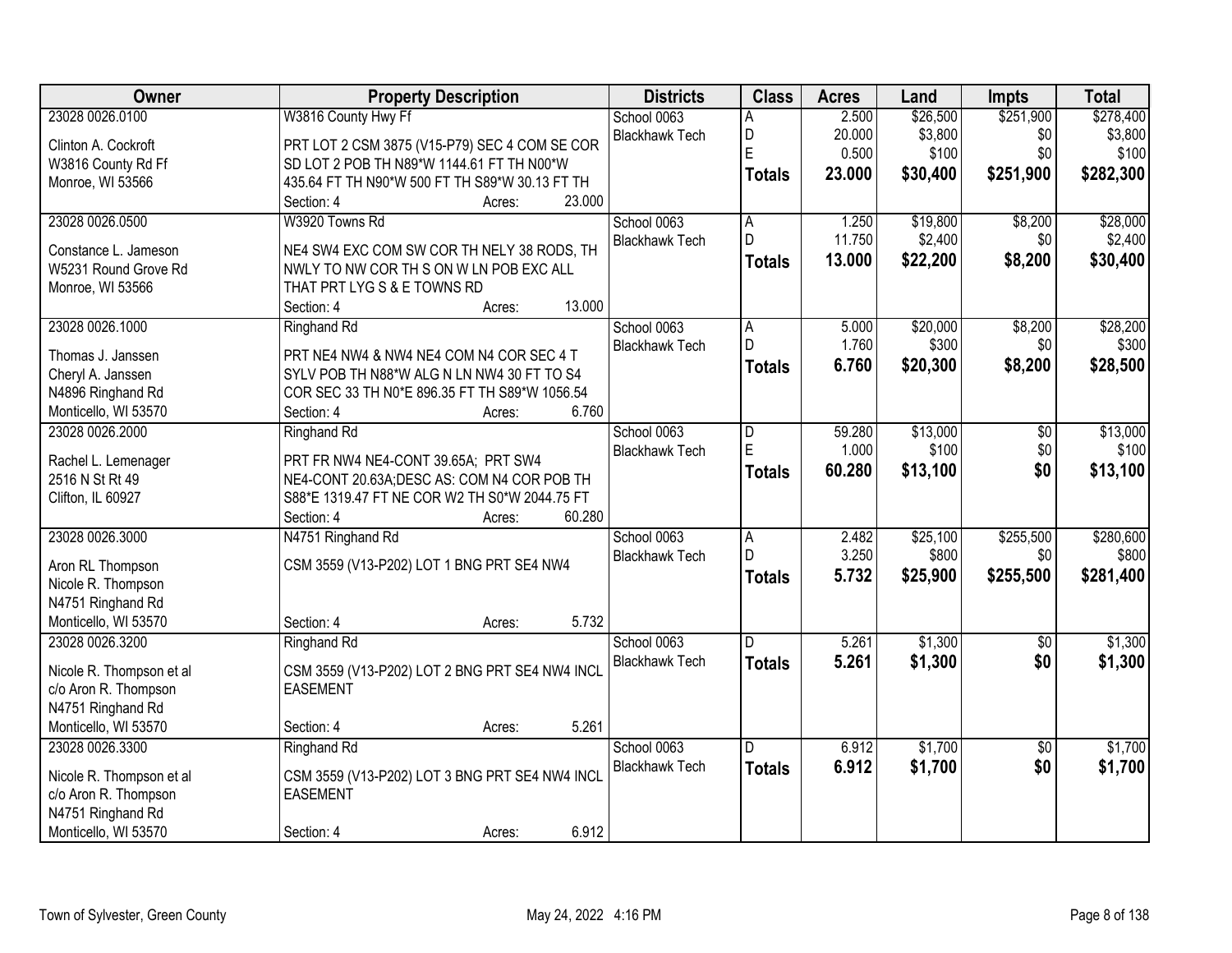| Owner                                     | <b>Property Description</b>                    |        |       | <b>Districts</b>      | <b>Class</b>   | <b>Acres</b> | Land     | <b>Impts</b>    | <b>Total</b> |
|-------------------------------------------|------------------------------------------------|--------|-------|-----------------------|----------------|--------------|----------|-----------------|--------------|
| 23028 0026.3400                           | <b>Ringhand Rd</b>                             |        |       | School 0063           | А              | 5.766        | \$35,200 | $\overline{30}$ | \$35,200     |
| Douglas S. Hafer                          | CSM 3559 (13-P202) LOT 4 BNG PRT SE4 NW4       |        |       | <b>Blackhawk Tech</b> | <b>Totals</b>  | 5.766        | \$35,200 | \$0             | \$35,200     |
| Sarah E. Hafer                            |                                                |        |       |                       |                |              |          |                 |              |
| 607 Wingfoot Dr                           |                                                |        |       |                       |                |              |          |                 |              |
| North Aurora, IL 60502                    | Section: 4                                     | Acres: | 5.766 |                       |                |              |          |                 |              |
| 23028 0026.3500                           | N4743 Ringhand Rd                              |        |       | School 0063           | A.             | 1.850        | \$24,300 | \$175,300       | \$199,600    |
| Cheyanne Kubatzke                         | CSM 3560 (V13-P204) LOT 5 BNG PRT SE4 NW4 INCL |        |       | <b>Blackhawk Tech</b> | $\mathsf{D}$   | 4.512        | \$1,100  | \$0             | \$1,100      |
| N4743 Ringhand Rd                         | <b>EASEMENT</b>                                |        |       |                       | <b>Totals</b>  | 6.362        | \$25,400 | \$175,300       | \$200,700    |
| Monticello, WI 53570                      |                                                |        |       |                       |                |              |          |                 |              |
|                                           | Section: 4                                     | Acres: | 6.362 |                       |                |              |          |                 |              |
| 23028 0026.3600                           | N4741 Ringhand Rd                              |        |       | School 0063           | 5M             | 2.529        | \$3,400  | \$0             | \$3,400      |
|                                           |                                                |        |       | <b>Blackhawk Tech</b> | A              | 0.250        | \$5,000  | \$15,100        | \$20,100     |
| Ronald J. Anderson                        | CSM 3560 (V13-P204) LOT 6 BNG PRT NE4 & SE4 OF |        |       |                       | D              | 3.500        | \$600    | \$0             | \$600        |
| Lisa M. Gundlach                          | <b>NW4 INCL EASEMENT</b>                       |        |       |                       | Totals         | 6.279        | \$9,000  | \$15,100        | \$24,100     |
| 2685 Granite Cir                          |                                                |        |       |                       |                |              |          |                 |              |
| Fitchburg, WI 53711                       | Section: 4                                     | Acres: | 6.279 |                       |                |              |          |                 |              |
| 23028 0026.3700                           | <b>Ringhand Rd</b>                             |        |       | School 0063           | $\Gamma$       | 5.654        | \$1,000  | $\overline{50}$ | \$1,000      |
| Ronald J. Anderson                        | CSM 3560 (V13-P204) LOT 7 BNG PRT NE4 & SE4 OF |        |       | <b>Blackhawk Tech</b> | <b>Totals</b>  | 5.654        | \$1,000  | \$0             | \$1,000      |
| Lisa M. Gundlach                          | <b>NW4 INCL EASEMENT</b>                       |        |       |                       |                |              |          |                 |              |
| 2685 Granite Cir                          |                                                |        |       |                       |                |              |          |                 |              |
| Fitchburg, WI 53711                       | Section: 4                                     | Acres: | 5.654 |                       |                |              |          |                 |              |
| 23028 0027,0000                           | N4801 Ringhand Rd                              |        |       | School 0063           | $\overline{A}$ | 5.930        | \$36,800 | \$235,100       | \$271,900    |
|                                           |                                                |        |       | <b>Blackhawk Tech</b> | Totals         | 5.930        | \$36,800 | \$235,100       | \$271,900    |
| William L. Peterson                       | CSM 3560 (V13-P204) LOT 8 BNG PRT FR NE4 NW4   |        |       |                       |                |              |          |                 |              |
| N4801 Ringhand Rd<br>Monticello, WI 53570 |                                                |        |       |                       |                |              |          |                 |              |
|                                           | Section: 4                                     |        | 5.930 |                       |                |              |          |                 |              |
| 23028 0027.0100                           | Ringhand Rd                                    | Acres: |       | School 0063           | ID.            | 6.381        | \$1,500  |                 | \$1,500      |
|                                           |                                                |        |       |                       |                |              |          | $\overline{50}$ |              |
| Russell J. Meyer                          | CSM 3561 (V13-P206) LOT 10 BNG PRT NW4 & NE4   |        |       | <b>Blackhawk Tech</b> | <b>Totals</b>  | 6.381        | \$1,500  | \$0             | \$1,500      |
| Elizabeth A. Meyer                        | OF NW4                                         |        |       |                       |                |              |          |                 |              |
| N4767 Ringhand Rd                         |                                                |        |       |                       |                |              |          |                 |              |
| Monticello, WI 53570                      | Section: 4                                     | Acres: | 6.381 |                       |                |              |          |                 |              |
| 23028 0027.0110                           | N4773 Ringhand Rd                              |        |       | School 0063           | A              | 5.513        | \$34,700 | \$7,600         | \$42,300     |
| Wipperfurth Living Trust Dated Decembe    | CSM 3561 (V13-P206) LOT 11 BNG PRT NW4 NW4     |        |       | <b>Blackhawk Tech</b> | Totals         | 5.513        | \$34,700 | \$7,600         | \$42,300     |
| 1,2007                                    | SUBJ TO RD EASEMENT                            |        |       |                       |                |              |          |                 |              |
| c/o Wipperfurth Living Trust              |                                                |        |       |                       |                |              |          |                 |              |
| David R & Laura E Wipperfurth             | Section: 4                                     | Acres: | 5.513 |                       |                |              |          |                 |              |
| 6273 Ahwahnee Ct                          |                                                |        |       |                       |                |              |          |                 |              |
|                                           |                                                |        |       |                       |                |              |          |                 |              |
| Oregon, WI 53575-2502                     |                                                |        |       |                       |                |              |          |                 |              |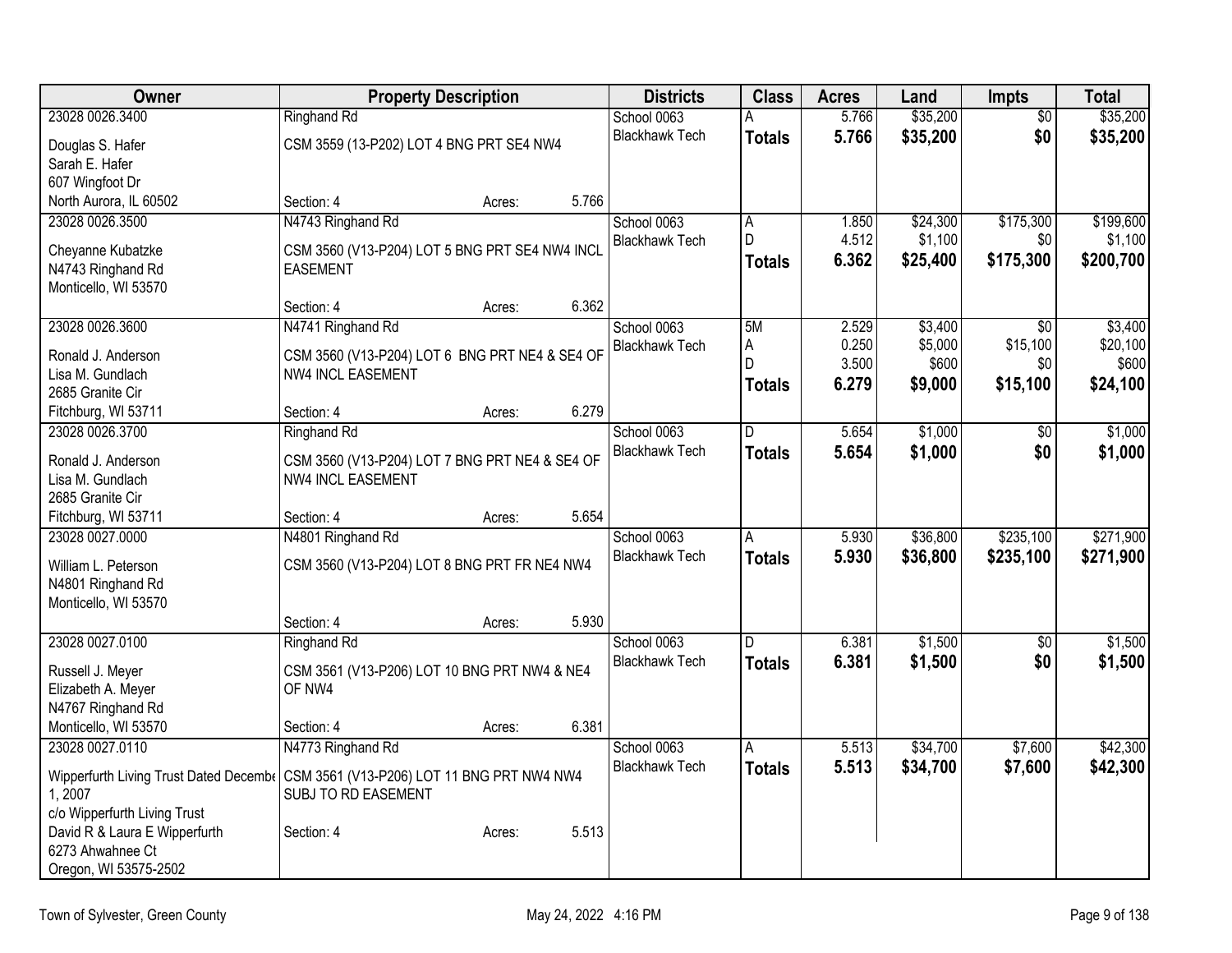| Owner                                     |                                                                                     | <b>Property Description</b> |       | <b>Districts</b>      | <b>Class</b>  | <b>Acres</b> | Land     | <b>Impts</b>    | <b>Total</b> |
|-------------------------------------------|-------------------------------------------------------------------------------------|-----------------------------|-------|-----------------------|---------------|--------------|----------|-----------------|--------------|
| 23028 0027.0120                           | <b>Ringhand Rd</b>                                                                  |                             |       | School 0063           |               | 0.650        | \$1,500  | $\overline{50}$ | \$1,500      |
| Claire J. Schwartz                        | CSM 3562 (V13-P208) PRT LOT 12 BNG PRT NW4                                          |                             |       | <b>Blackhawk Tech</b> | <b>Totals</b> | 0.650        | \$1,500  | \$0             | \$1,500      |
| Barbara A. Atkinson                       | NW4 (SEE T MT PLEASANT-PCL 638.12 FOR                                               |                             |       |                       |               |              |          |                 |              |
| N4781 Ringhand Rd                         | <b>REMAINING ACRES)</b>                                                             |                             |       |                       |               |              |          |                 |              |
| Monticello, WI 53570                      | Section: 4                                                                          | Acres:                      | 0.650 |                       |               |              |          |                 |              |
| 23028 0027.0190                           | <b>Ringhand Rd</b>                                                                  |                             |       | School 0063           | А             | 0.470        | \$1,900  | $\overline{50}$ | \$1,900      |
|                                           |                                                                                     |                             |       | <b>Blackhawk Tech</b> | <b>Totals</b> | 0.470        | \$1,900  | \$0             | \$1,900      |
| Robert W. Freitag                         | CSM 3564 (V13-P212) PRT LOT 19 BNG PRT NW4<br>NW4(SEE T MT PLEASANT- PCL 638.19 FOR |                             |       |                       |               |              |          |                 |              |
| Kimberly E. Koehler<br>618 Yellowstone Dr | <b>REMAINING ACRES)</b>                                                             |                             |       |                       |               |              |          |                 |              |
| Elgin, IL 60123-2515                      | Section: 4                                                                          | Acres:                      | 0.470 |                       |               |              |          |                 |              |
| 23028 0027.0200                           | <b>Ringhand Rd</b>                                                                  |                             |       | School 0063           | A             | 5.244        | \$43,000 | \$0             | \$43,000     |
|                                           |                                                                                     |                             |       | <b>Blackhawk Tech</b> | <b>Totals</b> | 5.244        | \$43,000 | \$0             | \$43,000     |
| Kimberly E. Koehler et al                 | CSM 3564 (V13-P212) LOT 20 BNG PRT NW4 NW4                                          |                             |       |                       |               |              |          |                 |              |
| c/o Robert W. Freitag                     |                                                                                     |                             |       |                       |               |              |          |                 |              |
| 618 Yellowstone Dr                        |                                                                                     |                             |       |                       |               |              |          |                 |              |
| Elgin, IL 60123-2515                      | Section: 4                                                                          | Acres:                      | 5.244 |                       |               |              |          |                 |              |
| 23028 0027.0210                           | <b>Ringhand Rd</b>                                                                  |                             |       | School 0063           | A             | 5.157        | \$42,600 | \$0             | \$42,600     |
| Russell J. Meyer                          | CSM 3564 (V13-P212) LOT 21 BNG PRT NW4 NW4                                          |                             |       | <b>Blackhawk Tech</b> | <b>Totals</b> | 5.157        | \$42,600 | \$0             | \$42,600     |
| Elizabeth A. Meyer                        |                                                                                     |                             |       |                       |               |              |          |                 |              |
| N4767 Ringhand Rd                         |                                                                                     |                             |       |                       |               |              |          |                 |              |
| Monticello, WI 53570                      | Section: 4                                                                          | Acres:                      | 5.157 |                       |               |              |          |                 |              |
| 23028 0027.0220                           | N4767 Ringhand Rd                                                                   |                             |       | School 0063           | A             | 3.560        | \$36,200 | \$240,500       | \$276,700    |
|                                           |                                                                                     |                             |       | <b>Blackhawk Tech</b> | D.            | 1.500        | \$100    | \$0             | \$100        |
| Russell J. Meyer                          | CSM 3565 (V13-P214) LOT 22 BNG PRT NW4 NW4                                          |                             |       |                       | <b>Totals</b> | 5.060        | \$36,300 | \$240,500       | \$276,800    |
| Elizabeth A. Meyer                        |                                                                                     |                             |       |                       |               |              |          |                 |              |
| N4767 Ringhand Rd                         |                                                                                     |                             |       |                       |               |              |          |                 |              |
| Monticello, WI 53570                      | Section: 4                                                                          | Acres:                      | 5.060 |                       |               |              |          |                 |              |
| 23028 0027.0230                           | <b>Ringhand Rd</b>                                                                  |                             |       | School 0063           | A             | 5.882        | \$35,500 | $\overline{50}$ | \$35,500     |
| Russ Meyer                                | CSM 3565 (V13-P214) LOT 23 BNG PRT NW4 NW4                                          |                             |       | <b>Blackhawk Tech</b> | <b>Totals</b> | 5.882        | \$35,500 | \$0             | \$35,500     |
| Elizabeth A. Meyer                        |                                                                                     |                             |       |                       |               |              |          |                 |              |
| N4767 Ringhand Rd                         |                                                                                     |                             |       |                       |               |              |          |                 |              |
| Monticello, WI 53570                      | Section: 4                                                                          | Acres:                      | 5.882 |                       |               |              |          |                 |              |
| 23028 0027.0240                           | <b>Ringhand Rd</b>                                                                  |                             |       | School 0063           | D             | 5.658        | \$1,400  | $\overline{50}$ | \$1,400      |
| Tracy E. Reyes                            | CSM 3565 (V13-P214) LOT 24 BNG PRT NW4 NW4                                          |                             |       | <b>Blackhawk Tech</b> | <b>Totals</b> | 5.658        | \$1,400  | \$0             | \$1,400      |
| 3210 Thorp St                             |                                                                                     |                             |       |                       |               |              |          |                 |              |
| Madison, WI 53714                         |                                                                                     |                             |       |                       |               |              |          |                 |              |
|                                           | Section: 4                                                                          | Acres:                      | 5.658 |                       |               |              |          |                 |              |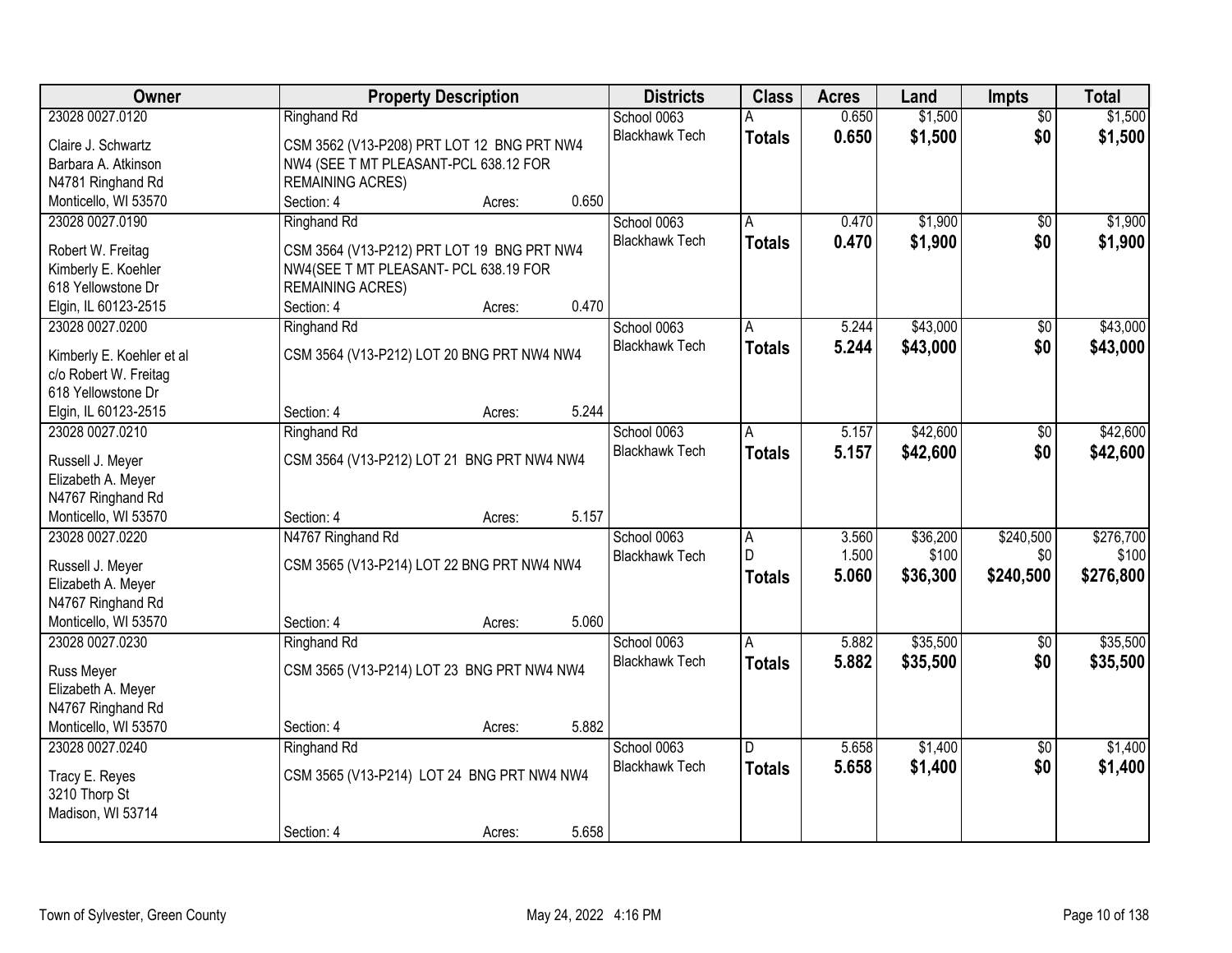| <b>Owner</b>                                  | <b>Property Description</b>                                                               |        |        | <b>Districts</b>      | <b>Class</b>  | <b>Acres</b> | Land     | Impts           | <b>Total</b> |
|-----------------------------------------------|-------------------------------------------------------------------------------------------|--------|--------|-----------------------|---------------|--------------|----------|-----------------|--------------|
| 23028 0027.0250                               | N4765 Ringhand Rd                                                                         |        |        | School 0063           | Α             | 0.560        | \$11,200 | \$234,000       | \$245,200    |
| Phillip A. Brown                              | CSM 3565 (V13-P214) LOT 25 BNG PRT NW4 NW4                                                |        |        | <b>Blackhawk Tech</b> | D             | 4.500        | \$1,100  | \$0             | \$1,100      |
| Nancy A. Brown                                | (POS V11-P92)                                                                             |        |        |                       | <b>Totals</b> | 5.060        | \$12,300 | \$234,000       | \$246,300    |
| N4765 Ringhand Rd                             |                                                                                           |        |        |                       |               |              |          |                 |              |
| Monticello, WI 53570                          | Section: 4                                                                                | Acres: | 5.060  |                       |               |              |          |                 |              |
| 23028 0027.0900                               | N4753 Ringhand Rd                                                                         |        |        | School 0063           | A             | 6.043        | \$35,800 | \$149,500       | \$185,300    |
|                                               |                                                                                           |        |        | <b>Blackhawk Tech</b> | <b>Totals</b> | 6.043        | \$35,800 | \$149,500       | \$185,300    |
| Donald J. Williams Jr                         | CSM 3561 (V13-P206) LOT 9 BNG PRT NE4 & SE4 OF                                            |        |        |                       |               |              |          |                 |              |
| Susan K. Williams                             | NW4                                                                                       |        |        |                       |               |              |          |                 |              |
| N4753 Ringhand Rd                             | Section: 4                                                                                |        | 6.043  |                       |               |              |          |                 |              |
| Monticello, WI 53570<br>23028 0027.1000       |                                                                                           | Acres: |        | School 0063           |               | 6.350        | \$47,400 | \$291,000       | \$338,400    |
|                                               | N4899 Ringhand Rd                                                                         |        |        | <b>Blackhawk Tech</b> | A             |              |          |                 |              |
| Bekker Karel L Revocable Trust et al          | CSM 2286 (V7-P299) LOT 3 BNG PRT NE4 NW4                                                  |        |        |                       | <b>Totals</b> | 6.350        | \$47,400 | \$291,000       | \$338,400    |
| c/o Bekker Karel L Rev Trust                  |                                                                                           |        |        |                       |               |              |          |                 |              |
| N4899 Ringhand Rd                             |                                                                                           |        |        |                       |               |              |          |                 |              |
| Monticello, WI 53570                          | Section: 4                                                                                | Acres: | 6.350  |                       |               |              |          |                 |              |
| 23028 0027.2000                               | Ringhand Rd                                                                               |        |        | School 0063           | A             | 8.260        | \$55,000 | \$0             | \$55,000     |
| Bekker Karel L Revocable Trust et al          | CSM 2286 (V7-P299) LOT 4 BNG PRT NE4 NW4                                                  |        |        | <b>Blackhawk Tech</b> | <b>Totals</b> | 8.260        | \$55,000 | \$0             | \$55,000     |
| c/o Bekker Karel L Rev Trust                  |                                                                                           |        |        |                       |               |              |          |                 |              |
| N4899 Ringhand Rd                             |                                                                                           |        |        |                       |               |              |          |                 |              |
| Monticello, WI 53570                          | Section: 4                                                                                | Acres: | 8.260  |                       |               |              |          |                 |              |
| 23028 0027.3000                               | Ringhand Rd                                                                               |        |        | School 0063           | A             | 0.100        | \$400    | $\overline{50}$ | \$400        |
|                                               |                                                                                           |        |        | <b>Blackhawk Tech</b> | <b>Totals</b> | 0.100        | \$400    | \$0             | \$400        |
| Charles J. Izui                               | CSM 2286 (V7-P299) PRT LOT 2 BNG PRT NE4 NW4                                              |        |        |                       |               |              |          |                 |              |
| Christine A. Izui                             | (SEE T-MT PLEAS, PCL 0639.01)                                                             |        |        |                       |               |              |          |                 |              |
| 4908 W Carmen Ave                             |                                                                                           |        |        |                       |               |              |          |                 |              |
| Chicago, IL 60630                             | Section: 4                                                                                | Acres: | 0.100  |                       |               |              |          |                 |              |
| 23028 0027.4000                               | <b>Ringhand Rd</b>                                                                        |        |        | School 0063           | A             | 5.000        | \$17,700 | $\overline{60}$ | \$17,700     |
| Bekker Karel L Revocable Trust et al          | CSM 2600 (V9-P70) LOT 1 BNG PRT NE4 NW4                                                   |        |        | <b>Blackhawk Tech</b> | <b>Totals</b> | 5.000        | \$17,700 | \$0             | \$17,700     |
| c/o Bekker Karel L Rev Trust                  |                                                                                           |        |        |                       |               |              |          |                 |              |
| N4899 Ringhand Rd                             |                                                                                           |        |        |                       |               |              |          |                 |              |
| Monticello, WI 53570                          | Section: 4                                                                                | Acres: | 5.000  |                       |               |              |          |                 |              |
| 23028 0028.0000                               | Ringhand Rd                                                                               |        |        | School 3682           | 5M            | 3.000        | \$3,600  | $\overline{50}$ | \$3,600      |
|                                               |                                                                                           |        |        | <b>Blackhawk Tech</b> | D             | 46.080       | \$9,200  | \$0             | \$9,200      |
| John J. Kaczmarski<br>Carol L. Kaczmarski     | PRT SW4 NW4, NE4 & NW4 OF SW4 SEC 4 BGN W4<br>COR SD SEC TH N0*W 1333.63 FT TO NW COR SW4 |        |        |                       | E             | 3.000        | \$1,100  | \$0             | \$1,100      |
|                                               | NW4 TH S89*E 1314.75 FT TO NE COR SW4 NW4 TH                                              |        |        |                       | <b>Totals</b> | 52.080       | \$13,900 | \$0             | \$13,900     |
| 36 Carriage House Ln<br>Orland Park, IL 60467 | Section: 4                                                                                |        | 52.080 |                       |               |              |          |                 |              |
|                                               |                                                                                           | Acres: |        |                       |               |              |          |                 |              |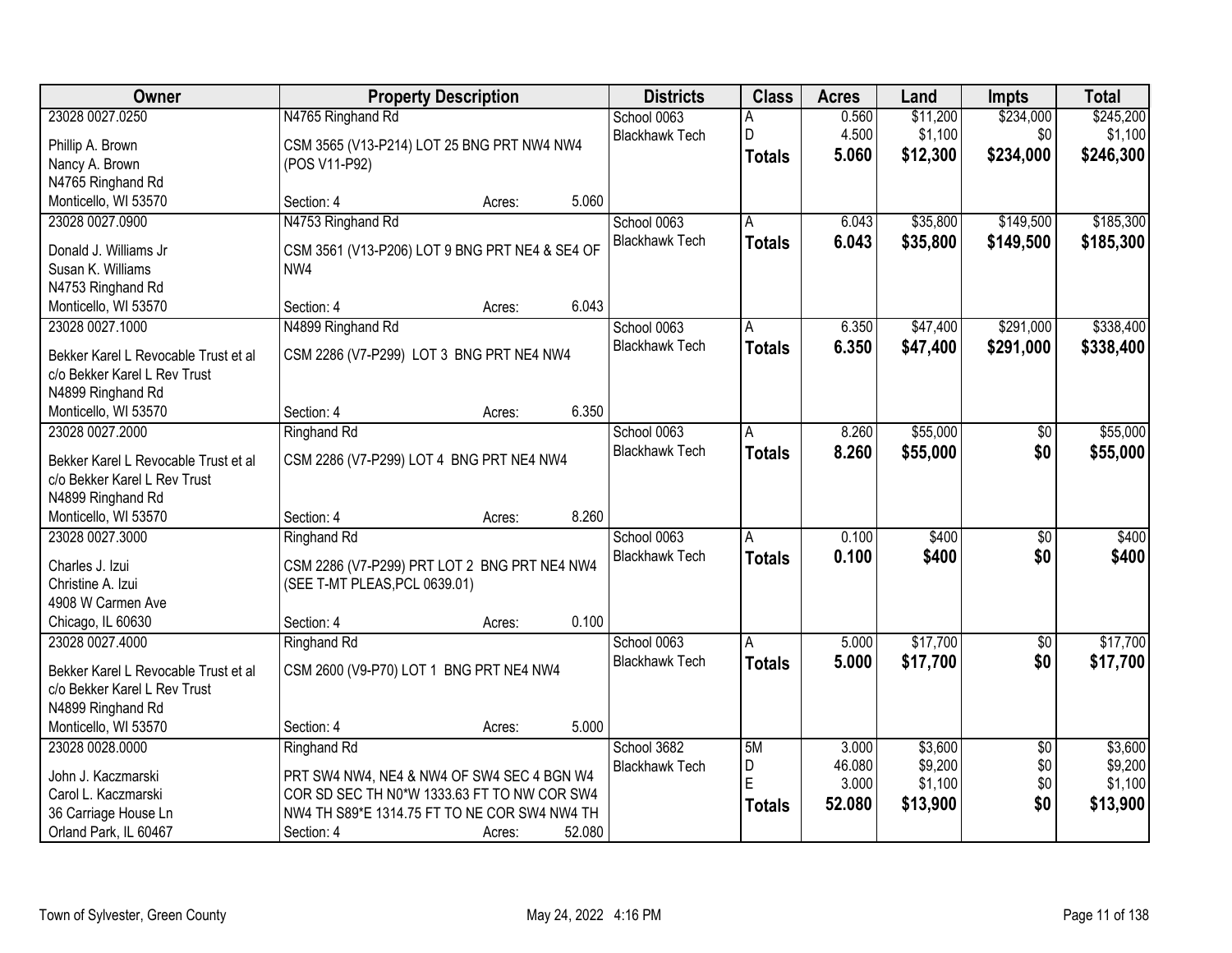| Owner                                  |                     | <b>Property Description</b>                     |       | <b>Districts</b>      | <b>Class</b>   | <b>Acres</b> | Land     | <b>Impts</b>    | <b>Total</b> |
|----------------------------------------|---------------------|-------------------------------------------------|-------|-----------------------|----------------|--------------|----------|-----------------|--------------|
| 23028 0028.1000                        | Towns Rd            |                                                 |       | School 3682           |                | 5.000        | \$900    | $\overline{50}$ | \$900        |
| Christine K. Treuthardt                |                     | CSM 4074 (V16-P85) LOT 1 BNG PRT NE4 & NW4 SW4  |       | <b>Blackhawk Tech</b> | <b>Totals</b>  | 5.000        | \$900    | \$0             | \$900        |
| N4798 Dutch Hollow Rd                  |                     |                                                 |       |                       |                |              |          |                 |              |
| Monroe, WI 53566                       |                     |                                                 |       |                       |                |              |          |                 |              |
|                                        | Section: 4          | Acres:                                          | 5.000 |                       |                |              |          |                 |              |
| 23028 0028.2000                        | <b>Towns Rd</b>     |                                                 |       | School 3682           | D.             | 5.000        | \$900    | $\overline{50}$ | \$900        |
| Andrea Pedone                          |                     | CSM 4088 (V16-P106) LOT 1 BNG PRT NW4 & NE4 OF  |       | <b>Blackhawk Tech</b> | <b>Totals</b>  | 5.000        | \$900    | \$0             | \$900        |
| Joshua L. Kimble                       | SW <sub>4</sub>     |                                                 |       |                       |                |              |          |                 |              |
| 249 Alton Dr                           |                     |                                                 |       |                       |                |              |          |                 |              |
| Madison, WI 53718                      | Section: 4          | Acres:                                          | 5.000 |                       |                |              |          |                 |              |
| 23028 0028.3000                        | <b>Towns Rd</b>     |                                                 |       | School 3682           | D              | 5.390        | \$900    | $\sqrt[6]{}$    | \$900        |
| Andrea Pedone                          |                     | CSM 4088 (V16-P106) LOT 2 BNG PRT NE4 & NW4 OF  |       | <b>Blackhawk Tech</b> | Totals         | 5.390        | \$900    | \$0             | \$900        |
| Joshua L. Kimble                       | SW4                 |                                                 |       |                       |                |              |          |                 |              |
| 249 Alton Dr                           |                     |                                                 |       |                       |                |              |          |                 |              |
| Madison, WI 53718                      | Section: 4          | Acres:                                          | 5.390 |                       |                |              |          |                 |              |
| 23028 0028.4000                        | <b>Towns Rd</b>     |                                                 |       | School 3682           | D              | 5.290        | \$900    | $\sqrt[6]{}$    | \$900        |
| John J. Kaczmarski                     |                     | CSM 4088 (V16-P106) LOT 3 BNG PRT NW4 SW4       |       | <b>Blackhawk Tech</b> | <b>Totals</b>  | 5.290        | \$900    | \$0             | \$900        |
| Carol L. Kaczmarski                    |                     |                                                 |       |                       |                |              |          |                 |              |
| 36 Carriage House Ln                   |                     |                                                 |       |                       |                |              |          |                 |              |
| Orland Park, IL 60467                  | Section: 4          | Acres:                                          | 5.290 |                       |                |              |          |                 |              |
| 23028 0028.5000                        | W3966 Towns Rd      |                                                 |       | School 3682           | $\overline{A}$ | 1.290        | \$20,000 | \$297,800       | \$317,800    |
|                                        |                     |                                                 |       | <b>Blackhawk Tech</b> | D              | 3.800        | \$700    | \$0             | \$700        |
| Gerald K. Coates<br>Caroline R. Coates |                     | CSM 4089 (V16-P107) LOT 1 BNG PRT NW4 SW4       |       |                       | <b>Totals</b>  | 5.090        | \$20,700 | \$297,800       | \$318,500    |
| W3966 Towns Rd                         |                     |                                                 |       |                       |                |              |          |                 |              |
| Monticello, WI 53570                   | Section: 4          | Acres:                                          | 5.090 |                       |                |              |          |                 |              |
| 23028 0028.6000                        | W3964 Towns Rd      |                                                 |       | School 3682           | A              | 2.000        | \$25,000 | \$235,900       | \$260,900    |
|                                        |                     |                                                 |       | <b>Blackhawk Tech</b> | D              | 3.150        | \$500    | \$0             | \$500        |
| Sheila L. Crawford                     |                     | CSM 4089 (V16-P107) LOT 2 BNG PRT NW4 SW4 INCL  |       |                       | <b>Totals</b>  | 5.150        | \$25,500 | \$235,900       | \$261,400    |
| W3964 Towns Rd<br>Monticello, WI 53570 | <b>EASEMENT</b>     |                                                 |       |                       |                |              |          |                 |              |
|                                        | Section: 4          | Acres:                                          | 5.150 |                       |                |              |          |                 |              |
| 23028 0029.1000                        | W3902 County Hwy Ff |                                                 |       | School 0063           | A              | 3.000        | \$28,000 | \$154,800       | \$182,800    |
|                                        |                     |                                                 |       | <b>Blackhawk Tech</b> | ΙE             | 2.000        | \$5,700  | \$0             | \$5,700      |
| Ronald L. Fuchs                        |                     | BEG S4 COR SD SEC TH S88*W ALG S LN SD SE4      |       |                       | Totals         | 5.000        | \$33,700 | \$154,800       | \$188,500    |
| Jolene K. Fuchs                        |                     | SW4 341 FT TH N1*W 435.6 FT TH N88*E 500 FT TH  |       |                       |                |              |          |                 |              |
| W3902 County Rd Ff                     |                     | S1*E 435.64 FT TO S LN SD QTR TH S88*W ALG S LN |       |                       |                |              |          |                 |              |
| Monroe, WI 53566                       | Section: 4          | Acres:                                          | 5.000 |                       |                |              |          |                 |              |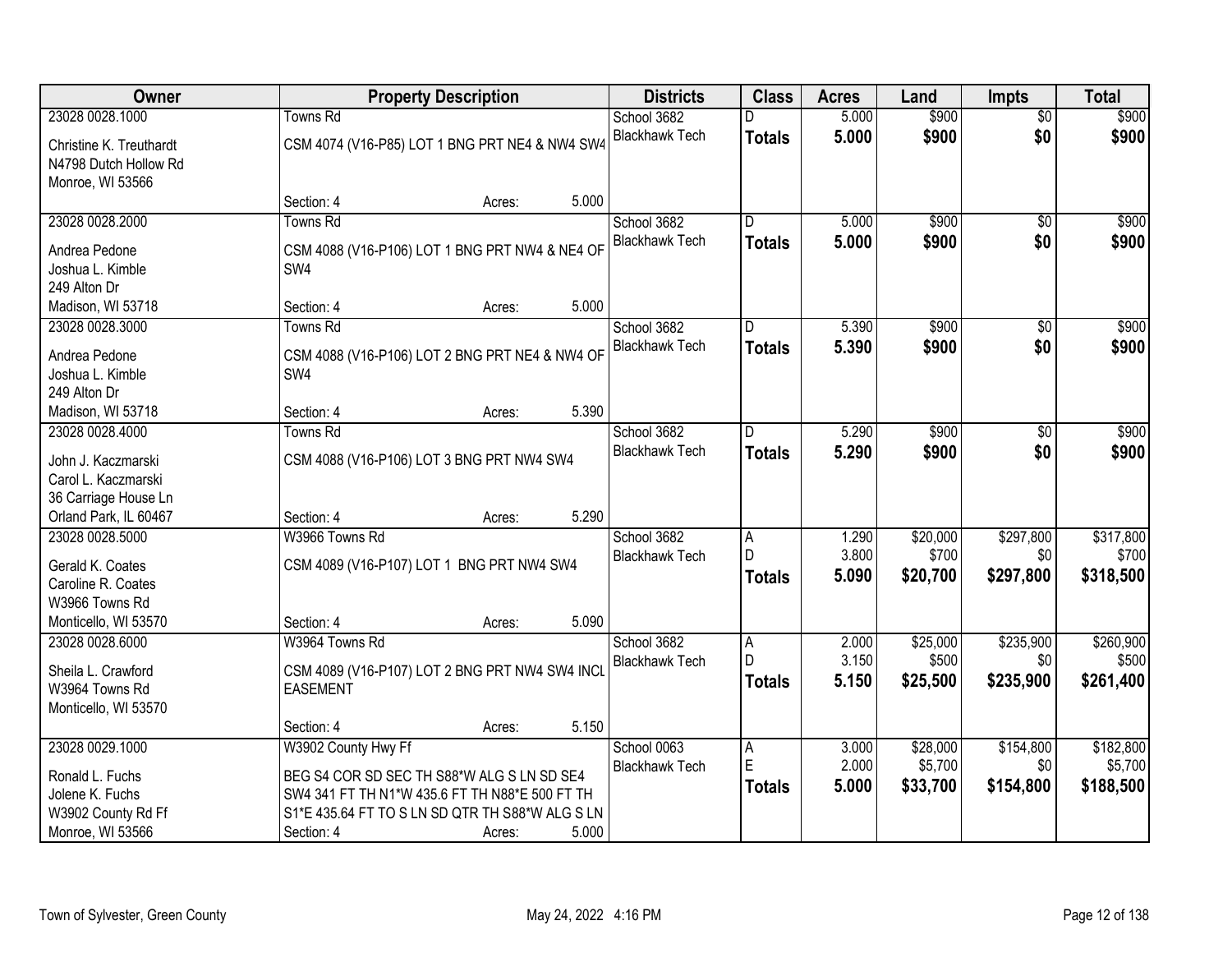| Owner                   |                                                 | <b>Property Description</b> |        | <b>Districts</b>      | <b>Class</b>   | <b>Acres</b> | Land     | <b>Impts</b>    | <b>Total</b> |
|-------------------------|-------------------------------------------------|-----------------------------|--------|-----------------------|----------------|--------------|----------|-----------------|--------------|
| 23028 0029.2000         | County Rd FF                                    |                             |        | School 0063           | D              | 3.210        | \$600    | $\overline{50}$ | \$600        |
| Ronald L. Fuchs         | PRT SE4 SE4, COM S4 COR SD SEC TH N88*W         |                             |        | <b>Blackhawk Tech</b> | <b>Totals</b>  | 3.210        | \$600    | \$0             | \$600        |
| Jolene K. Fuchs         | 341.05 FT POB TH N88*W 316.13 FT TH N0*E 434.82 |                             |        |                       |                |              |          |                 |              |
| W3902 County Rd Ff      | FT TH S88*E 326.18 FT TH S1*W 435.6 FT POB      |                             |        |                       |                |              |          |                 |              |
| Monroe, WI 53566        | Section: 4                                      | Acres:                      | 3.210  |                       |                |              |          |                 |              |
| 23028 0029.3000         | W3909 Towns Rd                                  |                             |        | School 0063           | A              | 1.500        | \$21,500 | \$247,900       | \$269,400    |
|                         |                                                 |                             |        | <b>Blackhawk Tech</b> | D              | 8.000        | \$1,400  | \$0             | \$1,400      |
| Michael I. Koch         | CSM 5240 (V25-P88) LOT 1 BNG PRT NE4 SW4 & NW4  |                             |        |                       | E              | 0.500        | \$100    | \$0             | \$100        |
| Lorie A. Walters        | SE4                                             |                             |        |                       | <b>Totals</b>  | 10.000       | \$23,000 | \$247,900       | \$270,900    |
| W3909 Towns Rd          |                                                 |                             |        |                       |                |              |          |                 |              |
| Monticello, WI 53570    | Section:                                        | Acres:                      | 10.000 |                       |                |              |          |                 |              |
| 23028 0029.4000         | <b>Towns Rd</b>                                 |                             |        | School 0063           | D              | 39.000       | \$8,300  | \$0             | \$8,300      |
| Angel Nunez             | CSM 3875 (V15-P79) LOT 1 BNG PRT NW4 & SW4 OF   |                             |        | <b>Blackhawk Tech</b> | $\overline{E}$ | 1.000        | \$100    | \$0             | \$100        |
| Jacklin Nunez           | SE4 EXC CSM 5240 (V25-P88) LOT 1                |                             |        |                       | <b>Totals</b>  | 40.000       | \$8,400  | \$0             | \$8,400      |
| 1840 Concord Dr         |                                                 |                             |        |                       |                |              |          |                 |              |
| Downers Grove, IL 60516 | Section:                                        | Acres:                      | 40.000 |                       |                |              |          |                 |              |
| 23028 0030.0000         | County Rd FF                                    |                             |        | School 0063           | D              | 38.000       | \$8,400  | $\sqrt[6]{3}$   | \$8,400      |
|                         |                                                 |                             |        | <b>Blackhawk Tech</b> | E              | 1.000        | \$100    | \$0             | \$100        |
| Marvin Creuzer          | SE4 SE4 EXC.5A                                  |                             |        |                       | G              | 0.500        | \$9,000  | \$9,900         | \$18,900     |
| W3709 County Rd Ff      |                                                 |                             |        |                       | <b>Totals</b>  | 39.500       | \$17,500 | \$9,900         | \$27,400     |
| Monroe, WI 53566        |                                                 |                             |        |                       |                |              |          |                 |              |
|                         | Section: 4                                      | Acres:                      | 39.500 |                       |                |              |          |                 |              |
| 23028 0031.0000         | W3712 County Hwy Ff                             |                             |        | School 0063           | $\overline{A}$ | 0.500        | \$9,000  | \$124,800       | \$133,800    |
| Ronald S. Elmer         | PRT SE4 SE4                                     |                             |        | <b>Blackhawk Tech</b> | Totals         | 0.500        | \$9,000  | \$124,800       | \$133,800    |
| W3712 County Rd Ff      |                                                 |                             |        |                       |                |              |          |                 |              |
| Monroe, WI 53566        |                                                 |                             |        |                       |                |              |          |                 |              |
|                         | Section: 4                                      | Acres:                      | 0.500  |                       |                |              |          |                 |              |
| 23028 0032.0000         | Towns Rd                                        |                             |        | School 0063           | 5M             | 3.450        | \$4,200  | $\sqrt{6}$      | \$4,200      |
|                         |                                                 |                             |        | <b>Blackhawk Tech</b> | D              | 35.000       | \$7,000  | \$0             | \$7,000      |
| Michael D. Malkow       | PRT NE4 SE4 EXC CSM 2153                        |                             |        |                       | E              | 1.000        | \$100    | \$0             | \$100        |
| Ellen M. Malkow         |                                                 |                             |        |                       | <b>Totals</b>  | 39.450       | \$11,300 | \$0             | \$11,300     |
| W4169 County Rd Ff      |                                                 |                             |        |                       |                |              |          |                 |              |
| Monroe, WI 53566        | Section: 4                                      | Acres:                      | 39.450 |                       |                |              |          |                 |              |
| 23028 0032.0100         | N4671 Speich Rd                                 |                             |        | School 0063           | A              | 0.550        | \$9,900  | \$193,800       | \$203,700    |
| Dennis A. Doescher      | CSM 2153 (V7-P110) LOT 1 BNG PRT NE4 SE4        |                             |        | <b>Blackhawk Tech</b> | <b>Totals</b>  | 0.550        | \$9,900  | \$193,800       | \$203,700    |
| Rhonda L. Doescher      |                                                 |                             |        |                       |                |              |          |                 |              |
| N4671 Speich Rd         |                                                 |                             |        |                       |                |              |          |                 |              |
| Monticello, WI 53570    | Section: 4                                      |                             | 0.550  |                       |                |              |          |                 |              |
|                         |                                                 | Acres:                      |        |                       |                |              |          |                 |              |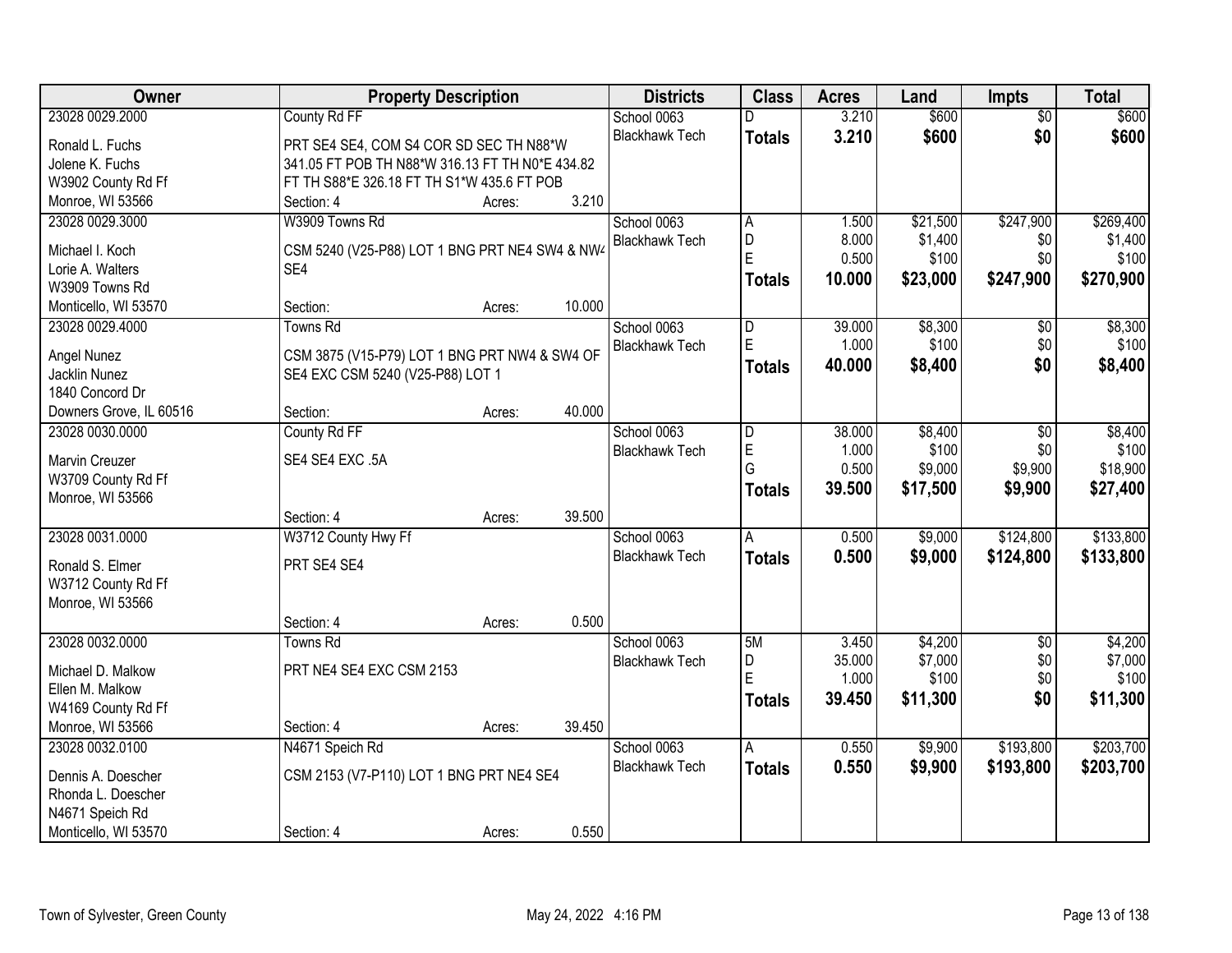| Owner                      |                         | <b>Property Description</b>                     | <b>Districts</b>      | <b>Class</b>  | <b>Acres</b> | Land     | Impts           | <b>Total</b> |
|----------------------------|-------------------------|-------------------------------------------------|-----------------------|---------------|--------------|----------|-----------------|--------------|
| 23028 0033.0000            | W4040 County Hwy Ff     |                                                 | School 0063           | А             | 1.725        | \$23,100 | \$295,800       | \$318,900    |
| Ross A. Harried            |                         | CSM 3520 (V13-P123) LOT 3 BNG PRT SW4 SW4       | <b>Blackhawk Tech</b> | D             | 8.000        | \$1,900  | \$0             | \$1,900      |
| Erin E. Harried            |                         |                                                 |                       | <b>Totals</b> | 9.725        | \$25,000 | \$295,800       | \$320,800    |
| W4040 County Rd Ff         |                         |                                                 |                       |               |              |          |                 |              |
| Monroe, WI 53566           | Section: 4              | Acres:                                          | 9.725                 |               |              |          |                 |              |
| 23028 0033.1000            | W3986 Towns Rd          |                                                 | School 0063           | А             | 2.000        | \$25,000 | \$355,500       | \$380,500    |
|                            |                         |                                                 | <b>Blackhawk Tech</b> | D             | 18.000       | \$3,100  | \$0             | \$3,100      |
| Anthony G. Fuchs           |                         | CSM 3510 (V13-P108) LOT 1 BNG N 20 AC SW4 SW4   |                       | <b>Totals</b> | 20.000       | \$28,100 | \$355,500       | \$383,600    |
| Jamie K. Fuchs             |                         |                                                 |                       |               |              |          |                 |              |
| W3986 Towns Rd             |                         |                                                 | 20.000                |               |              |          |                 |              |
| Monticello, WI 53570       | Section: 4              | Acres:                                          |                       |               |              |          |                 |              |
| 23028 0033.2000            | W4004 Towns Rd          |                                                 | School 0063           | А<br>D        | 1.500        | \$21,500 | \$134,500       | \$156,000    |
| Jorri K. Johnson           |                         | CSM 3871 (V15-P71) LOT 1 BNG PRT SW4 SW4        | <b>Blackhawk Tech</b> |               | 3.500        | \$800    | \$0             | \$800        |
| Laura A. Johnson           |                         |                                                 |                       | <b>Totals</b> | 5.000        | \$22,300 | \$134,500       | \$156,800    |
| W4004 Towns Rd             |                         |                                                 |                       |               |              |          |                 |              |
| Monticello, WI 53570       | Section: 4              | Acres:                                          | 5.000                 |               |              |          |                 |              |
| 23028 0033.2100            | W4030 County Hwy Ff     |                                                 | School 0063           | Α             | 0.500        | \$9,000  | \$28,400        | \$37,400     |
| Donald Wickstrum           |                         | CSM 3871 (V15-P71) LOT 2 BNG PRT SW4 SW4        | <b>Blackhawk Tech</b> | D             | 4.320        | \$1,000  | \$0             | \$1,000      |
| Mary Wickstrum             |                         |                                                 |                       | E             | 0.180        | \$100    | \$0             | \$100        |
| N4712 Thunder Rd           |                         |                                                 |                       | <b>Totals</b> | 5.000        | \$10,100 | \$28,400        | \$38,500     |
| Monroe, WI 53566           | Section: 4              | Acres:                                          | 5.000                 |               |              |          |                 |              |
| 23028 0034.0000            | W3958 County Hwy Ff     |                                                 | School 0063           | A             | 10.000       | \$45,000 | \$132,500       | \$177,500    |
|                            |                         |                                                 | <b>Blackhawk Tech</b> |               | 10.000       | \$45,000 | \$132,500       | \$177,500    |
| Mark W. Peters             |                         | CSM 2093 (V7-P30) LOT 3 - CONT 5A; LOT 4 - CONT |                       | <b>Totals</b> |              |          |                 |              |
| Lisa M. Peters             | 5A BNG PRT W1/2 SE4 SW4 |                                                 |                       |               |              |          |                 |              |
| W3958 County Rd Ff         |                         |                                                 |                       |               |              |          |                 |              |
| Monroe, WI 53566           | Section: 4              | Acres:                                          | 10.000                |               |              |          |                 |              |
| 23028 0034.1000            | <b>Towns Rd</b>         |                                                 | School 0063           | D             | 4.957        | \$900    | $\overline{50}$ | \$900        |
| Joan M. Klassy             |                         | CSM 2077 (V7-P5) LOT 1 BNG PRT W2 SE4 SW4       | <b>Blackhawk Tech</b> | <b>Totals</b> | 4.957        | \$900    | \$0             | \$900        |
| c/o Joan M. Klassy) Schenk |                         |                                                 |                       |               |              |          |                 |              |
| 5665 Noble St              |                         |                                                 |                       |               |              |          |                 |              |
| Gratiot, WI 53541-9640     | Section: 4              | Acres:                                          | 4.957                 |               |              |          |                 |              |
| 23028 0034.2000            | W3983 Towns Rd          |                                                 | School 0063           | A             | 5.000        | \$34,000 | \$223,500       | \$257,500    |
|                            |                         |                                                 | <b>Blackhawk Tech</b> | <b>Totals</b> | 5.000        | \$34,000 | \$223,500       | \$257,500    |
| Benjamin R. Jansen         |                         | CSM 2077 (V7-P5) LOT 2 BNG PRT W2 SE4 SW4       |                       |               |              |          |                 |              |
| c/o Benjamin R. Jansen     |                         |                                                 |                       |               |              |          |                 |              |
| W3983 Towns Rd             |                         |                                                 |                       |               |              |          |                 |              |
| Monticello, WI 53570       | Section: 4              | Acres:                                          | 5.000                 |               |              |          |                 |              |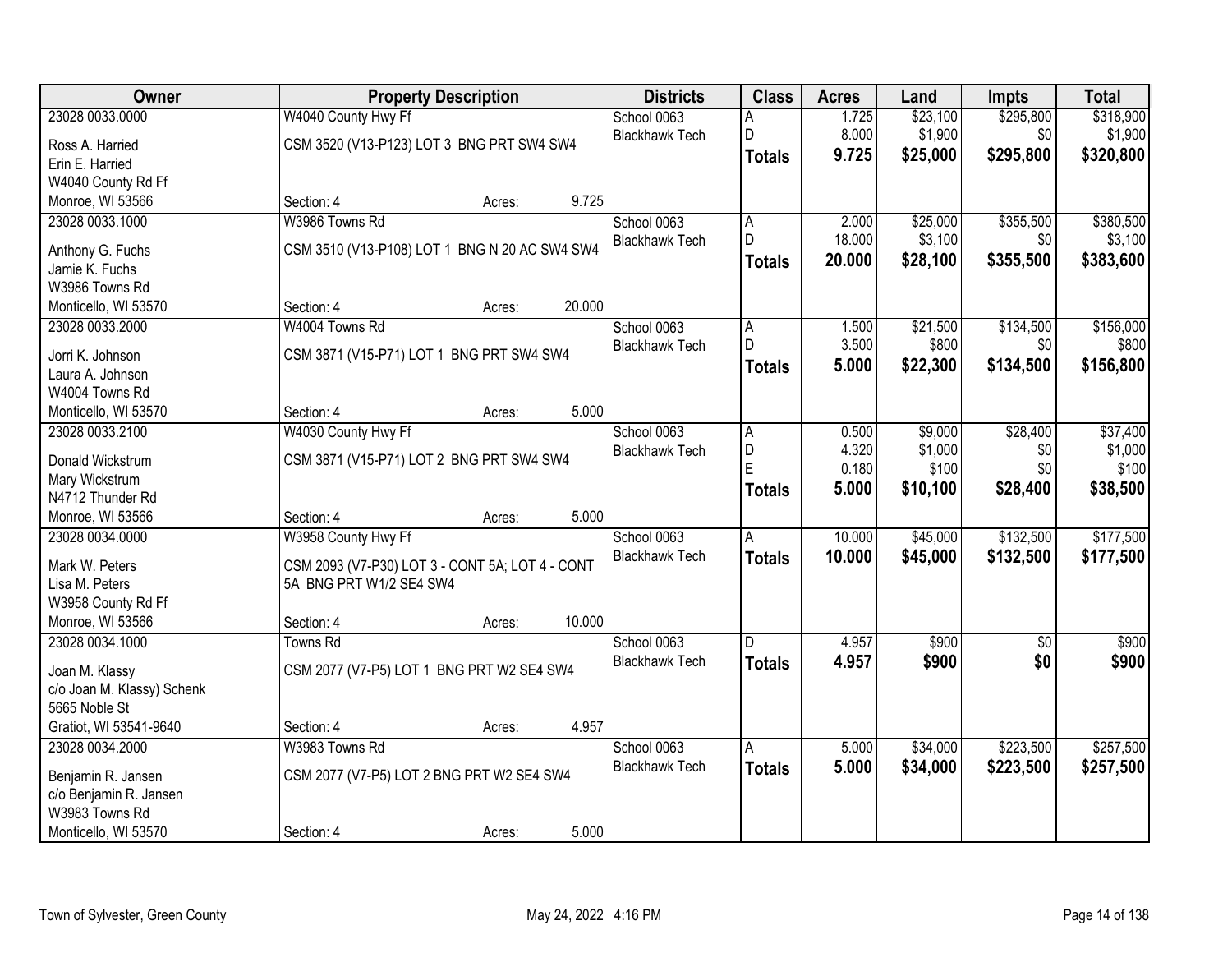| Owner                 | <b>Property Description</b>                       | <b>Districts</b>      | <b>Class</b>  | <b>Acres</b> | Land     | <b>Impts</b>    | <b>Total</b> |
|-----------------------|---------------------------------------------------|-----------------------|---------------|--------------|----------|-----------------|--------------|
| 23028 0035.0000       | N4832 Dutch Hollow Rd                             | School 3682           | 5M            | 6.300        | \$6,600  | $\overline{50}$ | \$6,600      |
| Michael M. Witt       | FR NE4 NE4- CONT 42.05A; FR NW4 NE4 - CONT        | <b>Blackhawk Tech</b> | A             | 4.300        | \$31,900 | \$342,100       | \$374,000    |
| N4832 Dutch Hollow Rd | 42.15A;FR NE4 NW4 - CONT 42.25A                   |                       | D             | 104.850      | \$20,800 | \$0             | \$20,800     |
| Monroe, WI 53566      |                                                   |                       | E             | 11.000       | \$2,800  | \$0             | \$2,800      |
|                       | 126.450<br>Section: 5<br>Acres:                   |                       | <b>Totals</b> | 126.450      | \$62,100 | \$342,100       | \$404,200    |
| 23028 0036.0000       | N4798 Dutch Hollow Rd                             | School 3682           | 5M            | 20.250       | \$24,900 | $\overline{50}$ | \$24,900     |
| Henry Treuthardt      | SE4 NE4 40A; SW4 NE4 40A; SE4 NW4 40A EXC 1/4 A   | <b>Blackhawk Tech</b> | D             | 98.000       | \$20,200 | \$0             | \$20,200     |
| N4798 Dutch Hollow Rd | <b>FOR CEMETERY</b>                               |                       | E             | 1.000        | \$300    | \$0             | \$300        |
| Monroe, WI 53566      |                                                   |                       | G             | 1.500        | \$21,500 | \$111,300       | \$132,800    |
|                       | 120.750<br>Section: 5<br>Acres:                   |                       | <b>Totals</b> | 120.750      | \$66,900 | \$111,300       | \$178,200    |
| 23028 0036.0100       | N4664 Dutch Hollow Rd                             | School 3682           | 5M            | 6.900        | \$9,300  | $\overline{30}$ | \$9,300      |
| Melinda E. Stachura   | CSM 3964 (V15-P236) LOT 1 BNG PRT NE4 SW4         | <b>Blackhawk Tech</b> | A             | 1.000        | \$25,000 | \$190,200       | \$215,200    |
| Lawrence W. Stachura  |                                                   |                       | D.            | 4.000        | \$700    | \$0             | \$700        |
| 48w580 IL Route 38    |                                                   |                       | <b>Totals</b> | 11.900       | \$35,000 | \$190,200       | \$225,200    |
| Maple Park, IL 60151  | 11.900<br>Section: 5<br>Acres:                    |                       |               |              |          |                 |              |
| 23028 0036.0110       | Dutch Hollow Rd                                   | School 3682           | 5M            | 2.170        | \$2,300  | \$0             | \$2,300      |
|                       |                                                   | <b>Blackhawk Tech</b> | D             | 3.000        | \$500    | \$0             | \$500        |
| Melinda E. Stachura   | CSM 3964 (V15-P236) LOT 2 BNG PRT NE4 SW4         |                       | <b>Totals</b> | 5.170        | \$2,800  | \$0             | \$2,800      |
| Lawrence W. Stachura  |                                                   |                       |               |              |          |                 |              |
| 48w580 IL Route 38    |                                                   |                       |               |              |          |                 |              |
| Maple Park, IL 60151  | 5.170<br>Section: 5<br>Acres:                     |                       |               |              |          |                 |              |
| 23028 0037.0000       | Dutch Hollow Rd                                   | School 3682           | D             | 38.350       | \$8,000  | $\overline{50}$ | \$8,000      |
| Gary Butenhoff        | NW4 SW4, EXC 2.92A & 4.25A & 16.14A & EXC .25A TO | <b>Blackhawk Tech</b> | E             | 1.000        | \$100    | \$0             | \$100        |
| PO Box 624            | CEMETERY - CONT 16.44A; SW4 SW4 EXC LOTS 1 &      |                       | <b>Totals</b> | 39.350       | \$8,100  | \$0             | \$8,100      |
| New Glarus, WI 53574  | 2 CSM 3821                                        |                       |               |              |          |                 |              |
|                       | Section: 5<br>39.350<br>Acres:                    |                       |               |              |          |                 |              |
| 23028 0037.0100       | N4777 Dutch Hollow Rd                             | School 3682           | A             | 5.000        | \$34,000 | \$113,700       | \$147,700    |
| Tony J. Keller        | PRT SW4 NW4 & NW4 SW4 COM PT 82.5 FT N OF SE      | <b>Blackhawk Tech</b> | <b>Totals</b> | 5.000        | \$34,000 | \$113,700       | \$147,700    |
| Jamie E. Keller       | COR OF SW4 NW4 SD SEC TH W 567 FT POB TH E        |                       |               |              |          |                 |              |
| N4777 Dutch Hollow Rd | 270 FT S 218 FT TH E 297 FT TH S 237 FT TH W 635  |                       |               |              |          |                 |              |
| Monroe, WI 53566      | 5.000<br>Section: 5<br>Acres:                     |                       |               |              |          |                 |              |
| 23028 0037.0200       |                                                   | School 3682           | 5M            | 29.000       | \$34,800 | $\overline{30}$ | \$34,800     |
|                       |                                                   | <b>Blackhawk Tech</b> | D             | 15.000       | \$3,600  | \$0             | \$3,600      |
| Ryan L. Schutte       | PRT SW4 NW4 & NW4 SW4, COM W4 COR SD SEC TH       |                       | E             | 3.100        | \$800    | \$0             | \$800        |
| Yvonne R. Schutte     | N1*W1332.37 FT TH S88*E 1312.26 FT TH S0*E 931.84 |                       | <b>Totals</b> | 47.100       | \$39,200 | \$0             | \$39,200     |
| N4809 Dutch Hollow Rd | FT TH N88 *W148.5 FT TH S0*E 316.5 FT TH N88*W    |                       |               |              |          |                 |              |
| Monroe, WI 53566-8861 | 47.100<br>Section: 5<br>Acres:                    |                       |               |              |          |                 |              |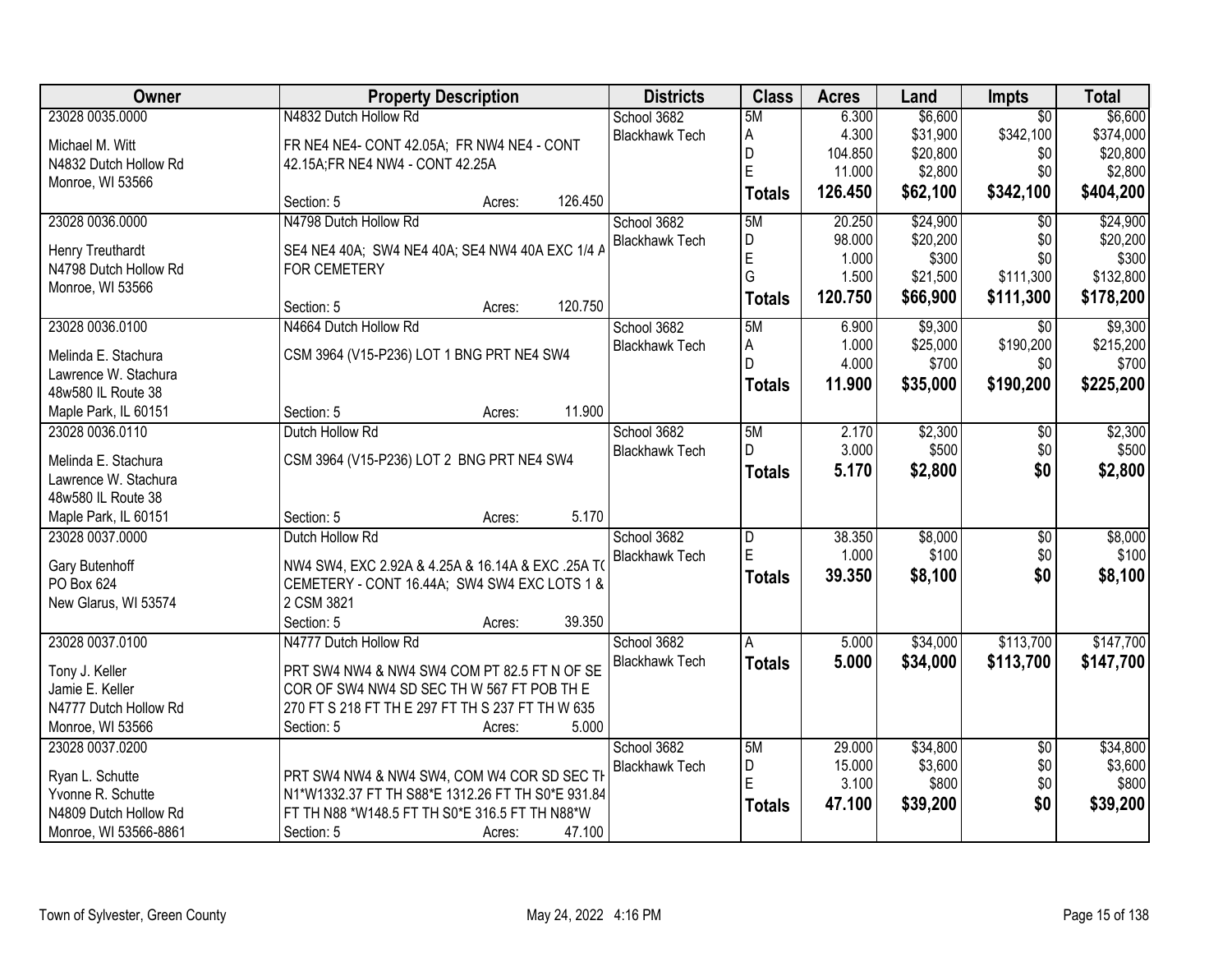| Owner                                  | <b>Property Description</b>                                                                    | <b>Districts</b>      | <b>Class</b>   | <b>Acres</b> | Land     | <b>Impts</b>    | <b>Total</b> |
|----------------------------------------|------------------------------------------------------------------------------------------------|-----------------------|----------------|--------------|----------|-----------------|--------------|
| 23028 0037.0210                        | N4809 Dutch Hollow Rd                                                                          | School 3682           | А              | 3.720        | \$36,900 | \$228,700       | \$265,600    |
| Ryan L. Schutte                        | CSM 3465 (V13-P41) LOT 1 BNG PRT SW4 NW4                                                       | <b>Blackhawk Tech</b> | D              | 3.000        | \$500    | \$0             | \$500        |
| Yvonne R. Schutte                      |                                                                                                |                       | <b>Totals</b>  | 6.720        | \$37,400 | \$228,700       | \$266,100    |
| N4809 Dutch Hollow Rd                  |                                                                                                |                       |                |              |          |                 |              |
| Monroe, WI 53566-8861                  | 6.720<br>Section: 5<br>Acres:                                                                  |                       |                |              |          |                 |              |
| 23028 0037.1000                        |                                                                                                | School 3682           | 5M             | 1.800        | \$2,200  | $\overline{50}$ | \$2,200      |
| Cathy A. Maurer                        | CSM 3821 (V14-P343) LOT 1 BNG PRT NW4 SW4                                                      | <b>Blackhawk Tech</b> | D              | 10.120       | \$2,000  | \$0             | \$2,000      |
| N4764 Dutch Hollow Rd                  |                                                                                                |                       | <b>Totals</b>  | 11.920       | \$4,200  | \$0             | \$4,200      |
| Monroe, WI 53566                       |                                                                                                |                       |                |              |          |                 |              |
|                                        | 11.920<br>Section: 5<br>Acres:                                                                 |                       |                |              |          |                 |              |
| 23028 0037.2000                        | Dutch Hollow Rd                                                                                | School 3682           | D              | 5.150        | \$1,100  | $\overline{50}$ | \$1,100      |
| Cathy A. Maurer                        | CSM 3821 (V14-P343) LOT 2 BNG PRT NW4 SW4                                                      | <b>Blackhawk Tech</b> | <b>Totals</b>  | 5.150        | \$1,100  | \$0             | \$1,100      |
| N4764 Dutch Hollow Rd                  |                                                                                                |                       |                |              |          |                 |              |
| Monroe, WI 53566                       |                                                                                                |                       |                |              |          |                 |              |
|                                        | 5.150<br>Section: 5<br>Acres:                                                                  |                       |                |              |          |                 |              |
| 23028 0038.0000                        |                                                                                                | School 3682           | 5M             | 30.000       | \$36,000 | $\overline{50}$ | \$36,000     |
| Cathy A. Maurer                        | PRT NE4 SE4-CONT 20.416A; NW4 SE4 -CONT                                                        | <b>Blackhawk Tech</b> | D              | 29.100       | \$6,700  | \$0             | \$6,700      |
| N4764 Dutch Hollow Rd                  | 39.994A; PRT SW4 SE4 COM PT 310 FT S OF NW COR                                                 |                       | E              | 5.000        | \$1,800  | \$0             | \$1,800      |
| Monroe, WI 53566                       | TH N 310 FT THE ALG N LN TO NE COR SW4 SE4 TH                                                  |                       | <b>Totals</b>  | 64.100       | \$44,500 | \$0             | \$44,500     |
|                                        | Section: 5<br>64.100<br>Acres:                                                                 |                       |                |              |          |                 |              |
| 23028 0038.0100                        | N4764 Dutch Hollow Rd                                                                          | School 3682           | $\overline{A}$ | 2.650        | \$27,000 | \$83,700        | \$110,700    |
|                                        |                                                                                                | <b>Blackhawk Tech</b> | D              | 5.000        | \$900    | \$0             | \$900        |
| Steven R. Maurer<br>Cathy A. Maurer    | PRT NE4 SW4 COM NE COR W 880 FT SWLY TO PT<br>228 FT S OF NW COR S 312 FT E 200 FT SELY 264 FT |                       | Ė              | 8.000        | \$13,200 | \$0             | \$13,200     |
| N4764 Dutch Hollow Rd                  | TO PT 1054 FT N 796 FT POB EXC LOT 1 CSM 3856                                                  |                       | <b>Totals</b>  | 15.650       | \$41,100 | \$83,700        | \$124,800    |
| Monroe, WI 53566                       | 15.650<br>Section: 5<br>Acres:                                                                 |                       |                |              |          |                 |              |
| 23028 0038.0110                        | N4756 Dutch Hollow Rd                                                                          | School 3682           | A              | 5.930        | \$45,700 | \$185,400       | \$231,100    |
|                                        |                                                                                                | <b>Blackhawk Tech</b> | <b>Totals</b>  | 5.930        | \$45,700 | \$185,400       | \$231,100    |
| Daniel P. Buol<br>Lisa N. Buol         | CSM 3856 (V15-P48) LOT 1 BNG PRT NE4 SW4                                                       |                       |                |              |          |                 |              |
| N4756 Dutch Hollow Rd                  |                                                                                                |                       |                |              |          |                 |              |
| Monroe, WI 53566                       | 5.930<br>Section: 5<br>Acres:                                                                  |                       |                |              |          |                 |              |
| 23028 0038.1000                        |                                                                                                | School 3682           | 5M             | 2.800        | \$3,400  | $\overline{30}$ | \$3,400      |
|                                        |                                                                                                | <b>Blackhawk Tech</b> | D              | 29.310       | \$5,700  | \$0             | \$5,700      |
| Christopher M. Malkow                  | SW4 SE4 EXC COM 310 FT S OF NW COR SW4 SE4                                                     |                       | E              | 4.200        | \$1,100  | \$0             | \$1,100      |
| W4224 County Rd Ff<br>Monroe, WI 53566 | TH N 310 FT TH E TO NE COR SW4 SE4 TH SWLY<br>POB                                              |                       | <b>Totals</b>  | 36.310       | \$10,200 | \$0             | \$10,200     |
|                                        | 36.310<br>Section: 5<br>Acres:                                                                 |                       |                |              |          |                 |              |
|                                        |                                                                                                |                       |                |              |          |                 |              |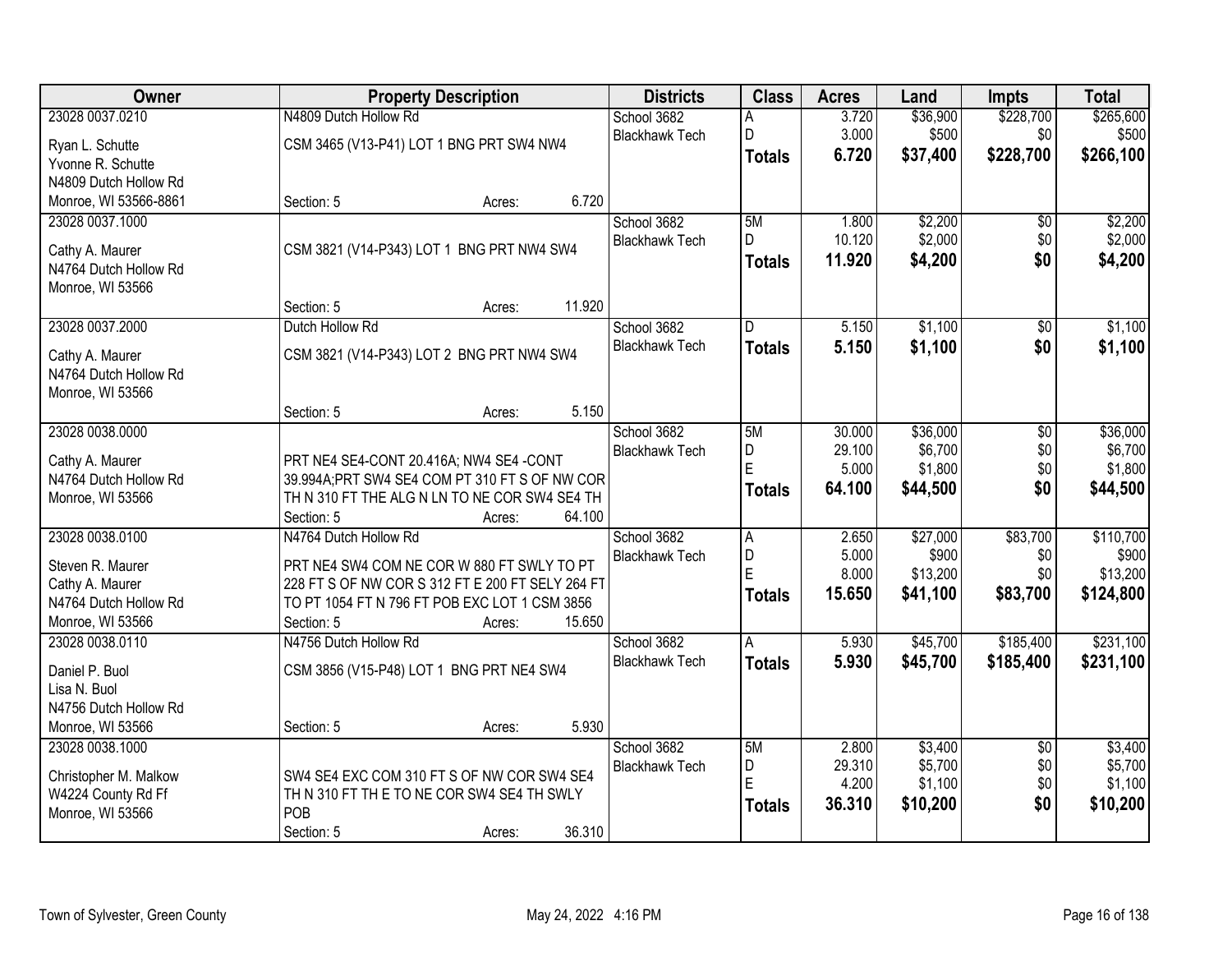| Owner                                     |                                                                                       | <b>Property Description</b> |        | <b>Districts</b>      | <b>Class</b>    | <b>Acres</b> | Land            | Impts           | <b>Total</b> |
|-------------------------------------------|---------------------------------------------------------------------------------------|-----------------------------|--------|-----------------------|-----------------|--------------|-----------------|-----------------|--------------|
| 23028 0038.2000                           |                                                                                       |                             |        | School 3682           | $\overline{X5}$ | 19.590       | $\overline{60}$ | $\overline{50}$ | \$0          |
| Prairie Enthusiasts the                   | CSM 949 (V3-P119) LOT 1 BNG PRT NE4 & NW4 SE4                                         |                             |        | <b>Blackhawk Tech</b> | <b>Totals</b>   | 19.590       | \$0             | \$0             | \$0          |
| c/o The Prairie Enthusiasts               |                                                                                       |                             |        |                       |                 |              |                 |                 |              |
| PO Box 1148                               |                                                                                       |                             |        |                       |                 |              |                 |                 |              |
| Madison, WI 53701-1148                    | Section: 5                                                                            | Acres:                      | 19.590 |                       |                 |              |                 |                 |              |
| 23028 0039.0000                           | W4094 County Hwy Ff                                                                   |                             |        | School 3682           | Α               | 2.000        | \$25,000        | \$189,900       | \$214,900    |
| James L. Fuchs                            | CSM 3520 (V13-P123) LOT 2 BNG PRT SE4 SE4                                             |                             |        | <b>Blackhawk Tech</b> | D               | 20.000       | \$3,500         | \$0             | \$3,500      |
| Margaret A. Fuchs                         |                                                                                       |                             |        |                       | <b>Totals</b>   | 22.000       | \$28,500        | \$189,900       | \$218,400    |
| W4094 County Rd Ff                        |                                                                                       |                             |        |                       |                 |              |                 |                 |              |
| Monroe, WI 53566                          | Section: 5                                                                            | Acres:                      | 22.000 |                       |                 |              |                 |                 |              |
| 23028 0039.1000                           |                                                                                       |                             |        | School 3682           | D               | 17.627       | \$3,100         | \$0             | \$3,100      |
| James L. Fuchs                            | CSM 3520 (V13-P123) LOT 1 BNG PRT SE4 SE4                                             |                             |        | <b>Blackhawk Tech</b> | <b>Totals</b>   | 17.627       | \$3,100         | \$0             | \$3,100      |
| Margaret A. Fuchs                         |                                                                                       |                             |        |                       |                 |              |                 |                 |              |
| W4094 County Rd Ff                        |                                                                                       |                             |        |                       |                 |              |                 |                 |              |
| Monroe, WI 53566                          | Section: 5                                                                            | Acres:                      | 17.627 |                       |                 |              |                 |                 |              |
| 23028 0040.1000                           |                                                                                       |                             |        | School 3682           | D               | 1.130        | \$100           | \$0             | \$100        |
|                                           |                                                                                       |                             |        | <b>Blackhawk Tech</b> | <b>Totals</b>   | 1.130        | \$100           | \$0             | \$100        |
| Henry Treuthardt<br>N4798 Dutch Hollow Rd | PRT SW4 NW4 COM 78 FT N SE COR TH N 325 FT TH<br>W 152 FT TH S 325 FT TH E 152 FT POB |                             |        |                       |                 |              |                 |                 |              |
| Monroe, WI 53566                          |                                                                                       |                             |        |                       |                 |              |                 |                 |              |
|                                           | Section: 5                                                                            | Acres:                      | 1.130  |                       |                 |              |                 |                 |              |
| 23028 0040.2000                           | N4598 Dutch Hollow Rd                                                                 |                             |        | School 3682           | D               | 2.310        | \$200           | $\overline{30}$ | \$200        |
|                                           |                                                                                       |                             |        | <b>Blackhawk Tech</b> | G               | 1.000        | \$18,000        | \$127,100       | \$145,100    |
| Lori Stern et al                          | CSM 5174 (V24-P206) LOT 1 BNG PRT SE4 SW4                                             |                             |        |                       | <b>Totals</b>   | 3.310        | \$18,200        | \$127,100       | \$145,300    |
| c/o Mary L. Powers                        |                                                                                       |                             |        |                       |                 |              |                 |                 |              |
| PO Box 217<br>New Glarus, WI 53574        | Section: 5                                                                            |                             | 3.310  |                       |                 |              |                 |                 |              |
| 23028 0040.3000                           | Dutch Hollow Rd                                                                       | Acres:                      |        | School 3682           | D               | 2.250        | \$200           | $\overline{50}$ | \$200        |
|                                           |                                                                                       |                             |        | <b>Blackhawk Tech</b> | <b>Totals</b>   | 2.250        | \$200           | \$0             | \$200        |
| Gail F. Carpenter                         | CSM 5174 (V24-P206) LOT 2 BNG PRT SE4 SW4                                             |                             |        |                       |                 |              |                 |                 |              |
| Lindsey M. Carpenter                      |                                                                                       |                             |        |                       |                 |              |                 |                 |              |
| N4596 Dutch Hollow Rd                     |                                                                                       |                             |        |                       |                 |              |                 |                 |              |
| Monroe, WI 53566                          | Section: 5                                                                            | Acres:                      | 2.250  |                       |                 |              |                 |                 |              |
| 23028 0040.4000                           | Dutch Hollow Rd                                                                       |                             |        | School 3682           | D.              | 2.330        | \$200           | $\overline{50}$ | \$200        |
| Kris Slater                               | CSM 5174 (V24-P206) LOT 3 BNG PRT SE4 SW4                                             |                             |        | <b>Blackhawk Tech</b> | <b>Totals</b>   | 2.330        | \$200           | \$0             | \$200        |
| <b>Christine Granlund</b>                 |                                                                                       |                             |        |                       |                 |              |                 |                 |              |
| 3164 N Knoll Blvd                         |                                                                                       |                             |        |                       |                 |              |                 |                 |              |
| Wauwatosa, WI 53222                       | Section: 5                                                                            | Acres:                      | 2.330  |                       |                 |              |                 |                 |              |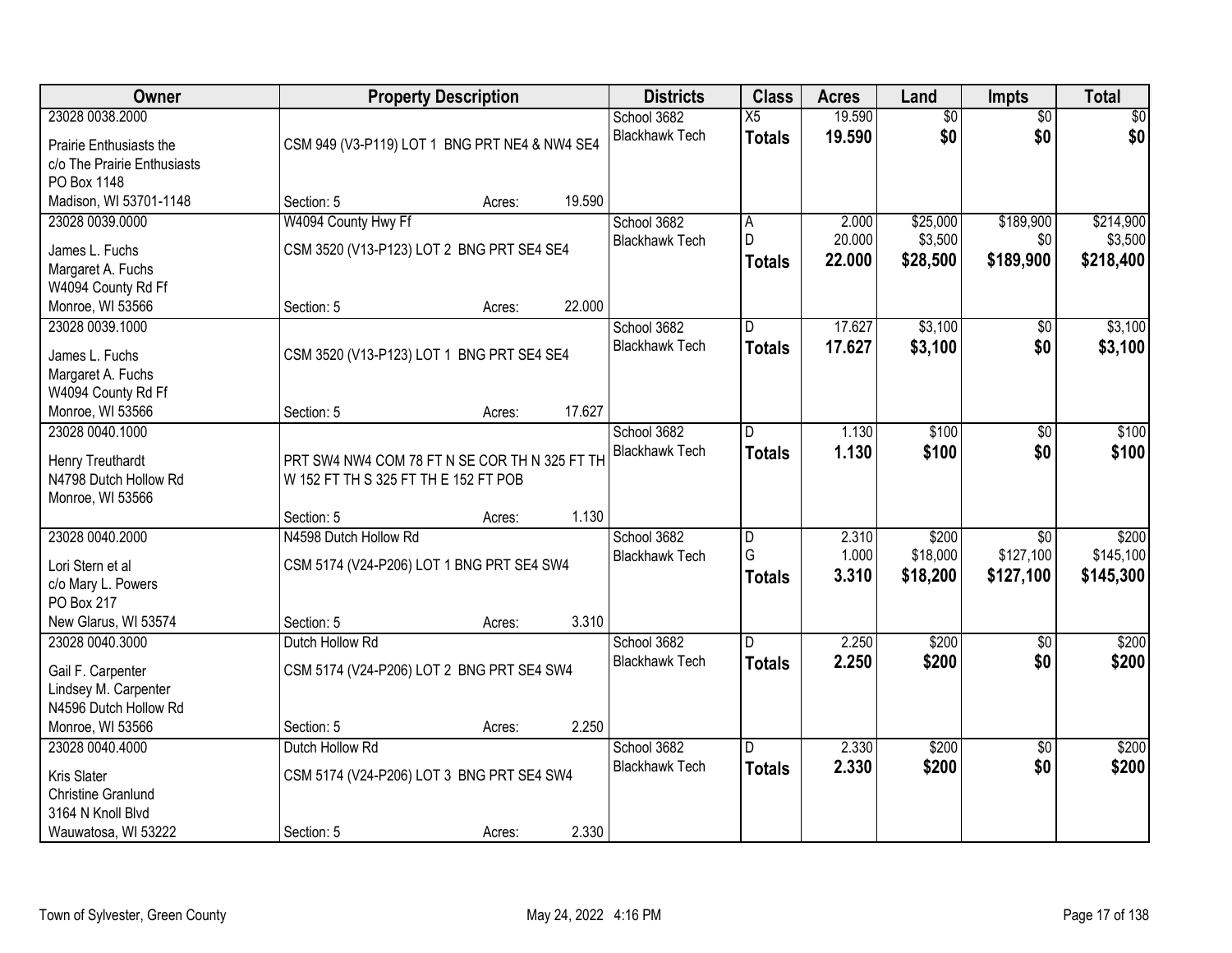| Owner                                          |                                                  | <b>Property Description</b> |         | <b>Districts</b>      | <b>Class</b>   | <b>Acres</b> | Land     | <b>Impts</b>    | <b>Total</b> |
|------------------------------------------------|--------------------------------------------------|-----------------------------|---------|-----------------------|----------------|--------------|----------|-----------------|--------------|
| 23028 0040.5000                                | N4596 Dutch Hollow Rd                            |                             |         | School 3682           | D              | 29.810       | \$5,300  | $\overline{50}$ | \$5,300      |
| Gail F. Carpenter                              | CSM 5174 (V24-P206) LOT 4 BNG PRT SE4 SW4        |                             |         | <b>Blackhawk Tech</b> | E              | 0.750        | \$100    | \$0             | \$100        |
| Lindsey M. Carpenter                           |                                                  |                             |         |                       | G              | 1.000        | \$18,000 | \$33,000        | \$51,000     |
| N4596 Dutch Hollow Rd                          |                                                  |                             |         |                       | <b>Totals</b>  | 31.560       | \$23,400 | \$33,000        | \$56,400     |
| Monroe, WI 53566                               | Section: 5                                       | Acres:                      | 31.560  |                       |                |              |          |                 |              |
| 23028 0041.0000                                |                                                  |                             |         | School 3682           | $\overline{D}$ | 24.250       | \$6,500  | $\overline{50}$ | \$6,500      |
|                                                |                                                  |                             |         | <b>Blackhawk Tech</b> | $\mathsf E$    | 18.000       | \$4,500  | \$0             | \$4,500      |
| J D. Halvorsen                                 | FR NW4 NW4                                       |                             |         |                       | <b>Totals</b>  | 42.250       | \$11,000 | \$0             | \$11,000     |
| N5117 Church Rd                                |                                                  |                             |         |                       |                |              |          |                 |              |
| Monroe, WI 53566-9378                          |                                                  |                             |         |                       |                |              |          |                 |              |
|                                                | Section: 5                                       | Acres:                      | 42.250  |                       |                |              |          |                 |              |
| 23028 0042.0000                                | N4801 Dutch Hollow Rd                            |                             |         | School 3682           | A              | 1.500        | \$21,500 | \$197,900       | \$219,400    |
| Robert S. Carlson                              | PRT SW4 NW4 & NW4 SW4 COM NW COR SEC 5 TH        |                             |         | <b>Blackhawk Tech</b> | <b>Totals</b>  | 1.500        | \$21,500 | \$197,900       | \$219,400    |
| Cynthia A. Carlson                             | S88*E 1317.20 FT TH S0*E 2655.52 FT TO POB TH    |                             |         |                       |                |              |          |                 |              |
| N4801 Dutch Hollow Rd                          | S0*E 82.50 FT TH S0*E 135.50 FT TH N88*W 297.00  |                             |         |                       |                |              |          |                 |              |
| Monroe, WI 53566                               | Section: 5                                       | Acres:                      | 1.500   |                       |                |              |          |                 |              |
| 23028 0043.0000                                |                                                  |                             |         | School 3682           | X5             | 1.200        | \$0      | \$0             | \$0          |
|                                                |                                                  |                             |         | <b>Blackhawk Tech</b> | <b>Totals</b>  | 1.200        | \$0      | \$0             | \$0          |
| Dutch Hollow Cemetery Association              | PRT NW4 SW4 COM 298 FT N SE COR TH N 242 FT      |                             |         |                       |                |              |          |                 |              |
| c/o Dutch Hollow Cemetery                      | TH W 172 FT TH S 242 FT TH E 172 FT POB - CONT   |                             |         |                       |                |              |          |                 |              |
| Attn: Lynn Lokken<br>N3384 Monroe Sylvester Rd | .95A; ALSO COM SE COR SW4 SW4 SD SEC TH N 25     |                             | 1.200   |                       |                |              |          |                 |              |
| Monroe, WI 53566                               | Section: 5                                       | Acres:                      |         |                       |                |              |          |                 |              |
| 23028 0044.0000                                | <b>Witt Rd</b>                                   |                             |         | School 3682           | 5M             | 2.000        | \$2,400  | \$0             | \$2,400      |
|                                                |                                                  |                             |         | <b>Blackhawk Tech</b> | D              | 39.000       | \$7,800  | \$0             | \$7,800      |
| J D. Halvorsen                                 | FR NE4 NE4                                       |                             |         |                       | E              | 1.000        | \$100    | \$0             | \$100        |
| N5117 Church Rd                                |                                                  |                             |         |                       | G              | 0.220        | \$4,000  | \$100           | \$4,100      |
| Monroe, WI 53566-9378                          |                                                  |                             |         |                       | <b>Totals</b>  | 42.220       | \$14,300 | \$100           | \$14,400     |
|                                                | Section: 6                                       | Acres:                      | 42.220  |                       |                |              |          |                 |              |
| 23028 0045.0000                                |                                                  |                             |         | School 3682           | D.             | 41.870       | \$7,300  | \$0             | \$7,300      |
| Denise K. Gander et al                         | FR NW4 NE4                                       |                             |         | <b>Blackhawk Tech</b> | <b>Totals</b>  | 41.870       | \$7,300  | \$0             | \$7,300      |
| c/o James D. Sulzer                            |                                                  |                             |         |                       |                |              |          |                 |              |
| W256 N5832 N Hill Dr                           |                                                  |                             |         |                       |                |              |          |                 |              |
| Sussex, WI 53089-4147                          | Section: 6                                       | Acres:                      | 41.870  |                       |                |              |          |                 |              |
| 23028 0046.0000                                | N4561 Feldt Rd                                   |                             |         | School 3682           | D              | 109.500      | \$20,500 | $\overline{30}$ | \$20,500     |
|                                                |                                                  |                             |         | <b>Blackhawk Tech</b> | E              | 8.000        | \$1,400  | \$0             | \$1,400      |
| Dennis J. Holyoke                              | SE4 NE4 40A; PRT NE4 SE4 - CONT 38.865A; SE4 SE4 |                             |         |                       | G              | 1.365        | \$20,600 | \$11,200        | \$31,800     |
| Lori E. Holyoke                                | 40A EXC CSM 1143 (V3-P484)                       |                             |         |                       | Totals         | 118.865      | \$42,500 | \$11,200        | \$53,700     |
| N4561 Feldt Rd                                 |                                                  |                             |         |                       |                |              |          |                 |              |
| Monroe, WI 53566                               | Section: 6                                       | Acres:                      | 118.865 |                       |                |              |          |                 |              |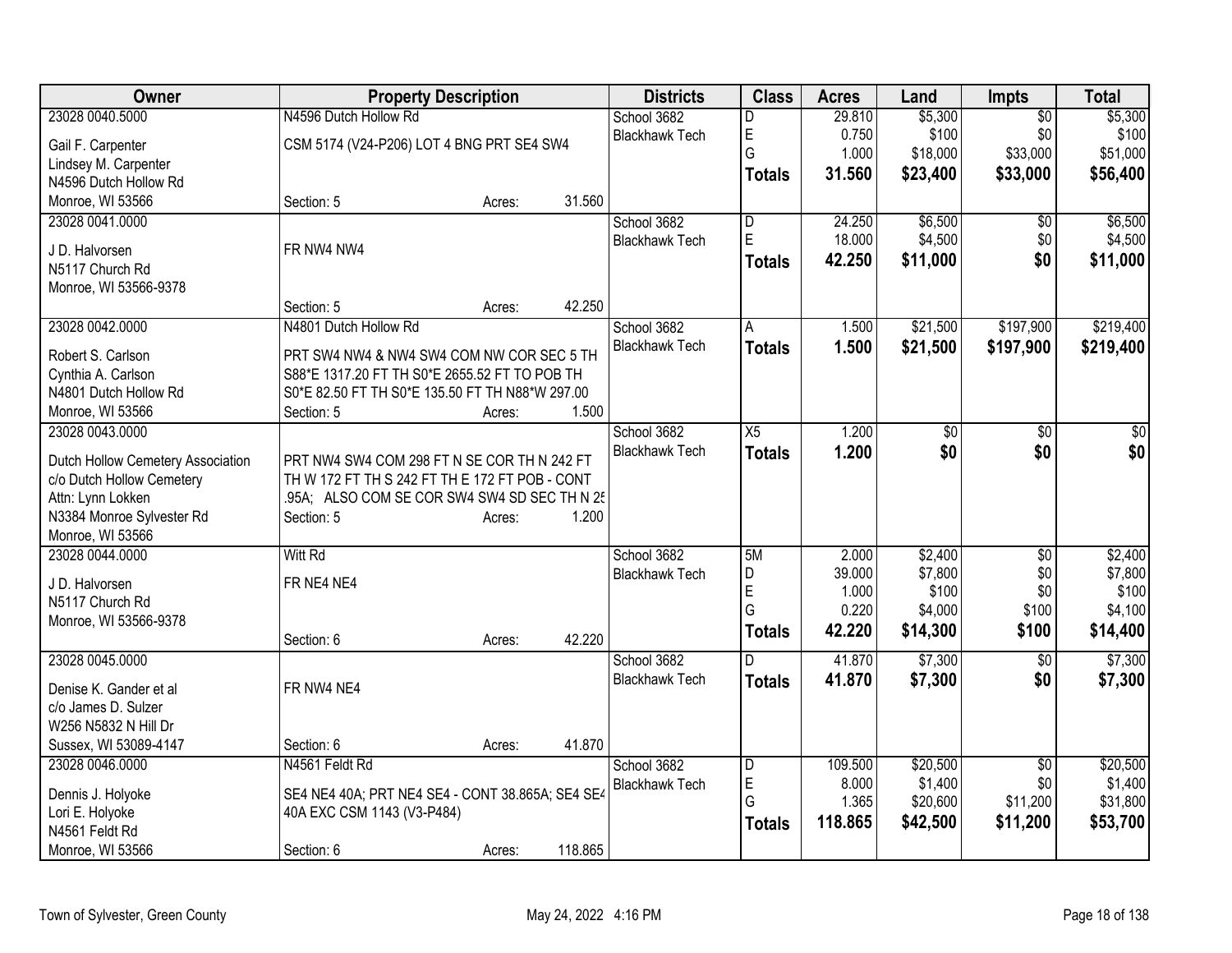| Owner                                                       | <b>Property Description</b>                                                                      |        |        | <b>Districts</b>      | <b>Class</b>   | <b>Acres</b> | Land     | <b>Impts</b> | <b>Total</b> |
|-------------------------------------------------------------|--------------------------------------------------------------------------------------------------|--------|--------|-----------------------|----------------|--------------|----------|--------------|--------------|
| 23028 0046.1000                                             | N4602 Feldt Rd                                                                                   |        |        | School 3682           |                | 1.135        | \$18,900 | \$111,300    | \$130,200    |
| Randall A. Erickson                                         | CSM 1143 (V3-P484) LOT 1 BNG PRT NE4 SE4                                                         |        |        | <b>Blackhawk Tech</b> | <b>Totals</b>  | 1.135        | \$18,900 | \$111,300    | \$130,200    |
| Penny A. Erickson                                           |                                                                                                  |        |        |                       |                |              |          |              |              |
| N4602 Feldt Rd                                              |                                                                                                  |        |        |                       |                |              |          |              |              |
| Monroe, WI 53566                                            | Section: 6                                                                                       | Acres: | 1.135  |                       |                |              |          |              |              |
| 23028 0047.0000                                             | <b>Thunder Rd</b>                                                                                |        |        | School 3682           | A              | 8.210        | \$27,300 | \$12,000     | \$39,300     |
|                                                             |                                                                                                  |        |        | <b>Blackhawk Tech</b> | $\mathsf{D}$   | 3.000        | \$500    | \$0          | \$500        |
| Hidden Valley Pond and Park<br>Association, Inc             | CSM 4728 (V20-P247) PRT LOT 1 & OL 1, FKA CSM<br>2514 (V8-P285) OL 2, PRT NW4 NW4                |        |        |                       | <b>Totals</b>  | 11.210       | \$27,800 | \$12,000     | \$39,800     |
| c/o Hidden Valley Pond & Park Assoc,                        |                                                                                                  |        |        |                       |                |              |          |              |              |
| Inc                                                         | Section: 6                                                                                       | Acres: | 11.210 |                       |                |              |          |              |              |
| N4965 Gutzmer Rd                                            |                                                                                                  |        |        |                       |                |              |          |              |              |
| Monroe, WI 53566                                            |                                                                                                  |        |        |                       |                |              |          |              |              |
| 23028 0047.0100                                             |                                                                                                  |        |        | School 3682           | Έ              | 2.410        | \$100    | \$0          | \$100        |
|                                                             |                                                                                                  |        |        | <b>Blackhawk Tech</b> | <b>Totals</b>  | 2.410        | \$100    | \$0          | \$100        |
| Steinmann Mark F Rev Living Trust Dtd<br>Nov 15, 2016 et al | SECTION 6 HIDDEN VALLEY ESTATES OL 1 CSM                                                         |        |        |                       |                |              |          |              |              |
| c/o Steinmann Mark F Rev Living Trust                       | 2504 (V8-P270) & CSM 2520 (V8-P293) & CSM 2514<br>(V8-P285) & OL 2 CSM 2515 (V8-P287) BNG PRT FR |        |        |                       |                |              |          |              |              |
| N2323 Bethel Rd                                             | Section: 6                                                                                       | Acres: | 2.410  |                       |                |              |          |              |              |
| Monroe, WI 53566                                            |                                                                                                  |        |        |                       |                |              |          |              |              |
| 23028 0047.1000                                             | N4838 Thunder Rd                                                                                 |        |        | School 3682           | A              | 5.010        | \$30,000 | \$268,500    | \$298,500    |
|                                                             |                                                                                                  |        |        | <b>Blackhawk Tech</b> | <b>Totals</b>  | 5.010        | \$30,000 | \$268,500    | \$298,500    |
| Jason R. Elgin                                              | CSM 2515 (V8-P287) LOT 10 BNG PRT FR N1/2 NW4,                                                   |        |        |                       |                |              |          |              |              |
| Andrea L. Elgin<br>N4838 Thunder Rd                         | <b>HIDDEN VALLEY ESTATES</b>                                                                     |        |        |                       |                |              |          |              |              |
| Monroe, WI 53566                                            | Section: 6                                                                                       | Acres: | 5.010  |                       |                |              |          |              |              |
| 23028 0047.1100                                             | <b>Thunder Rd</b>                                                                                |        |        | School 3682           | A              | 5.030        | \$30,100 | \$0          | \$30,100     |
|                                                             |                                                                                                  |        |        | <b>Blackhawk Tech</b> | <b>Totals</b>  | 5.030        | \$30,100 | \$0          | \$30,100     |
| Omid Karbassi                                               | CSM 2520 (V8-P293) LOT 11 BNG PRT FR N1/2 NW4.                                                   |        |        |                       |                |              |          |              |              |
| Arezoo Majedi- Karbassi                                     | <b>HIDDEN VALLEY ESTATES</b>                                                                     |        |        |                       |                |              |          |              |              |
| 6 Georgetown Ct                                             |                                                                                                  |        |        |                       |                |              |          |              |              |
| Madison, WI 53719                                           | Section: 6                                                                                       | Acres: | 5.030  |                       |                |              |          |              |              |
| 23028 0047.1200                                             | N4712 Thunder Rd                                                                                 |        |        | School 3682           | $\overline{A}$ | 2.000        | \$24,000 | \$330,300    | \$354,300    |
| Donald Wickstrum                                            | CSM 2520 (V8-P293) LOT 12 BNG PRT FR N1/2 NW4,                                                   |        |        | <b>Blackhawk Tech</b> | D              | 3.000        | \$500    | \$0          | \$500        |
| Mary Wickstrum                                              | <b>HIDDEN VALLEY ESTATES</b>                                                                     |        |        |                       | <b>Totals</b>  | 5.000        | \$24,500 | \$330,300    | \$354,800    |
| N4712 Thunder Rd                                            |                                                                                                  |        |        |                       |                |              |          |              |              |
| Monroe, WI 53566                                            | Section: 6                                                                                       | Acres: | 5.000  |                       |                |              |          |              |              |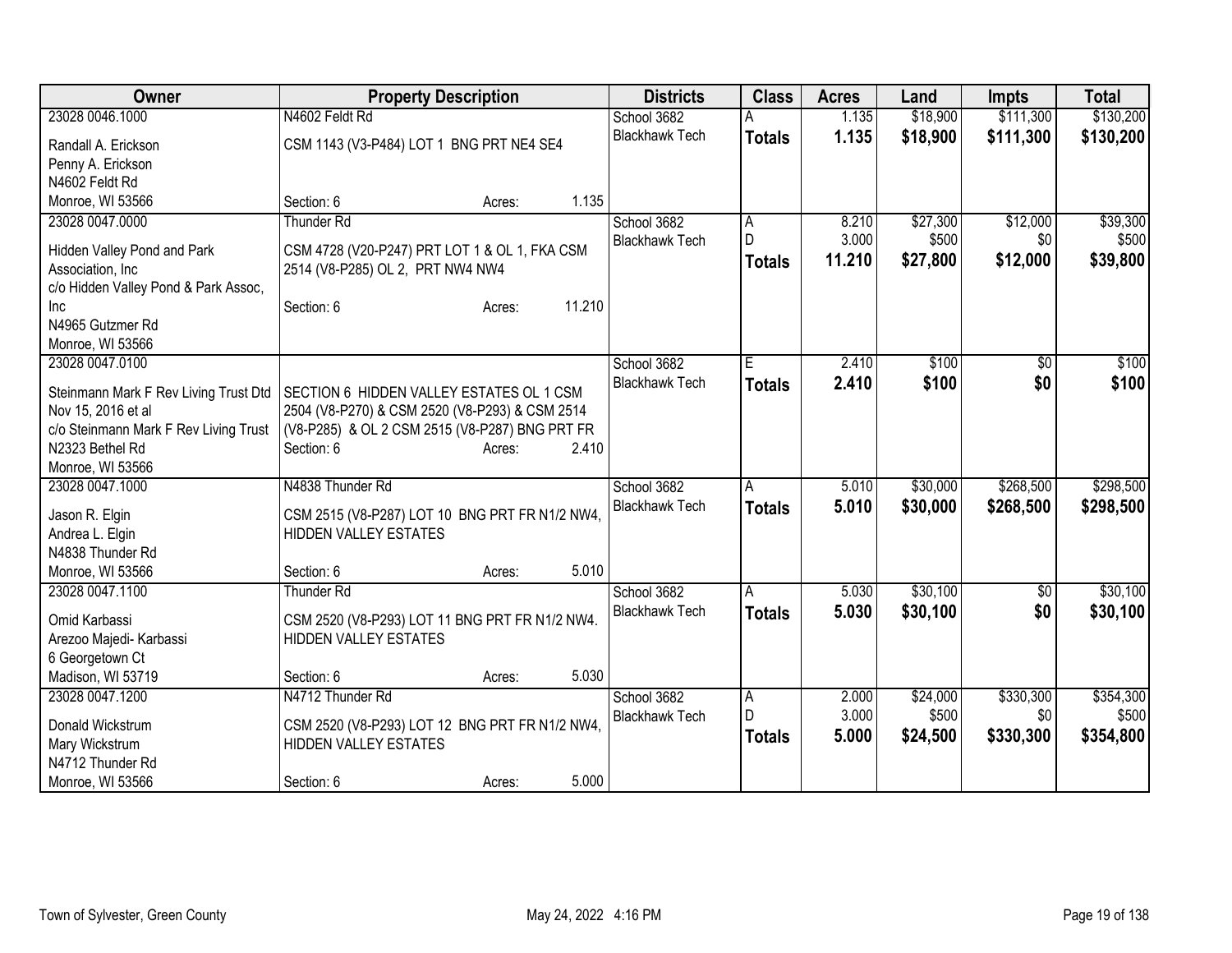| Owner                |                                                | <b>Property Description</b> |        | <b>Districts</b>      | <b>Class</b>            | <b>Acres</b> | Land     | <b>Impts</b>    | <b>Total</b> |
|----------------------|------------------------------------------------|-----------------------------|--------|-----------------------|-------------------------|--------------|----------|-----------------|--------------|
| 23028 0047.1300      | N4680 Thunder Rd                               |                             |        | School 3682           | А                       | 0.800        | \$14,400 | \$114,000       | \$128,400    |
| Donald Wickstrum     | CSM 2520 (V8-P293) LOT 13 BNG PRT FR N1/2 NW4, |                             |        | <b>Blackhawk Tech</b> | D                       | 4.520        | \$800    | \$0             | \$800        |
| Mary Wickstrum       | <b>HIDDEN VALLEY ESTATES</b>                   |                             |        |                       | <b>Totals</b>           | 5.320        | \$15,200 | \$114,000       | \$129,200    |
| N4712 Thunder Rd     |                                                |                             |        |                       |                         |              |          |                 |              |
| Monroe, WI 53566     | Section: 6                                     | Acres:                      | 5.320  |                       |                         |              |          |                 |              |
| 23028 0047.1400      | Thunder Rd                                     |                             |        | School 3682           | $\overline{\mathsf{n}}$ | 7.250        | \$1,400  | \$0             | \$1,400      |
|                      |                                                |                             |        | <b>Blackhawk Tech</b> | <b>Totals</b>           | 7.250        | \$1,400  | \$0             | \$1,400      |
| Russell J. Davis     | CSM 4193 (V16-P295) LOT 2 & PRT LOT 1 BNG PRT  |                             |        |                       |                         |              |          |                 |              |
| Susan M. Davis       | FR N2 NW4, HIDDEN VALLEY ESTATES               |                             |        |                       |                         |              |          |                 |              |
| N5022 Hyland Cir     |                                                |                             |        |                       |                         |              |          |                 |              |
| Monticello, WI 53570 | Section: 6                                     | Acres:                      | 7.250  |                       |                         |              |          |                 |              |
| 23028 0047.1510      | <b>Thunder Rd</b>                              |                             |        | School 3682           | D                       | 10.390       | \$1,800  | $\overline{50}$ | \$1,800      |
| Russell J. Davis     | CSM 4873 (V22-P6) LOT 1 BNG PRT NE4 NW4        |                             |        | <b>Blackhawk Tech</b> | <b>Totals</b>           | 10.390       | \$1,800  | \$0             | \$1,800      |
| Susan M. Davis       |                                                |                             |        |                       |                         |              |          |                 |              |
| N5022 Hyland Cir     |                                                |                             |        |                       |                         |              |          |                 |              |
| Monticello, WI 53570 | Section: 6                                     | Acres:                      | 10.390 |                       |                         |              |          |                 |              |
| 23028 0047.1700      | N4887 Thunder Rd                               |                             |        | School 3682           | A                       | 3.250        | \$26,500 | \$326,300       | \$352,800    |
|                      |                                                |                             |        | <b>Blackhawk Tech</b> | <b>Totals</b>           | 3.250        | \$26,500 | \$326,300       | \$352,800    |
| John P. Fandrich     | CSM 2516 (V8-P288) PRT LOT 17 BNG PRT FR N1/2  |                             |        |                       |                         |              |          |                 |              |
| Day M. Fandrich      | NW4(SEE PCL 600.17-T MT PLEAS)                 |                             |        |                       |                         |              |          |                 |              |
| N4887 Thunder Rd     |                                                |                             |        |                       |                         |              |          |                 |              |
| Monroe, WI 53566     | Section: 6                                     | Acres:                      | 3.250  |                       |                         |              |          |                 |              |
| 23028 0047.1800      | Gutzmer Rd                                     |                             |        | School 3682           | Ē                       | 0.900        | \$100    | $\overline{50}$ | \$100        |
| Peter J. Kind et al  | CSM 4728 (V20-P247) PRT LOT 1 BNG PRT FRAC     |                             |        | <b>Blackhawk Tech</b> | <b>Totals</b>           | 0.900        | \$100    | \$0             | \$100        |
| c/o Peter J. Kind    | N1/2 NW4, EXC PORTION OF CSM 4728 FKA CSM      |                             |        |                       |                         |              |          |                 |              |
| N4953 Thunder Rd     | 2514 (V8-P285) OL 2                            |                             |        |                       |                         |              |          |                 |              |
| Monroe, WI 53566     | Section: 6                                     | Acres:                      | 0.900  |                       |                         |              |          |                 |              |
| 23028 0047.7000      | <b>Thunder Rd</b>                              |                             |        | School 3682           | D.                      | 1.500        | \$300    | $\sqrt{6}$      | \$300        |
|                      |                                                |                             |        | <b>Blackhawk Tech</b> |                         | 1.500        | \$300    | \$0             | \$300        |
| John P. Fandrich     | CSM 2504 (V8-P270) PRT LOT 7 BNG PRT FR N1/2   |                             |        |                       | <b>Totals</b>           |              |          |                 |              |
| Day M. Fandrich      | NW4 INCL EASEMENT OVER OL 1 (SEE PCL 600.7-T   |                             |        |                       |                         |              |          |                 |              |
| N4887 Thunder Rd     | <b>MT PLEAS)</b>                               |                             |        |                       |                         |              |          |                 |              |
| Monroe, WI 53566     | Section: 6                                     | Acres:                      | 1.500  |                       |                         |              |          |                 |              |
| 23028 0047.8000      | <b>Thunder Rd</b>                              |                             |        | School 3682           | D                       | 5.000        | \$900    | $\overline{30}$ | \$900        |
| Daniel G. Purcell    | CSM 2515 (V8-P287) LOT 8 BNG PRT FR N1/2 NW4   |                             |        | <b>Blackhawk Tech</b> | <b>Totals</b>           | 5.000        | \$900    | \$0             | \$900        |
| Heather L. Purcell   | <b>INCL EASEMENT</b>                           |                             |        |                       |                         |              |          |                 |              |
| W4971 Allison Rd     |                                                |                             |        |                       |                         |              |          |                 |              |
|                      |                                                |                             |        |                       |                         |              |          |                 |              |
| Monroe, WI 53566     | Section: 6                                     | Acres:                      | 5.000  |                       |                         |              |          |                 |              |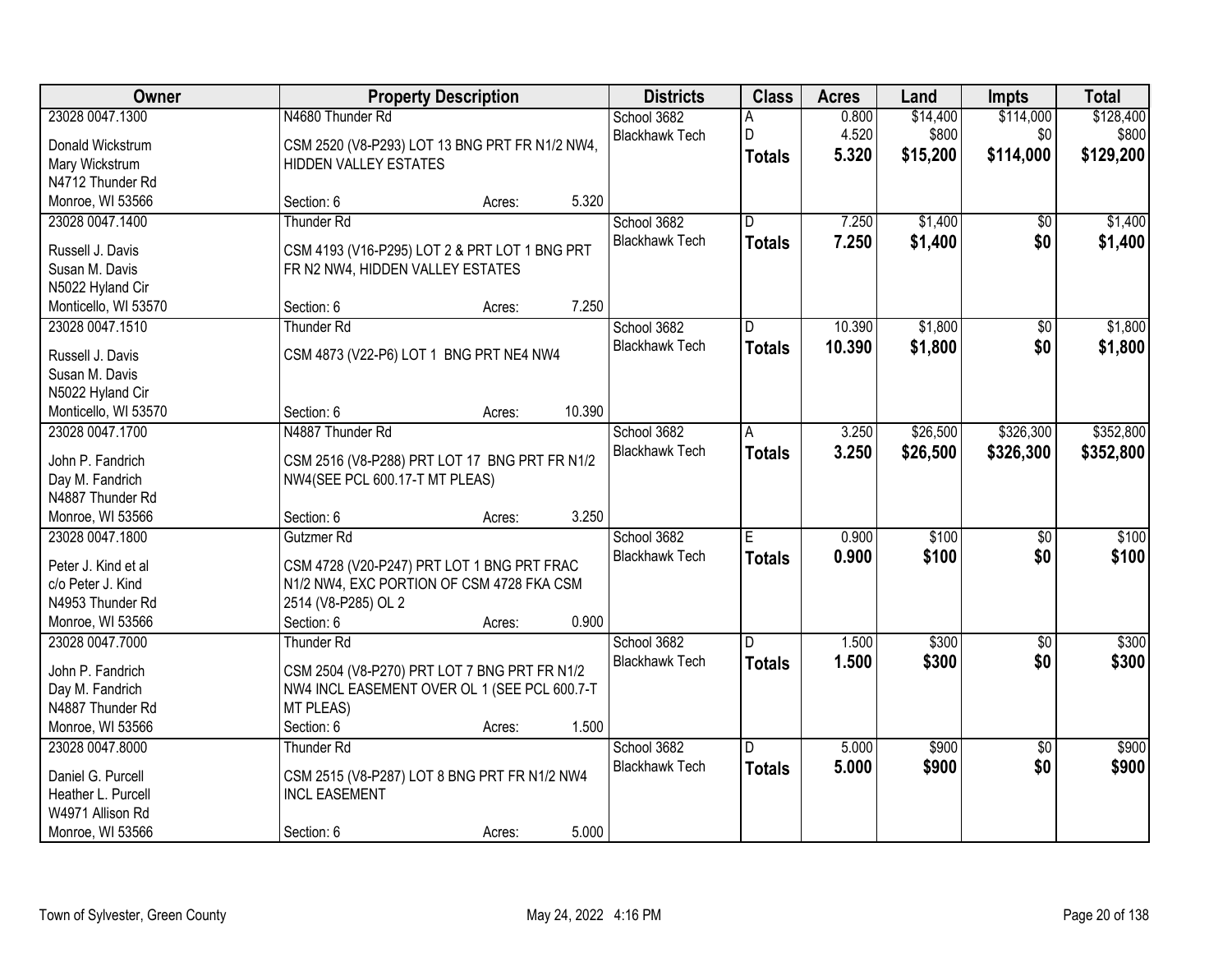| <b>Owner</b>          | <b>Property Description</b>                  |                   | <b>Districts</b>                     | <b>Class</b>   | <b>Acres</b> | Land     | <b>Impts</b>    | <b>Total</b> |
|-----------------------|----------------------------------------------|-------------------|--------------------------------------|----------------|--------------|----------|-----------------|--------------|
| 23028 0047.9000       | N4850 Thunder Rd                             |                   | School 3682                          | А              | 5.000        | \$30,000 | \$248,400       | \$278,400    |
| Richard M. Rieder     | HIDDEN VALLEY ESTATES CSM 2515 (V8-P287) LOT |                   | <b>Blackhawk Tech</b>                | <b>Totals</b>  | 5.000        | \$30,000 | \$248,400       | \$278,400    |
| Connie M. Rieder      | 9 BNG PRT FR N1/2 NW4; NON-EXCLU EASEMENT    |                   |                                      |                |              |          |                 |              |
| N4850 Thunder Rd      |                                              |                   |                                      |                |              |          |                 |              |
| Monroe, WI 53566      | Section: 6                                   | 5.000<br>Acres:   |                                      |                |              |          |                 |              |
| 23028 0048.0000       |                                              |                   | School 3682                          | D.             | 134.890      | \$27,000 | \$0             | \$27,000     |
|                       |                                              |                   | <b>Blackhawk Tech</b>                | <b>Totals</b>  | 134.890      | \$27,000 | \$0             | \$27,000     |
| Hans A. Sulzer        | FR NW4 SW4 - CONT 29.14A; FR SW4 NW4 - CONT  |                   |                                      |                |              |          |                 |              |
| Kathleen A. Sulzer    | 25.75A; SE4 NW4 40A; SW4 NE4 40A             |                   |                                      |                |              |          |                 |              |
| W4661 Sulzer Rd       |                                              | 134.890           |                                      |                |              |          |                 |              |
| Monroe, WI 53566      | Section: 6<br>N4538 Gutzmer Rd               | Acres:            |                                      |                |              |          | \$138,500       | \$157,700    |
| 23028 0049.1000       |                                              |                   | School 3682<br><b>Blackhawk Tech</b> | A              | 1.169        | \$19,200 |                 |              |
| Steven M. Leverett    | CSM 908 (V3-P64) LOT 1 BNG PRT SW4 SW4       |                   |                                      | <b>Totals</b>  | 1.169        | \$19,200 | \$138,500       | \$157,700    |
| N4538 Gutzmer Rd      |                                              |                   |                                      |                |              |          |                 |              |
| Monroe, WI 53566      |                                              |                   |                                      |                |              |          |                 |              |
|                       | Section: 6                                   | 1.169<br>Acres:   |                                      |                |              |          |                 |              |
| 23028 0049.2000       | N4524 Gutzmer Rd                             |                   | School 3682                          | A              | 1.400        | \$20,800 | \$111,100       | \$131,900    |
| Bryce C. Pence        | CSM 5432 (V27-P3) LOT 1 BNG PRT SW4 SW4      |                   | <b>Blackhawk Tech</b>                | D              | 1.160        | \$200    | \$0             | \$200        |
| N4524 Gutzmer Rd      |                                              |                   |                                      | <b>Totals</b>  | 2.560        | \$21,000 | \$111,100       | \$132,100    |
| Monroe, WI 53566      |                                              |                   |                                      |                |              |          |                 |              |
|                       | Section:                                     | 2.560<br>Acres:   |                                      |                |              |          |                 |              |
| 23028 0049.3000       | Gutzmer Rd                                   |                   | School 3682                          | D              | 25.690       | \$4,200  | $\overline{50}$ | \$4,200      |
|                       |                                              |                   | <b>Blackhawk Tech</b>                | E              | 0.600        | \$100    | \$0             | \$100        |
| Michael M. Witt       | CSM 5432 (V27-P3) LOT 2 BNG PRT SW4 SW4      |                   |                                      | <b>Totals</b>  | 26.290       | \$4,300  | \$0             | \$4,300      |
| Jacqueline D. Witt    |                                              |                   |                                      |                |              |          |                 |              |
| N4832 Dutch Hollow Rd |                                              |                   |                                      |                |              |          |                 |              |
| Monroe, WI 53566      | Section:                                     | 26.290<br>Acres:  |                                      |                |              |          |                 |              |
| 23028 0050.0100       | N4561 Feldt Rd                               |                   | School 3682                          | $\overline{G}$ | 2.350        | \$25,400 | \$102,900       | \$128,300    |
| Delosatito, LLC       | CSM 4653 (V20-P60) LOT 1 BNG PRT SW SE4      |                   | <b>Blackhawk Tech</b>                | <b>Totals</b>  | 2.350        | \$25,400 | \$102,900       | \$128,300    |
| N4561 Feldt Rd        |                                              |                   |                                      |                |              |          |                 |              |
| Monroe, WI 53566      |                                              |                   |                                      |                |              |          |                 |              |
|                       | Section: 6                                   | 2.350<br>Acres:   |                                      |                |              |          |                 |              |
| 23028 0050.0200       | Feldt Rd                                     |                   | School 3682                          | D              | 154.650      | \$30,300 | $\overline{50}$ | \$30,300     |
| Dennis J. Holyoke     | NW4 SE4 40A; SW4 SE4 40A; NE4 SW4 40A; SE4   |                   | <b>Blackhawk Tech</b>                | E              | 2.000        | \$100    | \$0             | \$100        |
| Lori E. Holyoke       | SW4 40AEXC LOT 1 CSM 4653                    |                   |                                      | G              | 1.000        | \$18,000 | \$11,400        | \$29,400     |
| N4561 Feldt Rd        |                                              |                   |                                      | <b>Totals</b>  | 157.650      | \$48,400 | \$11,400        | \$59,800     |
| Monroe, WI 53566      | Section: 6                                   | 157.650<br>Acres: |                                      |                |              |          |                 |              |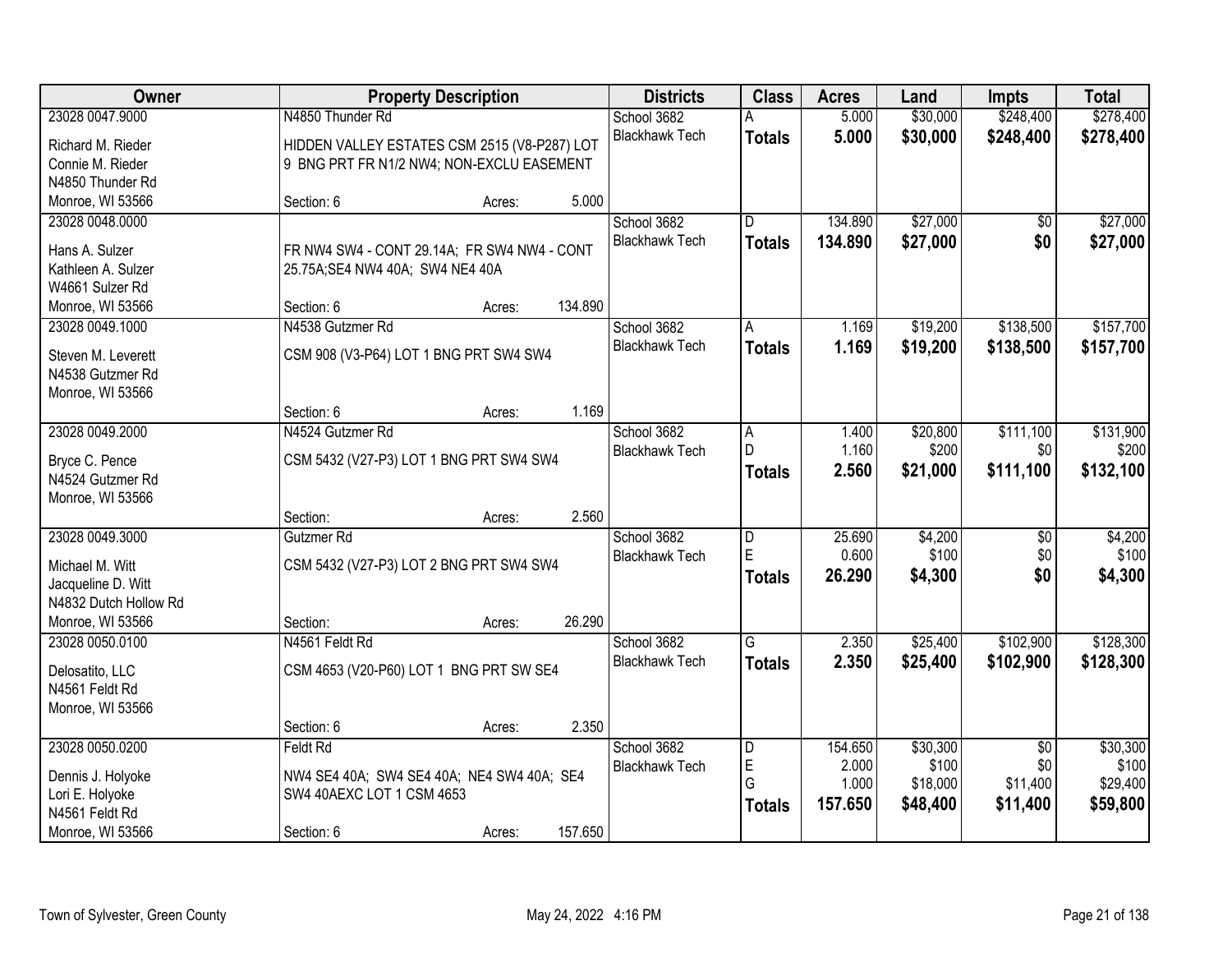| 23028 0051.0000<br>W4593 County Hwy Ff<br>156.636<br>\$31,300<br>\$31,300<br>School 3682<br>$\overline{50}$<br>D<br>G<br>2.000<br>\$25,000<br>\$198,900<br>\$223,900<br><b>Blackhawk Tech</b><br>E 1/2 NE4 - 80A; E 1/2 SE4, EXC COM SE COR NE4 TH<br>Herbert E. Blumer<br>158.636<br>\$56,300<br>\$198,900<br>\$255,200<br><b>Totals</b><br>W ALG CTRLN 797.5 FT POB TH W 200 FT TH S 286<br><b>Beverly Blumer</b><br>W4593 County Rd Ff<br>FT TH E 200 FT TH N 286 FT POB, BNG PRT NE4 SE4<br>Monroe, WI 53566<br>158.636<br>Section: 7<br>Acres:<br>\$2,400<br>\$2,400<br>23028 0051.1000<br>0.460<br>School 3682<br>A<br>$\overline{50}$ |
|----------------------------------------------------------------------------------------------------------------------------------------------------------------------------------------------------------------------------------------------------------------------------------------------------------------------------------------------------------------------------------------------------------------------------------------------------------------------------------------------------------------------------------------------------------------------------------------------------------------------------------------------|
|                                                                                                                                                                                                                                                                                                                                                                                                                                                                                                                                                                                                                                              |
|                                                                                                                                                                                                                                                                                                                                                                                                                                                                                                                                                                                                                                              |
|                                                                                                                                                                                                                                                                                                                                                                                                                                                                                                                                                                                                                                              |
|                                                                                                                                                                                                                                                                                                                                                                                                                                                                                                                                                                                                                                              |
|                                                                                                                                                                                                                                                                                                                                                                                                                                                                                                                                                                                                                                              |
|                                                                                                                                                                                                                                                                                                                                                                                                                                                                                                                                                                                                                                              |
| \$0<br><b>Blackhawk Tech</b><br>0.460<br>\$2,400<br>\$2,400<br><b>Totals</b>                                                                                                                                                                                                                                                                                                                                                                                                                                                                                                                                                                 |
| COM SE COR NE4 SEC 7 TH W ALG CLN RD 797.5 FT<br>Scott Blumer et al                                                                                                                                                                                                                                                                                                                                                                                                                                                                                                                                                                          |
| c/o Scott E. Blumer<br>TH W 200 FT TH S 186 FT POB TH S 100 FT TH E 200                                                                                                                                                                                                                                                                                                                                                                                                                                                                                                                                                                      |
| W4899 County Rd Ff<br>FT TH N 100 FT TH W 200 FT TO POB BNG PRT NE4                                                                                                                                                                                                                                                                                                                                                                                                                                                                                                                                                                          |
| 0.460<br>Monroe, WI 53566<br>Section: 7<br>Acres:                                                                                                                                                                                                                                                                                                                                                                                                                                                                                                                                                                                            |
| \$179,500<br>W4577 County Hwy Ff<br>School 3682<br>\$15,300<br>\$164,200<br>23028 0052.0000<br>0.850<br>A                                                                                                                                                                                                                                                                                                                                                                                                                                                                                                                                    |
| <b>Blackhawk Tech</b><br>0.850<br>\$15,300<br>\$164,200<br>\$179,500<br><b>Totals</b><br>COM SECOR NE4 SEC 7 TH W ALG CLN RD 797.5 FT<br>Scott Blumer et al                                                                                                                                                                                                                                                                                                                                                                                                                                                                                  |
| POB TH W 200 FT, S 186 FT, E 200 FT, N 186 FT POB<br>c/o Scott E. Blumer                                                                                                                                                                                                                                                                                                                                                                                                                                                                                                                                                                     |
| W4899 County Rd Ff<br>BNG PRT NE4 SE4 (SUBJECT TO WELL                                                                                                                                                                                                                                                                                                                                                                                                                                                                                                                                                                                       |
| 0.850<br>Monroe, WI 53566<br>Section: 7<br>Acres:                                                                                                                                                                                                                                                                                                                                                                                                                                                                                                                                                                                            |
| W4664 County Hwy Ff<br>\$43,600<br>23028 0053.0000<br>School 3682<br>218.400<br>\$43,600<br>\$0<br>D                                                                                                                                                                                                                                                                                                                                                                                                                                                                                                                                         |
| E<br>\$100<br>1.000<br>\$100<br>\$0<br><b>Blackhawk Tech</b>                                                                                                                                                                                                                                                                                                                                                                                                                                                                                                                                                                                 |
| Michael M. Witt<br>NW4 NE4 40A; SW4 NE4 40A; NE4 NW4 40A; SE4 NW4<br>G<br>2.000<br>\$25,000<br>\$47,700<br>\$72,700                                                                                                                                                                                                                                                                                                                                                                                                                                                                                                                          |
| N4832 Dutch Hollow Rd<br>40A;FR NW4 NW4 30.7A; FR SW4 NW4 30.7A<br>\$68,700<br>221.400<br>\$47,700<br>\$116,400<br><b>Totals</b>                                                                                                                                                                                                                                                                                                                                                                                                                                                                                                             |
| Monroe, WI 53566                                                                                                                                                                                                                                                                                                                                                                                                                                                                                                                                                                                                                             |
| 221.400<br>Section: 7<br>Acres:                                                                                                                                                                                                                                                                                                                                                                                                                                                                                                                                                                                                              |
| \$3,200<br>23028 0054.0000<br>21.660<br>\$3,200<br>School 3682<br>D<br>$\overline{50}$                                                                                                                                                                                                                                                                                                                                                                                                                                                                                                                                                       |
| \$3,200<br><b>Blackhawk Tech</b><br>21.660<br>\$0<br>\$3,200<br><b>Totals</b><br>Deer Valley Farm, LLC<br>BEG W4 COR SD SEC 7 TH S89* E 2398.27 FT TO                                                                                                                                                                                                                                                                                                                                                                                                                                                                                        |
| c/o Deer Valley Farm, LLC<br>CTR 1/4 COR TH S0*E 2639.04 FT TO S4 COR TH                                                                                                                                                                                                                                                                                                                                                                                                                                                                                                                                                                     |
| W4899 County Rd Ff<br>N89*W 377.41 FT TH S 0*E 1251.21 FT TH S45*E                                                                                                                                                                                                                                                                                                                                                                                                                                                                                                                                                                           |
| Monroe, WI 53566<br>21.660<br>Section: 7<br>Acres:                                                                                                                                                                                                                                                                                                                                                                                                                                                                                                                                                                                           |
| 23028 0054.1000<br>School 3682<br>117.000<br>\$23,300<br>$\overline{60}$<br>\$23,300<br>D                                                                                                                                                                                                                                                                                                                                                                                                                                                                                                                                                    |
| E.<br>0.790<br>\$100<br>\$0<br>\$100<br><b>Blackhawk Tech</b>                                                                                                                                                                                                                                                                                                                                                                                                                                                                                                                                                                                |
| <b>Terhark Fred Trust</b><br>BEG W4 COR SEC 7 TH S89*E 2398.27 FT TH S0*E<br>117.790<br>\$23,400<br>\$0<br>\$23,400<br><b>Totals</b>                                                                                                                                                                                                                                                                                                                                                                                                                                                                                                         |
| 2639.04 FT TH N89*W 377.41 FT TH S0 *E 1251.21 FT<br>C/O Steven Terhark                                                                                                                                                                                                                                                                                                                                                                                                                                                                                                                                                                      |
| TH S45*E 107.52 FT TH S89*E 303.15 FT TH S89*E<br>W2686 Hospital Rd                                                                                                                                                                                                                                                                                                                                                                                                                                                                                                                                                                          |
| Elkhorn, WI 53121<br>117.790<br>Section: 7<br>Acres:                                                                                                                                                                                                                                                                                                                                                                                                                                                                                                                                                                                         |
| \$1,300<br>\$1,300<br>23028 0055.0000<br>School 3682<br>6.750<br>D<br>$\overline{30}$                                                                                                                                                                                                                                                                                                                                                                                                                                                                                                                                                        |
| \$1,300<br>\$0<br><b>Blackhawk Tech</b><br>6.750<br>\$1,300<br><b>Totals</b><br>Randy R. Goepfert<br>6 110/160 ACRES IN SW COR SW4 SEC 7 COM SW                                                                                                                                                                                                                                                                                                                                                                                                                                                                                              |
| Samantha Soenksen<br>COR SEC 7 TH N ALG TOWN LN 11 CHNS 52 LINKS                                                                                                                                                                                                                                                                                                                                                                                                                                                                                                                                                                             |
| 630 4th Ave S<br>TH N77.5*E OF MERIDIAN 3 CHNS 48 LINKS TH                                                                                                                                                                                                                                                                                                                                                                                                                                                                                                                                                                                   |
| 6.750<br>Clinton, IA 52732<br>Section: 7<br>Acres:                                                                                                                                                                                                                                                                                                                                                                                                                                                                                                                                                                                           |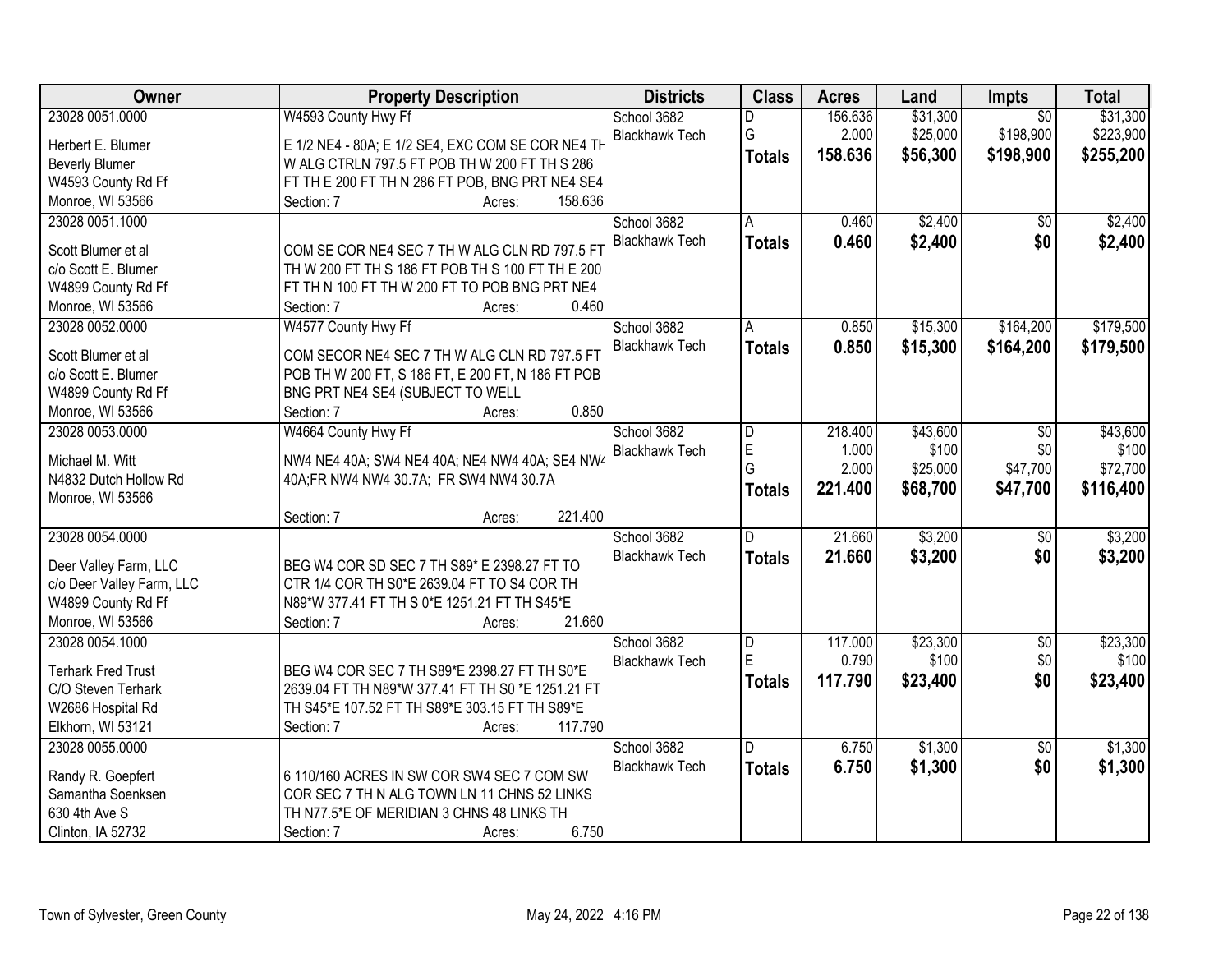| Owner                                  |                                                | <b>Property Description</b> |         | <b>Districts</b>      | <b>Class</b>  | <b>Acres</b> | Land     | Impts           | <b>Total</b> |
|----------------------------------------|------------------------------------------------|-----------------------------|---------|-----------------------|---------------|--------------|----------|-----------------|--------------|
| 23028 0056.0000                        | W4643 County Hwy Ff                            |                             |         | School 3682           | D             | 64.500       | \$12,700 | $\overline{50}$ | \$12,700     |
| <b>Brugger Family Farm Partnership</b> | NW4 SE4 EXC CSM 3332 LOT 1 - 33A; SW4 SE4 40A  |                             |         | <b>Blackhawk Tech</b> | E             | 6.000        | \$9,200  | \$0             | \$9,200      |
| N4611 Rechsteiner Rd                   |                                                |                             |         |                       | G             | 2.500        | \$27,000 | \$18,700        | \$45,700     |
| Monroe, WI 53566                       |                                                |                             |         |                       | <b>Totals</b> | 73.000       | \$48,900 | \$18,700        | \$67,600     |
|                                        | Section: 7                                     | Acres:                      | 73.000  |                       |               |              |          |                 |              |
| 23028 0056.1000                        | W4647 County Hwy Ff                            |                             |         | School 3682           | A             | 5.000        | \$34,000 | \$271,900       | \$305,900    |
| Scott A. Cairy                         | CSM 3332 (V12-P149) LOT 1 BNG PRT NW4 SE4      |                             |         | <b>Blackhawk Tech</b> | D             | 2.000        | \$600    | \$0             | \$600        |
| W4647 County Rd Ff                     |                                                |                             |         |                       | <b>Totals</b> | 7.000        | \$34,600 | \$271,900       | \$306,500    |
| Monroe, WI 53566                       |                                                |                             |         |                       |               |              |          |                 |              |
|                                        | Section: 7                                     | Acres:                      | 7.000   |                       |               |              |          |                 |              |
| 23028 0057.0000                        | W4169 County Hwy Ff                            |                             |         | School 3682           | 5M            | 3.200        | \$4,300  | $\overline{50}$ | \$4,300      |
| Michael D. Malkow                      | NE4 NE4 40A; SE4 NE4 40A; E2 NE4 SE4 20A       |                             |         | <b>Blackhawk Tech</b> | D             | 94.000       | \$19,100 | \$0             | \$19,100     |
| Ellen M. Malkow                        |                                                |                             |         |                       | E             | 1.000        | \$100    | \$0             | \$100        |
| W4169 County Rd Ff                     |                                                |                             |         |                       | G             | 1.800        | \$23,600 | \$286,400       | \$310,000    |
| Monroe, WI 53566                       | Section: 8                                     | Acres:                      | 100.000 |                       | <b>Totals</b> | 100.000      | \$47,100 | \$286,400       | \$333,500    |
| 23028 0058,0000                        | N4425 Dutch Hollow Rd                          |                             |         | School 3682           | 5M            | 1.500        | \$1,600  | $\overline{30}$ | \$1,600      |
|                                        |                                                |                             |         | <b>Blackhawk Tech</b> | Α             | 1.000        | \$13,500 | \$4,200         | \$17,700     |
| Gary Butenhoff                         | NW4 NW4                                        |                             |         |                       | D             | 35.000       | \$6,900  | \$0             | \$6,900      |
| PO Box 624                             |                                                |                             |         |                       | E             | 2.500        | \$900    | \$0             | \$900        |
| New Glarus, WI 53574                   | Section: 8                                     |                             | 40.000  |                       | <b>Totals</b> | 40.000       | \$22,900 | \$4,200         | \$27,100     |
| 23028 0059.0000                        | W4328 County Hwy Ff                            | Acres:                      |         | School 3682           |               | 2.000        | \$25,000 | \$281,000       | \$306,000    |
|                                        |                                                |                             |         | <b>Blackhawk Tech</b> | A<br>D        | 2.500        | \$400    | \$0             | \$400        |
| Dan Spellman                           | CSM 3603 (V13-P270) LOT 4 BNG PRT CSM 3588 LOT |                             |         |                       | E             | 5.500        | \$9,100  | \$0             | \$9,100      |
| Maria T. Spellman                      | 2 PRT NE4 & SE4 OF NW4 INCLUDING EASEMENT      |                             |         |                       | <b>Totals</b> | 10.000       | \$34,500 | \$281,000       | \$315,500    |
| W4328 County Rd Ff                     |                                                |                             |         |                       |               |              |          |                 |              |
| Monroe, WI 53566                       | Section: 8                                     | Acres:                      | 10.000  |                       |               |              |          |                 |              |
| 23028 0059.1000                        | N4416 Dutch Hollow Rd                          |                             |         | School 3682           | A             | 1.500        | \$21,500 | \$175,200       | \$196,700    |
| Michael L. Bennett                     | CSM 3588 (V13-P245) LOT 1 BNG PRT NE4 NW4 &    |                             |         | <b>Blackhawk Tech</b> | D             | 8.200        | \$1,400  | \$0             | \$1,400      |
| Catrina M. Bennett                     | PRT SE4 NW4 LYG NWLY CTY FF                    |                             |         |                       | F             | 0.300        | \$100    | \$0             | \$100        |
| N4416 Dutch Hollow Rd                  |                                                |                             |         |                       | <b>Totals</b> | 10.000       | \$23,000 | \$175,200       | \$198,200    |
| Monroe, WI 53566                       | Section: 8                                     | Acres:                      | 10.000  |                       |               |              |          |                 |              |
| 23028 0059.2000                        | N4416 Dutch Hollow Rd                          |                             |         | School 3682           | A             | 1.000        | \$5,000  | \$600           | \$5,600      |
| Michael L. Bennett                     | CSM 3603 (V13-P270) LOT 3 BNG PRT NE4 NW4 &    |                             |         | <b>Blackhawk Tech</b> | D             | 8.900        | \$1,500  | \$0             | \$1,500      |
| Catrina M. Bennett                     | SE4 NW4 (LYG NO RD)                            |                             |         |                       | E             | 0.100        | \$100    | \$0             | \$100        |
| N4416 Dutch Hollow Rd                  |                                                |                             |         |                       | <b>Totals</b> | 10.000       | \$6,600  | \$600           | \$7,200      |
| Monroe, WI 53566                       | Section: 8                                     | Acres:                      | 10.000  |                       |               |              |          |                 |              |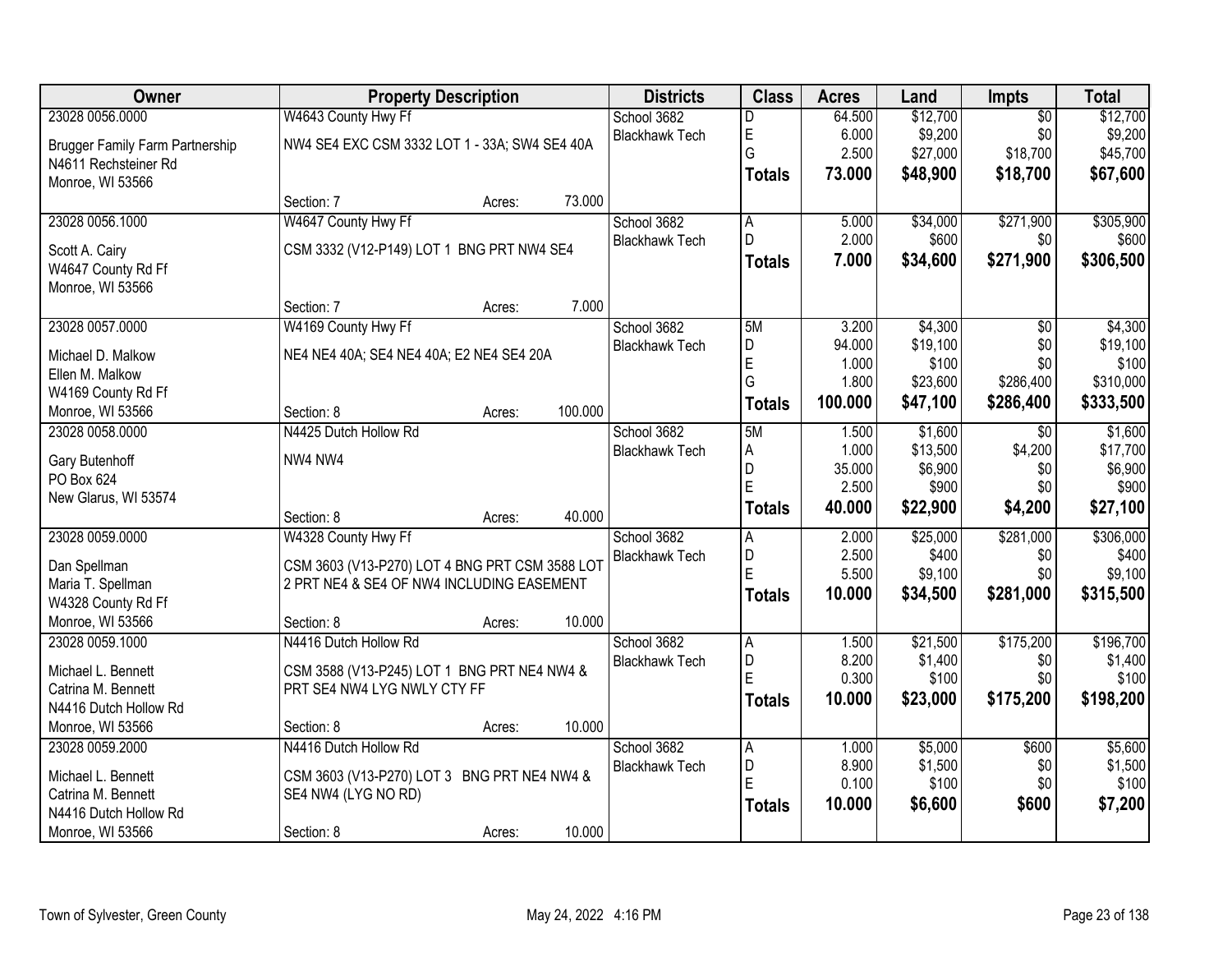| Owner                                   | <b>Property Description</b>                    |        |        | <b>Districts</b>                     | <b>Class</b>  | <b>Acres</b> | Land     | <b>Impts</b>    | <b>Total</b> |
|-----------------------------------------|------------------------------------------------|--------|--------|--------------------------------------|---------------|--------------|----------|-----------------|--------------|
| 23028 0059.3000                         | W4324 County Hwy Ff                            |        |        | School 3682                          | Α             | 4.500        | \$32,500 | \$107,000       | \$139,500    |
| Bonnie J. Falkowski                     | CSM 3603 (V13-P270) LOT 5 BNG PRT NE4 NW4      |        |        | <b>Blackhawk Tech</b>                | D             | 5.300        | \$900    | \$0             | \$900        |
| W4324 County Rd Ff                      |                                                |        |        |                                      | <b>Totals</b> | 9.800        | \$33,400 | \$107,000       | \$140,400    |
| Monroe, WI 53566                        |                                                |        |        |                                      |               |              |          |                 |              |
|                                         | Section: 8                                     | Acres: | 9.800  |                                      |               |              |          |                 |              |
| 23028 0060.0100                         | W4398 County Hwy Ff                            |        |        | School 3682                          | D             | 36.500       | \$6,600  | \$0             | \$6,600      |
| Chadwick A. Moore                       | SW4 NW4                                        |        |        | <b>Blackhawk Tech</b>                | E             | 1.700        | \$100    | \$0             | \$100        |
| Angela R. Moore                         |                                                |        |        |                                      | G             | 1.800        | \$23,600 | \$126,600       | \$150,200    |
| 324 26th St                             |                                                |        |        |                                      | <b>Totals</b> | 40.000       | \$30,300 | \$126,600       | \$156,900    |
| Monroe, WI 53566                        | Section: 8                                     | Acres: | 40.000 |                                      |               |              |          |                 |              |
| 23028 0060.0200                         |                                                |        |        | School 3682                          | 5M            | 3.000        | \$3,600  | \$0             | \$3,600      |
|                                         |                                                |        |        | <b>Blackhawk Tech</b>                | D             | 61.600       | \$11,300 | \$0             | \$11,300     |
| <b>Brugger Family Farm Partnership</b>  | SE4 NW4 EXC LOT 1 CSM 3145 & EXC 2.0A LYG      |        |        |                                      | E             | 3.170        | \$4,000  | \$0             | \$4,000      |
| N4611 Rechsteiner Rd                    | NWLY CTY FF - 36.0A; N2 NE4 SW4 EXC LOT 1 CSM  |        |        |                                      | <b>Totals</b> | 67.770       | \$18,900 | \$0             | \$18,900     |
| Monroe, WI 53566                        | 3145 - 9.77A; SW4 NW4 SE4 - 10A; NW4 SW4 SE4 - |        |        |                                      |               |              |          |                 |              |
|                                         | Section: 8                                     | Acres: | 67.770 |                                      |               |              |          |                 |              |
| 23028 0060.1000                         | N4296 Dutch Hollow Rd                          |        |        | School 3682<br><b>Blackhawk Tech</b> | A             | 12.230       | \$70,000 | \$403,500       | \$473,500    |
| Daniel D. Douglas                       | CSM 3145 (V11-P191) LOT 1 BNG PRT NE4 SW4 -    |        |        |                                      | <b>Totals</b> | 12.230       | \$70,000 | \$403,500       | \$473,500    |
| Angela R. Douglas                       | 10.23A & PRT SE4 NW4 - 2A                      |        |        |                                      |               |              |          |                 |              |
| N4296 Dutch Hollow Rd                   |                                                |        |        |                                      |               |              |          |                 |              |
| Monroe, WI 53566                        | Section: 8                                     | Acres: | 12.230 |                                      |               |              |          |                 |              |
| 23028 0061.0000                         | W4259 County Hwy Ff                            |        |        | School 3682                          | D             | 45.250       | \$9,100  | $\overline{50}$ | \$9,100      |
| Erik A. Kirsch                          | CSM 4556 (V19-P119) LOT 1 BNG PRT NW4 NE4 &    |        |        | <b>Blackhawk Tech</b>                | E             | 1.330        | \$100    | \$0             | \$100        |
| W4259 County Rd Ff                      | SW4 NE4                                        |        |        |                                      | G             | 4.000        | \$33,000 | \$265,100       | \$298,100    |
| Monroe, WI 53566                        |                                                |        |        |                                      | <b>Totals</b> | 50.580       | \$42,200 | \$265,100       | \$307,300    |
|                                         | Section: 8                                     | Acres: | 50.580 |                                      |               |              |          |                 |              |
| 23028 0062.0000                         |                                                |        |        | School 3682                          | 5M            | 5.000        | \$5,300  | $\overline{50}$ | \$5,300      |
| Mueller Kurt M Declaration of Trust Dtd | W2 NE4 SE4 EXC 7.5A & .29A CONT 12.21A N2 NW4  |        |        | <b>Blackhawk Tech</b>                | D.            | 41.020       | \$8,800  | \$0             | \$8,800      |
| Sept 3, 2020                            | SE4 20A SE4 NW4 SE4 10A NE4 SW4 SE4 EXC 5.5A & |        |        |                                      | <b>Totals</b> | 46.020       | \$14,100 | \$0             | \$14,100     |
| c/o Mueller Kurt M Declaration of Trust | EXC .69A--3.81A                                |        |        |                                      |               |              |          |                 |              |
| 1009 Ashland Ave                        | Section: 8                                     | Acres: | 46.020 |                                      |               |              |          |                 |              |
| Wilmette, IL 60091                      |                                                |        |        |                                      |               |              |          |                 |              |
| 23028 0063.0200                         | Haney Rd                                       |        |        | School 3682                          |               | 1.620        | \$3,400  | $\overline{50}$ | \$3,400      |
|                                         |                                                |        |        | <b>Blackhawk Tech</b>                | <b>Totals</b> | 1.620        | \$3,400  | \$0             | \$3,400      |
| Brock K. Binder                         | CSM 191 (V1-196) LOT 2 BNG PRT SW4 SE4         |        |        |                                      |               |              |          |                 |              |
| W4224 Haney Rd                          |                                                |        |        |                                      |               |              |          |                 |              |
| Monroe, WI 53566                        | Section: 8                                     |        | 1.620  |                                      |               |              |          |                 |              |
|                                         |                                                | Acres: |        |                                      |               |              |          |                 |              |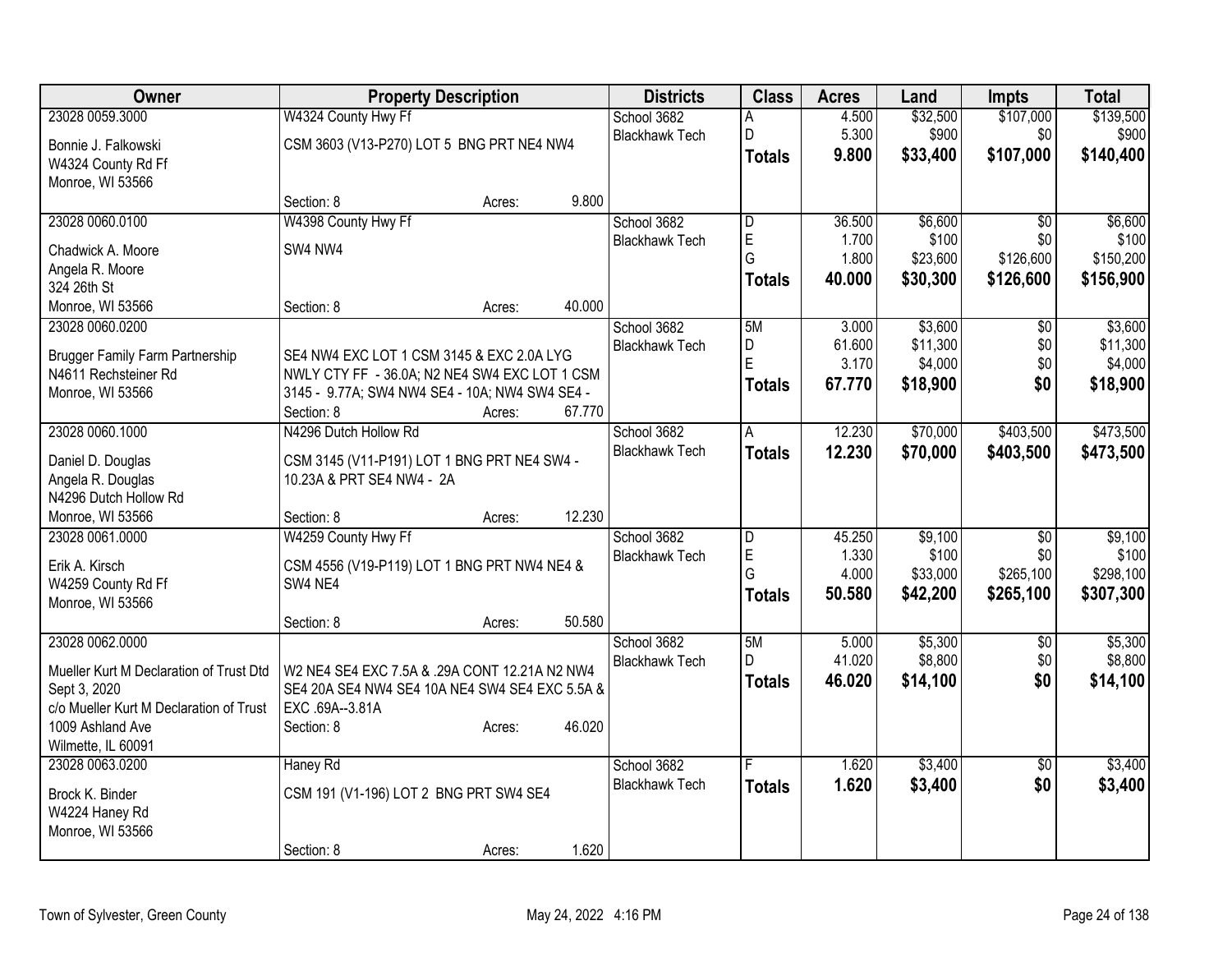| Owner            |                                              | <b>Property Description</b> |       | <b>Districts</b>      | <b>Class</b>  | <b>Acres</b> | Land     | <b>Impts</b>    | <b>Total</b> |
|------------------|----------------------------------------------|-----------------------------|-------|-----------------------|---------------|--------------|----------|-----------------|--------------|
| 23028 0063.0300  | W4224 Haney Rd                               |                             |       | School 3682           |               | 1.840        | \$29,200 | \$278,700       | \$307,900    |
| Brock K. Binder  | CSM 191 (V1-196) LOT 3 BNG PRT SW4 SE4       |                             |       | <b>Blackhawk Tech</b> | <b>Totals</b> | 1.840        | \$29,200 | \$278,700       | \$307,900    |
| W4224 Haney Rd   |                                              |                             |       |                       |               |              |          |                 |              |
| Monroe, WI 53566 |                                              |                             |       |                       |               |              |          |                 |              |
|                  | Section: 8                                   | Acres:                      | 1.840 |                       |               |              |          |                 |              |
| 23028 0063.0400  | Haney Rd/Ladwig Rd                           |                             |       | School 3682           |               | 1.790        | \$3,800  | \$0             | \$3,800      |
| Brock K. Binder  | CSM 190 (V1-195) LOT 4 BNG PRT NE4 & SE4 OF  |                             |       | <b>Blackhawk Tech</b> | <b>Totals</b> | 1.790        | \$3,800  | \$0             | \$3,800      |
| W4224 Haney Rd   | SE4                                          |                             |       |                       |               |              |          |                 |              |
| Monroe, WI 53566 |                                              |                             |       |                       |               |              |          |                 |              |
|                  | Section: 8                                   | Acres:                      | 1.790 |                       |               |              |          |                 |              |
| 23028 0063.0500  | Haney Rd/Ladwig Rd                           |                             |       | School 3682           |               | 1.650        | \$3,500  | \$0             | \$3,500      |
| Brock K. Binder  | CSM 190 (V1-195) LOT 3 BNG PRT NE4 SE4       |                             |       | <b>Blackhawk Tech</b> | <b>Totals</b> | 1.650        | \$3,500  | \$0             | \$3,500      |
| W4224 Haney Rd   |                                              |                             |       |                       |               |              |          |                 |              |
| Monroe, WI 53566 |                                              |                             |       |                       |               |              |          |                 |              |
|                  | Section: 8                                   | Acres:                      | 1.650 |                       |               |              |          |                 |              |
| 23028 0063.0600  | Haney Rd/Ladwig Rd                           |                             |       | School 3682           |               | 1.810        | \$3,800  | \$0             | \$3,800      |
| Brock K. Binder  | CSM 190 (V1-195) LOT 2 BNG PRT NE4 SE4       |                             |       | <b>Blackhawk Tech</b> | <b>Totals</b> | 1.810        | \$3,800  | \$0             | \$3,800      |
| W4224 Haney Rd   |                                              |                             |       |                       |               |              |          |                 |              |
| Monroe, WI 53566 |                                              |                             |       |                       |               |              |          |                 |              |
|                  | Section: 8                                   | Acres:                      | 1.810 |                       |               |              |          |                 |              |
| 23028 0063.0700  | Haney Rd/Ladwig Rd                           |                             |       | School 3682           | E             | 0.820        | \$200    | $\overline{50}$ | \$200        |
| Brock K. Binder  | CSM 190 (V1-195) LOT 1 BNG PRT NE4 SE4       |                             |       | <b>Blackhawk Tech</b> | F             | 0.820        | \$1,700  | \$0             | \$1,700      |
| W4224 Haney Rd   |                                              |                             |       |                       | <b>Totals</b> | 1.640        | \$1,900  | \$0             | \$1,900      |
| Monroe, WI 53566 |                                              |                             |       |                       |               |              |          |                 |              |
|                  | Section: 8                                   | Acres:                      | 1.640 |                       |               |              |          |                 |              |
| 23028 0063.0800  | Haney Rd/Ladwig Rd                           |                             |       | School 3682           |               | 0.140        | \$300    | $\overline{50}$ | \$300        |
| Brock K. Binder  | PRT NW4 & NE4 OF SE4, COM SE COR OF SD SEC   |                             |       | <b>Blackhawk Tech</b> | <b>Totals</b> | 0.140        | \$300    | \$0             | \$300        |
| W4224 Haney Rd   | TH N0*E ALG E LN OF SE4 659.27 FT TH N87*W   |                             |       |                       |               |              |          |                 |              |
| Monroe, WI 53566 | 1374.64 FT TH N0*E 558.80 FT TO POB TH N22*E |                             |       |                       |               |              |          |                 |              |
|                  | Section: 8                                   | Acres:                      | 0.140 |                       |               |              |          |                 |              |
| 23028 0063.1000  | Haney Rd                                     |                             |       | School 3682           | E             | 0.690        | \$300    | $\overline{50}$ | \$300        |
| Brock K. Binder  | CSM 191 (V1-196) LOT 1 BNG PRT SW4 SE4       |                             |       | <b>Blackhawk Tech</b> | E             | 0.920        | \$1,900  | \$0             | \$1,900      |
| W4224 Haney Rd   |                                              |                             |       |                       | <b>Totals</b> | 1.610        | \$2,200  | \$0             | \$2,200      |
| Monroe, WI 53566 |                                              |                             |       |                       |               |              |          |                 |              |
|                  | Section: 8                                   | Acres:                      | 1.610 |                       |               |              |          |                 |              |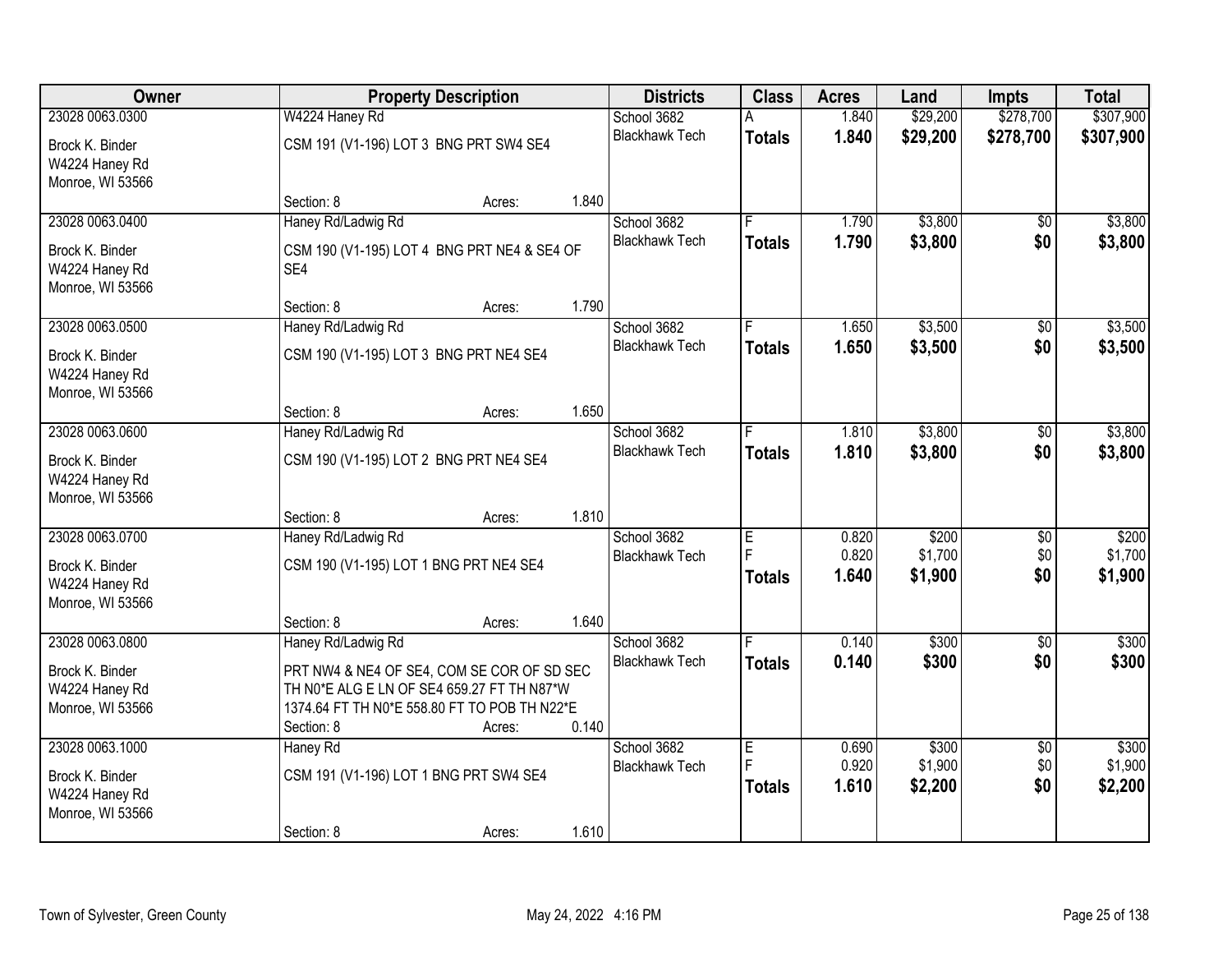| Owner                                   | <b>Property Description</b>                                                                |        |         | <b>Districts</b>      | <b>Class</b>   | <b>Acres</b> | Land     | <b>Impts</b>    | Total     |
|-----------------------------------------|--------------------------------------------------------------------------------------------|--------|---------|-----------------------|----------------|--------------|----------|-----------------|-----------|
| 23028 0063.1100                         | Haney Rd                                                                                   |        |         | School 3682           | Е              | 2.100        | \$100    | $\overline{50}$ | \$100     |
| Brock K. Binder                         | PRT NE4, SE4, & SW4 OF SE4, PROPOSED ROAD                                                  |        |         | <b>Blackhawk Tech</b> | <b>Totals</b>  | 2.100        | \$100    | \$0             | \$100     |
| W4224 Haney Rd                          | DEPICTED ON CSM'S 190 (V1-195)                                                             |        |         |                       |                |              |          |                 |           |
| Monroe, WI 53566                        |                                                                                            |        |         |                       |                |              |          |                 |           |
|                                         | Section: 8                                                                                 | Acres: | 2.100   |                       |                |              |          |                 |           |
| 23028 0065.0000                         | W4224 County Hwy Ff                                                                        |        |         | School 3682           | A              | 1.000        | \$18,000 | \$238,700       | \$256,700 |
| Christopher M. Malkow                   | PRT NW4 NE4 LYG N OF HWY FFINCL 15 FT                                                      |        |         | <b>Blackhawk Tech</b> | D              | 27.750       | \$4,900  | \$0             | \$4,900   |
| W4224 County Rd Ff                      | <b>EASEMENT OVER E 15 FT</b>                                                               |        |         |                       | Totals         | 28.750       | \$22,900 | \$238,700       | \$261,600 |
| Monroe, WI 53566                        |                                                                                            |        |         |                       |                |              |          |                 |           |
|                                         | Section: 8                                                                                 | Acres: | 28.750  |                       |                |              |          |                 |           |
| 23028 0066.0000                         | N4233 Dutch Hollow Rd                                                                      |        |         | School 3682           | 5M             | 6.400        | \$8,700  | \$0             | \$8,700   |
| Mueller Kurt M Declaration of Trust Dtd | NW4 SW4 40A; SW4 SW4 40A; S2 NE4 SW4 20A; PRT                                              |        |         | <b>Blackhawk Tech</b> | D              | 107.520      | \$18,900 | \$0             | \$18,900  |
| Sept 3, 2020                            | SE4 SW4 LYG N OF HWY -CONT 17.92A                                                          |        |         |                       | $\overline{E}$ | 2.000        | \$100    | \$0             | \$100     |
| c/o Mueller Kurt M Declaration of Trust |                                                                                            |        |         |                       | G              | 2.000        | \$36,000 | \$140,000       | \$176,000 |
| 1009 Ashland Ave                        | Section: 8                                                                                 | Acres: | 117.920 |                       | <b>Totals</b>  | 117.920      | \$63,700 | \$140,000       | \$203,700 |
| Wilmette, IL 60091                      |                                                                                            |        |         |                       |                |              |          |                 |           |
| 23028 0067.0000                         | W4345 Haney Rd                                                                             |        |         | School 3682           | A              | 2.000        | \$25,000 | \$100,600       | \$125,600 |
|                                         |                                                                                            |        |         | <b>Blackhawk Tech</b> | D              | 10.000       | \$1,900  | \$0             | \$1,900   |
| Alexander Lopez                         | PRT SE4 SW4 SEC 8 BGN PT ON SW COR OF 31A                                                  |        |         |                       | E              | 1.000        | \$2,300  | \$0             | \$2,300   |
| Elena Lopez<br>W4345 Haney Rd           | PIECE IN SE4 SW4 SEC 8 BNG 18 RODS N OF S LN<br>SEC 8 TH E 80 RODS TH N 14 RODS TH NWLY 38 |        |         |                       | Totals         | 13.000       | \$29,200 | \$100,600       | \$129,800 |
| Monroe, WI 53566                        | Section: 8                                                                                 | Acres: | 13.000  |                       |                |              |          |                 |           |
| 23028 0068.0000                         | Meyers Rd                                                                                  |        |         | School 3682           | A              | 5.000        | \$42,000 | \$0             | \$42,000  |
|                                         |                                                                                            |        |         | <b>Blackhawk Tech</b> |                | 5.000        | \$42,000 | \$0             |           |
| Donald H. Kubly                         | PRT S 9 A OF SE4 SW4                                                                       |        |         |                       | <b>Totals</b>  |              |          |                 | \$42,000  |
| N4125 Meyers Rd                         |                                                                                            |        |         |                       |                |              |          |                 |           |
| Monroe, WI 53566                        |                                                                                            |        |         |                       |                |              |          |                 |           |
|                                         | Section: 8                                                                                 | Acres: | 5.000   |                       |                |              |          |                 |           |
| 23028 0068.1000                         | N4125 Meyers Rd                                                                            |        |         | School 3682           | A              | 4.000        | \$31,000 | \$145,900       | \$176,900 |
| Donald H. Kubly                         | COM NE COR S 9A SE4 SW4 W ALG NLY BDRY 660                                                 |        |         | <b>Blackhawk Tech</b> | <b>Totals</b>  | 4.000        | \$31,000 | \$145,900       | \$176,900 |
| N4125 Meyers Rd                         | FT S 264 FT E 660 FT N POB                                                                 |        |         |                       |                |              |          |                 |           |
| Monroe, WI 53566                        |                                                                                            |        |         |                       |                |              |          |                 |           |
|                                         | Section: 8                                                                                 | Acres: | 4.000   |                       |                |              |          |                 |           |
| 23028 0069.0000                         | Haney Rd                                                                                   |        |         | School 3682           | A              | 7.000        | \$28,000 | $\sqrt{6}$      | \$28,000  |
| Stauffacher David J Trust               | SE4 SW4 SE4, EXC 1A W SD OF SE4 SW4 SE4-                                                   |        |         | <b>Blackhawk Tech</b> | <b>Totals</b>  | 7.000        | \$28,000 | \$0             | \$28,000  |
| Langford- Stauffacher Shirley A 1994    | APPROX. 4 RODS E & W & 40 RODS N & S                                                       |        |         |                       |                |              |          |                 |           |
| <b>Family Trust</b>                     |                                                                                            |        |         |                       |                |              |          |                 |           |
| W4201 Haney Rd                          | Section: 8                                                                                 | Acres: | 7.000   |                       |                |              |          |                 |           |
| Monroe, WI 53566                        |                                                                                            |        |         |                       |                |              |          |                 |           |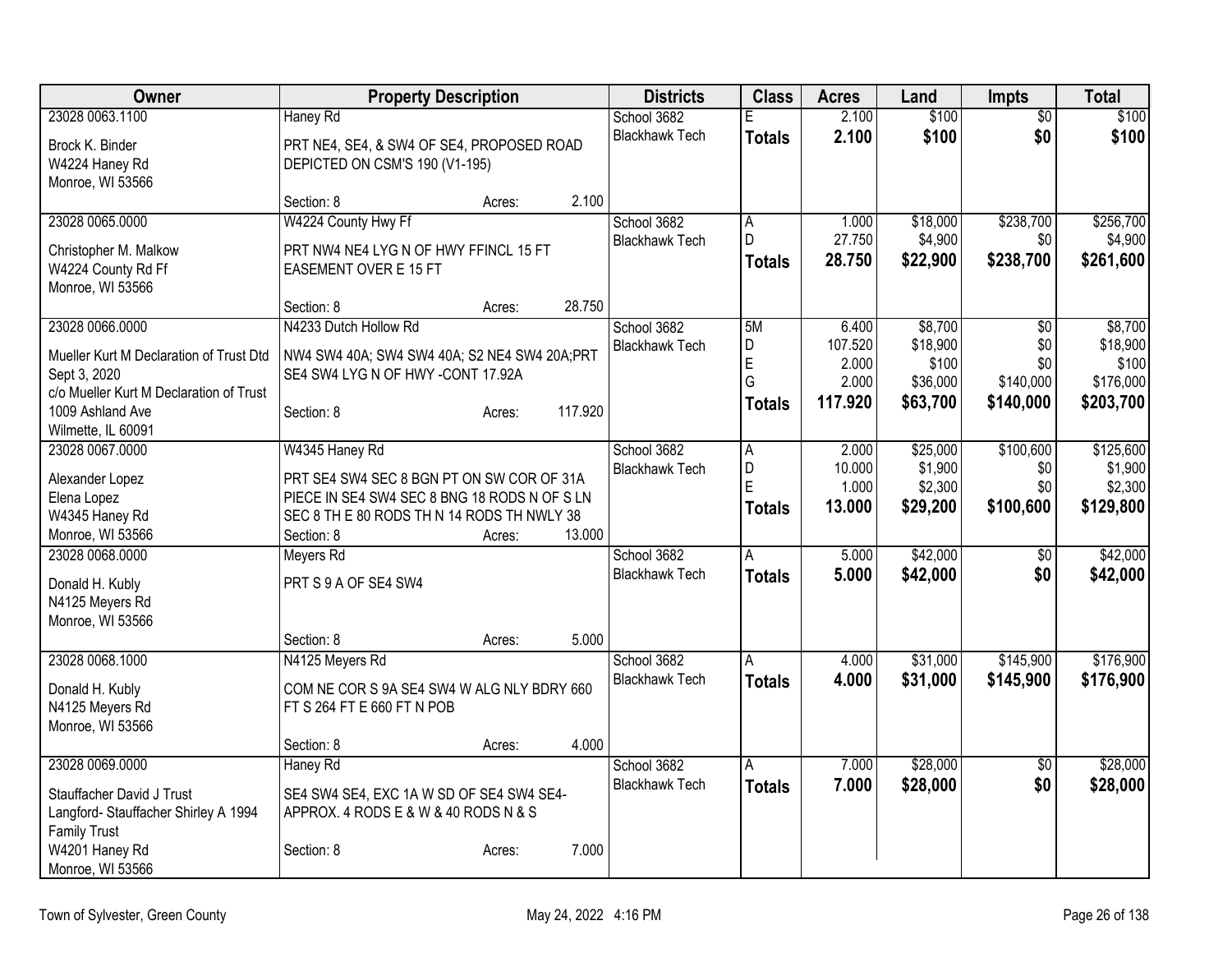| <b>Owner</b>                                         | <b>Property Description</b>                       | <b>Districts</b>      | <b>Class</b>            | <b>Acres</b> | Land     | <b>Impts</b>    | <b>Total</b> |
|------------------------------------------------------|---------------------------------------------------|-----------------------|-------------------------|--------------|----------|-----------------|--------------|
| 23028 0069.1000                                      | W4201 Haney Rd                                    | School 3682           |                         | 2.000        | \$30,000 | \$273,300       | \$303,300    |
| Stauffacher David J Trust                            | E 2A - SE4 SW4 SE4                                | <b>Blackhawk Tech</b> | <b>Totals</b>           | 2.000        | \$30,000 | \$273,300       | \$303,300    |
| Langford-Stauffacher Shirley A 1994                  |                                                   |                       |                         |              |          |                 |              |
| <b>Family Trust</b>                                  |                                                   |                       |                         |              |          |                 |              |
| W4201 Haney Rd                                       | 2.000<br>Section: 8<br>Acres:                     |                       |                         |              |          |                 |              |
| Monroe, WI 53566                                     |                                                   |                       |                         |              |          |                 |              |
| 23028 0070.0000                                      | Haney Rd                                          | School 3682           | A                       | 1.000        | \$4,000  | \$0             | \$4,000      |
| Beverly C. Wolfe                                     | PARC ON W SD SE4 SW4 SE4 4 RDS E & W X 40 RDS     | <b>Blackhawk Tech</b> | <b>Totals</b>           | 1.000        | \$4,000  | \$0             | \$4,000      |
| 812 17th St                                          | <b>N&amp;S</b>                                    |                       |                         |              |          |                 |              |
| Monroe, WI 53566                                     |                                                   |                       |                         |              |          |                 |              |
|                                                      | 1.000<br>Section: 8<br>Acres:                     |                       |                         |              |          |                 |              |
| 23028 0071.0000                                      | N4140 Meyers Rd                                   | School 3682           | A                       | 9.910        | \$61,600 | \$326,100       | \$387,700    |
|                                                      |                                                   | <b>Blackhawk Tech</b> | <b>Totals</b>           | 9.910        | \$61,600 | \$326,100       | \$387,700    |
| Davis Dennis L Revocable Trust Dated<br>Nov 18, 2016 | CSM 1818 (V6-P59) LOT 1 BNG PRT SW4 SW4 SE4       |                       |                         |              |          |                 |              |
| c/o Davis Dennis L Revocable Trust                   |                                                   |                       |                         |              |          |                 |              |
| N4140 Meyers Rd                                      | 9.910<br>Section: 8<br>Acres:                     |                       |                         |              |          |                 |              |
| Monroe, WI 53566-8819                                |                                                   |                       |                         |              |          |                 |              |
| 23028 0072.0000                                      | <b>Haney Rd</b>                                   | School 3682           | $\overline{\mathsf{D}}$ | 18.000       | \$3,100  | $\overline{50}$ | \$3,100      |
| Dean C. Fuchs                                        | SE4 SE4 EXC CSM'S 190, 824, 826, 3000 & EXC COM   | <b>Blackhawk Tech</b> | E                       | 1.760        | \$600    | \$0             | \$600        |
| 615 19th Ave                                         | SE COR TH N 421.50 FT TO POB TH N87*W 308.20 FT   |                       | <b>Totals</b>           | 19.760       | \$3,700  | \$0             | \$3,700      |
| Monroe, WI 53566                                     | TH N02*W 244.20 FT TH S87*E 319.81 FT TH S 243.50 |                       |                         |              |          |                 |              |
|                                                      | 19.760<br>Section: 8<br>Acres:                    |                       |                         |              |          |                 |              |
| 23028 0072.0100                                      | Haney Rd                                          | School 3682           | $\overline{A}$          | 3.040        | \$28,100 | \$42,400        | \$70,500     |
|                                                      |                                                   | <b>Blackhawk Tech</b> | D                       | 7.090        | \$1,700  | \$0             | \$1,700      |
| Stauffacher David J Trust                            | CSM 826 (V2-P407) LOT 1 BNG PRT SE4 SE4 SEC 8     |                       | <b>Totals</b>           | 10.130       | \$29,800 | \$42,400        | \$72,200     |
| Langford- Stauffacher Shirley A 1994                 | & PRT NE4 NE4 SEC 17, BGN NE COR LOT 1 IN         |                       |                         |              |          |                 |              |
| <b>Family Trust</b><br>W4201 Haney Rd                | CNTRLN HANEY RD TH S13*E ALG E LN LOT 1<br>10.130 |                       |                         |              |          |                 |              |
| Monroe, WI 53566                                     | Section: 8<br>Acres:                              |                       |                         |              |          |                 |              |
| 23028 0073.0000                                      | N4117 Ladwig Rd                                   | School 3682           | A                       | 2.540        | \$32,200 | \$344,200       | \$376,400    |
|                                                      |                                                   | <b>Blackhawk Tech</b> | D                       | 3.000        | \$700    | \$0             | \$700        |
| John A. Bazley                                       | CSM 3000 (V10-P311) LOT 1 BNG PRT SE4 SE4 SEC 8   |                       | Ė                       | 10.500       | \$24,200 | \$0             | \$24,200     |
| Amy S. Bazley                                        | & PRT NE4 NE4 SEC 17                              |                       | <b>Totals</b>           | 16.040       | \$57,100 | \$344,200       | \$401,300    |
| N4117 Ladwig Rd                                      |                                                   |                       |                         |              |          |                 |              |
| Monroe, WI 53566                                     | 16.040<br>Section: 8<br>Acres:                    |                       |                         |              |          |                 |              |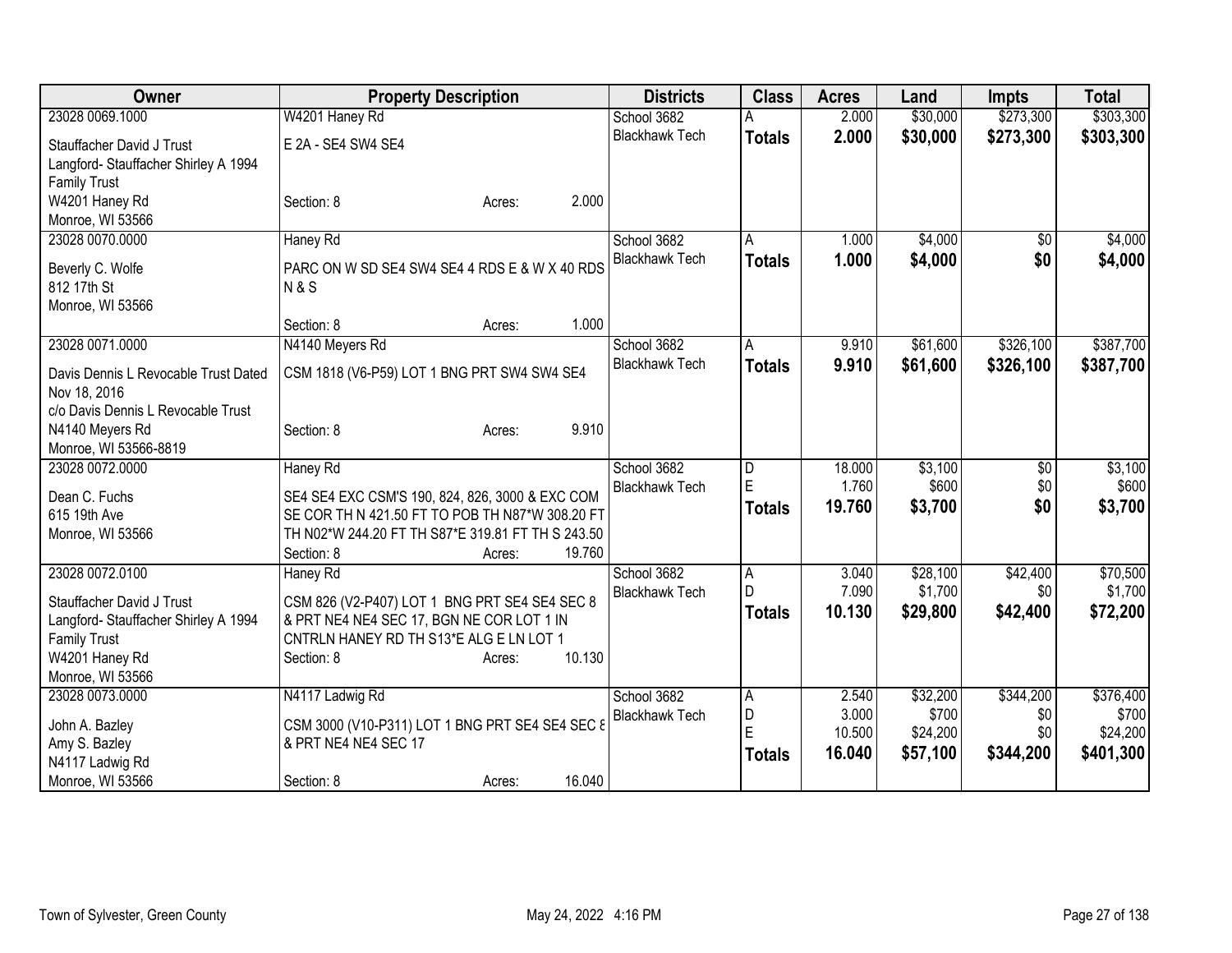| Owner                                       | <b>Property Description</b>                                        | <b>Districts</b>      | <b>Class</b>        | <b>Acres</b>   | Land           | <b>Impts</b>           | <b>Total</b>   |
|---------------------------------------------|--------------------------------------------------------------------|-----------------------|---------------------|----------------|----------------|------------------------|----------------|
| 23028 0074.0000                             | W4115 Haney Rd                                                     | School 3682           | A                   | 1.750          | \$28,800       | \$176,200              | \$205,000      |
| James T. Lewis                              | PRT SE4 SE4 COM SE COR TH N 421.50 FT TO POB                       | <b>Blackhawk Tech</b> | <b>Totals</b>       | 1.750          | \$28,800       | \$176,200              | \$205,000      |
| Roxanne M. Lewis                            | TH N87*W 308.20 FT TH N02*W 244.20 FT TH S87*E                     |                       |                     |                |                |                        |                |
| W4115 Haney Rd                              | 319.81 FT TH S 243.50 FT TO POB                                    |                       |                     |                |                |                        |                |
| Monroe, WI 53566                            | 1.750<br>Section: 8<br>Acres:                                      |                       |                     |                |                |                        |                |
| 23028 0077.0000                             | W3709 County Hwy Ff                                                | School 0063           | 5M                  | 25.600         | \$30,700       | $\overline{50}$        | \$30,700       |
|                                             |                                                                    | <b>Blackhawk Tech</b> | A                   | 1.400          | \$20,800       | \$86,300               | \$107,100      |
| <b>Marvin Creuzer</b><br>W3709 County Rd Ff | NE4 NE4 40A; SE4 NE4 40A; NE4 SE4 40A; NW4 SE4<br>40A; SW4 SE4 40A |                       | D                   | 159.000        | \$37,100       | \$0                    | \$37,100       |
| Monroe, WI 53566                            |                                                                    |                       | E                   | 14.000         | \$3,000        | \$0                    | \$3,000        |
|                                             | 200.000<br>Section: 9<br>Acres:                                    |                       | <b>Totals</b>       | 200.000        | \$91,600       | \$86,300               | \$177,900      |
| 23028 0078.0000                             | N4347 Statz Rd                                                     | School 0063           | Α                   | 2.600          | \$26,800       | \$97,100               | \$123,900      |
| Bernard L. Statz                            | CSM 2985 (V10-P289) LOT 1 BNG PRT SE4 NW4 &                        | <b>Blackhawk Tech</b> | D                   | 76.660         | \$16,500       | \$0                    | \$16,500       |
| N4347 Statz Rd                              | SW4 NE4; ALSO 39.56A SW4 NE4                                       |                       | E                   | 1.000          | \$100          | \$0                    | \$100          |
| Monroe, WI 53566                            |                                                                    |                       | <b>Totals</b>       | 80.260         | \$43,400       | \$97,100               | \$140,500      |
|                                             | 80.260<br>Section: 9<br>Acres:                                     |                       |                     |                |                |                        |                |
| 23028 0078.1000                             | County Rd FF                                                       | School 0063           | D                   | 1.950          | \$300          | \$0                    | \$300          |
| Bernard L. Statz                            | CSM 2986 (V10-P290) LOT 1 BNG PRT E2 NW4 NE4                       | <b>Blackhawk Tech</b> | E                   | 0.500          | \$100          | \$0                    | \$100          |
| N4347 Statz Rd                              |                                                                    |                       | <b>Totals</b>       | 2.450          | \$400          | \$0                    | \$400          |
| Monroe, WI 53566                            |                                                                    |                       |                     |                |                |                        |                |
|                                             | 2.450<br>Section: 9<br>Acres:                                      |                       |                     |                |                |                        |                |
| 23028 0078.2000                             | County Rd FF                                                       | School 0063           | D                   | 2.220          | \$400          | \$0                    | \$400          |
|                                             |                                                                    | <b>Blackhawk Tech</b> | E                   | 0.500          | \$100          | \$0                    | \$100          |
| Bernard L. Statz<br>N4347 Statz Rd          | CSM 2986 (V10-P290) LOT 2 BNG PRT E2 NW4 NE4                       |                       | <b>Totals</b>       | 2.720          | \$500          | \$0                    | \$500          |
| Monroe, WI 53566                            |                                                                    |                       |                     |                |                |                        |                |
|                                             | 2.720<br>Section: 9<br>Acres:                                      |                       |                     |                |                |                        |                |
| 23028 0078.3000                             | Statz Rd                                                           | School 0063           | $\overline{D}$      | 4.220          | \$700          | $\overline{50}$        | \$700          |
|                                             |                                                                    | <b>Blackhawk Tech</b> | E                   | 0.500          | \$100          | \$0                    | \$100          |
| Bernard L. Statz                            | CSM 2986 (V10-P290) LOT 3 BNG PRT E2 NW4 NE4                       |                       | <b>Totals</b>       | 4.720          | \$800          | \$0                    | \$800          |
| N4347 Statz Rd                              |                                                                    |                       |                     |                |                |                        |                |
| Monroe, WI 53566                            |                                                                    |                       |                     |                |                |                        |                |
|                                             | 4.720<br>Section: 9<br>Acres:                                      |                       |                     |                |                |                        |                |
| 23028 0078.4000                             | Statz Rd                                                           | School 0063           | $\overline{D}$<br>E | 2.760<br>0.500 | \$500<br>\$100 | $\overline{50}$<br>\$0 | \$500<br>\$100 |
| Bernard L. Statz                            | CSM 2986 (V10-P290) LOT 4 BNG PRT E2 NW4 NE4                       | <b>Blackhawk Tech</b> |                     |                |                |                        |                |
| N4347 Statz Rd                              |                                                                    |                       | <b>Totals</b>       | 3.260          | \$600          | \$0                    | \$600          |
| Monroe, WI 53566                            |                                                                    |                       |                     |                |                |                        |                |
|                                             | 3.260<br>Section: 9<br>Acres:                                      |                       |                     |                |                |                        |                |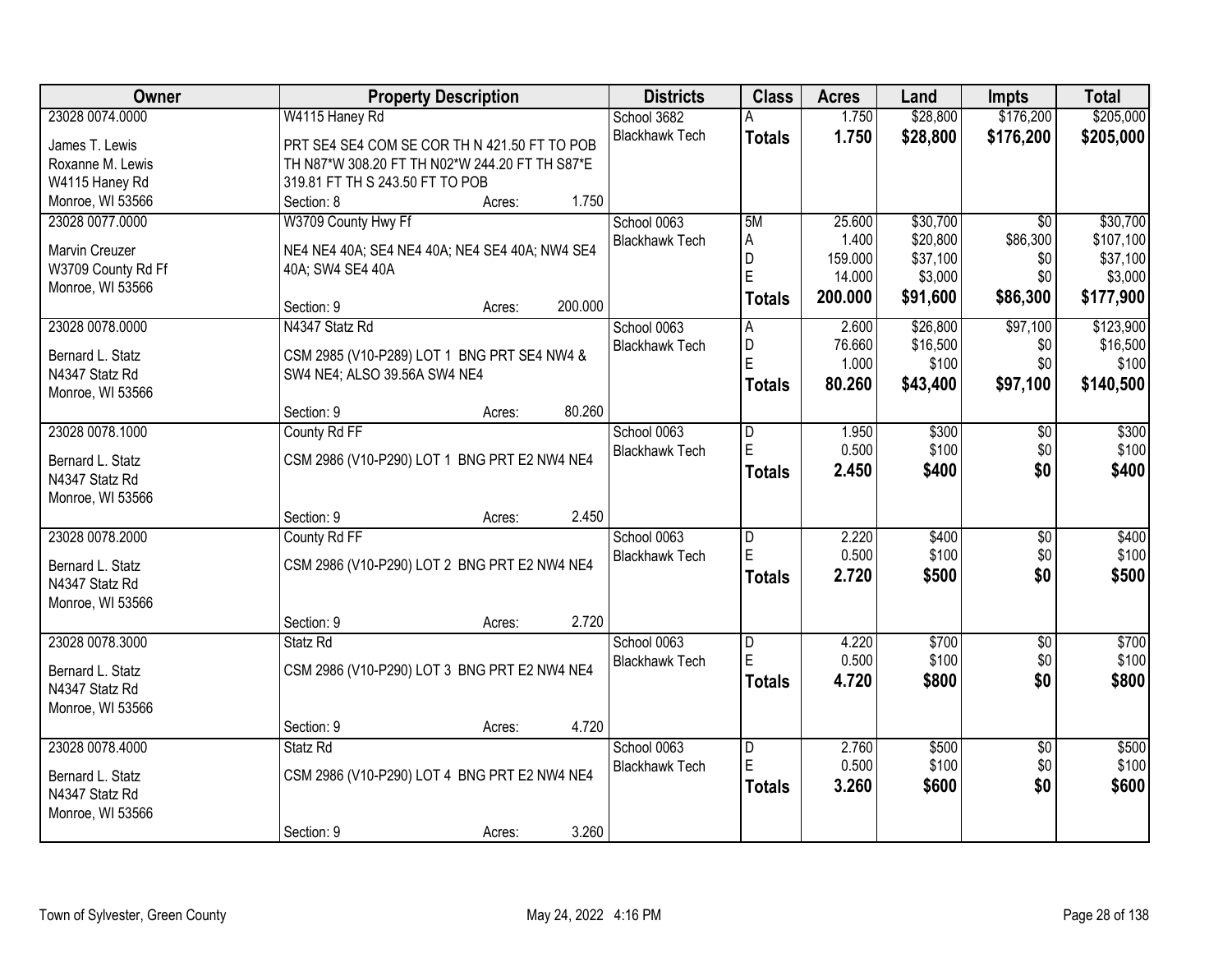| 23028 0078.5000<br>2.770<br>\$500<br>$\overline{$0}$<br>\$500<br>Statz Rd<br>School 0063<br>D<br>E<br>0.500<br>\$100<br>\$100<br>\$0<br><b>Blackhawk Tech</b><br>CSM 2987 (V10-P291) LOT 5 BNG PRT E2 NW4 NE4<br>Bernard L. Statz<br>\$600<br>\$0<br>\$600<br>3.270<br><b>Totals</b><br>N4347 Statz Rd<br>Monroe, WI 53566<br>3.270<br>Section: 9<br>Acres:<br>23028 0078.6000<br>2.820<br>\$500<br>Statz Rd<br>School 0063<br>$\overline{\mathsf{D}}$<br>$\overline{50}$<br>$\mathsf E$<br>0.500<br>\$100<br>\$0<br><b>Blackhawk Tech</b><br>CSM 2987 (V10-P291) LOT 6 BNG PRT E2 NW4 NE4<br>Bernard L. Statz<br>\$0<br>3.320<br>\$600<br>Totals<br>N4347 Statz Rd<br>Monroe, WI 53566<br>3.320<br>Section: 9<br>Acres:<br>\$70,400<br>23028 0079.0000<br>W4029 County Hwy Ff<br>\$29,100<br>School 0063<br>1.820<br>A<br>D<br>1.000<br>\$200<br><b>Blackhawk Tech</b><br>\$0<br>CSM 494 (V2-P21) LOT 2 BNG PRT NW4 NW4<br>Ronald W. Martz<br>F<br>12.000<br>\$32,400<br>\$0<br>W4029 County Rd Ff<br>14.820<br>\$61,700<br>\$70,400<br>Totals<br>Monroe, WI 53566<br>14.820<br>Section: 9<br>Acres:<br>23028 0079.0100<br>\$800<br>County Rd FF<br>School 0063<br>4.440<br>$\sqrt[6]{}$<br>D<br>\$0<br><b>Blackhawk Tech</b><br>4.440<br>\$800<br><b>Totals</b><br>CSM 816 (V2-P770) PRT LOT 1 BNG PRT NW4 NW4<br>Francis W. Swanson<br>W3969 County Rd Ff<br>Monroe, WI 53566<br>4.440<br>Section: 9<br>Acres:<br>\$115,300<br>23028 0079.1000<br>W3969 County Hwy Ff<br>2.000<br>\$25,000<br>School 0063<br>$\overline{A}$<br>$\mathsf{D}$<br>38.000<br>\$7,900<br>\$0<br><b>Blackhawk Tech</b><br>CSM 263 (V1-P270) LOT 1 - CONT 2.47A BNG PRT<br>Francis W. Swanson<br>\$115,300<br>40.000<br>\$32,900<br><b>Totals</b><br>NE4 NW4;CSM 816 (V2-P770) PRT LOT 1 -CONT<br>W3969 County Rd Ff<br>10.50A PRT NE4 NW4;ALSO PRT NE4 NW4 LYG E OF<br>Monroe, WI 53566<br>Section: 9<br>40.000<br>Acres: |
|--------------------------------------------------------------------------------------------------------------------------------------------------------------------------------------------------------------------------------------------------------------------------------------------------------------------------------------------------------------------------------------------------------------------------------------------------------------------------------------------------------------------------------------------------------------------------------------------------------------------------------------------------------------------------------------------------------------------------------------------------------------------------------------------------------------------------------------------------------------------------------------------------------------------------------------------------------------------------------------------------------------------------------------------------------------------------------------------------------------------------------------------------------------------------------------------------------------------------------------------------------------------------------------------------------------------------------------------------------------------------------------------------------------------------------------------------------------------------------------------------------------------------------------------------------------------------------------------------------------------------------------------------------------------------------------------------------------------------------------------------------------------------------------------------------------------------------------------------------------------------------------------------------|
|                                                                                                                                                                                                                                                                                                                                                                                                                                                                                                                                                                                                                                                                                                                                                                                                                                                                                                                                                                                                                                                                                                                                                                                                                                                                                                                                                                                                                                                                                                                                                                                                                                                                                                                                                                                                                                                                                                        |
|                                                                                                                                                                                                                                                                                                                                                                                                                                                                                                                                                                                                                                                                                                                                                                                                                                                                                                                                                                                                                                                                                                                                                                                                                                                                                                                                                                                                                                                                                                                                                                                                                                                                                                                                                                                                                                                                                                        |
| \$500<br>\$100                                                                                                                                                                                                                                                                                                                                                                                                                                                                                                                                                                                                                                                                                                                                                                                                                                                                                                                                                                                                                                                                                                                                                                                                                                                                                                                                                                                                                                                                                                                                                                                                                                                                                                                                                                                                                                                                                         |
|                                                                                                                                                                                                                                                                                                                                                                                                                                                                                                                                                                                                                                                                                                                                                                                                                                                                                                                                                                                                                                                                                                                                                                                                                                                                                                                                                                                                                                                                                                                                                                                                                                                                                                                                                                                                                                                                                                        |
|                                                                                                                                                                                                                                                                                                                                                                                                                                                                                                                                                                                                                                                                                                                                                                                                                                                                                                                                                                                                                                                                                                                                                                                                                                                                                                                                                                                                                                                                                                                                                                                                                                                                                                                                                                                                                                                                                                        |
| \$600<br>\$99,500<br>\$200<br>\$32,400<br>\$132,100<br>\$800<br>\$800<br>\$140,300<br>\$7,900<br>\$148,200                                                                                                                                                                                                                                                                                                                                                                                                                                                                                                                                                                                                                                                                                                                                                                                                                                                                                                                                                                                                                                                                                                                                                                                                                                                                                                                                                                                                                                                                                                                                                                                                                                                                                                                                                                                             |
|                                                                                                                                                                                                                                                                                                                                                                                                                                                                                                                                                                                                                                                                                                                                                                                                                                                                                                                                                                                                                                                                                                                                                                                                                                                                                                                                                                                                                                                                                                                                                                                                                                                                                                                                                                                                                                                                                                        |
|                                                                                                                                                                                                                                                                                                                                                                                                                                                                                                                                                                                                                                                                                                                                                                                                                                                                                                                                                                                                                                                                                                                                                                                                                                                                                                                                                                                                                                                                                                                                                                                                                                                                                                                                                                                                                                                                                                        |
|                                                                                                                                                                                                                                                                                                                                                                                                                                                                                                                                                                                                                                                                                                                                                                                                                                                                                                                                                                                                                                                                                                                                                                                                                                                                                                                                                                                                                                                                                                                                                                                                                                                                                                                                                                                                                                                                                                        |
|                                                                                                                                                                                                                                                                                                                                                                                                                                                                                                                                                                                                                                                                                                                                                                                                                                                                                                                                                                                                                                                                                                                                                                                                                                                                                                                                                                                                                                                                                                                                                                                                                                                                                                                                                                                                                                                                                                        |
|                                                                                                                                                                                                                                                                                                                                                                                                                                                                                                                                                                                                                                                                                                                                                                                                                                                                                                                                                                                                                                                                                                                                                                                                                                                                                                                                                                                                                                                                                                                                                                                                                                                                                                                                                                                                                                                                                                        |
|                                                                                                                                                                                                                                                                                                                                                                                                                                                                                                                                                                                                                                                                                                                                                                                                                                                                                                                                                                                                                                                                                                                                                                                                                                                                                                                                                                                                                                                                                                                                                                                                                                                                                                                                                                                                                                                                                                        |
|                                                                                                                                                                                                                                                                                                                                                                                                                                                                                                                                                                                                                                                                                                                                                                                                                                                                                                                                                                                                                                                                                                                                                                                                                                                                                                                                                                                                                                                                                                                                                                                                                                                                                                                                                                                                                                                                                                        |
|                                                                                                                                                                                                                                                                                                                                                                                                                                                                                                                                                                                                                                                                                                                                                                                                                                                                                                                                                                                                                                                                                                                                                                                                                                                                                                                                                                                                                                                                                                                                                                                                                                                                                                                                                                                                                                                                                                        |
|                                                                                                                                                                                                                                                                                                                                                                                                                                                                                                                                                                                                                                                                                                                                                                                                                                                                                                                                                                                                                                                                                                                                                                                                                                                                                                                                                                                                                                                                                                                                                                                                                                                                                                                                                                                                                                                                                                        |
|                                                                                                                                                                                                                                                                                                                                                                                                                                                                                                                                                                                                                                                                                                                                                                                                                                                                                                                                                                                                                                                                                                                                                                                                                                                                                                                                                                                                                                                                                                                                                                                                                                                                                                                                                                                                                                                                                                        |
|                                                                                                                                                                                                                                                                                                                                                                                                                                                                                                                                                                                                                                                                                                                                                                                                                                                                                                                                                                                                                                                                                                                                                                                                                                                                                                                                                                                                                                                                                                                                                                                                                                                                                                                                                                                                                                                                                                        |
|                                                                                                                                                                                                                                                                                                                                                                                                                                                                                                                                                                                                                                                                                                                                                                                                                                                                                                                                                                                                                                                                                                                                                                                                                                                                                                                                                                                                                                                                                                                                                                                                                                                                                                                                                                                                                                                                                                        |
|                                                                                                                                                                                                                                                                                                                                                                                                                                                                                                                                                                                                                                                                                                                                                                                                                                                                                                                                                                                                                                                                                                                                                                                                                                                                                                                                                                                                                                                                                                                                                                                                                                                                                                                                                                                                                                                                                                        |
|                                                                                                                                                                                                                                                                                                                                                                                                                                                                                                                                                                                                                                                                                                                                                                                                                                                                                                                                                                                                                                                                                                                                                                                                                                                                                                                                                                                                                                                                                                                                                                                                                                                                                                                                                                                                                                                                                                        |
|                                                                                                                                                                                                                                                                                                                                                                                                                                                                                                                                                                                                                                                                                                                                                                                                                                                                                                                                                                                                                                                                                                                                                                                                                                                                                                                                                                                                                                                                                                                                                                                                                                                                                                                                                                                                                                                                                                        |
|                                                                                                                                                                                                                                                                                                                                                                                                                                                                                                                                                                                                                                                                                                                                                                                                                                                                                                                                                                                                                                                                                                                                                                                                                                                                                                                                                                                                                                                                                                                                                                                                                                                                                                                                                                                                                                                                                                        |
|                                                                                                                                                                                                                                                                                                                                                                                                                                                                                                                                                                                                                                                                                                                                                                                                                                                                                                                                                                                                                                                                                                                                                                                                                                                                                                                                                                                                                                                                                                                                                                                                                                                                                                                                                                                                                                                                                                        |
|                                                                                                                                                                                                                                                                                                                                                                                                                                                                                                                                                                                                                                                                                                                                                                                                                                                                                                                                                                                                                                                                                                                                                                                                                                                                                                                                                                                                                                                                                                                                                                                                                                                                                                                                                                                                                                                                                                        |
|                                                                                                                                                                                                                                                                                                                                                                                                                                                                                                                                                                                                                                                                                                                                                                                                                                                                                                                                                                                                                                                                                                                                                                                                                                                                                                                                                                                                                                                                                                                                                                                                                                                                                                                                                                                                                                                                                                        |
| \$2,900<br>\$2,900<br>23028 0079.1100<br>County Rd FF<br>School 0063<br>12.000<br>D<br>$\overline{50}$                                                                                                                                                                                                                                                                                                                                                                                                                                                                                                                                                                                                                                                                                                                                                                                                                                                                                                                                                                                                                                                                                                                                                                                                                                                                                                                                                                                                                                                                                                                                                                                                                                                                                                                                                                                                 |
| E<br>\$13,200<br>8.000<br>\$13,200<br>\$0<br><b>Blackhawk Tech</b><br>W2 NW4 NE4                                                                                                                                                                                                                                                                                                                                                                                                                                                                                                                                                                                                                                                                                                                                                                                                                                                                                                                                                                                                                                                                                                                                                                                                                                                                                                                                                                                                                                                                                                                                                                                                                                                                                                                                                                                                                       |
| Francis W. Swanson<br>\$16,100<br>\$0<br>20,000<br>\$16,100<br><b>Totals</b><br>W3969 County Rd Ff                                                                                                                                                                                                                                                                                                                                                                                                                                                                                                                                                                                                                                                                                                                                                                                                                                                                                                                                                                                                                                                                                                                                                                                                                                                                                                                                                                                                                                                                                                                                                                                                                                                                                                                                                                                                     |
| Monroe, WI 53566                                                                                                                                                                                                                                                                                                                                                                                                                                                                                                                                                                                                                                                                                                                                                                                                                                                                                                                                                                                                                                                                                                                                                                                                                                                                                                                                                                                                                                                                                                                                                                                                                                                                                                                                                                                                                                                                                       |
| 20.000<br>Section: 9<br>Acres:                                                                                                                                                                                                                                                                                                                                                                                                                                                                                                                                                                                                                                                                                                                                                                                                                                                                                                                                                                                                                                                                                                                                                                                                                                                                                                                                                                                                                                                                                                                                                                                                                                                                                                                                                                                                                                                                         |
| 23028 0079.2000<br>W4039 County Hwy Ff<br>\$29,000<br>\$128,100<br>\$157,100<br>School 0063<br>3.320<br>A                                                                                                                                                                                                                                                                                                                                                                                                                                                                                                                                                                                                                                                                                                                                                                                                                                                                                                                                                                                                                                                                                                                                                                                                                                                                                                                                                                                                                                                                                                                                                                                                                                                                                                                                                                                              |
| D<br>8.000<br>\$1,900<br>\$0<br>\$1,900<br><b>Blackhawk Tech</b>                                                                                                                                                                                                                                                                                                                                                                                                                                                                                                                                                                                                                                                                                                                                                                                                                                                                                                                                                                                                                                                                                                                                                                                                                                                                                                                                                                                                                                                                                                                                                                                                                                                                                                                                                                                                                                       |
| CSM 494 (V2-P21) LOT 1 BNG PRT NW4 NW4<br>Jason T. Jenson<br>11.320<br>\$128,100<br>\$159,000<br>\$30,900<br>Totals                                                                                                                                                                                                                                                                                                                                                                                                                                                                                                                                                                                                                                                                                                                                                                                                                                                                                                                                                                                                                                                                                                                                                                                                                                                                                                                                                                                                                                                                                                                                                                                                                                                                                                                                                                                    |
| Kelly J. Jenson<br>W4039 County Rd Ff                                                                                                                                                                                                                                                                                                                                                                                                                                                                                                                                                                                                                                                                                                                                                                                                                                                                                                                                                                                                                                                                                                                                                                                                                                                                                                                                                                                                                                                                                                                                                                                                                                                                                                                                                                                                                                                                  |
| Monroe, WI 53566<br>11.320<br>Section: 9<br>Acres:                                                                                                                                                                                                                                                                                                                                                                                                                                                                                                                                                                                                                                                                                                                                                                                                                                                                                                                                                                                                                                                                                                                                                                                                                                                                                                                                                                                                                                                                                                                                                                                                                                                                                                                                                                                                                                                     |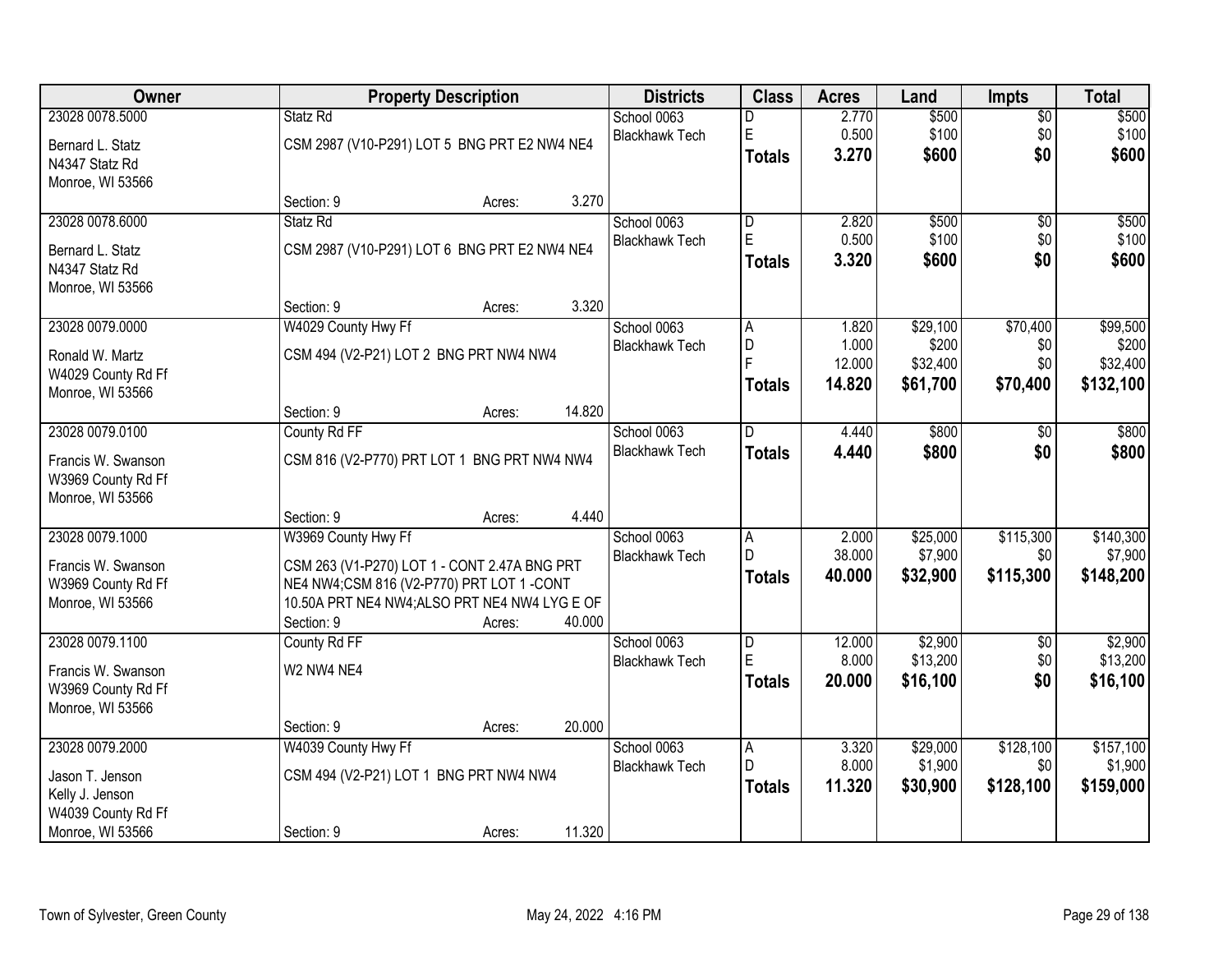| Owner                                  |                                             | <b>Property Description</b> |        | <b>Districts</b>      | <b>Class</b>   | <b>Acres</b> | Land     | <b>Impts</b>    | <b>Total</b> |
|----------------------------------------|---------------------------------------------|-----------------------------|--------|-----------------------|----------------|--------------|----------|-----------------|--------------|
| 23028 0081.0000                        | Ladwig Rd                                   |                             |        | School 0063           |                | 40.000       | \$7,200  | $\overline{50}$ | \$7,200      |
| Michael D. Malkow                      | S NW4 NW4 - CONT 10AN2 SW4 NW4 - CONT 20ANW |                             |        | <b>Blackhawk Tech</b> | <b>Totals</b>  | 40.000       | \$7,200  | \$0             | \$7,200      |
| Ellen M. Malkow                        | NW4 SW4 - CONT 10A                          |                             |        |                       |                |              |          |                 |              |
| W4169 County Rd Ff                     |                                             |                             |        |                       |                |              |          |                 |              |
| Monroe, WI 53566                       | Section: 9                                  | Acres:                      | 40.000 |                       |                |              |          |                 |              |
| 23028 0082.0000                        | N4330 Ladwig Rd                             |                             |        | School 0063           | A              | 1.000        | \$18,000 | \$212,400       | \$230,400    |
|                                        | S1/2 SW4 NW4                                |                             |        | <b>Blackhawk Tech</b> | F              | 19.000       | \$39,900 | \$0             | \$39,900     |
| Thomas P. Becker                       |                                             |                             |        |                       | <b>Totals</b>  | 20.000       | \$57,900 | \$212,400       | \$270,300    |
| Mary A. Becker<br>4727 70th St         |                                             |                             |        |                       |                |              |          |                 |              |
| Kenosha, WI 53142                      | Section: 9                                  | Acres:                      | 20.000 |                       |                |              |          |                 |              |
| 23028 0083.0000                        | Statz Rd                                    |                             |        | School 0063           | D              | 18.420       | \$4,800  | \$0             | \$4,800      |
|                                        |                                             |                             |        | <b>Blackhawk Tech</b> | E              | 0.500        | \$100    | \$0             | \$100        |
| Michael D. Malkow                      | CSM 1650 (V5-P191) LOT 3 BNG PRT NE4 SW4    |                             |        |                       | Totals         | 18.920       | \$4,900  | \$0             | \$4,900      |
| Ellen M. Malkow                        |                                             |                             |        |                       |                |              |          |                 |              |
| W4169 County Rd Ff                     |                                             |                             |        |                       |                |              |          |                 |              |
| Monroe, WI 53566                       | Section: 9                                  | Acres:                      | 18.920 |                       |                |              |          |                 |              |
| 23028 0083.0100                        | Ladwig Rd                                   |                             |        | School 0063           | D              | 9.080        | \$1,900  | $\sqrt[6]{3}$   | \$1,900      |
| Michael D. Malkow                      | CSM 1649 (V5-P190) LOT 1 BNG PRT NW4 SW4    |                             |        | <b>Blackhawk Tech</b> | Totals         | 9.080        | \$1,900  | \$0             | \$1,900      |
| Ellen M. Malkow                        |                                             |                             |        |                       |                |              |          |                 |              |
| W4169 County Rd Ff                     |                                             |                             |        |                       |                |              |          |                 |              |
| Monroe, WI 53566                       | Section: 9                                  | Acres:                      | 9.080  |                       |                |              |          |                 |              |
| 23028 0083.0200                        | Statz Rd                                    |                             |        | School 0063           | $\overline{D}$ | 3.390        | \$600    | $\overline{50}$ | \$600        |
|                                        |                                             |                             |        | <b>Blackhawk Tech</b> | <b>Totals</b>  | 3.390        | \$600    | \$0             | \$600        |
| Michael D. Malkow                      | CSM 1649 (V5-P190) LOT 2 BNG PRT NE4 SW4    |                             |        |                       |                |              |          |                 |              |
| Ellen M. Malkow                        |                                             |                             |        |                       |                |              |          |                 |              |
| W4169 County Rd Ff<br>Monroe, WI 53566 | Section: 9                                  | Acres:                      | 3.390  |                       |                |              |          |                 |              |
| 23028 0083.0300                        | Statz Rd                                    |                             |        | School 0063           | 5M             | 0.400        | \$400    | $\overline{50}$ | \$400        |
|                                        |                                             |                             |        | <b>Blackhawk Tech</b> | D              | 3.430        | \$600    | \$0             | \$600        |
| Michael D. Malkow                      | CSM 1649 (V5-P190) LOT 3 BNG PRT NE4 SW4    |                             |        |                       |                | 3.830        | \$1,000  | \$0             | \$1,000      |
| Ellen M. Malkow                        |                                             |                             |        |                       | <b>Totals</b>  |              |          |                 |              |
| W4169 County Rd Ff                     |                                             |                             |        |                       |                |              |          |                 |              |
| Monroe, WI 53566                       | Section: 9                                  | Acres:                      | 3.830  |                       |                |              |          |                 |              |
| 23028 0083.0400                        | Statz Rd                                    |                             |        | School 0063           | 5M             | 0.500        | \$600    | $\overline{60}$ | \$600        |
| Michael D. Malkow                      | CSM 1650 (V5-P191) LOT 1 BNG PRT NE4 SW4    |                             |        | <b>Blackhawk Tech</b> | D              | 4.510        | \$800    | \$0             | \$800        |
| Ellen M. Malkow                        |                                             |                             |        |                       | <b>Totals</b>  | 5.010        | \$1,400  | \$0             | \$1,400      |
| W4169 County Rd Ff                     |                                             |                             |        |                       |                |              |          |                 |              |
| Monroe, WI 53566                       | Section: 9                                  | Acres:                      | 5.010  |                       |                |              |          |                 |              |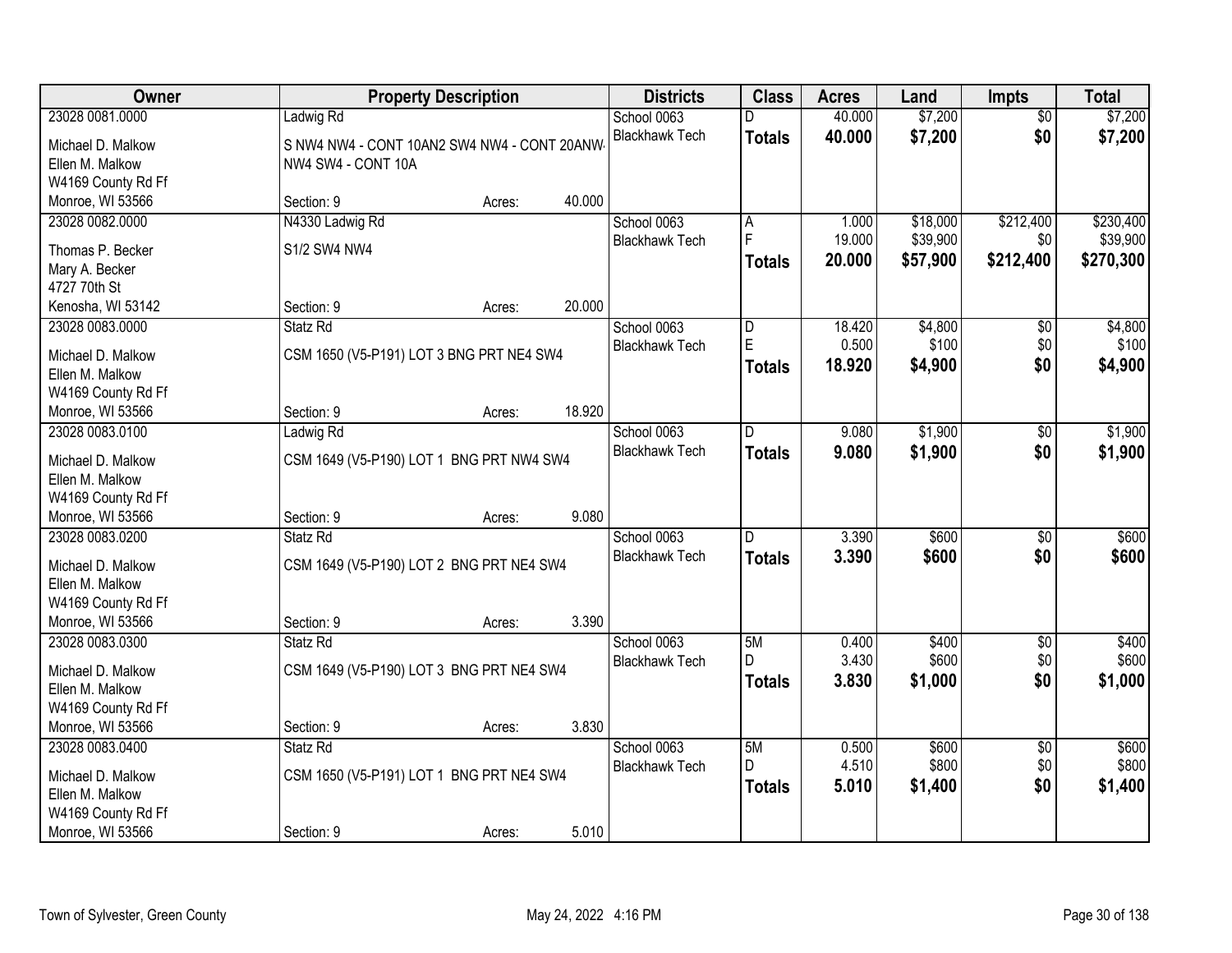| Owner                                 |                                              | <b>Property Description</b> |        | <b>Districts</b>      | <b>Class</b>   | <b>Acres</b> | Land       | <b>Impts</b>           | <b>Total</b> |
|---------------------------------------|----------------------------------------------|-----------------------------|--------|-----------------------|----------------|--------------|------------|------------------------|--------------|
| 23028 0083.0500                       | Statz Rd                                     |                             |        | School 0063           | D              | 5.010        | \$900      | $\overline{50}$        | \$900        |
| Michael D. Malkow                     | CSM 1650 (V5-P191) LOT 2 BNG PRT NE4 SW4     |                             |        | <b>Blackhawk Tech</b> | <b>Totals</b>  | 5.010        | \$900      | \$0                    | \$900        |
| Ellen M. Malkow                       |                                              |                             |        |                       |                |              |            |                        |              |
| W4169 County Rd Ff                    |                                              |                             |        |                       |                |              |            |                        |              |
| Monroe, WI 53566                      | Section: 9                                   | Acres:                      | 5.010  |                       |                |              |            |                        |              |
| 23028 0083.0600                       | Statz Rd                                     |                             |        | School 0063           | 5M             | 1.520        | \$1,600    | \$0                    | \$1,600      |
|                                       | CSM 1650 (V5-P191) OUTLOT 1 BNG PRT NE4 SW4  |                             |        | <b>Blackhawk Tech</b> | D              | 1.000        | \$200      | \$0                    | \$200        |
| Michael D. Malkow<br>Ellen M. Malkow  |                                              |                             |        |                       | <b>Totals</b>  | 2.520        | \$1,800    | \$0                    | \$1,800      |
| W4169 County Rd Ff                    |                                              |                             |        |                       |                |              |            |                        |              |
| Monroe, WI 53566                      | Section: 9                                   | Acres:                      | 2.520  |                       |                |              |            |                        |              |
| 23028 0084.0000                       | Ladwig Rd                                    |                             |        | School 0063           | 5M             | 3.000        | \$3,600    | \$0                    | \$3,600      |
|                                       |                                              |                             |        | <b>Blackhawk Tech</b> | D              | 26.700       | \$6,900    | \$0                    | \$6,900      |
| Michael D. Malkow                     | S2 NW4 SW4 - 20A NE4 SW4 SW4 10A             |                             |        |                       | E              | 0.300        | \$100      | \$0                    | \$100        |
| Ellen M. Malkow                       |                                              |                             |        |                       | <b>Totals</b>  | 30.000       | \$10,600   | \$0                    | \$10,600     |
| W4169 County Rd Ff                    |                                              |                             |        |                       |                |              |            |                        |              |
| Monroe, WI 53566                      | Section: 9                                   | Acres:                      | 30.000 |                       |                |              |            |                        |              |
| 23028 0085.0000                       | Ladwig Rd                                    |                             |        | School 0063           | M <sub>5</sub> | 10.000       | (\$28,400) | $\overline{50}$        | $\sqrt{50}$  |
| Brian K. Dillon et al                 | W2 W2 SW4 SW4                                |                             |        | <b>Blackhawk Tech</b> | <b>Totals</b>  | 10.000       | \$0        | \$0                    | \$0          |
| 2720 2nd Ave                          |                                              |                             |        |                       |                |              |            |                        |              |
| Monroe, WI 53566                      |                                              |                             |        |                       |                |              |            |                        |              |
|                                       | Section: 9                                   | Acres:                      | 10.000 |                       |                |              |            |                        |              |
| 23028 0086.0000                       | Statz Rd                                     |                             |        | School 0063           | $\overline{D}$ | 10.000       | \$2,400    | \$0                    | \$2,400      |
|                                       |                                              |                             |        | <b>Blackhawk Tech</b> | <b>Totals</b>  | 10.000       | \$2,400    | \$0                    | \$2,400      |
| Jeanne Golz                           | E2 W2 SW4 SW4                                |                             |        |                       |                |              |            |                        |              |
| Donna Ladwig Le<br>2603 2nd St        |                                              |                             |        |                       |                |              |            |                        |              |
| Monroe, WI 53566                      | Section: 9                                   |                             | 10.000 |                       |                |              |            |                        |              |
| 23028 0087.0000                       | Statz Rd                                     | Acres:                      |        | School 0063           | 5M             | 1.700        | \$2,000    |                        | \$2,000      |
|                                       |                                              |                             |        | <b>Blackhawk Tech</b> | $\overline{D}$ | 42.300       | \$10,300   | $\overline{60}$<br>\$0 | \$10,300     |
| Isely Family Revocable Trust Dtd Sept | SE4 SW4 SW4 & ALL PRT SE4 SW4 LYG N OF TWN R |                             |        |                       | E              | 1.000        | \$100      | \$0                    | \$100        |
| 20, 2021                              |                                              |                             |        |                       | <b>Totals</b>  | 45.000       | \$12,400   | \$0                    | \$12,400     |
| c/o Isely Family Revocable Trust      |                                              |                             |        |                       |                |              |            |                        |              |
| 908 23rd St                           | Section: 9                                   | Acres:                      | 45.000 |                       |                |              |            |                        |              |
| Monroe, WI 53566                      |                                              |                             |        |                       |                |              |            |                        |              |
| 23028 0088.0000                       | N4142 Statz Rd                               |                             |        | School 3682           | A              | 5.000        | \$34,000   | \$238,700              | \$272,700    |
| Duane E. Gerhard                      | PARC E2 SE4 SW4 LYG S OF TN RD               |                             |        | <b>Blackhawk Tech</b> | <b>Totals</b>  | 5.000        | \$34,000   | \$238,700              | \$272,700    |
| Elizabeth A. Gerhard                  |                                              |                             |        |                       |                |              |            |                        |              |
| N4142 Statz Rd                        |                                              |                             |        |                       |                |              |            |                        |              |
| Monroe, WI 53566                      | Section: 9                                   | Acres:                      | 5.000  |                       |                |              |            |                        |              |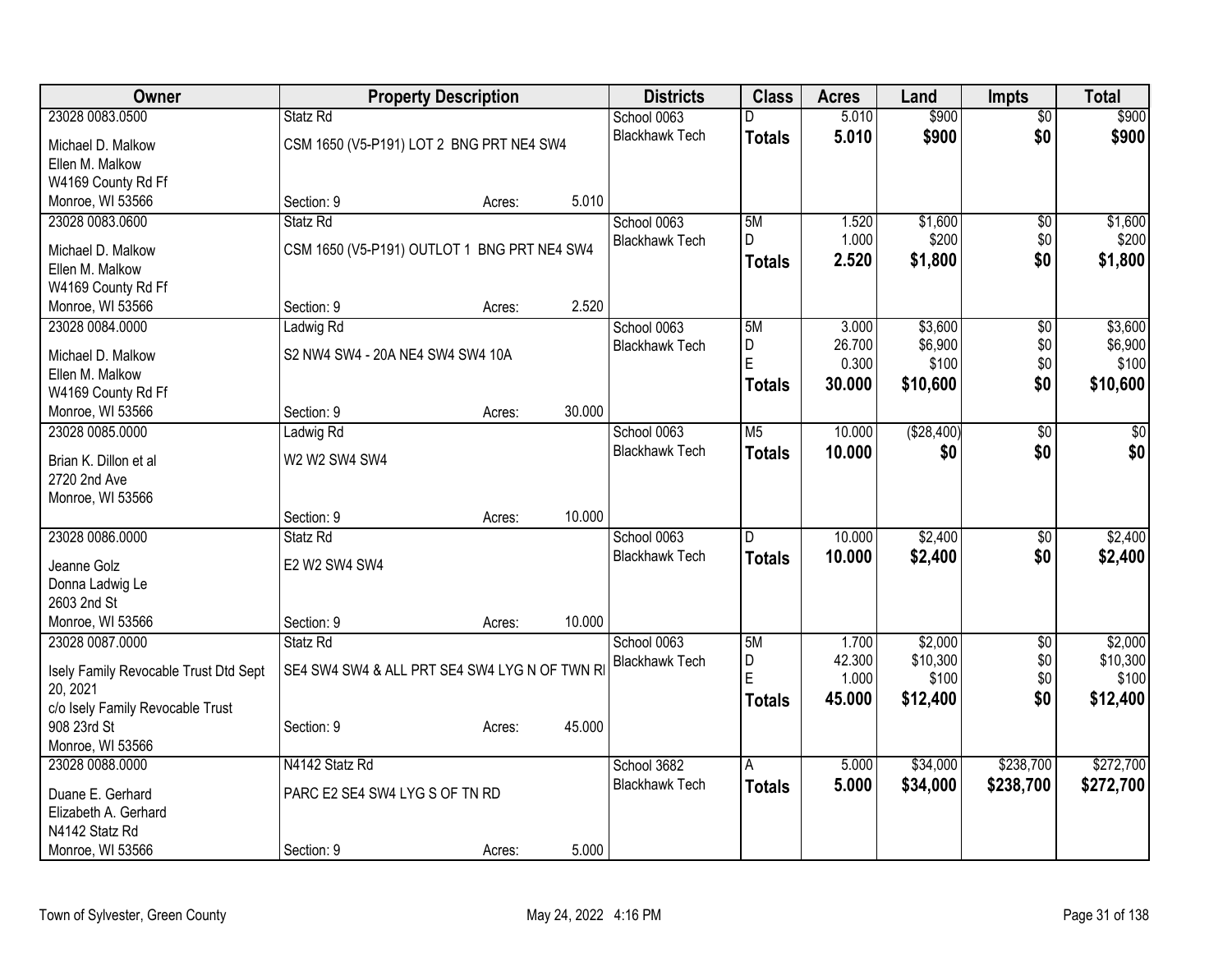| Owner                                 | <b>Property Description</b>                                                                    | <b>Districts</b>      | <b>Class</b>            | <b>Acres</b> | Land     | Impts           | <b>Total</b> |
|---------------------------------------|------------------------------------------------------------------------------------------------|-----------------------|-------------------------|--------------|----------|-----------------|--------------|
| 23028 0089.1000                       | Statz Rd                                                                                       | School 3682           | D                       | 0.600        | \$100    | $\overline{50}$ | \$100        |
| Michael E. Fowdy                      | PARC W2 SE4 SW4 LYG S OF TN RD                                                                 | <b>Blackhawk Tech</b> | <b>Totals</b>           | 0.600        | \$100    | \$0             | \$100        |
| Karen L. Fowdy                        |                                                                                                |                       |                         |              |          |                 |              |
| N4130 Statz Rd                        |                                                                                                |                       |                         |              |          |                 |              |
| Monroe, WI 53566                      | 0.600<br>Section: 9<br>Acres:                                                                  |                       |                         |              |          |                 |              |
| 23028 0090.0000                       | State Highway 59                                                                               | School 0063           | 5M                      | 4.000        | \$4,200  | $\overline{50}$ | \$4,200      |
| Stanley L. Heinzelman                 | SE4 SE4                                                                                        | <b>Blackhawk Tech</b> | D                       | 36.000       | \$9,800  | \$0             | \$9,800      |
| Wendy K. Heinzelman                   |                                                                                                |                       | <b>Totals</b>           | 40.000       | \$14,000 | \$0             | \$14,000     |
| W3704 Sylvester Rd                    |                                                                                                |                       |                         |              |          |                 |              |
| Monroe, WI 53566-9578                 | 40.000<br>Section: 9<br>Acres:                                                                 |                       |                         |              |          |                 |              |
| 23028 0091.0000                       | County Rd FF                                                                                   | School 0063           | $\overline{\mathsf{D}}$ | 73.800       | \$17,100 | $\overline{50}$ | \$17,100     |
| Steven D. Kubly                       | NE4 NE4, EXC COM NW COR NE4 NE4 TH E 1040 FT                                                   | <b>Blackhawk Tech</b> | E                       | 0.500        | \$100    | \$0             | \$100        |
| W3468 County Rd Ff                    | TH S 300 FT TH W 210 FT TH N 129.18 FT TH W 830                                                |                       | G                       | 1.000        | \$18,000 | \$5,100         | \$23,100     |
| Monroe, WI 53566-9331                 | FT TH N 170.82 FT POB - CONT 35.3A; SE4 NE4 40A;                                               |                       | <b>Totals</b>           | 75.300       | \$35,200 | \$5,100         | \$40,300     |
|                                       | Section: 10<br>75.300<br>Acres:                                                                |                       |                         |              |          |                 |              |
| 23028 0092.0000                       | W3329 County Hwy Ff                                                                            | School 0063           | Ā                       | 2.000        | \$25,000 | \$84,700        | \$109,700    |
|                                       |                                                                                                | <b>Blackhawk Tech</b> | D                       | 2.700        | \$600    | \$0             | \$600        |
| Steven Kubly<br>c/o Steven D. Kubly   | PARC IN NE4 NE4, COM NW COR SD NE4 NE4 TH E<br>1040 FT TH S 300 FT TH W 210 FT TH N 129.18 FT  |                       | <b>Totals</b>           | 4.700        | \$25,600 | \$84,700        | \$110,300    |
| W3468 County Rd Ff                    | TH W 830 FT TH N 170.82 FT POB                                                                 |                       |                         |              |          |                 |              |
| Monroe, WI 53566-9331                 | 4.700<br>Section: 10<br>Acres:                                                                 |                       |                         |              |          |                 |              |
| 23028 0093,0000                       | County Rd FF                                                                                   | School 0063           | $\overline{\mathsf{D}}$ | 76.000       | \$15,700 | $\overline{50}$ | \$15,700     |
|                                       |                                                                                                | <b>Blackhawk Tech</b> | E                       | 3.000        | \$200    | \$0             | \$200        |
| Steven D. Kubly<br>W3468 County Rd Ff | NW4 NE4, EXC COM NE COR NW4 NE4 TH W 255 FT<br>TH S 170.82 FT TH E 255 FT TH N 170.82 FT POB - |                       | <b>Totals</b>           | 79.000       | \$15,900 | \$0             | \$15,900     |
| Monroe, WI 53566-9331                 | CONT 39.0A; SW4 NE4 40A                                                                        |                       |                         |              |          |                 |              |
|                                       | 79.000<br>Section: 10<br>Acres:                                                                |                       |                         |              |          |                 |              |
| 23028 0094.0000                       | W3413 County Hwy Ff                                                                            | School 0063           | A                       | 1.000        | \$18,000 | \$94,900        | \$112,900    |
|                                       |                                                                                                | <b>Blackhawk Tech</b> | <b>Totals</b>           | 1.000        | \$18,000 | \$94,900        | \$112,900    |
| Brugger Living Trust Dated May 15,    | PRT NW4 NE4 COM NE COR NW4 NE4 TH W CL HWY                                                     |                       |                         |              |          |                 |              |
| 2015<br>c/o Brugger Living Trust      | FF 255 FT TH S 170.82 FT TH E 255 FT TH N 170.82<br>FT POB                                     |                       |                         |              |          |                 |              |
| David & Barbara Brugger Ttees         | 1.000<br>Section: 10<br>Acres:                                                                 |                       |                         |              |          |                 |              |
| N4611 Rechsteiner Rd                  |                                                                                                |                       |                         |              |          |                 |              |
| Monroe, WI 53566                      |                                                                                                |                       |                         |              |          |                 |              |
| 23028 0095.0000                       | N4491 Balls Mill Rd                                                                            | School 0063           | $\overline{\mathsf{D}}$ | 76.000       | \$15,600 | $\overline{50}$ | \$15,600     |
|                                       | NE4 NW4 40A; SE4 NW4 40A                                                                       | <b>Blackhawk Tech</b> | E                       | 2.000        | \$100    | \$0             | \$100        |
| Logan D. Crooks<br>N7751 County Rd Cc |                                                                                                |                       | G                       | 2.000        | \$25,000 | \$136,600       | \$161,600    |
| Monticello, WI 53570                  |                                                                                                |                       | <b>Totals</b>           | 80.000       | \$40,700 | \$136,600       | \$177,300    |
|                                       | 80.000<br>Section: 10<br>Acres:                                                                |                       |                         |              |          |                 |              |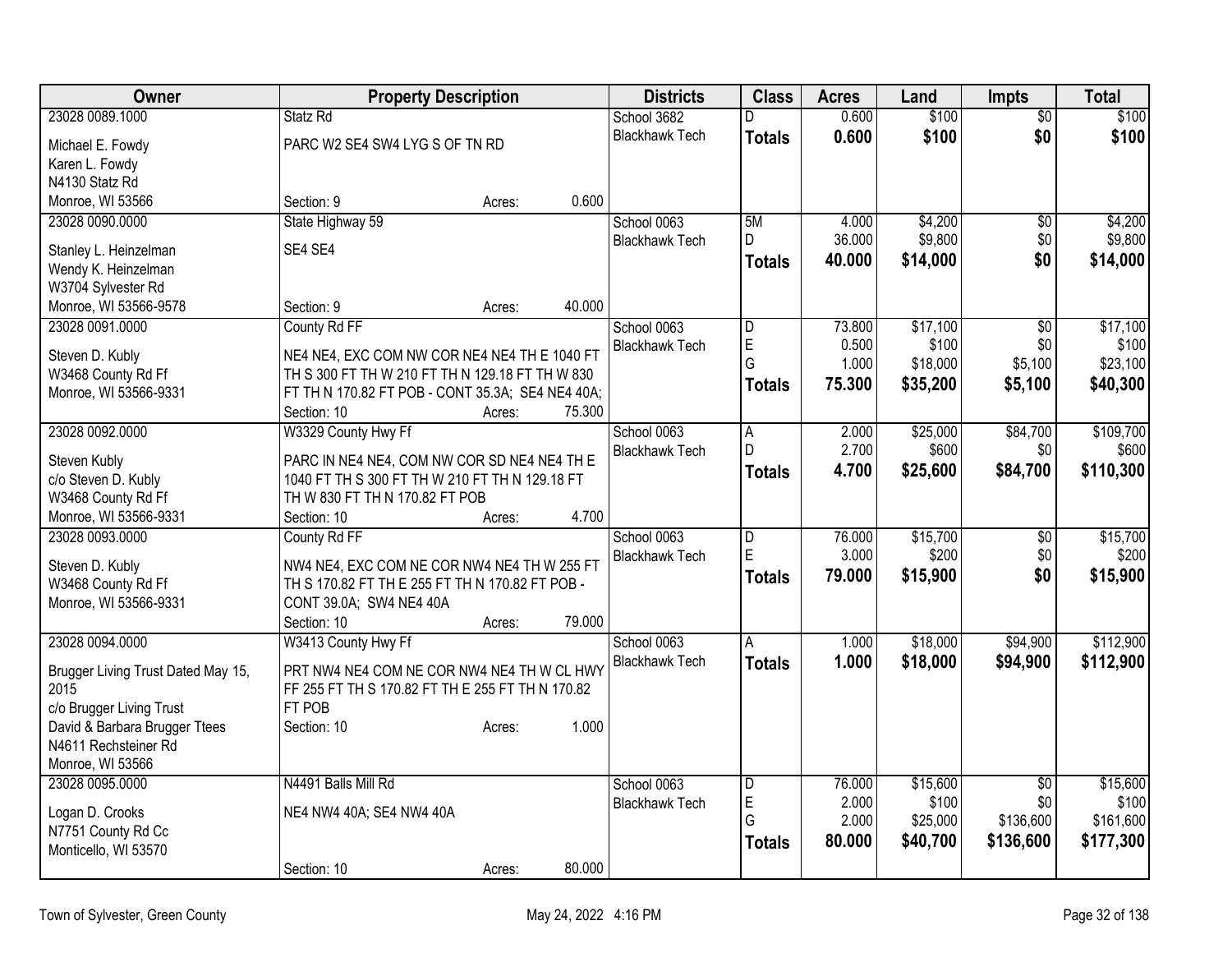| Owner                                  |                                                                          | <b>Property Description</b> |         | <b>Districts</b>      | <b>Class</b>   | <b>Acres</b> | Land     | <b>Impts</b>    | <b>Total</b> |
|----------------------------------------|--------------------------------------------------------------------------|-----------------------------|---------|-----------------------|----------------|--------------|----------|-----------------|--------------|
| 23028 0096.0000                        | County Rd FF                                                             |                             |         | School 0063           |                | 78.573       | \$16,500 | $\overline{50}$ | \$16,500     |
| Michael D. Malkow                      | NW4 NW4 EXC .427A- CONT 39.573A SW4 NW4 40A                              |                             |         | <b>Blackhawk Tech</b> | G              | 1.000        | \$18,000 | \$24,900        | \$42,900     |
| Ellen M. Malkow                        |                                                                          |                             |         |                       | <b>Totals</b>  | 79.573       | \$34,500 | \$24,900        | \$59,400     |
| W4169 County Rd Ff                     |                                                                          |                             |         |                       |                |              |          |                 |              |
| Monroe, WI 53566                       | Section: 10                                                              | Acres:                      | 79.573  |                       |                |              |          |                 |              |
| 23028 0097.0000                        | W3659 County Hwy Ff                                                      |                             |         | School 0063           | $\overline{A}$ | 0.427        | \$10,800 | \$39,600        | \$50,400     |
| <b>Marvin Creuzer</b>                  | PARC IN NW4 NW4                                                          |                             |         | <b>Blackhawk Tech</b> | <b>Totals</b>  | 0.427        | \$10,800 | \$39,600        | \$50,400     |
| W3709 County Rd Ff                     |                                                                          |                             |         |                       |                |              |          |                 |              |
| Monroe, WI 53566                       |                                                                          |                             |         |                       |                |              |          |                 |              |
|                                        | Section: 10                                                              | Acres:                      | 0.427   |                       |                |              |          |                 |              |
| 23028 0098.0000                        | N4225 Balls Mill Rd                                                      |                             |         | School 0063           | D              | 147.900      | \$34,600 | \$0             | \$34,600     |
| Charles F. Kind                        | NE4 SW4 40A NW4 SW4 40A SW4 SW4 40A SE4 SW4                              |                             |         | <b>Blackhawk Tech</b> | E              | 2.000        | \$100    | \$0             | \$100        |
| Theresa M. Kind                        | 40A                                                                      |                             |         |                       | $\overline{F}$ | 6.500        | \$15,600 | \$0             | \$15,600     |
| N4225 Balls Mill Rd                    |                                                                          |                             |         |                       | G              | 3.600        | \$47,100 | \$394,300       | \$441,400    |
| Monroe, WI 53566                       | Section: 10                                                              | Acres:                      | 160.000 |                       | <b>Totals</b>  | 160,000      | \$97,400 | \$394,300       | \$491,700    |
| 23028 0099.0000                        | <b>Balls Mill Rd</b>                                                     |                             |         | School 0063           | D              | 40.000       | \$9,900  | $\sqrt[6]{}$    | \$9,900      |
|                                        |                                                                          |                             |         | <b>Blackhawk Tech</b> | <b>Totals</b>  | 40.000       | \$9,900  | \$0             | \$9,900      |
| Brugger Living Trust Dated May 15,     | NE4 SE4                                                                  |                             |         |                       |                |              |          |                 |              |
| 2015 et al<br>c/o Brugger Living Trust |                                                                          |                             |         |                       |                |              |          |                 |              |
| Brian & Teresa Brugger                 | Section: 10                                                              | Acres:                      | 40.000  |                       |                |              |          |                 |              |
| N4611 Rechsteiner Rd                   |                                                                          |                             |         |                       |                |              |          |                 |              |
| Monroe, WI 53566-9574                  |                                                                          |                             |         |                       |                |              |          |                 |              |
| 23028 0100.0000                        | <b>Balls Mill Rd</b>                                                     |                             |         | School 0063           | $\overline{D}$ | 39.000       | \$8,900  | \$0             | \$8,900      |
| Mahlkuch Revocable Trust Dtd           | NW4 SE4                                                                  |                             |         | <b>Blackhawk Tech</b> | E              | 1.000        | \$100    | \$0             | \$100        |
| September 1, 2004                      |                                                                          |                             |         |                       | <b>Totals</b>  | 40.000       | \$9,000  | \$0             | \$9,000      |
| c/o Mahlkuch Revocable Trust           |                                                                          |                             |         |                       |                |              |          |                 |              |
| 117 22nd Ave                           | Section: 10                                                              | Acres:                      | 40.000  |                       |                |              |          |                 |              |
| Monroe, WI 53566                       |                                                                          |                             |         |                       |                |              |          |                 |              |
| 23028 0101.0110                        | N4149 State Hwy 59                                                       |                             |         | School 0063           | $\overline{G}$ | 4.080        | \$33,300 | \$258,300       | \$291,600    |
|                                        |                                                                          |                             |         | <b>Blackhawk Tech</b> | <b>Totals</b>  | 4.080        | \$33,300 | \$258,300       | \$291,600    |
| Colton L. Brugger<br>N4149 State Rd 59 | CSM 4940 (V22-P172) LOT 1 BNG PRT SEC 10 SE4<br>SE4 & PRT SEC 11 SW4 SW4 |                             |         |                       |                |              |          |                 |              |
| Monroe, WI 53566                       |                                                                          |                             |         |                       |                |              |          |                 |              |
|                                        | Section: 10                                                              | Acres:                      | 4.080   |                       |                |              |          |                 |              |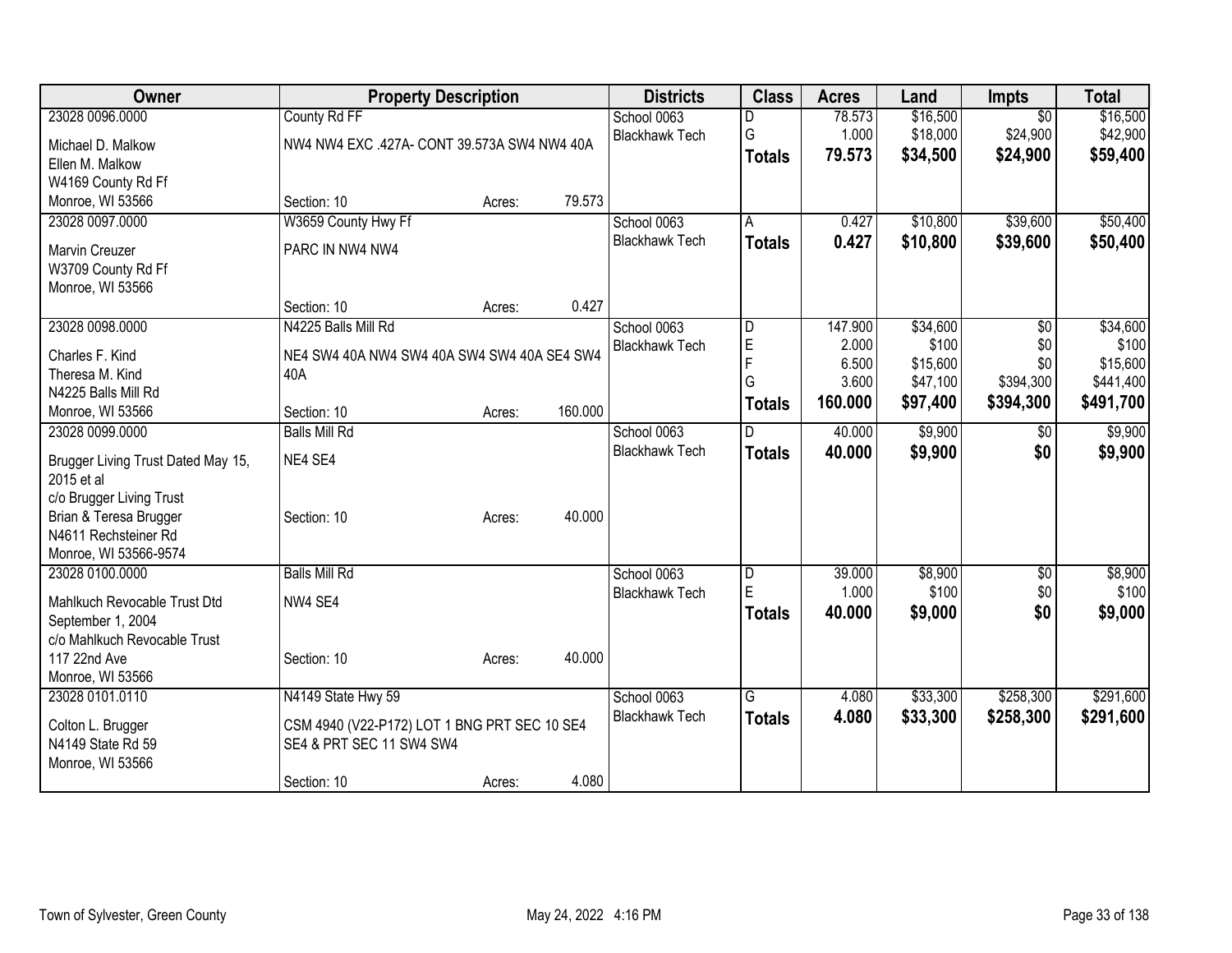| Owner                                                      |                                                | <b>Property Description</b> |         | <b>Districts</b>      | <b>Class</b>           | <b>Acres</b> | Land            | <b>Impts</b>    | <b>Total</b>    |
|------------------------------------------------------------|------------------------------------------------|-----------------------------|---------|-----------------------|------------------------|--------------|-----------------|-----------------|-----------------|
| 23028 0101.0200                                            | State Highway 59                               |                             |         | School 0063           | D                      | 75.650       | \$18,600        | $\overline{60}$ | \$18,600        |
| Michael L. Brugger                                         | SE4 SE4 39.56A; SW4 SE4 40A (EXC 2.91A FOR HWY |                             |         | <b>Blackhawk Tech</b> | E                      | 1.000        | \$100           | \$0             | \$100           |
| N4160 State Rd 59                                          | & EXC CSM 4940 (V22-P172) LOT 1                |                             |         |                       | <b>Totals</b>          | 76.650       | \$18,700        | \$0             | \$18,700        |
| Monroe, WI 53566                                           |                                                |                             |         |                       |                        |              |                 |                 |                 |
|                                                            | Section: 10                                    | Acres:                      | 76.650  |                       |                        |              |                 |                 |                 |
| 23028 0101.1000                                            | State Highway 59                               |                             |         | School 0063           | $\overline{\text{X2}}$ | 2.910        | $\overline{50}$ | $\overline{30}$ | $\overline{30}$ |
| Wisconsin Dept of Transportation<br>c/o State of Wisconsin | PRT SE4 SE4 & SW4 SE FOR HWY                   |                             |         | <b>Blackhawk Tech</b> | <b>Totals</b>          | 2.910        | \$0             | \$0             | \$0             |
|                                                            | Section: 10                                    | Acres:                      | 2.910   |                       |                        |              |                 |                 |                 |
| 23028 0102.0000                                            | N4417 State Hwy 59                             |                             |         | School 0063           | D                      | 140.870      | \$37,500        | \$0             | \$37,500        |
| Shirley L. Zumkehr                                         | E1/2 E1/2 SEC 11 (EXC HWY CONV V236-P48)       |                             |         | <b>Blackhawk Tech</b> | E                      | 11.000       | \$800           | \$0             | \$800           |
| N4417 State Rd 59                                          |                                                |                             |         |                       | G                      | 2.000        | \$25,000        | \$199,200       | \$224,200       |
| Monroe, WI 53566                                           |                                                |                             |         |                       | <b>Totals</b>          | 153,870      | \$63,300        | \$199,200       | \$262,500       |
|                                                            | Section: 11                                    | Acres:                      | 153.870 |                       |                        |              |                 |                 |                 |
| 23028 0103.0000                                            |                                                |                             |         | School 0063           | X3                     | 2.380        | \$0             | \$0             | \$0             |
| <b>Green County</b>                                        | PARC IN SE4 NE4                                |                             |         | <b>Blackhawk Tech</b> | <b>Totals</b>          | 2.380        | \$0             | \$0             | \$0             |
|                                                            | Section: 11                                    | Acres:                      | 2.380   |                       |                        |              |                 |                 |                 |
| 23028 0104.0100                                            | Rechsteiner Rd                                 |                             |         | School 0063           | D.                     | 5.123        | \$1,100         | \$0             | \$1,100         |
| Joshua L. Brugger                                          | CSM 1891 (V6-P169) LOT 1 BNG PRT SW4 NW4       |                             |         | <b>Blackhawk Tech</b> | <b>Totals</b>          | 5.123        | \$1,100         | \$0             | \$1,100         |
| W1946 Purintun Rd                                          |                                                |                             |         |                       |                        |              |                 |                 |                 |
| Albany, WI 53502                                           |                                                |                             |         |                       |                        |              |                 |                 |                 |
|                                                            | Section: 11                                    | Acres:                      | 5.123   |                       |                        |              |                 |                 |                 |
| 23028 0104.0200                                            | Rechsteiner Rd                                 |                             |         | School 0063           | D.                     | 5.125        | \$1,300         | \$0             | \$1,300         |
| Joshua L. Brugger                                          | CSM 1891 (V6-P169) LOT 2 BNG PRT SW4 NW4       |                             |         | <b>Blackhawk Tech</b> | <b>Totals</b>          | 5.125        | \$1,300         | \$0             | \$1,300         |
| W1946 Purintun Rd                                          |                                                |                             |         |                       |                        |              |                 |                 |                 |
| Albany, WI 53502                                           |                                                |                             |         |                       |                        |              |                 |                 |                 |
|                                                            | Section: 11                                    | Acres:                      | 5.125   |                       |                        |              |                 |                 |                 |
| 23028 0104.0300                                            | Rechsteiner Rd                                 |                             |         | School 0063           | D.                     | 5.127        | \$1,200         | $\overline{50}$ | \$1,200         |
| Joshua L. Brugger<br>W1946 Purintun Rd                     | CSM 1891 (V6-P169) LOT 3 BNG PRT SW4 NW4       |                             |         | <b>Blackhawk Tech</b> | <b>Totals</b>          | 5.127        | \$1,200         | \$0             | \$1,200         |
| Albany, WI 53502                                           | Section: 11                                    | Acres:                      | 5.127   |                       |                        |              |                 |                 |                 |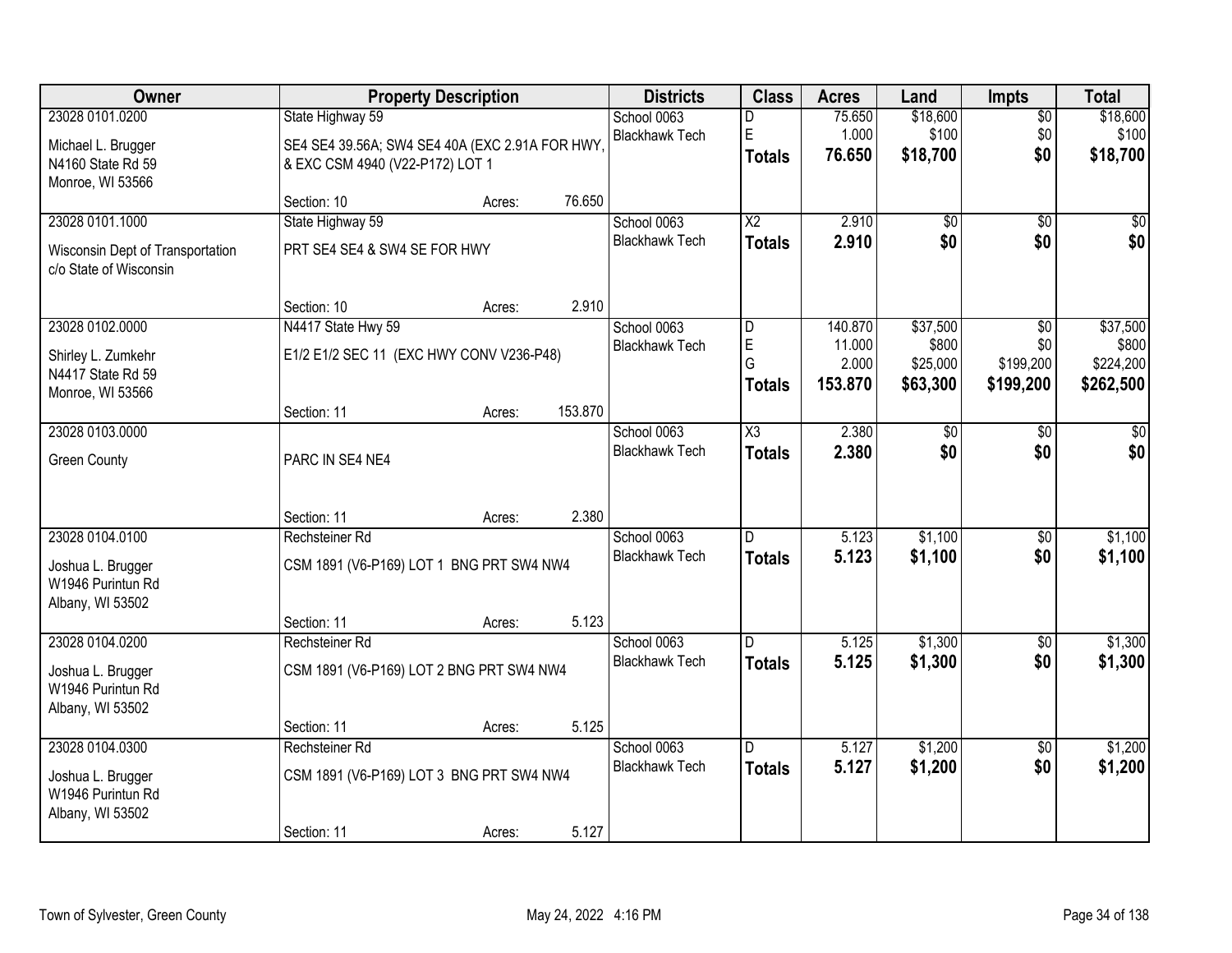| <b>Owner</b>                           |                                          | <b>Property Description</b> |        | <b>Districts</b>      | <b>Class</b>            | <b>Acres</b>   | Land     | Impts           | <b>Total</b> |
|----------------------------------------|------------------------------------------|-----------------------------|--------|-----------------------|-------------------------|----------------|----------|-----------------|--------------|
| 23028 0104.0400                        | Rechsteiner Rd                           |                             |        | School 0063           | D                       | 5.130          | \$1,400  | $\overline{50}$ | \$1,400      |
| Joshua L. Brugger                      | CSM 1892 (V6-P171) LOT 4 BNG PRT SW4 NW4 |                             |        | <b>Blackhawk Tech</b> | <b>Totals</b>           | 5.130          | \$1,400  | \$0             | \$1,400      |
| W1946 Purintun Rd                      |                                          |                             |        |                       |                         |                |          |                 |              |
| Albany, WI 53502                       |                                          |                             |        |                       |                         |                |          |                 |              |
|                                        | Section: 11                              | Acres:                      | 5.130  |                       |                         |                |          |                 |              |
| 23028 0104.0500                        | Rechsteiner Rd                           |                             |        | School 0063           | $\overline{\mathsf{D}}$ | 5.132          | \$1,200  | $\overline{50}$ | \$1,200      |
| Joshua L. Brugger                      | CSM 1892 (V6-P171) LOT 5 BNG PRT SW4 NW4 |                             |        | <b>Blackhawk Tech</b> | <b>Totals</b>           | 5.132          | \$1,200  | \$0             | \$1,200      |
| W1946 Purintun Rd                      |                                          |                             |        |                       |                         |                |          |                 |              |
| Albany, WI 53502                       |                                          |                             |        |                       |                         |                |          |                 |              |
|                                        | Section: 11                              | Acres:                      | 5.132  |                       |                         |                |          |                 |              |
| 23028 0104.0600                        | W3283 County Hwy Ff                      |                             |        | School 0063           | A<br>D.                 | 1.000          | \$18,000 | \$257,700       | \$275,700    |
| Lance T. Brugger                       | CSM 1893 (V6-P173) LOT 6 BNG PRT NW4 NW4 |                             |        | <b>Blackhawk Tech</b> |                         | 4.347<br>5.347 | \$1,000  | \$0             | \$1,000      |
| Shelly E. Ace                          |                                          |                             |        |                       | <b>Totals</b>           |                | \$19,000 | \$257,700       | \$276,700    |
| N4611 Rechsteiner Rd                   |                                          |                             |        |                       |                         |                |          |                 |              |
| Monroe, WI 53566                       | Section: 11                              | Acres:                      | 5.347  |                       |                         |                |          |                 |              |
| 23028 0104.0700                        | County Rd FF                             |                             |        | School 0063           | D.                      | 4.876          | \$1,200  | \$0             | \$1,200      |
| Joshua L. Brugger                      | CSM 1893 (V6-P173) LOT 7 BNG PRT NW4 NW4 |                             |        | <b>Blackhawk Tech</b> | <b>Totals</b>           | 4.876          | \$1,200  | \$0             | \$1,200      |
| W1946 Purintun Rd                      |                                          |                             |        |                       |                         |                |          |                 |              |
| Albany, WI 53502                       |                                          |                             |        |                       |                         |                |          |                 |              |
|                                        | Section: 11                              | Acres:                      | 4.876  |                       |                         |                |          |                 |              |
| 23028 0104.0800                        | County Rd FF                             |                             |        | School 0063           | $\overline{\mathsf{D}}$ | 5.186          | \$1,200  | $\overline{50}$ | \$1,200      |
| Joshua L. Brugger                      | CSM 1893 (V6-P173) LOT 8 BNG PRT NW4 NW4 |                             |        | <b>Blackhawk Tech</b> | <b>Totals</b>           | 5.186          | \$1,200  | \$0             | \$1,200      |
| W1946 Purintun Rd                      |                                          |                             |        |                       |                         |                |          |                 |              |
| Albany, WI 53502                       |                                          |                             |        |                       |                         |                |          |                 |              |
|                                        | Section: 11                              | Acres:                      | 5.186  |                       |                         |                |          |                 |              |
| 23028 0104.1000                        | N4451 Rechsteiner Rd                     |                             |        | School 0063           | $\overline{D}$          | 33.000         | \$7,900  | $\overline{30}$ | \$7,900      |
| George W. Hughes                       | W2 NW4 INCL CSM 505, BNG PRT NW4 NW4 EXC |                             |        | <b>Blackhawk Tech</b> | G                       | 5.000          | \$37,000 | \$205,900       | \$242,900    |
| Cherie L. Lafave-Hughes                | CSM'S 1891,1892 & 1893                   |                             |        |                       | <b>Totals</b>           | 38.000         | \$44,900 | \$205,900       | \$250,800    |
| N4451 Rechsteiner Rd                   |                                          |                             |        |                       |                         |                |          |                 |              |
| Monroe, WI 53566                       | Section: 11                              | Acres:                      | 38.000 |                       |                         |                |          |                 |              |
| 23028 0104.2000                        | W3095 County Hwy Ff                      |                             |        | School 0063           | $\overline{D}$          | 79.000         | \$20,300 | $\overline{30}$ | \$20,300     |
| Faessler Nikolaus & Linda Revoc Living | NE4 NW4 40A; NW4 NE4 40A                 |                             |        | <b>Blackhawk Tech</b> | G                       | 1.000          | \$18,000 | \$55,900        | \$73,900     |
| Trust Dated 6/26                       |                                          |                             |        |                       | <b>Totals</b>           | 80.000         | \$38,300 | \$55,900        | \$94,200     |
| c/o Faessler Nikolaus & Linda Rev Lvg  |                                          |                             |        |                       |                         |                |          |                 |              |
| Trust                                  | Section: 11                              | Acres:                      | 80.000 |                       |                         |                |          |                 |              |
| W1156 Stateline Rd                     |                                          |                             |        |                       |                         |                |          |                 |              |
| Juda, WI 53550                         |                                          |                             |        |                       |                         |                |          |                 |              |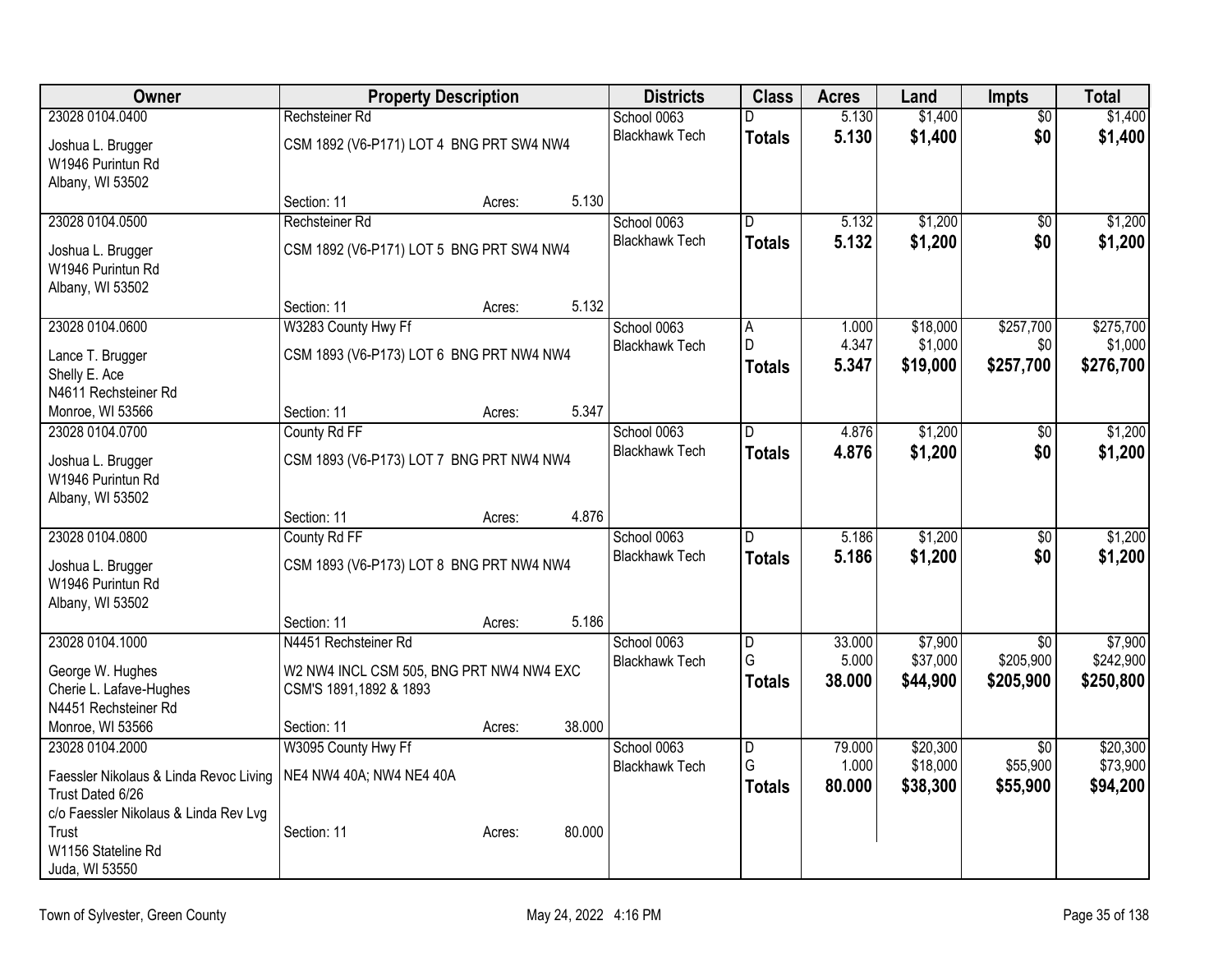| Owner                                  |                                                | <b>Property Description</b> |         | <b>Districts</b>      | <b>Class</b>   | <b>Acres</b> | Land     | Impts           | <b>Total</b> |
|----------------------------------------|------------------------------------------------|-----------------------------|---------|-----------------------|----------------|--------------|----------|-----------------|--------------|
| 23028 0105.0000                        | N4273 State Highway 59                         |                             |         | School 0063           | D              | 152.000      | \$39,900 | $\overline{50}$ | \$39,900     |
| Michael L. Brugger                     | SW4 NE4 EXC CSM 4427 - CONT 35.74A; SE4 NW4    |                             |         | <b>Blackhawk Tech</b> | E              | 3.000        | \$200    | \$0             | \$200        |
| N4160 State Rd 59                      | 40A; NE4 SW4 40A; NW4 SE4 40A                  |                             |         |                       | G              | 0.740        | \$13,300 | \$9,900         | \$23,200     |
| Monroe, WI 53566                       |                                                |                             |         |                       | <b>Totals</b>  | 155.740      | \$53,400 | \$9,900         | \$63,300     |
|                                        | Section: 11                                    | Acres:                      | 155.740 |                       |                |              |          |                 |              |
| 23028 0105.1000                        | N4273 State Hwy 59                             |                             |         | School 0063           | $\overline{A}$ | 4.260        | \$33,400 | \$226,500       | \$259,900    |
| Alicia M. Hammon et al                 | CSM 4427 (V18-P159) LOT 1 BNG PRT SW4 NE4 WITH |                             |         | <b>Blackhawk Tech</b> | <b>Totals</b>  | 4.260        | \$33,400 | \$226,500       | \$259,900    |
| c/o Nickolas R. Hammon                 | 33 FT WIDE EASEMENT                            |                             |         |                       |                |              |          |                 |              |
| N4273 State Rd 59                      |                                                |                             |         |                       |                |              |          |                 |              |
| Monroe, WI 53566                       | Section: 11                                    | Acres:                      | 4.260   |                       |                |              |          |                 |              |
| 23028 0106.0000                        | N4253 Rechsteiner Rd                           |                             |         | School 0063           | D              | 35.220       | \$9,200  | $\overline{50}$ | \$9,200      |
| Brugger Living Trust Dated May 15,     | NW4 SW4, EXC LOT 1 CSM 4229 & LOT 2 CSM 4229   |                             |         | <b>Blackhawk Tech</b> | E              | 0.500        | \$100    | \$0             | \$100        |
| 2015 et al                             |                                                |                             |         |                       | G              | 1.000        | \$18,000 | \$99,400        | \$117,400    |
| c/o Brugger Living Trust               |                                                |                             |         |                       | <b>Totals</b>  | 36.720       | \$27,300 | \$99,400        | \$126,700    |
| Brian & Teresa Brugger                 | Section: 11                                    | Acres:                      | 36.720  |                       |                |              |          |                 |              |
| N4611 Rechsteiner Rd                   |                                                |                             |         |                       |                |              |          |                 |              |
| Monroe, WI 53566-9574                  |                                                |                             |         |                       |                |              |          |                 |              |
| 23028 0106.1000                        | N4253 Rechsteiner Rd                           |                             |         | School 0063           | D              | 1.010        | \$200    | \$0             | \$200        |
|                                        |                                                |                             |         | <b>Blackhawk Tech</b> | G              | 1.000        | \$17,000 | \$126,400       | \$143,400    |
| <b>Brian Brugger</b><br>Teresa Brugger | CSM 4229 (V17-P38) LOT 2 BNG PRT NW4 SW4       |                             |         |                       | <b>Totals</b>  | 2.010        | \$17,200 | \$126,400       | \$143,600    |
| N4253 Rechsteiner Rd                   |                                                |                             |         |                       |                |              |          |                 |              |
| Monroe, WI 53566                       | Section: 11                                    | Acres:                      | 2.010   |                       |                |              |          |                 |              |
| 23028 0107.0000                        | N4295 Rechsteiner Rd                           |                             |         | School 0063           | A              | 1.270        | \$19,900 | \$152,200       | \$172,100    |
|                                        |                                                |                             |         | <b>Blackhawk Tech</b> | <b>Totals</b>  | 1.270        | \$19,900 | \$152,200       | \$172,100    |
| Eric A. Brugger                        | CSM 4229 (V17-P38) LOT 1 BNG PRT NW4 SW4       |                             |         |                       |                |              |          |                 |              |
| N4295 Rechsteiner Rd                   |                                                |                             |         |                       |                |              |          |                 |              |
| Monroe, WI 53566                       |                                                |                             |         |                       |                |              |          |                 |              |
|                                        | Section: 11                                    | Acres:                      | 1.270   |                       |                |              |          |                 |              |
| 23028 0108.0120                        | State Highway 59                               |                             |         | School 0063           | D              | 13.110       | \$3,600  | $\sqrt{6}$      | \$3,600      |
| Michael L. Brugger                     | PRT SW4 SW4 LYG N ST HWY 59, EXC CSM 4940      |                             |         | <b>Blackhawk Tech</b> | E              | 1.000        | \$100    | \$0             | \$100        |
| N4160 State Rd 59                      | (V22-P172) LOT 1                               |                             |         |                       | <b>Totals</b>  | 14.110       | \$3,700  | \$0             | \$3,700      |
| Monroe, WI 53566                       |                                                |                             |         |                       |                |              |          |                 |              |
|                                        | Section: 11                                    | Acres:                      | 14.110  |                       |                |              |          |                 |              |
| 23028 0108.0201                        | N4160 State Hwy 59                             |                             |         | School 0063           | A              | 2.100        | \$19,000 | \$103,200       | \$122,200    |
| Lori Brugger                           | CSM 4595 (V19-P212) LOT 1 BNG PRT SE4 & SW4 OF |                             |         | <b>Blackhawk Tech</b> | <b>Totals</b>  | 2.100        | \$19,000 | \$103,200       | \$122,200    |
| N4160 State Rd 59                      | SW <sub>4</sub>                                |                             |         |                       |                |              |          |                 |              |
| Monroe, WI 53566                       |                                                |                             |         |                       |                |              |          |                 |              |
|                                        | Section: 11                                    | Acres:                      | 2.100   |                       |                |              |          |                 |              |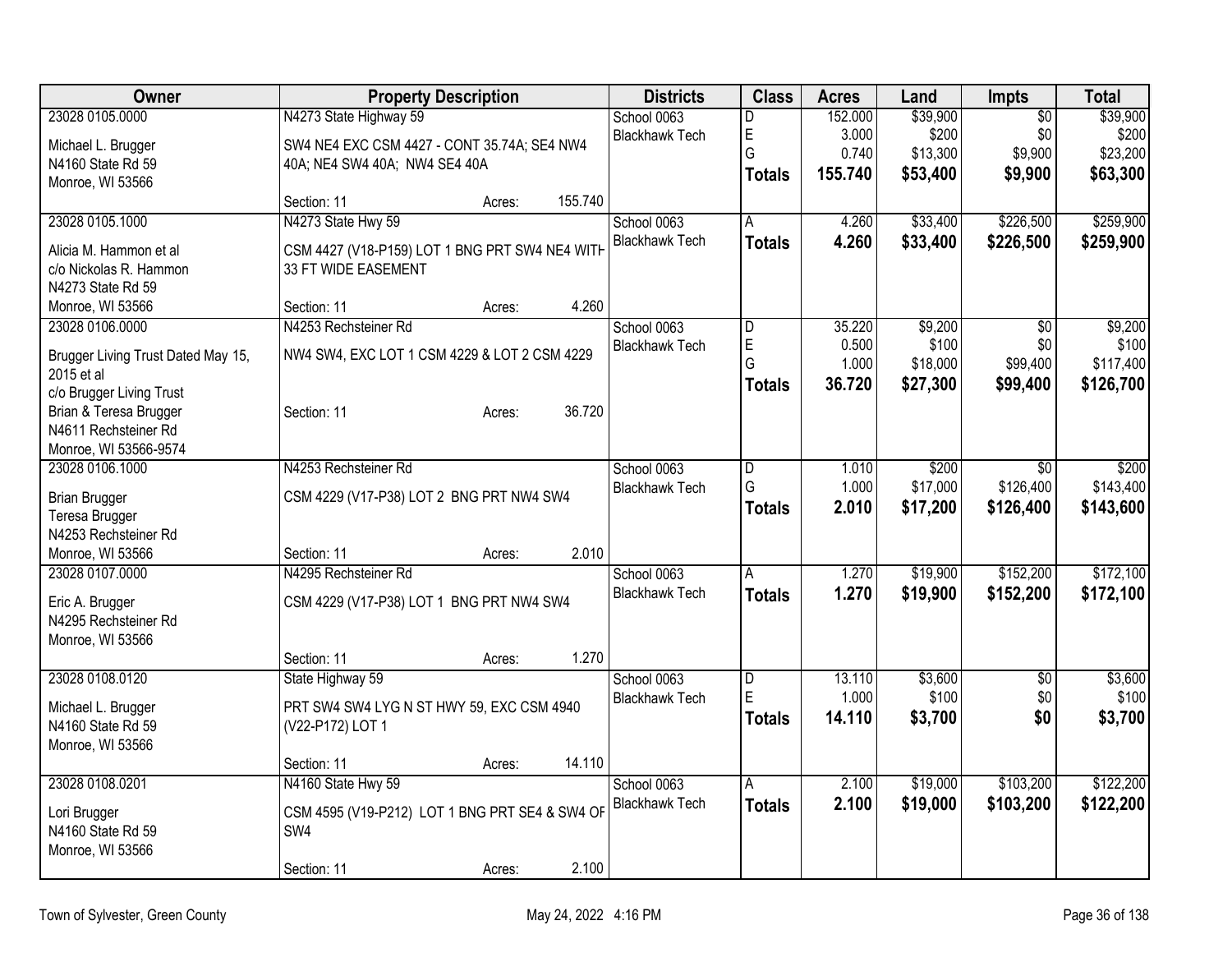| Owner                                                                                                              | <b>Property Description</b>                                                                                                                                                 |        |         | <b>Districts</b>                     | <b>Class</b>                                  | <b>Acres</b>              | Land                             | Impts                                     | <b>Total</b>                       |
|--------------------------------------------------------------------------------------------------------------------|-----------------------------------------------------------------------------------------------------------------------------------------------------------------------------|--------|---------|--------------------------------------|-----------------------------------------------|---------------------------|----------------------------------|-------------------------------------------|------------------------------------|
| 23028 0108.0202<br><b>Brugger Gary and Betty Trust</b><br>1012 4th Street N Unit 2<br>Monroe, WI 53566             | N4160 State Highway 59<br>SW4 SW4, EXC PCL LYG N HWY 59 (BNG 17.75A M/L)<br>SE4 SW4 40A; SW4 SE4 40A (EXC 3A FOR HWY) EXC<br><b>CSM 4595</b>                                |        |         | School 0063<br><b>Blackhawk Tech</b> | D<br>G<br><b>Totals</b>                       | 94.550<br>2.600<br>97.150 | \$25,400<br>\$27,400<br>\$52,800 | $\overline{50}$<br>\$153,700<br>\$153,700 | \$25,400<br>\$181,100<br>\$206,500 |
|                                                                                                                    | Section: 11                                                                                                                                                                 | Acres: | 97.150  |                                      |                                               |                           |                                  |                                           |                                    |
| 23028 0108.1000<br>Wisconsin Dept of Transportation<br>c/o State of Wisconsin                                      | SECTION 11 PRT SW4 SW4 & SE4 SW4 FOR HWY -<br>CONT <sub>3</sub> A                                                                                                           |        |         | School 0063<br><b>Blackhawk Tech</b> | $\overline{X2}$<br><b>Totals</b>              | 3.000<br>3.000            | \$0<br>\$0                       | $\overline{50}$<br>\$0                    | $\overline{50}$<br>\$0             |
|                                                                                                                    | Section: 11                                                                                                                                                                 | Acres: | 3.000   |                                      |                                               |                           |                                  |                                           |                                    |
| 23028 0109.0100<br>Hancock-Bader Farm, LLC<br>c/o Hancock-Bader Farm, LLC<br>W7210 County Rd B                     | Decatur Sylvester Rd<br>CSM 4926 (V22-P131) PRT LOT 1 BNG PRT NE & SE<br>OF NE4 EXC CSM 1188 LOT 1                                                                          |        |         | School 0700<br><b>Blackhawk Tech</b> | D<br>E<br><b>Totals</b>                       | 51.750<br>1.750<br>53.500 | \$14,600<br>\$100<br>\$14,700    | $\overline{50}$<br>\$0<br>\$0             | \$14,600<br>\$100<br>\$14,700      |
| Monroe, WI 53566                                                                                                   | Section: 12                                                                                                                                                                 | Acres: | 53.500  |                                      |                                               |                           |                                  |                                           |                                    |
| 23028 0109.1000<br>Grant L. Lincoln<br>W2511 County Rd Ff<br>Brodhead, WI 53520                                    | W2511 County Hwy Ff<br>CSM 1188 (V4-P41) LOT 1 BNG PRT E1/2 NE4                                                                                                             |        |         | School 0700<br><b>Blackhawk Tech</b> | Α<br><b>Totals</b>                            | 6.020<br>6.020            | \$29,600<br>\$29,600             | \$134,900<br>\$134,900                    | \$164,500<br>\$164,500             |
|                                                                                                                    | Section: 12                                                                                                                                                                 | Acres: | 6.020   |                                      |                                               |                           |                                  |                                           |                                    |
| 23028 0110.0000<br>Hancock-Bader Farm, LLC<br>c/o Hancock-Bader Farm, LLC<br>W7210 County Rd B<br>Monroe, WI 53566 | County Rd FF<br>CSM 4926 (V22-P131) PRT LOT 1 BNG PRT SE4 NW4<br>& W2 OF NE EXC CSM 200 (V1-P206)<br>Section: 12                                                            | Acres: | 115.030 | School 0063<br><b>Blackhawk Tech</b> | D.<br><b>Totals</b>                           | 115.030<br>115.030        | \$31,600<br>\$31,600             | $\overline{50}$<br>\$0                    | \$31,600<br>\$31,600               |
| 23028 0111.0000                                                                                                    | W2699 County Hwy Ff                                                                                                                                                         |        |         | School 0063                          | A                                             | 4.970                     | \$27,100                         | \$131,100                                 | \$158,200                          |
| Jeffrey M. Paul<br>Roxanne L. Paul<br>W2699 County Rd Ff                                                           | CSM 200 (V1-P206) LOT 1 BNG PRT W 1/2 NE4 & SE4<br>NW4                                                                                                                      |        |         | <b>Blackhawk Tech</b>                | <b>Totals</b>                                 | 4.970                     | \$27,100                         | \$131,100                                 | \$158,200                          |
| Monroe, WI 53566                                                                                                   | Section: 12                                                                                                                                                                 | Acres: | 4.970   |                                      |                                               |                           |                                  |                                           |                                    |
| 23028 0112.0000<br>Hancock-Bader Farm, LLC<br>c/o Hancock-Bader Farm, LLC<br>W7210 County Rd B<br>Monroe, WI 53566 | County Rd FF<br>NW4 NW4 EXC COM NW COR TH N89*E 74.49 FT POE<br>TH N89*E 735.6 FT TH S0*E 352.52 FT THN87*W<br>744.53 FT TO E ROW HWY 59 THN0*E 153.57 FT TH<br>Section: 12 | Acres: | 74.350  | School 0063<br><b>Blackhawk Tech</b> | $\overline{\mathsf{D}}$<br>E<br><b>Totals</b> | 71.350<br>3.000<br>74.350 | \$18,900<br>\$200<br>\$19,100    | $\overline{50}$<br>\$0<br>\$0             | \$18,900<br>\$200<br>\$19,100      |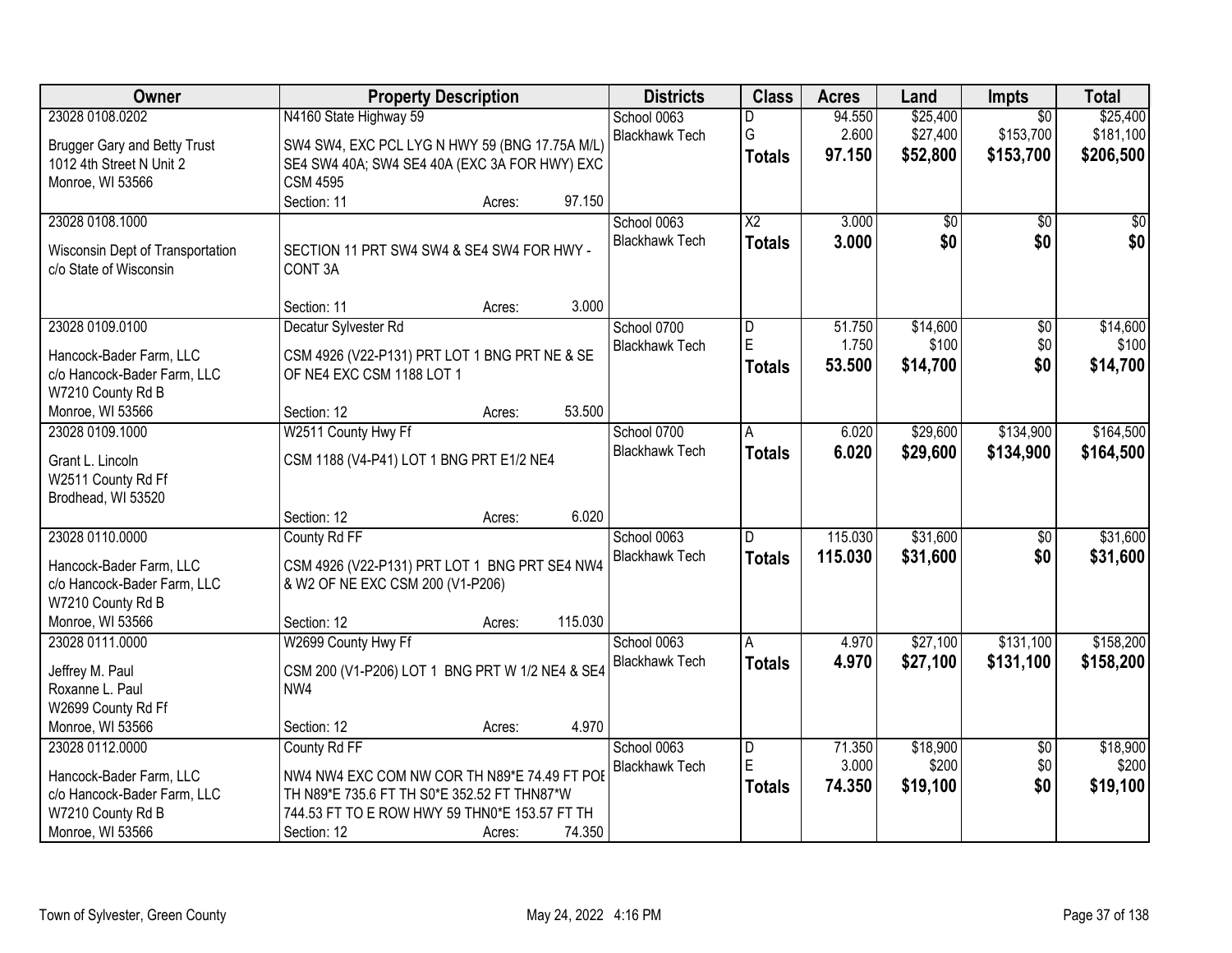| Owner                               | <b>Property Description</b>                      | <b>Districts</b>      | <b>Class</b>                 | <b>Acres</b>     | Land            | <b>Impts</b>                 | <b>Total</b>                                  |
|-------------------------------------|--------------------------------------------------|-----------------------|------------------------------|------------------|-----------------|------------------------------|-----------------------------------------------|
| 23028 0113.0000                     | W2857 County Hwy Ff                              | School 0063           |                              | 5.650            | \$36,000        | \$141,700                    | \$177,700                                     |
| John B. Kallgren                    | COM NW COR NW4 NW4 TH N89*E 74.79 FT POB TH      | <b>Blackhawk Tech</b> | <b>Totals</b>                | 5.650            | \$36,000        | \$141,700                    | \$177,700                                     |
| Christine A. Kallgren               | N89*E 735.6 FT TH S 352.52 FT TH N87*W 744.53 FT |                       |                              |                  |                 |                              |                                               |
| W2857 County Rd Ff                  | TH N ALG HWY 59 313.01 FT POB                    |                       |                              |                  |                 |                              |                                               |
| Monroe, WI 53566                    | 5.650<br>Section: 12<br>Acres:                   |                       |                              |                  |                 |                              |                                               |
| 23028 0114.0220                     | State Highway 59                                 | School 0063           | $\overline{D}$               | 0.230            | \$100           | $\overline{50}$              | \$100                                         |
|                                     |                                                  | <b>Blackhawk Tech</b> | <b>Totals</b>                | 0.230            | \$100           | \$0                          | \$100                                         |
| Kyle J. Klopfenstein                | CSM 5459 (V27-P73) PRT LOT 1 BNG PRT SW4 NW4     |                       |                              |                  |                 |                              |                                               |
| Devan R. Klopfenstein               |                                                  |                       |                              |                  |                 |                              |                                               |
| N4390 State Rd 59                   | 0.230                                            |                       |                              |                  |                 |                              |                                               |
| Monroe, WI 53566                    | Section:<br>Acres:                               |                       |                              |                  |                 |                              |                                               |
| 23028 0114.0230                     | County Rd S                                      | School 0063           | $\overline{\mathsf{D}}$<br>G | 116.600<br>1.130 | \$32,300        | $\overline{50}$<br>\$203,900 | \$32,300                                      |
| <b>Brugger Gary and Betty Trust</b> | SW4 NW4;NW4 SW4; SW4 SW4 EXC CSM 5459 LOT 1      | <b>Blackhawk Tech</b> |                              | 117.730          | \$18,900        |                              | \$222,800                                     |
| 1012 4th Street N Unit 2            |                                                  |                       | <b>Totals</b>                |                  | \$51,200        | \$203,900                    | \$255,100                                     |
| Monroe, WI 53566                    |                                                  |                       |                              |                  |                 |                              |                                               |
|                                     | 117.730<br>Section:<br>Acres:                    |                       |                              |                  |                 |                              |                                               |
| 23028 0115.0100                     | N4390 State Hwy 59                               | School 0063           | A                            | 1.060            | \$18,400        | \$161,200                    | \$179,600                                     |
| Devan R. Brugger                    | CSM 5459 (V27-P73) PRT LOT 1 BNG CSM 4939 LT 1   | <b>Blackhawk Tech</b> | <b>Totals</b>                | 1.060            | \$18,400        | \$161,200                    | \$179,600                                     |
| Kyle J. Klopfenstein                | PRT SW4 NW4                                      |                       |                              |                  |                 |                              |                                               |
| N4390 State Rd 59                   |                                                  |                       |                              |                  |                 |                              |                                               |
| Monroe, WI 53566                    | 1.060<br>Section: 12<br>Acres:                   |                       |                              |                  |                 |                              |                                               |
| 23028 0116.0000                     |                                                  | School 0063           | $\overline{\text{X3}}$       | 1.475            | $\overline{50}$ | $\overline{50}$              | $\overline{\$0}$                              |
|                                     |                                                  | <b>Blackhawk Tech</b> | <b>Totals</b>                | 1.475            | \$0             | \$0                          | \$0                                           |
| <b>Green County</b>                 | SECTION 12 PARC IN SW4 NW4-NW4 SW4 SW4 SW4       |                       |                              |                  |                 |                              |                                               |
|                                     | <b>CONT 1.475A</b>                               |                       |                              |                  |                 |                              |                                               |
|                                     |                                                  |                       |                              |                  |                 |                              |                                               |
|                                     | 1.475<br>Section: 12<br>Acres:                   |                       |                              |                  |                 |                              |                                               |
| 23028 0117.0110                     | N4201 Decatur Sylvester Rd                       | School 0700           | B                            | 130.000          | \$4,160,000     | \$12,893,300                 | \$17,053,300                                  |
| Pinnacle Land Holdings, LLC         | CSM 4927 (V22-P135) LOT 1 PRT SE4 NE4 & PRT NE,  | <b>Blackhawk Tech</b> | <b>Totals</b>                |                  |                 |                              | 130.000 \$4,160,000 \$12,893,300 \$17,053,300 |
| c/o Pinnacle Land Holdings, LLC     | SE, SW, NW OF SE4                                |                       |                              |                  |                 |                              |                                               |
| 2670 D Rd                           |                                                  |                       |                              |                  |                 |                              |                                               |
| Rising City, NE 68658               | 130.000<br>Section: 12<br>Acres:                 |                       |                              |                  |                 |                              |                                               |
| 23028 0117.0200                     | Decatur Sylvester Rd                             | School 0700           | D                            | 118.480          | \$33,500        | $\overline{50}$              | \$33,500                                      |
| Maurice-Bader Farm, LLC             | NE & SE SW4; NW & SW SE4; SE4 SE4, EXC CSM 492   | <b>Blackhawk Tech</b> | E                            | 12.000           | \$3,000         | \$0                          | \$3,000                                       |
| W7210 County Rd B                   | LOT <sub>1</sub>                                 |                       | <b>Totals</b>                | 130.480          | \$36,500        | \$0                          | \$36,500                                      |
| Monroe, WI 53566                    |                                                  |                       |                              |                  |                 |                              |                                               |
|                                     | 130.480<br>Section: 12<br>Acres:                 |                       |                              |                  |                 |                              |                                               |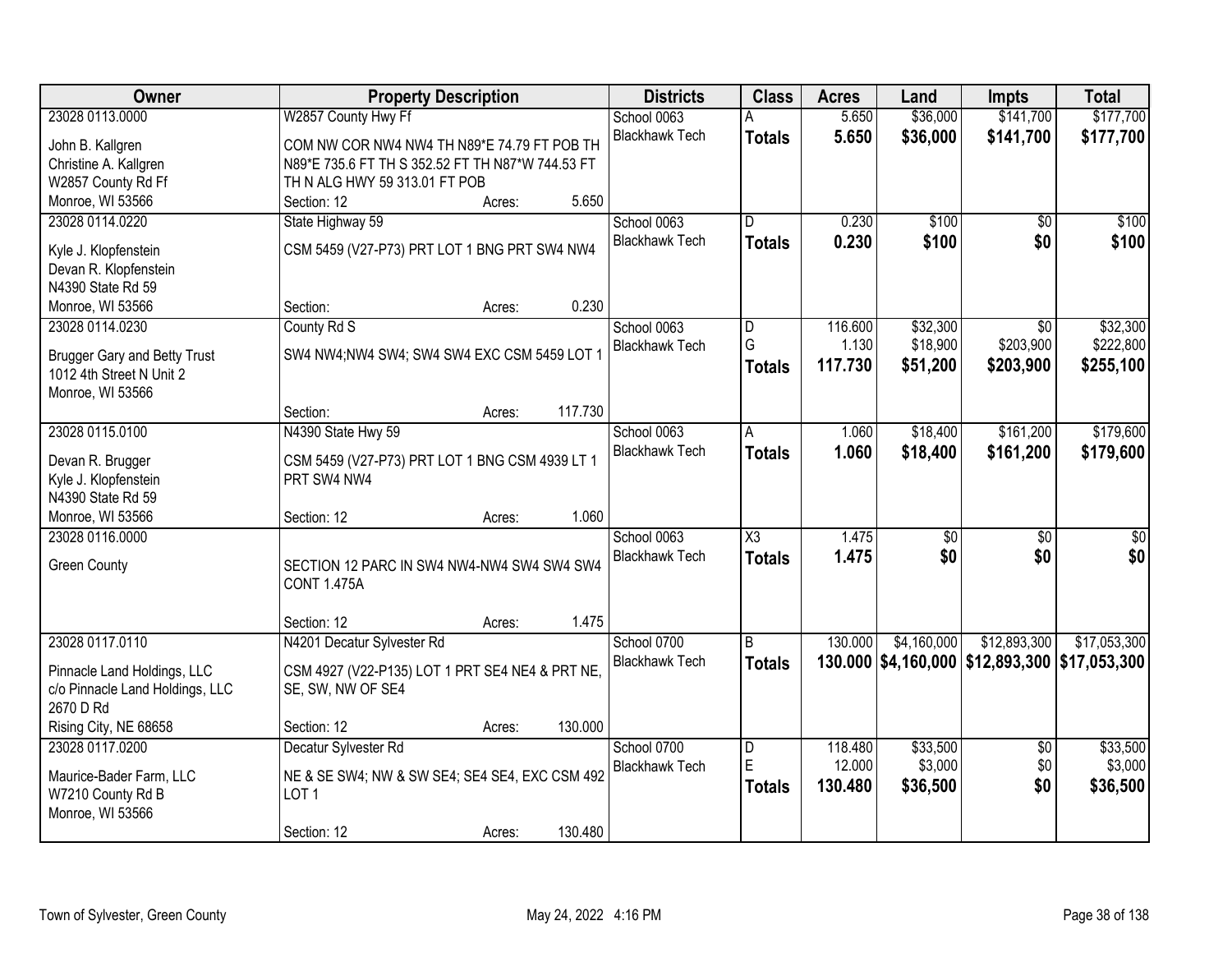| Owner                                | <b>Property Description</b>                                                                     |        |         | <b>Districts</b>      | <b>Class</b>            | <b>Acres</b> | Land     | <b>Impts</b>    | <b>Total</b> |
|--------------------------------------|-------------------------------------------------------------------------------------------------|--------|---------|-----------------------|-------------------------|--------------|----------|-----------------|--------------|
| 23028 0118.0000                      | Decatur Sylvester Rd                                                                            |        |         | School 2737           | D                       | 77.000       | \$21,000 | $\overline{50}$ | \$21,000     |
| Maurice-Bader Farm, LLC              | NE4 NE4 40A; NW4 NE4 40A                                                                        |        |         | <b>Blackhawk Tech</b> | E                       | 3.000        | \$600    | \$0             | \$600        |
| W7210 County Rd B                    |                                                                                                 |        |         |                       | <b>Totals</b>           | 80.000       | \$21,600 | \$0             | \$21,600     |
| Monroe, WI 53566                     |                                                                                                 |        |         |                       |                         |              |          |                 |              |
|                                      | Section: 13                                                                                     | Acres: | 80.000  |                       |                         |              |          |                 |              |
| 23028 0119.0000                      | Decatur Sylvester Rd                                                                            |        |         | School 2737           | $\overline{\mathsf{n}}$ | 40.000       | \$10,600 | $\overline{50}$ | \$10,600     |
| Joseph D. Schwarzenberger IV         | SW4 NE4                                                                                         |        |         | <b>Blackhawk Tech</b> | Totals                  | 40.000       | \$10,600 | \$0             | \$10,600     |
| W3894 State Road 11 and 81           |                                                                                                 |        |         |                       |                         |              |          |                 |              |
| Monroe, WI 53566                     |                                                                                                 |        |         |                       |                         |              |          |                 |              |
|                                      | Section: 13                                                                                     | Acres: | 40.000  |                       |                         |              |          |                 |              |
| 23028 0120.0000                      | Decatur Sylvester Rd                                                                            |        |         | School 2737           | D                       | 127.000      | \$28,000 | $\overline{50}$ | \$28,000     |
| David E. Schenk                      | NE4 SE4 40A NW4 SE4 40A SW4 SE4 40A SE4 SE4                                                     |        |         | <b>Blackhawk Tech</b> | E                       | 3.000        | \$600    | \$0             | \$600        |
| Deborah S. Schenk                    | <b>SW4 10A</b>                                                                                  |        |         |                       | Totals                  | 130.000      | \$28,600 | \$0             | \$28,600     |
| N3731 Decatur-Sylvester Rd           |                                                                                                 |        |         |                       |                         |              |          |                 |              |
| Monroe, WI 53566                     | Section: 13                                                                                     | Acres: | 130.000 |                       |                         |              |          |                 |              |
| 23028 0120.0100                      | N3731 Decatur Sylvester Rd                                                                      |        |         | School 0700           | A                       | 2.390        | \$20,900 | \$181,500       | \$202,400    |
|                                      |                                                                                                 |        |         | <b>Blackhawk Tech</b> | <b>Totals</b>           | 2.390        | \$20,900 | \$181,500       | \$202,400    |
| David E. Schenk<br>Deborah S. Schenk | PRT SE4 SE4, COM SE COR SD SEC TH W 26.76 FT<br>TO POB TH N 580 FT TH W 180 FT TH S 580 FT TH E |        |         |                       |                         |              |          |                 |              |
| N3731 Decatur-Sylvester Rd           | 180 FT POB                                                                                      |        |         |                       |                         |              |          |                 |              |
| Monroe, WI 53566                     | Section: 13                                                                                     | Acres: | 2.390   |                       |                         |              |          |                 |              |
| 23028 0120.0110                      | N3743 Decatur Sylvester Rd                                                                      |        |         | School 0700           | D                       | 35.110       | \$7,800  | $\overline{50}$ | \$7,800      |
|                                      |                                                                                                 |        |         | <b>Blackhawk Tech</b> | $\mathsf E$             | 0.500        | \$100    | \$0             | \$100        |
| David E. Schenk                      | SE4 SE4 EXC COM SE COR SD SEC, TH W 26.76 FT                                                    |        |         |                       | G                       | 2.000        | \$25,000 | \$172,600       | \$197,600    |
| Deborah S. Schenk                    | POB TH N 580 FT TH W 180 FT TH S 580 FT TH E 180                                                |        |         |                       | <b>Totals</b>           | 37.610       | \$32,900 | \$172,600       | \$205,500    |
| N3731 Decatur-Sylvester Rd           | FT POB<br>Section: 13                                                                           |        | 37.610  |                       |                         |              |          |                 |              |
| Monroe, WI 53566<br>23028 0121.0000  |                                                                                                 | Acres: |         | School 2737           |                         | 36.000       | \$10,200 | $\overline{60}$ | \$10,200     |
|                                      |                                                                                                 |        |         | <b>Blackhawk Tech</b> | D<br>E                  | 4.000        | \$900    | \$0             | \$900        |
| Waelti Properties, LLC               | SE4 NE4                                                                                         |        |         |                       | <b>Totals</b>           | 40.000       | \$11,100 | \$0             | \$11,100     |
| c/o Waelti Properties, LLC           |                                                                                                 |        |         |                       |                         |              |          |                 |              |
| W6365 W 8th St                       |                                                                                                 |        |         |                       |                         |              |          |                 |              |
| Monroe, WI 53566-8600                | Section: 13                                                                                     | Acres: | 40.000  |                       |                         |              |          |                 |              |
| 23028 0122.0000                      |                                                                                                 |        |         | School 2737           | D                       | 128.900      | \$34,200 | $\overline{50}$ | \$34,200     |
| Joseph D. Schwarzenberger IV         | NE4 NW4 40A; PRT SE4 NW4 38A; PT NW4 NW4                                                        |        |         | <b>Blackhawk Tech</b> | ΙE                      | 2.000        | \$500    | \$0             | \$500        |
| W3894 State Road 11 and 81           | 38.12A; PRT SW4 NW4 14.78A, EXC PRT SW4 NW4 &                                                   |        |         |                       | Totals                  | 130.900      | \$34,700 | \$0             | \$34,700     |
| Monroe, WI 53566                     | SE4 NW4, COM AT W4 COR SEC 13 TH N88*E 80 FT                                                    |        |         |                       |                         |              |          |                 |              |
|                                      | Section: 13                                                                                     | Acres: | 130.900 |                       |                         |              |          |                 |              |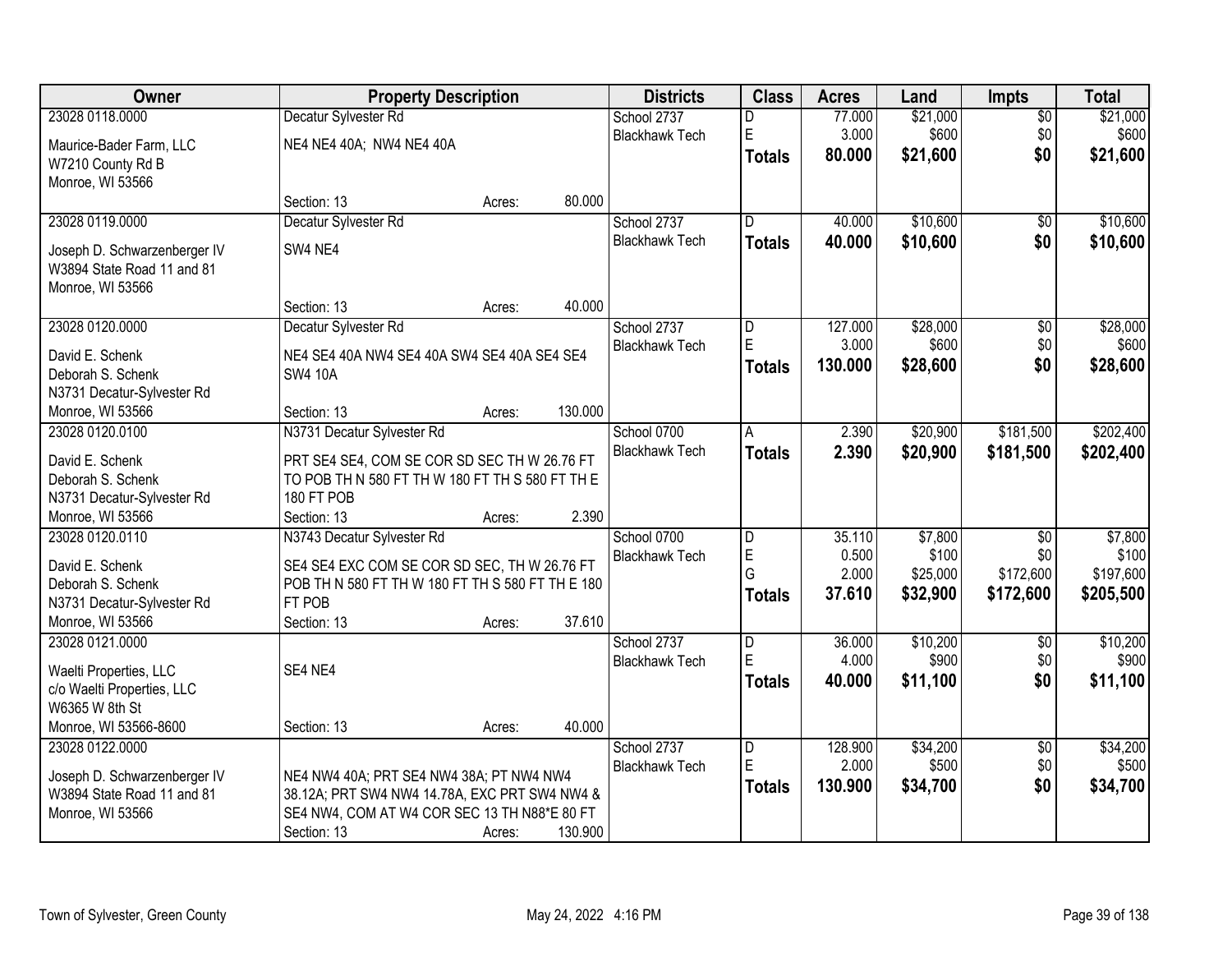| Owner                                                        |                  | <b>Property Description</b>                 |        | <b>Districts</b>      | <b>Class</b>        | <b>Acres</b>    | Land               | <b>Impts</b>           | <b>Total</b>       |
|--------------------------------------------------------------|------------------|---------------------------------------------|--------|-----------------------|---------------------|-----------------|--------------------|------------------------|--------------------|
| 23028 0123.0000                                              | W2834 Debruin Ln |                                             |        | School 2737           |                     | 0.810           | \$15,800           | \$92,600               | \$108,400          |
| Russell Standiford<br>Susan Black                            |                  | CSM 3931 (V15-P181) LOT 1 BNG PRT SW4 NW4   |        | <b>Blackhawk Tech</b> | <b>Totals</b>       | 0.810           | \$15,800           | \$92,600               | \$108,400          |
| W2834 Debruin Ln                                             |                  |                                             |        |                       |                     |                 |                    |                        |                    |
| Monroe, WI 53566                                             | Section: 13      | Acres:                                      | 0.810  |                       |                     |                 |                    |                        |                    |
| 23028 0123.0100                                              | County Rd S      |                                             |        | School 2737           | 5M                  | 6.000           | \$8,100            | $\overline{50}$        | \$8,100            |
| Stephen L. Rice                                              |                  | CSM 3931 (V15-P181) LOT 10 BNG PRT SE4 SW4  |        | <b>Blackhawk Tech</b> | D.<br><b>Totals</b> | 6.120<br>12.120 | \$1,700<br>\$9,800 | \$0<br>\$0             | \$1,700<br>\$9,800 |
| 218 Hilltop Ln<br>Sleepy Hollow, IL 60118                    |                  |                                             |        |                       |                     |                 |                    |                        |                    |
|                                                              | Section: 13      | Acres:                                      | 12.120 |                       |                     |                 |                    |                        |                    |
| 23028 0123.0200                                              |                  |                                             |        | School 2737           | 5M                  | 5.370           | \$7,300            | $\overline{50}$        | \$7,300            |
| Stephen L. Rice<br>218 Hilltop Ln                            |                  | CSM 3931 (V15-P181) LOT 2 BNG PRT NW4 SW4   |        | <b>Blackhawk Tech</b> | <b>Totals</b>       | 5.370           | \$7,300            | \$0                    | \$7,300            |
| Sleepy Hollow, IL 60118                                      |                  |                                             |        |                       |                     |                 |                    |                        |                    |
|                                                              | Section: 13      | Acres:                                      | 5.370  |                       |                     |                 |                    |                        |                    |
| 23028 0123.0300                                              |                  |                                             |        | School 2737           | 5M<br>D             | 4.630<br>0.780  | \$6,300<br>\$100   | $\overline{50}$<br>\$0 | \$6,300<br>\$100   |
| Stephen L. Rice<br>218 Hilltop Ln<br>Sleepy Hollow, IL 60118 |                  | CSM 3931 (V15-P181) LOT 3 BNG PRT NW4 SW4   |        | <b>Blackhawk Tech</b> | <b>Totals</b>       | 5.410           | \$6,400            | \$0                    | \$6,400            |
|                                                              | Section: 13      | Acres:                                      | 5.410  |                       |                     |                 |                    |                        |                    |
| 23028 0123.0400                                              | Debruin Ln       |                                             |        | School 2737           | 5M                  | 0.500           | \$600              | $\overline{50}$        | \$600              |
|                                                              |                  |                                             |        | <b>Blackhawk Tech</b> | D                   | 26.250          | \$6,200            | \$0                    | \$6,200            |
| Stephen L. Rice                                              |                  | CSM 3941 (V15-P200) LOT 4 BNG PRT NW4 & NE4 |        |                       | G                   | 0.500           | \$9,000            | \$3,700                | \$12,700           |
| 218 Hilltop Ln<br>Sleepy Hollow, IL 60118                    | OF SW4           |                                             |        |                       | <b>Totals</b>       | 27.250          | \$15,800           | \$3,700                | \$19,500           |
|                                                              | Section: 13      | Acres:                                      | 27.250 |                       |                     |                 |                    |                        |                    |
| 23028 0123.0500                                              | County Rd S      |                                             |        | School 2737           | 5M                  | 4.000           | \$5,400            | $\overline{50}$        | \$5,400            |
| Stephen L. Rice                                              |                  | CSM 3929 (V15-P178) LOT 5 BNG PRT NW4 SW4   |        | <b>Blackhawk Tech</b> | D.                  | 10.000          | \$1,700            | \$0                    | \$1,700            |
| 218 Hilltop Ln                                               |                  |                                             |        |                       | <b>Totals</b>       | 14.000          | \$7,100            | \$0                    | \$7,100            |
| Sleepy Hollow, IL 60118                                      |                  |                                             |        |                       |                     |                 |                    |                        |                    |
|                                                              | Section: 13      | Acres:                                      | 14.000 |                       |                     |                 |                    |                        |                    |
| 23028 0123.0600                                              |                  |                                             |        | School 2737           | 5M                  | 5.000           | \$6,800            | $\overline{50}$        | \$6,800            |
| Stephen L. Rice                                              |                  | CSM 3929 (V15-P178) LOT 6 BNG PRT NW4 SW4   |        | <b>Blackhawk Tech</b> | D.                  | 1.000           | \$200              | \$0                    | \$200              |
| 218 Hilltop Ln                                               |                  |                                             |        |                       | <b>Totals</b>       | 6.000           | \$7,000            | \$0                    | \$7,000            |
| Sleepy Hollow, IL 60118                                      |                  |                                             |        |                       |                     |                 |                    |                        |                    |
|                                                              | Section: 13      | Acres:                                      | 6.000  |                       |                     |                 |                    |                        |                    |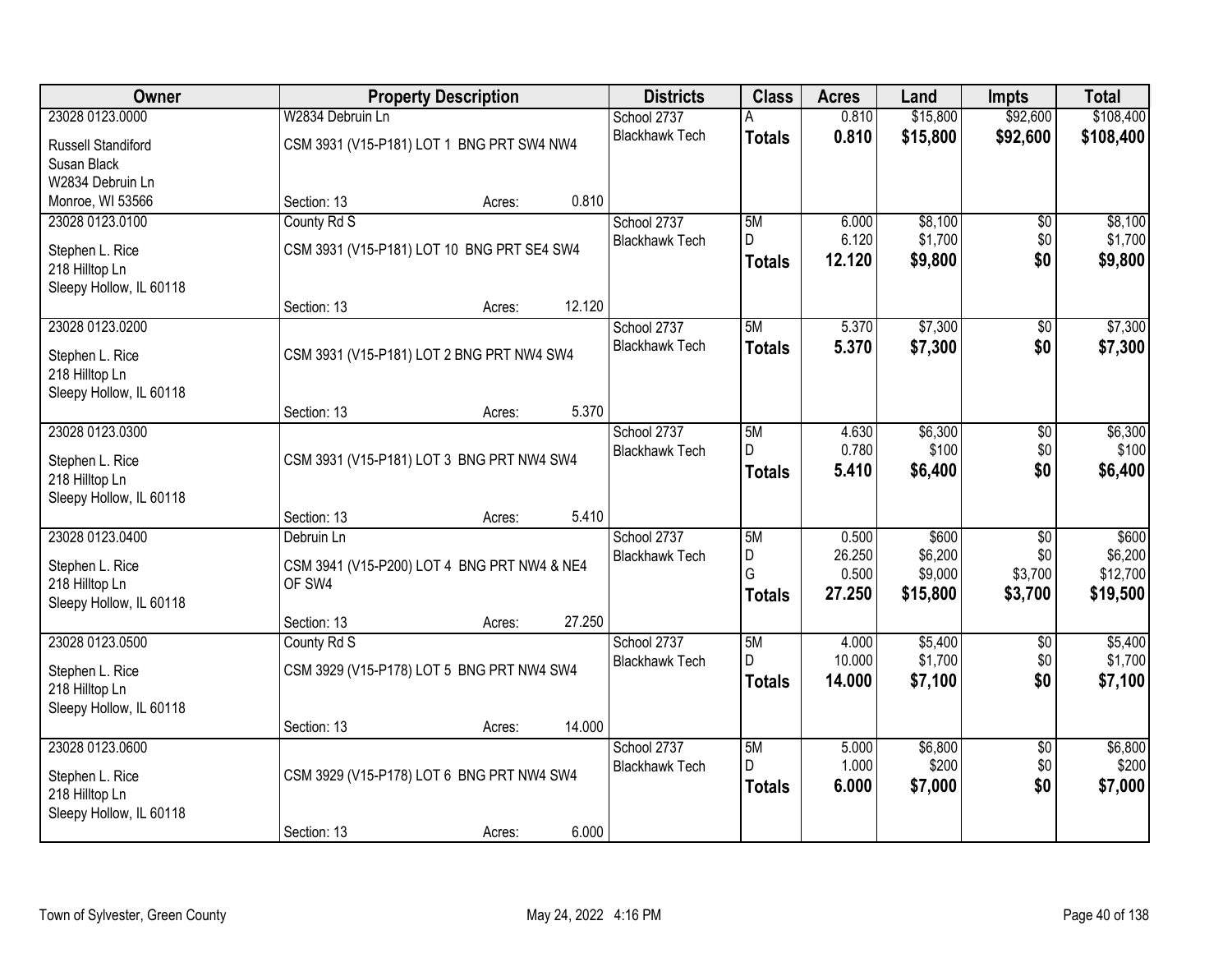| Owner                                                      |                                                                                             | <b>Property Description</b> |        | <b>Districts</b>      | <b>Class</b>        | <b>Acres</b> | Land            | <b>Impts</b>    | <b>Total</b>    |
|------------------------------------------------------------|---------------------------------------------------------------------------------------------|-----------------------------|--------|-----------------------|---------------------|--------------|-----------------|-----------------|-----------------|
| 23028 0123.0700                                            | County Rd S                                                                                 |                             |        | School 2737           | 5M                  | 4.750        | \$6,400         | $\overline{30}$ | \$6,400         |
| Stephen L. Rice                                            | CSM 3930 (V15-P179) LOT 7 BNG PRT NE4 SW4                                                   |                             |        | <b>Blackhawk Tech</b> | A                   | 0.250        | \$3,100         | \$5,800         | \$8,900         |
| Hsiu-Mei Rice                                              |                                                                                             |                             |        |                       | D                   | 1.040        | \$200           | \$0             | \$200           |
| 218 Hilltop Ln                                             |                                                                                             |                             |        |                       | <b>Totals</b>       | 6.040        | \$9,700         | \$5,800         | \$15,500        |
| Sleepy Hollow, IL 60118                                    | Section: 13                                                                                 | Acres:                      | 6.040  |                       |                     |              |                 |                 |                 |
| 23028 0123.0800                                            |                                                                                             |                             |        | School 2737           | 5M                  | 10.000       | \$13,500        | \$0             | \$13,500        |
|                                                            | CSM 3930 (V15-P179) LOT 8 BNG PRT NE4 SW4                                                   |                             |        | <b>Blackhawk Tech</b> | D                   | 4.100        | \$700           | \$0             | \$700           |
| Stephen L. Rice<br>218 Hilltop Ln                          |                                                                                             |                             |        |                       | <b>Totals</b>       | 14.100       | \$14,200        | \$0             | \$14,200        |
| Sleepy Hollow, IL 60118                                    |                                                                                             |                             |        |                       |                     |              |                 |                 |                 |
|                                                            | Section: 13                                                                                 | Acres:                      | 14.100 |                       |                     |              |                 |                 |                 |
| 23028 0123.0900                                            | County Rd S                                                                                 |                             |        | School 2737           | 5M                  | 0.580        | \$600           | $\overline{50}$ | \$600           |
| Stephen L. Rice                                            | CSM 3930 (V15-P179) LOT 9 BNG PRT SE4 SW4                                                   |                             |        | <b>Blackhawk Tech</b> | D                   | 7.500        | \$2,100         | \$0             | \$2,100         |
| Hsiu-Mei Rice                                              |                                                                                             |                             |        |                       | <b>Totals</b>       | 8.080        | \$2,700         | \$0             | \$2,700         |
| 218 Hilltop Ln                                             |                                                                                             |                             |        |                       |                     |              |                 |                 |                 |
| Sleepy Hollow, IL 60118                                    | Section: 13                                                                                 | Acres:                      | 8.080  |                       |                     |              |                 |                 |                 |
| 23028 0123.1000                                            | County Rd S                                                                                 |                             |        | School 2737           | 5M                  | 9.910        | \$10,400        | $\overline{50}$ | \$10,400        |
|                                                            |                                                                                             |                             |        | <b>Blackhawk Tech</b> | D                   | 10.000       | \$2,400         | \$0             | \$2,400         |
| Joseph D. Schwarzenberger IV<br>W3894 State Road 11 and 81 | PRT SW4 NW4 & SE4 NW4 COM W4 COR SD SEC TH<br>N88*E 80 FT POB TH N1*W 578.25 FT ALG ELY ROW |                             |        |                       | <b>Totals</b>       | 19.910       | \$12,800        | \$0             | \$12,800        |
| Monroe, WI 53566                                           | CTY S TH N6*W 244.29 FT TH N86*E 1233.18 FT TH                                              |                             |        |                       |                     |              |                 |                 |                 |
|                                                            | Section: 13                                                                                 | Acres:                      | 19.910 |                       |                     |              |                 |                 |                 |
| 23028 0123.1100                                            | W2808 Debruin Ln                                                                            |                             |        | School 2737           | 5M                  | 2.400        | \$2,500         | $\overline{30}$ | \$2,500         |
|                                                            |                                                                                             |                             |        | <b>Blackhawk Tech</b> | A                   | 2.740        | \$27,000        | \$121,200       | \$148,200       |
| James D. Geisking                                          | CSM 3184 (V11-P250) LOT 1 BNG PRT SE4 NW4 2A &                                              |                             |        |                       | <b>Totals</b>       | 5.140        | \$29,500        | \$121,200       | \$150,700       |
| W2808 Debruin Ln                                           | PRT SW4 NW4 - 3.14A                                                                         |                             |        |                       |                     |              |                 |                 |                 |
| Monroe, WI 53566                                           | Section: 13                                                                                 |                             | 5.140  |                       |                     |              |                 |                 |                 |
| 23028 0124.0000                                            |                                                                                             | Acres:                      |        | School 2737           | $\overline{\chi_3}$ | 5.600        | $\overline{50}$ | $\overline{50}$ | $\overline{50}$ |
|                                                            |                                                                                             |                             |        | <b>Blackhawk Tech</b> | <b>Totals</b>       | 5.600        | \$0             | \$0             | \$0             |
| <b>Green County</b>                                        | PRT NW4 NW4, SW4 NW4 & NW4 SW4                                                              |                             |        |                       |                     |              |                 |                 |                 |
|                                                            |                                                                                             |                             |        |                       |                     |              |                 |                 |                 |
|                                                            | Section: 13                                                                                 | Acres:                      | 5.600  |                       |                     |              |                 |                 |                 |
| 23028 0125,0000                                            |                                                                                             |                             |        | School 2737           | 5M                  | 7.000        | \$7,400         | $\overline{50}$ | \$7,400         |
|                                                            |                                                                                             |                             |        | <b>Blackhawk Tech</b> | D                   | 31.350       | \$6,900         | \$0             | \$6,900         |
| Chad E. Kesler                                             | SW4 SW4, EXC HWY                                                                            |                             |        |                       | <b>Totals</b>       | 38.350       | \$14,300        | \$0             | \$14,300        |
| Angela L. Kesler                                           |                                                                                             |                             |        |                       |                     |              |                 |                 |                 |
| N3708 Balls Mill Rd                                        | Section: 13                                                                                 |                             | 38.350 |                       |                     |              |                 |                 |                 |
| Monroe, WI 53566                                           |                                                                                             | Acres:                      |        |                       |                     |              |                 |                 |                 |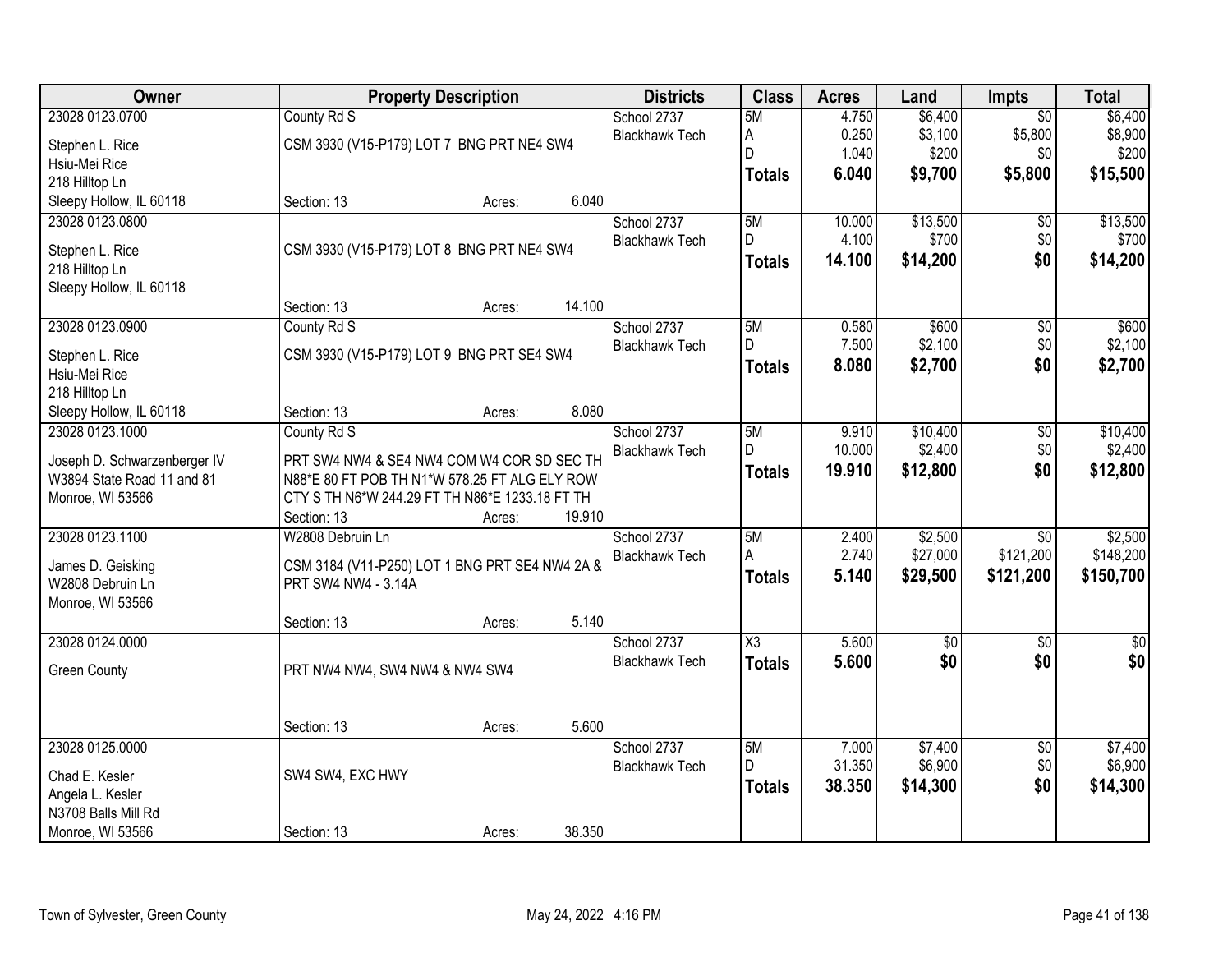| Owner                               | <b>Property Description</b>                      |        |         | <b>Districts</b>      | <b>Class</b>           | <b>Acres</b>      | Land                 | <b>Impts</b>    | <b>Total</b>         |
|-------------------------------------|--------------------------------------------------|--------|---------|-----------------------|------------------------|-------------------|----------------------|-----------------|----------------------|
| 23028 0126.0000                     |                                                  |        |         | School 2737           | $\overline{\text{X3}}$ | 1.650             | $\overline{50}$      | $\overline{50}$ | \$0                  |
| <b>Green County</b>                 | PARC IN SW4 SW4                                  |        |         | <b>Blackhawk Tech</b> | <b>Totals</b>          | 1.650             | \$0                  | \$0             | \$0                  |
|                                     |                                                  |        |         |                       |                        |                   |                      |                 |                      |
|                                     |                                                  |        |         |                       |                        |                   |                      |                 |                      |
|                                     | Section: 13                                      | Acres: | 1.650   |                       |                        |                   |                      |                 |                      |
| 23028 0127.0000                     |                                                  |        |         | School 2737           | 5M                     | 6.300             | \$6,600              | $\overline{50}$ | \$6,600              |
| Gough Family Acres, LLC             | SW4 SE4 SW4                                      |        |         | <b>Blackhawk Tech</b> | D.                     | 3.700             | \$600                | \$0             | \$600                |
| c/o Gough Family Acres, LLC         |                                                  |        |         |                       | <b>Totals</b>          | 10.000            | \$7,200              | \$0             | \$7,200              |
| W2708 County Rd Ss                  |                                                  |        |         |                       |                        |                   |                      |                 |                      |
| Monroe, WI 53566                    | Section: 13                                      | Acres: | 10.000  |                       |                        |                   |                      |                 |                      |
| 23028 0128.0000                     | County Rd S                                      |        |         | School 2737           | 5M                     | 10.000            | \$13,500             | \$0             | \$13,500             |
| <b>Brugger Gary and Betty Trust</b> | NE4 NE4 38.05A; SE4 NE4 38.05A; NW4 NE4 40A; SW4 |        |         | <b>Blackhawk Tech</b> | D<br>E                 | 136.100<br>10.000 | \$37,200<br>\$2,500  | \$0<br>\$0      | \$37,200<br>\$2,500  |
| 1012 4th Street N Unit 2            | <b>NE4 40A;</b>                                  |        |         |                       | <b>Totals</b>          | 156.100           | \$53,200             | \$0             | \$53,200             |
| Monroe, WI 53566                    |                                                  |        |         |                       |                        |                   |                      |                 |                      |
|                                     | Section: 14                                      | Acres: | 156.100 |                       |                        |                   |                      |                 |                      |
| 23028 0129.0000                     |                                                  |        |         | School 2737           | X3                     | 3.900             | \$0                  | $\sqrt[6]{}$    | \$0                  |
| <b>Green County</b>                 | PARC NE4 NE4 & SE4 NE4                           |        |         | <b>Blackhawk Tech</b> | <b>Totals</b>          | 3.900             | \$0                  | \$0             | \$0                  |
|                                     |                                                  |        |         |                       |                        |                   |                      |                 |                      |
|                                     |                                                  |        |         |                       |                        |                   |                      |                 |                      |
|                                     | Section: 14                                      | Acres: | 3.900   |                       |                        |                   |                      |                 |                      |
| 23028 0130.0000                     | State Highway 59                                 |        |         | School 2737           | 5M                     | 16.000            | \$21,600             | $\overline{50}$ | \$21,600             |
| <b>Brugger Gary and Betty Trust</b> | NE4 NW4 40A; SW4 NW4 40A; NW4 NW4 40A            |        |         | <b>Blackhawk Tech</b> | D.                     | 104.000           | \$28,300             | \$0             | \$28,300             |
| 1012 4th Street N Unit 2            |                                                  |        |         |                       | <b>Totals</b>          | 120.000           | \$49,900             | \$0             | \$49,900             |
| Monroe, WI 53566                    |                                                  |        |         |                       |                        |                   |                      |                 |                      |
|                                     | Section: 14                                      | Acres: | 120.000 |                       |                        |                   |                      |                 |                      |
| 23028 0131.0000                     | N3809 County Hwy S                               |        |         | School 2737           | 5M                     | 36.000            | \$37,800             | $\overline{50}$ | \$37,800             |
| Sharon A. Cowan                     | SE4 NW4 40A; NE4 SW4 40A; SE4 SW4 40A; NW4 SE4   |        |         | <b>Blackhawk Tech</b> | Α<br>D                 | 1.500<br>168.400  | \$21,500<br>\$40,600 | \$2,000<br>\$0  | \$23,500<br>\$40,600 |
| 906 E 6th Ave                       | 40A; NE4 SE4 37.9A; NE4 SW4 SE4 10A              |        |         |                       | E                      | 2.000             | \$3,300              | \$0             | \$3,300              |
| Brodhead, WI 53520                  |                                                  |        |         |                       | <b>Totals</b>          | 207.900           | \$103,200            | \$2,000         | \$105,200            |
|                                     | Section: 14                                      | Acres: | 207.900 |                       |                        |                   |                      |                 |                      |
| 23028 0132,0000                     |                                                  |        |         | School 2737           | $\overline{\text{X3}}$ | 2.100             | $\overline{50}$      | $\overline{50}$ | $\overline{30}$      |
| <b>Green County</b>                 | PARC IN NE4 SE4                                  |        |         | <b>Blackhawk Tech</b> | <b>Totals</b>          | 2.100             | \$0                  | \$0             | \$0                  |
|                                     |                                                  |        |         |                       |                        |                   |                      |                 |                      |
|                                     |                                                  |        |         |                       |                        |                   |                      |                 |                      |
|                                     | Section: 14                                      | Acres: | 2.100   |                       |                        |                   |                      |                 |                      |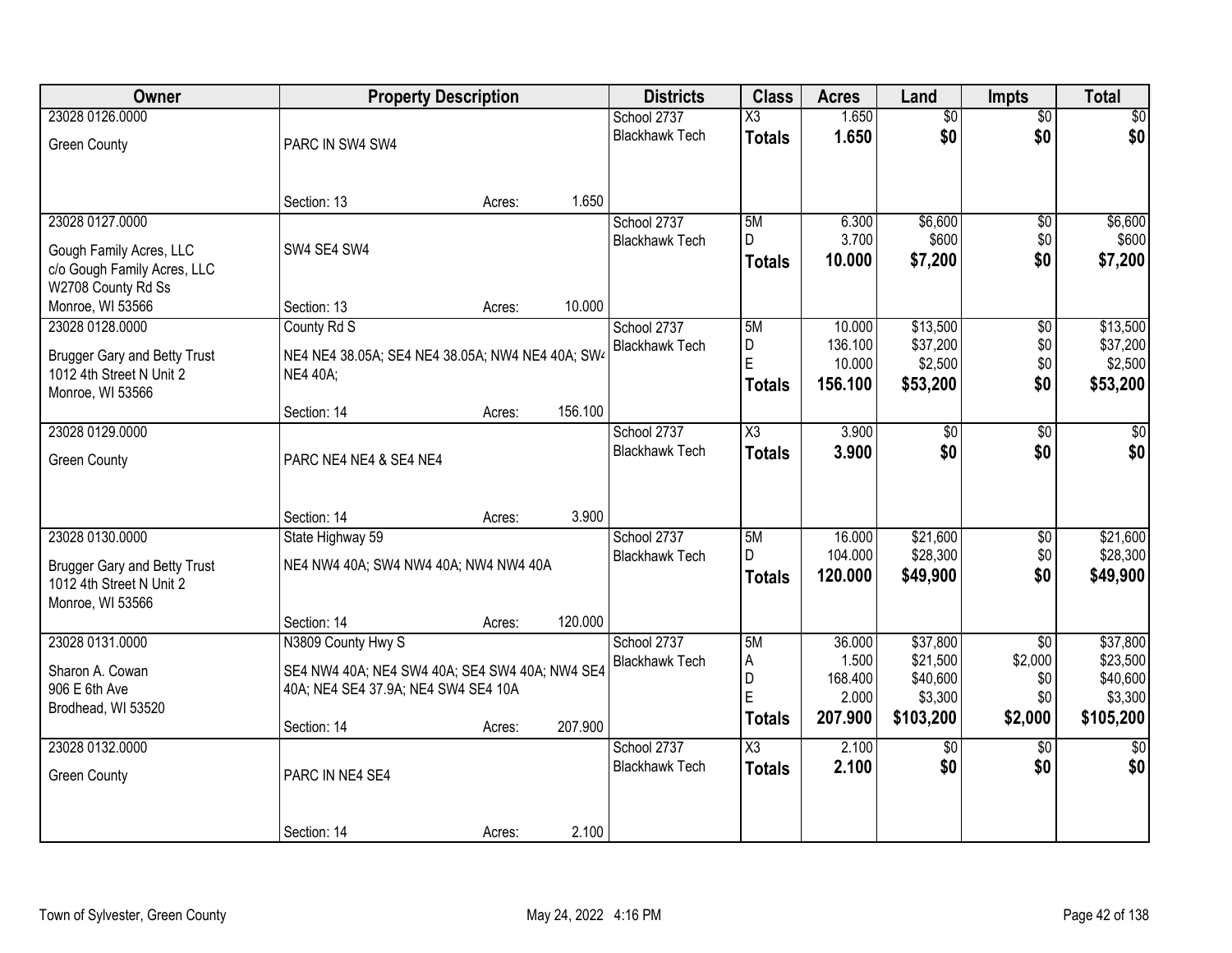| Owner                       |                                               | <b>Property Description</b> |        | <b>Districts</b>      | <b>Class</b>            | <b>Acres</b> | Land     | Impts           | <b>Total</b> |
|-----------------------------|-----------------------------------------------|-----------------------------|--------|-----------------------|-------------------------|--------------|----------|-----------------|--------------|
| 23028 0133.0000             | W3298 County Hwy Ss                           |                             |        | School 2737           | D                       | 78.000       | \$16,700 | $\overline{50}$ | \$16,700     |
| Kesler Acres, LLC           | NW4 SW4 40A; SW4 SW4 40A                      |                             |        | <b>Blackhawk Tech</b> | G                       | 2.000        | \$25,000 | \$144,200       | \$169,200    |
| c/o Kesler Acres, LLC       |                                               |                             |        |                       | <b>Totals</b>           | 80.000       | \$41,700 | \$144,200       | \$185,900    |
| W3298 County Rd Ss          |                                               |                             |        |                       |                         |              |          |                 |              |
| Monroe, WI 53566-9563       | Section: 14                                   | Acres:                      | 80.000 |                       |                         |              |          |                 |              |
| 23028 0134.0000             |                                               |                             |        | School 2737           | 5M                      | 6.000        | \$6,300  | \$0             | \$6,300      |
|                             |                                               |                             |        | <b>Blackhawk Tech</b> | D                       | 14.000       | \$3,300  | \$0             | \$3,300      |
| Kesler Acres, LLC           | W2 SW4 SE4                                    |                             |        |                       | <b>Totals</b>           | 20.000       | \$9,600  | \$0             | \$9,600      |
| c/o Kesler Acres, LLC       |                                               |                             |        |                       |                         |              |          |                 |              |
| W3298 County Rd Ss          |                                               |                             | 20.000 |                       |                         |              |          |                 |              |
| Monroe, WI 53566-9563       | Section: 14                                   | Acres:                      |        |                       |                         |              |          |                 |              |
| 23028 0135.0000             |                                               |                             |        | School 2737           | 5M<br>D.                | 9.000        | \$12,200 | $\overline{50}$ | \$12,200     |
| Gough Family Acres, LLC     | SE4 SE4 EXC 1.76A- CONT 38.24A; SE4 SW4 SE4 - |                             |        | <b>Blackhawk Tech</b> |                         | 39.240       | \$9,400  | \$0             | \$9,400      |
| c/o Gough Family Acres, LLC | CONT 10A                                      |                             |        |                       | <b>Totals</b>           | 48.240       | \$21,600 | \$0             | \$21,600     |
| W2708 County Rd Ss          |                                               |                             |        |                       |                         |              |          |                 |              |
| Monroe, WI 53566            | Section: 14                                   | Acres:                      | 48.240 |                       |                         |              |          |                 |              |
| 23028 0136,0000             |                                               |                             |        | School 2737           | $\overline{\text{X3}}$  | 1.760        | \$0      | \$0             | \$0          |
| <b>Green County</b>         | SECTION 14 PARC IN SE4 SE4 CONT 1.76A         |                             |        | <b>Blackhawk Tech</b> | <b>Totals</b>           | 1.760        | \$0      | \$0             | \$0          |
|                             |                                               |                             |        |                       |                         |              |          |                 |              |
|                             |                                               |                             |        |                       |                         |              |          |                 |              |
|                             | Section: 14                                   | Acres:                      | 1.760  |                       |                         |              |          |                 |              |
| 23028 0137.0000             |                                               |                             |        | School 3682           | D                       | 49.000       | \$13,900 | $\overline{50}$ | \$13,900     |
|                             |                                               |                             |        | <b>Blackhawk Tech</b> | E                       | 1.000        | \$100    | \$0             | \$100        |
| Stanley L. Heinzelman       | PRT NE4 NE4 & PRT NW4 NE4 (ALL THAT PRT NE4   |                             |        |                       | <b>Totals</b>           | 50.000       | \$14,000 | \$0             | \$14,000     |
| Wendy K. Heinzelman         | LYG N OF LITTLE JORDAN CREEK)                 |                             |        |                       |                         |              |          |                 |              |
| W3704 Sylvester Rd          |                                               |                             |        |                       |                         |              |          |                 |              |
| Monroe, WI 53566-9578       | Section: 15                                   | Acres:                      | 50.000 |                       |                         |              |          |                 |              |
| 23028 0137.1010             | N3992 Balls Mill Rd                           |                             |        | School 3682           | A                       | 3.000        | \$28,000 | \$207,900       | \$235,900    |
| Jeffrey D. Mcsherry         | CSM 4087 (V16-P105) LOT 1, EXC THAT PRT LOT 1 |                             |        | <b>Blackhawk Tech</b> | <b>Totals</b>           | 3.000        | \$28,000 | \$207,900       | \$235,900    |
| Andrea E. Mcsherry          | CSM 4658 LYG WITHIN LOT 1 CSM 4087 BNG PRT    |                             |        |                       |                         |              |          |                 |              |
| N3992 Balls Mill Rd         | NW4 & SW4 OF NE4                              |                             |        |                       |                         |              |          |                 |              |
| Monroe, WI 53566            | Section: 15                                   | Acres:                      | 3.000  |                       |                         |              |          |                 |              |
| 23028 0137.1030             | <b>Balls Mill Rd</b>                          |                             |        | School 3682           | $\overline{\mathsf{D}}$ | 84.000       | \$20,100 | $\overline{50}$ | \$20,100     |
|                             |                                               |                             |        | <b>Blackhawk Tech</b> | E                       | 2.200        | \$500    | \$0             | \$500        |
| Gough Family Acres, LLC     | CSM 4658 (V20-P74) LOT 1 BNG PRT NE4          |                             |        |                       | <b>Totals</b>           | 86.200       | \$20,600 | \$0             | \$20,600     |
| c/o Gough Family Acres, LLC |                                               |                             |        |                       |                         |              |          |                 |              |
| W2708 County Rd Ss          |                                               |                             |        |                       |                         |              |          |                 |              |
| Monroe, WI 53566            | Section: 15                                   | Acres:                      | 86.200 |                       |                         |              |          |                 |              |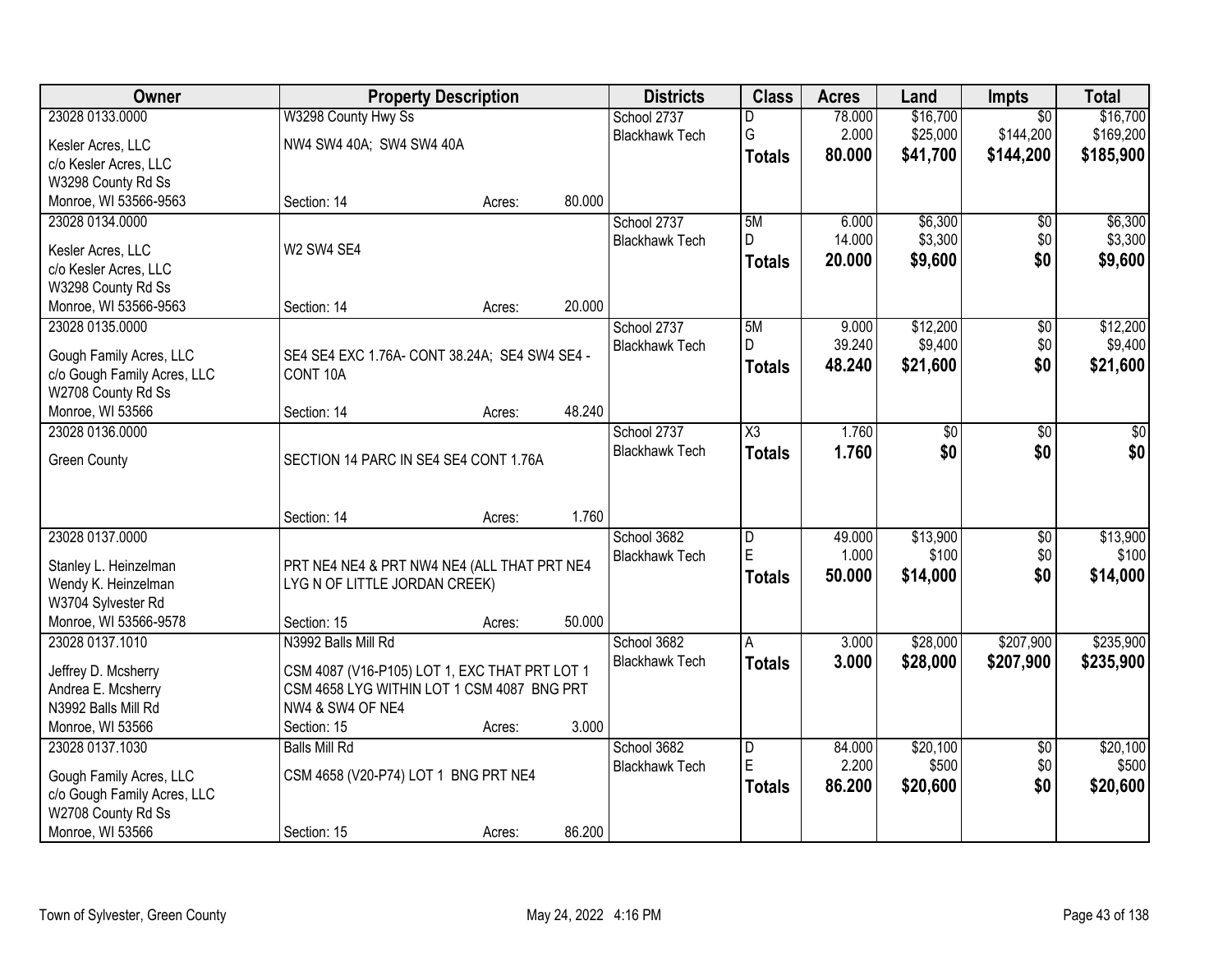| Owner                 | <b>Property Description</b>                   | <b>Districts</b>      | <b>Class</b>            | <b>Acres</b> | Land     | Impts           | <b>Total</b> |
|-----------------------|-----------------------------------------------|-----------------------|-------------------------|--------------|----------|-----------------|--------------|
| 23028 0137.1100       | N3998 Balls Mill Rd                           | School 3682           | D                       | 8.000        | \$1,900  | $\overline{50}$ | \$1,900      |
| Casey S. Phillipps    | CSM 4079 (V16-P94) LOT 1 BNG PRT NW4 NE4 &    | <b>Blackhawk Tech</b> | E                       | 2.000        | \$500    | \$0             | \$500        |
| Michelle E. Phillipps | SW4 NE4                                       |                       | G                       | 3.300        | \$29,200 | \$23,300        | \$52,500     |
| N3867 Ladwig Rd       |                                               |                       | <b>Totals</b>           | 13.300       | \$31,600 | \$23,300        | \$54,900     |
| Monroe, WI 53566      | 13.300<br>Section: 15<br>Acres:               |                       |                         |              |          |                 |              |
| 23028 0138.1000       | W3550 Sylvester Rd                            | School 3682           | $\overline{\mathsf{D}}$ | 12.600       | \$2,700  | $\overline{30}$ | \$2,700      |
|                       |                                               | <b>Blackhawk Tech</b> | E                       | 0.400        | \$100    | \$0             | \$100        |
| Nicholas D. Brugger   | PRT NE4 NW4, LYG S & E OF HWY 59              |                       | G                       | 2.000        | \$24,000 | \$78,900        | \$102,900    |
| Emma E. Steinhauser   |                                               |                       | <b>Totals</b>           | 15.000       | \$26,800 | \$78,900        | \$105,700    |
| W3550 Sylvester Rd    |                                               |                       |                         |              |          |                 |              |
| Monroe, WI 53566      | 15.000<br>Section: 15<br>Acres:               |                       |                         |              |          |                 |              |
| 23028 0138.3200       | State Highway 59                              | School 3682           | D                       | 54.530       | \$14,600 | \$0             | \$14,600     |
| Bader-Prien Farm, LLC | CSM 5457 (V27-P69) LOT 1 BNG PRT NW4 & NE4 OF | <b>Blackhawk Tech</b> | E.                      | 4.800        | \$1,100  | \$0             | \$1,100      |
| W7210 County Rd B     | NW4                                           |                       | <b>Totals</b>           | 59.330       | \$15,700 | \$0             | \$15,700     |
| Monroe, WI 53566      |                                               |                       |                         |              |          |                 |              |
|                       | 59.330<br>Section:<br>Acres:                  |                       |                         |              |          |                 |              |
| 23028 0138.3300       | State Highway 59                              | School 3682           | D                       | 29.720       | \$7,900  | \$0             | \$7,900      |
| Todd E. Hasse         | CSM 5456 (V27-P66) LOT 1 BNG PRT SE4 & SW4 OF | <b>Blackhawk Tech</b> | E                       | 0.500        | \$100    | \$0             | \$100        |
| Kristen M. Hasse      | NW4                                           |                       | <b>Totals</b>           | 30.220       | \$8,000  | \$0             | \$8,000      |
| W5820 Iliff Rd        |                                               |                       |                         |              |          |                 |              |
| Monroe, WI 53566      | 30.220<br>Section:<br>Acres:                  |                       |                         |              |          |                 |              |
| 23028 0140.0000       | W3689 Sylvester Rd                            | School 3682           | A                       | 2.000        | \$25,000 | \$198,400       | \$223,400    |
|                       |                                               | <b>Blackhawk Tech</b> | <b>Totals</b>           | 2.000        | \$25,000 | \$198,400       | \$223,400    |
| Terry B. Hannaford    | CSM 2476 (V8-P232) LOT 1 BNG PRT SW4 NW4      |                       |                         |              |          |                 |              |
| Luann R. Hannaford    |                                               |                       |                         |              |          |                 |              |
| W3689 Sylvester Rd    |                                               |                       |                         |              |          |                 |              |
| Monroe, WI 53566      | 2.000<br>Section: 15<br>Acres:                |                       |                         |              |          |                 |              |
| 23028 0140.2000       | W3669 Sylvester Rd                            | School 3682           | A                       | 2.000        | \$25,000 | \$175,900       | \$200,900    |
| Shane A. Feldt        | CSM 2476 (V8-P232) LOT 2 BNG PRT SW4 NW4      | <b>Blackhawk Tech</b> | <b>Totals</b>           | 2.000        | \$25,000 | \$175,900       | \$200,900    |
| Tracey K. White       |                                               |                       |                         |              |          |                 |              |
| W3669 Sylvester Rd    |                                               |                       |                         |              |          |                 |              |
| Monroe, WI 53566      | 2.000<br>Section: 15<br>Acres:                |                       |                         |              |          |                 |              |
| 23028 0140.3000       | W3667 Sylvester Rd                            | School 3682           | A                       | 2.000        | \$25,000 | \$200,300       | \$225,300    |
|                       |                                               | <b>Blackhawk Tech</b> |                         | 2.000        | \$25,000 | \$200,300       |              |
| Gregory A. Schultz    | CSM 2476 (V8-P232) LOT 3 BNG PRT SW4 NW4      |                       | <b>Totals</b>           |              |          |                 | \$225,300    |
| Tammy M. Schultz      |                                               |                       |                         |              |          |                 |              |
| W3667 Sylvester Rd    |                                               |                       |                         |              |          |                 |              |
| Monroe, WI 53566      | 2.000<br>Section: 15<br>Acres:                |                       |                         |              |          |                 |              |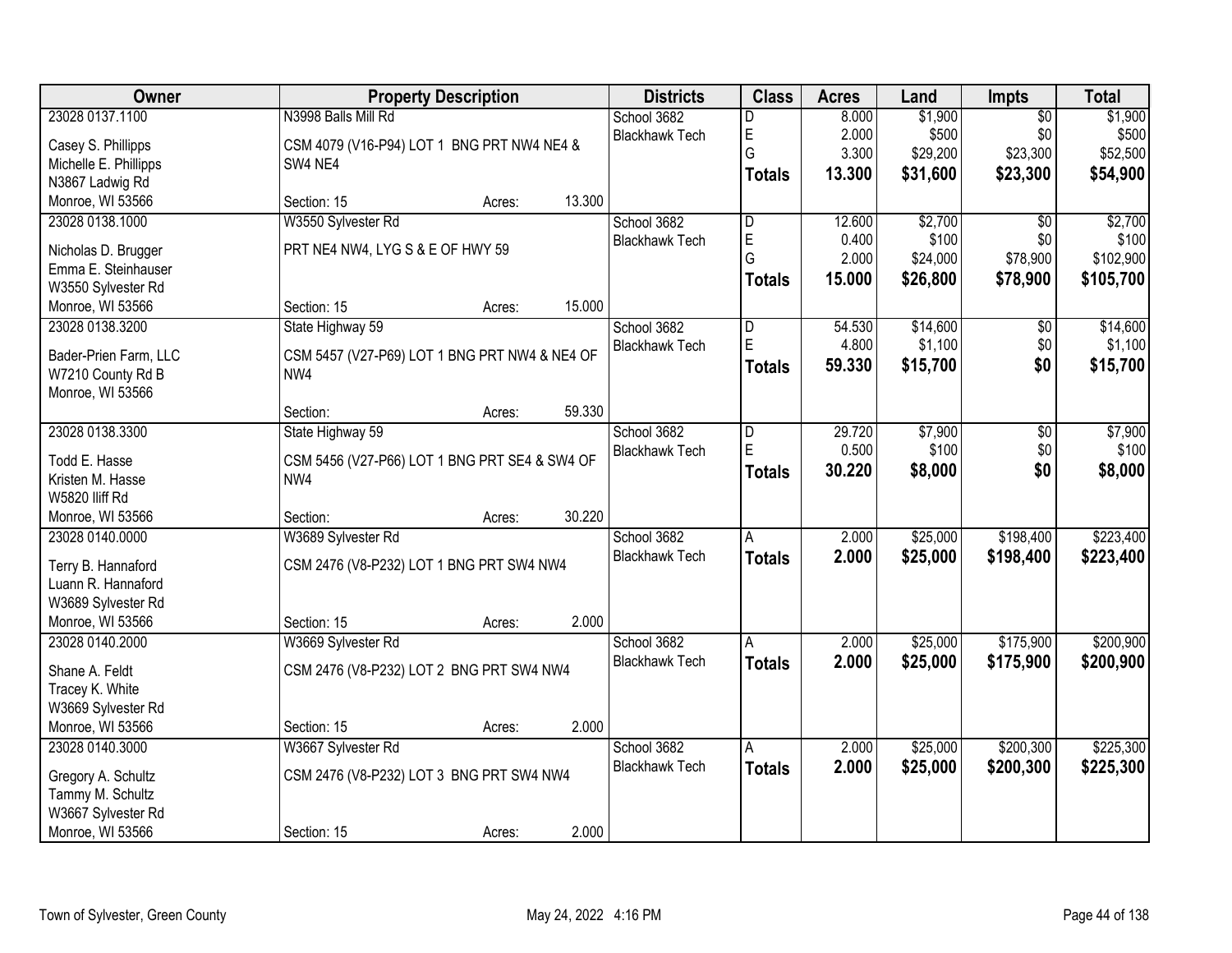| Owner                                 | <b>Property Description</b>                       |        |        | <b>Districts</b>                     | <b>Class</b>  | <b>Acres</b>   | Land     | <b>Impts</b>    | <b>Total</b>      |
|---------------------------------------|---------------------------------------------------|--------|--------|--------------------------------------|---------------|----------------|----------|-----------------|-------------------|
| 23028 0140.4000                       | W3653 Sylvester Rd                                |        |        | School 3682                          |               | 2.650          | \$27,000 | \$11,000        | \$38,000          |
| Beautiful Borders, LLP                | CSM 2476 (V8-P232) LOT 4 BNG PRT SW4 NW4          |        |        | <b>Blackhawk Tech</b>                | <b>Totals</b> | 2.650          | \$27,000 | \$11,000        | \$38,000          |
| 2205 8th St                           |                                                   |        |        |                                      |               |                |          |                 |                   |
| Monroe, WI 53566                      |                                                   |        |        |                                      |               |                |          |                 |                   |
|                                       | Section: 15                                       | Acres: | 2.650  |                                      |               |                |          |                 |                   |
| 23028 0141.0000                       |                                                   |        |        | School 3682                          | E             | 1.000          | \$100    | \$0             | \$100             |
|                                       |                                                   |        |        | <b>Blackhawk Tech</b>                | F             | 9.000          | \$24,300 | \$0             | \$24,300          |
| Marilyn Kubly                         | PRT SW4 NW4 SEC 15 BGN SW COR TH N ALG W LN       |        |        |                                      | <b>Totals</b> | 10.000         | \$24,400 | \$0             | \$24,400          |
| c/o Marilyn Kubly) Schmid             | 491.5 FT TO POB TH E 1122 FT TH N 388.50 FT TH W  |        |        |                                      |               |                |          |                 |                   |
| 2605 12th Ave                         | 1122 FT TH S 388.5 FT TO POB                      |        | 10.000 |                                      |               |                |          |                 |                   |
| Monroe, WI 53566                      | Section: 15                                       | Acres: |        |                                      | 5M            |                | \$10,400 |                 |                   |
| 23028 0142.0000                       | N3920 State Hwy 59                                |        |        | School 3682<br><b>Blackhawk Tech</b> | D             | 7.660<br>3.500 | \$600    | \$0<br>\$0      | \$10,400<br>\$600 |
| Janet M. Zee                          | PRT SW4 NW4 COM SW COR SD NW4, TH E 1122 FT,      |        |        |                                      | G             | 0.500          | \$8,500  | \$3,200         | \$11,700          |
| 2731 8 1/2 St                         | NO 491.5 FT, W 1122 FT, SO 491.5 POB EXC 1.0A PCL |        |        |                                      |               | 11.660         | \$19,500 | \$3,200         | \$22,700          |
| Monroe, WI 53566                      |                                                   |        |        |                                      | <b>Totals</b> |                |          |                 |                   |
|                                       | Section: 15                                       | Acres: | 11.660 |                                      |               |                |          |                 |                   |
| 23028 0143.0000                       | N3904 State Hwy 59                                |        |        | School 3682                          | A             | 1.000          | \$18,000 | \$161,000       | \$179,000         |
| Marilyn K. Thomann                    | PRT SW4 NW4, COM SW COR NW4 TH N 332.2 FT         |        |        | <b>Blackhawk Tech</b>                | <b>Totals</b> | 1.000          | \$18,000 | \$161,000       | \$179,000         |
| N3904 State Rd 59                     | CTRLN HWY 59 TH N40*E 148.2 FT TH S 429.6 FT TH   |        |        |                                      |               |                |          |                 |                   |
| Monroe, WI 53566                      | W 112 FT TO POB                                   |        |        |                                      |               |                |          |                 |                   |
|                                       | Section: 15                                       | Acres: | 1.000  |                                      |               |                |          |                 |                   |
| 23028 0144.0000                       |                                                   |        |        | School 3682                          |               | 4.000          | \$8,400  | $\overline{50}$ | \$8,400           |
|                                       |                                                   |        |        | <b>Blackhawk Tech</b>                | <b>Totals</b> | 4.000          | \$8,400  | \$0             | \$8,400           |
| Janet M. Zee                          | E 4A ALG E END OF S 26 2/3A OF SW4 NW4            |        |        |                                      |               |                |          |                 |                   |
| 2731 8 1/2 St                         |                                                   |        |        |                                      |               |                |          |                 |                   |
| Monroe, WI 53566                      |                                                   |        | 4.000  |                                      |               |                |          |                 |                   |
| 23028 0145.1000                       | Section: 15                                       | Acres: |        | School 3682                          | 5M            | 13.500         | \$14,200 | $\overline{60}$ | \$14,200          |
|                                       |                                                   |        |        | <b>Blackhawk Tech</b>                |               | 13.500         |          | \$0             |                   |
| Todd E. Hasse                         | CSM 4444 (V18-P202) LOT 1 BNG PRT SE4 NW4         |        |        |                                      | <b>Totals</b> |                | \$14,200 |                 | \$14,200          |
| Kristen M. Hasse                      |                                                   |        |        |                                      |               |                |          |                 |                   |
| W5820 lliff Rd                        |                                                   |        |        |                                      |               |                |          |                 |                   |
| Monroe, WI 53566                      | Section: 15                                       | Acres: | 13.500 |                                      |               |                |          |                 |                   |
| 23028 0146.0000                       |                                                   |        |        | School 3682                          | 5M            | 5.000          | \$5,300  | $\overline{30}$ | \$5,300           |
| Albright Bernard O and Joanne C Trust | NW4 SW4 40A NE4 SW4 40A                           |        |        | <b>Blackhawk Tech</b>                | D             | 74.000         | \$15,400 | \$0             | \$15,400          |
| c/o Albright Bernard and Joanne Trust |                                                   |        |        |                                      | E             | 1.000          | \$100    | \$0             | \$100             |
| W3788 County Rd Ss                    |                                                   |        |        |                                      | <b>Totals</b> | 80.000         | \$20,800 | \$0             | \$20,800          |
| Monroe, WI 53566-9582                 | Section: 15                                       | Acres: | 80.000 |                                      |               |                |          |                 |                   |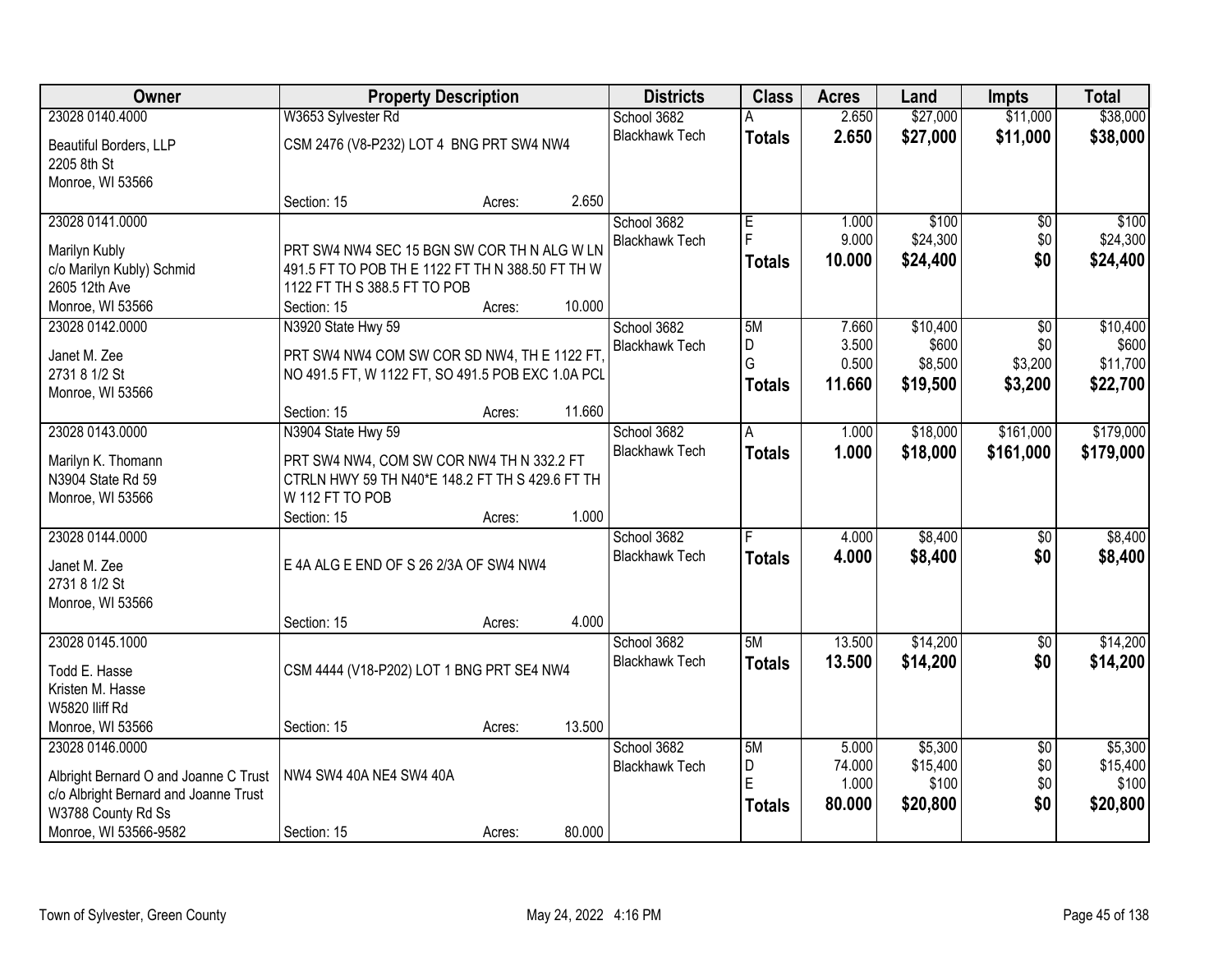| <b>Owner</b>                               | <b>Property Description</b>                   |        |         | <b>Districts</b>      | <b>Class</b>            | <b>Acres</b> | Land     | <b>Impts</b>    | <b>Total</b> |
|--------------------------------------------|-----------------------------------------------|--------|---------|-----------------------|-------------------------|--------------|----------|-----------------|--------------|
| 23028 0146.1000                            | N3708 Balls Mill Rd                           |        |         | School 3682           |                         | 5.490        | \$35,500 | \$104,600       | \$140,100    |
| Chad E. Kesler                             | CSM 4105 (V16-P138) LOT 1 BNG PRT SW4 SE4     |        |         | <b>Blackhawk Tech</b> | <b>Totals</b>           | 5.490        | \$35,500 | \$104,600       | \$140,100    |
| Angela L. Kesler                           |                                               |        |         |                       |                         |              |          |                 |              |
| N3708 Balls Mill Rd                        |                                               |        |         |                       |                         |              |          |                 |              |
| Monroe, WI 53566                           | Section: 15                                   | Acres: | 5.490   |                       |                         |              |          |                 |              |
| 23028 0146.2000                            |                                               |        |         | School 3682           | D                       | 33.800       | \$7,300  | \$0             | \$7,300      |
| Chad E. Kesler                             | SW4 SE4, EXC CSM 4105                         |        |         | <b>Blackhawk Tech</b> | E                       | 0.710        | \$100    | \$0             | \$100        |
| N3708 Balls Mill Rd                        |                                               |        |         |                       | <b>Totals</b>           | 34.510       | \$7,400  | \$0             | \$7,400      |
| Monroe, WI 53566                           |                                               |        |         |                       |                         |              |          |                 |              |
|                                            | Section: 15                                   | Acres: | 34.510  |                       |                         |              |          |                 |              |
| 23028 0147.0110                            |                                               |        |         | School 3682           | $\overline{\mathsf{D}}$ | 52.290       | \$11,900 | $\overline{50}$ | \$11,900     |
| Gough Family Acres, LLC                    | PRT POS V13 - P105, BNG PRT SE4 & SW4 OF      |        |         | <b>Blackhawk Tech</b> | E.                      | 1.000        | \$100    | \$0\$           | \$100        |
| c/o Gough Family Acres, LLC                | SW4(SEE PARCEL 0242.031 FOR REST OF POS &     |        |         |                       | <b>Totals</b>           | 53.290       | \$12,000 | \$0             | \$12,000     |
| W2708 County Rd Ss                         | <b>FULL DESC)</b>                             |        |         |                       |                         |              |          |                 |              |
| Monroe, WI 53566                           | Section: 15                                   | Acres: | 53.290  |                       |                         |              |          |                 |              |
| 23028 0147.0120                            | County Rd SS                                  |        |         | School 3682           |                         | 26.090       | \$70,400 | \$0             | \$70,400     |
| Brandon Baertschi                          | S1/2 OF SW4 EXC LOTS 1 & 2 CSM 4700 & EXC PRT |        |         | <b>Blackhawk Tech</b> | <b>Totals</b>           | 26.090       | \$70,400 | \$0             | \$70,400     |
| 59 W Hiawassee Rd                          | POS V13-P105                                  |        |         |                       |                         |              |          |                 |              |
| Fletcher, NC 28732                         |                                               |        |         |                       |                         |              |          |                 |              |
|                                            | Section: 15                                   | Acres: | 26.090  |                       |                         |              |          |                 |              |
| 23028 0148.0000                            |                                               |        |         | School 3682           | 5M                      | 4.000        | \$4,200  | \$0             | \$4,200      |
|                                            | NE4 SE4 40A; SE4 SE4 40A                      |        |         | <b>Blackhawk Tech</b> | D                       | 74.500       | \$15,300 | \$0             | \$15,300     |
| Kesler Acres, LLC<br>c/o Kesler Acres, LLC |                                               |        |         |                       | E                       | 1.500        | \$100    | \$0             | \$100        |
| W3298 County Rd Ss                         |                                               |        |         |                       | <b>Totals</b>           | 80.000       | \$19,600 | \$0             | \$19,600     |
| Monroe, WI 53566-9563                      | Section: 15                                   | Acres: | 80.000  |                       |                         |              |          |                 |              |
| 23028 0149.0000                            |                                               |        |         | School 3682           | D                       | 38.300       | \$8,500  | $\overline{50}$ | \$8,500      |
|                                            | NW4 SE4                                       |        |         | <b>Blackhawk Tech</b> | E.                      | 1.700        | \$100    | \$0             | \$100        |
| Bader-Prien Farm, LLC<br>W7210 County Rd B |                                               |        |         |                       | <b>Totals</b>           | 40.000       | \$8,600  | \$0             | \$8,600      |
| Monroe, WI 53566                           |                                               |        |         |                       |                         |              |          |                 |              |
|                                            | Section: 15                                   | Acres: | 40.000  |                       |                         |              |          |                 |              |
| 23028 0150.0000                            | W3704 Sylvester Rd                            |        |         | School 3682           | D                       | 97.700       | \$21,700 | $\overline{30}$ | \$21,700     |
|                                            |                                               |        |         | <b>Blackhawk Tech</b> | G                       | 2.300        | \$26,200 | \$156,900       | \$183,100    |
| Stanley L. Heinzelman                      | NE4 NE4 40A; NW4 NE4 40A; E2 NE4 NW4 20A;     |        |         |                       | <b>Totals</b>           | 100.000      | \$47,900 | \$156,900       | \$204,800    |
| Wendy K. Heinzelman<br>W3704 Sylvester Rd  |                                               |        |         |                       |                         |              |          |                 |              |
| Monroe, WI 53566-9578                      | Section: 16                                   | Acres: | 100.000 |                       |                         |              |          |                 |              |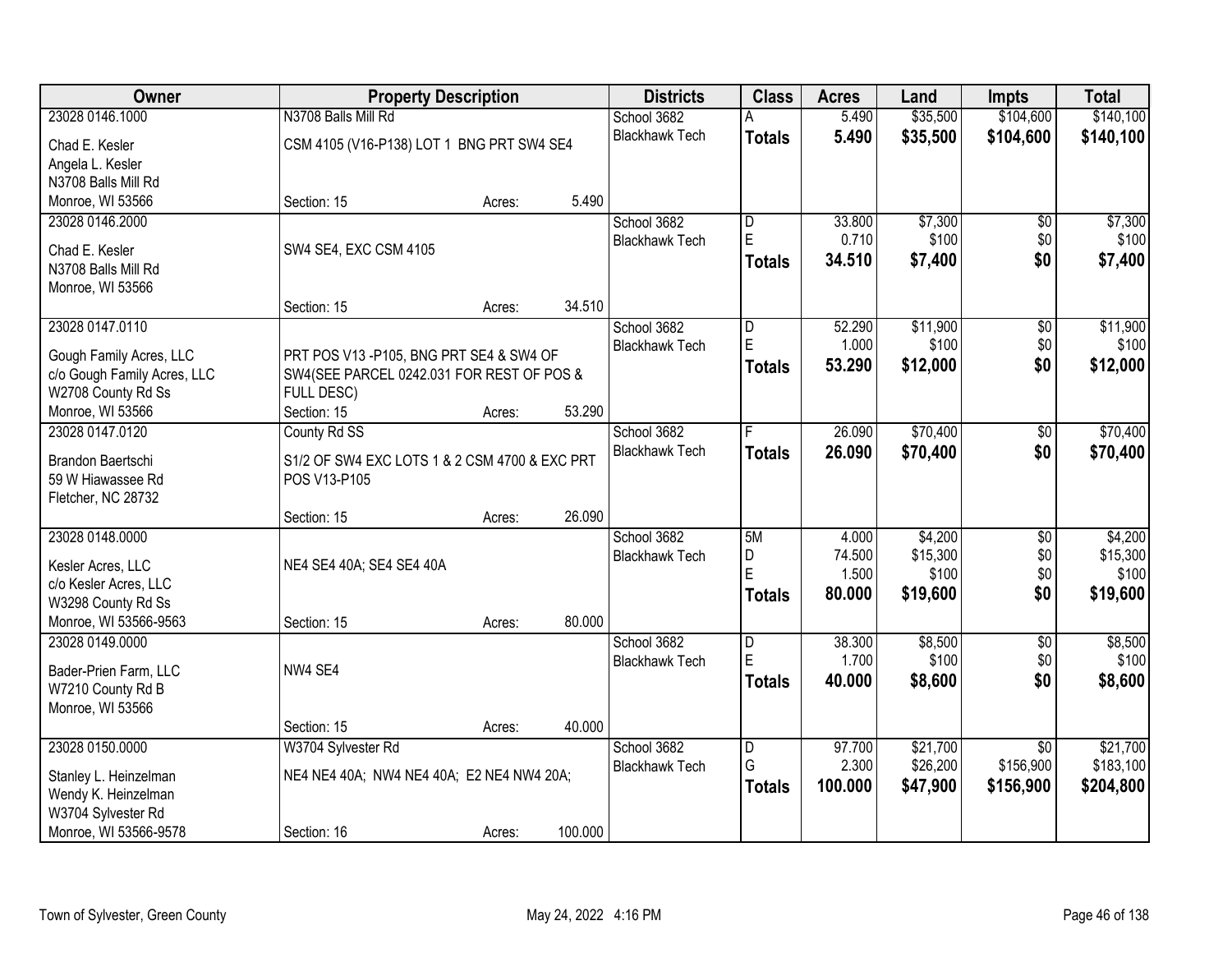| Owner                            | <b>Property Description</b>                    |        |        | <b>Districts</b>      | <b>Class</b>  | <b>Acres</b> | Land     | Impts           | <b>Total</b> |
|----------------------------------|------------------------------------------------|--------|--------|-----------------------|---------------|--------------|----------|-----------------|--------------|
| 23028 0151.0000                  | N3845 State Highway 59                         |        |        | School 3682           | D             | 94.260       | \$17,300 | $\overline{50}$ | \$17,300     |
| Eugene R. Trumpy                 | S1/2 NE4; NW4 SE4 & W1/2 NE4 SE4 SEC 16 EXC    |        |        | <b>Blackhawk Tech</b> | G             | 0.500        | \$9,000  | \$15,300        | \$24,300     |
| Catherine L. Trumpy              | COM NW COR NW4 SE4 TH E 965 FT TH SELY TO S    |        |        |                       | <b>Totals</b> | 94.760       | \$26,300 | \$15,300        | \$41,600     |
| W2501 County Rd F                | LN SD 40 AC TRACT AT PT 1075 FT E OF SW COR    |        |        |                       |               |              |          |                 |              |
| Albany, WI 53502                 | Section: 16                                    | Acres: | 94.760 |                       |               |              |          |                 |              |
| 23028 0151.1000                  | N3845 State Hwy 59                             |        |        | School 3682           | A             | 5.000        | \$34,000 | \$260,200       | \$294,200    |
|                                  |                                                |        |        | <b>Blackhawk Tech</b> | <b>Totals</b> | 5.000        | \$34,000 | \$260,200       | \$294,200    |
| Darrin A. Blum                   | CSM 2721 (V9-P236) LOT 1 BNG PRT NW4 SE4 -     |        |        |                       |               |              |          |                 |              |
| Valerie J. Blum                  | 1.88A & PRT NE4 SE4 - 3.12A TOG W/NON-EXCL 20' |        |        |                       |               |              |          |                 |              |
| N3845 State Rd 59                | <b>EASEM</b>                                   |        |        |                       |               |              |          |                 |              |
| Monroe, WI 53566                 | Section: 16                                    | Acres: | 5.000  |                       |               |              |          |                 |              |
| 23028 0152.0000                  | N3863 State Hwy 59                             |        |        | School 3682           | A             | 10.880       | \$65,500 | \$185,700       | \$251,200    |
| Kathleen D. Comeau               | CSM 1278 (V4-P151) PRT LOT 1 BNG PRT SE4 NE4 - |        |        | <b>Blackhawk Tech</b> | <b>Totals</b> | 10.880       | \$65,500 | \$185,700       | \$251,200    |
| Alan Comeau                      | 8.82A & PRT NE4 SE4 - 2.06A (EXC LD LYG IN SEC |        |        |                       |               |              |          |                 |              |
| N3863 State Rd 59                | 15)                                            |        |        |                       |               |              |          |                 |              |
| Monroe, WI 53566                 | Section: 16                                    | Acres: | 10.880 |                       |               |              |          |                 |              |
| 23028 0154.0000                  |                                                |        |        | School 3682           | D.            | 30.000       | \$5,300  | \$0             | \$5,300      |
|                                  |                                                |        |        | <b>Blackhawk Tech</b> | <b>Totals</b> | 30.000       | \$5,300  | \$0             | \$5,300      |
| Dale A. Grossen                  | W 30A NW4 SE4                                  |        |        |                       |               |              |          |                 |              |
| Gail L. Grossen                  |                                                |        |        |                       |               |              |          |                 |              |
| N3820 Ladwig Rd                  |                                                |        |        |                       |               |              |          |                 |              |
| Monroe, WI 53566                 | Section: 16                                    | Acres: | 30.000 |                       |               |              |          |                 |              |
| 23028 0155.0000                  |                                                |        |        | School 3682           | 5M            | 1.000        | \$1,200  | $\overline{50}$ | \$1,200      |
| Stanley L. Heinzelman            | FR W2 NE4 NW4                                  |        |        | <b>Blackhawk Tech</b> | D.            | 15.990       | \$2,900  | \$0             | \$2,900      |
| Wendy K. Heinzelman              |                                                |        |        |                       | <b>Totals</b> | 16.990       | \$4,100  | \$0             | \$4,100      |
| W3704 Sylvester Rd               |                                                |        |        |                       |               |              |          |                 |              |
| Monroe, WI 53566-9578            | Section: 16                                    | Acres: | 16.990 |                       |               |              |          |                 |              |
| 23028 0155.1000                  | N4130 Statz Rd                                 |        |        | School 3682           | Α             | 1.510        | \$21,600 | \$78,400        | \$100,000    |
|                                  |                                                |        |        | <b>Blackhawk Tech</b> |               | 1.510        | \$21,600 |                 |              |
| Michael E. Fowdy                 | CSM 652 (V2-P203) LOT 1 BNG PRT NE4 NW4        |        |        |                       | <b>Totals</b> |              |          | \$78,400        | \$100,000    |
| Karen L. Fowdy                   |                                                |        |        |                       |               |              |          |                 |              |
| N4130 Statz Rd                   |                                                |        |        |                       |               |              |          |                 |              |
| Monroe, WI 53566                 | Section: 16                                    | Acres: | 1.510  |                       |               |              |          |                 |              |
| 23028 0156.0000                  | N4118 Statz Rd                                 |        |        | School 3682           | A             | 1.500        | \$21,500 | \$118,400       | \$139,900    |
|                                  | PARC IN W2 NE4 NW4                             |        |        | <b>Blackhawk Tech</b> | <b>Totals</b> | 1.500        | \$21,500 | \$118,400       | \$139,900    |
| Karen L. Field<br>N4118 Statz Rd |                                                |        |        |                       |               |              |          |                 |              |
|                                  |                                                |        |        |                       |               |              |          |                 |              |
| Monroe, WI 53566-9326            | Section: 16                                    |        | 1.500  |                       |               |              |          |                 |              |
|                                  |                                                | Acres: |        |                       |               |              |          |                 |              |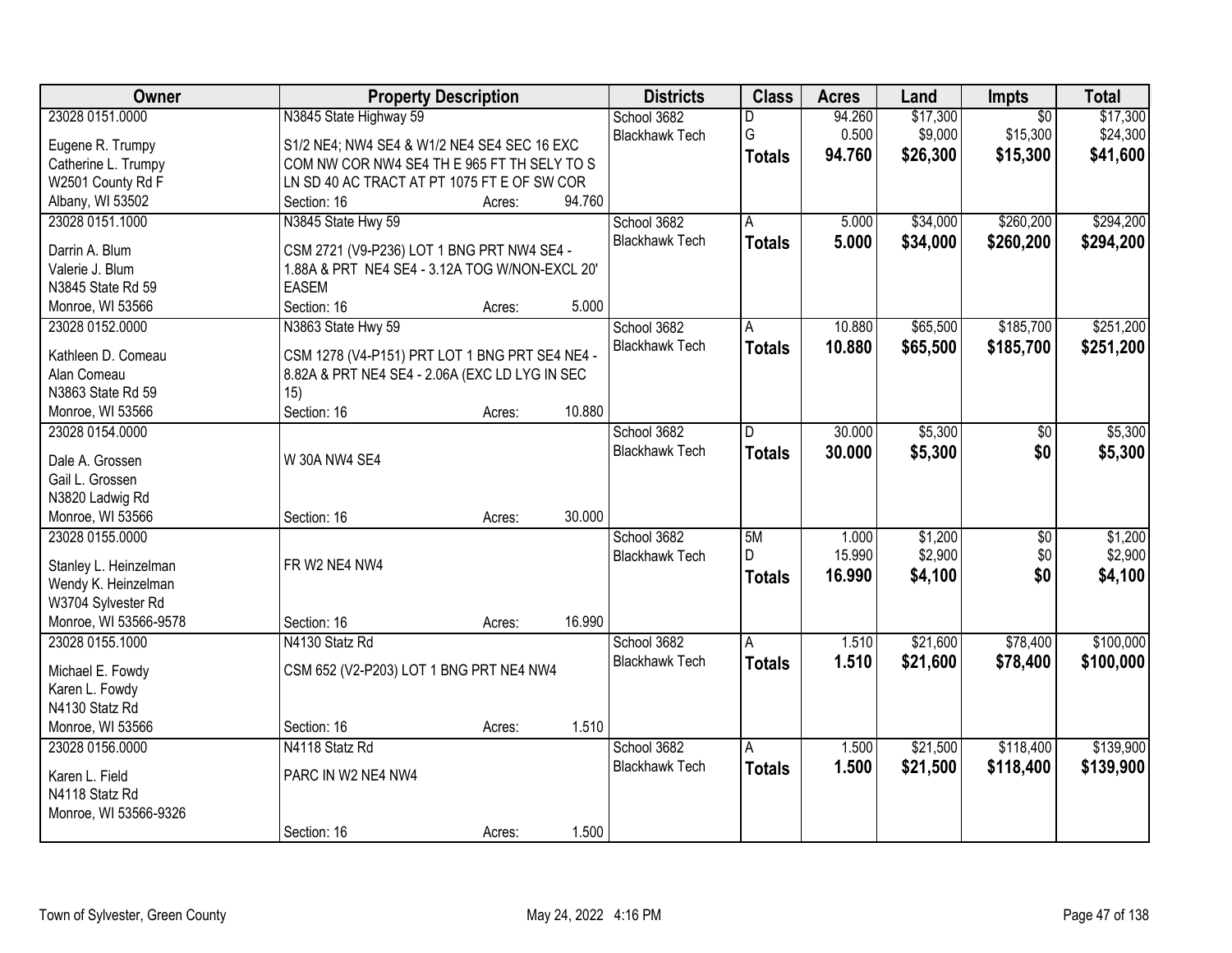| Owner                                                                                                                                                                                           | <b>Property Description</b>                                                                                                                       | <b>Districts</b>                     | <b>Class</b>                         | <b>Acres</b>                     | Land                                 | <b>Impts</b>                  | <b>Total</b>                         |
|-------------------------------------------------------------------------------------------------------------------------------------------------------------------------------------------------|---------------------------------------------------------------------------------------------------------------------------------------------------|--------------------------------------|--------------------------------------|----------------------------------|--------------------------------------|-------------------------------|--------------------------------------|
| 23028 0157.0000<br>Gordon R. Ladwig<br>Donna Ladwig - Le                                                                                                                                        | NW4 NW4, EXC CSM 3467 & EXC NW4 NW4 NW4 NW<br>- CONT 31.04; N2 SE4 NW4-CONT 20A                                                                   | School 3682<br><b>Blackhawk Tech</b> | 5M<br>D<br><b>Totals</b>             | 3.000<br>48.040<br>51.040        | \$4,100<br>\$8,700<br>\$12,800       | $\overline{50}$<br>\$0<br>\$0 | \$4,100<br>\$8,700<br>\$12,800       |
| 2603 2nd St<br>Monroe, WI 53566                                                                                                                                                                 | 51.040<br>Section: 16<br>Acres:                                                                                                                   |                                      |                                      |                                  |                                      |                               |                                      |
| 23028 0157.1000<br>Swindle Jonathan D & Brandie A<br>Revocable Lvg Trust Dtd<br>c/o Swindle Jonathan & Brandie Rev Lv(<br>Trust<br>W4072 Cliff Crest Dr<br>Monroe, WI 53566                     | Ladwig Rd<br>CSM 3467 (V13-P46) LOT 9 BNG PRT NW4 NW4 -<br>ALSO EASEMENT FOR INGRESS & EGRESS OVER OI<br>1.970<br>Section: 16<br>Acres:           | School 3682<br><b>Blackhawk Tech</b> | $\overline{A}$<br>D<br><b>Totals</b> | 0.270<br>1.700<br>1.970          | \$4,900<br>\$300<br>\$5,200          | \$7,000<br>\$0<br>\$7,000     | \$11,900<br>\$300<br>\$12,200        |
| 23028 0157.2000<br>Swindle Jonathan D & Brandie A<br>Revocable Lvg Trust Dtd<br>c/o Swindle Jonathan & Brandie Rev Lvo<br>Trust<br>W4072 Cliff Crest Dr                                         | CSM 3467 (V13-P46) LOT 10 BNG PRT NW4 NW4<br>1.530<br>Section: 16<br>Acres:                                                                       | School 3682<br><b>Blackhawk Tech</b> | D<br>E<br><b>Totals</b>              | 1.250<br>0.280<br>1.530          | \$300<br>\$100<br>\$400              | \$0<br>\$0<br>\$0             | \$300<br>\$100<br>\$400              |
| Monroe, WI 53566<br>23028 0157.3000<br>Swindle Jonathan D & Brandie A<br>Revocable Lvg Trust Dtd<br>c/o Swindle Jonathan & Brandie Rev Lvo<br>Trust<br>W4072 Cliff Crest Dr<br>Monroe, WI 53566 | W4072 Cliff Crest Dr<br>CSM 3467 (V13-P46) LOT 11 BNG PRT NW4 NW4<br>ALSO EASEMENT FOR INGRESS & EGRESS OVER OI<br>1.830<br>Section: 16<br>Acres: | School 3682<br><b>Blackhawk Tech</b> | A<br><b>Totals</b>                   | 1.830<br>1.830                   | \$23,800<br>\$23,800                 | \$231,300<br>\$231,300        | \$255,100<br>\$255,100               |
| 23028 0157.4000<br>Gordon R. Ladwig<br>Donna Ladwig - Le<br>2603 2nd St<br>Monroe, WI 53566                                                                                                     | <b>Cliff Crest Dr</b><br>CSM 3467 (V13-P46) OUTLOT 1 BNG PRT NW4 NW4<br>1.130<br>Section: 16<br>Acres:                                            | School 3682<br><b>Blackhawk Tech</b> | A<br>D<br>E<br>Totals                | 0.400<br>0.230<br>0.500<br>1.130 | \$7,200<br>\$100<br>\$100<br>\$7,400 | \$0<br>\$0<br>\$0<br>\$0      | \$7,200<br>\$100<br>\$100<br>\$7,400 |
| 23028 0158.0000<br>Dennis W. Stuckey<br>Beverly J. Stuckey<br>N4102 Statz Rd<br>Monroe, WI 53566                                                                                                | N4102 Statz Rd<br>NW4 NW4 NW4<br>2.500<br>Section: 16<br>Acres:                                                                                   | School 3682<br><b>Blackhawk Tech</b> | A<br>Totals                          | 2.500<br>2.500                   | \$26,500<br>\$26,500                 | \$170,800<br>\$170,800        | \$197,300<br>\$197,300               |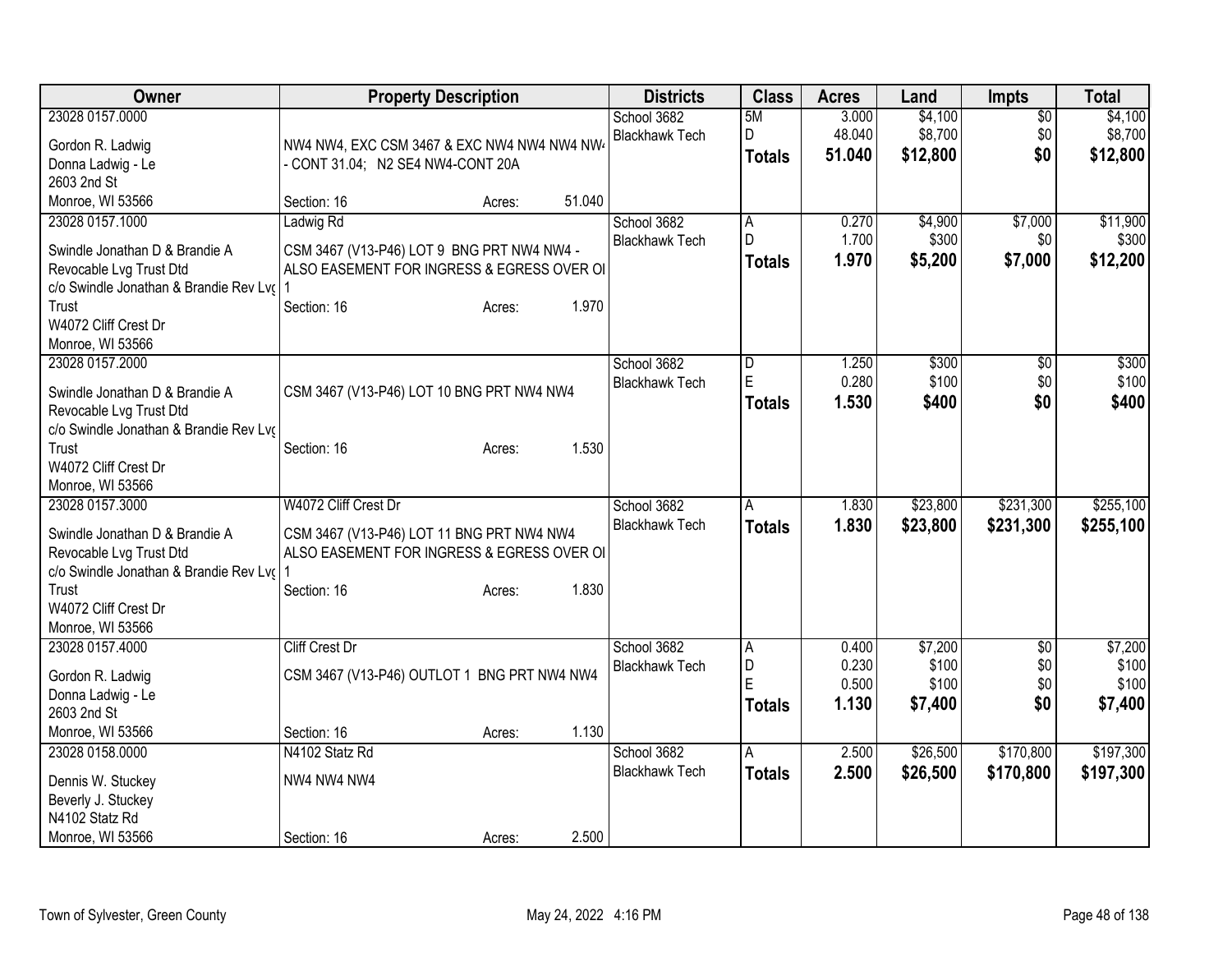| Owner                        | <b>Property Description</b>                    | <b>Districts</b>      | <b>Class</b>   | <b>Acres</b> | Land     | <b>Impts</b>    | <b>Total</b> |
|------------------------------|------------------------------------------------|-----------------------|----------------|--------------|----------|-----------------|--------------|
| 23028 0159.0000              | Ladwig Rd                                      | School 3682           | 5M             | 5.000        | \$5,300  | $\overline{50}$ | \$5,300      |
| Northside Heights LLC        | N2 SW4 NW4                                     | <b>Blackhawk Tech</b> | D              | 14.500       | \$3,000  | \$0             | \$3,000      |
| c/o Northside Heights, LLC   |                                                |                       | E              | 0.500        | \$100    | \$0             | \$100        |
| C/O Mary Ladwig              |                                                |                       | <b>Totals</b>  | 20.000       | \$8,400  | \$0             | \$8,400      |
| 10019 Isola Way              | 20.000<br>Section: 16<br>Acres:                |                       |                |              |          |                 |              |
| Miromar Lakes, FL 33913-8932 |                                                |                       |                |              |          |                 |              |
| 23028 0160.0000              | Ladwig Rd                                      | School 3682           | 5M             | 11.000       | \$11,600 | $\overline{60}$ | \$11,600     |
|                              |                                                | <b>Blackhawk Tech</b> | D              | 28.700       | \$5,000  | \$0             | \$5,000      |
| Gordon R. Ladwig             | S2 SW4 NW4 20A; S2 SE4 NW4 20A                 |                       | E              | 0.300        | \$100    | \$0             | \$100        |
| Donna Ladwig - Le            |                                                |                       | <b>Totals</b>  | 40.000       | \$16,700 | \$0             | \$16,700     |
| 2603 2nd St                  |                                                |                       |                |              |          |                 |              |
| Monroe, WI 53566             | 40.000<br>Section: 16<br>Acres:                |                       |                |              |          |                 |              |
| 23028 0160.0100              | Ladwig Rd                                      | School 3682           | $\overline{D}$ | 58.000       | \$14,900 | $\overline{60}$ | \$14,900     |
| Steve M. Zimmerman           | S2 OF SW4 EXC CSM 4316 LOT 1                   | <b>Blackhawk Tech</b> | E              | 2.000        | \$800    | \$0             | \$800        |
| Jodie L. Zimmerman           |                                                |                       | <b>Totals</b>  | 60.000       | \$15,700 | \$0             | \$15,700     |
| W2744 State Rd 59            |                                                |                       |                |              |          |                 |              |
| Monroe, WI 53566             | 60.000<br>Section: 16<br>Acres:                |                       |                |              |          |                 |              |
| 23028 0160.0110              | N3704 Ladwig Rd                                | School 3682           | 5M             | 2.000        | \$2,700  | \$0             | \$2,700      |
|                              |                                                | <b>Blackhawk Tech</b> | D              | 7.750        | \$1,900  | \$0             | \$1,900      |
| Chad S. Zimmerman            | CSM 4316 (V17-P233) LOT 1 BNG PRT SW4 SW4      |                       | E              | 2.250        | \$2,600  | \$0             | \$2,600      |
| Tasha M. Zimmerman           |                                                |                       | G              | 8.000        | \$48,000 | \$184,000       | \$232,000    |
| N3704 Ladwig Rd              |                                                |                       | <b>Totals</b>  | 20.000       | \$55,200 | \$184,000       | \$239,200    |
| Monroe, WI 53566             | 20.000<br>Section: 16<br>Acres:                |                       |                |              |          |                 |              |
| 23028 0161.0000              | N3820 Ladwig Rd                                | School 3682           | 5M             | 4.500        | \$6,100  | \$0             | \$6,100      |
| Dale A. Grossen              | NW4 SW4 40A; NE4 SW4 40A; SW4 SE4 39.84A       | <b>Blackhawk Tech</b> | D              | 112.840      | \$23,800 | \$0             | \$23,800     |
| Gail L. Grossen              |                                                |                       | G              | 2.500        | \$27,000 | \$160,700       | \$187,700    |
| N3820 Ladwig Rd              |                                                |                       | <b>Totals</b>  | 119.840      | \$56,900 | \$160,700       | \$217,600    |
| Monroe, WI 53566             | 119.840<br>Section: 16<br>Acres:               |                       |                |              |          |                 |              |
| 23028 0161.1000              | State Highway 59                               | School 3682           | A              | 0.160        | \$1,100  | \$0             | \$1,100      |
|                              |                                                | <b>Blackhawk Tech</b> | <b>Totals</b>  | 0.160        | \$1,100  | \$0             | \$1,100      |
| Bradley A. Zettle            | PARC SW4 SE4 DESC AS PARCEL OF LAND            |                       |                |              |          |                 |              |
| Lisa C. Zettle               | LOCATED FROM A HWY REF LN DESC AS: COM PT      |                       |                |              |          |                 |              |
| N3698 State Rd 59            | 1325 FT W SE COR TH N13*E 1000 FT TO PT CRV TH |                       |                |              |          |                 |              |
| Monroe, WI 53566             | 0.160<br>Section: 16<br>Acres:                 |                       |                |              |          |                 |              |
| 23028 0163.0000              | N3802 State Hwy 59                             | School 3682           | A              | 1.000        | \$25,000 | \$100,700       | \$125,700    |
| Paul L. Barrett              | CSM 3807 (V14-P317) LOT 1 BNG PRT NE4 SE4, SE4 | <b>Blackhawk Tech</b> | D              | 2.600        | \$500    | \$0             | \$500        |
| Susan M. Barrett             | <b>NE4 &amp; SE4 SE4</b>                       |                       | F              | 17.000       | \$45,900 | \$0             | \$45,900     |
| 2248 15th St                 |                                                |                       | <b>Totals</b>  | 20.600       | \$71,400 | \$100,700       | \$172,100    |
| Monroe, WI 53566             | 20.600<br>Section: 16<br>Acres:                |                       |                |              |          |                 |              |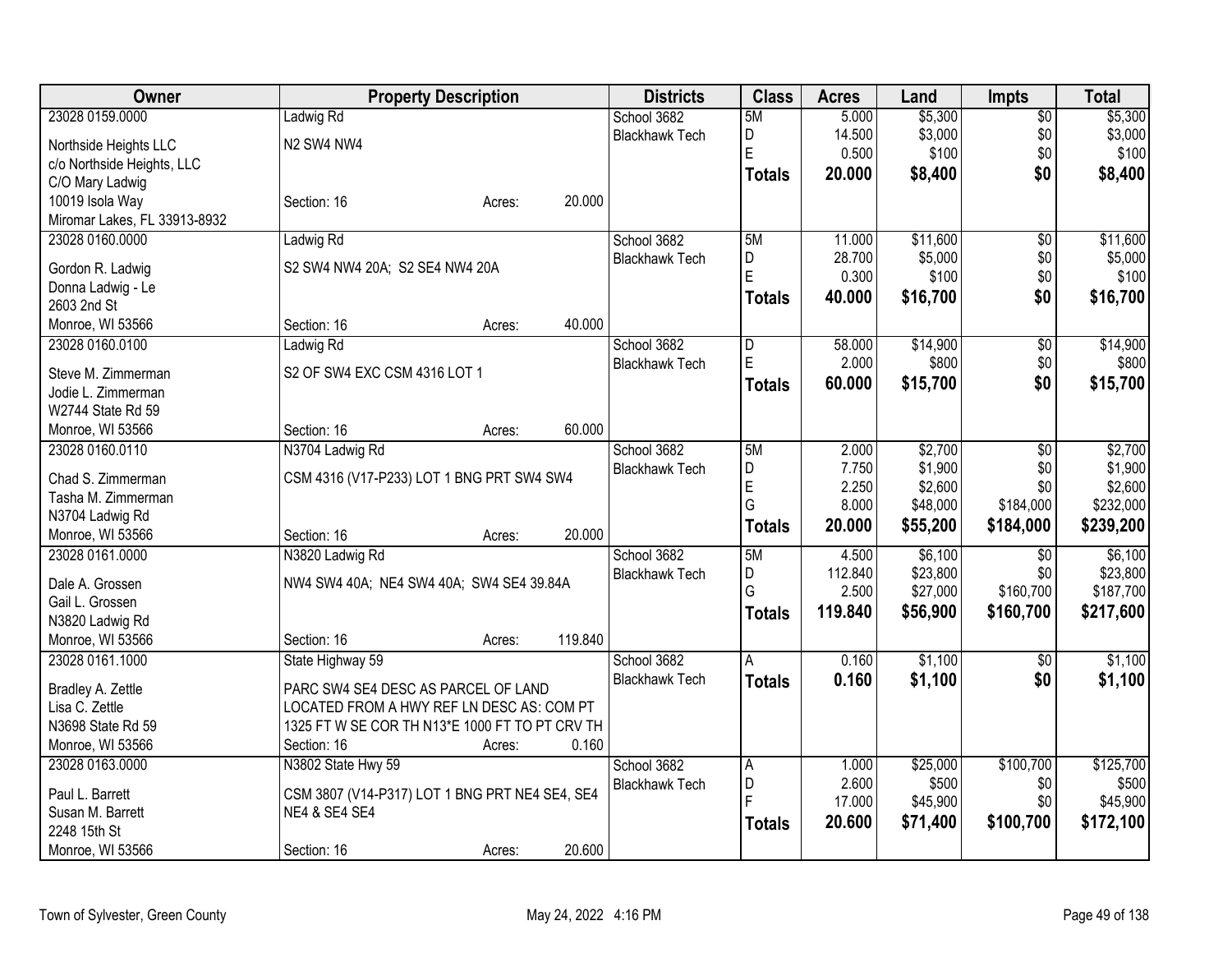| Owner                                                       | <b>Property Description</b>                        | <b>Districts</b>      | <b>Class</b>           | <b>Acres</b> | Land            | Impts           | <b>Total</b>    |
|-------------------------------------------------------------|----------------------------------------------------|-----------------------|------------------------|--------------|-----------------|-----------------|-----------------|
| 23028 0164.0000                                             | N3774 State Hwy 59                                 | School 3682           |                        | 4.140        | \$38,600        | \$148,200       | \$186,800       |
| Paul L. Barrett                                             | PRT LYG E HWY 59, N 13A OF W1/2 SE4 SE4 EXC        | <b>Blackhawk Tech</b> | <b>Totals</b>          | 4.140        | \$38,600        | \$148,200       | \$186,800       |
| Susan M. Barrett                                            | CSM 3807 LOT 1 & EXC DOT CONV (V479-P586)          |                       |                        |              |                 |                 |                 |
| N3774 State Rd 59                                           |                                                    |                       |                        |              |                 |                 |                 |
| Monroe, WI 53566                                            | 4.140<br>Section: 16<br>Acres:                     |                       |                        |              |                 |                 |                 |
| 23028 0165.0000                                             | N3745 State Hwy 59                                 | School 3682           | E                      | 0.500        | \$100           | \$0             | \$100           |
|                                                             |                                                    | <b>Blackhawk Tech</b> | F.                     | 2.749        | \$6,600         | \$0             | \$6,600         |
| Paul L. Barrett                                             | PRT SE4 SE4 LYG W HWY 59 DESC AS: N 13AC OF        |                       | <b>Totals</b>          | 3.249        | \$6,700         | \$0             | \$6,700         |
| Susan M. Barrett                                            | W1/2SE4 SE4, EXC COME SE COR SD SEC TH N0*W        |                       |                        |              |                 |                 |                 |
| 2248 15th St                                                | 1317.52FT TH N89*W 870.26FT POB TH S18*W 201.11    |                       |                        |              |                 |                 |                 |
| Monroe, WI 53566                                            | 3.249<br>Section: 16<br>Acres:                     |                       |                        |              |                 |                 |                 |
| 23028 0165.1000                                             | N3797 State Hwy 59                                 | School 3682           | Α                      | 1.521        | \$27,600        | \$170,900       | \$198,500       |
| Paul Barrett et al                                          | BNG PRT SE4 SE4 PLAT OF SURVEY (V4-P64) EXC        | <b>Blackhawk Tech</b> | <b>Totals</b>          | 1.521        | \$27,600        | \$170,900       | \$198,500       |
| c/o Paul L. Barrett                                         | HWY - DESC AS: COM SE COR OF SD SEC TH N0*W        |                       |                        |              |                 |                 |                 |
| 2248 15th St                                                | 1317.52 FT TH N89*W 870.26 FT TO POB TH S18*W      |                       |                        |              |                 |                 |                 |
| Monroe, WI 53566                                            | Section: 16<br>1.521<br>Acres:                     |                       |                        |              |                 |                 |                 |
| 23028 0166,0000                                             |                                                    | School 3682           | 5M                     | 5.000        | \$5,300         | \$0             | \$5,300         |
|                                                             |                                                    | <b>Blackhawk Tech</b> | D                      | 21.350       | \$4,600         | \$0             | \$4,600         |
| Albright Bernard O and Joanne C Trust                       | SE4 SE4 EXC N 13A OF W2 & EXC PT LOT 1 CSM<br>3807 |                       | <b>Totals</b>          | 26.350       | \$9,900         | \$0             | \$9,900         |
| c/o Albright Bernard and Joanne Trust<br>W3788 County Rd Ss |                                                    |                       |                        |              |                 |                 |                 |
| Monroe, WI 53566-9582                                       | 26.350<br>Section: 16<br>Acres:                    |                       |                        |              |                 |                 |                 |
| 23028 0166.1000                                             |                                                    | School 3682           | $\overline{\text{X2}}$ | 1.590        | $\overline{50}$ | $\overline{50}$ | $\overline{50}$ |
|                                                             |                                                    | <b>Blackhawk Tech</b> |                        | 1.590        | \$0             | \$0             | \$0             |
| Wisconsin Dept of Transportation                            | PRT SE4 SE4 FOR HWY                                |                       | <b>Totals</b>          |              |                 |                 |                 |
| c/o State of Wisconsin                                      |                                                    |                       |                        |              |                 |                 |                 |
|                                                             |                                                    |                       |                        |              |                 |                 |                 |
|                                                             | 1.590<br>Section: 16<br>Acres:                     |                       |                        |              |                 |                 |                 |
| 23028 0169.0000                                             | N4053 Ladwig Rd                                    | School 3682           | 5M                     | 7.000        | \$9,500         | $\overline{50}$ | \$9,500         |
| Nickolas M. Rasmussen                                       | CSM 4471 (V18-P254) LOT 1 BNG PRT NE4 NE4          | <b>Blackhawk Tech</b> | A                      | 2.010        | \$25,000        | \$350,100       | \$375,100       |
| Angela M. Rasmussen                                         |                                                    |                       | D                      | 23.000       | \$4,700         | \$0             | \$4,700         |
| N4053 Ladwig Rd                                             |                                                    |                       | <b>Totals</b>          | 32.010       | \$39,200        | \$350,100       | \$389,300       |
| Monroe, WI 53566                                            | 32.010<br>Section: 17<br>Acres:                    |                       |                        |              |                 |                 |                 |
| 23028 0169.1000                                             | N3992 Meyers Rd                                    | School 3682           | Α                      | 2.000        | \$30,000        | \$248,600       | \$278,600       |
|                                                             |                                                    | <b>Blackhawk Tech</b> | F                      | 8.820        | \$23,800        | \$0             | \$23,800        |
| Martin L. Arnold                                            | CSM 230 (V1-P237) LOT 1 BNG PRT NW4 & SW4 OF       |                       | <b>Totals</b>          | 10.820       | \$53,800        | \$248,600       | \$302,400       |
| Rachel A. Long                                              | NE4                                                |                       |                        |              |                 |                 |                 |
| N3992 Meyers Rd                                             |                                                    |                       |                        |              |                 |                 |                 |
| Monroe, WI 53566                                            | 10.820<br>Section: 17<br>Acres:                    |                       |                        |              |                 |                 |                 |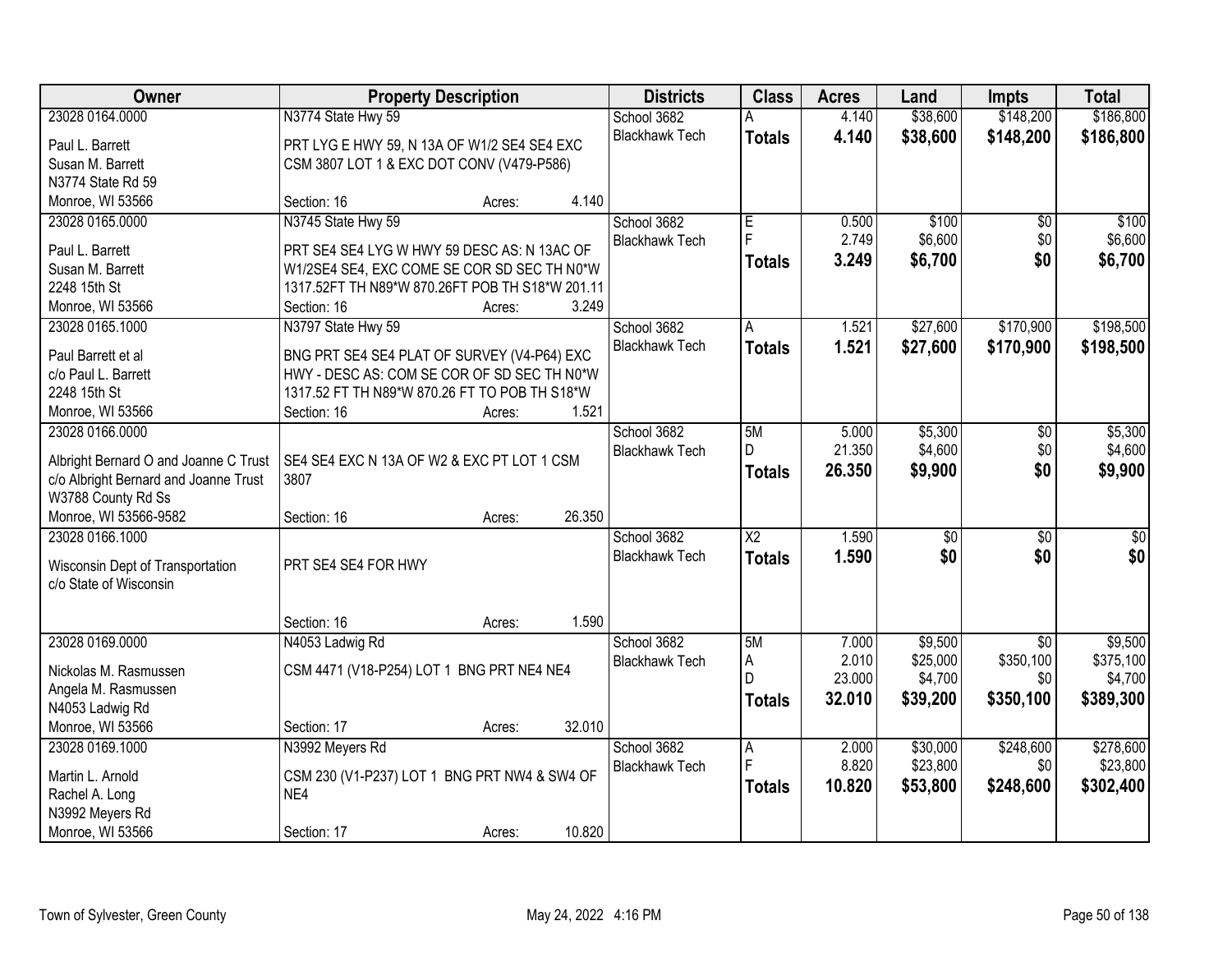| Owner                |                                               | <b>Property Description</b> |        | <b>Districts</b>      | <b>Class</b>   | <b>Acres</b>    | Land              | <b>Impts</b>    | <b>Total</b>      |
|----------------------|-----------------------------------------------|-----------------------------|--------|-----------------------|----------------|-----------------|-------------------|-----------------|-------------------|
| 23028 0169.2000      | N3963 Meyers Rd                               |                             |        | School 3682           | A              | 9.750           | \$61,000          | \$415,600       | \$476,600         |
| Christopher J. Smith | CSM 4039 (V16-P23) LOT 1 BNG PRT SE4 NW4      |                             |        | <b>Blackhawk Tech</b> | <b>Totals</b>  | 9.750           | \$61,000          | \$415,600       | \$476,600         |
| Lara S. Smith        |                                               |                             |        |                       |                |                 |                   |                 |                   |
| N3963 Meyers Rd      |                                               |                             |        |                       |                |                 |                   |                 |                   |
| Monroe, WI 53566     | Section: 17                                   | Acres:                      | 9.750  |                       |                |                 |                   |                 |                   |
| 23028 0169.2100      |                                               |                             |        | School 3682           | Α              | 5.350           | \$35,100          | $\overline{50}$ | \$35,100          |
|                      |                                               |                             |        | <b>Blackhawk Tech</b> | <b>Totals</b>  | 5.350           | \$35,100          | \$0             | \$35,100          |
| Christopher J. Smith | CSM 4039 (V16-P23) LOT 2 BNG PRT SE4 NW4      |                             |        |                       |                |                 |                   |                 |                   |
| Lara Salyer Smith    |                                               |                             |        |                       |                |                 |                   |                 |                   |
| N3963 Meyers Rd      |                                               |                             |        |                       |                |                 |                   |                 |                   |
| Monroe, WI 53566     | Section: 17                                   | Acres:                      | 5.350  |                       |                |                 |                   |                 |                   |
| 23028 0170.0000      |                                               |                             |        | School 3682           | 5M             | 2.000           | \$2,400           | \$0             | \$2,400           |
| Sandy Hook, LLC      | SE4 NE4 40A & E2 SW4 NE4 20A                  |                             |        | <b>Blackhawk Tech</b> | D<br>E         | 57.000<br>1.000 | \$11,000<br>\$100 | \$0<br>\$0      | \$11,000<br>\$100 |
| c/o Sandy Hook, LLC  |                                               |                             |        |                       |                | 60.000          |                   | \$0             |                   |
| N2557 Bagley Rd      |                                               |                             |        |                       | Totals         |                 | \$13,500          |                 | \$13,500          |
| Juda, WI 53550       | Section: 17                                   | Acres:                      | 60.000 |                       |                |                 |                   |                 |                   |
| 23028 0171.0000      | N3948 Meyers Rd                               |                             |        | School 3682           | $\overline{A}$ | 3.010           | \$28,000          | \$99,600        | \$127,600         |
| Judith Keehn et al   | CSM 4040 (V16-P25) LOT 2 BNG PRT SW4 NE4      |                             |        | <b>Blackhawk Tech</b> | D              | 5.000           | \$900             | \$0             | \$900             |
| c/o Richard A. Keehn |                                               |                             |        |                       | <b>Totals</b>  | 8.010           | \$28,900          | \$99,600        | \$128,500         |
| N3948 Meyers Rd      |                                               |                             |        |                       |                |                 |                   |                 |                   |
| Monroe, WI 53566     | Section: 17                                   | Acres:                      | 8.010  |                       |                |                 |                   |                 |                   |
| 23028 0171.0100      |                                               |                             |        | School 3682           | 5M             | 3.500           | \$4,800           | \$0             | \$4,800           |
|                      |                                               |                             |        | <b>Blackhawk Tech</b> | $\mathsf{D}$   | 1.670           | \$400             | \$0             | \$400             |
| Richard A. Keehn     | CSM 4040 (V16-P25) LOT 1 BNG PRT SW4 NE4      |                             |        |                       | <b>Totals</b>  | 5.170           | \$5,200           | \$0             | \$5,200           |
| Judith Keehn         |                                               |                             |        |                       |                |                 |                   |                 |                   |
| N3948 Meyers Rd      |                                               |                             |        |                       |                |                 |                   |                 |                   |
| Monroe, WI 53566     | Section: 17                                   | Acres:                      | 5.170  |                       |                |                 |                   |                 |                   |
| 23028 0171.0200      | N3914 Meyers Rd                               |                             |        | School 3682           | A              | 5.290           | \$34,900          | \$119,500       | \$154,400         |
| Mickey L. Padulla    | CSM 4040 (V16-P25) LOT 3 BNG PRT SW4 NE4      |                             |        | <b>Blackhawk Tech</b> | <b>Totals</b>  | 5.290           | \$34,900          | \$119,500       | \$154,400         |
| Tamara K. Padulla    |                                               |                             |        |                       |                |                 |                   |                 |                   |
| N3914 Meyers Rd      |                                               |                             |        |                       |                |                 |                   |                 |                   |
| Monroe, WI 53566     | Section: 17                                   | Acres:                      | 5.290  |                       |                |                 |                   |                 |                   |
| 23028 0172.0000      | Meyers Rd                                     |                             |        | School 3682           | A              | 4.500           | \$32,500          | $\overline{50}$ | \$32,500          |
| Christopher J. Smith | N 5A OF E1/2 SE4 NW4 EXC W 1/2A, ALSO EXC CSM |                             |        | <b>Blackhawk Tech</b> | <b>Totals</b>  | 4.500           | \$32,500          | \$0             | \$32,500          |
| Lara Salyer Smith    | 340 (V1-P351)                                 |                             |        |                       |                |                 |                   |                 |                   |
| N3963 Meyers Rd      |                                               |                             |        |                       |                |                 |                   |                 |                   |
| Monroe, WI 53566     | Section: 17                                   | Acres:                      | 4.500  |                       |                |                 |                   |                 |                   |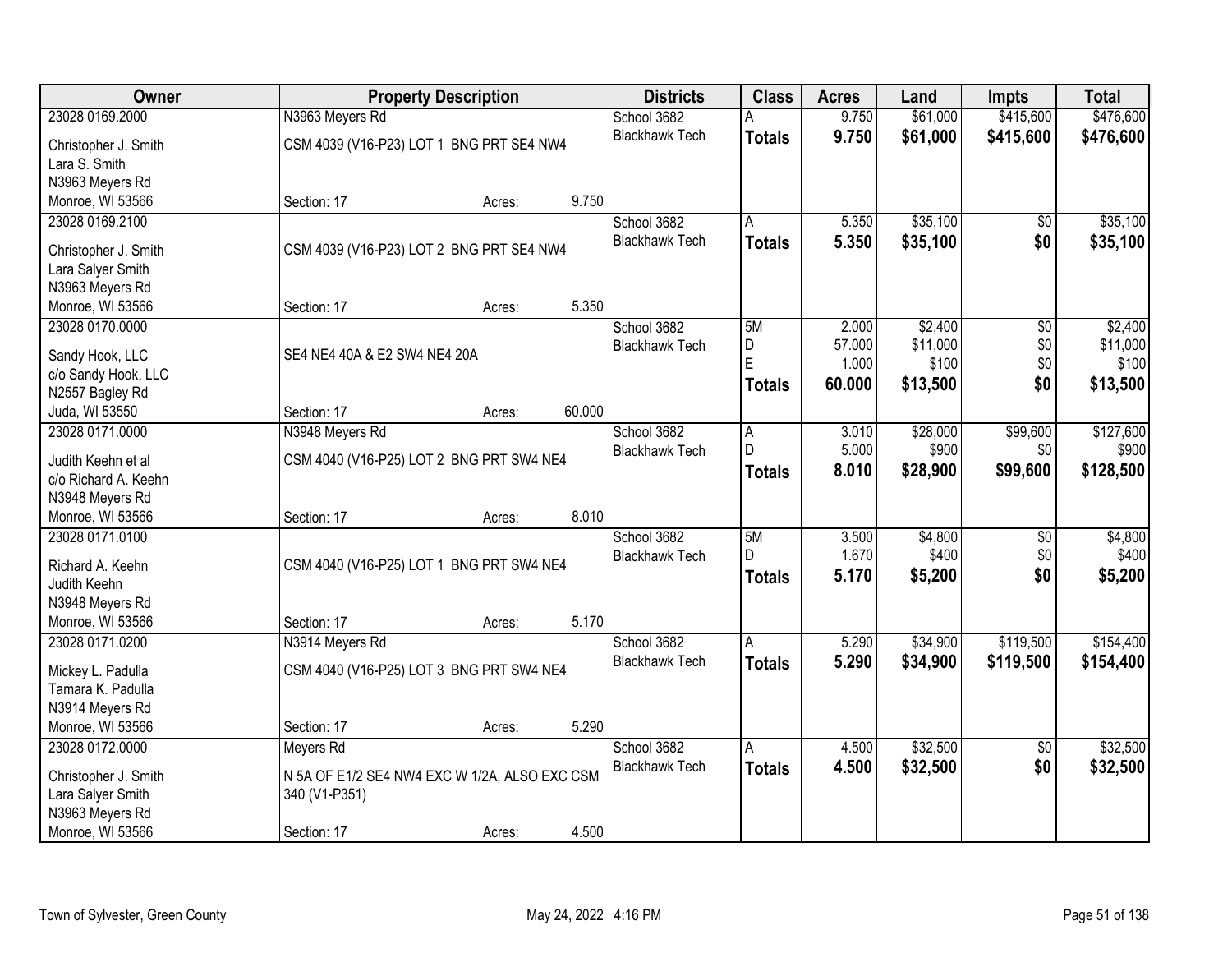| Owner                                   | <b>Property Description</b>                       |        |        | <b>Districts</b>      | <b>Class</b>   | <b>Acres</b> | Land        | <b>Impts</b>    | <b>Total</b>    |
|-----------------------------------------|---------------------------------------------------|--------|--------|-----------------------|----------------|--------------|-------------|-----------------|-----------------|
| 23028 0173.0000                         | Meyers Rd                                         |        |        | School 3682           | M <sub>6</sub> | 20.000       | ( \$54,000) | $\overline{50}$ | $\overline{30}$ |
| Ginner Keith A Revocable Trust Dtd Apri | N2 NW4 NE4                                        |        |        | <b>Blackhawk Tech</b> | <b>Totals</b>  | 20.000       | \$0         | \$0             | \$0             |
| 22, 2018                                |                                                   |        |        |                       |                |              |             |                 |                 |
| c/o Ginner Keith A Revocable Trust      |                                                   |        |        |                       |                |              |             |                 |                 |
| 1401 26th Ave                           | Section: 17                                       | Acres: | 20.000 |                       |                |              |             |                 |                 |
| Monroe, WI 53566                        |                                                   |        |        |                       |                |              |             |                 |                 |
| 23028 0174.0000                         | Meyers Rd                                         |        |        | School 3682           | M <sub>6</sub> | 10.000       | (\$27,000)  | $\overline{50}$ | $\frac{1}{2}$   |
| Ginner Keith A Revocable Trust Dtd Apri | SE4 NW4 NE4                                       |        |        | <b>Blackhawk Tech</b> | <b>Totals</b>  | 10,000       | \$0         | \$0             | \$0             |
| 22, 2018                                |                                                   |        |        |                       |                |              |             |                 |                 |
| c/o Ginner Keith A Revocable Trust      |                                                   |        |        |                       |                |              |             |                 |                 |
| 1401 26th Ave                           | Section: 17                                       | Acres: | 10.000 |                       |                |              |             |                 |                 |
| Monroe, WI 53566                        |                                                   |        |        |                       |                |              |             |                 |                 |
| 23028 0175.0000                         |                                                   |        |        | School 3682           | A              | 1.000        | \$4,000     | $\overline{50}$ | \$4,000         |
| Richter Marie P Revocable Living Trust  | PRT NE4 NW4 COM NE COR LOT 1 CSM 108 TH           |        |        | <b>Blackhawk Tech</b> | <b>Totals</b>  | 1.000        | \$4,000     | \$0             | \$4,000         |
| Dtd Aug 31, 2018                        | N87*W 327.76 FT TH N0*E 100 FT TH S87*E 437.02 FT |        |        |                       |                |              |             |                 |                 |
| c/o Richter Marie P Rev Living Trust    | TH S0*W 100 FT TH N87*W 109.26 FT TO POB          |        |        |                       |                |              |             |                 |                 |
| N4086 Dutch Hollow Rd                   | Section: 17                                       | Acres: | 1.000  |                       |                |              |             |                 |                 |
| Monroe, WI 53566                        |                                                   |        |        |                       |                |              |             |                 |                 |
| 23028 0175.1000                         | Meyers Rd                                         |        |        | School 3682           | $\overline{A}$ | 5.000        | \$42,000    | \$0             | \$42,000        |
|                                         |                                                   |        |        | <b>Blackhawk Tech</b> | <b>Totals</b>  | 5.000        | \$42,000    | \$0             | \$42,000        |
| Donald H. Kubly                         | PRT NE4 NW4                                       |        |        |                       |                |              |             |                 |                 |
| N4125 Meyers Rd                         |                                                   |        |        |                       |                |              |             |                 |                 |
| Monroe, WI 53566                        | Section: 17                                       | Acres: | 5.000  |                       |                |              |             |                 |                 |
| 23028 0176.0000                         | N4071 Meyers Rd                                   |        |        | School 3682           | A              | 2.580        | \$32,300    | \$144,900       | \$177,200       |
|                                         |                                                   |        |        | <b>Blackhawk Tech</b> |                |              |             |                 |                 |
| Kyle J. Bruehlman                       | CSM 339 (V1-P350) LOT 1 BNG PRT NE4 NW4           |        |        |                       | <b>Totals</b>  | 2.580        | \$32,300    | \$144,900       | \$177,200       |
| Kasey N. Bruehlman                      |                                                   |        |        |                       |                |              |             |                 |                 |
| N4071 Meyers Rd                         |                                                   |        |        |                       |                |              |             |                 |                 |
| Monroe, WI 53566                        | Section: 17                                       | Acres: | 2.580  |                       |                |              |             |                 |                 |
| 23028 0176.1000                         | N4085 Schrade Rd                                  |        |        | School 3682           | A              | 3.440        | \$35,800    | \$344,100       | \$379,900       |
| Matthew P. Brukwicki                    | CSM 2106 (V7-P48) LOT 1 BNG PRT NE4 NW4           |        |        | <b>Blackhawk Tech</b> | <b>Totals</b>  | 3.440        | \$35,800    | \$344,100       | \$379,900       |
| Michelle M. Brukwicki                   |                                                   |        |        |                       |                |              |             |                 |                 |
| N4085 Schrade Rd                        |                                                   |        |        |                       |                |              |             |                 |                 |
| Monroe, WI 53566                        | Section: 17                                       | Acres: | 3.440  |                       |                |              |             |                 |                 |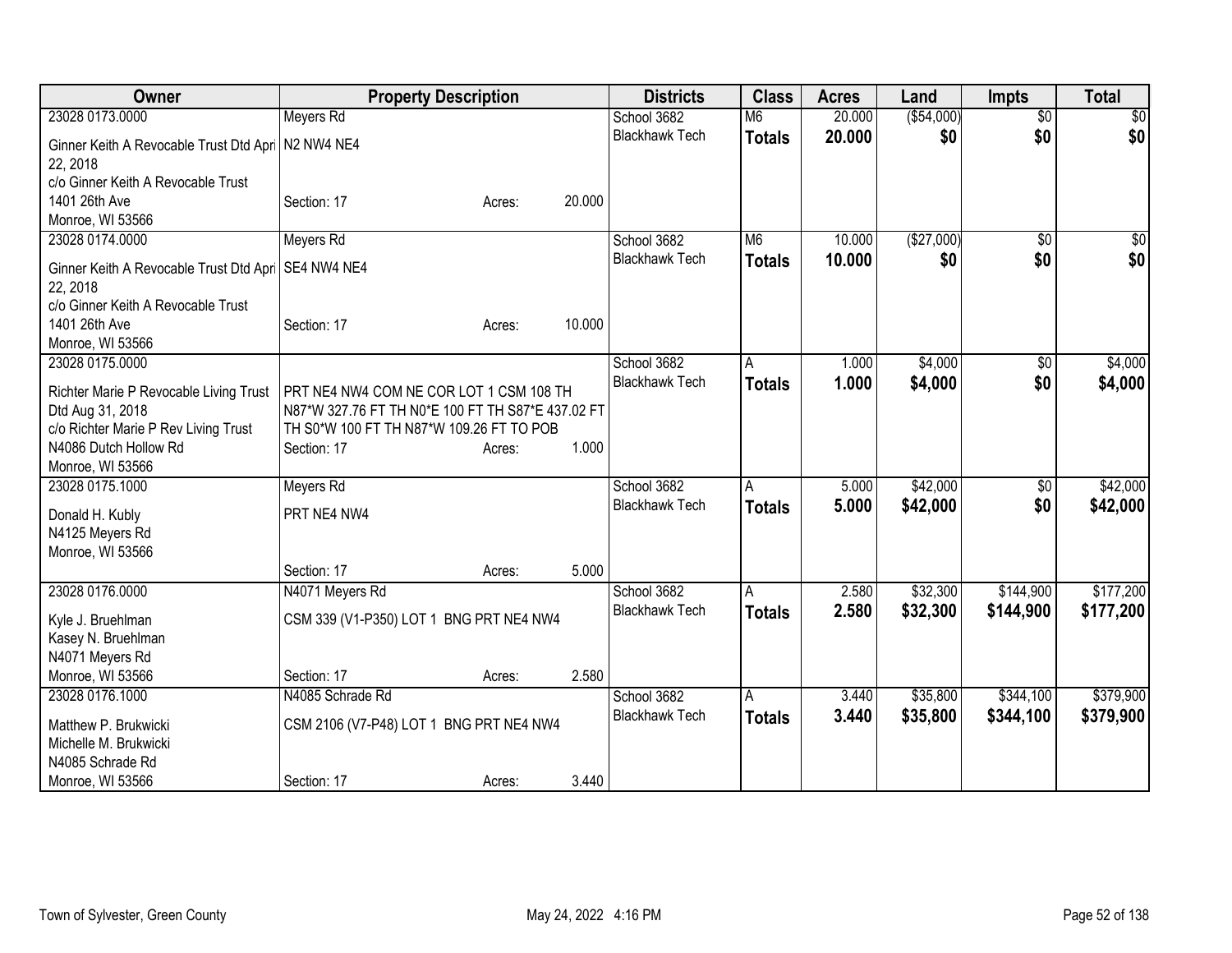| Owner                                  | <b>Property Description</b>                        | <b>Districts</b>      | <b>Class</b>   | <b>Acres</b> | Land     | <b>Impts</b> | <b>Total</b> |
|----------------------------------------|----------------------------------------------------|-----------------------|----------------|--------------|----------|--------------|--------------|
| 23028 0176.2100                        |                                                    | School 3682           | А              | 0.707        | \$2,800  | \$0          | \$2,800      |
| Richter Marie P Revocable Living Trust | CSM 339 (V1-P350) PRT LOT 3 BNG PRT NE4 NW4        | <b>Blackhawk Tech</b> | <b>Totals</b>  | 0.707        | \$2,800  | \$0          | \$2,800      |
| Dtd Aug 31, 2018                       | COM NE COR N87*W 218.51 FT POB N87*W ALG N LN      |                       |                |              |          |              |              |
| c/o Richter Marie P Rev Living Trust   | TO NW COR TH S0*W 279.75 FT TO SW COR LOT TH       |                       |                |              |          |              |              |
| N4086 Dutch Hollow Rd                  | 0.707<br>Section: 17<br>Acres:                     |                       |                |              |          |              |              |
| Monroe, WI 53566                       |                                                    |                       |                |              |          |              |              |
| 23028 0177.0000                        | N4055 Meyers Rd                                    | School 3682           | $\overline{A}$ | 2.550        | \$32,200 | \$341,500    | \$373,700    |
|                                        |                                                    | <b>Blackhawk Tech</b> | Totals         | 2.550        | \$32,200 | \$341,500    | \$373,700    |
| Tanya Jahnke et al                     | E 1/4 LOT 1 CSM 341 (V1-P352) - .46A; ALSO PRT NE4 |                       |                |              |          |              |              |
| c/o Robert C. Beck                     | NW4 COM N4 COR SEC 17 TH S 513.35 FT POB TH        |                       |                |              |          |              |              |
| N4055 Meyers Rd                        | N87*W 358.20 FT TH S 255.75 FT TH S87*E 358.20 FT  |                       |                |              |          |              |              |
| Monroe, WI 53566-9321                  | 2.550<br>Section: 17<br>Acres:                     |                       |                |              |          |              |              |
| 23028 0178,0000                        | N4086 Dutch Hollow Rd                              | School 3682           | A              | 2.100        | \$30,400 | \$218,900    | \$249,300    |
| Richter Marie P Revocable Living Trust | CSM 108 (V1-P108) LOT 1 BNG PRT NE4 NW4            | <b>Blackhawk Tech</b> | Totals         | 2.100        | \$30,400 | \$218,900    | \$249,300    |
| Dtd Aug 31, 2018                       |                                                    |                       |                |              |          |              |              |
| c/o Richter Marie P Rev Living Trust   |                                                    |                       |                |              |          |              |              |
| N4086 Dutch Hollow Rd                  | 2.100<br>Section: 17<br>Acres:                     |                       |                |              |          |              |              |
| Monroe, WI 53566                       |                                                    |                       |                |              |          |              |              |
| 23028 0179.0000                        | N4056 Dutch Hollow Rd                              | School 3682           | A              | 2.100        | \$30,400 | \$246,500    | \$276,900    |
|                                        |                                                    | <b>Blackhawk Tech</b> | <b>Totals</b>  | 2.100        | \$30,400 | \$246,500    | \$276,900    |
| Curtis L. Brown<br>Rebekah G. Brown    | CSM 108 (V1-P108) LOT 2 BNG PRT NE4 NW4            |                       |                |              |          |              |              |
| N4056 Dutch Hollow Rd                  |                                                    |                       |                |              |          |              |              |
|                                        | 2.100<br>Section: 17                               |                       |                |              |          |              |              |
| Monroe, WI 53566                       | Acres:                                             |                       |                |              |          |              | \$219,700    |
| 23028 0180.0000                        | N4038 Dutch Hollow Rd                              | School 3682           | A              | 2.110        | \$30,400 | \$189,300    |              |
| Carol G. Baker                         | CSM 108 (V1-P108) LOT 3 BNG PRT NE4 NW4            | <b>Blackhawk Tech</b> | <b>Totals</b>  | 2.110        | \$30,400 | \$189,300    | \$219,700    |
| N4038 Dutch Hollow Rd                  |                                                    |                       |                |              |          |              |              |
| Monroe, WI 53566                       |                                                    |                       |                |              |          |              |              |
|                                        | 2.110<br>Section: 17<br>Acres:                     |                       |                |              |          |              |              |
| 23028 0181.0000                        |                                                    | School 3682           | A              | 2.200        | \$8,800  | \$0          | \$8,800      |
| Carol G. Baker                         |                                                    | <b>Blackhawk Tech</b> | <b>Totals</b>  | 2.200        | \$8,800  | \$0          | \$8,800      |
| N4038 Dutch Hollow Rd                  | CSM 108 (V1-P108) LOT 4 BNG PRT NE4 NW4            |                       |                |              |          |              |              |
|                                        |                                                    |                       |                |              |          |              |              |
| Monroe, WI 53566                       | 2.200<br>Section: 17                               |                       |                |              |          |              |              |
| 23028 0181.1000                        | Acres:<br>W4360 Schrade Rd                         |                       |                |              | \$30,500 | \$227,100    | \$257,600    |
|                                        |                                                    | School 3682           | A              | 2.125        |          |              |              |
| Ronald E. Gowdy                        | PARC W2 NE4 NW4 COM N4 COR TH S ALG N/S4 LN        | <b>Blackhawk Tech</b> | Totals         | 2.125        | \$30,500 | \$227,100    | \$257,600    |
| PO Box 311                             | 1319.39 FT TH N87*W 660.86 FT TO NE COR W2 SE4     |                       |                |              |          |              |              |
| Monroe, WI 53566                       | NW4 POB TH N 280.5 FT TH N87*W 330 FT TH S 280.5   |                       |                |              |          |              |              |
|                                        | 2.125<br>Section: 17<br>Acres:                     |                       |                |              |          |              |              |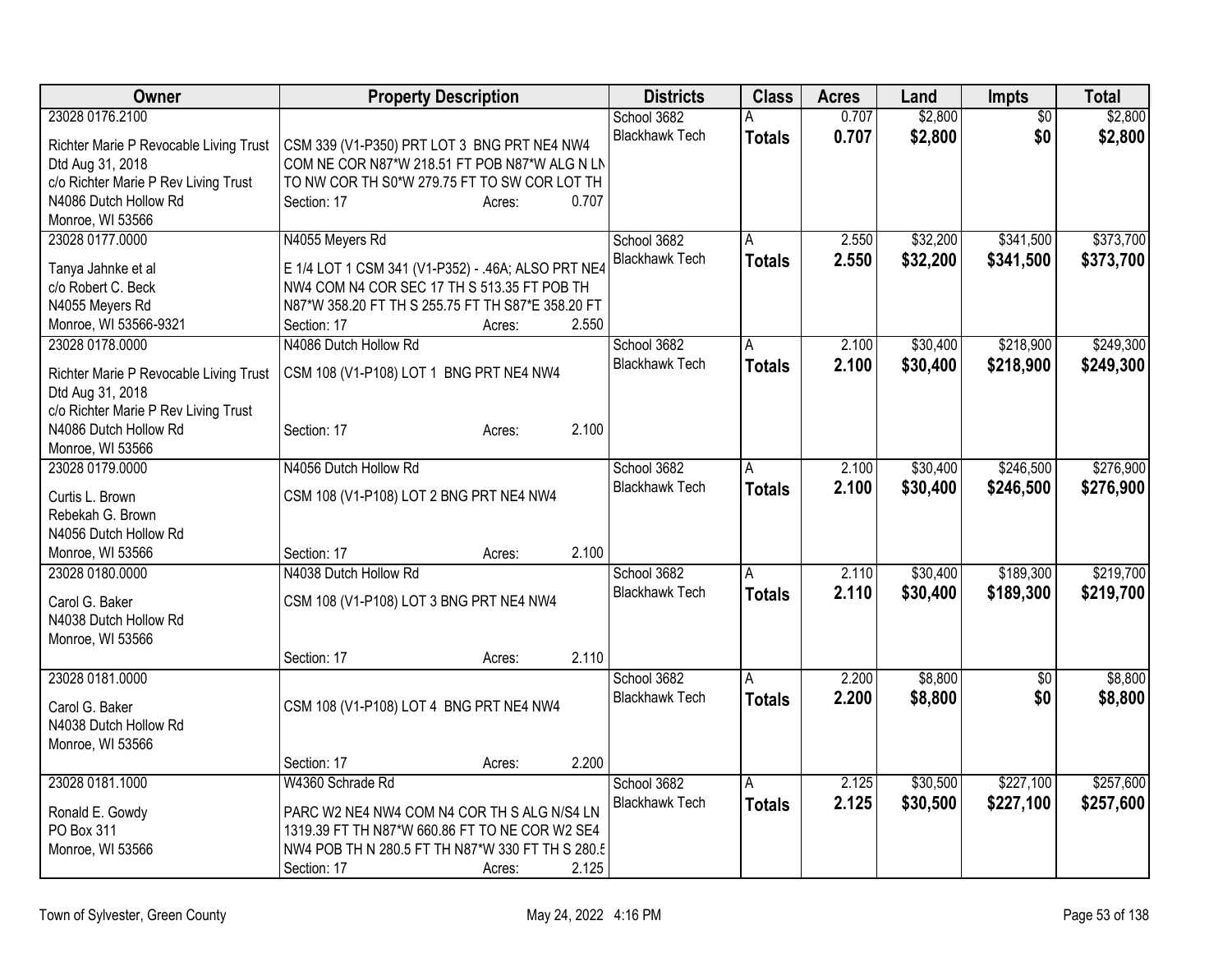| <b>Owner</b>                                |                  | <b>Property Description</b>                   |       | <b>Districts</b>      | <b>Class</b>  | <b>Acres</b> | Land     | Impts           | <b>Total</b> |
|---------------------------------------------|------------------|-----------------------------------------------|-------|-----------------------|---------------|--------------|----------|-----------------|--------------|
| 23028 0182.1000                             | Schrade Rd       |                                               |       | School 3682           |               | 1.380        | \$26,900 | $\overline{50}$ | \$26,900     |
| Matthew P. Brukwicki                        |                  | CSM 341 (V1-P352) W 3/4 LOT 1 BNG PRT NE4 NW4 |       | <b>Blackhawk Tech</b> | <b>Totals</b> | 1.380        | \$26,900 | \$0             | \$26,900     |
| Michelle M. Brukwicki                       | (POS V11-P20)    |                                               |       |                       |               |              |          |                 |              |
| N4085 Schrade Rd                            |                  |                                               |       |                       |               |              |          |                 |              |
| Monroe, WI 53566                            | Section: 17      | Acres:                                        | 1.380 |                       |               |              |          |                 |              |
| 23028 0182.1100                             | N4077 Schrade Rd |                                               |       | School 3682           | A             | 2.110        | \$30,400 | \$365,500       | \$395,900    |
| James H. Lees                               |                  | CSM 341 (V1-P352) LOT 2 BNG PRT NE4 NW4       |       | <b>Blackhawk Tech</b> | <b>Totals</b> | 2.110        | \$30,400 | \$365,500       | \$395,900    |
| Melissa J. Lees                             |                  |                                               |       |                       |               |              |          |                 |              |
| 1130 S Michigan Ave Apt 4203                |                  |                                               |       |                       |               |              |          |                 |              |
| Chicago, IL 60605                           | Section: 17      | Acres:                                        | 2.110 |                       |               |              |          |                 |              |
| 23028 0182.2000                             | N4061 Schrade Rd |                                               |       | School 3682           | A             | 2.120        | \$30,500 | \$241,900       | \$272,400    |
| Todd R. Smith                               |                  | CSM 341 (V1-P352) LOT 3 BNG PRT NE4 NW4       |       | <b>Blackhawk Tech</b> | <b>Totals</b> | 2.120        | \$30,500 | \$241,900       | \$272,400    |
| N4061 Schrade Rd                            |                  |                                               |       |                       |               |              |          |                 |              |
| Monroe, WI 53566                            |                  |                                               |       |                       |               |              |          |                 |              |
|                                             | Section: 17      | Acres:                                        | 2.120 |                       |               |              |          |                 |              |
| 23028 0182.3000                             |                  |                                               |       | School 3682           | A             | 1.900        | \$29,500 | \$0             | \$29,500     |
|                                             |                  |                                               |       | <b>Blackhawk Tech</b> | <b>Totals</b> | 1.900        | \$29,500 | \$0             | \$29,500     |
| Thor Thompson et al<br>c/o Thor E. Thompson |                  | CSM 341 (V1-P352) LOT 4 BNG PRT NE4 NW4       |       |                       |               |              |          |                 |              |
| W4330 Schrade Rd                            |                  |                                               |       |                       |               |              |          |                 |              |
| Monroe, WI 53566                            | Section: 17      | Acres:                                        | 1.900 |                       |               |              |          |                 |              |
| 23028 0183.0000                             | <b>Meyers Rd</b> |                                               |       | School 3682           | A             | 1.870        | \$26,400 | \$28,000        | \$54,400     |
|                                             |                  |                                               |       | <b>Blackhawk Tech</b> | <b>Totals</b> | 1.870        | \$26,400 | \$28,000        | \$54,400     |
| Robert C. Beck                              |                  | CSM 340 (V1-P351) LOT 1 BNG PRT NE4 NW4       |       |                       |               |              |          |                 |              |
| N4055 Meyers Rd                             |                  |                                               |       |                       |               |              |          |                 |              |
| Monroe, WI 53566-9321                       | Section: 17      | Acres:                                        | 1.870 |                       |               |              |          |                 |              |
| 23028 0183.1000                             | Schrade Rd       |                                               |       | School 3682           | A             | 0.820        | \$3,600  | $\overline{50}$ | \$3,600      |
|                                             |                  |                                               |       | <b>Blackhawk Tech</b> | <b>Totals</b> | 0.820        | \$3,600  | \$0             | \$3,600      |
| Thor E. Thompson                            |                  | CSM 340 (V1-P351) LOT 2 BNG PRT NE4 NW4       |       |                       |               |              |          |                 |              |
| Konnie L. Thompson                          |                  |                                               |       |                       |               |              |          |                 |              |
| W4330 Schrade Rd                            |                  |                                               | 0.820 |                       |               |              |          |                 |              |
| Monroe, WI 53566<br>23028 0183.2000         | Section: 17      | Acres:                                        |       | School 3682           | A             | 1.660        | \$28,300 | \$57,200        | \$85,500     |
|                                             | Schrade Rd       |                                               |       | <b>Blackhawk Tech</b> |               | 1.660        | \$28,300 | \$57,200        |              |
| Thor E. Thompson                            |                  | CSM 340 (V1-P351) LOT 3 BNG PRT NE4 NW4       |       |                       | <b>Totals</b> |              |          |                 | \$85,500     |
| Konnie L. Thompson                          |                  |                                               |       |                       |               |              |          |                 |              |
| W4330 Schrade Rd                            |                  |                                               |       |                       |               |              |          |                 |              |
| Monroe, WI 53566                            | Section: 17      | Acres:                                        | 1.660 |                       |               |              |          |                 |              |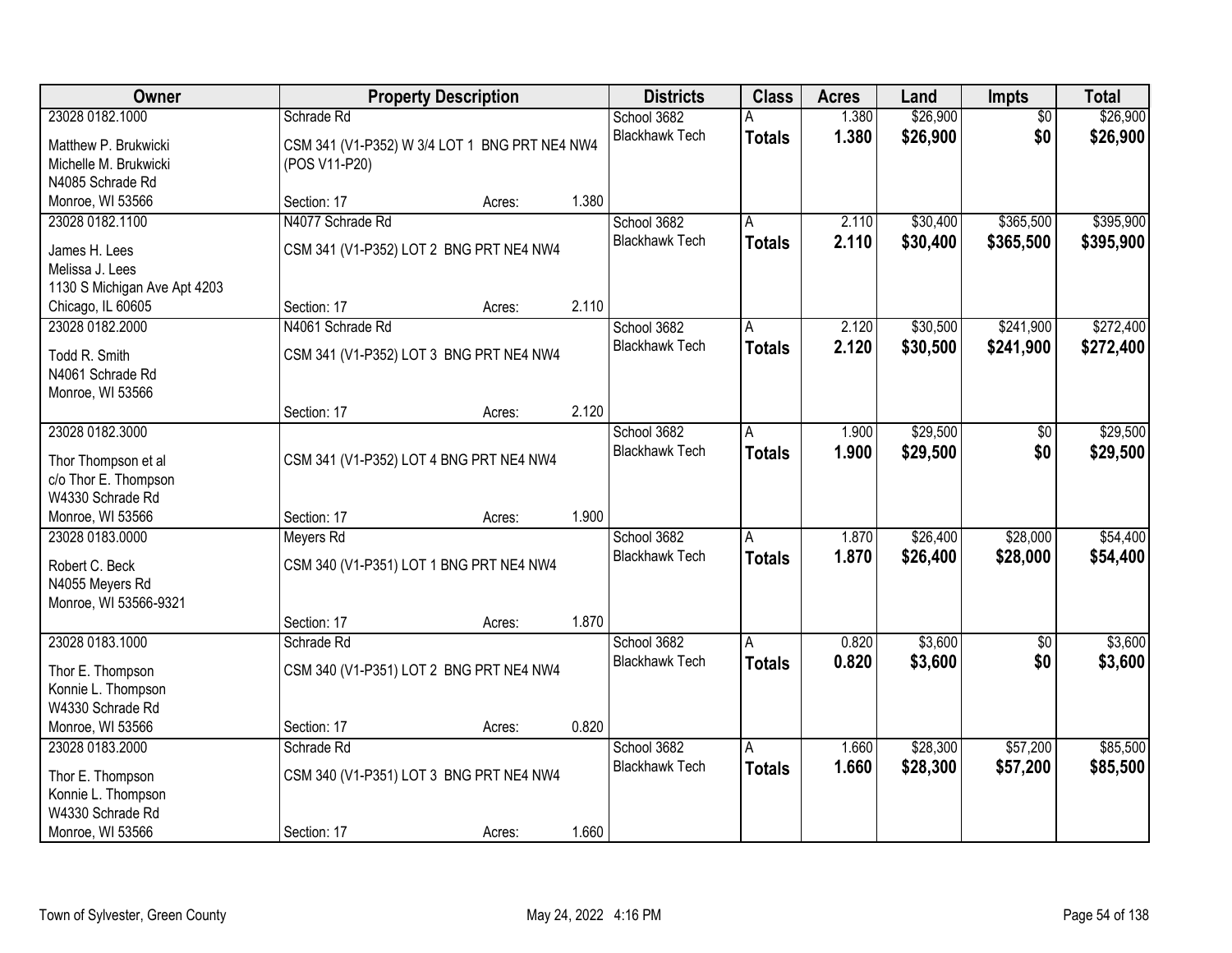| Owner                                                          |                                                                                          | <b>Property Description</b> |       | <b>Districts</b>      | <b>Class</b>  | <b>Acres</b> | Land     | Impts           | <b>Total</b> |
|----------------------------------------------------------------|------------------------------------------------------------------------------------------|-----------------------------|-------|-----------------------|---------------|--------------|----------|-----------------|--------------|
| 23028 0183.3000                                                | W4330 Schrade Rd                                                                         |                             |       | School 3682           |               | 1.940        | \$29,700 | \$242,000       | \$271,700    |
| Thor E. Thompson                                               | CSM 340 (V1-P351) LOT 4 BNG PRT NE4 NW4                                                  |                             |       | <b>Blackhawk Tech</b> | <b>Totals</b> | 1.940        | \$29,700 | \$242,000       | \$271,700    |
| Konnie L. Thompson                                             |                                                                                          |                             |       |                       |               |              |          |                 |              |
| W4330 Schrade Rd                                               |                                                                                          |                             |       |                       |               |              |          |                 |              |
| Monroe, WI 53566                                               | Section: 17                                                                              | Acres:                      | 1.940 |                       |               |              |          |                 |              |
| 23028 0184.0000                                                | W4383 Schrade Rd                                                                         |                             |       | School 3682           | A             | 7.000        | \$50,000 | \$286,800       | \$336,800    |
| James E. Hall                                                  | N 7A OF S 15A W2 SE4 NW4                                                                 |                             |       | <b>Blackhawk Tech</b> | <b>Totals</b> | 7.000        | \$50,000 | \$286,800       | \$336,800    |
| Sue A. Hall                                                    |                                                                                          |                             |       |                       |               |              |          |                 |              |
| W4383 Schrade Rd                                               |                                                                                          |                             |       |                       |               |              |          |                 |              |
| Monroe, WI 53566                                               | Section: 17                                                                              | Acres:                      | 7.000 |                       |               |              |          |                 |              |
| 23028 0184.1000                                                | W4389 Schrade Rd                                                                         |                             |       | School 3682           | A             | 8.000        | \$54,000 | \$320,300       | \$374,300    |
| Michael J. Coulthard                                           | CSM 966 (V3-P144) LOT 1 BNG CSM 406 (V1-P420) &                                          |                             |       | <b>Blackhawk Tech</b> | <b>Totals</b> | 8.000        | \$54,000 | \$320,300       | \$374,300    |
| Katelin J. Coulthard                                           | CSM 711 (V2-P264) & PRT SE4 NW4                                                          |                             |       |                       |               |              |          |                 |              |
| W4389 Schrade Rd                                               |                                                                                          |                             |       |                       |               |              |          |                 |              |
| Monroe, WI 53566                                               | Section: 17                                                                              | Acres:                      | 8.000 |                       |               |              |          |                 |              |
| 23028 0186.0000                                                |                                                                                          |                             |       | School 3682           | E.            | 1.800        | \$100    | $\overline{30}$ | \$100        |
|                                                                |                                                                                          |                             |       | <b>Blackhawk Tech</b> | <b>Totals</b> | 1.800        | \$100    | \$0             | \$100        |
| <b>Brugger Family Farm Partnership</b><br>N4611 Rechsteiner Rd | NW4 NW4 EXC CSM 153,1147,& 1492, EXC LOTS 1-3<br>CSM 3057, EXC LOT 1 CSM 3244 & 2.4A FOR |                             |       |                       |               |              |          |                 |              |
| Monroe, WI 53566                                               | <b>ROADWAY</b>                                                                           |                             |       |                       |               |              |          |                 |              |
|                                                                | Section: 17                                                                              | Acres:                      | 1.800 |                       |               |              |          |                 |              |
| 23028 0186.0100                                                |                                                                                          |                             |       | School 3682           | 5M            | 0.760        | \$900    | $\overline{30}$ | \$900        |
|                                                                |                                                                                          |                             |       | <b>Blackhawk Tech</b> | D             | 5.100        | \$1,200  | \$0             | \$1,200      |
| Michael F. Wellnitz<br>Rae L. Wellnitz                         | CSM 3244 (V12-P17) LOT 1 BNG PRT SW4 NW4                                                 |                             |       |                       | E             | 0.930        | \$100    | \$0             | \$100        |
| N3998 Dutch Hollow Rd                                          |                                                                                          |                             |       |                       | <b>Totals</b> | 6.790        | \$2,200  | \$0             | \$2,200      |
| Monroe, WI 53566                                               | Section: 17                                                                              | Acres:                      | 6.790 |                       |               |              |          |                 |              |
| 23028 0186.1000                                                | N3998 Dutch Hollow Rd                                                                    |                             |       | School 3682           | A             | 2.280        | \$31,100 | \$168,200       | \$199,300    |
|                                                                |                                                                                          |                             |       | <b>Blackhawk Tech</b> | <b>Totals</b> | 2.280        | \$31,100 | \$168,200       | \$199,300    |
| Michael F. Wellnitz                                            | CSM 242 (V1-P249) LOT 1 BNG PRT SW4 NW4                                                  |                             |       |                       |               |              |          |                 |              |
| Rae L. Wellnitz<br>N3998 Dutch Hollow Rd                       |                                                                                          |                             |       |                       |               |              |          |                 |              |
| Monroe, WI 53566                                               | Section: 17                                                                              | Acres:                      | 2.280 |                       |               |              |          |                 |              |
| 23028 0186.2000                                                | N4015 Dutch Hollow Rd                                                                    |                             |       | School 3682           | Α             | 5.000        | \$42,000 | \$287,100       | \$329,100    |
|                                                                |                                                                                          |                             |       | <b>Blackhawk Tech</b> | <b>Totals</b> | 5.000        | \$42,000 | \$287,100       | \$329,100    |
| Robert W. Goetz                                                | CSM 1147 (V3-P491) LOT 1 BNG PRT NW4 NW4                                                 |                             |       |                       |               |              |          |                 |              |
| N4015 Dutch Hollow Rd                                          |                                                                                          |                             |       |                       |               |              |          |                 |              |
| Monroe, WI 53566                                               |                                                                                          |                             | 5.000 |                       |               |              |          |                 |              |
|                                                                | Section: 17                                                                              | Acres:                      |       |                       |               |              |          |                 |              |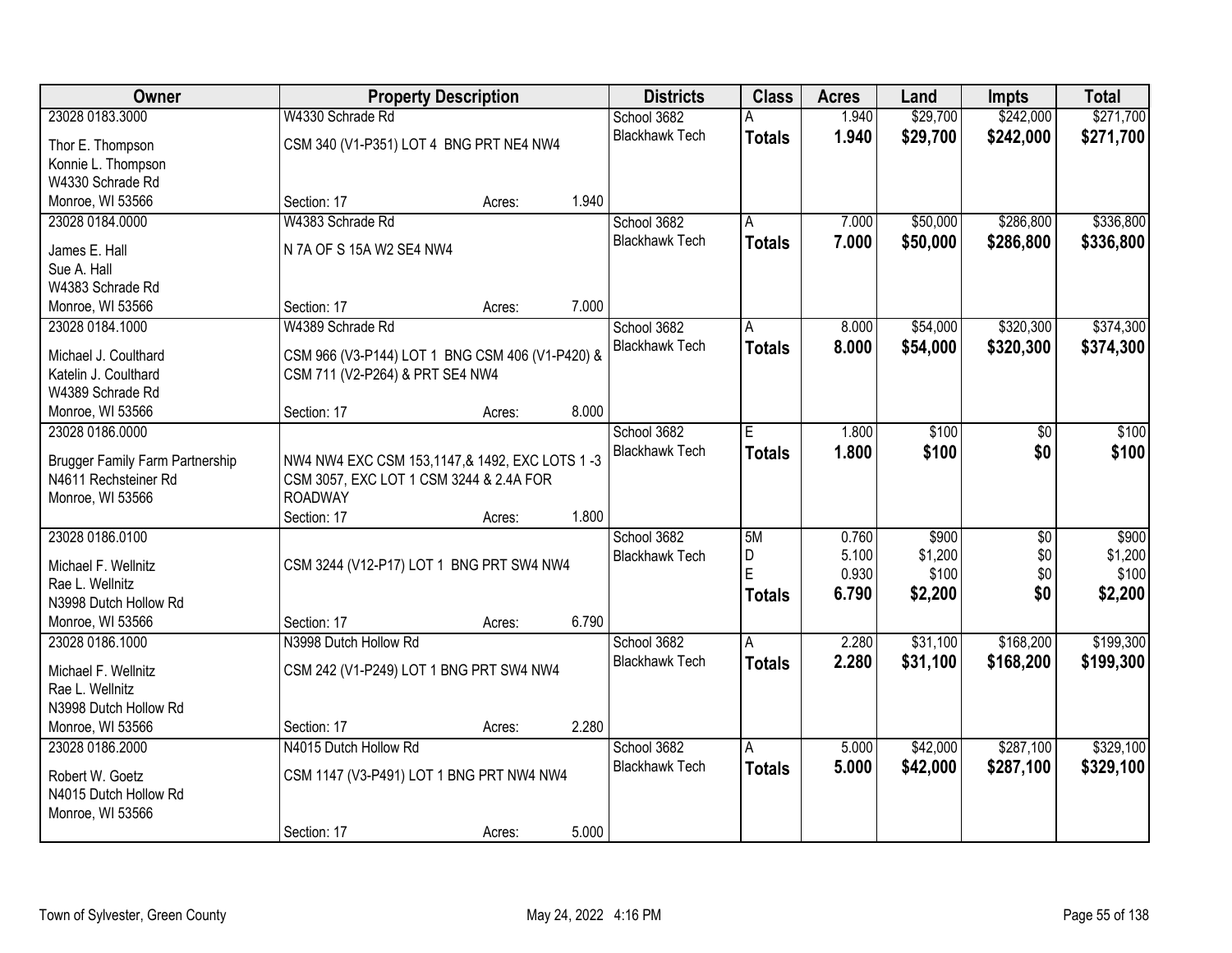| <b>Owner</b>                           |                                           | <b>Property Description</b> |        | <b>Districts</b>      | <b>Class</b>  | <b>Acres</b> | Land     | <b>Impts</b>    | <b>Total</b> |
|----------------------------------------|-------------------------------------------|-----------------------------|--------|-----------------------|---------------|--------------|----------|-----------------|--------------|
| 23028 0186.3000                        | N4087 Dutch Hollow Rd                     |                             |        | School 3682           |               | 2.190        | \$30,800 | \$413,200       | \$444,000    |
| Michael B. Sanders                     | CSM 1492 (V4-P476) LOT 1 BNG PRT NW4 NW4  |                             |        | <b>Blackhawk Tech</b> | <b>Totals</b> | 2.190        | \$30,800 | \$413,200       | \$444,000    |
| Norah A. Sanders                       |                                           |                             |        |                       |               |              |          |                 |              |
| N4087 Dutch Hollow Rd                  |                                           |                             |        |                       |               |              |          |                 |              |
| Monroe, WI 53566                       | Section: 17                               | Acres:                      | 2.190  |                       |               |              |          |                 |              |
| 23028 0186.4000                        |                                           |                             |        | School 3682           | D.            | 9.650        | \$1,700  | \$0             | \$1,700      |
| <b>Brugger Family Farm Partnership</b> | CSM 3057 (V11-P66) LOT 1 BNG PRT NW4 NW4  |                             |        | <b>Blackhawk Tech</b> | <b>Totals</b> | 9.650        | \$1,700  | \$0             | \$1,700      |
| N4611 Rechsteiner Rd                   |                                           |                             |        |                       |               |              |          |                 |              |
| Monroe, WI 53566                       |                                           |                             |        |                       |               |              |          |                 |              |
|                                        | Section: 17                               | Acres:                      | 9.650  |                       |               |              |          |                 |              |
| 23028 0186.5000                        |                                           |                             |        | School 3682           | D             | 9.790        | \$1,700  | \$0             | \$1,700      |
| Brugger Family Farm Partnership        | CSM 3057 (V11-P66) LOT 2 BNG PRT NW4 NW4  |                             |        | <b>Blackhawk Tech</b> | <b>Totals</b> | 9.790        | \$1,700  | \$0             | \$1,700      |
| N4611 Rechsteiner Rd                   |                                           |                             |        |                       |               |              |          |                 |              |
| Monroe, WI 53566                       |                                           |                             |        |                       |               |              |          |                 |              |
|                                        | Section: 17                               | Acres:                      | 9.790  |                       |               |              |          |                 |              |
| 23028 0186.6000                        |                                           |                             |        | School 3682           | D             | 8.920        | \$1,500  | \$0             | \$1,500      |
| <b>Brugger Family Farm Partnership</b> | CSM 3057 (V11-P66) LOT 3 BNG PRT NW4 NW4  |                             |        | <b>Blackhawk Tech</b> | <b>Totals</b> | 8.920        | \$1,500  | \$0             | \$1,500      |
| N4611 Rechsteiner Rd                   |                                           |                             |        |                       |               |              |          |                 |              |
| Monroe, WI 53566                       |                                           |                             |        |                       |               |              |          |                 |              |
|                                        | Section: 17                               | Acres:                      | 8.920  |                       |               |              |          |                 |              |
| 23028 0187.0000                        | N4055 Dutch Hollow Rd                     |                             |        | School 3682           | Α             | 2.650        | \$32,600 | \$229,000       | \$261,600    |
| Michael E. Culhane                     | CSM 153 (V1-P156) LOT 1 BNG PRT NW4 NW4   |                             |        | <b>Blackhawk Tech</b> | <b>Totals</b> | 2.650        | \$32,600 | \$229,000       | \$261,600    |
| Miriam A. O'Neill                      |                                           |                             |        |                       |               |              |          |                 |              |
| N4055 Dutch Hollow Rd                  |                                           |                             |        |                       |               |              |          |                 |              |
| Monroe, WI 53566                       | Section: 17                               | Acres:                      | 2.650  |                       |               |              |          |                 |              |
| 23028 0188.0000                        | N3880 Dutch Hollow Rd                     |                             |        | School 3682           | A             | 3.590        | \$29,100 | \$313,200       | \$342,300    |
| Craig M. Buhlmann                      | CSM 3486 (V13-P72) LOT 1 BNG PRT SW4 NW4  |                             |        | <b>Blackhawk Tech</b> | D             | 20.000       | \$4,000  | \$0             | \$4,000      |
| Rhonda K. Buhlmann                     |                                           |                             |        |                       | <b>Totals</b> | 23.590       | \$33,100 | \$313,200       | \$346,300    |
| N3880 Dutch Hollow Rd                  |                                           |                             |        |                       |               |              |          |                 |              |
| Monroe, WI 53566                       | Section: 17                               | Acres:                      | 23.590 |                       |               |              |          |                 |              |
| 23028 0189.0000                        |                                           |                             |        | School 3682           | 5M            | 1.000        | \$1,100  | $\overline{30}$ | \$1,100      |
| Brenda Neuenschwander et al            | NE4 SW4 EXC CSM 2083, CSM 3364 & CSM 3549 |                             |        | <b>Blackhawk Tech</b> | D             | 11.710       | \$2,000  | \$0             | \$2,000      |
| c/o Bruce A. Meyers                    |                                           |                             |        |                       | E             | 0.500        | \$100    | \$0             | \$100        |
| N3888 Autumn Rd                        |                                           |                             |        |                       | <b>Totals</b> | 13.210       | \$3,200  | \$0             | \$3,200      |
| Monroe, WI 53566                       | Section: 17                               | Acres:                      | 13.210 |                       |               |              |          |                 |              |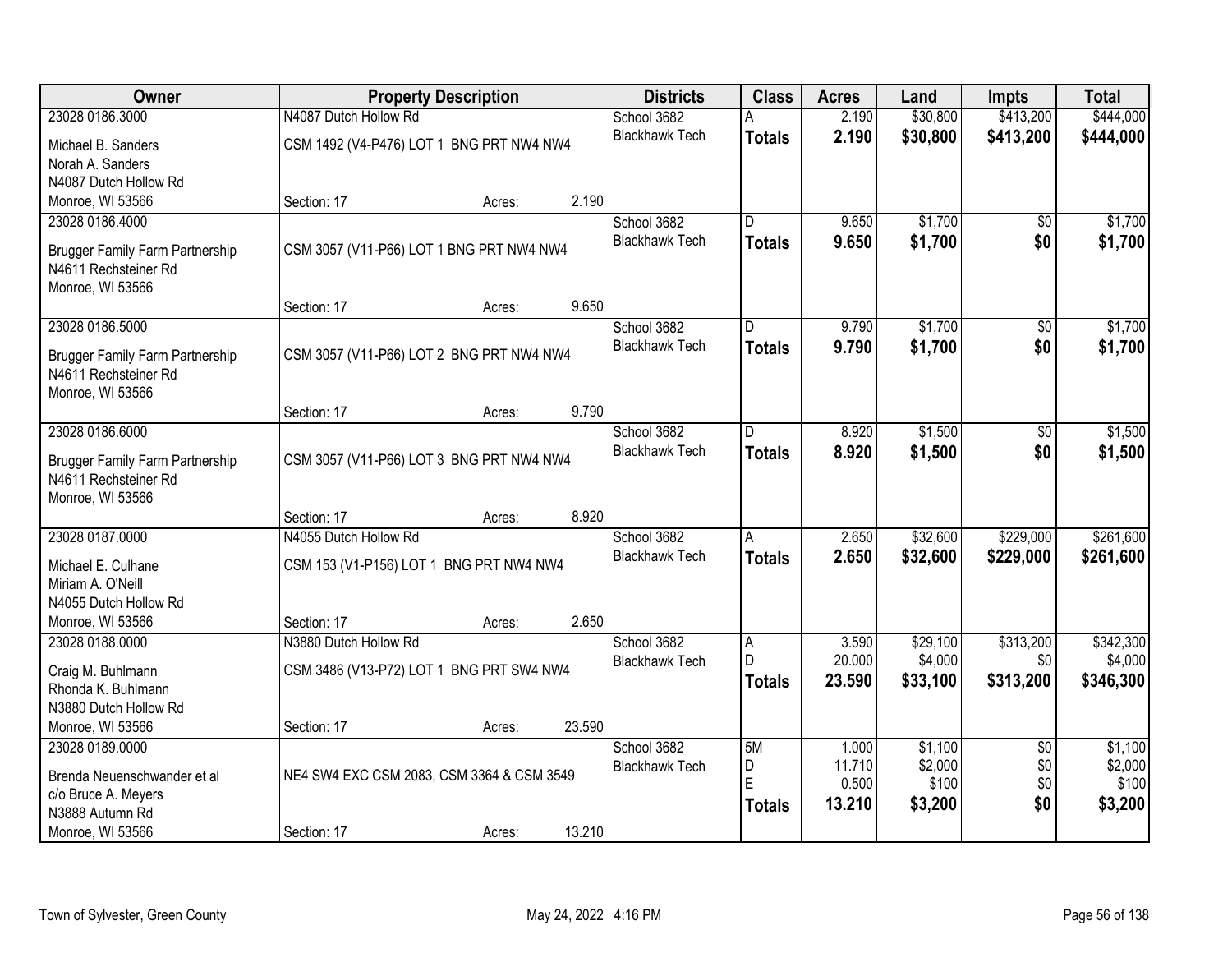| Owner                          | <b>Property Description</b>                      | <b>Districts</b>      | <b>Class</b>  | <b>Acres</b> | Land     | <b>Impts</b>    | <b>Total</b> |
|--------------------------------|--------------------------------------------------|-----------------------|---------------|--------------|----------|-----------------|--------------|
| 23028 0189.0100                | W4440 Burkhalter Rd                              | School 3682           | 5M            | 5.000        | \$6,800  | $\overline{50}$ | \$6,800      |
| Jason P. Roelli                | E2 SW4 SW4 LYG S OF FENCE DESC AS COM NW         | <b>Blackhawk Tech</b> | А             | 2.250        | \$31,000 | \$606,200       | \$637,200    |
| Michele A. Roelli              | COR SEC 20 TH S89*E 652.88 FT POB TH S89*E 17.14 |                       | D             | 12.750       | \$3,000  | \$0             | \$3,000      |
| W4440 Burkhalter Rd            | FT TO SW COR TH N1*W 1273.03 FT TH N89*E 668.29  |                       | <b>Totals</b> | 20.000       | \$40,800 | \$606,200       | \$647,000    |
| Monroe, WI 53566               | 20.000<br>Section: 17<br>Acres:                  |                       |               |              |          |                 |              |
| 23028 0189.0210                | W4420 Forest Ridge Dr                            | School 3682           | A             | 4.510        | \$37,100 | \$280,200       | \$317,300    |
|                                |                                                  | <b>Blackhawk Tech</b> | <b>Totals</b> | 4.510        | \$37,100 | \$280,200       | \$317,300    |
| Dean W. Sinnett                | CSM 2083 (V7-P15) LOT 1 CONT 3.82A BNG PRT SW4   |                       |               |              |          |                 |              |
| Roselyn Sinnett                | NW4 & NW4 SW4 ALSO PRT OUTLOT 1 CSM 2083-        |                       |               |              |          |                 |              |
| W4420 Forest Ridge Dr          | CONT.69A                                         |                       |               |              |          |                 |              |
| Monroe, WI 53566               | 4.510<br>Section: 17<br>Acres:                   |                       |               |              |          |                 |              |
| 23028 0189.0234                | Forest Ridge Dr                                  | School 3682           | Α             | 7.800        | \$53,200 | $\overline{50}$ | \$53,200     |
| Catalyst Realizations, Inc     | CSM 4545 (V19-P98) LOT 2 BNG PRT SEC 18 SE4      | <b>Blackhawk Tech</b> | <b>Totals</b> | 7.800        | \$53,200 | \$0             | \$53,200     |
| c/o Catalyst Realizations, Inc | NE4 & PRT SEC 17 SW4 NW4 & NW4 SW4               |                       |               |              |          |                 |              |
| W4429 Forest Ridge Dr          |                                                  |                       |               |              |          |                 |              |
| Monroe, WI 53566               | 7.800<br>Section: 17<br>Acres:                   |                       |               |              |          |                 |              |
| 23028 0189.0235                | Forest Ridge Dr                                  | School 3682           | A             | 4.830        | \$33,200 | \$0             | \$33,200     |
|                                |                                                  | <b>Blackhawk Tech</b> |               | 4.830        | \$33,200 | \$0             | \$33,200     |
| George J. Antos                | CSM 4545 (V19-P98) LOT 3 BNG PRT SW4 NW4 &       |                       | <b>Totals</b> |              |          |                 |              |
| Judith S. Antos                | NW4 SW4                                          |                       |               |              |          |                 |              |
| W4429 Forest Ridge Dr          |                                                  |                       |               |              |          |                 |              |
| Monroe, WI 53566-9389          | 4.830<br>Section: 17<br>Acres:                   |                       |               |              |          |                 |              |
| 23028 0189.0250                | W4488 Forest Ridge Dr                            | School 3682           | A             | 4.470        | \$37,000 | \$287,800       | \$324,800    |
| James Elsen                    | CSM 3651 (V14-P15) LOT 5 BNG PRT NW4 SW4; INCL   | <b>Blackhawk Tech</b> | <b>Totals</b> | 4.470        | \$37,000 | \$287,800       | \$324,800    |
| Pamela Elsen                   | W1/2 OUTLOT 2 CSM 3651 LYG E OF & CONT TO W      |                       |               |              |          |                 |              |
| W4488 Forest Ridge Dr          | LN                                               |                       |               |              |          |                 |              |
| Monroe, WI 53566               | 4.470<br>Section: 17<br>Acres:                   |                       |               |              |          |                 |              |
| 23028 0189.0260                | W4519 Forest Ridge Dr                            | School 3682           | A             | 6.190        | \$36,100 | \$242,300       | \$278,400    |
|                                |                                                  | <b>Blackhawk Tech</b> |               | 6.190        | \$36,100 | \$242,300       | \$278,400    |
| Mark A. Mcardle                | CSM 2085 (V7-P19) LOT 6 - CONT 6.12A BNG PRT     |                       | <b>Totals</b> |              |          |                 |              |
| W4519 Forest Ridge Dr          | SW4 NW4 & NW4 SW4 ALSO PRT OUTLOT 2 CSM          |                       |               |              |          |                 |              |
| Monroe, WI 53566               | 2084- CONT .07A                                  |                       |               |              |          |                 |              |
|                                | 6.190<br>Section: 17<br>Acres:                   |                       |               |              |          |                 |              |
| 23028 0189.0270                | W4503 Forest Ridge Dr                            | School 3682           | A             | 3.780        | \$30,200 | \$303,000       | \$333,200    |
| Michael A. Werth               | CSM 2085 (V7-P19) LOT 7 - CONT 3.57A BNG PRT     | <b>Blackhawk Tech</b> | <b>Totals</b> | 3.780        | \$30,200 | \$303,000       | \$333,200    |
| Angela L. Werth                | SW4 NW4 & NW4 SW4 ALSO PRT OUTLOT 2 CSM          |                       |               |              |          |                 |              |
| W4503 Forest Ridge Dr          | 2084- CONT .21A                                  |                       |               |              |          |                 |              |
|                                |                                                  |                       |               |              |          |                 |              |
| Monroe, WI 53566               | 3.780<br>Section: 17<br>Acres:                   |                       |               |              |          |                 |              |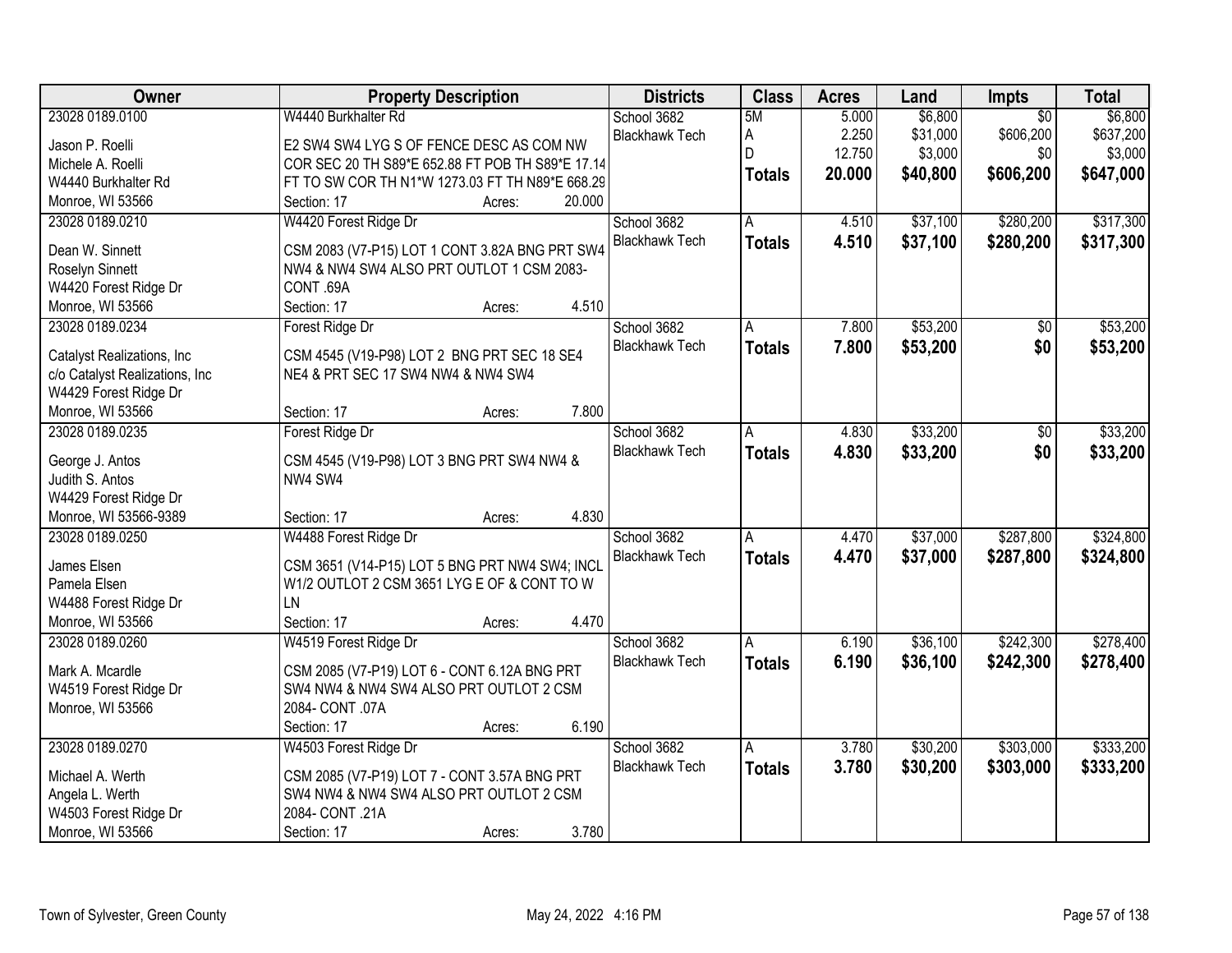| Owner                              | <b>Property Description</b>                            | <b>Districts</b>      | <b>Class</b>        | <b>Acres</b> | Land     | Impts           | <b>Total</b> |
|------------------------------------|--------------------------------------------------------|-----------------------|---------------------|--------------|----------|-----------------|--------------|
| 23028 0189.0280                    | Autumn Ridge Rd                                        | School 3682           | D                   | 4.110        | \$1,000  | $\overline{50}$ | \$1,000      |
| Karl D. Kuester                    | CSM 2085 (V7-P19) LOT 8 BNG PRT SW4 SW4; ALSO          | <b>Blackhawk Tech</b> | <b>Totals</b>       | 4.110        | \$1,000  | \$0             | \$1,000      |
| Robbyn L. Kuester                  | OL 4 CSM 2085 COM W4 COR SEC 17 TH S0*W ALG V          |                       |                     |              |          |                 |              |
| N3815 Autumn Ridge Rd              | LN NW4 SW4 1317.76 FT TH S87*E 668.61 TH S0*W          |                       |                     |              |          |                 |              |
| Monroe, WI 53566                   | 4.110<br>Section: 17<br>Acres:                         |                       |                     |              |          |                 |              |
| 23028 0189.0290                    | N3815 Autumn Ridge Rd                                  | School 3682           | Α                   | 2.020        | \$26,300 | \$306,900       | \$333,200    |
|                                    |                                                        | <b>Blackhawk Tech</b> | D                   | 2.000        | \$500    | \$0             | \$500        |
| Karl D. Kuester                    | CSM 2085 (V7-P19) LOT 9 BNG PRT SW4 SW4                |                       |                     | 4.020        |          |                 | \$333,700    |
| Robbyn L. Kuester                  |                                                        |                       | <b>Totals</b>       |              | \$26,800 | \$306,900       |              |
| N3815 Autumn Ridge Rd              |                                                        |                       |                     |              |          |                 |              |
| Monroe, WI 53566                   | 4.020<br>Section: 17<br>Acres:                         |                       |                     |              |          |                 |              |
| 23028 0189.0311                    | Forest Ridge Dr                                        | School 3682           | A                   | 2.800        | \$27,300 | \$0             | \$27,300     |
|                                    |                                                        | <b>Blackhawk Tech</b> | <b>Totals</b>       | 2.800        | \$27,300 | \$0             | \$27,300     |
| George J. Antos                    | CSM 5444 (V27-P34) LOT 10 BNG PRT NW4 SW4              |                       |                     |              |          |                 |              |
| Judith S. Antos                    |                                                        |                       |                     |              |          |                 |              |
| W4429 Forest Ridge Dr              |                                                        |                       |                     |              |          |                 |              |
| Monroe, WI 53566-9389              | 2.800<br>Section:<br>Acres:                            |                       |                     |              |          |                 |              |
| 23028 0189.0320                    | W4415 Forest Ridge Dr                                  | School 3682           | Α                   | 1.920        | \$24,600 | \$303,500       | \$328,100    |
| Mark W. Mayer                      | CSM 2086 (V7-P21) LOT 12 CONT 3.02A BNG PRT            | <b>Blackhawk Tech</b> | D                   | 1.700        | \$300    | \$0             | \$300        |
| Lynn D. Mayer                      | SW4 NW4 & NW4 SW4; ALSO PRT OUTLOT 1 CSM               |                       | <b>Totals</b>       | 3.620        | \$24,900 | \$303,500       | \$328,400    |
| W4415 Forest Ridge Dr              | 2083 & PRT OUTLOT 3 CSM 2086 - CONT .60A               |                       |                     |              |          |                 |              |
| Monroe, WI 53566                   | 3.620<br>Section: 17<br>Acres:                         |                       |                     |              |          |                 |              |
| 23028 0189.0330                    | N3845 Autumn Ridge Rd                                  | School 3682           | A                   | 3.100        | \$28,200 | \$347,100       | \$375,300    |
|                                    |                                                        | <b>Blackhawk Tech</b> | <b>Totals</b>       | 3.100        | \$28,200 | \$347,100       | \$375,300    |
| Antonio Mercado                    | CSM 2086 (V7-P21) LOT 13 CONT 2.65A PRT SW4            |                       |                     |              |          |                 |              |
| Christopher R. Marcell             | NW4 & NW4 SW4; ALSO PRT OUTLOT 3 CSM 2086              |                       |                     |              |          |                 |              |
| N3845 Autumn Ridge Rd              | COM W4 COR SEC 17 TH N1*E 329.74 FT TH S87*E           |                       |                     |              |          |                 |              |
| Monroe, WI 53566                   | 3.100<br>Section: 17<br>Acres:                         |                       |                     |              |          |                 |              |
| 23028 0189.0340                    | W4429 Forest Ridge Dr                                  | School 3682           | Α                   | 3.910        | \$30,500 | \$359,500       | \$390,000    |
|                                    |                                                        | <b>Blackhawk Tech</b> | <b>Totals</b>       | 3.910        | \$30,500 | \$359,500       | \$390,000    |
| George J. Antos<br>Judith S. Antos | CSM 5444 (V27-P34) LOT 11 BNG PRT SW4 NW4 &<br>NW4 SW4 |                       |                     |              |          |                 |              |
|                                    |                                                        |                       |                     |              |          |                 |              |
| W4429 Forest Ridge Dr              |                                                        |                       |                     |              |          |                 |              |
| Monroe, WI 53566-9389              | 3.910<br>Section:<br>Acres:                            |                       |                     |              |          |                 |              |
| 23028 0189.1000                    | N3888 Autumn Ridge Rd                                  | School 3682           | $\overline{A}$<br>D | 2.500        | \$29,200 | \$148,900       | \$178,100    |
| Bruce A. Meyers                    | CSM 3364 (V12-P200) LOT 1 BNG PRT NE4 SW4              | <b>Blackhawk Tech</b> |                     | 3.330        | \$800    | \$0             | \$800        |
| N3888 Autumn Ridge Rd              |                                                        |                       | <b>Totals</b>       | 5.830        | \$30,000 | \$148,900       | \$178,900    |
| Monroe, WI 53566                   |                                                        |                       |                     |              |          |                 |              |
|                                    | 5.830<br>Section: 17<br>Acres:                         |                       |                     |              |          |                 |              |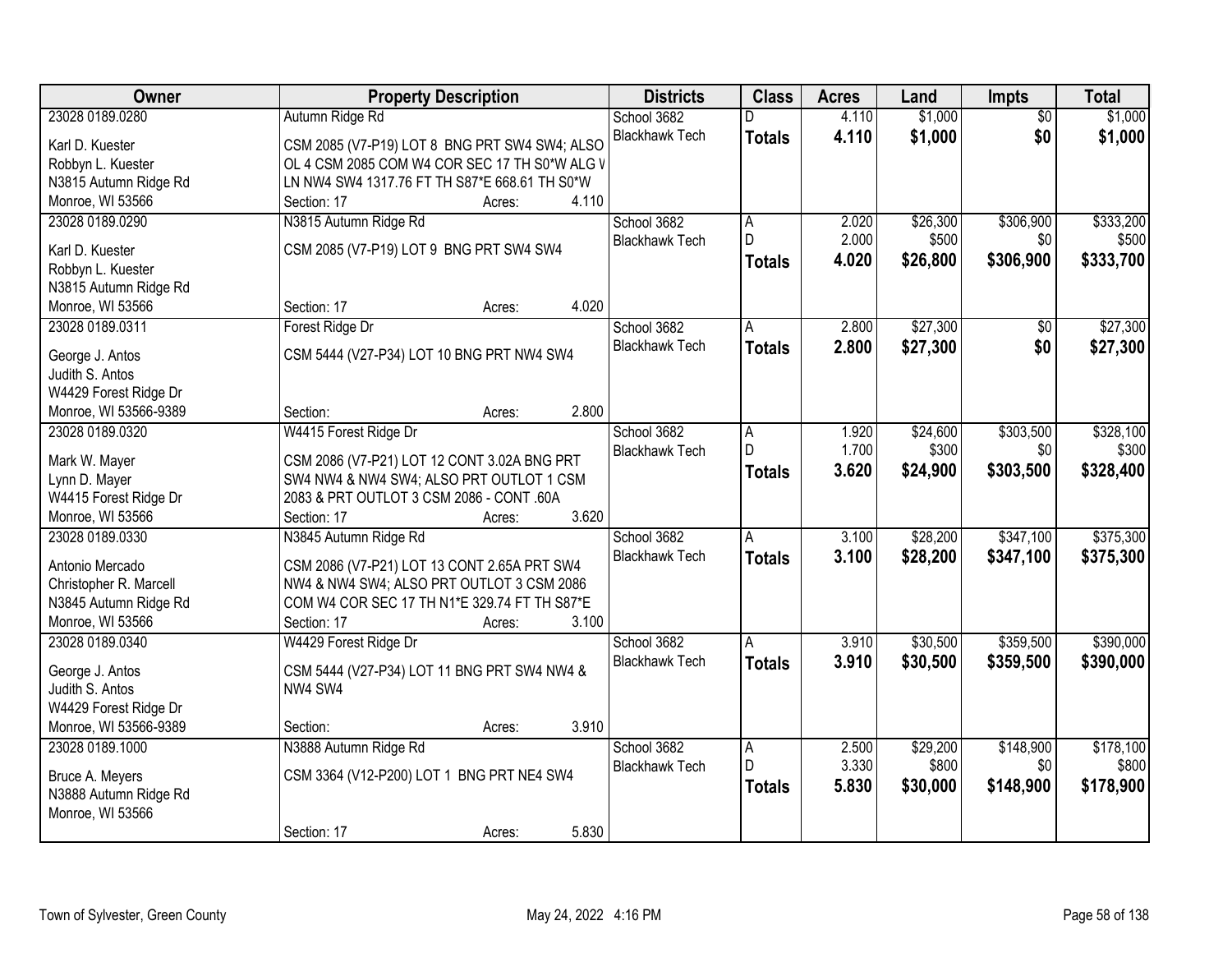| Owner                          |                                                 | <b>Property Description</b> |        | <b>Districts</b>      | <b>Class</b>  | <b>Acres</b> | Land     | <b>Impts</b>    | <b>Total</b> |
|--------------------------------|-------------------------------------------------|-----------------------------|--------|-----------------------|---------------|--------------|----------|-----------------|--------------|
| 23028 0189.2000                | N3817 Meyers Rd                                 |                             |        | School 3682           | D             | 17.960       | \$3,100  | $\overline{50}$ | \$3,100      |
| Robert C. Hinds                | CSM 3549 (V13-P186) LOT 1 BNG PRT NE4 SW4       |                             |        | <b>Blackhawk Tech</b> | E             | 1.000        | \$100    | \$0             | \$100        |
| Marcia K. Hinds                |                                                 |                             |        |                       | Ġ             | 2.000        | \$25,000 | \$90,900        | \$115,900    |
| N3817 Meyers Rd                |                                                 |                             |        |                       | <b>Totals</b> | 20.960       | \$28,200 | \$90,900        | \$119,100    |
| Monroe, WI 53566               | Section: 17                                     | Acres:                      | 20.960 |                       |               |              |          |                 |              |
| 23028 0190.0000                | W4379 Schrade Rd                                |                             |        | School 3682           | A             | 3.940        | \$37,800 | \$233,500       | \$271,300    |
|                                |                                                 |                             |        | <b>Blackhawk Tech</b> | <b>Totals</b> | 3.940        | \$37,800 | \$233,500       | \$271,300    |
| Michael J. Jerge               | 18A W2 SE4 NW4 EXC CSM 342 - CONT 3.44A; ALSO   |                             |        |                       |               |              |          |                 |              |
| Coleen E. Mcnall               | 5A W END N5A E2 SE4 NW4 CONT .5A                |                             |        |                       |               |              |          |                 |              |
| W4379 Schrade Rd               |                                                 |                             |        |                       |               |              |          |                 |              |
| Monroe, WI 53566               | Section: 17                                     | Acres:                      | 3.940  |                       |               |              |          |                 |              |
| 23028 0190.1000                |                                                 |                             |        | School 3682           | A             | 1.560        | \$21,900 | \$0             | \$21,900     |
| James E. Hall                  | CSM 342 (V1-353) LOT 1 BNG PRT SE4 NW4          |                             |        | <b>Blackhawk Tech</b> | <b>Totals</b> | 1.560        | \$21,900 | \$0             | \$21,900     |
| Sue A. Hall                    |                                                 |                             |        |                       |               |              |          |                 |              |
| W4383 Schrade Rd               |                                                 |                             |        |                       |               |              |          |                 |              |
| Monroe, WI 53566               | Section: 17                                     | Acres:                      | 1.560  |                       |               |              |          |                 |              |
| 23028 0192.0000                |                                                 |                             |        | School 3682           |               | 10.000       | \$24,000 | \$0             | \$24,000     |
|                                |                                                 |                             |        | <b>Blackhawk Tech</b> | <b>Totals</b> | 10.000       | \$24,000 | \$0             | \$24,000     |
| John A. Kundert                | NW4 SW4 SW4                                     |                             |        |                       |               |              |          |                 |              |
| Jean A. Kundert                |                                                 |                             |        |                       |               |              |          |                 |              |
| W4458 Burkhalter Rd            |                                                 |                             |        |                       |               |              |          |                 |              |
| Monroe, WI 53566               | Section: 17                                     | Acres:                      | 10.000 |                       |               |              |          |                 |              |
| 23028 0193.0000                | <b>Burkhalter Rd</b>                            |                             |        | School 3682           |               | 10.000       | \$24,000 | $\overline{50}$ | \$24,000     |
| <b>Stormont Living Trust</b>   | SW4 SW4 SW4                                     |                             |        | <b>Blackhawk Tech</b> | <b>Totals</b> | 10.000       | \$24,000 | \$0             | \$24,000     |
| Daniel & Annette Stormont Trus |                                                 |                             |        |                       |               |              |          |                 |              |
| N4110 County Rd N              |                                                 |                             |        |                       |               |              |          |                 |              |
| Monroe, WI 53566               | Section: 17                                     | Acres:                      | 10.000 |                       |               |              |          |                 |              |
| 23028 0194.0000                | Meyers Rd                                       |                             |        | School 3682           | 5M            | 2.250        | \$2,700  | $\overline{50}$ | \$2,700      |
|                                |                                                 |                             |        | <b>Blackhawk Tech</b> | D             | 14.600       | \$3,500  | \$0             | \$3,500      |
| James Yurs et al               | PRT SE4 SW4 SEC 17 BGN SE COR SW4 TH N1*W       |                             |        |                       | Ė             | 2.950        | \$700    | \$0             | \$700        |
| c/o James E. Yurs              | 658.83 FT TH N89*W 1338.63 FT TH S1*E 658.80 FT |                             |        |                       | <b>Totals</b> | 19.800       | \$6,900  | \$0             | \$6,900      |
| W4352 Burkhalter Rd            | TH S89*E 1340.05 FT TO POB                      |                             |        |                       |               |              |          |                 |              |
| Monroe, WI 53566-8705          | Section: 17                                     | Acres:                      | 19.800 |                       |               |              |          |                 |              |
| 23028 0194.1000                | Meyers Rd                                       |                             |        | School 3682           | 5M            | 0.650        | \$800    | $\overline{50}$ | \$800        |
| John B. Kallgren               | CSM 3600 (V14-P264) LOT 1 BNG PRT SE4 SW4       |                             |        | <b>Blackhawk Tech</b> | D             | 4.400        | \$800    | \$0             | \$800        |
| Christine A. Kallgren          |                                                 |                             |        |                       | <b>Totals</b> | 5.050        | \$1,600  | \$0             | \$1,600      |
| W2857 County Rd Ff             |                                                 |                             |        |                       |               |              |          |                 |              |
| Monroe, WI 53566               | Section: 17                                     | Acres:                      | 5.050  |                       |               |              |          |                 |              |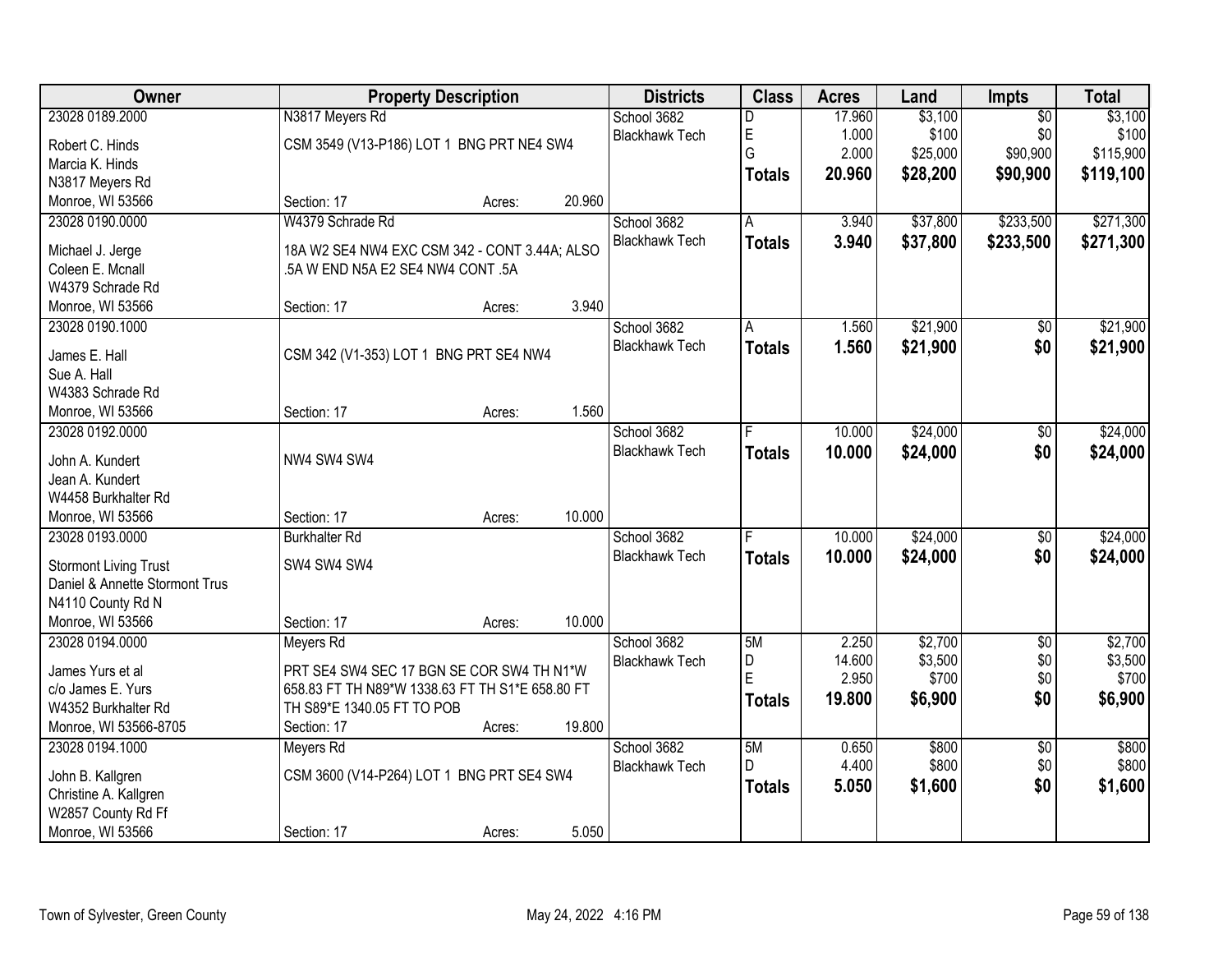| 23028 0194.1200<br>\$800<br>\$800<br>School 3682<br>3.480<br>$\overline{50}$<br>D<br>E<br>1.570<br>\$4,500<br>\$4,500<br>\$0<br><b>Blackhawk Tech</b><br>CSM 3600 (V14-P264) LOT 2 BNG PRT SE4 SW4<br>John B. Kallgren<br>\$0<br>5.050<br>\$5,300<br>\$5,300<br><b>Totals</b><br>Christine A. Kallgren<br>W2857 County Rd Ff<br>5.050<br>Monroe, WI 53566<br>Section: 17<br>Acres:<br>23028 0194.1300<br>\$300<br>\$300<br>Meyers Rd<br>School 3682<br>$\overline{\mathsf{D}}$<br>1.420<br>$\overline{50}$<br>$\mathsf E$<br>3.640<br>\$0<br>\$10,400<br><b>Blackhawk Tech</b><br>CSM 3600 (V14-P264) LOT 3 BNG PRT SE4 SW4<br>John B. Kallgren<br>\$10,700<br>\$0<br>5.060<br>\$10,700<br>Totals<br>Christine A. Kallgren<br>W2857 County Rd Ff<br>5.060<br>Monroe, WI 53566<br>Section: 17<br>Acres:<br>\$1,200<br>23028 0194.1400<br>School 3682<br>5M<br>0.960<br>\$0<br>Meyers Rd<br>\$0<br>4.100<br>\$700<br><b>Blackhawk Tech</b><br>D<br>John B. Kallgren<br>CSM 3600 (V14-P264) LOT 4 BNG PRT SE4 SW4<br>5.060<br>\$1,900<br>\$0<br>\$1,900<br><b>Totals</b><br>Christine A. Kallgren<br>W2857 County Rd Ff<br>5.060<br>Monroe, WI 53566<br>Section: 17<br>Acres:<br>\$2,400<br>23028 0195.0000<br>School 3682<br>5M<br>2.000<br>\$0<br>Ladwig Rd<br>27.500<br>\$6,200<br>\$0<br>D<br><b>Blackhawk Tech</b><br>S 10A NE4 SE4; N2 SE4 SE4 20A<br>Gordon R. Ladwig<br>E<br>0.500<br>\$100<br>\$0<br>Donna Ladwig - Le<br>\$0<br>30.000<br>\$8,700<br>\$8,700<br><b>Totals</b><br>2603 2nd St<br>Monroe, WI 53566<br>30.000<br>Section: 17<br>Acres:<br>\$12,200<br>\$12,200<br>23028 0196.0000<br>5M<br>11.600<br>$\overline{30}$<br>School 3682 |
|---------------------------------------------------------------------------------------------------------------------------------------------------------------------------------------------------------------------------------------------------------------------------------------------------------------------------------------------------------------------------------------------------------------------------------------------------------------------------------------------------------------------------------------------------------------------------------------------------------------------------------------------------------------------------------------------------------------------------------------------------------------------------------------------------------------------------------------------------------------------------------------------------------------------------------------------------------------------------------------------------------------------------------------------------------------------------------------------------------------------------------------------------------------------------------------------------------------------------------------------------------------------------------------------------------------------------------------------------------------------------------------------------------------------------------------------------------------------------------------------------------------------------------------------------------------------------------------------------------------------------------------------------------|
|                                                                                                                                                                                                                                                                                                                                                                                                                                                                                                                                                                                                                                                                                                                                                                                                                                                                                                                                                                                                                                                                                                                                                                                                                                                                                                                                                                                                                                                                                                                                                                                                                                                         |
|                                                                                                                                                                                                                                                                                                                                                                                                                                                                                                                                                                                                                                                                                                                                                                                                                                                                                                                                                                                                                                                                                                                                                                                                                                                                                                                                                                                                                                                                                                                                                                                                                                                         |
|                                                                                                                                                                                                                                                                                                                                                                                                                                                                                                                                                                                                                                                                                                                                                                                                                                                                                                                                                                                                                                                                                                                                                                                                                                                                                                                                                                                                                                                                                                                                                                                                                                                         |
|                                                                                                                                                                                                                                                                                                                                                                                                                                                                                                                                                                                                                                                                                                                                                                                                                                                                                                                                                                                                                                                                                                                                                                                                                                                                                                                                                                                                                                                                                                                                                                                                                                                         |
|                                                                                                                                                                                                                                                                                                                                                                                                                                                                                                                                                                                                                                                                                                                                                                                                                                                                                                                                                                                                                                                                                                                                                                                                                                                                                                                                                                                                                                                                                                                                                                                                                                                         |
| \$10,400<br>\$1,200<br>\$700<br>\$2,400<br>\$6,200<br>\$100                                                                                                                                                                                                                                                                                                                                                                                                                                                                                                                                                                                                                                                                                                                                                                                                                                                                                                                                                                                                                                                                                                                                                                                                                                                                                                                                                                                                                                                                                                                                                                                             |
|                                                                                                                                                                                                                                                                                                                                                                                                                                                                                                                                                                                                                                                                                                                                                                                                                                                                                                                                                                                                                                                                                                                                                                                                                                                                                                                                                                                                                                                                                                                                                                                                                                                         |
|                                                                                                                                                                                                                                                                                                                                                                                                                                                                                                                                                                                                                                                                                                                                                                                                                                                                                                                                                                                                                                                                                                                                                                                                                                                                                                                                                                                                                                                                                                                                                                                                                                                         |
|                                                                                                                                                                                                                                                                                                                                                                                                                                                                                                                                                                                                                                                                                                                                                                                                                                                                                                                                                                                                                                                                                                                                                                                                                                                                                                                                                                                                                                                                                                                                                                                                                                                         |
|                                                                                                                                                                                                                                                                                                                                                                                                                                                                                                                                                                                                                                                                                                                                                                                                                                                                                                                                                                                                                                                                                                                                                                                                                                                                                                                                                                                                                                                                                                                                                                                                                                                         |
|                                                                                                                                                                                                                                                                                                                                                                                                                                                                                                                                                                                                                                                                                                                                                                                                                                                                                                                                                                                                                                                                                                                                                                                                                                                                                                                                                                                                                                                                                                                                                                                                                                                         |
|                                                                                                                                                                                                                                                                                                                                                                                                                                                                                                                                                                                                                                                                                                                                                                                                                                                                                                                                                                                                                                                                                                                                                                                                                                                                                                                                                                                                                                                                                                                                                                                                                                                         |
|                                                                                                                                                                                                                                                                                                                                                                                                                                                                                                                                                                                                                                                                                                                                                                                                                                                                                                                                                                                                                                                                                                                                                                                                                                                                                                                                                                                                                                                                                                                                                                                                                                                         |
|                                                                                                                                                                                                                                                                                                                                                                                                                                                                                                                                                                                                                                                                                                                                                                                                                                                                                                                                                                                                                                                                                                                                                                                                                                                                                                                                                                                                                                                                                                                                                                                                                                                         |
|                                                                                                                                                                                                                                                                                                                                                                                                                                                                                                                                                                                                                                                                                                                                                                                                                                                                                                                                                                                                                                                                                                                                                                                                                                                                                                                                                                                                                                                                                                                                                                                                                                                         |
|                                                                                                                                                                                                                                                                                                                                                                                                                                                                                                                                                                                                                                                                                                                                                                                                                                                                                                                                                                                                                                                                                                                                                                                                                                                                                                                                                                                                                                                                                                                                                                                                                                                         |
|                                                                                                                                                                                                                                                                                                                                                                                                                                                                                                                                                                                                                                                                                                                                                                                                                                                                                                                                                                                                                                                                                                                                                                                                                                                                                                                                                                                                                                                                                                                                                                                                                                                         |
|                                                                                                                                                                                                                                                                                                                                                                                                                                                                                                                                                                                                                                                                                                                                                                                                                                                                                                                                                                                                                                                                                                                                                                                                                                                                                                                                                                                                                                                                                                                                                                                                                                                         |
|                                                                                                                                                                                                                                                                                                                                                                                                                                                                                                                                                                                                                                                                                                                                                                                                                                                                                                                                                                                                                                                                                                                                                                                                                                                                                                                                                                                                                                                                                                                                                                                                                                                         |
|                                                                                                                                                                                                                                                                                                                                                                                                                                                                                                                                                                                                                                                                                                                                                                                                                                                                                                                                                                                                                                                                                                                                                                                                                                                                                                                                                                                                                                                                                                                                                                                                                                                         |
|                                                                                                                                                                                                                                                                                                                                                                                                                                                                                                                                                                                                                                                                                                                                                                                                                                                                                                                                                                                                                                                                                                                                                                                                                                                                                                                                                                                                                                                                                                                                                                                                                                                         |
|                                                                                                                                                                                                                                                                                                                                                                                                                                                                                                                                                                                                                                                                                                                                                                                                                                                                                                                                                                                                                                                                                                                                                                                                                                                                                                                                                                                                                                                                                                                                                                                                                                                         |
|                                                                                                                                                                                                                                                                                                                                                                                                                                                                                                                                                                                                                                                                                                                                                                                                                                                                                                                                                                                                                                                                                                                                                                                                                                                                                                                                                                                                                                                                                                                                                                                                                                                         |
| D<br>56.310<br>\$11,000<br>\$0<br>\$11,000<br><b>Blackhawk Tech</b><br>Dale A. Grossen<br>NW4 SE4 40A; N 30A NE4 SE4 EXC LOT 1 CSM 2057                                                                                                                                                                                                                                                                                                                                                                                                                                                                                                                                                                                                                                                                                                                                                                                                                                                                                                                                                                                                                                                                                                                                                                                                                                                                                                                                                                                                                                                                                                                 |
| E<br>1.000<br>\$100<br>\$0<br>\$100<br>Gail L. Grossen<br>28.91A                                                                                                                                                                                                                                                                                                                                                                                                                                                                                                                                                                                                                                                                                                                                                                                                                                                                                                                                                                                                                                                                                                                                                                                                                                                                                                                                                                                                                                                                                                                                                                                        |
| \$0<br>\$23,300<br>68.910<br>\$23,300<br>Totals<br>N3820 Ladwig Rd                                                                                                                                                                                                                                                                                                                                                                                                                                                                                                                                                                                                                                                                                                                                                                                                                                                                                                                                                                                                                                                                                                                                                                                                                                                                                                                                                                                                                                                                                                                                                                                      |
| 68.910<br>Monroe, WI 53566<br>Section: 17<br>Acres:                                                                                                                                                                                                                                                                                                                                                                                                                                                                                                                                                                                                                                                                                                                                                                                                                                                                                                                                                                                                                                                                                                                                                                                                                                                                                                                                                                                                                                                                                                                                                                                                     |
| \$18,600<br>\$120,400<br>\$139,000<br>23028 0196.1000<br>School 3682<br>1.090<br>N3867 Ladwig Rd<br>A                                                                                                                                                                                                                                                                                                                                                                                                                                                                                                                                                                                                                                                                                                                                                                                                                                                                                                                                                                                                                                                                                                                                                                                                                                                                                                                                                                                                                                                                                                                                                   |
| <b>Blackhawk Tech</b><br>1.090<br>\$18,600<br>\$120,400<br>\$139,000<br><b>Totals</b>                                                                                                                                                                                                                                                                                                                                                                                                                                                                                                                                                                                                                                                                                                                                                                                                                                                                                                                                                                                                                                                                                                                                                                                                                                                                                                                                                                                                                                                                                                                                                                   |
| CSM 2057 (V6 P395) LOT 1 BNG PRT NE4 SE4<br>Casey S. Phillipps                                                                                                                                                                                                                                                                                                                                                                                                                                                                                                                                                                                                                                                                                                                                                                                                                                                                                                                                                                                                                                                                                                                                                                                                                                                                                                                                                                                                                                                                                                                                                                                          |
| Michelle E. Phillipps                                                                                                                                                                                                                                                                                                                                                                                                                                                                                                                                                                                                                                                                                                                                                                                                                                                                                                                                                                                                                                                                                                                                                                                                                                                                                                                                                                                                                                                                                                                                                                                                                                   |
| N3867 Ladwig Rd                                                                                                                                                                                                                                                                                                                                                                                                                                                                                                                                                                                                                                                                                                                                                                                                                                                                                                                                                                                                                                                                                                                                                                                                                                                                                                                                                                                                                                                                                                                                                                                                                                         |
| 1.090<br>Monroe, WI 53566<br>Section: 17<br>Acres:                                                                                                                                                                                                                                                                                                                                                                                                                                                                                                                                                                                                                                                                                                                                                                                                                                                                                                                                                                                                                                                                                                                                                                                                                                                                                                                                                                                                                                                                                                                                                                                                      |
| 23028 0197.0000<br>\$9,500<br>\$9,500<br>Ladwig Rd<br>School 3682<br>5M<br>7.000<br>$\overline{30}$                                                                                                                                                                                                                                                                                                                                                                                                                                                                                                                                                                                                                                                                                                                                                                                                                                                                                                                                                                                                                                                                                                                                                                                                                                                                                                                                                                                                                                                                                                                                                     |
| \$0<br>\$11,300<br>52.000<br>\$11,300<br>D<br><b>Blackhawk Tech</b><br>S2 SE4 SE4 20A; SW4 SE4 40A<br>Joe Best                                                                                                                                                                                                                                                                                                                                                                                                                                                                                                                                                                                                                                                                                                                                                                                                                                                                                                                                                                                                                                                                                                                                                                                                                                                                                                                                                                                                                                                                                                                                          |
| E<br>1.000<br>\$100<br>\$0<br>\$100<br>Anita J. Best                                                                                                                                                                                                                                                                                                                                                                                                                                                                                                                                                                                                                                                                                                                                                                                                                                                                                                                                                                                                                                                                                                                                                                                                                                                                                                                                                                                                                                                                                                                                                                                                    |
| \$0<br>60.000<br>\$20,900<br>\$20,900<br>Totals<br>N3591 State Rd 59                                                                                                                                                                                                                                                                                                                                                                                                                                                                                                                                                                                                                                                                                                                                                                                                                                                                                                                                                                                                                                                                                                                                                                                                                                                                                                                                                                                                                                                                                                                                                                                    |
| 60.000<br>Monroe, WI 53566<br>Section: 17<br>Acres:                                                                                                                                                                                                                                                                                                                                                                                                                                                                                                                                                                                                                                                                                                                                                                                                                                                                                                                                                                                                                                                                                                                                                                                                                                                                                                                                                                                                                                                                                                                                                                                                     |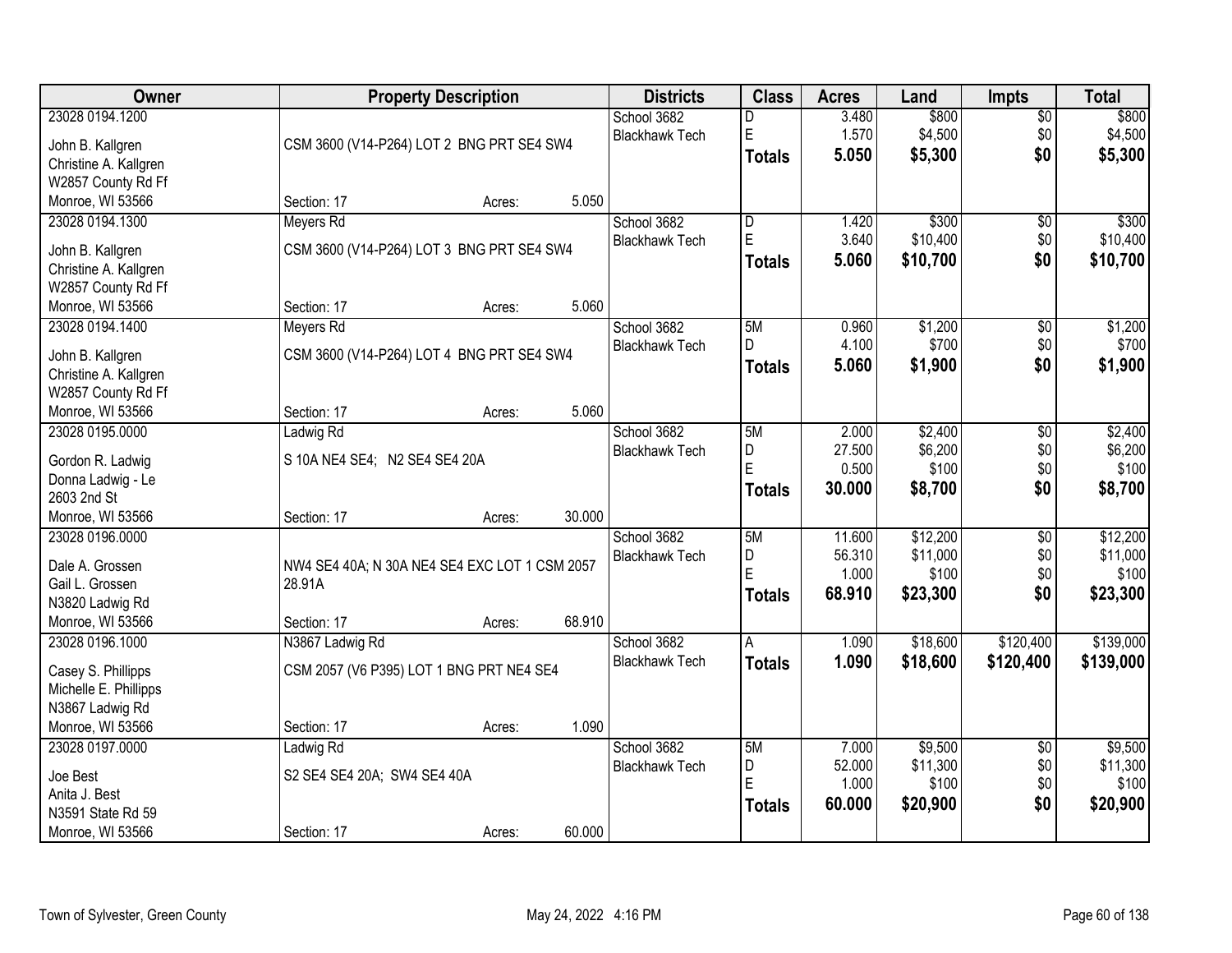| <b>Owner</b>                                               | <b>Property Description</b>                                                           | <b>Districts</b>                     | <b>Class</b>       | <b>Acres</b>     | Land                 | <b>Impts</b>     | <b>Total</b>         |
|------------------------------------------------------------|---------------------------------------------------------------------------------------|--------------------------------------|--------------------|------------------|----------------------|------------------|----------------------|
| 23028 0198.0000                                            |                                                                                       | School 3682                          | 5M                 | 3.700            | \$5,000              | $\overline{50}$  | \$5,000              |
| <b>Brugger Family Farm Partnership</b>                     | NE4 NE4 40A; SE4 NE4 EXC 5.8A & EXC LOT 1 CSM                                         | <b>Blackhawk Tech</b>                | D<br><b>Totals</b> | 85.270<br>88.970 | \$17,000<br>\$22,000 | \$0<br>\$0       | \$17,000<br>\$22,000 |
| N4611 Rechsteiner Rd                                       | 3244 - 28.97A; E2 NW4 NE4 20A                                                         |                                      |                    |                  |                      |                  |                      |
| Monroe, WI 53566                                           | 88.970<br>Section: 18<br>Acres:                                                       |                                      |                    |                  |                      |                  |                      |
| 23028 0198.0100                                            | N3903 Dutch Hollow Rd                                                                 | School 3682                          | A                  | 5.230            | \$34,300             | \$188,600        | \$222,900            |
|                                                            |                                                                                       | <b>Blackhawk Tech</b>                | <b>Totals</b>      | 5.230            | \$34,300             | \$188,600        | \$222,900            |
| Rick L. Richardson<br>1203 14th St                         | CSM 3244 (V12-P17) LOT 2 BNG PRT SE4 NE4 (INCL<br>PRT DUTCH HOLLOW RD LYG WITH LOT 2) |                                      |                    |                  |                      |                  |                      |
| Monroe, WI 53566                                           |                                                                                       |                                      |                    |                  |                      |                  |                      |
|                                                            | 5.230<br>Section: 18<br>Acres:                                                        |                                      |                    |                  |                      |                  |                      |
| 23028 0200.0000                                            | County Rd FF                                                                          | School 3682                          | 5M                 | 1.430            | \$1,500              | \$0              | \$1,500              |
| <b>Brugger Family Farm Partnership</b>                     | W2 NW4 NE4 20A; 10.5A NE4 NW4 EXC .07A IN SW                                          | <b>Blackhawk Tech</b>                | D                  | 29.000           | \$5,900              | \$0              | \$5,900              |
| N4611 Rechsteiner Rd                                       | COR NE4 NW4                                                                           |                                      | <b>Totals</b>      | 30.430           | \$7,400              | \$0              | \$7,400              |
| Monroe, WI 53566                                           |                                                                                       |                                      |                    |                  |                      |                  |                      |
|                                                            | 30.430<br>Section: 18<br>Acres:                                                       |                                      |                    |                  |                      |                  |                      |
| 23028 0201.0100                                            | W4610 Burkhalter Rd                                                                   | School 3682<br><b>Blackhawk Tech</b> | 5M<br>A            | 3.400<br>2.500   | \$4,100<br>\$32,000  | \$0<br>\$222,100 | \$4,100<br>\$254,100 |
|                                                            | Buchanan Revocable Living Trust Dated   CSM 4668 (V20-P100) LOT 1 BNG PRT SE4         |                                      | D                  | 15.500           | \$2,700              | \$0              | \$2,700              |
| 9/21/16                                                    |                                                                                       |                                      | E                  | 5.410            | \$9,000              | \$0              | \$9,000              |
| c/o Buchanan Revocable Living Trust<br>W4610 Burkhalter Rd | 26.810<br>Section: 18<br>Acres:                                                       |                                      | <b>Totals</b>      | 26.810           | \$47,800             | \$222,100        | \$269,900            |
| Monroe, WI 53566                                           |                                                                                       |                                      |                    |                  |                      |                  |                      |
| 23028 0201.0200                                            | <b>Burkhalter Rd</b>                                                                  | School 3682                          | 5M                 | 10.190           | \$10,700             | \$0              | \$10,700             |
| Peach Richard D & Anita E Revocable                        | PRT NW4, SW4, NE4 & SE4 OF SE4 COM SE COR TH                                          | <b>Blackhawk Tech</b>                | D                  | 57.000           | \$12,100             | \$0              | \$12,100             |
| Trust Dated Aug 29,                                        | S89*W 1380.21 FT TH N2*W 364.20 FT TH S89*W                                           |                                      | E                  | 0.580<br>67.770  | \$100<br>\$22,900    | \$0<br>\$0       | \$100<br>\$22,900    |
| c/o Peach Richard D & Anita E                              | 47.00 FT TH N25*E 252.86 FT TH N50*W 373.69 FT TH                                     |                                      | <b>Totals</b>      |                  |                      |                  |                      |
| Revocable Trust                                            | 67.770<br>Section: 18<br>Acres:                                                       |                                      |                    |                  |                      |                  |                      |
| 1007 4th St<br>Brodhead, WI 53520                          |                                                                                       |                                      |                    |                  |                      |                  |                      |
| 23028 0201.1000                                            | W4612 Burkhalter Rd                                                                   | School 3682                          | A                  | 2.030            | \$25,100             | \$227,900        | \$253,000            |
|                                                            |                                                                                       | <b>Blackhawk Tech</b>                | <b>Totals</b>      | 2.030            | \$25,100             | \$227,900        | \$253,000            |
| Darin J. Ferguson<br>W4612 Burkhalter Rd                   | CSM 2570 (V9-P33) LOT 1 BNG PRT SW4 SE4(ESMT<br>CLAUSE)                               |                                      |                    |                  |                      |                  |                      |
| Monroe, WI 53566                                           |                                                                                       |                                      |                    |                  |                      |                  |                      |
|                                                            | 2.030<br>Section: 18<br>Acres:                                                        |                                      |                    |                  |                      |                  |                      |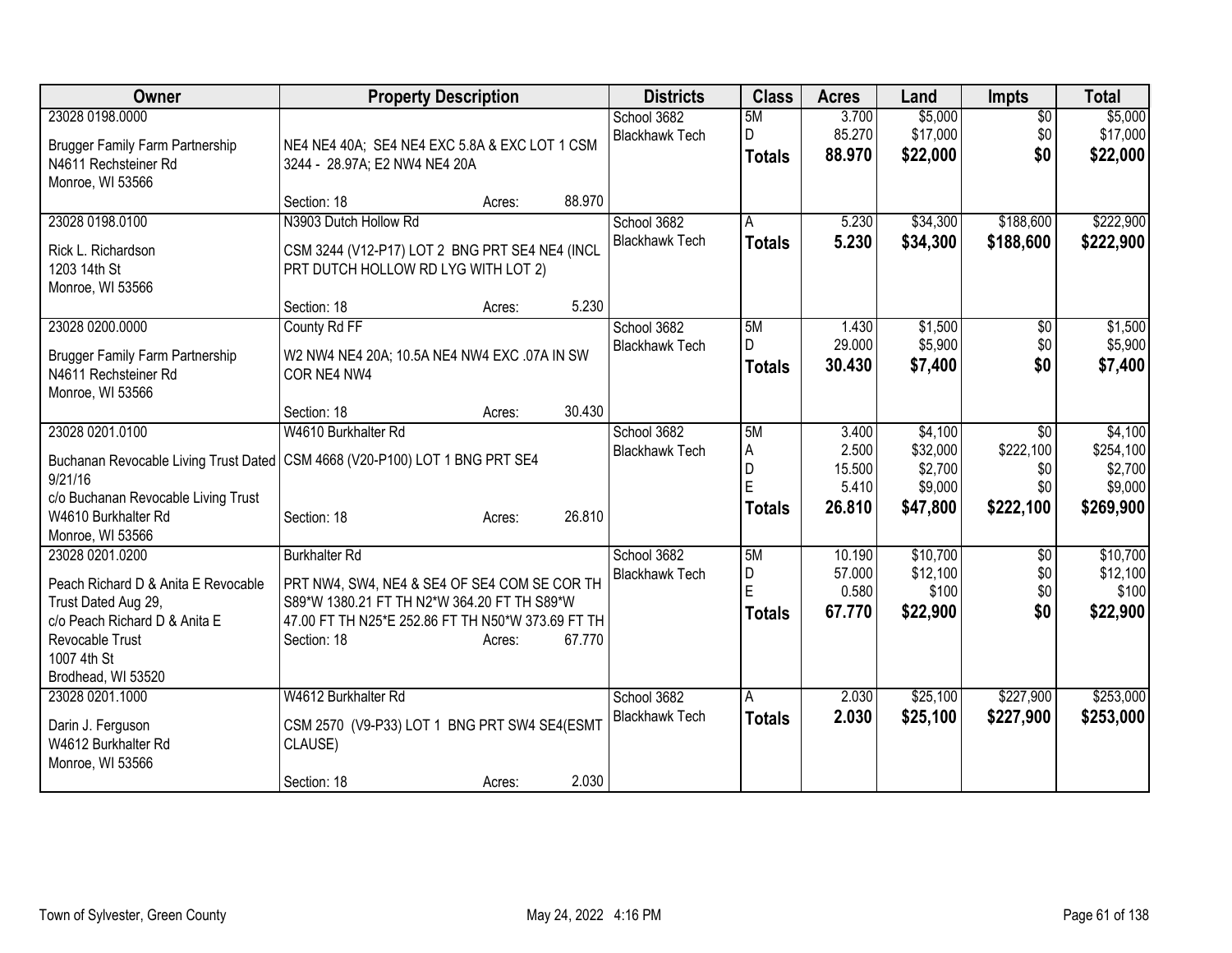| Owner                     | <b>Property Description</b>                   | <b>Districts</b>      | <b>Class</b>  | <b>Acres</b> | Land     | <b>Impts</b>    | <b>Total</b> |
|---------------------------|-----------------------------------------------|-----------------------|---------------|--------------|----------|-----------------|--------------|
| 23028 0201.2000           | W4616 Burkhalter Rd                           | School 3682           | А             | 2.080        | \$25,200 | \$187,500       | \$212,700    |
| Dragoslav Golubov         | CSM 2697 (V9-P209) LOT 1 BNG PRT SW4 SE4      | <b>Blackhawk Tech</b> | <b>Totals</b> | 2.080        | \$25,200 | \$187,500       | \$212,700    |
| Nicollette Golubov        |                                               |                       |               |              |          |                 |              |
| W4616 Burkhalter Rd       |                                               |                       |               |              |          |                 |              |
| Monroe, WI 53566          | 2.080<br>Section: 18<br>Acres:                |                       |               |              |          |                 |              |
| 23028 0201.3000           | <b>Burkhalter Rd</b>                          | School 3682           | 5M            | 0.800        | \$900    | \$0             | \$900        |
|                           |                                               | <b>Blackhawk Tech</b> | D             | 11.740       | \$2,800  | \$0             | \$2,800      |
| James W. Deblack          | CSM 4069 (V16-P76) LOT 1 BNG PRT NW4 & SW4 OF |                       | Totals        | 12.540       | \$3,700  | \$0             | \$3,700      |
| Diane S. Deblack          | SE4                                           |                       |               |              |          |                 |              |
| W4690 Burkhalter Rd       |                                               |                       |               |              |          |                 |              |
| Monroe, WI 53566          | 12.540<br>Section: 18<br>Acres:               |                       |               |              |          |                 |              |
| 23028 0201.3100           | <b>Burkhalter Rd</b>                          | School 3682           | D             | 7.710        | \$1,800  | \$0             | \$1,800      |
| James W. Deblack          | CSM 4069 (V16-P76) LOT 2 BNG PRT SW4 SE4      | <b>Blackhawk Tech</b> | <b>Totals</b> | 7.710        | \$1,800  | \$0             | \$1,800      |
| Diane S. Deblack          |                                               |                       |               |              |          |                 |              |
| W4690 Burkhalter Rd       |                                               |                       |               |              |          |                 |              |
| Monroe, WI 53566          | 7.710<br>Section: 18<br>Acres:                |                       |               |              |          |                 |              |
| 23028 0201.3200           | W4692 Burkhalter Rd                           | School 3682           | A             | 1.370        | \$20,600 | \$234,500       | \$255,100    |
|                           |                                               | <b>Blackhawk Tech</b> | D             | 5.500        | \$1,300  | \$0             | \$1,300      |
| James W. Deblack          | CSM 4069 (V16-P76) LOT 3 BNG PRT SW4 SE4      |                       | <b>Totals</b> | 6.870        | \$21,900 | \$234,500       | \$256,400    |
| Diane S. Deblack          |                                               |                       |               |              |          |                 |              |
| W4690 Burkhalter Rd       |                                               |                       |               |              |          |                 |              |
| Monroe, WI 53566          | 6.870<br>Section: 18<br>Acres:                |                       |               |              |          |                 |              |
| 23028 0201.3300           | W4690 Burkhalter Rd                           | School 3682           | 5M            | 5.000        | \$6,000  | $\overline{50}$ | \$6,000      |
| James W. Deblack          | CSM 4069 (V16-P76) LOT 4 BNG PRT SW4 SE4      | <b>Blackhawk Tech</b> | A             | 1.880        | \$19,300 | \$369,600       | \$388,900    |
| Diane S. Deblack          |                                               |                       | D             | 6.000        | \$1,400  | \$0             | \$1,400      |
| W4690 Burkhalter Rd       |                                               |                       | <b>Totals</b> | 12.880       | \$26,700 | \$369,600       | \$396,300    |
| Monroe, WI 53566          | 12.880<br>Section: 18<br>Acres:               |                       |               |              |          |                 |              |
| 23028 0201.4000           | <b>Burkhalter Rd</b>                          | School 3682           | Ε             | 0.410        | \$200    | \$0             | \$200        |
|                           |                                               | <b>Blackhawk Tech</b> | <b>Totals</b> | 0.410        | \$200    | \$0             | \$200        |
| Dragoslav Golubov         | CSM 3233 (V11-P328) LOT 1 BNG PRT SW4 SE4     |                       |               |              |          |                 |              |
| Nicollette Golubov        |                                               |                       |               |              |          |                 |              |
| W4616 Burkhalter Rd       |                                               |                       |               |              |          |                 |              |
| Monroe, WI 53566          | 0.410<br>Section: 18<br>Acres:                |                       |               |              |          |                 |              |
| 23028 0201.5000           | County Rd FF                                  | School 3682           | 5M            | 7.200        | \$9,700  | \$0             | \$9,700      |
| <b>Terhark Fred Trust</b> | PRT E 1/2 NW4, SW4 NE4 & NW4 SE4 BNG PRT POS  | <b>Blackhawk Tech</b> | D.            | 62.870       | \$15,900 | \$0             | \$15,900     |
| C/O Steven Terhark        | V10-P 187-PCL A & ALL PCL B (SEE PCL 54.1 FOR |                       | <b>Totals</b> | 70.070       | \$25,600 | \$0             | \$25,600     |
| W2686 Hospital Rd         | COMPLETE DESC)                                |                       |               |              |          |                 |              |
| Elkhorn, WI 53121         | 70.070<br>Section: 18<br>Acres:               |                       |               |              |          |                 |              |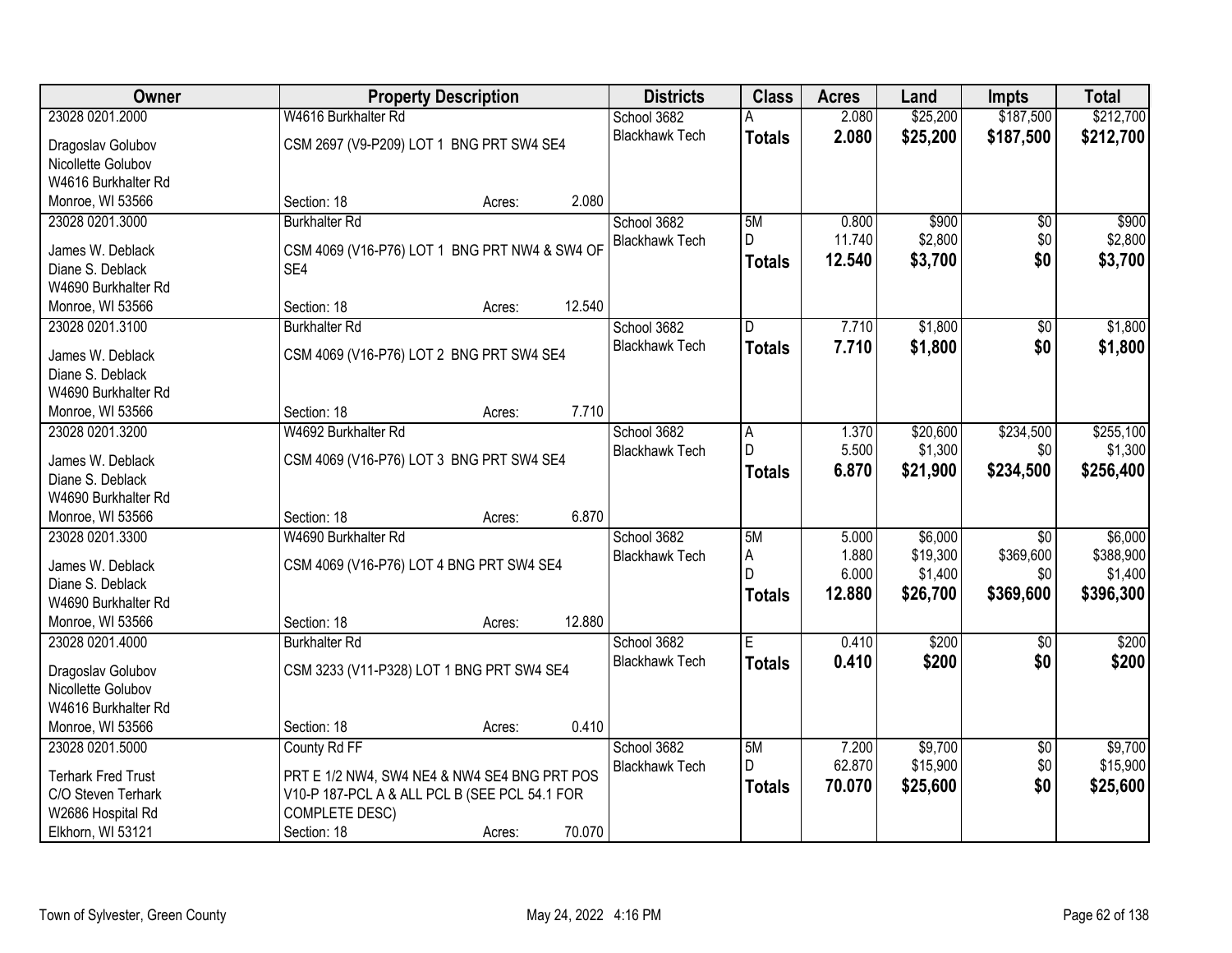| Owner                                   | <b>Property Description</b>                      |         | <b>Districts</b>      | <b>Class</b>  | <b>Acres</b> | Land     | <b>Impts</b>    | <b>Total</b> |
|-----------------------------------------|--------------------------------------------------|---------|-----------------------|---------------|--------------|----------|-----------------|--------------|
| 23028 0202.0000                         | W4899 County Hwy Ff                              |         | School 3682           | D             | 20.500       | \$4,400  | $\overline{50}$ | \$4,400      |
| Deer Valley Farm, LLC                   | PRT FR NW4 NW4 & NE4 NW4 (PT POS V11-P69)        |         | <b>Blackhawk Tech</b> | G             | 2.810        | \$28,200 | \$199,000       | \$227,200    |
| c/o Deer Valley Farm, LLC               | (SEE PCL 54.0 FOR COMPLETE DESC)                 |         |                       | <b>Totals</b> | 23.310       | \$32,600 | \$199,000       | \$231,600    |
| W4899 County Rd Ff                      |                                                  |         |                       |               |              |          |                 |              |
| Monroe, WI 53566                        | Section: 18<br>Acres:                            | 23.310  |                       |               |              |          |                 |              |
| 23028 0203.0000                         | <b>Burkhalter Rd</b>                             |         | School 3682           | 5M            | 44.000       | \$46,200 | \$0             | \$46,200     |
|                                         |                                                  |         | <b>Blackhawk Tech</b> | D             | 67.840       | \$13,300 | \$0             | \$13,300     |
| Randy R. Goepfert                       | COM PT W LN E1/2 NW4 SEC 18, 1981 LINKS N OF     |         |                       | <b>Totals</b> | 111.840      | \$59,500 | \$0             | \$59,500     |
| Samantha Soenksen                       | CLN SEC TH S 1981 LNKS TO CNTR SEC TH S 1000     |         |                       |               |              |          |                 |              |
| 630 4th Ave S                           | LNKS TH E 2000 LNKS TH N 1000 LNKS TH W 136      | 111.840 |                       |               |              |          |                 |              |
| Clinton, IA 52732                       | Section: 18<br>Acres:                            |         |                       |               |              |          |                 |              |
| 23028 0204.0100                         | Monroe Sylvester Rd                              |         | School 3682           | D.            | 12.860       | \$2,400  | \$0             | \$2,400      |
| Stollenwerk Karen A Revocable Living    | CSM 1208 (V4-P63) PRT LOT 1 BNG PRT NW4 SW4 &    |         | <b>Blackhawk Tech</b> | <b>Totals</b> | 12.860       | \$2,400  | \$0             | \$2,400      |
| <b>Trust Dtd 8/25/20</b>                | SW4 NW4                                          |         |                       |               |              |          |                 |              |
| c/o Stollenwerk Karen A Rev Living Trus |                                                  |         |                       |               |              |          |                 |              |
| N3878 Goepfert Rd                       | Section: 18<br>Acres:                            | 12.860  |                       |               |              |          |                 |              |
| Monroe, WI 53566                        |                                                  |         |                       |               |              |          |                 |              |
| 23028 0204.0200                         | W4845 Pembridge Trl                              |         | School 3682           | A             | 6.618        | \$48,500 | \$323,800       | \$372,300    |
|                                         |                                                  |         | <b>Blackhawk Tech</b> | <b>Totals</b> | 6.618        | \$48,500 | \$323,800       | \$372,300    |
| Jason J. West                           | CSM 3265 (V12-P51) LOT 1 BNG LOTS 12 & 13 CSM    |         |                       |               |              |          |                 |              |
| Laura West                              | 2564, PRT NW4 SW4                                |         |                       |               |              |          |                 |              |
| W4845 Pembridge Trl                     |                                                  | 6.618   |                       |               |              |          |                 |              |
| Monroe, WI 53566<br>23028 0204.1100     | Section: 18<br>Acres:<br><b>Burkhalter Rd</b>    |         |                       | D.            | 11.370       | \$2,900  |                 | \$2,900      |
|                                         |                                                  |         | School 3682           |               |              |          | $\sqrt{6}$      |              |
| Jacob Kaderly et al                     | COM E4 COR SEC 13 TH S0*E 484.31 FT POB TH       |         | <b>Blackhawk Tech</b> | <b>Totals</b> | 11.370       | \$2,900  | \$0             | \$2,900      |
| c/o Jacob L. Kaderly                    | N89*E ALG S LINECSM 1208 1157.63 FT TH S0*E      |         |                       |               |              |          |                 |              |
| 578 Greenview Ave                       | 245.06 FT TH N89*W 898.56 FTTH S0*E 983.76 FT TH |         |                       |               |              |          |                 |              |
| Monticello, WI 53570-9626               | Section: 18<br>Acres:                            | 11.370  |                       |               |              |          |                 |              |
| 23028 0204.2000                         | County Rd FF                                     |         | School 3682           | A             | 0.710        | \$2,600  | $\overline{50}$ | \$2,600      |
| Steven M. Swenson                       | PRT CSM 447 (V1-P463) & PRT CSM 454 (V1-P473)    |         | <b>Blackhawk Tech</b> | <b>Totals</b> | 0.710        | \$2,600  | \$0             | \$2,600      |
| Karen K. Swenson                        | COM SW COR SEC 18 TH S89*E 261.76 FT TH N0*E     |         |                       |               |              |          |                 |              |
| N3750 Goepfert Rd                       | 349.06 FT POB TH N17*W 332.88 FT TH N14*W 35 FT  |         |                       |               |              |          |                 |              |
| Monroe, WI 53566                        | Section: 18<br>Acres:                            | 0.710   |                       |               |              |          |                 |              |
| 23028 0204.3000                         | N3750 Goepfert Rd                                |         | School 3682           | Α             | 1.410        | \$20,900 | \$174,900       | \$195,800    |
|                                         |                                                  |         | <b>Blackhawk Tech</b> |               | 1.410        |          | \$174,900       | \$195,800    |
| Steven M. Swenson                       | CSM 1535 (V5-P31) PRT LOT 1 COM SE COR SEC 13    |         |                       | <b>Totals</b> |              | \$20,900 |                 |              |
| Karen K. Swenson                        | TOWN MONROE TH N 563.06 FT POB TH N75*E          |         |                       |               |              |          |                 |              |
| N3750 Goepfert Rd                       | 165.75 FT TH SELY 333 FT M/L TO SE COR CSM 1535  |         |                       |               |              |          |                 |              |
| Monroe, WI 53566                        | Section: 18<br>Acres:                            | 1.410   |                       |               |              |          |                 |              |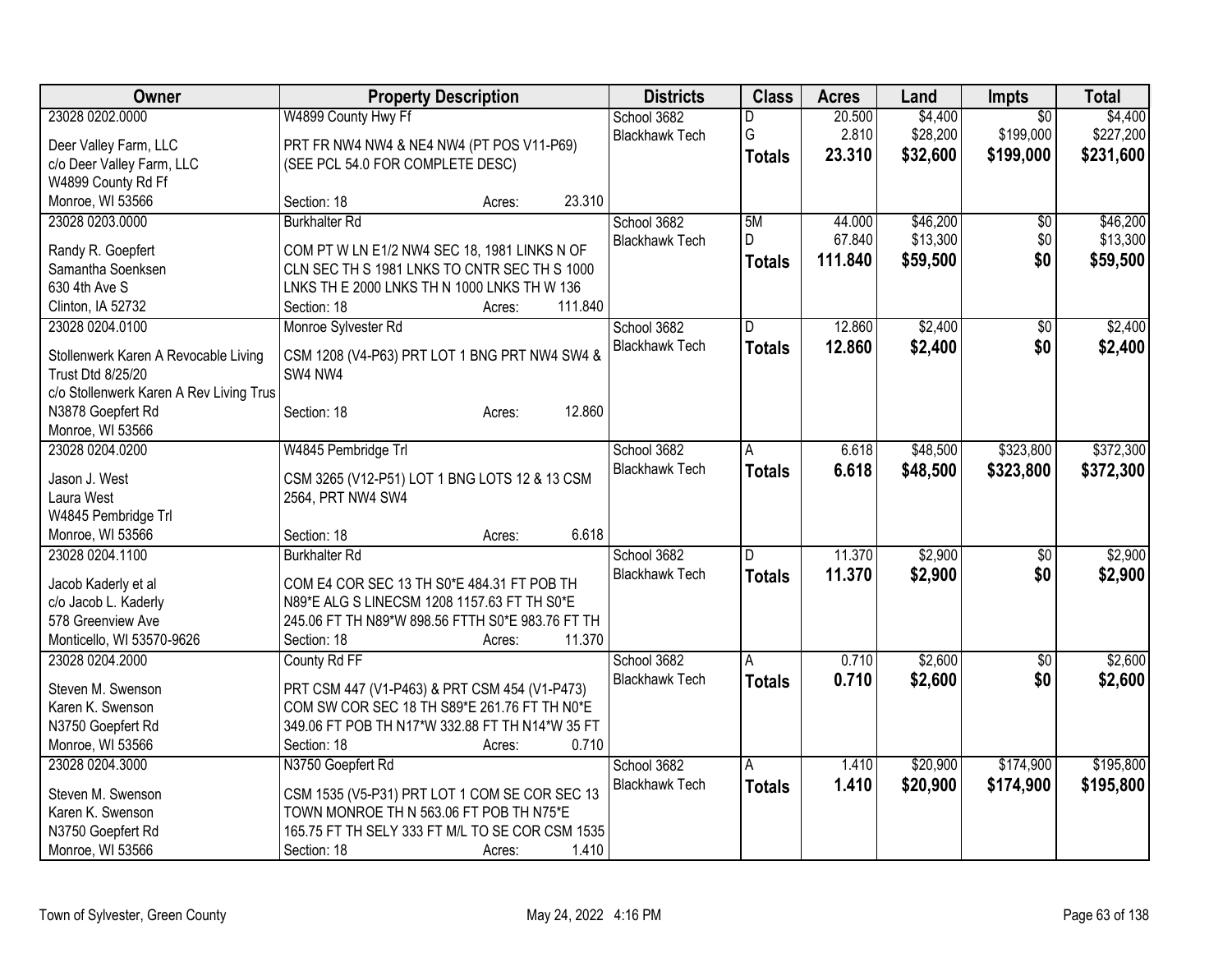| <b>Owner</b>        | <b>Property Description</b>                     | <b>Districts</b>      | <b>Class</b>  | <b>Acres</b> | Land     | <b>Impts</b>    | <b>Total</b> |
|---------------------|-------------------------------------------------|-----------------------|---------------|--------------|----------|-----------------|--------------|
| 23028 0204.4000     | W4890 Burkhalter Rd                             | School 3682           |               | 2.220        | \$25,700 | \$256,400       | \$282,100    |
| Jeffrey H. Fox      | CSM 410 (V1-P424) LOT 1 BNG PRT SW4 SW4         | <b>Blackhawk Tech</b> | <b>Totals</b> | 2.220        | \$25,700 | \$256,400       | \$282,100    |
| Susan M. Fox        |                                                 |                       |               |              |          |                 |              |
| W4890 Burkhalter Rd |                                                 |                       |               |              |          |                 |              |
| Monroe, WI 53566    | 2.220<br>Section: 18<br>Acres:                  |                       |               |              |          |                 |              |
| 23028 0204.5000     |                                                 | School 3682           | D.            | 2.450        | \$600    | $\overline{50}$ | \$600        |
|                     |                                                 | <b>Blackhawk Tech</b> | <b>Totals</b> | 2.450        | \$600    | \$0             | \$600        |
| Karen L. Martini    | CSM 447 (V1-P463) PRT LOT 1 BNG PRT SE4 SW4     |                       |               |              |          |                 |              |
| W4710 Burkhalter Rd |                                                 |                       |               |              |          |                 |              |
| Monroe, WI 53566    | 2.450<br>Section: 18<br>Acres:                  |                       |               |              |          |                 |              |
| 23028 0204.5100     | W4798 Burkhalter Rd                             | School 3682           | A             | 3.800        | \$30,400 | \$198,800       | \$229,200    |
|                     |                                                 | <b>Blackhawk Tech</b> | D             | 10.500       | \$1,800  | \$0             | \$1,800      |
| Jessica L. Riddle   | CSM 447 (V1 P463) PRT LOT 1 COM SW COR TH       |                       | Ė             | 5.700        | \$7,900  | \$0             | \$7,900      |
| Brandon S. Carnahan | N0*E 645 FT TH S89*E 1352 FT TH S0*E 645 FT TO  |                       | <b>Totals</b> | 20.000       | \$40,100 | \$198,800       | \$238,900    |
| W4798 Burkhalter Rd | PT S LN TH N89*W 1352 FT TO POB BNG PRT S2 SW   |                       |               |              |          |                 |              |
| Monroe, WI 53566    | 20.000<br>Section: 18<br>Acres:                 |                       |               |              |          |                 |              |
| 23028 0204.5200     | W4710 Burkhalter Rd                             | School 3682           | A             | 1.000        | \$20,000 | \$223,000       | \$243,000    |
| Karen L. Martini    | CSM 2258 (V7-P256) LOT 1 BNG PRT CSM 447 IN     | <b>Blackhawk Tech</b> | D             | 3.000        | \$500    | \$0             | \$500        |
| W4710 Burkhalter Rd | SE4 SW4                                         |                       | <b>Totals</b> | 4.000        | \$20,500 | \$223,000       | \$243,500    |
| Monroe, WI 53566    |                                                 |                       |               |              |          |                 |              |
|                     | 4.000<br>Section: 18<br>Acres:                  |                       |               |              |          |                 |              |
| 23028 0204.5300     | W4877 Pembridge Trl                             | School 3682           | A             | 9.630        | \$60,500 | \$297,700       | \$358,200    |
| Steven G. Hedeman   | PRT CSM 447 (V1-P424) PRT LOT 1 COM NE COR      | <b>Blackhawk Tech</b> | <b>Totals</b> | 9.630        | \$60,500 | \$297,700       | \$358,200    |
| Mary A. Hedeman     | CSM 447 TH S34*W 948.66 FT TH S89*W 260 FT TO E |                       |               |              |          |                 |              |
| W4877 Pembridge Trl | ROW JAM- BERRY LN TH N ALG E ROW TO E LN LOT    |                       |               |              |          |                 |              |
| Monroe, WI 53566    | 9.630<br>Section: 18<br>Acres:                  |                       |               |              |          |                 |              |
| 23028 0204.5301     | N3718 Jamberry Ln                               | School 3682           | Α             | 1.990        | \$25,000 | \$287,600       | \$312,600    |
|                     |                                                 | <b>Blackhawk Tech</b> | <b>Totals</b> | 1.990        | \$25,000 | \$287,600       | \$312,600    |
| Jacob G. Boss       | CSM 2561 (V9-P17) LOT 1 BNG PRT SE4 SW4         |                       |               |              |          |                 |              |
| Marci L. Boss       |                                                 |                       |               |              |          |                 |              |
| N3718 Jamberry Ln   |                                                 |                       |               |              |          |                 |              |
| Monroe, WI 53566    | 1.990<br>Section: 18<br>Acres:                  |                       |               |              |          |                 |              |
| 23028 0204.5302     | N3740 Jamberry Ln                               | School 3682           | A             | 1.990        | \$25,000 | \$319,400       | \$344,400    |
| David J. Vaughn     | CSM 2561 (V9-P17) LOT 2 BNG PRT SE4 SW4         | <b>Blackhawk Tech</b> | <b>Totals</b> | 1.990        | \$25,000 | \$319,400       | \$344,400    |
| Teresita A. Vaughn  |                                                 |                       |               |              |          |                 |              |
| N3740 Jamberry Ln   |                                                 |                       |               |              |          |                 |              |
| Monroe, WI 53566    | 1.990<br>Section: 18<br>Acres:                  |                       |               |              |          |                 |              |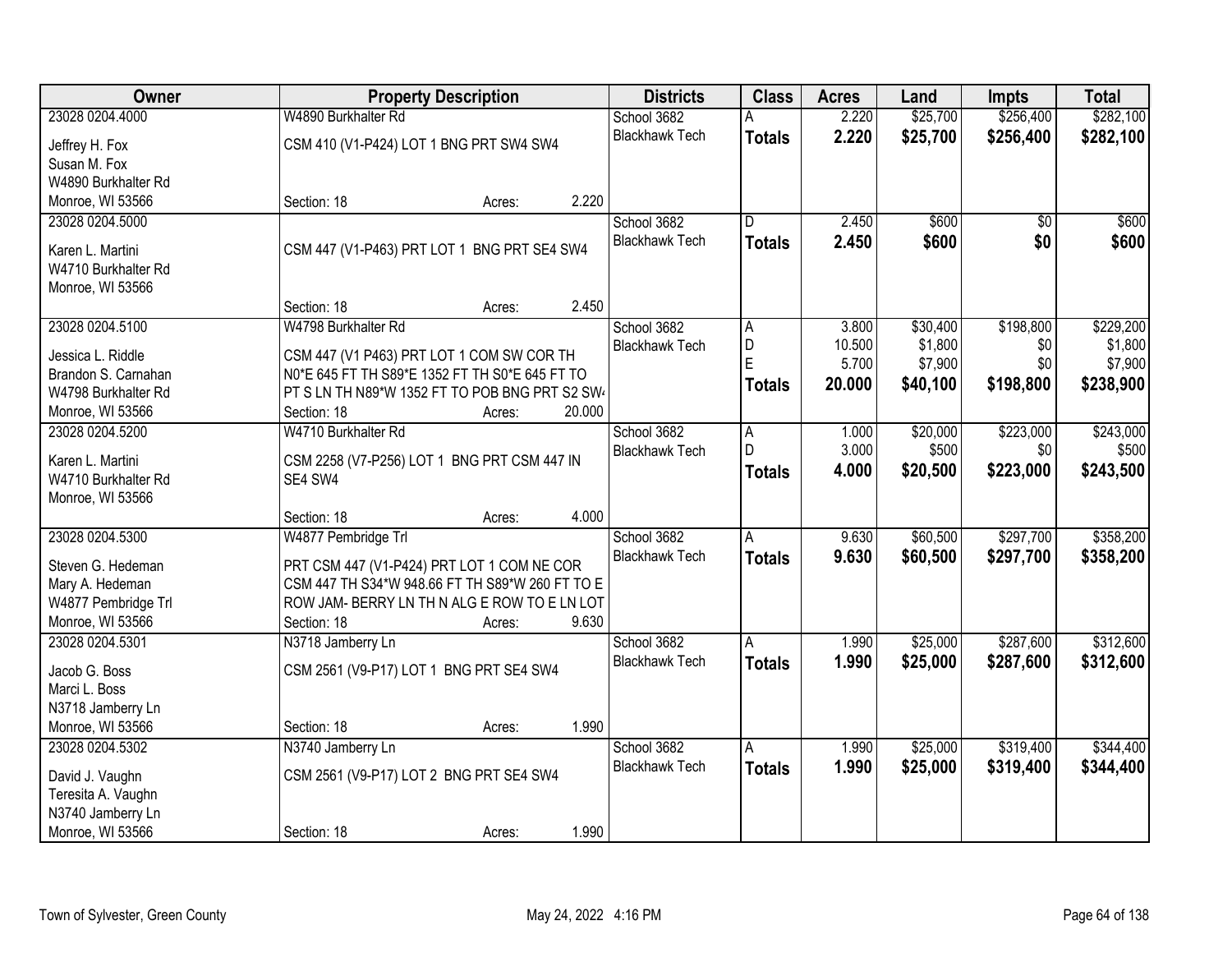| Owner                   |                                               | <b>Property Description</b> |       | <b>Districts</b>      | <b>Class</b>   | <b>Acres</b> | Land     | <b>Impts</b> | <b>Total</b> |
|-------------------------|-----------------------------------------------|-----------------------------|-------|-----------------------|----------------|--------------|----------|--------------|--------------|
| 23028 0204.5303         | N3760 Jamberry Ln                             |                             |       | School 3682           | A              | 1.990        | \$25,000 | \$232,900    | \$257,900    |
| Erik B. Grinnell        | CSM 2561 (V9-P17) LOT 3 BNG PRT SE4 SW4       |                             |       | <b>Blackhawk Tech</b> | <b>Totals</b>  | 1.990        | \$25,000 | \$232,900    | \$257,900    |
| W6246 IIiff Rd          |                                               |                             |       |                       |                |              |          |              |              |
| Monroe, WI 53566        |                                               |                             |       |                       |                |              |          |              |              |
|                         | Section: 18                                   | Acres:                      | 1.990 |                       |                |              |          |              |              |
| 23028 0204.5304         | N3765 Jamberry Ln                             |                             |       | School 3682           | A              | 2.230        | \$25,700 | \$200,500    | \$226,200    |
| Eric S. Scace           | CSM 2562 (V9-P19) LOT 4 BNG PRT SE4 SW4       |                             |       | <b>Blackhawk Tech</b> | <b>Totals</b>  | 2.230        | \$25,700 | \$200,500    | \$226,200    |
| Jennifer L. Scace       |                                               |                             |       |                       |                |              |          |              |              |
| N3765 Jamberry Ln       |                                               |                             |       |                       |                |              |          |              |              |
| Monroe, WI 53566        | Section: 18                                   | Acres:                      | 2.230 |                       |                |              |          |              |              |
| 23028 0204.5305         | W4785 Pembridge Trl                           |                             |       | School 3682           | A              | 2.200        | \$25,600 | \$393,100    | \$418,700    |
| Fred L. Koster          | CSM 2562 (V9-P19) LOT 5 BNG PRT SW4 SW4 & SE4 |                             |       | <b>Blackhawk Tech</b> | <b>Totals</b>  | 2.200        | \$25,600 | \$393,100    | \$418,700    |
| Rita L. Koster          | SW4                                           |                             |       |                       |                |              |          |              |              |
| W4785 Pembridge Trl     |                                               |                             |       |                       |                |              |          |              |              |
| Monroe, WI 53566        | Section: 18                                   | Acres:                      | 2.200 |                       |                |              |          |              |              |
| 23028 0204.5306         | N3780 Jamberry Ln                             |                             |       | School 3682           | Α              | 6.060        | \$46,200 | \$299,700    | \$345,900    |
| Michael J. Davis        | CSM 3346 (V12-P173) LOT 1 BNG PRT E1/2 SW4    |                             |       | <b>Blackhawk Tech</b> | D              | 3.000        | \$500    | \$0          | \$500        |
| Mary L. Davis           |                                               |                             |       |                       | <b>Totals</b>  | 9.060        | \$46,700 | \$299,700    | \$346,400    |
| N3780 Jamberry Ln       |                                               |                             |       |                       |                |              |          |              |              |
| Monroe, WI 53566        | Section: 18                                   | Acres:                      | 9.060 |                       |                |              |          |              |              |
| 23028 0204.5307         | W4799 Pembridge Trl                           |                             |       | School 3682           | $\overline{A}$ | 2.320        | \$25,900 | \$308,500    | \$334,400    |
| Nicole T. Ducklow et al | CSM 2562 (V9-P19) LOT 7 BNG PRT SW4 SW4       |                             |       | <b>Blackhawk Tech</b> | <b>Totals</b>  | 2.320        | \$25,900 | \$308,500    | \$334,400    |
| c/o Joseph H. Monroe    |                                               |                             |       |                       |                |              |          |              |              |
| W4799 Pembridge Trl     |                                               |                             |       |                       |                |              |          |              |              |
| Monroe, WI 53566        | Section: 18                                   | Acres:                      | 2.320 |                       |                |              |          |              |              |
| 23028 0204.5308         | W4809 Pembridge Trl                           |                             |       | School 3682           | A              | 2.740        | \$27,100 | \$271,800    | \$298,900    |
| Brenda K. Seagreaves    | CSM 2563 (V9-P21) LOT 8 BNG PRT SW4 SW4       |                             |       | <b>Blackhawk Tech</b> | <b>Totals</b>  | 2.740        | \$27,100 | \$271,800    | \$298,900    |
| Patrick E. Murphy       |                                               |                             |       |                       |                |              |          |              |              |
| W4809 Pembridge Trl     |                                               |                             |       |                       |                |              |          |              |              |
| Monroe, WI 53566        | Section: 18                                   | Acres:                      | 2.740 |                       |                |              |          |              |              |
| 23028 0204.5309         | W4819 Pembridge Trl                           |                             |       | School 3682           | A              | 2.000        | \$25,000 | \$280,200    | \$305,200    |
| Frank S. Browning       | CSM 2563 (V9-P21) LOT 9 BNG PRT NW4 SW4 & SW4 |                             |       | <b>Blackhawk Tech</b> | <b>Totals</b>  | 2.000        | \$25,000 | \$280,200    | \$305,200    |
| Ginny L. Browning       | SW4                                           |                             |       |                       |                |              |          |              |              |
| W4819 Pembridge Trl     |                                               |                             |       |                       |                |              |          |              |              |
| Monroe, WI 53566        | Section: 18                                   | Acres:                      | 2.000 |                       |                |              |          |              |              |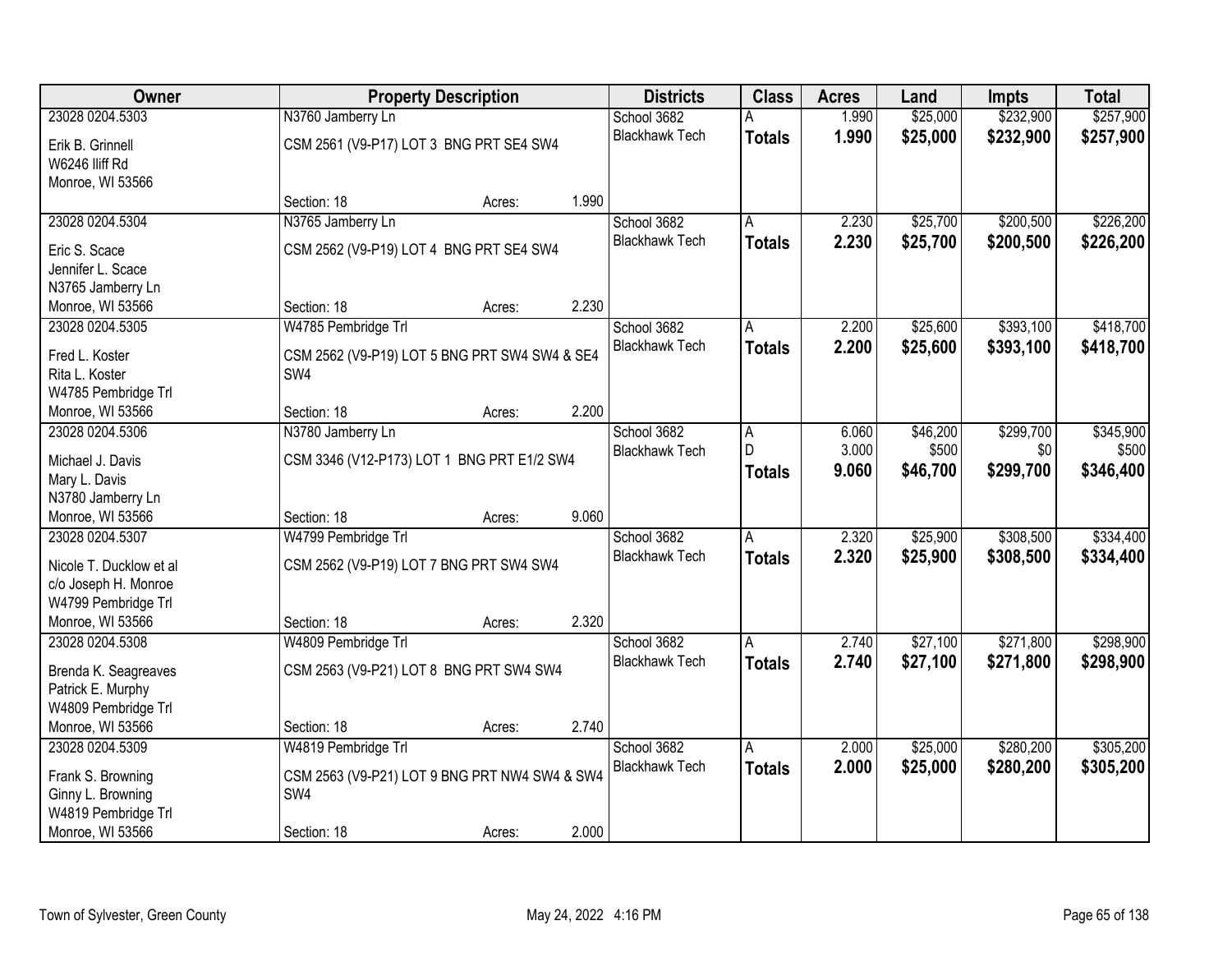| Owner                                    |                                                | <b>Property Description</b> |       | <b>Districts</b>      | <b>Class</b>  | <b>Acres</b> | Land     | <b>Impts</b>    | <b>Total</b> |
|------------------------------------------|------------------------------------------------|-----------------------------|-------|-----------------------|---------------|--------------|----------|-----------------|--------------|
| 23028 0204.5311                          | W4827 Pembridge Trl                            |                             |       | School 3682           |               | 2.000        | \$25,000 | \$221,400       | \$246,400    |
| Christopher M. Caldwell                  | CSM 2563 (V9-P21) LOT 10 BNG PRT NW4 SW4       |                             |       | <b>Blackhawk Tech</b> | <b>Totals</b> | 2.000        | \$25,000 | \$221,400       | \$246,400    |
| Audrey D. Caldwell                       |                                                |                             |       |                       |               |              |          |                 |              |
| W4827 Pembridge Trl                      |                                                |                             |       |                       |               |              |          |                 |              |
| Monroe, WI 53566                         | Section: 18                                    | Acres:                      | 2.000 |                       |               |              |          |                 |              |
| 23028 0204.5312                          | W4831 Pembridge Trl                            |                             |       | School 3682           |               | 2.300        | \$25,900 | \$252,400       | \$278,300    |
| Ritchie A. Miller                        | CSM 2563 (V9-P21) LOT 11 BNG PRT NW4 SW4       |                             |       | <b>Blackhawk Tech</b> | <b>Totals</b> | 2.300        | \$25,900 | \$252,400       | \$278,300    |
| Lynda M. Miller                          |                                                |                             |       |                       |               |              |          |                 |              |
| W4831 Pembridge Trl                      |                                                |                             |       |                       |               |              |          |                 |              |
| Monroe, WI 53566                         | Section: 18                                    | Acres:                      | 2.300 |                       |               |              |          |                 |              |
| 23028 0204.5313                          |                                                |                             |       | School 3682           | E             | 6.390        | \$100    | \$0             | \$100        |
| Sunset Ridge Development, LLC            | SECTION 18 CSM 2561 (V9-P17) CSM 2564 (V9-P23) |                             |       | <b>Blackhawk Tech</b> | <b>Totals</b> | 6.390        | \$100    | \$0             | \$100        |
| W4877 Pembridge Trl                      | CSM 2565 (V9-P25) JAMBERRY LANE & PEMBRIDGE    |                             |       |                       |               |              |          |                 |              |
| Monroe, WI 53566                         | <b>TRAIL</b>                                   |                             |       |                       |               |              |          |                 |              |
|                                          | Section: 18                                    | Acres:                      | 6.390 |                       |               |              |          |                 |              |
| 23028 0204.5314                          | W4862 Pembridge Trl                            |                             |       | School 3682           | Α             | 1.840        | \$23,000 | \$284,000       | \$307,000    |
| Joshua D. Daughenbaugh                   | CSM 2564 (V9-P23) LOT 14 BNG PRT SE4 SW4       |                             |       | <b>Blackhawk Tech</b> | <b>Totals</b> | 1.840        | \$23,000 | \$284,000       | \$307,000    |
| Angela L. Daughenbaugh                   |                                                |                             |       |                       |               |              |          |                 |              |
| W4862 Pembridge Trl                      |                                                |                             |       |                       |               |              |          |                 |              |
| Monroe, WI 53566                         | Section: 18                                    | Acres:                      | 1.840 |                       |               |              |          |                 |              |
| 23028 0204.5315                          | W4850 Pembridge Trl                            |                             |       | School 3682           | A             | 2.160        | \$25,500 | \$257,400       | \$282,900    |
|                                          |                                                |                             |       | <b>Blackhawk Tech</b> | <b>Totals</b> | 2.160        | \$25,500 | \$257,400       | \$282,900    |
| Nicholas R. Koester<br>Judith A. Koester | CSM 2564 (V9-P23) LOT 15 BNG PRT NW4 SW4       |                             |       |                       |               |              |          |                 |              |
| W4850 Pembridge Trl                      |                                                |                             |       |                       |               |              |          |                 |              |
| Monroe, WI 53566                         | Section: 18                                    | Acres:                      | 2.160 |                       |               |              |          |                 |              |
| 23028 0204.5316                          | W4845 Pembridge Trl                            |                             |       | School 3682           | A             | 2.160        | \$25,500 | $\overline{50}$ | \$25,500     |
|                                          |                                                |                             |       | <b>Blackhawk Tech</b> | <b>Totals</b> | 2.160        | \$25,500 | \$0             | \$25,500     |
| Joseph M. Hillary                        | CSM 2565 (V9-P25) LOT 16 BNG PRT NW4 SW4       |                             |       |                       |               |              |          |                 |              |
| Deborah A. Hillary<br>2324 11th Ave      |                                                |                             |       |                       |               |              |          |                 |              |
| Monroe, WI 53566                         | Section: 18                                    | Acres:                      | 2.160 |                       |               |              |          |                 |              |
| 23028 0204.5317                          | Pembridge Trl                                  |                             |       | School 3682           | D             | 2.160        | \$500    | $\overline{30}$ | \$500        |
|                                          |                                                |                             |       | <b>Blackhawk Tech</b> | <b>Totals</b> | 2.160        | \$500    | \$0             | \$500        |
| Fred L. Koster et al                     | CSM 2565 (V9-P25) LOT 17 BNG PRT SW4 SW4       |                             |       |                       |               |              |          |                 |              |
| c/o Fred L. Koster                       |                                                |                             |       |                       |               |              |          |                 |              |
| W4785 Pembridge Trl<br>Monroe, WI 53566  | Section: 18                                    |                             | 2.160 |                       |               |              |          |                 |              |
|                                          |                                                | Acres:                      |       |                       |               |              |          |                 |              |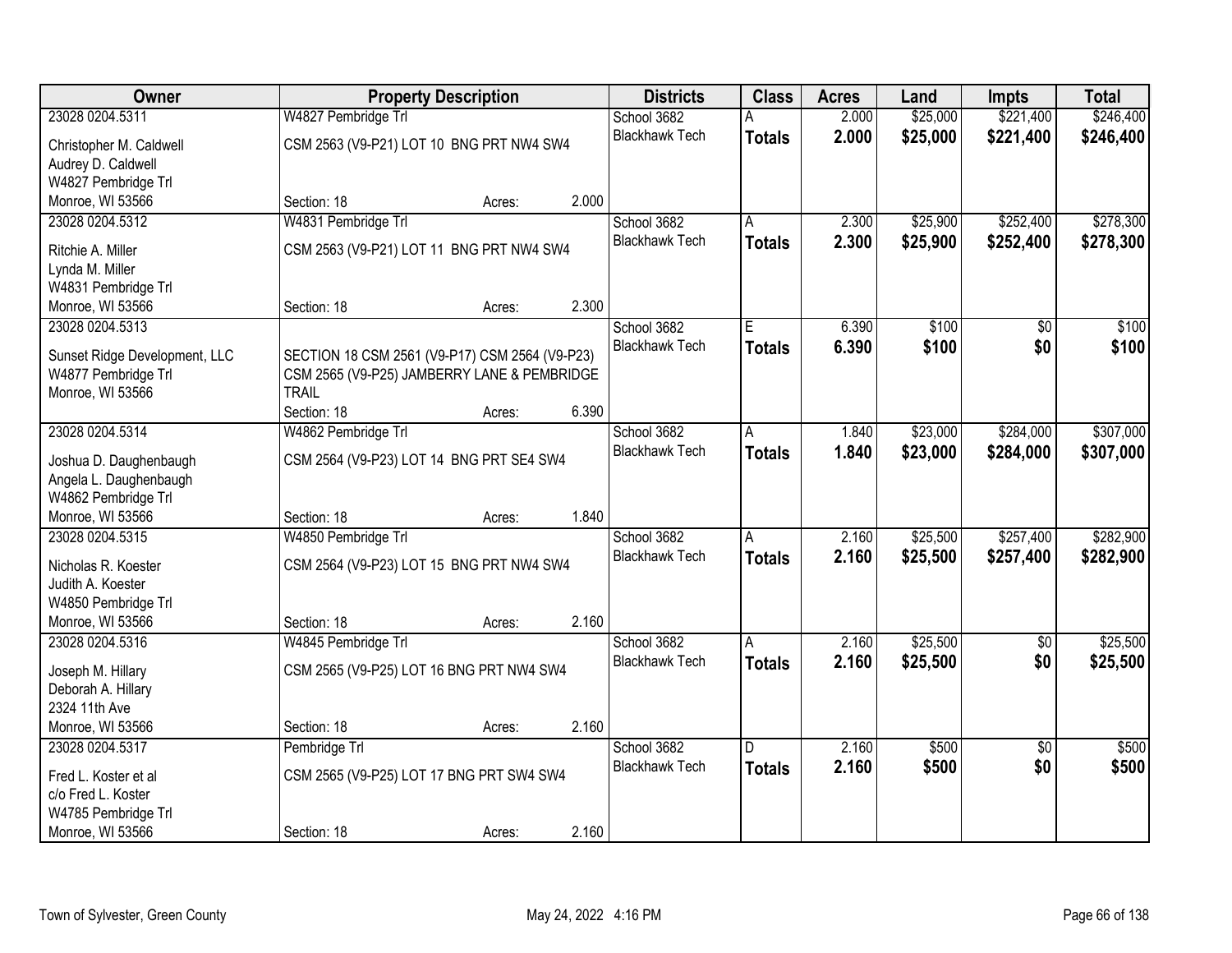| <b>Owner</b>           | <b>Property Description</b>                    | <b>Districts</b>      | <b>Class</b>  | <b>Acres</b> | Land     | <b>Impts</b>    | <b>Total</b> |
|------------------------|------------------------------------------------|-----------------------|---------------|--------------|----------|-----------------|--------------|
| 23028 0204.5318        | W4782 Pembridge Trl                            | School 3682           |               | 2.160        | \$25,500 | \$402,500       | \$428,000    |
| Derek J. Carpenter     | CSM 2565 (V9-P25) LOT 18 BNG PRT SW4 & SE4 SW4 | <b>Blackhawk Tech</b> | <b>Totals</b> | 2.160        | \$25,500 | \$402,500       | \$428,000    |
| Kate A. Carpenter      |                                                |                       |               |              |          |                 |              |
| W4782 Pembridge Trl    |                                                |                       |               |              |          |                 |              |
| Monroe, WI 53566       | 2.160<br>Section: 18<br>Acres:                 |                       |               |              |          |                 |              |
| 23028 0204.5319        | N3793 Jamberry Ln                              | School 3682           | А             | 1.840        | \$24,200 | \$229,100       | \$253,300    |
|                        |                                                | <b>Blackhawk Tech</b> | <b>Totals</b> | 1.840        | \$24,200 | \$229,100       | \$253,300    |
| Brendan L. Sullivan    | CSM 2565 (V9-P25) LOT 19 BNG PRT SE4 SW4       |                       |               |              |          |                 |              |
| Tiffany Y. Sullivan    |                                                |                       |               |              |          |                 |              |
| N3793 Jamberry Ln      |                                                |                       |               |              |          |                 |              |
| Monroe, WI 53566       | 1.840<br>Section: 18<br>Acres:                 |                       |               |              |          |                 |              |
| 23028 0204.5320        | W4859 Pembridge Trl                            | School 3682           | A             | 2.200        | \$25,600 | \$220,000       | \$245,600    |
| <b>Daniel Saunders</b> | CSM 2723 (V9-P240) LOT 20 BNG PRT NE4 SW4      | <b>Blackhawk Tech</b> | <b>Totals</b> | 2.200        | \$25,600 | \$220,000       | \$245,600    |
| Nichole Saunders       |                                                |                       |               |              |          |                 |              |
| W4859 Pembridge Trl    |                                                |                       |               |              |          |                 |              |
| Monroe, WI 53566       | 2.200<br>Section: 18<br>Acres:                 |                       |               |              |          |                 |              |
| 23028 0204.5330        | W4865 Pembridge Trl                            | School 3682           | A             | 2.740        | \$27,100 | \$360,300       | \$387,400    |
|                        |                                                | <b>Blackhawk Tech</b> |               |              |          |                 |              |
| Carol L. Ellingson     | CSM 2834 (V10-P64) LOT 21 BNG PRT NE4 SW4      |                       | <b>Totals</b> | 2.740        | \$27,100 | \$360,300       | \$387,400    |
| W4865 Pembridge Trl    |                                                |                       |               |              |          |                 |              |
| Monroe, WI 53566       |                                                |                       |               |              |          |                 |              |
|                        | 2.740<br>Section: 18<br>Acres:                 |                       |               |              |          |                 |              |
| 23028 0204.5360        | W4791 Pembridge Trl                            | School 3682           | A             | 1.900        | \$24,500 | \$212,700       | \$237,200    |
|                        |                                                | <b>Blackhawk Tech</b> | <b>Totals</b> | 1.900        | \$24,500 | \$212,700       | \$237,200    |
| Marc W. Baumhover      | CSM 2562 (V9-P19) LOT 6 BNG PRT SW4 SW4        |                       |               |              |          |                 |              |
| W4791 Pembridge Trl    |                                                |                       |               |              |          |                 |              |
| Monroe, WI 53566       | 1.900                                          |                       |               |              |          |                 |              |
|                        | Section: 18<br>Acres:                          |                       |               |              |          |                 |              |
| 23028 0204.5400        | W4730 Burkhalter Rd                            | School 3682           | A             | 6.160        | \$36,000 | \$185,000       | \$221,000    |
| Howard L. Waddell      | CSM 447 (V1-P463) COM S4 COR SD SEC TH N89*W   | <b>Blackhawk Tech</b> | <b>Totals</b> | 6.160        | \$36,000 | \$185,000       | \$221,000    |
| Amy E. Waddell         | 287 FT ALG S LN SW4 SD SEC TO SW COR CSM 2258  |                       |               |              |          |                 |              |
| W4730 Burkhalter Rd    | POB TH N89*W 270 FT TH N0*W 1010 FT TH S82*E   |                       |               |              |          |                 |              |
| Monroe, WI 53566       | 6.160<br>Section: 18<br>Acres:                 |                       |               |              |          |                 |              |
| 23028 0204.6000        |                                                | School 3682           | A             | 0.880        | \$10,300 | $\overline{50}$ | \$10,300     |
|                        |                                                | <b>Blackhawk Tech</b> | <b>Totals</b> | 0.880        | \$10,300 | \$0             | \$10,300     |
| Herbert H. Hanson      | CSM 1540 (V5-P38) PRT LOT 1 BNG PRT SW4 SW4    |                       |               |              |          |                 |              |
| Beverly S. Hanson      | (SEE T MONROE PCL 20-211.2)                    |                       |               |              |          |                 |              |
| 2732 3rd St            |                                                |                       |               |              |          |                 |              |
| Monroe, WI 53566       | 0.880<br>Section: 18<br>Acres:                 |                       |               |              |          |                 |              |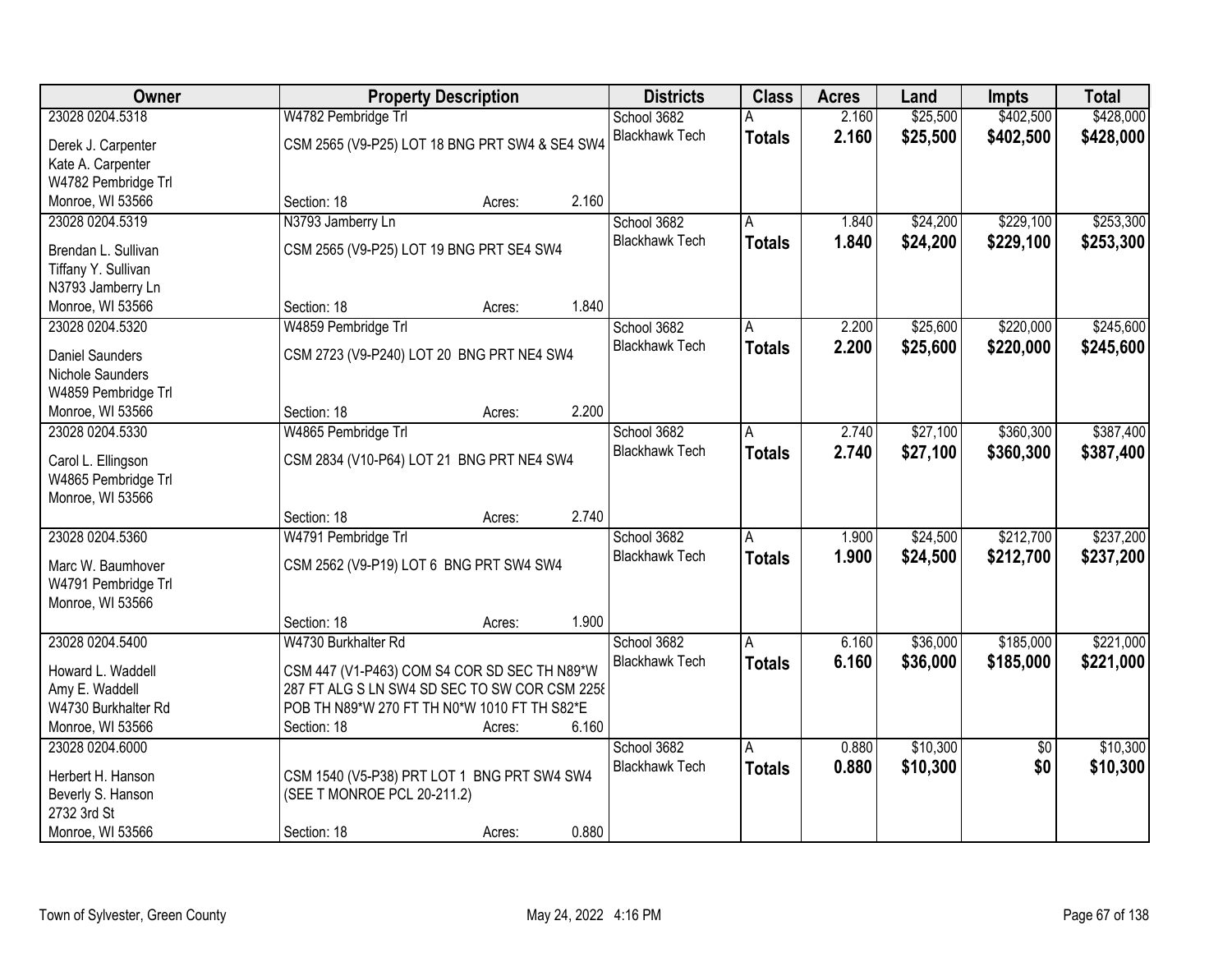| Owner                                        | <b>Property Description</b>                                                                       | <b>Districts</b>                     | <b>Class</b>   | <b>Acres</b>     | Land                | <b>Impts</b>           | <b>Total</b>        |
|----------------------------------------------|---------------------------------------------------------------------------------------------------|--------------------------------------|----------------|------------------|---------------------|------------------------|---------------------|
| 23028 0205.0000                              | <b>Burkhalter Rd</b>                                                                              | School 3682                          | 5M             | 12.000           | \$25,200            | $\overline{50}$        | \$25,200            |
| James W. Deblack                             | PRT NW4 SE4 COM PT 600 FT (36 RODS & 6 IN) N SW                                                   | <b>Blackhawk Tech</b>                | <b>Totals</b>  | 12.000           | \$25,200            | \$0                    | \$25,200            |
| Diane S. Deblack                             | COR TH E 726 FT (44 RODS) TH N TO N LN NW4 SE4                                                    |                                      |                |                  |                     |                        |                     |
| W4690 Burkhalter Rd                          | TH W TO NW COR TH S POB                                                                           |                                      |                |                  |                     |                        |                     |
| Monroe, WI 53566                             | 12.000<br>Section: 18<br>Acres:                                                                   |                                      |                |                  |                     |                        |                     |
| 23028 0206.0000                              | W4614 Burkhalter Rd                                                                               | School 3682                          | A              | 1.690            | \$28,500            | \$146,000              | \$174,500           |
| David Krase                                  | CSM 2716 (V9-P230) LOT 1 BNG PRT SW4 SE4                                                          | <b>Blackhawk Tech</b>                | <b>Totals</b>  | 1.690            | \$28,500            | \$146,000              | \$174,500           |
| Robert Eversman                              |                                                                                                   |                                      |                |                  |                     |                        |                     |
| W4614 Burkhalter Rd                          |                                                                                                   |                                      |                |                  |                     |                        |                     |
| Monroe, WI 53566                             | 1.690<br>Section: 18<br>Acres:                                                                    |                                      |                |                  |                     |                        |                     |
| 23028 0207.0000                              | W4611 Burkhalter Rd                                                                               | School 3682                          | D              | 99.130           | \$26,600            | $\overline{50}$        | \$26,600            |
|                                              |                                                                                                   | <b>Blackhawk Tech</b>                | $\mathsf E$    | 7.000            | \$1,500             | \$0                    | \$1,500             |
| Eugene J. Mickelson<br>W4611 Burkhalter Rd   | PT NE4 NE4 - CONT 25.76A; NW4 NE4 40A; SW4 NE4<br>40A;PT SE4 NE4 - CONT 2.67A; EXC LOT 1 CSM 3719 |                                      | G              | 2.300            | \$26,200            | \$112,800              | \$139,000           |
| Monroe, WI 53566                             |                                                                                                   |                                      | Totals         | 108.430          | \$54,300            | \$112,800              | \$167,100           |
|                                              | 108.430<br>Section: 19<br>Acres:                                                                  |                                      |                |                  |                     |                        |                     |
| 23028 0207.1000                              | <b>Burkhalter Rd</b>                                                                              | School 3682                          | D.             | 51.570           | \$10,900            | \$0                    | \$10,900            |
|                                              |                                                                                                   | <b>Blackhawk Tech</b>                | Totals         | 51.570           | \$10,900            | \$0                    | \$10,900            |
| Douglas D. Prien et al                       | CSM 3719 (V14-P141) LOT 1 BNG PRT SE4 & NE4 OF                                                    |                                      |                |                  |                     |                        |                     |
| c/o Craig D. Prien                           | NE4                                                                                               |                                      |                |                  |                     |                        |                     |
| W3568 Rufi Ln<br>Monroe, WI 53566            | 51.570<br>Section: 19                                                                             |                                      |                |                  |                     |                        |                     |
| 23028 0208.0000                              | Acres:<br>Monroe-Sylvester Rd                                                                     | School 3682                          | $\overline{D}$ | 118.414          | \$22,600            | $\overline{30}$        | \$22,600            |
|                                              |                                                                                                   | <b>Blackhawk Tech</b>                | $\mathsf E$    | 1.000            | \$100               | \$0                    | \$100               |
| Teubel Donald J and Lisa M Revocable         | SECTION 19CSM 1216 (V4-P72) LOT 1 CONT 40.947A                                                    |                                      | G              | 1.000            | \$13,500            | \$2,500                | \$16,000            |
| Trust                                        | LOT 2 CONT 40.528A; LOT 3 CONT 38.939A; BNG PRT                                                   |                                      | Totals         | 120.414          | \$36,200            | \$2,500                | \$38,700            |
| c/o Teubel Donald J & Lisa M Rev Trust   NW4 |                                                                                                   |                                      |                |                  |                     |                        |                     |
| W700 Honey Creek Rd                          | 120.414<br>Section: 19<br>Acres:                                                                  |                                      |                |                  |                     |                        |                     |
| Burlington, WI 53105                         |                                                                                                   |                                      |                |                  | \$62,000            |                        |                     |
| 23028 0209.0000                              | Monroe Sylvester Rd                                                                               | School 3682<br><b>Blackhawk Tech</b> | A              | 10.000           |                     | $\overline{50}$        | \$62,000            |
| Teubel Donald J and Lisa M Revocable         | PRT FR SW4 NW4 COM 45 RODS N W4 COR TH N 22                                                       |                                      | <b>Totals</b>  | 10.000           | \$62,000            | \$0                    | \$62,000            |
| Trust                                        | 2/9 RODS TH E 72 RODS TH S 22 2/9 RODS TH W 72                                                    |                                      |                |                  |                     |                        |                     |
| c/o Teubel Donald J & Lisa M Rev Trust       | <b>RODS POB</b>                                                                                   |                                      |                |                  |                     |                        |                     |
| W700 Honey Creek Rd                          | Section: 19<br>10.000<br>Acres:                                                                   |                                      |                |                  |                     |                        |                     |
| Burlington, WI 53105                         |                                                                                                   |                                      |                |                  |                     |                        |                     |
| 23028 0210.0000                              | Monroe Sylvester Rd                                                                               | School 3682<br><b>Blackhawk Tech</b> | 5M<br>D        | 17.400<br>46.040 | \$29,400<br>\$9,200 | $\overline{50}$<br>\$0 | \$29,400<br>\$9,200 |
| Kevin R. Austin                              | S1/2 SW4 NW4; W 50.15A OF N1/2 SW4; PRT S1/2 SW                                                   |                                      | E              | 1.000            | \$100               | \$0                    | \$100               |
| N3507 Monroe-Sylvester Rd                    | LYG NLY & WLY OF LOT 1 CSM 5413 SEC 19                                                            |                                      | Totals         | 64.440           | \$38,700            | \$0                    | \$38,700            |
| Monroe, WI 53566                             |                                                                                                   |                                      |                |                  |                     |                        |                     |
|                                              | 64.440<br>Section: 19<br>Acres:                                                                   |                                      |                |                  |                     |                        |                     |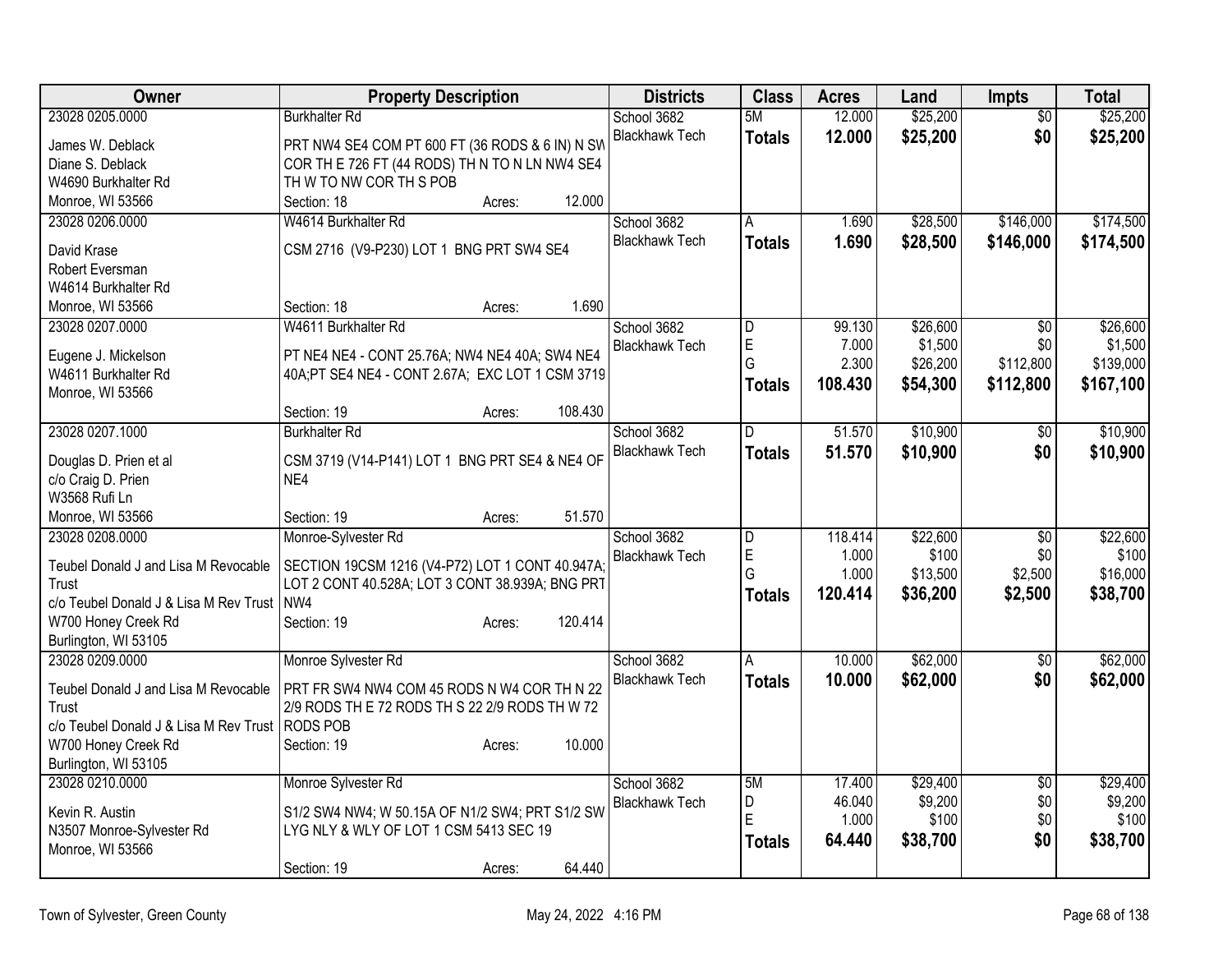| Owner                              | <b>Property Description</b>                                                           | <b>Districts</b>      | <b>Class</b>  | <b>Acres</b> | Land     | <b>Impts</b>    | <b>Total</b> |
|------------------------------------|---------------------------------------------------------------------------------------|-----------------------|---------------|--------------|----------|-----------------|--------------|
| 23028 0211.0000                    | Monroe Sylvester Rd                                                                   | School 3682           |               | 10.000       | \$27,000 | $\overline{50}$ | \$27,000     |
| Kevin R. Austin                    | E 10A W1/2 NE4 SW4                                                                    | <b>Blackhawk Tech</b> | <b>Totals</b> | 10.000       | \$27,000 | \$0             | \$27,000     |
| N3507 Monroe-Sylvester Rd          |                                                                                       |                       |               |              |          |                 |              |
| Monroe, WI 53566                   |                                                                                       |                       |               |              |          |                 |              |
|                                    | 10.000<br>Section: 19<br>Acres:                                                       |                       |               |              |          |                 |              |
| 23028 0212.0000                    | Monroe Sylvester Rd                                                                   | School 3682           | 5M            | 18.000       | \$24,300 | \$0             | \$24,300     |
|                                    | Green County Farmstead Ltd Partnershi   NW4 SE4 40A; SW4 SE4 40A; E 16.25A NE4 SW4; E | <b>Blackhawk Tech</b> | D             | 90.500       | \$17,800 | \$0             | \$17,800     |
| W4728 State Rd 59                  | 14.25A SE4 SW4                                                                        |                       | E             | 2.000        | \$500    | \$0             | \$500        |
| Monroe, WI 53566                   |                                                                                       |                       | Totals        | 110.500      | \$42,600 | \$0             | \$42,600     |
|                                    | 110.500<br>Section: 19<br>Acres:                                                      |                       |               |              |          |                 |              |
| 23028 0213.3000                    | State Highway 59                                                                      | School 3682           | 5M            | 4.000        | \$5,500  | \$0             | \$5,500      |
|                                    |                                                                                       | <b>Blackhawk Tech</b> | D.            | 37.180       | \$7,400  | \$0             | \$7,400      |
| Geiger David Gst Exempt Trust      | CSM 5413 (V26-P255) LOT 1 BNG PRT SW4 & SE4 OF                                        |                       | Totals        | 41.180       | \$12,900 | \$0             | \$12,900     |
| W4728 State Rd 59                  | SW4 SEC 19 AND PRT NW4, NE4 & SE4 OF NW4 SEC<br>30                                    |                       |               |              |          |                 |              |
| Monroe, WI 53566                   | Section:<br>41.180                                                                    |                       |               |              |          |                 |              |
| 23028 0214.0000                    | Acres:<br>N3314 Monroe Sylvester Rd                                                   | School 3682           | A             | 4.480        | \$39,900 | \$192,700       | \$232,600    |
|                                    |                                                                                       | <b>Blackhawk Tech</b> | Totals        | 4.480        | \$39,900 | \$192,700       | \$232,600    |
| <b>Gordon Sass</b>                 | PLAT OF SURVEY (V1-P117) LOT BNG PRT SW4 SW4                                          |                       |               |              |          |                 |              |
| Karin Sass                         | SEC 19 &NW4 NW4 SEC 30 (ALSO PRT SURVEY                                               |                       |               |              |          |                 |              |
| N3314 Monroe-Sylvester Rd          | (V1-P196)                                                                             |                       |               |              |          |                 |              |
| Monroe, WI 53566                   | 4.480<br>Section: 19<br>Acres:                                                        |                       |               |              |          |                 |              |
| 23028 0215.0000                    | N3384 Monroe Sylvester Rd                                                             | School 3682           | A             | 1.502        | \$27,500 | \$168,300       | \$195,800    |
| Jerry D. Lokken                    | SECTION 19 COM NW COR SW4 SW4 TH S ALG CL                                             | <b>Blackhawk Tech</b> | <b>Totals</b> | 1.502        | \$27,500 | \$168,300       | \$195,800    |
| Lynn M. Lokken                     | TWN RD 183 FT TH E 357.5 FT TH N 183 FT TH W                                          |                       |               |              |          |                 |              |
| N3384 Monroe-Sylvester Rd          | 357.5 FT (AKA LOT 1 PLAT OF SURVEY V1-P196)                                           |                       |               |              |          |                 |              |
| Monroe, WI 53566                   | 1.502<br>Section: 19<br>Acres:                                                        |                       |               |              |          |                 |              |
| 23028 0216.0000                    | N3380 Monroe Sylvester Rd                                                             | School 3682           | Α             | 1.502        | \$27,500 | \$178,000       | \$205,500    |
| <b>Chad Trimble</b>                | COM NW COR SW4 SW4 TH S ALG CL TWN RD 183                                             | <b>Blackhawk Tech</b> | <b>Totals</b> | 1.502        | \$27,500 | \$178,000       | \$205,500    |
| Annette Trimble                    | FT POB TH S 183 FT TH E 357.5 FT TH N 183 FT TH                                       |                       |               |              |          |                 |              |
| N3380 Monroe Sylvester Rd          | W 357.5 FT POB (AKA LOT 2 POS V1-P196)                                                |                       |               |              |          |                 |              |
| Monroe, WI 53566                   | 1.502<br>Section: 19<br>Acres:                                                        |                       |               |              |          |                 |              |
| 23028 0217,0000                    |                                                                                       | School 3682           | A             | 1.502        | \$7,000  | $\overline{50}$ | \$7,000      |
|                                    |                                                                                       | <b>Blackhawk Tech</b> | Totals        | 1.502        | \$7,000  | \$0             | \$7,000      |
|                                    | Buchanan Craig E & Diane R Revocable COM NW COR SW4 SW4 SEC 19 TH S ALG CL TWN        |                       |               |              |          |                 |              |
| Lvg Trt Dtd 6/11/2                 | RD 366 FT TO POB TH S 183 FT TH E 311.50 FT TH                                        |                       |               |              |          |                 |              |
| c/o Buchanan Craig E & Diane R Rev | N6*E 184.20 FT TH W 332.50 FT TO POB BNG PRT                                          |                       |               |              |          |                 |              |
| Lvg Trt                            | Section: 19<br>1.502<br>Acres:                                                        |                       |               |              |          |                 |              |
| N3374 Monroe-Sylvester Rd          |                                                                                       |                       |               |              |          |                 |              |
| Monroe, WI 53566                   |                                                                                       |                       |               |              |          |                 |              |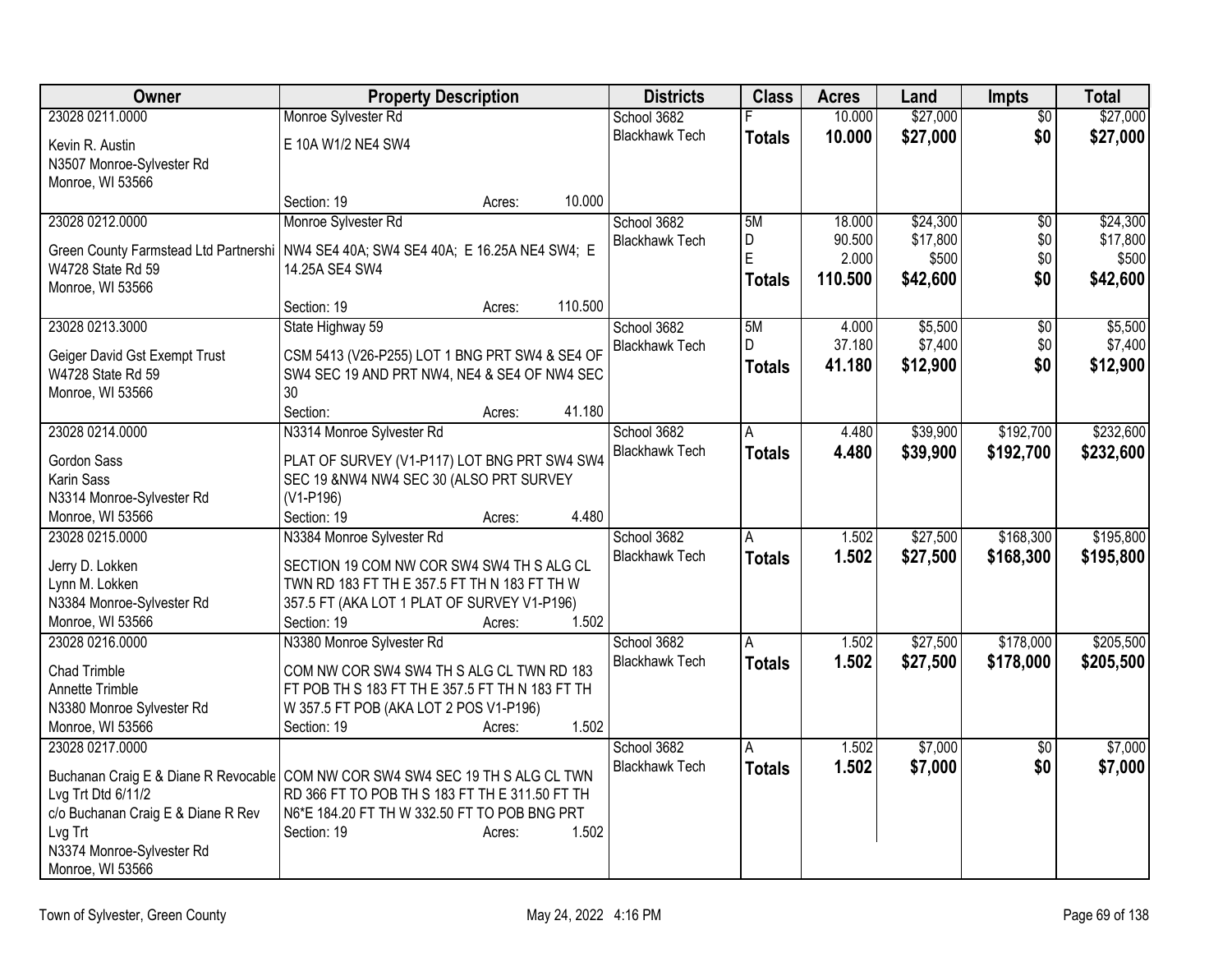| Owner                              | <b>Property Description</b>                                                                      | <b>Districts</b>      | <b>Class</b>  | <b>Acres</b> | Land                          | <b>Impts</b> | <b>Total</b> |
|------------------------------------|--------------------------------------------------------------------------------------------------|-----------------------|---------------|--------------|-------------------------------|--------------|--------------|
| 23028 0218.0000                    | N3374 Monroe Sylvester Rd                                                                        | School 3682           | A             | 1.486        | \$27,400                      | \$355,200    | \$382,600    |
|                                    | Buchanan Craig E & Diane R Revocable COM NW COR SW4 SW4 TH S ALG CL TWN RD 549                   | <b>Blackhawk Tech</b> | <b>Totals</b> | 1.486        | \$27,400                      | \$355,200    | \$382,600    |
| Lvg Trt Dtd 6/11/2                 | FT TO POB TH S ALG RD 181 FT TH E 303.50 FT TO                                                   |                       |               |              |                               |              |              |
| c/o Buchanan Craig E & Diane R Rev | PT TH N2*E 181.18 FT TO PT TH W 311.50 FT TO POB                                                 |                       |               |              |                               |              |              |
| Lvg Trt                            | 1.486<br>Section: 19<br>Acres:                                                                   |                       |               |              |                               |              |              |
| N3374 Monroe-Sylvester Rd          |                                                                                                  |                       |               |              |                               |              |              |
| Monroe, WI 53566                   |                                                                                                  |                       |               |              |                               |              |              |
| 23028 0219.0000                    | N3386 Monroe Sylvester Rd                                                                        | School 3682           |               |              | Assessed with 23028 0221.0000 |              |              |
| Nathan Bloom                       | SECTION 19 COM NW COR SW4 SW4 E 357.5 FT POE                                                     | <b>Blackhawk Tech</b> |               |              |                               |              |              |
| Kay Bloom                          | S 183 FT E 357.5 FT N 183 FT W 357.5 FT POB (AKA                                                 |                       |               |              |                               |              |              |
| N3386 Monroe Sylvester Rd          | LOT 5 PLAT OF SURVEY V1-P196)                                                                    |                       |               |              |                               |              |              |
| Monroe, WI 53566                   | 1.502<br>Section: 19<br>Acres:                                                                   |                       |               |              |                               |              |              |
| 23028 0220.0000                    | N3382 Monroe Sylvester Rd                                                                        | School 3682           | A             | 2.682        | \$32,700                      | \$178,700    | \$211,400    |
|                                    |                                                                                                  | <b>Blackhawk Tech</b> | <b>Totals</b> | 2.682        | \$32,700                      | \$178,700    | \$211,400    |
| Michael J. Ladwig                  | COM NW COR SW4 SW4 SEC 19 TH E 357.5 FT TH                                                       |                       |               |              |                               |              |              |
| Kristin M. Ladwig                  | S183 FT POB TH S183 FT TH E 357.5 FT TH N 183 FT                                                 |                       |               |              |                               |              |              |
| N3382 Monroe Sylvester Rd          | TH W 357.5 FT POB - CONT 1.502A (AKA LOT 6 PLAT                                                  |                       |               |              |                               |              |              |
| Monroe, WI 53566                   | 2.682<br>Section: 19<br>Acres:                                                                   |                       |               |              |                               |              |              |
| 23028 0221.0000                    | Monroe-Sylvester Rd                                                                              | School 3682           | A             | 2.922        | \$31,000                      | \$215,300    | \$246,300    |
| Nathan Bloom                       | SECTION 19 COM NW COR SW4 SW4 E 715 FT POB E                                                     | <b>Blackhawk Tech</b> | <b>Totals</b> | 2.922        | \$31,000                      | \$215,300    | \$246,300    |
| Kay Bloom                          | 352.96 FT S8*W 185.20 FT W 324.52 FT N 183 FT POB                                                |                       |               |              |                               |              |              |
| N3386 Monroe Sylvester Rd          |                                                                                                  |                       |               |              |                               |              |              |
| Monroe, WI 53566                   | 1.420<br>Section: 19<br>Acres:                                                                   |                       |               |              |                               |              |              |
| 23028 0222.0000                    | N3376 Monroe Sylvester Rd                                                                        | School 3682           | A             | 2.564        | \$35,500                      | \$189,000    | \$224,500    |
|                                    |                                                                                                  | <b>Blackhawk Tech</b> | <b>Totals</b> | 2.564        | \$35,500                      | \$189,000    | \$224,500    |
| Erik L. Haworth<br>Amy N. Haworth  | COM NW COR SW4 SW4 SEC 19 TH E 357.5 FT TH S<br>366 FT POB TH S 183 FT TH E 357.5 FT TH N 183 FT |                       |               |              |                               |              |              |
| N3376 Monroe Sylvester Rd          | TH W 357.5 FT POB CONT 1.502A (AKA LOT 7 POS                                                     |                       |               |              |                               |              |              |
| Monroe, WI 53566                   | 2.564<br>Section: 19<br>Acres:                                                                   |                       |               |              |                               |              |              |
| 23028 0223.0000                    | N3372 Monroe Sylvester Rd                                                                        | School 3682           | A             | 3.659        | \$36,600                      | \$258,300    | \$294,900    |
|                                    |                                                                                                  | <b>Blackhawk Tech</b> | <b>Totals</b> | 3.659        | \$36,600                      | \$258,300    | \$294,900    |
| Jinnine Villacrez et al            | SECTION 19 COM NW COR SW4 SW4 TH S ALG CL                                                        |                       |               |              |                               |              |              |
| c/o J A. A Villacrez               | TN RD 730 FT TH E 357.5 FT POB TH E 357.5 FT TH                                                  |                       |               |              |                               |              |              |
| N3372 Monroe Sylvester Rd          | N 181 FT TH W 357.5 FT TH S 181 FT POB - 1.486A                                                  |                       |               |              |                               |              |              |
| Monroe, WI 53566-9418              | 3.659<br>Section: 19<br>Acres:                                                                   |                       |               |              |                               |              |              |
| 23028 0224.0000                    | W4580 State Hwy 59                                                                               | School 3682           | A             | 8.060        | \$41,100                      | \$112,100    | \$153,200    |
| Russell J. Rufer et al             | SECTION 19 CSM 2411 (V8-P140) LOT 1 IN E2 SE4                                                    | <b>Blackhawk Tech</b> | Totals        | 8.060        | \$41,100                      | \$112,100    | \$153,200    |
| W4633 State Rd 59                  | BNG PRT CSM 2408                                                                                 |                       |               |              |                               |              |              |
| Monroe, WI 53566-8534              |                                                                                                  |                       |               |              |                               |              |              |
|                                    | 8.060<br>Section: 19<br>Acres:                                                                   |                       |               |              |                               |              |              |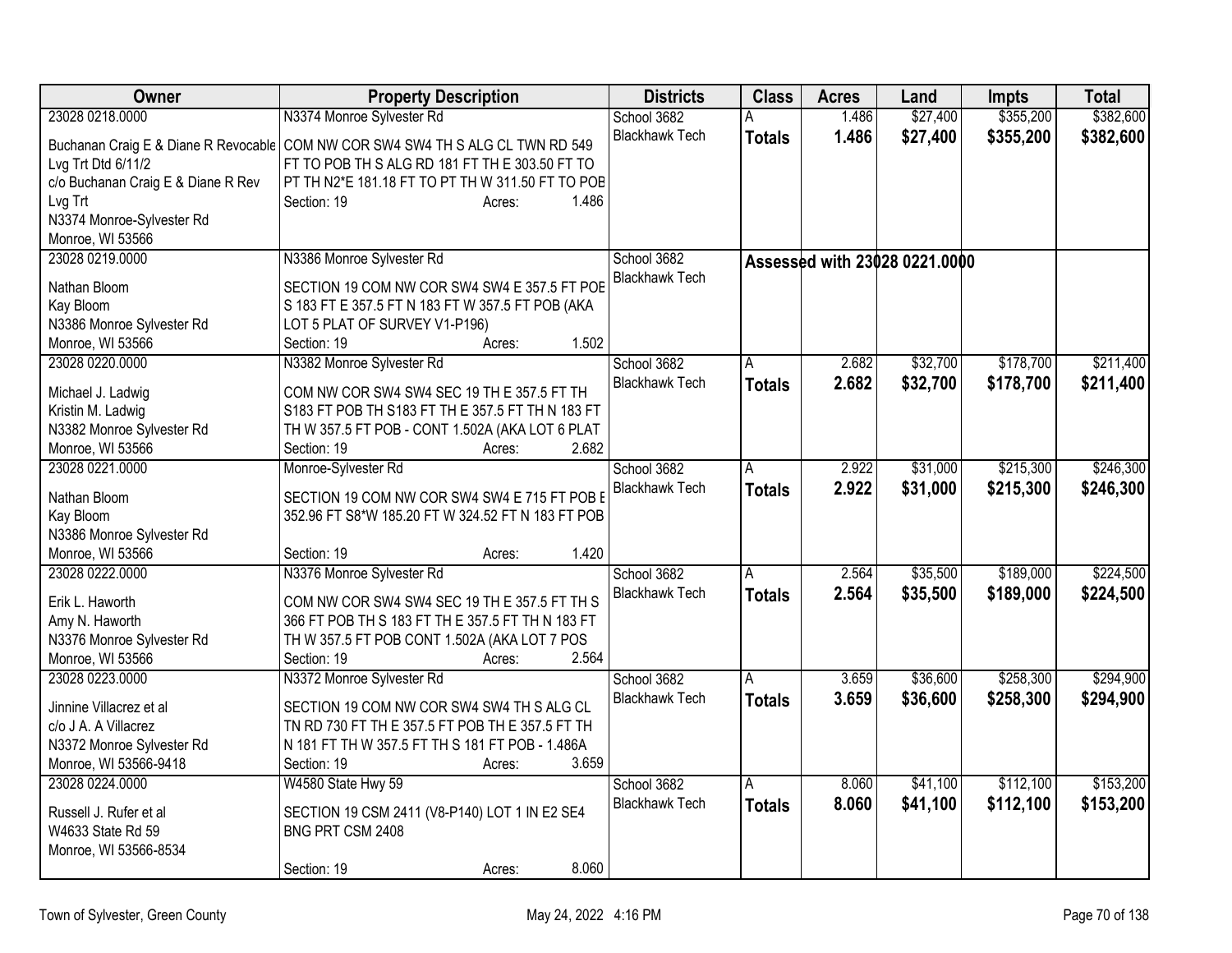| Owner                                 | <b>Property Description</b>                                        |        |        | <b>Districts</b>      | <b>Class</b>   | <b>Acres</b>    | Land               | <b>Impts</b>           | <b>Total</b>       |
|---------------------------------------|--------------------------------------------------------------------|--------|--------|-----------------------|----------------|-----------------|--------------------|------------------------|--------------------|
| 23028 0224.1000                       | Monroe Sylvester Rd                                                |        |        | School 3682           | B              | 5.470           | \$13,700           | $\overline{50}$        | \$13,700           |
| Speedbowl North, LLC                  | CSM 2275 (V7-P282) LOT 1 BNG PRT SE4 SE4                           |        |        | <b>Blackhawk Tech</b> | D              | 2.500           | \$700              | \$0                    | \$700              |
| c/o Speedbowl North, LLC              |                                                                    |        |        |                       | <b>Totals</b>  | 7.970           | \$14,400           | \$0                    | \$14,400           |
| W4633 State Rd 59                     |                                                                    |        |        |                       |                |                 |                    |                        |                    |
| Monroe, WI 53566                      | Section: 19                                                        | Acres: | 7.970  |                       |                |                 |                    |                        |                    |
| 23028 0224.2000                       | Monroe Sylvester Rd                                                |        |        | School 3682           | D.             | 23.760          | \$4,100            | \$0                    | \$4,100            |
|                                       |                                                                    |        |        | <b>Blackhawk Tech</b> | <b>Totals</b>  | 23.760          | \$4,100            | \$0                    | \$4,100            |
| Alphorn International Ltd Partnership | CSM 2408 (V8-P136) PRT LOT 1 BNG PRT E2 SE4<br><b>EXC CSM 2407</b> |        |        |                       |                |                 |                    |                        |                    |
| C/O Mark Geiger<br>7533 Felton Dr     |                                                                    |        |        |                       |                |                 |                    |                        |                    |
| Verona, WI 53593                      | Section: 19                                                        | Acres: | 23.760 |                       |                |                 |                    |                        |                    |
| 23028 0224.3000                       | Monroe Sylvester Rd                                                |        |        | School 3682           | D              | 40.000          | \$8,700            | $\overline{50}$        | \$8,700            |
|                                       |                                                                    |        |        | <b>Blackhawk Tech</b> | <b>Totals</b>  | 40.000          | \$8,700            | \$0                    | \$8,700            |
| Alphorn International Ltd Partnership | CSM 2408 (V8-P136) PRT LOT 2 BNG PRT E2 SE4                        |        |        |                       |                |                 |                    |                        |                    |
| C/O Mark Geiger                       |                                                                    |        |        |                       |                |                 |                    |                        |                    |
| 7533 Felton Dr                        |                                                                    |        |        |                       |                |                 |                    |                        |                    |
| Verona, WI 53593                      | Section: 19                                                        | Acres: | 40.000 |                       |                |                 |                    |                        |                    |
| 23028 0225.0000                       | N3591 State Hwy 59                                                 |        |        | School 3682           | 5M             | 1.000           | \$1,400            | $\sqrt{6}$             | \$1,400            |
| Joe Best                              | NE4 NE4 40A; SE4 NE4 40A (EXC.12A FOR HWY)                         |        |        | <b>Blackhawk Tech</b> | A              | 2.000           | \$25,000           | \$127,400              | \$152,400          |
| Anita J. Best                         |                                                                    |        |        |                       | $\overline{D}$ | 74.880          | \$18,800           | \$0                    | \$18,800           |
| N3591 State Rd 59                     |                                                                    |        |        |                       | $\mathsf{E}$   | 2.000           | \$100              | \$0                    | \$100              |
| Monroe, WI 53566                      | Section: 20                                                        | Acres: | 79.880 |                       | <b>Totals</b>  | 79.880          | \$45,300           | \$127,400              | \$172,700          |
| 23028 0226.0000                       | <b>Burkhalter Rd</b>                                               |        |        | School 3682           | 5M             | 7.484           | \$10,100           | $\overline{30}$        | \$10,100           |
| Joe Best                              | PRT NW4 NE4 N OF HWY EXC .516A                                     |        |        | <b>Blackhawk Tech</b> | A              | 1.000           | \$12,300           | \$900                  | \$13,200           |
| Anita J. Best                         |                                                                    |        |        |                       | D              | 25.500          | \$5,800            | \$0                    | \$5,800            |
| N3591 State Rd 59                     |                                                                    |        |        |                       | E              | 1.500           | \$100              | \$0                    | \$100              |
| Monroe, WI 53566                      | Section: 20                                                        | Acres: | 35.484 |                       | <b>Totals</b>  | 35.484          | \$28,300           | \$900                  | \$29,200           |
| 23028 0226.1000                       | W4246 Burkhalter Rd                                                |        |        | School 3682           | A              | 0.516           | \$9,300            | \$119,200              | \$128,500          |
|                                       |                                                                    |        |        | <b>Blackhawk Tech</b> | <b>Totals</b>  | 0.516           | \$9,300            | \$119,200              | \$128,500          |
| Joe Best                              | PARC IN NW4 NE4 N OF HWY                                           |        |        |                       |                |                 |                    |                        |                    |
| Anita J. Best                         |                                                                    |        |        |                       |                |                 |                    |                        |                    |
| N3591 State Rd 59                     |                                                                    |        |        |                       |                |                 |                    |                        |                    |
| Monroe, WI 53566                      | Section: 20                                                        | Acres: | 0.516  |                       |                |                 |                    |                        |                    |
| 23028 0227.0000                       | <b>Burkhalter Rd</b>                                               |        |        | School 3682           | 5M<br>D        | 3.000<br>16.750 | \$3,600<br>\$3,700 | $\overline{50}$<br>\$0 | \$3,600<br>\$3,700 |
| James E. Yurs                         | PRT NE4 NW4 BEG AT NE COR OF NW4 TH N89*W                          |        |        | <b>Blackhawk Tech</b> |                |                 |                    |                        |                    |
| Karen A. Yurs                         | 1340.05 FT TH S0*E 550.97 FT TH S69*E 302.08 FT                    |        |        |                       | <b>Totals</b>  | 19.750          | \$7,300            | \$0                    | \$7,300            |
| W4352 Burkhalter Rd                   | TH S89*E 1050 FT TH N0*E 654.75 FT POB                             |        |        |                       |                |                 |                    |                        |                    |
| Monroe, WI 53566-8705                 | Section: 20                                                        | Acres: | 19.750 |                       |                |                 |                    |                        |                    |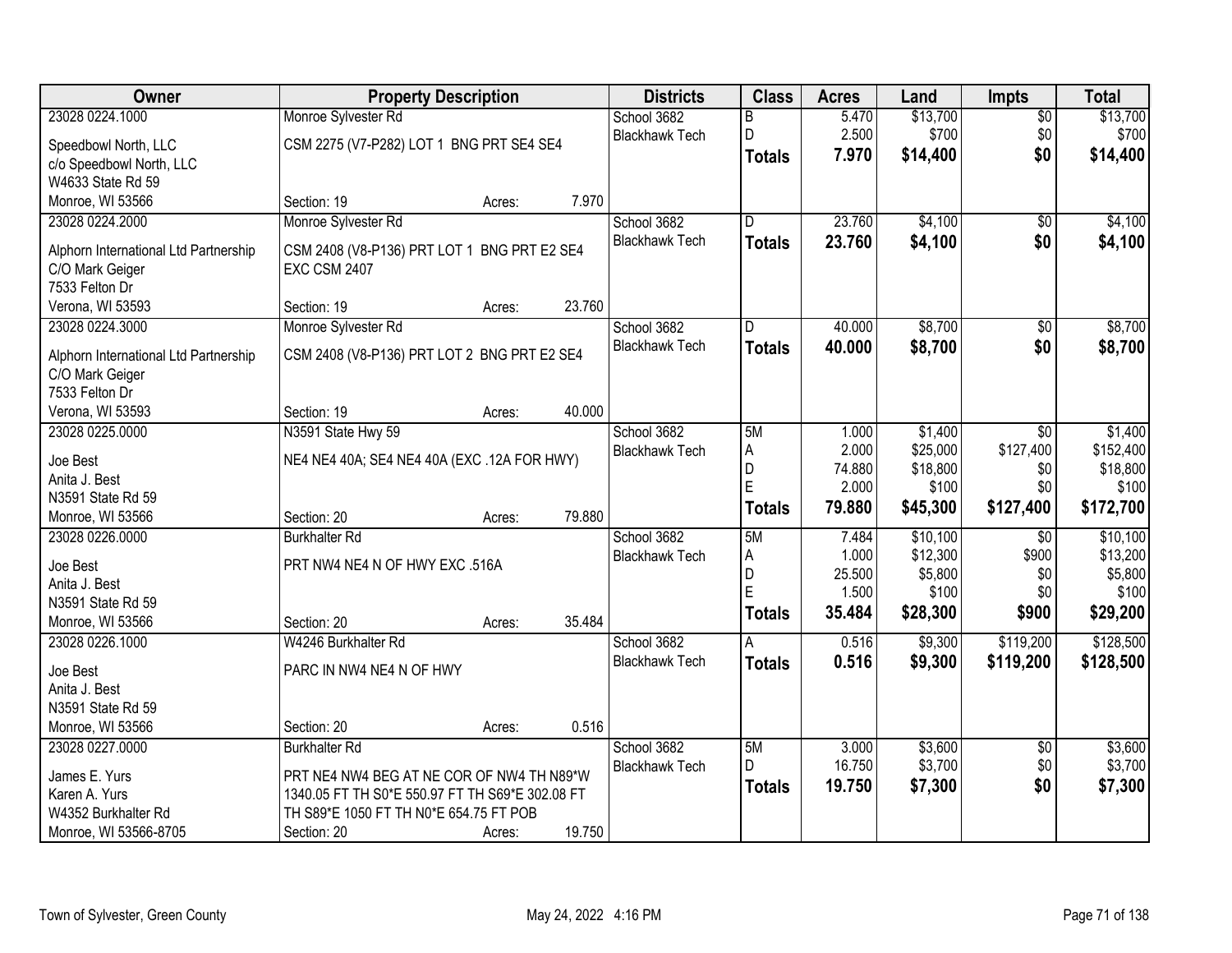| Owner                  | <b>Property Description</b>                      | <b>Districts</b>      | <b>Class</b>   | <b>Acres</b> | Land     | <b>Impts</b>    | <b>Total</b> |
|------------------------|--------------------------------------------------|-----------------------|----------------|--------------|----------|-----------------|--------------|
| 23028 0227.1000        | <b>Burkhalter Rd</b>                             | School 3682           | D              | 21.000       | \$5,500  | $\overline{50}$ | \$5,500      |
| Douglas D. Prien       | PRT E1/2 NW4 LYG S BURKHALTER RD & PT W 1/2      | <b>Blackhawk Tech</b> | E              | 11.521       | \$3,600  | \$0             | \$3,600      |
| N3443 Prien Rd         | NE4 LYG S BURKHALTER RD, W HWY 59 & N OF         |                       | <b>Totals</b>  | 32.521       | \$9,100  | \$0             | \$9,100      |
| Monroe, WI 53566       | SYLV CRK, EXC ALL LAND LYNG S OF CREEK & EXC     |                       |                |              |          |                 |              |
|                        | 32.521<br>Section: 20<br>Acres:                  |                       |                |              |          |                 |              |
| 23028 0227.1100        | <b>Burkhalter Rd</b>                             | School 3682           | D              | 25.000       | \$7,100  | \$0             | \$7,100      |
|                        |                                                  | <b>Blackhawk Tech</b> | E              | 7.000        | \$1,800  | \$0             | \$1,800      |
| Douglas D. Prien et al | PRT E1/2 NW4 LYG S OF CRK, PARCEL IS ALSO TO     |                       | <b>Totals</b>  | 32.000       | \$8,900  | \$0             | \$8,900      |
| c/o Craig D. Prien     | INCLUDE ALL THAT PRT SW4 NE4 LYG W WLY ROW       |                       |                |              |          |                 |              |
| W3568 Rufi Ln          | HWY 59 & BETWEEN MEANDER LN & THREAD OF          |                       |                |              |          |                 |              |
| Monroe, WI 53566       | 32.000<br>Section: 20<br>Acres:                  |                       |                |              |          |                 |              |
| 23028 0227.2000        | W4352 Burkhalter Rd                              | School 3682           | A              | 2.500        | \$32,000 | \$146,100       | \$178,100    |
| James E. Yurs          | COM NE COR NW4 SEC 20, TH S0*W 654.75 FT POB     | <b>Blackhawk Tech</b> | D              | 11.970       | \$1,800  | \$0             | \$1,800      |
| Karen A. Yurs          | TH S0*W 659.34 FT TH WLY CRV R -RAD 228.79 FT    |                       | <b>Totals</b>  | 14.470       | \$33,800 | \$146,100       | \$179,900    |
| W4352 Burkhalter Rd    | CHD N87*W 73.01 FT TH N78*W 491.49 FT TH NWLY    |                       |                |              |          |                 |              |
| Monroe, WI 53566-8705  | 14.470<br>Section: 20<br>Acres:                  |                       |                |              |          |                 |              |
| 23028 0228.0000        | N3293 State Hwy 59                               | School 3682           | D              | 96.750       | \$24,900 | $\overline{50}$ | \$24,900     |
|                        |                                                  | <b>Blackhawk Tech</b> | E              | 9.500        | \$2,400  | \$0             | \$2,400      |
| Jacob C. Disch et al   | S 25A W2 NE4, S 1/8 OF W2 SW4, E2 SW4, EXC COM   |                       | G              | 2.000        | \$25,000 | \$115,300       | \$140,300    |
| N3293 State Rd 59      | NE COR SW4 TH S 1129.5FT ALG CNTR LN OF RD       |                       | <b>Totals</b>  | 108.250      | \$52,300 | \$115,300       | \$167,600    |
| Monroe, WI 53566       | TO POB TH N88*W 361.2 FT TH N 87*W 66.5 FT TH    |                       |                |              |          |                 |              |
|                        | Section: 20<br>108.250<br>Acres:                 |                       |                |              |          |                 |              |
| 23028 0229.0000        | N3373 State Hwy 59                               | School 3682           | $\overline{A}$ | 1.540        | \$11,100 | \$21,800        | \$32,900     |
| James L. Krebs         | COM NE COR SW4 S1129.5 FT ALG CTR RD POB         | <b>Blackhawk Tech</b> | <b>Totals</b>  | 1.540        | \$11,100 | \$21,800        | \$32,900     |
| Kay E. Krebs           | N88*W 361.2 FT N87*W 66.5 FT N2*E 79.1 FT S89*W  |                       |                |              |          |                 |              |
| 715 18th Ave           | 221.6 FT S2*W 251.9 FT S87*E 159.2 FT N21*E 71.3 |                       |                |              |          |                 |              |
| Monroe, WI 53566       | 1.540<br>Section: 20<br>Acres:                   |                       |                |              |          |                 |              |
| 23028 0230.0000        | <b>Burkhalter Rd</b>                             | School 3682           | D              | 12.840       | \$3,600  | $\sqrt{6}$      | \$3,600      |
|                        |                                                  | <b>Blackhawk Tech</b> | E              | 1.000        | \$300    | \$0             | \$300        |
| Douglas D. Prien et al | PRT NW4 NW4, LYG S OF CREEK                      |                       | <b>Totals</b>  | 13.840       | \$3,900  | \$0             | \$3,900      |
| c/o Craig D. Prien     |                                                  |                       |                |              |          |                 |              |
| W3568 Rufi Ln          |                                                  |                       |                |              |          |                 |              |
| Monroe, WI 53566       | 13.840<br>Section: 20<br>Acres:                  |                       |                |              |          |                 |              |
| 23028 0230.0100        | <b>Burkhalter Rd</b>                             | School 3682           | 5M             | 2.000        | \$2,700  | $\overline{50}$ | \$2,700      |
| Jason P. Roelli        | PRT NW4 NW4 LYG N OF RD(SEE FULL DESC PARC       | <b>Blackhawk Tech</b> | Α              | 0.500        | \$1,400  | \$0             | \$1,400      |
| Michele A. Roelli      | 0189.0100)                                       |                       | D              | 3.250        | \$800    | \$0             | \$800        |
| W4440 Burkhalter Rd    |                                                  |                       | <b>Totals</b>  | 5.750        | \$4,900  | \$0             | \$4,900      |
| Monroe, WI 53566       | 5.750<br>Section: 20<br>Acres:                   |                       |                |              |          |                 |              |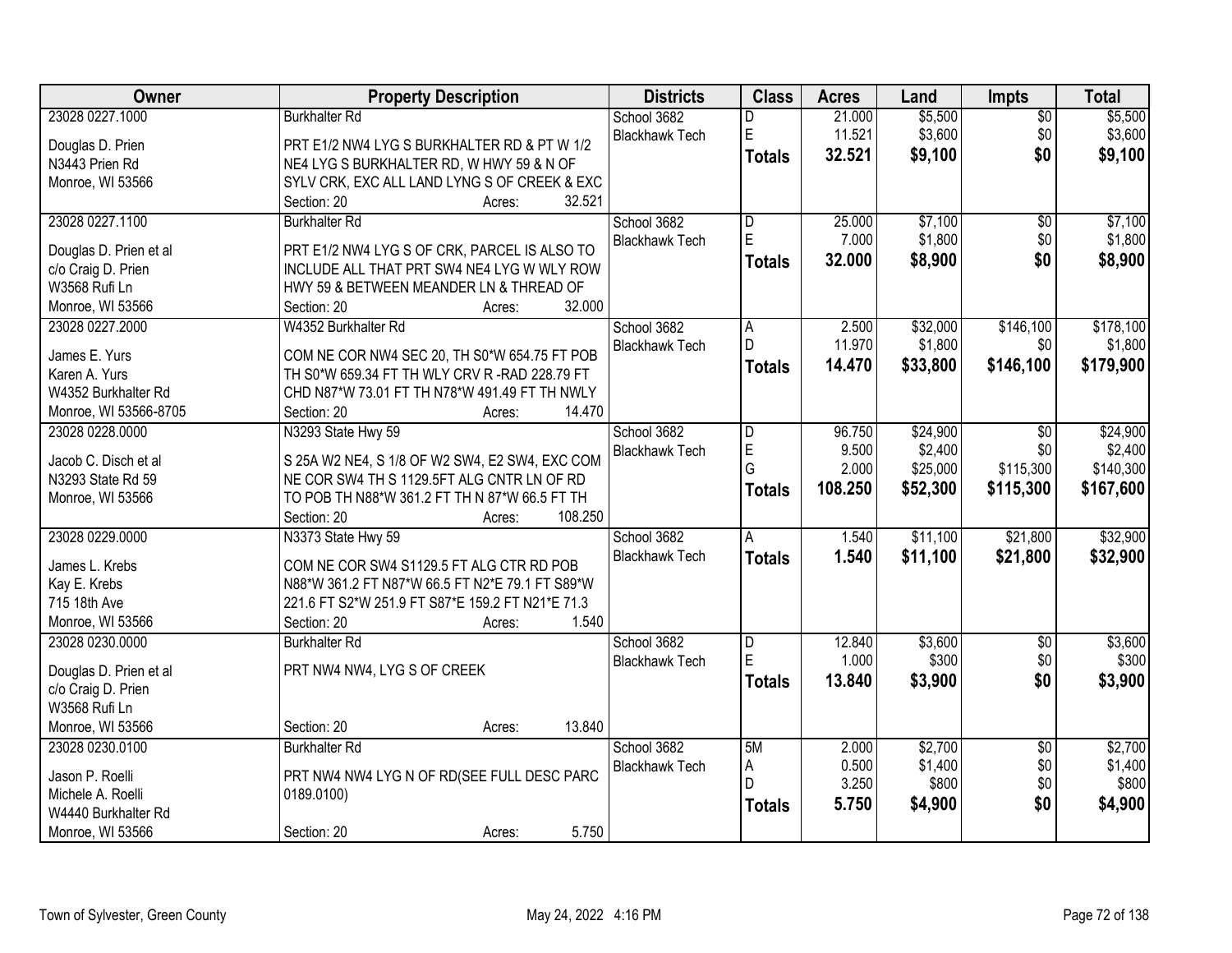| Owner                                 | <b>Property Description</b>                               | <b>Districts</b>      | <b>Class</b>  | <b>Acres</b> | Land     | <b>Impts</b>    | <b>Total</b> |
|---------------------------------------|-----------------------------------------------------------|-----------------------|---------------|--------------|----------|-----------------|--------------|
| 23028 0230.1000                       | W4420 Burkhalter Rd                                       | School 3682           |               | 2.000        | \$30,000 | \$218,100       | \$248,100    |
| Scott R. Neuenschwander               | COM PT 740 FT S NE COR NW4 NW4 N 195 FT NWLY              | <b>Blackhawk Tech</b> | <b>Totals</b> | 2.000        | \$30,000 | \$218,100       | \$248,100    |
| W4420 Burkhalter Rd                   | 320 FT POB SELY 320 FT S 195 FT NWLY 600 FT               |                       |               |              |          |                 |              |
| Monroe, WI 53566                      | <b>NELY POB</b>                                           |                       |               |              |          |                 |              |
|                                       | 2.000<br>Section: 20<br>Acres:                            |                       |               |              |          |                 |              |
| 23028 0230.2000                       |                                                           | School 3682           | A             | 1.000        | \$4,000  | $\overline{50}$ | \$4,000      |
|                                       |                                                           | <b>Blackhawk Tech</b> | F             | 0.500        | \$1,100  | \$0             | \$1,100      |
| Scott R. Neuenschwander               | COM NE COR NW4 NW4 SD SEC, TH S0*E 433.7 FT               |                       | <b>Totals</b> | 1.500        | \$5,100  | \$0             | \$5,100      |
| W4420 Burkhalter Rd                   | ALG E LN TO POB, TH N52*W 254.01 FT, TH S43*W             |                       |               |              |          |                 |              |
| Monroe, WI 53566                      | 68.97 FT, TH N63*W 184.31 FT, TH S35*W 182.77 FT<br>1.500 |                       |               |              |          |                 |              |
| 23028 0230.3000                       | Section: 20<br>Acres:                                     | School 3682           |               | 10.000       | \$1,500  |                 |              |
|                                       | <b>Burkhalter Rd</b>                                      | <b>Blackhawk Tech</b> | D             |              |          | $\sqrt{50}$     | \$1,500      |
| Scott R. Neuenschwander               | ALL THT PRT NW4 NW4 LYG S & W OF BURKHALTER               |                       | <b>Totals</b> | 10.000       | \$1,500  | \$0             | \$1,500      |
| W4420 Burkhalter Rd                   | RD AND N & E OF SYLVESTER CREEK                           |                       |               |              |          |                 |              |
| Monroe, WI 53566                      |                                                           |                       |               |              |          |                 |              |
|                                       | 10.000<br>Section: 20<br>Acres:                           |                       |               |              |          |                 |              |
| 23028 0231.0000                       | W4458 Burkhalter Rd                                       | School 3682           | A             | 3.040        | \$34,200 | \$265,000       | \$299,200    |
| John A. Kundert                       | COM NW COR SEC TH E 652.88 FT TH S 299.99 FT              | <b>Blackhawk Tech</b> | <b>Totals</b> | 3.040        | \$34,200 | \$265,000       | \$299,200    |
| Jean A. Kundert                       | TO CTR RD TH N68*W 113.03 FT TH N80*W 289 FT              |                       |               |              |          |                 |              |
| W4458 Burkhalter Rd                   | TH N61*W 292.96 FT TO W LN TH N 68.07 FT POB              |                       |               |              |          |                 |              |
| Monroe, WI 53566                      | 3.040<br>Section: 20<br>Acres:                            |                       |               |              |          |                 |              |
| 23028 0232.0000                       | Monroe Sylvester Rd                                       | School 3682           | 5M            | 7.500        | \$10,200 | \$0             | \$10,200     |
|                                       |                                                           | <b>Blackhawk Tech</b> | D.            | 62.500       | \$12,200 | \$0             | \$12,200     |
| Alphorn International Ltd Partnership | CSM 2408 (V8-P136) PRT LOT 2 BNG PRT NW4 SW4              |                       | <b>Totals</b> | 70.000       | \$22,400 | \$0             | \$22,400     |
| C/O Mark Geiger                       | & N 30A SW4 OF SW4                                        |                       |               |              |          |                 |              |
| 7533 Felton Dr                        |                                                           |                       |               |              |          |                 |              |
| Verona, WI 53593                      | 70.000<br>Section: 20<br>Acres:                           |                       |               |              |          |                 |              |
| 23028 0232.1000                       | <b>Burkhalter Rd</b>                                      | School 3682           | D             | 38.000       | \$9,100  | $\overline{60}$ | \$9,100      |
| Douglas D. Prien et al                | SW4 NW4, LYG S OF CREEK                                   | <b>Blackhawk Tech</b> | E             | 1.200        | \$300    | \$0             | \$300        |
| c/o Craig D. Prien                    |                                                           |                       | <b>Totals</b> | 39.200       | \$9,400  | \$0             | \$9,400      |
| W3568 Rufi Ln                         |                                                           |                       |               |              |          |                 |              |
| Monroe, WI 53566                      | 39.200<br>Section: 20<br>Acres:                           |                       |               |              |          |                 |              |
| 23028 0233.0000                       | Meyers Rd                                                 | School 3682           | 5M            | 10.000       | \$13,500 | $\overline{50}$ | \$13,500     |
|                                       |                                                           | <b>Blackhawk Tech</b> | D             | 134.880      | \$34,900 | \$0             | \$34,900     |
| Douglas D. Prien                      | PRT NE4 SE4 36A; NW4 SE4 39A; N 20A SW4 SE4;N2            |                       | E             | 3.000        | \$400    | \$0             | \$400        |
| N3443 Prien Rd                        | S2 SW4 SE4 10A; S2 E2 OF S2 SW4 SE4 5A; PRT SE4           |                       | <b>Totals</b> | 147.880      | \$48,800 | \$0             | \$48,800     |
| Monroe, WI 53566                      | SE4 37.88A<br>147.880                                     |                       |               |              |          |                 |              |
|                                       | Section: 20<br>Acres:                                     |                       |               |              |          |                 |              |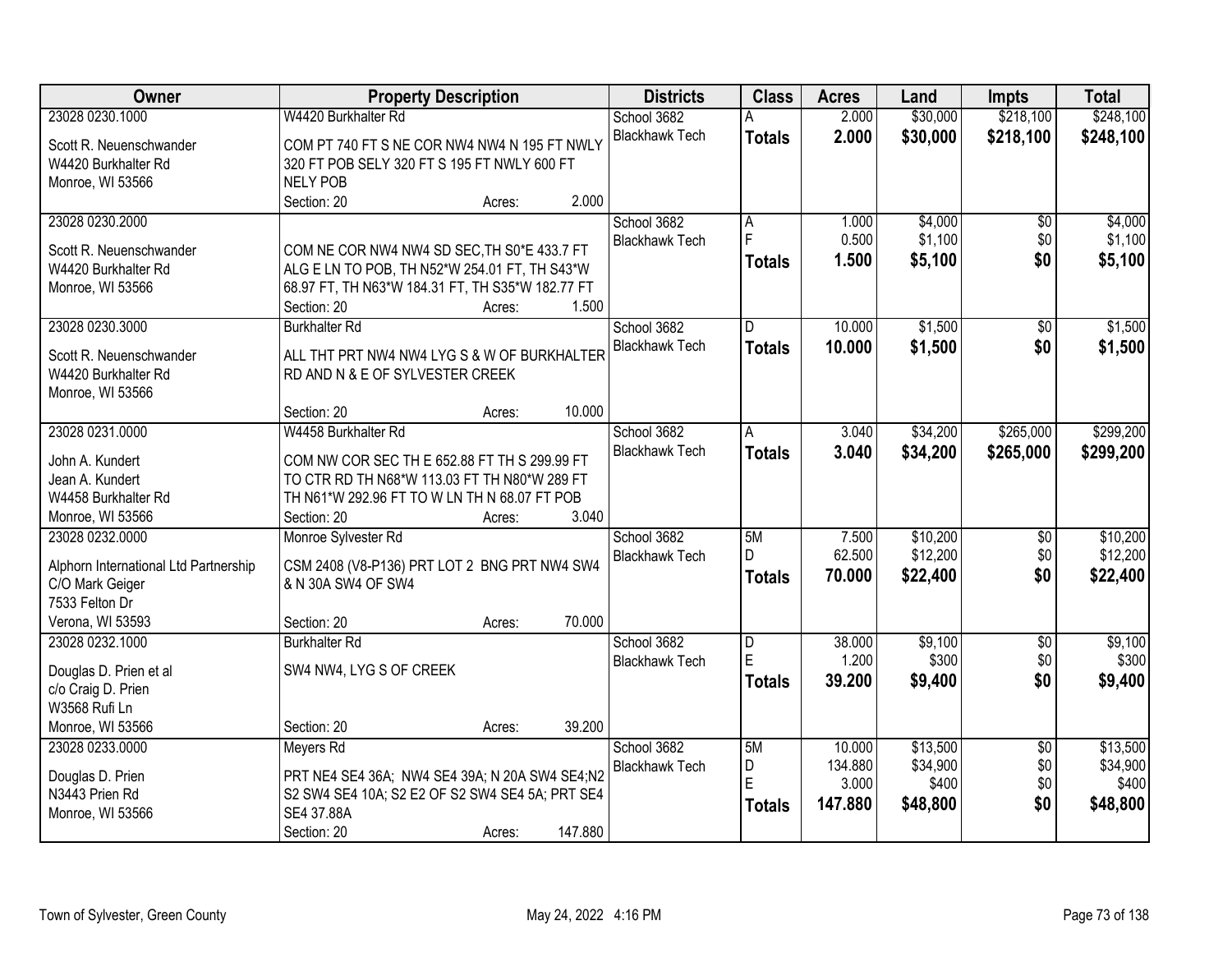| Owner                                 | <b>Property Description</b>                  |        |         | <b>Districts</b>      | <b>Class</b>    | <b>Acres</b>     | Land              | <b>Impts</b>     | <b>Total</b>       |
|---------------------------------------|----------------------------------------------|--------|---------|-----------------------|-----------------|------------------|-------------------|------------------|--------------------|
| 23028 0233.1000                       | N3426 State Hwy 59                           |        |         | School 3682           | Α               | 1.620            | \$22,300          | \$55,800         | \$78,100           |
| Steven W. Albright                    | CSM 1204 (V4-P59) LOT 1 BNG PRT SE4          |        |         | <b>Blackhawk Tech</b> | l F             | 5.500            | \$11,600          | \$0              | \$11,600           |
| N3426 State Rd 59                     |                                              |        |         |                       | <b>Totals</b>   | 7.120            | \$33,900          | \$55,800         | \$89,700           |
| Monroe, WI 53566                      |                                              |        |         |                       |                 |                  |                   |                  |                    |
|                                       | Section: 20                                  | Acres: | 7.120   |                       |                 |                  |                   |                  |                    |
| 23028 0234.0000                       | N3280 Meyers Rd                              |        |         | School 3682           | A               | 5.000            | \$42,000          | \$103,100        | \$145,100          |
| William H. Pickett                    | S2 SW4 SW4 SE4                               |        |         | <b>Blackhawk Tech</b> | <b>Totals</b>   | 5.000            | \$42,000          | \$103,100        | \$145,100          |
| Susan J. Pickett                      |                                              |        |         |                       |                 |                  |                   |                  |                    |
| N3280 Meyers Rd                       |                                              |        |         |                       |                 |                  |                   |                  |                    |
| Monroe, WI 53566                      | Section: 20                                  | Acres: | 5.000   |                       |                 |                  |                   |                  |                    |
| 23028 0234.1000                       | Meyers Rd                                    |        |         | School 3682           | $\overline{X2}$ | 10.320           | $\overline{50}$   | \$0              | $\sqrt{50}$        |
| Wisconsin Dept of Transportation      | SECTION 20PT NE4 NE4, SE4 NE4, SE4 NW4, SW4  |        |         | <b>Blackhawk Tech</b> | <b>Totals</b>   | 10.320           | \$0               | \$0              | \$0                |
| c/o State of Wisconsin                | NE4, SE4 SW4 FOR HWY - CONT 10.32A M/L       |        |         |                       |                 |                  |                   |                  |                    |
|                                       |                                              |        |         |                       |                 |                  |                   |                  |                    |
|                                       | Section: 20                                  | Acres: | 10.320  |                       |                 |                  |                   |                  |                    |
| 23028 0235.0000                       | W3788 County Hwy Ss                          |        |         | School 3682           | 5M              | 3.280            | \$4,500           | \$0              | \$4,500            |
| Albright Bernard O and Joanne C Trust | NE4 NE4 EXC CSM 4249                         |        |         | <b>Blackhawk Tech</b> | D               | 31.500           | \$7,500           | \$0              | \$7,500            |
| c/o Albright Bernard and Joanne Trust |                                              |        |         |                       | E<br>G          | 0.500<br>2.500   | \$100<br>\$27,000 | \$0<br>\$252,400 | \$100<br>\$279,400 |
| W3788 County Rd Ss                    |                                              |        |         |                       |                 | 37.780           | \$39,100          | \$252,400        | \$291,500          |
| Monroe, WI 53566-9582                 | Section: 21                                  | Acres: | 37.780  |                       | <b>Totals</b>   |                  |                   |                  |                    |
| 23028 0235.1000                       | W3734 County Hwy Ss                          |        |         | School 3682           | А               | 2.220            | \$15,000          | \$176,500        | \$191,500          |
| Ronald L. Albright                    | CSM 4249 (V17-P84) LOT 1 BNG PRT NE4 NE4     |        |         | <b>Blackhawk Tech</b> | Totals          | 2.220            | \$15,000          | \$176,500        | \$191,500          |
| Karla M. Albright                     |                                              |        |         |                       |                 |                  |                   |                  |                    |
| W3734 County Rd Ss                    |                                              |        |         |                       |                 |                  |                   |                  |                    |
| Monroe, WI 53566                      | Section: 21                                  | Acres: | 2.220   |                       |                 |                  |                   |                  |                    |
| 23028 0236.0000                       | W3884 County Hwy Ss                          |        |         | School 2737           | D               | 127.000          | \$31,100          | $\overline{50}$  | \$31,100           |
| Lavon R. Prien                        | S 10A NW4 NE4; SW4 NE4 40A; NW4 SE4 40A; SW4 |        |         | <b>Blackhawk Tech</b> | E<br>G          | 1.000            | \$100             | \$0              | \$100              |
| N3646 State Rd 59                     | <b>SE4 40A</b>                               |        |         |                       |                 | 2.000<br>130,000 | \$25,000          | \$49,900         | \$74,900           |
| Monroe, WI 53566                      |                                              |        |         |                       | Totals          |                  | \$56,200          | \$49,900         | \$106,100          |
|                                       | Section: 21                                  | Acres: | 130.000 |                       |                 |                  |                   |                  |                    |
| 23028 0236.0100                       | N3671 State Hwy 59                           |        |         | School 3682           | 5M              | 2.850            | \$3,900           | $\overline{30}$  | \$3,900            |
| Mathew J. Anderson                    | PRT NW4 NE4 SEC 21 LYG N OF HWY 59 EXC HWY   |        |         | <b>Blackhawk Tech</b> | Α               | 3.000            | \$28,000          | \$296,800        | \$324,800          |
| Susan M. Anderson                     | CONV V478-P794                               |        |         |                       | D<br>E          | 4.730<br>0.550   | \$1,100<br>\$100  | \$0<br>\$0       | \$1,100<br>\$100   |
| N3671 State Rd 59                     |                                              |        |         |                       | <b>Totals</b>   | 11.130           | \$33,100          | \$296,800        | \$329,900          |
| Monroe, WI 53566                      | Section: 21                                  | Acres: | 11.130  |                       |                 |                  |                   |                  |                    |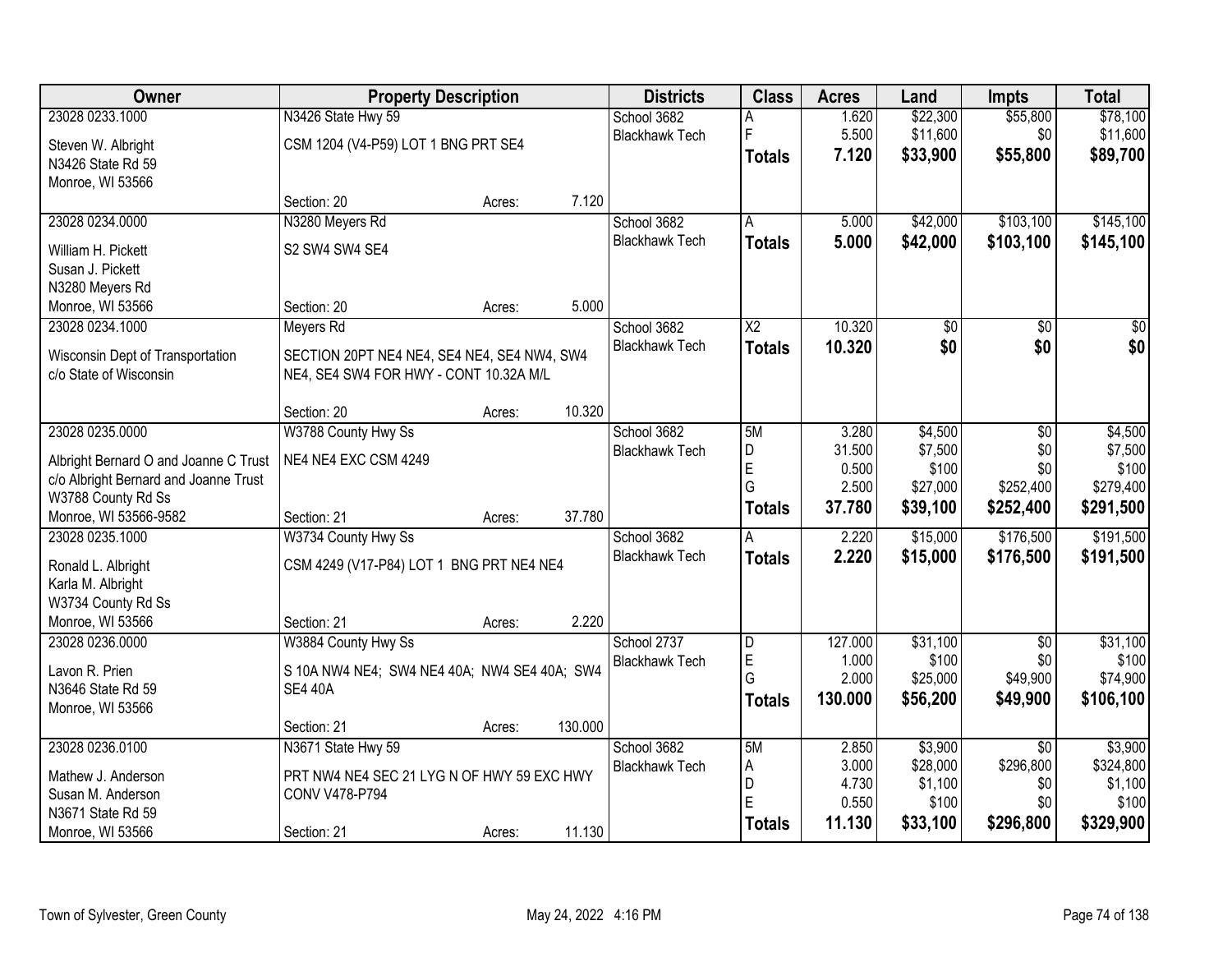| Owner                                                        | <b>Property Description</b>                    | <b>Districts</b> | <b>Class</b> | <b>Acres</b>          | Land           | Impts            | <b>Total</b>      |                        |                   |
|--------------------------------------------------------------|------------------------------------------------|------------------|--------------|-----------------------|----------------|------------------|-------------------|------------------------|-------------------|
| 23028 0236.0200                                              | W3884 County Rd SS                             |                  |              | School 3682           | Α              | 1.000            | \$18,000          | \$102,600              | \$120,600         |
| Lavon R. Prien                                               | PRT NW4 NE4 LYG S OF HWY EXC CSM 296 LOT 1     |                  |              | <b>Blackhawk Tech</b> | D              | 12.750           | \$3,300           | \$0                    | \$3,300           |
| N3646 State Rd 59                                            |                                                |                  |              |                       | E              | 2.000            | \$100             | \$0                    | \$100             |
| Monroe, WI 53566                                             |                                                |                  |              |                       | <b>Totals</b>  | 15.750           | \$21,400          | \$102,600              | \$124,000         |
|                                                              | Section: 21                                    | Acres:           | 15.750       |                       |                |                  |                   |                        |                   |
| 23028 0236.1000                                              | N3698 State Hwy 59                             |                  |              | School 3682           | l A            | 1.250            | \$19,800          | \$208,200              | \$228,000         |
| Bradley A. Zettle                                            | CSM 296 (V1-P304) LOT 1 BNG PRT NW4 NE4        |                  |              | <b>Blackhawk Tech</b> | <b>Totals</b>  | 1.250            | \$19,800          | \$208,200              | \$228,000         |
| Lisa C. Zettle                                               |                                                |                  |              |                       |                |                  |                   |                        |                   |
| N3698 State Rd 59                                            |                                                |                  |              |                       |                |                  |                   |                        |                   |
| Monroe, WI 53566                                             | Section: 21                                    | Acres:           | 1.250        |                       |                |                  |                   |                        |                   |
| 23028 0237.0000                                              | Prien Rd                                       |                  |              | School 2737           | D              | 66.000           | \$17,200          | $\overline{50}$        | \$17,200          |
| Joseph D. Schwarzenberger IV                                 | PRT NE4 SE4 LYG S OF CREEK - CONT 32A & PRT    |                  |              | <b>Blackhawk Tech</b> | $\mathsf E$    | 3.000            | \$600             | \$0                    | \$600             |
| W3894 State Road 11 and 81                                   | SE4 SE4 - CONT 38.324A, EXC CSM 1894 LOT 1 &   |                  |              |                       | G              | 1.320            | \$8,300           | \$0                    | \$8,300           |
| Monroe, WI 53566                                             | PRT NE4 SE4                                    |                  |              |                       | <b>Totals</b>  | 70.320           | \$26,100          | \$0                    | \$26,100          |
|                                                              | Section: 21                                    | Acres:           | 70.320       |                       |                |                  |                   |                        |                   |
| 23028 0237.0100                                              | W3736 Prien Rd                                 |                  |              | School 2737           | A              | 1.676            | \$22,700          | \$169,100              | \$191,800         |
|                                                              | CSM 1894 (V6-P175) LOT 1 BNG PRT SE4 SE4       |                  |              | <b>Blackhawk Tech</b> | <b>Totals</b>  | 1.676            | \$22,700          | \$169,100              | \$191,800         |
| Ostby Living Trust Dated 3/29/2006<br>c/o Ostby Living Trust |                                                |                  |              |                       |                |                  |                   |                        |                   |
| Keith & Michelle Ostby Ttees                                 |                                                |                  |              |                       |                |                  |                   |                        |                   |
| W3736 Prien Rd                                               | Section: 21                                    | Acres:           | 1.676        |                       |                |                  |                   |                        |                   |
| Monroe, WI 53566                                             |                                                |                  |              |                       |                |                  |                   |                        |                   |
| 23028 0237.1000                                              | County Rd SS                                   |                  |              | School 2737           | D              | 47.000           | \$12,900          | \$0                    | \$12,900          |
|                                                              |                                                |                  |              | <b>Blackhawk Tech</b> | E              | 1.000            | \$300             | \$0                    | \$300             |
| Douglas D. Prien                                             | SE4 NE4 40A; PRT NE4 SE4 LYG N OF CRK - CONT   |                  |              |                       | <b>Totals</b>  | 48.000           | \$13,200          | \$0                    | \$13,200          |
| N3443 Prien Rd<br>Monroe, WI 53566                           | 8A;                                            |                  |              |                       |                |                  |                   |                        |                   |
|                                                              | Section: 21                                    | Acres:           | 48.000       |                       |                |                  |                   |                        |                   |
| 23028 0238.0000                                              | Prien Rd                                       |                  |              | School 2737           | 5M             | 8.840            | \$12,000          | $\overline{30}$        | \$12,000          |
|                                                              |                                                |                  |              | <b>Blackhawk Tech</b> | D              | 41.000           | \$11,200          | \$0                    | \$11,200          |
| Lavon R. Prien                                               | W2 NW4 SW4 20A; W 29.84A SW4 SW4               |                  |              |                       | <b>Totals</b>  | 49.840           | \$23,200          | \$0                    | \$23,200          |
| N3646 State Rd 59                                            |                                                |                  |              |                       |                |                  |                   |                        |                   |
| Monroe, WI 53566                                             |                                                |                  |              |                       |                |                  |                   |                        |                   |
|                                                              | Section: 21                                    | Acres:           | 49.840       |                       |                |                  |                   |                        |                   |
| 23028 0238.0100                                              | N3646 State Hwy 59                             |                  |              | School 3682           | $\overline{D}$ | 123.800<br>4.700 | \$33,300<br>\$600 | $\overline{50}$<br>\$0 | \$33,300<br>\$600 |
| Lavon R. Prien                                               | NE4 NW4 CONT 39.73A; NW4 NW4 40A; E1/2 SW4 NW  |                  |              | <b>Blackhawk Tech</b> | E<br>G         | 2.280            | \$26,100          | \$234,200              | \$260,300         |
| N3646 State Rd 59                                            | 20A; SE4 NW4 CONT 37.88A EXC PRT LOT 1 CSM 546 |                  |              |                       |                | 130.780          | \$60,000          | \$234,200              | \$294,200         |
| Monroe, WI 53566                                             | & EXC HWY CONV V1-P111 & V477-P635             |                  |              |                       | <b>Totals</b>  |                  |                   |                        |                   |
|                                                              | Section: 21                                    | Acres:           | 130.780      |                       |                |                  |                   |                        |                   |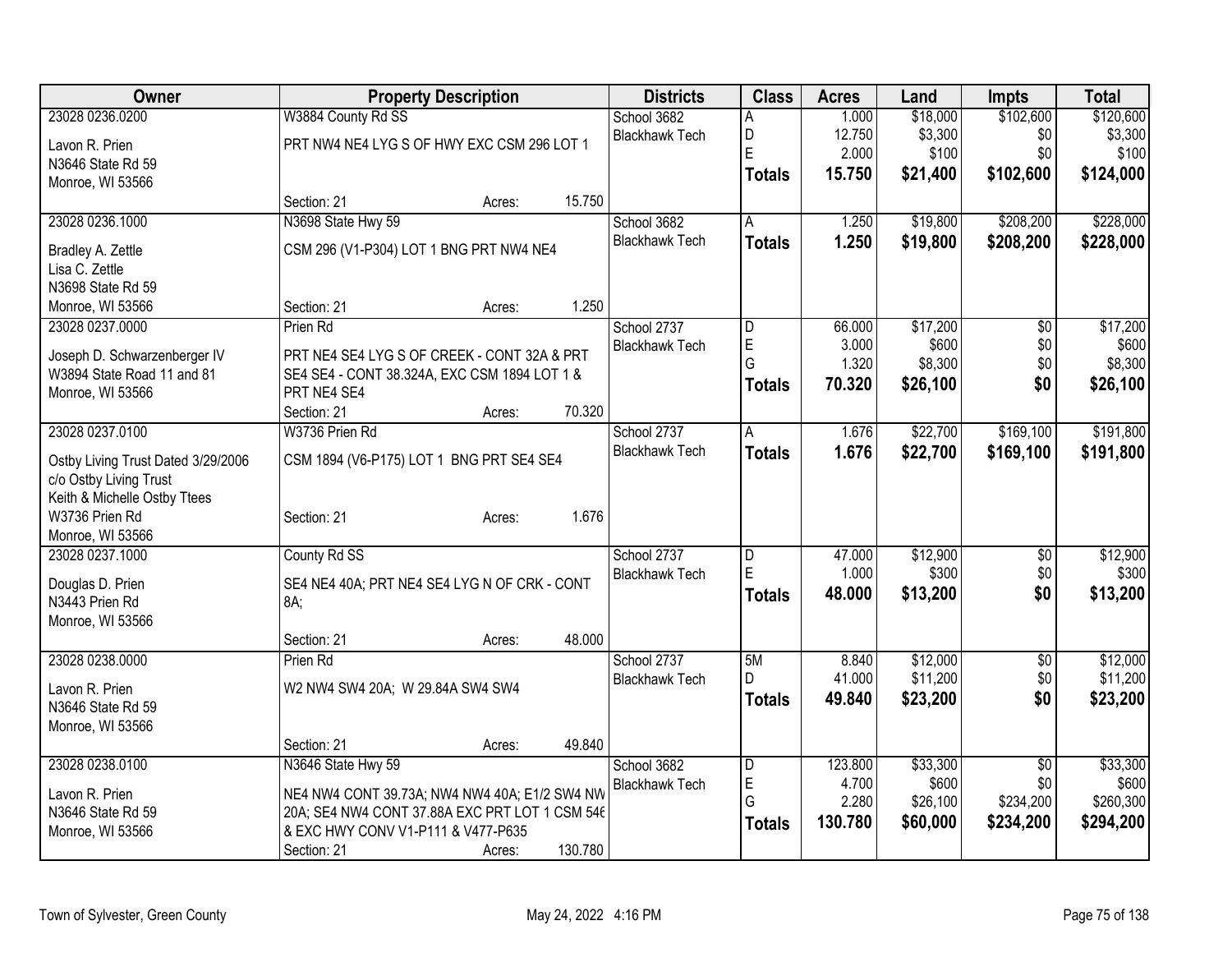| Owner                            |                                                  | <b>Property Description</b> |         | <b>Districts</b>                     | <b>Class</b>                 | <b>Acres</b>      | Land                 | <b>Impts</b>           | <b>Total</b>         |
|----------------------------------|--------------------------------------------------|-----------------------------|---------|--------------------------------------|------------------------------|-------------------|----------------------|------------------------|----------------------|
| 23028 0238.0110                  | N3648 State Hwy 59                               |                             |         | School 3682                          |                              | 2.380             | \$20,900             | \$82,900               | \$103,800            |
| Lavon R. Prien                   | CSM 546 (V2-P81) LOT 1 BNG PRT NE4 & SE4 OF      |                             |         | <b>Blackhawk Tech</b>                | <b>Totals</b>                | 2.380             | \$20,900             | \$82,900               | \$103,800            |
| N3646 State Rd 59                | NW4                                              |                             |         |                                      |                              |                   |                      |                        |                      |
| Monroe, WI 53566                 |                                                  |                             |         |                                      |                              |                   |                      |                        |                      |
|                                  | Section: 21                                      | Acres:                      | 2.380   |                                      |                              |                   |                      |                        |                      |
| 23028 0239.0000                  | State Highway 59                                 |                             |         | School 3682                          | $\overline{\mathsf{D}}$      | 19.000            | \$5,400              | \$0                    | \$5,400              |
| Gordon R. Ladwig                 | W2 SW4 NW4                                       |                             |         | <b>Blackhawk Tech</b>                | E                            | 1.000             | \$300                | \$0                    | \$300                |
| Donna Ladwig - Le                |                                                  |                             |         |                                      | <b>Totals</b>                | 20.000            | \$5,700              | \$0                    | \$5,700              |
| 2603 2nd St                      |                                                  |                             |         |                                      |                              |                   |                      |                        |                      |
| Monroe, WI 53566                 | Section: 21                                      | Acres:                      | 20.000  |                                      |                              |                   |                      |                        |                      |
| 23028 0240.0000                  | Prien Rd                                         |                             |         | School 2737                          | 5M                           | 3.000             | \$4,100              | \$0                    | \$4,100              |
| Lavon R. Prien                   | S 19A NE4 SW4; S 8A E2 NW4 SW4; E 10.16A SW4     |                             |         | <b>Blackhawk Tech</b>                | D<br>G                       | 73.160            | \$17,100             | \$0                    | \$17,100             |
| N3646 State Rd 59                | SW4;SE4 SW4 40A                                  |                             |         |                                      |                              | 1.000<br>77.160   | \$7,000<br>\$28,200  | \$19,200<br>\$19,200   | \$26,200             |
| Monroe, WI 53566                 |                                                  |                             |         |                                      | <b>Totals</b>                |                   |                      |                        | \$47,400             |
|                                  | Section: 21                                      | Acres:                      | 77.160  |                                      |                              |                   |                      |                        |                      |
| 23028 0240.0100                  | N3443 Prien Rd                                   |                             |         | School 3682                          | D                            | 31.000            | \$7,300              | $\overline{50}$        | \$7,300              |
| Lavon R. Prien                   | N 21A NE4 SW4; N 12A E2 NW4 SW4                  |                             |         | <b>Blackhawk Tech</b>                | G                            | 2.000             | \$25,000             | \$143,400              | \$168,400            |
| N3646 State Rd 59                |                                                  |                             |         |                                      | <b>Totals</b>                | 33.000            | \$32,300             | \$143,400              | \$175,700            |
| Monroe, WI 53566                 |                                                  |                             |         |                                      |                              |                   |                      |                        |                      |
|                                  | Section: 21                                      | Acres:                      | 33.000  |                                      |                              |                   |                      |                        |                      |
| 23028 0240.1000                  | Ladwig Rd                                        |                             |         | School 3682                          | $\overline{\text{X2}}$       | 8.710             | $\overline{30}$      | $\overline{30}$        | $\overline{30}$      |
| Wisconsin Dept of Transportation | SECTION 21 PRT NW4 NE4 & PRT NW4 FOR HWY -       |                             |         | <b>Blackhawk Tech</b>                | <b>Totals</b>                | 8.710             | \$0                  | \$0                    | \$0                  |
| c/o State of Wisconsin           | <b>CONT 8.71A</b>                                |                             |         |                                      |                              |                   |                      |                        |                      |
|                                  |                                                  |                             |         |                                      |                              |                   |                      |                        |                      |
|                                  | Section: 21                                      | Acres:                      | 8.710   |                                      |                              |                   |                      |                        |                      |
| 23028 0241.1000                  | County Rd SS                                     |                             |         | School 2737                          | 5M                           | 22.000<br>110.300 | \$26,900<br>\$29,500 | $\overline{60}$<br>\$0 | \$26,900<br>\$29,500 |
| Bader-Prien Farm, LLC            | CSM 5409 (V26-P244) LOT 1 BNG PRT NE, SE, SW, NW |                             |         | <b>Blackhawk Tech</b>                | D<br>E                       | 3.000             | \$200                | \$0                    | \$200                |
| W7210 County Rd B                | OF NE4 & PRT NE & SE OF SE4                      |                             |         |                                      | <b>Totals</b>                | 135.300           | \$56,600             | \$0                    | \$56,600             |
| Monroe, WI 53566                 |                                                  |                             |         |                                      |                              |                   |                      |                        |                      |
|                                  | Section:                                         | Acres:                      | 135.300 |                                      |                              |                   |                      |                        |                      |
| 23028 0241.2000                  | County Rd SS                                     |                             |         | School 2737<br><b>Blackhawk Tech</b> | $\overline{\mathsf{D}}$<br>E | 39.720<br>1.300   | \$11,200<br>\$100    | $\overline{50}$<br>\$0 | \$11,200<br>\$100    |
| Bader-Prien Farm, LLC            | CSM 5436 (V27-P15) LOT 1 BNG PRT NW4 & NE4 OF    |                             |         |                                      | <b>Totals</b>                | 41.020            | \$11,300             | \$0                    | \$11,300             |
| W7210 County Rd B                | NE4                                              |                             |         |                                      |                              |                   |                      |                        |                      |
| Monroe, WI 53566                 |                                                  |                             |         |                                      |                              |                   |                      |                        |                      |
|                                  | Section:                                         | Acres:                      | 41.020  |                                      |                              |                   |                      |                        |                      |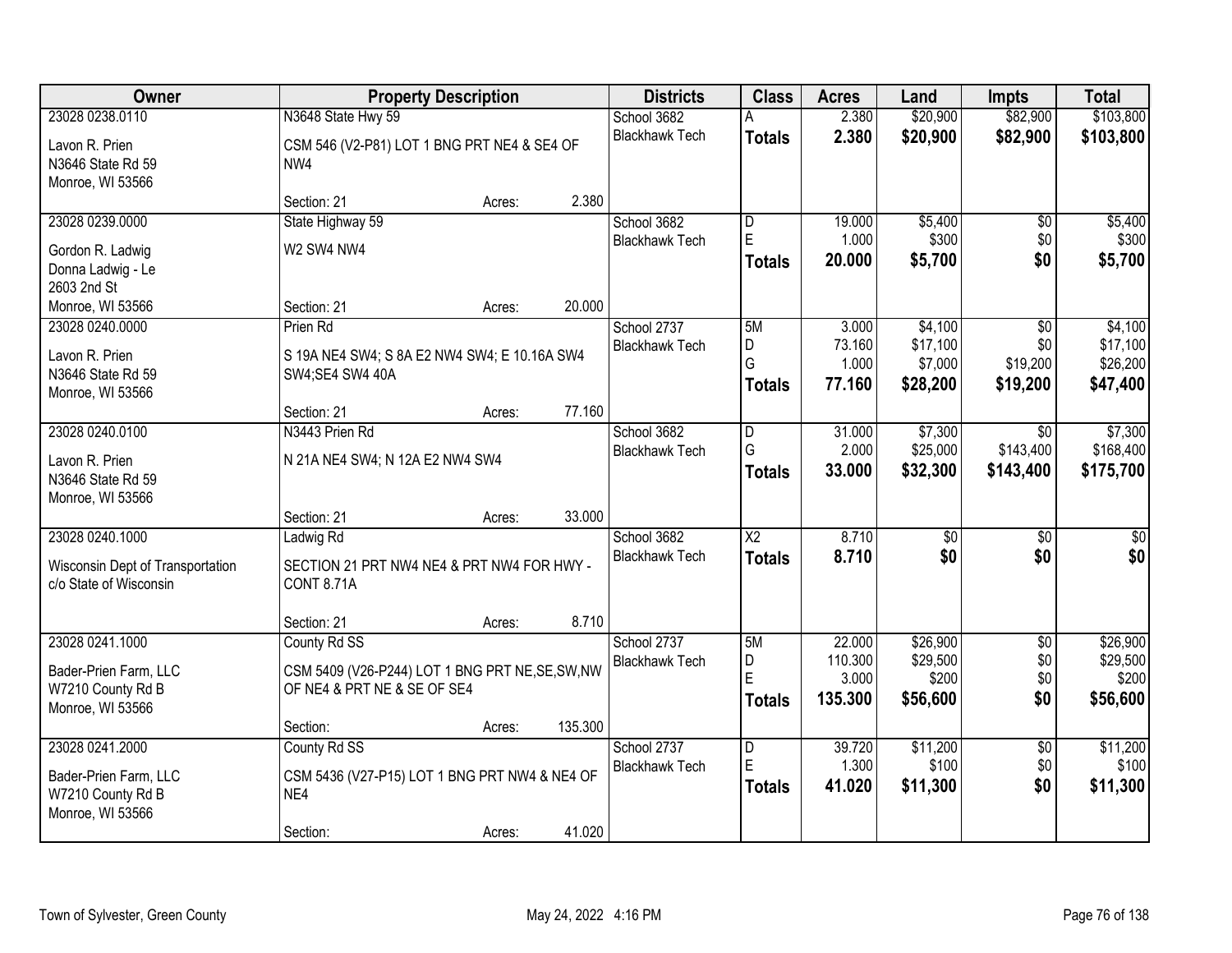| <b>Owner</b>                           | <b>Property Description</b>                    | <b>Districts</b> | <b>Class</b> | <b>Acres</b>                         | Land           | Impts          | <b>Total</b>     |                 |                  |
|----------------------------------------|------------------------------------------------|------------------|--------------|--------------------------------------|----------------|----------------|------------------|-----------------|------------------|
| 23028 0241.3000                        | W3376 County Hwy Ss                            |                  |              | School 2737                          | Α              | 1.500          | \$21,500         | \$133,500       | \$155,000        |
| Lavon R. Prien                         | PRT NW4 & NE4 OF NE4 EXC CSM 5436 LOT 1        |                  |              | <b>Blackhawk Tech</b>                | D              | 34.180         | \$8,000          | \$0             | \$8,000          |
| N3646 State Rd 59                      |                                                |                  |              |                                      | E              | 1.300          | \$100            | \$0             | \$100            |
| Monroe, WI 53566                       |                                                |                  |              |                                      | <b>Totals</b>  | 36.980         | \$29,600         | \$133,500       | \$163,100        |
|                                        | Section:                                       | Acres:           | 36.980       |                                      |                |                |                  |                 |                  |
| 23028 0242.0100                        | County Rd SS                                   |                  |              | School 3682                          | D              | 13.350         | \$3,200          | \$0             | \$3,200          |
|                                        |                                                |                  |              | <b>Blackhawk Tech</b>                | E              | 0.330          | \$100            | \$0             | \$100            |
| Gough Family Acres, LLC                | CSM 4700 (V20-P172) LOT 1 BNG PRT NE4 NW4      |                  |              |                                      | <b>Totals</b>  | 13.680         | \$3,300          | \$0             | \$3,300          |
| c/o Gough Family Acres, LLC            |                                                |                  |              |                                      |                |                |                  |                 |                  |
| W2708 County Rd Ss                     |                                                | Acres:           | 13.680       |                                      |                |                |                  |                 |                  |
| Monroe, WI 53566                       | Section: 22                                    |                  |              |                                      |                |                |                  |                 |                  |
| 23028 0242.0200                        | W3552 County Hwy Ss                            |                  |              | School 3682<br><b>Blackhawk Tech</b> | D<br>E         | 6.380<br>0.720 | \$1,300<br>\$100 | \$0<br>\$0      | \$1,300<br>\$100 |
| Todd W. Morrison                       | CSM 4700 (V20-P172) LOT 2 BNG PRT SEC 15 SE4   |                  |              |                                      | G              | 5.000          | \$37,000         | \$173,500       | \$210,500        |
| Roberta L. Morrison                    | SW4 & PRT SEC 22, NE4 NW4                      |                  |              |                                      |                |                |                  | \$173,500       |                  |
| W3552 County Rd Ss                     |                                                |                  |              |                                      | <b>Totals</b>  | 12.100         | \$38,400         |                 | \$211,900        |
| Monroe, WI 53566                       | Section: 22                                    | Acres:           | 12.100       |                                      |                |                |                  |                 |                  |
| 23028 0242.0310                        | County Rd SS                                   |                  |              | School 3682                          | D              | 13.310         | \$3,200          | $\overline{50}$ | \$3,200          |
| Gough Family Acres, LLC                | PT POS V13-P105, BNG PRT NE4 NW4 - SEE PARCEL  |                  |              | <b>Blackhawk Tech</b>                | E              | 0.600          | \$100            | \$0             | \$100            |
| c/o Gough Family Acres, LLC            | 0147.011 FOR REST OF POS BNG PRT SEC 15, SE4 8 |                  |              |                                      | <b>Totals</b>  | 13.910         | \$3,300          | \$0             | \$3,300          |
| W2708 County Rd Ss                     | SW4 OF SW4 - BOTH THESE PARCELS DESC AS:       |                  |              |                                      |                |                |                  |                 |                  |
| Monroe, WI 53566                       | Section: 22                                    | Acres:           | 13.910       |                                      |                |                |                  |                 |                  |
| 23028 0242.0320                        | County Rd SS                                   |                  |              | School 3682                          | F              | 0.930          | \$2,000          | $\overline{50}$ | \$2,000          |
|                                        |                                                |                  |              | <b>Blackhawk Tech</b>                |                |                |                  |                 |                  |
| Brandon Baertschi                      | NE4 NW4, EXC LOTS 1 & 2 CSM 4700 & EXC PRT POS |                  |              |                                      | <b>Totals</b>  | 0.930          | \$2,000          | \$0             | \$2,000          |
| 59 W Hiawassee Rd                      | V13-P105; LYG ALG W LN NE4 NW4                 |                  |              |                                      |                |                |                  |                 |                  |
| Fletcher, NC 28732                     |                                                |                  |              |                                      |                |                |                  |                 |                  |
|                                        | Section: 22                                    | Acres:           | 0.930        |                                      |                |                |                  |                 |                  |
| 23028 0242.1000                        | County Rd SS                                   |                  |              | School 3682                          | $\overline{D}$ | 75.000         | \$17,300         | $\overline{50}$ | \$17,300         |
| Daniels Jerome N and Barbara J Living  | SE4 NW4 - 40A SW4 NW4 - 40A                    |                  |              | <b>Blackhawk Tech</b>                | E              | 5.000          | \$1,500          | \$0             | \$1,500          |
| Trust                                  |                                                |                  |              |                                      | <b>Totals</b>  | 80.000         | \$18,800         | \$0             | \$18,800         |
| c/o Daniels Jerome & Barbara Lvg Trust |                                                |                  |              |                                      |                |                |                  |                 |                  |
| N1495 County Rd Ok                     | Section: 22                                    | Acres:           | 80.000       |                                      |                |                |                  |                 |                  |
| Juda, WI 53550                         |                                                |                  |              |                                      |                |                |                  |                 |                  |
| 23028 0243.0000                        | County Rd SS                                   |                  |              | School 2737                          | $\overline{D}$ | 38.000         | \$9,200          | $\overline{50}$ | \$9,200          |
|                                        |                                                |                  |              | <b>Blackhawk Tech</b>                | E              | 2.000          | \$500            | \$0             | \$500            |
| Albright Bernard O and Joanne C Trust  | NW4 NW4                                        |                  |              |                                      | <b>Totals</b>  | 40.000         | \$9,700          | \$0             | \$9,700          |
| c/o Albright Bernard and Joanne Trust  |                                                |                  |              |                                      |                |                |                  |                 |                  |
| W3788 County Rd Ss                     |                                                |                  |              |                                      |                |                |                  |                 |                  |
| Monroe, WI 53566-9582                  | Section: 22                                    | Acres:           | 40.000       |                                      |                |                |                  |                 |                  |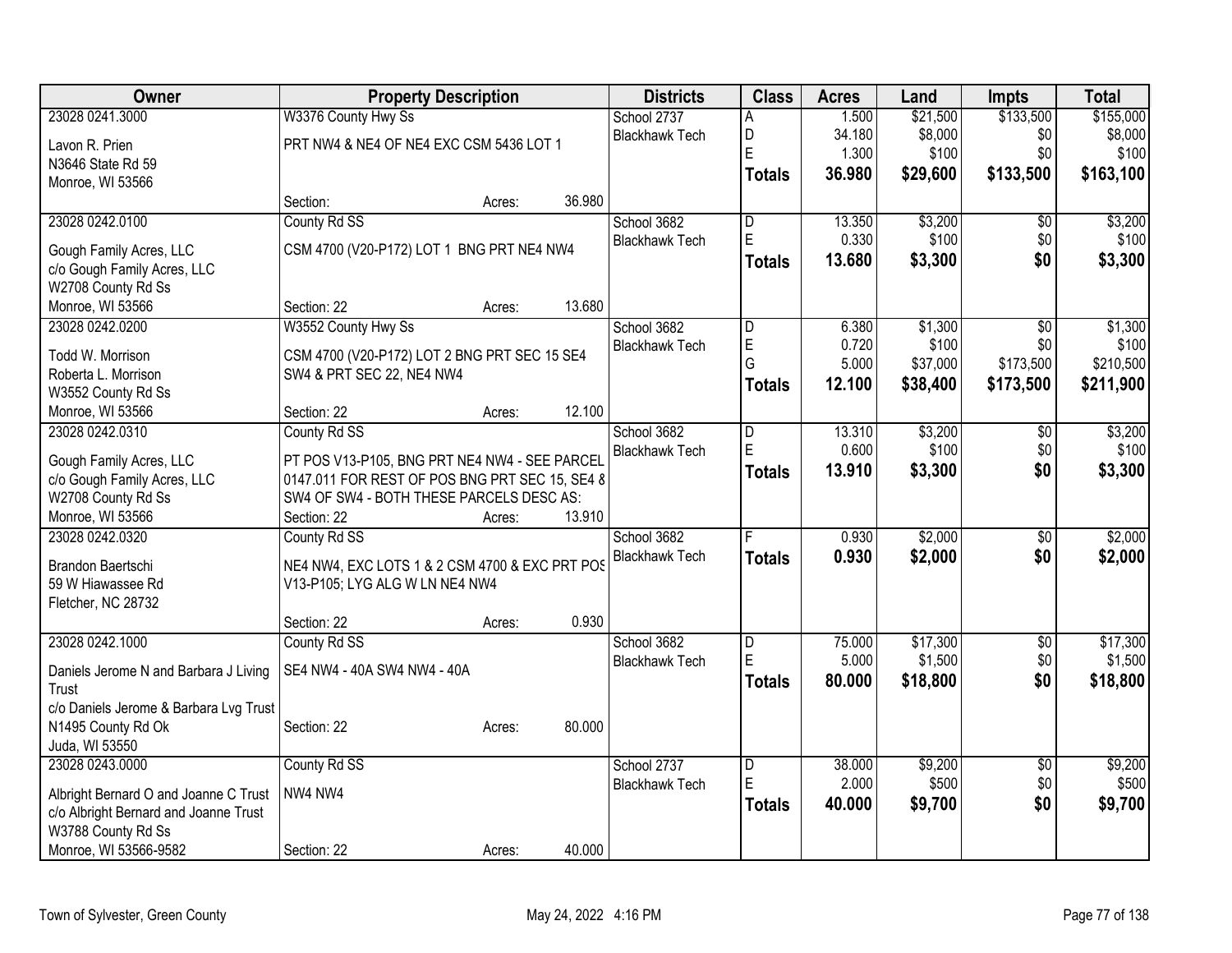| Owner                                 | <b>Property Description</b>                    | <b>Districts</b>      | <b>Class</b>   | <b>Acres</b>      | Land                | Impts           | <b>Total</b>        |
|---------------------------------------|------------------------------------------------|-----------------------|----------------|-------------------|---------------------|-----------------|---------------------|
| 23028 0244.1000                       | W3568 Rufi Ln                                  | School 2737           | 5M             | 0.460             | \$600               | $\overline{50}$ | \$600               |
| Craig D. Prien                        | CSM 5247 (V25-P107) LOT 1 BNG PRT SW4 SE4 &    | <b>Blackhawk Tech</b> | D              | 2.000             | \$300               | \$0             | \$300               |
| Kristin M. Prien                      | SE4 SW4                                        |                       | E              | 3.000             | \$200               | \$0             | \$200               |
| W3568 Rufi Ln                         |                                                |                       | G              | 2.000             | \$25,000            | \$79,300        | \$104,300           |
| Monroe, WI 53566                      | 7.460<br>Section:<br>Acres:                    |                       | <b>Totals</b>  | 7.460             | \$26,100            | \$79,300        | \$105,400           |
| 23028 0244.2000                       | N3360 Balls Mill Rd                            | School 2737           | 5M             | 1.040             | \$1,400             | $\overline{50}$ | \$1,400             |
|                                       |                                                | <b>Blackhawk Tech</b> | A              | 1.000             | \$18,000            | \$399,200       | \$417,200           |
| Joshua D. Merritt                     | CSM 5248 (V25-P113) LOT 1 BNG PRT SE4 SW4      |                       | D              | 5.210             | \$1,200             | \$0             | \$1,200             |
| Janna J. Merritt                      |                                                |                       | <b>Totals</b>  | 7.250             | \$20,600            | \$399,200       | \$419,800           |
| N3138 Balls Mill Rd                   | 7.250                                          |                       |                |                   |                     |                 |                     |
| Monroe, WI 53566                      | Section:<br>Acres:                             |                       |                |                   |                     |                 |                     |
| 23028 0244.3000                       | Rufi Ln                                        | School 2737           | 5M             | 8.000             | \$10,800            | \$0             | \$10,800            |
| Lorie A. Walters et al                | E1/2 SW4 EXC .92A; W1/2 SE4; PRT NW4 SW4 LYG N | <b>Blackhawk Tech</b> | D<br>E         | 135.870<br>16.500 | \$35,900<br>\$4,200 | \$0<br>\$0      | \$35,900<br>\$4,200 |
| c/o Michael I. Koch                   | OF CRK EXC 1A CHEESE FACTORY SITE, EXC CSM     |                       |                |                   |                     |                 |                     |
| W3909 Towns Rd                        | 5247 (V25-P107) & 5248 (V25-P113)              |                       | <b>Totals</b>  | 160.370           | \$50,900            | \$0             | \$50,900            |
| Monticello, WI 53570                  | 160.370<br>Section:<br>Acres:                  |                       |                |                   |                     |                 |                     |
| 23028 0245.0000                       | N3397 Balls Mill Rd                            | School 2737           | A              | 0.920             | \$16,600            | \$114,200       | \$130,800           |
|                                       |                                                | <b>Blackhawk Tech</b> | <b>Totals</b>  | 0.920             | \$16,600            | \$114,200       | \$130,800           |
| Scott L. Johnson                      | PRT SE4 SW4 SEC 22 COM SW COR TH E ALG S LN    |                       |                |                   |                     |                 |                     |
| Danielle R. Johnson                   | 2283 FT TH N 975 FT TO PT CNTR RD TH W 250 FT  |                       |                |                   |                     |                 |                     |
| N3397 Balls Mill Rd                   | TH N 153 FT TH E 271.5 FT TH S11*W 153.5 FT TO |                       |                |                   |                     |                 |                     |
| Monroe, WI 53566                      | 0.920<br>Section: 22<br>Acres:                 |                       |                |                   |                     |                 |                     |
| 23028 0246.0000                       | <b>Balls Mill Rd</b>                           | School 2737           | $\overline{D}$ | 61.000            | \$14,000            | $\overline{50}$ | \$14,000            |
| Sullivan Living Trust Dated 9/15/2009 | SW4 SW4 40A; PRT NW4 SW4 S OF CRK - CONT 24A   | <b>Blackhawk Tech</b> | E              | 3.000             | \$600               | \$0             | \$600               |
| c/o Sullivan Living Trust             |                                                |                       | <b>Totals</b>  | 64.000            | \$14,600            | \$0             | \$14,600            |
| Maryellen Sullivan                    |                                                |                       |                |                   |                     |                 |                     |
| 2003 4th St Apt 208                   | 64.000<br>Section: 22<br>Acres:                |                       |                |                   |                     |                 |                     |
| Monroe, WI 53566-3906                 |                                                |                       |                |                   |                     |                 |                     |
| 23028 0247.1000                       | W3350 Rufi Ln                                  | School 2737           | D              | 0.670             | \$100               | $\overline{30}$ | \$100               |
|                                       |                                                | <b>Blackhawk Tech</b> | E              | 0.350             | \$100               | \$0             | \$100               |
| Alexander J. Van Roekel               | CSM 5182 (V24-P226) LOT 1 BNG PRT SE4 SE4 SEC  |                       | G              | 1.600             | \$22,200            | \$107,400       | \$129,600           |
| Jessica M. Brothersen                 | 22 & PRT NE4 NE4 SEC 27 INCL EASEMENT          |                       | <b>Totals</b>  | 2.620             | \$22,400            | \$107,400       | \$129,800           |
| W3350 Rufi Ln                         |                                                |                       |                |                   |                     |                 |                     |
| Monroe, WI 53566                      | 2.620<br>Section:<br>Acres:                    |                       |                |                   |                     |                 |                     |
| 23028 0247.2100                       | Rufi Ln                                        | School 2737           | 5M             | 3.000             | \$4,100             | $\overline{50}$ | \$4,100             |
| Lavon R. Prien                        | SE4 SE4 EXC CSM 5182 LOT 1 & CSM 5409 LOT 1    | <b>Blackhawk Tech</b> | D.             | 21.430            | \$5,100             | \$0             | \$5,100             |
| N3646 State Rd 59                     |                                                |                       | <b>Totals</b>  | 24.430            | \$9,200             | \$0             | \$9,200             |
| Monroe, WI 53566                      |                                                |                       |                |                   |                     |                 |                     |
|                                       | 24.430<br>Section:<br>Acres:                   |                       |                |                   |                     |                 |                     |
|                                       |                                                |                       |                |                   |                     |                 |                     |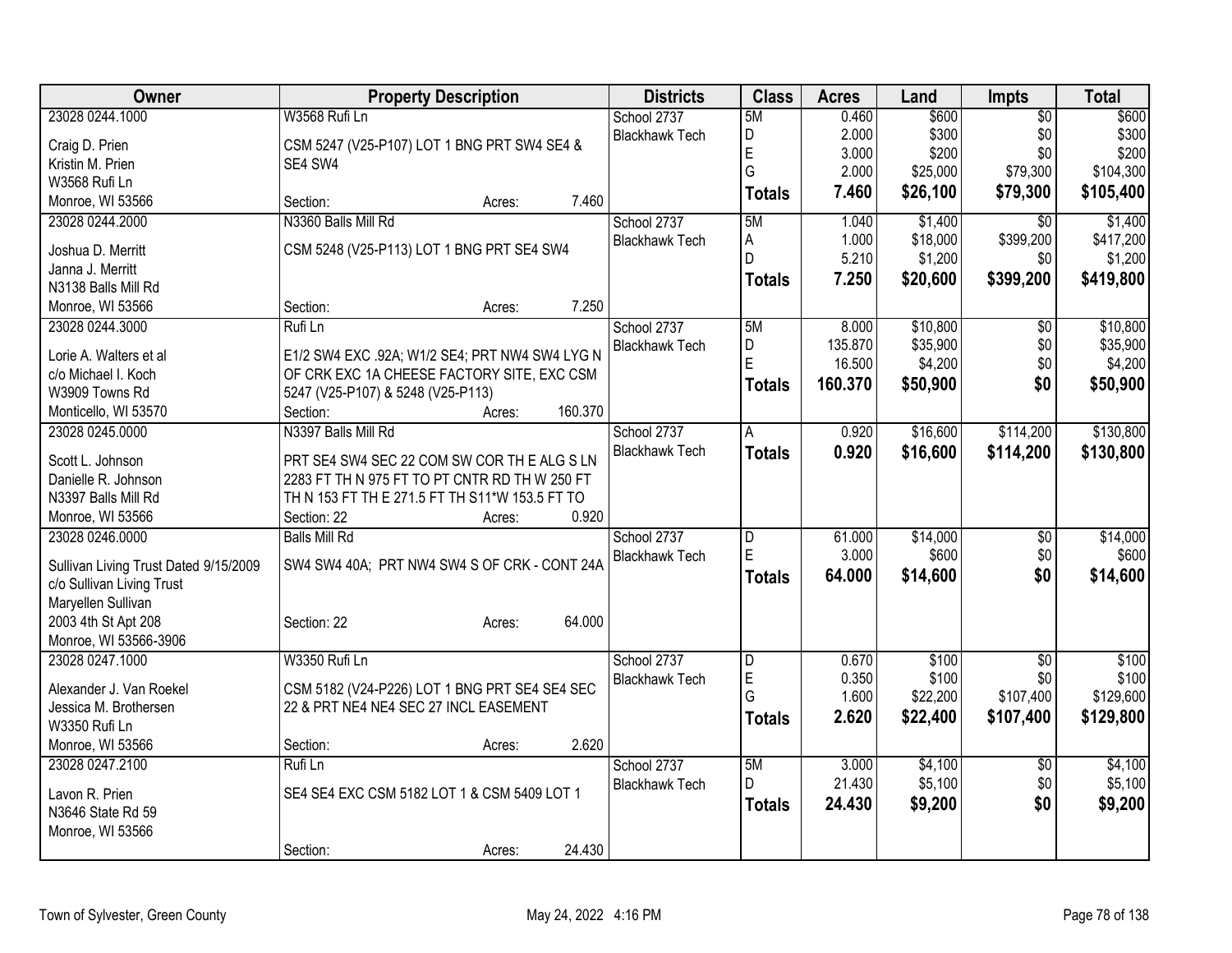| <b>Owner</b>                    | <b>Property Description</b>                     | <b>Districts</b>                     | <b>Class</b>           | <b>Acres</b> | Land            | <b>Impts</b>    | <b>Total</b> |
|---------------------------------|-------------------------------------------------|--------------------------------------|------------------------|--------------|-----------------|-----------------|--------------|
| 23028 0248.0000                 | County Rd SS                                    | School 2737                          | 5M                     | 2.000        | \$2,100         | $\overline{50}$ | \$2,100      |
| Gough Family Acres, LLC         | NE4 NE4                                         | <b>Blackhawk Tech</b>                | D                      | 35.240       | \$9,100         | \$0             | \$9,100      |
| c/o Gough Family Acres, LLC     |                                                 |                                      | E                      | 1.000        | \$100           | \$0             | \$100        |
| W2708 County Rd Ss              |                                                 |                                      | <b>Totals</b>          | 38.240       | \$11,300        | \$0             | \$11,300     |
| Monroe, WI 53566                | Section: 23<br>Acres:                           | 38.240                               |                        |              |                 |                 |              |
| 23028 0249.0000                 | County Rd SS                                    | School 2737                          | $\overline{\text{X3}}$ | 0.640        | \$0             | $\overline{50}$ | \$0          |
|                                 |                                                 | <b>Blackhawk Tech</b>                | <b>Totals</b>          | 0.640        | \$0             | \$0             | \$0          |
| <b>Green County</b>             | SECTION 23 PARC IN NE4 NE4 CONT .64A            |                                      |                        |              |                 |                 |              |
|                                 |                                                 |                                      |                        |              |                 |                 |              |
|                                 | Section: 23                                     | 0.640                                |                        |              |                 |                 |              |
| 23028 0250.0000                 | Acres:                                          |                                      |                        | 20.260       | \$51,100        |                 |              |
|                                 | County Rd SS                                    | School 2737<br><b>Blackhawk Tech</b> |                        |              |                 | \$0             | \$51,100     |
| Jeffrey G. Kundert              | CSM 4801 (V21-P117) LOT 1 BNG PRT NW4 NE4       |                                      | <b>Totals</b>          | 20.260       | \$51,100        | \$0             | \$51,100     |
| Amy S. Kundert                  |                                                 |                                      |                        |              |                 |                 |              |
| 216 11th Ave                    |                                                 |                                      |                        |              |                 |                 |              |
| Monroe, WI 53566                | Section: 23<br>Acres:                           | 20.260                               |                        |              |                 |                 |              |
| 23028 0250.1300                 | County Hwy S                                    | School 2737                          | D                      | 130.580      | \$34,700        | $\overline{50}$ | \$34,700     |
| Joseph D. Schwarzenberger IV    | E 30A SW4 NE4; SE4 NE4 EXC HWY & EXC W 37.04 &  | <b>Blackhawk Tech</b>                | E                      | 3.500        | \$700           | \$0             | \$700        |
| W3894 State Road 11 and 81      | S 36.46 FT PRT PARC 0250.1400 - 36.05A; NE4 SE4 |                                      | <b>Totals</b>          | 134.080      | \$35,400        | \$0             | \$35,400     |
| Monroe, WI 53566                | EXC HWY 38.03A; E 30A NW4 SE4 EXC .19A IN SE    |                                      |                        |              |                 |                 |              |
|                                 | Section:<br>Acres:                              | 134.080                              |                        |              |                 |                 |              |
| 23028 0250.1400                 | N3517 County Hwy S                              | School 2737                          | A                      | 2.292        | \$25,900        | \$126,600       | \$152,500    |
|                                 |                                                 | <b>Blackhawk Tech</b>                | <b>Totals</b>          | 2.292        | \$25,900        | \$126,600       | \$152,500    |
| Jerry R. Von Kaenel             | PRT SE4 NE4 COM E4 COR SEC 23 TH N0*E 0.65 FT   |                                      |                        |              |                 |                 |              |
| Heidi L. Rufenacht - Von Kaenel | TH N88*W 51.85 FT TO W ROW LN HWY S/POB TH      |                                      |                        |              |                 |                 |              |
| N3517 County Rd S               | N88*W 298.70 FT TH N0*W 330.48 FT TH ELY 37.04  |                                      |                        |              |                 |                 |              |
| Monroe, WI 53566                | Section:<br>Acres:                              | 2.292                                |                        |              |                 |                 |              |
| 23028 0251.0000                 | County Rd SS                                    | School 2737                          | $\overline{\chi_3}$    | 3.620        | $\overline{60}$ | $\overline{50}$ | $\sqrt{60}$  |
| <b>Green County</b>             | SECTION 23 PARC SE4 NE4 & NE4 SE4 CONT 3.62A    | <b>Blackhawk Tech</b>                | <b>Totals</b>          | 3.620        | \$0             | \$0             | \$0          |
|                                 |                                                 |                                      |                        |              |                 |                 |              |
|                                 |                                                 |                                      |                        |              |                 |                 |              |
|                                 | Section: 23<br>Acres:                           | 3.620                                |                        |              |                 |                 |              |
| 23028 0252.0000                 | W3137 County Hwy Ss                             | School 2737                          | 5M                     | 22.000       | \$23,100        | $\overline{50}$ | \$23,100     |
| Norman S. Gruenewald            | S1/2 NW4 NE4 EXC E24 FT & EXC COM SE COR SD     | <b>Blackhawk Tech</b>                | D                      | 134.700      | \$33,100        | \$0             | \$33,100     |
| W3137 County Rd Ss              | NW4 NE4 TH W 17.37 FT POB TH W 24 FT TH N       |                                      | G                      | 2.680        | \$27,700        | \$96,100        | \$123,800    |
| Monroe, WI 53566                | 659.05 FT TH E 24 FT TH S 659.05 FT POB - CONT  |                                      | <b>Totals</b>          | 159.380      | \$83,900        | \$96,100        | \$180,000    |
|                                 | Section: 23<br>Acres:                           | 159.380                              |                        |              |                 |                 |              |
|                                 |                                                 |                                      |                        |              |                 |                 |              |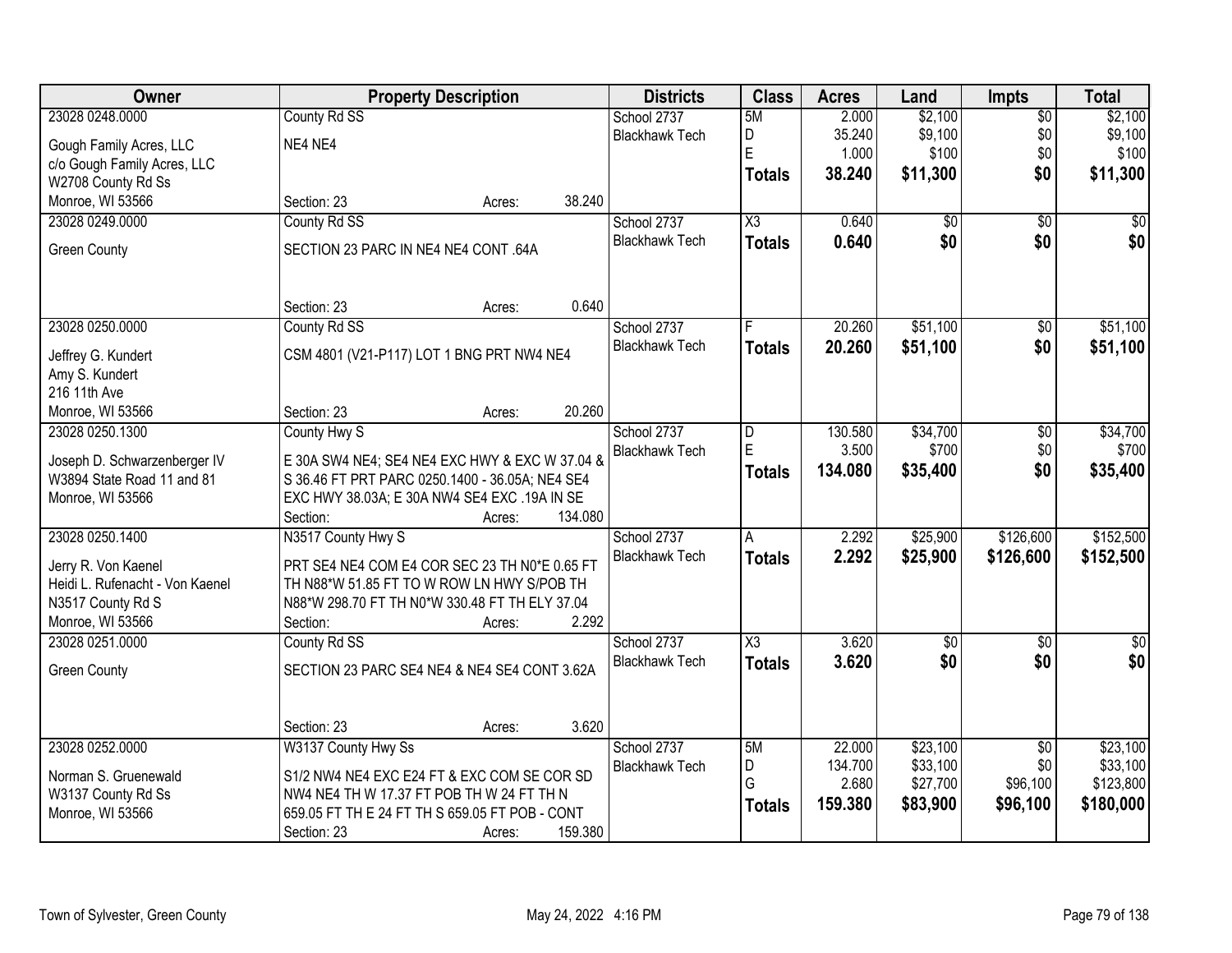| Owner                                  | <b>Property Description</b>                      | <b>Districts</b>      | <b>Class</b>           | <b>Acres</b> | Land            | <b>Impts</b>    | <b>Total</b>     |
|----------------------------------------|--------------------------------------------------|-----------------------|------------------------|--------------|-----------------|-----------------|------------------|
| 23028 0253.0000                        | W3256 County Hwy Ss                              | School 2737           | D                      | 152.300      | \$40,100        | $\overline{50}$ | \$40,100         |
| Kesler Acres, LLC                      | NW4 NW4 40A; SW4 NW4 40A; NW4 SW4 40A; SW        | <b>Blackhawk Tech</b> | E                      | 5.300        | \$1,900         | \$0             | \$1,900          |
| c/o Kesler Acres, LLC                  | <b>SW4 40A</b>                                   |                       | G                      | 2.400        | \$26,600        | \$188,500       | \$215,100        |
| W3298 County Rd Ss                     |                                                  |                       | <b>Totals</b>          | 160.000      | \$68,600        | \$188,500       | \$257,100        |
| Monroe, WI 53566-9563                  | 160.000<br>Section: 23<br>Acres:                 |                       |                        |              |                 |                 |                  |
| 23028 0254.0000                        | County Rd S                                      | School 2737           | $\overline{D}$         | 20.000       | \$5,300         | \$0             | \$5,300          |
|                                        |                                                  | <b>Blackhawk Tech</b> | E                      | 3.000        | \$800           | \$0             | \$800            |
| Leah T. Waelti                         | W 10A SW4 SE4, PRT SE4 SW4, LYG S OF             | <b>Green County</b>   | <b>Totals</b>          | 23.000       | \$6,100         | \$0             | \$6,100          |
| 109 22nd Ave                           | SYLVESTER CRK, EXC PRT SE4 SW4 & PRT OF W10/     | Decatur Drainage      |                        |              |                 |                 |                  |
| Monroe, WI 53566                       | SW4 SE4 LYG NLY CNTRLN THREAD SYLVESTER          |                       |                        |              |                 |                 |                  |
|                                        | 23.000<br>Section: 23<br>Acres:                  |                       |                        |              |                 |                 |                  |
| 23028 0254.1000                        | County Rd S                                      | School 2737           | $\overline{D}$         | 25.000       | \$7,100         | $\overline{50}$ | \$7,100          |
| Gough Family Acres, LLC                | PRT SE4 SW4 - CONT 22A M/L & PRT W 10A SW4 SE4   | <b>Blackhawk Tech</b> | E                      | 2.000        | \$500           | \$0             | \$500            |
| c/o Gough Family Acres, LLC            | LYGN OF SYLVESTER CREEK                          | <b>Green County</b>   | <b>Totals</b>          | 27,000       | \$7,600         | \$0             | \$7,600          |
| W2708 County Rd Ss                     |                                                  | Decatur Drainage      |                        |              |                 |                 |                  |
| Monroe, WI 53566                       | 27.000<br>Section: 23<br>Acres:                  |                       |                        |              |                 |                 |                  |
| 23028 0255,0000                        | County Rd S                                      | School 2737           | D                      | 63.000       | \$17,800        | \$0             | \$17,800         |
|                                        |                                                  | <b>Blackhawk Tech</b> | E                      | 5.000        | \$1,300         | \$0             | \$1,300          |
| Gough Family Acres, LLC                | PRT SE4 SE4 - CONT 38A; E 30A SW4 SE4(ALSO       | <b>Green County</b>   | <b>Totals</b>          | 68.000       | \$19,100        | \$0             | \$19,100         |
| c/o Gough Family Acres, LLC            | DESC AS: S 70A OF E 140A OF SE4, EXC FOR HWY)    | Decatur Drainage      |                        |              |                 |                 |                  |
| W2708 County Rd Ss<br>Monroe, WI 53566 | 68.000                                           |                       |                        |              |                 |                 |                  |
| 23028 0256.0000                        | Section: 23<br>Acres:                            |                       | $\overline{\text{X3}}$ | 2.000        |                 |                 |                  |
|                                        | County Rd S                                      | School 2737           |                        |              | $\overline{30}$ | $\overline{30}$ | $\overline{\$0}$ |
| <b>Green County</b>                    | SECTION 23 PARC SE4 SE4 2A                       | <b>Blackhawk Tech</b> | <b>Totals</b>          | 2.000        | \$0             | \$0             | \$0              |
|                                        |                                                  | <b>Green County</b>   |                        |              |                 |                 |                  |
|                                        |                                                  | Decatur Drainage      |                        |              |                 |                 |                  |
|                                        | 2.000<br>Section: 23<br>Acres:                   |                       |                        |              |                 |                 |                  |
| 23028 0257.0000                        | Decatur Sylvester Rd                             | School 2737           | 5M                     | 5.630        | \$5,900         | $\sqrt{6}$      | \$5,900          |
| David E. Schenk                        | PRT NW4 & NE4 OF NE4 BNG PRT POS V10-P95 (SEE    | <b>Blackhawk Tech</b> | D                      | 8.000        | \$1,400         | \$0             | \$1,400          |
| Deborah S. Schenk                      | PARCEL 12-493.2 - T DECATUR FOR REST OF POS)     |                       | <b>Totals</b>          | 13.630       | \$7,300         | \$0             | \$7,300          |
| N3731 Decatur-Sylvester Rd             | <b>EXC CSM 4514 LOT 1</b>                        |                       |                        |              |                 |                 |                  |
| Monroe, WI 53566                       | 13.630<br>Section: 24<br>Acres:                  |                       |                        |              |                 |                 |                  |
| 23028 0257.0100                        | N3635 Decatur Sylvester Rd                       | School 2737           | D                      | 5.600        | \$400           | $\overline{50}$ | \$400            |
| John W. Williams                       | COM NE COR SD SEC TH S0*33' W ALG TOWN LN        | <b>Blackhawk Tech</b> | G                      | 3.000        | \$29,000        | \$217,900       | \$246,900        |
| Julie A. Williams                      | 262.28 FT TO POB, TH N89*'E 87.4 FT TO CLN OF RD |                       | <b>Totals</b>          | 8.600        | \$29,400        | \$217,900       | \$247,300        |
| N3635 Decatur Sylvester Rd             | TH SWLY ALG CURV E 91.72 FT TH SWLY ALG CRV E    |                       |                        |              |                 |                 |                  |
| Monroe, WI 53566                       | 8.600<br>Section: 24<br>Acres:                   |                       |                        |              |                 |                 |                  |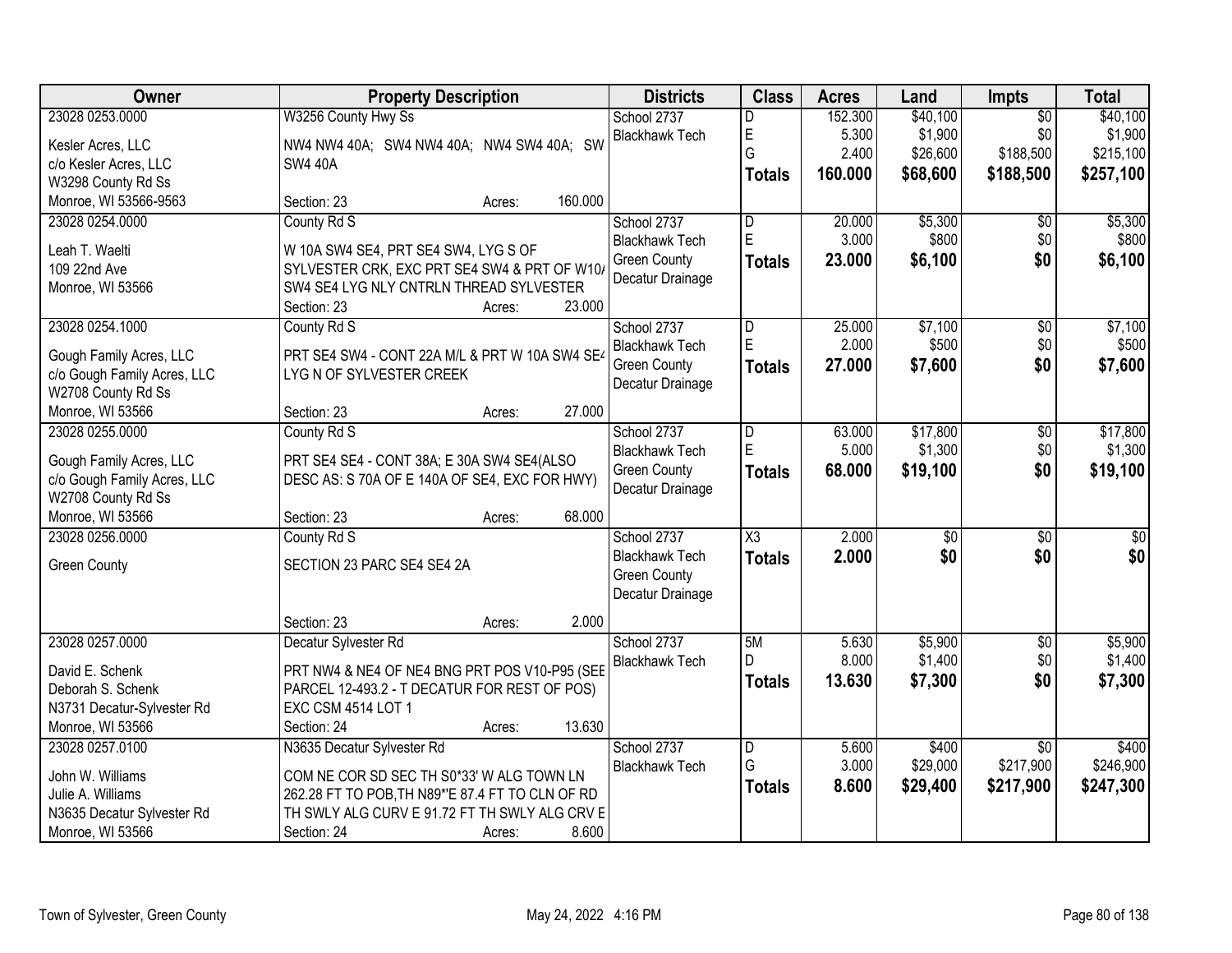| Owner                       | <b>Property Description</b>                    |                  | <b>Districts</b>                             | <b>Class</b>            | <b>Acres</b>     | Land                 | <b>Impts</b>    | <b>Total</b>      |
|-----------------------------|------------------------------------------------|------------------|----------------------------------------------|-------------------------|------------------|----------------------|-----------------|-------------------|
| 23028 0257.0110             | Decatur Sylvester Rd                           |                  | School 2737                                  | D                       | 3.010            | \$200                | $\overline{50}$ | \$200             |
| John W. Williams            | CSM 4514 (V19-P33) LOT 1 BNG PRT NE4 NE4       |                  | <b>Blackhawk Tech</b>                        | <b>Totals</b>           | 3.010            | \$200                | \$0             | \$200             |
| Julie A. Williams           |                                                |                  |                                              |                         |                  |                      |                 |                   |
| N3635 Decatur Sylvester Rd  |                                                |                  |                                              |                         |                  |                      |                 |                   |
| Monroe, WI 53566            | Section: 24                                    | 3.010<br>Acres:  |                                              |                         |                  |                      |                 |                   |
| 23028 0257.0200             | Decatur Sylvester Rd                           |                  | School 2737                                  | 5M                      | 10.000           | \$10,500             | \$0             | \$10,500          |
| Gough Family Acres, LLC     | N1/2 NE4, EXC 8.6A IN NE4 NE4 & EXC 18.44A     |                  | <b>Blackhawk Tech</b>                        | D                       | 77.000           | \$19,800             | \$0             | \$19,800          |
| c/o Gough Family Acres, LLC | PCL-CONT 52.96A; ALSO N 7/8 SE4 NE4, LYG N HWY |                  |                                              | E                       | 0.960            | \$100                | \$0             | \$100             |
| W2708 County Rd Ss          | - CONT 35.0A                                   |                  |                                              | <b>Totals</b>           | 87.960           | \$30,400             | \$0             | \$30,400          |
| Monroe, WI 53566            | Section: 24                                    | 87.960<br>Acres: |                                              |                         |                  |                      |                 |                   |
| 23028 0258.0000             | Decatur Sylvester Rd                           |                  | School 2737                                  | $\overline{\mathsf{D}}$ | 82.700           | \$22,700             | $\overline{60}$ | \$22,700          |
|                             |                                                |                  | <b>Blackhawk Tech</b>                        | E                       | 2.300            | \$100                | \$0             | \$100             |
| Hawkins Farms, Inc          | PRT SE4 NW4 S OF RD CONT 31.5A; PRT SW4 NE4    |                  | <b>Green County</b>                          | <b>Totals</b>           | 85.000           | \$22,800             | \$0             | \$22,800          |
| c/o Hawkins Farms, Inc      | S OF RDCONT 13.5A; N 20A NW4 SE4; N 20A NE4    |                  | Decatur Drainage                             |                         |                  |                      |                 |                   |
| 20015 116th St              | SW4                                            |                  |                                              |                         |                  |                      |                 |                   |
| Bristol, WI 53104-9232      | Section: 24                                    | 85.000<br>Acres: |                                              |                         |                  |                      |                 |                   |
| 23028 0258.1000             | W2708 County Hwy Ss                            |                  | School 2737                                  | 5M<br>D                 | 21.000<br>48.700 | \$25,200<br>\$11,000 | \$0             | \$25,200          |
| Gough Family Acres, LLC     | NE4 NW4 40A; PRT SE4 NW4 N OF RD - CONT 8.5A;  |                  | <b>Blackhawk Tech</b><br><b>Green County</b> | E                       | 2.300            | \$100                | \$0<br>\$0      | \$11,000<br>\$100 |
| c/o Gough Family Acres, LLC | PRT SW4 NE4 N OF RD - CONT 26.5A               |                  | Decatur Drainage                             | G                       | 3.000            | \$29,000             | \$143,100       | \$172,100         |
| W2708 County Rd Ss          |                                                |                  |                                              | <b>Totals</b>           | 75.000           | \$65,300             | \$143,100       | \$208,400         |
| Monroe, WI 53566            | Section: 24                                    | 75.000<br>Acres: |                                              |                         |                  |                      |                 |                   |
| 23028 0259.0000             | County Rd SS                                   |                  | School 2737                                  | 5M                      | 9.000            | \$9,500              | \$0             | \$9,500           |
| Frederick W. Feldt Jr       | PRT SE4 NE4 S OF HWY 5A; NE4 SE4 40A           |                  | <b>Blackhawk Tech</b>                        | D                       | 32.000           | \$8,600              | \$0             | \$8,600           |
| c/o Fred W. Feldt Jr        |                                                |                  | <b>Green County</b>                          | E                       | 4.000            | \$1,000              | \$0             | \$1,000           |
| 410 14th Ave Apt 3          |                                                |                  | Decatur Drainage                             | <b>Totals</b>           | 45.000           | \$19,100             | \$0             | \$19,100          |
| Monroe, WI 53566-1173       | Section: 24                                    | 45.000<br>Acres: |                                              |                         |                  |                      |                 |                   |
| 23028 0260.0000             | N3642 County Hwy S                             |                  | School 2737                                  | 5M                      | 3.000            | \$4,100              | $\overline{50}$ | \$4,100           |
| Chad E. Kesler              | NW4 NW4 EXC HWY                                |                  | <b>Blackhawk Tech</b>                        | D                       | 31.500           | \$7,900              | \$0             | \$7,900           |
| Angela L. Kesler            |                                                |                  |                                              | E                       | 2.050            | \$400                | \$0             | \$400             |
| N3708 Balls Mill Rd         |                                                |                  |                                              | G                       | 1.800            | \$23,600             | \$111,300       | \$134,900         |
| Monroe, WI 53566            | Section: 24                                    | 38.350<br>Acres: |                                              | <b>Totals</b>           | 38.350           | \$36,000             | \$111,300       | \$147,300         |
| 23028 0261.0000             | County Rd S                                    |                  | School 2737                                  | $\overline{\text{X3}}$  | 1.650            | $\overline{50}$      | $\overline{50}$ | $\overline{50}$   |
|                             |                                                |                  | <b>Blackhawk Tech</b>                        | <b>Totals</b>           | 1.650            | \$0                  | \$0             | \$0               |
| <b>Green County</b>         | SECTION 24 PARC IN NW4 NW4 1.65A               |                  |                                              |                         |                  |                      |                 |                   |
|                             |                                                |                  |                                              |                         |                  |                      |                 |                   |
|                             | Section: 24                                    | 1.650<br>Acres:  |                                              |                         |                  |                      |                 |                   |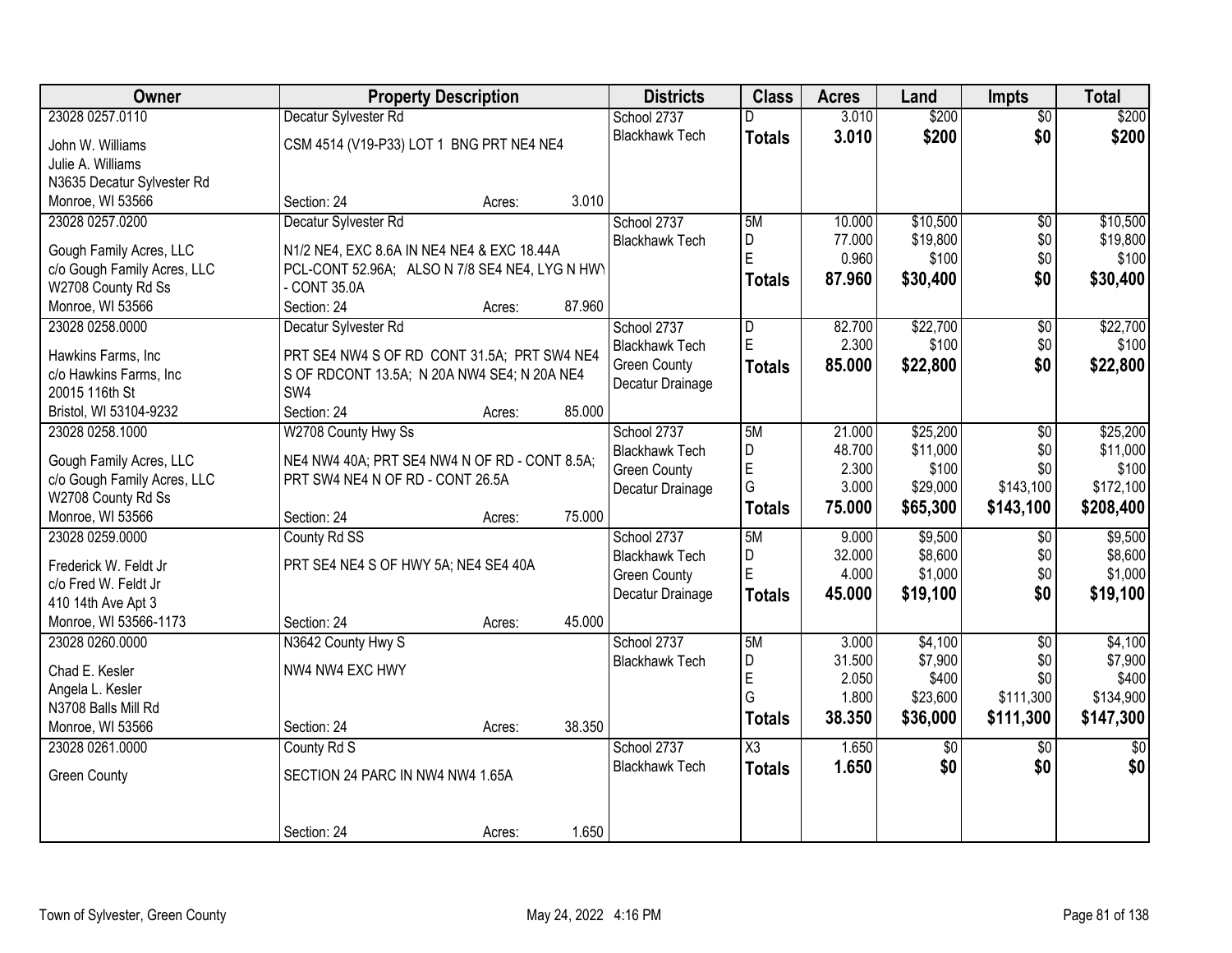| Owner                       |                                              | <b>Property Description</b> |         | <b>Districts</b>      | <b>Class</b>           | <b>Acres</b> | Land            | <b>Impts</b>    | <b>Total</b>     |
|-----------------------------|----------------------------------------------|-----------------------------|---------|-----------------------|------------------------|--------------|-----------------|-----------------|------------------|
| 23028 0262.0000             | N3576 County Hwy S                           |                             |         | School 2737           | D                      | 48.490       | \$12,500        | $\overline{30}$ | \$12,500         |
| Gough Family Acres, LLC     | PRT SW4 NW4 - CONT 39.12A; N 12.12A NW4 SW4; |                             |         | <b>Blackhawk Tech</b> | E                      | 0.750        | \$100           | \$0             | \$100            |
| c/o Gough Family Acres, LLC |                                              |                             |         | <b>Green County</b>   | G                      | 2.000        | \$25,000        | \$87,600        | \$112,600        |
| W2708 County Rd Ss          |                                              |                             |         | Decatur Drainage      | <b>Totals</b>          | 51.240       | \$37,600        | \$87,600        | \$125,200        |
| Monroe, WI 53566            | Section: 24                                  | Acres:                      | 51.240  |                       |                        |              |                 |                 |                  |
| 23028 0263.0000             | County Rd S                                  |                             |         | School 2737           | $\overline{\text{X3}}$ | 1.760        | $\overline{50}$ | $\overline{50}$ | $\overline{50}$  |
| <b>Green County</b>         | SECTION 24 PARC IN SW4 NW4 & NW4 SW4 CONT    |                             |         | <b>Blackhawk Tech</b> | <b>Totals</b>          | 1.760        | \$0             | \$0             | \$0              |
|                             | 1.76A                                        |                             |         | <b>Green County</b>   |                        |              |                 |                 |                  |
|                             |                                              |                             |         | Decatur Drainage      |                        |              |                 |                 |                  |
|                             | Section: 24                                  | Acres:                      | 1.760   |                       |                        |              |                 |                 |                  |
| 23028 0264.0000             | County Rd S                                  |                             |         | School 2737           | D                      | 118.750      | \$32,600        | $\overline{50}$ | \$32,600         |
| Hawkins Farms, Inc          | SW4 SW4 - CONT 38.175A; SE4 SW4 40A; SW4 SE4 |                             |         | <b>Blackhawk Tech</b> | <b>Totals</b>          | 118.750      | \$32,600        | \$0             | \$32,600         |
| c/o Hawkins Farms, Inc      | 40A;                                         |                             |         | <b>Green County</b>   |                        |              |                 |                 |                  |
| 20015 116th St              |                                              |                             |         | Decatur Drainage      |                        |              |                 |                 |                  |
| Bristol, WI 53104-9232      | Section: 24                                  | Acres:                      | 118.750 |                       |                        |              |                 |                 |                  |
| 23028 0265.0000             | County Rd S                                  |                             |         | School 2737           | 5M                     | 0.600        | \$700           | \$0             | \$700            |
| Hawkins Farms, Inc          | S 20A NE4 SW4; PARC IN NW4 SW4 - CONT        |                             |         | <b>Blackhawk Tech</b> | D                      | 63.575       | \$18,000        | \$0             | \$18,000         |
| c/o Hawkins Farms, Inc      | 25.175A;S 20A NW4 SE4                        |                             |         | <b>Green County</b>   | E                      | 1.000        | \$100           | \$0             | \$100            |
| 20015 116th St              |                                              |                             |         | Decatur Drainage      | <b>Totals</b>          | 65.175       | \$18,800        | \$0             | \$18,800         |
| Bristol, WI 53104-9232      | Section: 24                                  | Acres:                      | 65.175  |                       |                        |              |                 |                 |                  |
| 23028 0266.0000             | County Rd S                                  |                             |         | School 2737           | $\overline{\text{X3}}$ | 3.650        | $\overline{50}$ | $\overline{50}$ | $\overline{\$0}$ |
| <b>Green County</b>         | SECTION 24 PARC IN NW4 SW4 & SW4 SW4 CONT    |                             |         | <b>Blackhawk Tech</b> | <b>Totals</b>          | 3.650        | \$0             | \$0             | \$0              |
|                             | 3.65A                                        |                             |         | <b>Green County</b>   |                        |              |                 |                 |                  |
|                             |                                              |                             |         | Decatur Drainage      |                        |              |                 |                 |                  |
|                             | Section: 24                                  | Acres:                      | 3.650   |                       |                        |              |                 |                 |                  |
| 23028 0267.0000             | Decatur Sylvester Rd                         |                             |         | School 2737           | D                      | 39.000       | \$10,500        | $\overline{60}$ | \$10,500         |
| Hawkins Farms, Inc          | SE4 SE4                                      |                             |         | <b>Blackhawk Tech</b> | E                      | 1.000        | \$300           | \$0             | \$300            |
| c/o Hawkins Farms, Inc      |                                              |                             |         | <b>Green County</b>   | <b>Totals</b>          | 40.000       | \$10,800        | \$0             | \$10,800         |
| 20015 116th St              |                                              |                             |         | Decatur Drainage      |                        |              |                 |                 |                  |
| Bristol, WI 53104-9232      | Section: 24                                  | Acres:                      | 40.000  |                       |                        |              |                 |                 |                  |
| 23028 0268.0000             | Decatur Sylvester Rd                         |                             |         | School 2737           | D.                     | 97.820       | \$27,400        | $\overline{50}$ | \$27,400         |
| Hawkins Farms, Inc          | NE4 NE4 40A; NW4 NE4 40A; PRT SW4 NE4 - CONT |                             |         | <b>Blackhawk Tech</b> | <b>Totals</b>          | 97.820       | \$27,400        | \$0             | \$27,400         |
| c/o Hawkins Farms, Inc      | 8.91A; PRT SE4 NE4-CONT 8.91A                |                             |         | <b>Green County</b>   |                        |              |                 |                 |                  |
| 20015 116th St              |                                              |                             |         | Decatur Drainage      |                        |              |                 |                 |                  |
| Bristol, WI 53104-9232      | Section: 25                                  | Acres:                      | 97.820  |                       |                        |              |                 |                 |                  |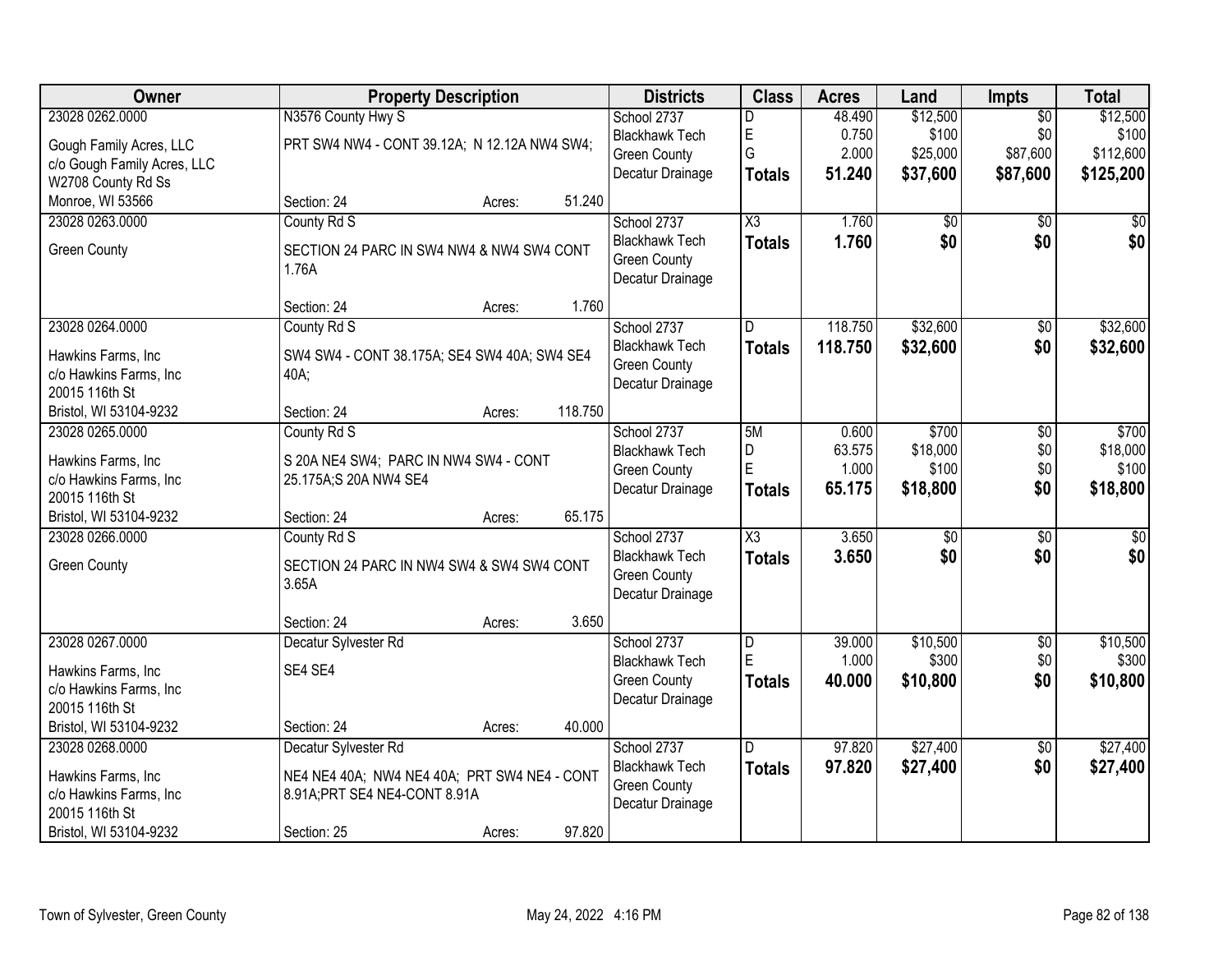| Owner                  | <b>Property Description</b>                      | <b>Districts</b> | <b>Class</b> | <b>Acres</b>          | Land                    | Impts   | <b>Total</b> |                 |                 |
|------------------------|--------------------------------------------------|------------------|--------------|-----------------------|-------------------------|---------|--------------|-----------------|-----------------|
| 23028 0268.1000        | W2572 Greenbush Rd                               |                  |              | School 2737           | 5M                      | 3.000   | \$3,600      | $\overline{50}$ | \$3,600         |
| Roy W. Nafzger         | PRT SW4 NE4 - CONT 31.09A; PRT SE4 NE4 - CONT    |                  |              | <b>Blackhawk Tech</b> | D                       | 61.700  | \$16,400     | \$0             | \$16,400        |
| c/o Roy W. Nafzger     | 31.09A; NE4 NE4 SE4 - CONT 10A                   |                  |              |                       | E                       | 3.800   | \$800        | \$0             | \$800           |
| N3190 County Rd S      |                                                  |                  |              |                       | G                       | 3.700   | \$31,800     | \$127,600       | \$159,400       |
| Juda, WI 53550         | Section: 25                                      | Acres:           | 72.200       |                       | <b>Totals</b>           | 72.200  | \$52,600     | \$127,600       | \$180,200       |
| 23028 0269.0000        | County Rd S                                      |                  |              | School 2737           | D                       | 84.170  | \$23,500     | \$0             | \$23,500        |
| Hawkins Farms, Inc     | N 34.5A NW4 NW4; PCL NE COR SW4 NW4 - CONT       |                  |              | <b>Blackhawk Tech</b> | E                       | 0.300   | \$100        | \$0             | \$100           |
| c/o Hawkins Farms, Inc | 3.071A; PRT SE4 NW4 - CONT 6.899A; NE4 NW4 40A   |                  |              | <b>Green County</b>   | <b>Totals</b>           | 84.470  | \$23,600     | \$0             | \$23,600        |
| 20015 116th St         |                                                  |                  |              | Decatur Drainage      |                         |         |              |                 |                 |
| Bristol, WI 53104-9232 | Section: 25                                      | Acres:           | 84.470       |                       |                         |         |              |                 |                 |
| 23028 0269.1000        | N3190 County Hwy S                               |                  |              | School 2737           | $\overline{\mathsf{D}}$ | 64.400  | \$13,600     | $\overline{50}$ | \$13,600        |
|                        |                                                  |                  |              | <b>Blackhawk Tech</b> | E                       | 2.800   | \$200        | \$0             | \$200           |
| Roy W. Nafzger         | PRT SW NW4 NW4 - CONT 4.68A PRT SW4 NW4 -        |                  |              |                       | G                       | 4.700   | \$35,800     | \$178,700       | \$214,500       |
| c/o Roy W. Nafzger     | CONT 36.11A PRT SE4 NW4 - CONT 31.09A            |                  |              |                       | <b>Totals</b>           | 71.900  | \$49,600     | \$178,700       | \$228,300       |
| N3190 County Rd S      |                                                  |                  |              |                       |                         |         |              |                 |                 |
| Juda, WI 53550         | Section: 25                                      | Acres:           | 71.900       |                       |                         |         |              |                 |                 |
| 23028 0270.0000        | County Rd S                                      |                  |              | School 2737           | X3                      | 1.635   | \$0          | $\overline{50}$ | \$0             |
| <b>Green County</b>    | PARC IN NW4 NW4 & SW4 NW4                        |                  |              | <b>Blackhawk Tech</b> | <b>Totals</b>           | 1.635   | \$0          | \$0             | \$0             |
|                        |                                                  |                  |              |                       |                         |         |              |                 |                 |
|                        |                                                  |                  |              |                       |                         |         |              |                 |                 |
|                        | Section: 25                                      | Acres:           | 1.635        |                       |                         |         |              |                 |                 |
| 23028 0271.0000        | County Rd S                                      |                  |              | School 2737           | D                       | 111.300 | \$28,900     | $\overline{50}$ | \$28,900        |
| Fred W. Feldt Jr       | NE4 SW4, EXC 3.33A PCL-36.67; NW4 SW4 37.3A; SE4 |                  |              | <b>Blackhawk Tech</b> | E                       | 2.670   | \$500        | \$0             | \$500           |
| 410 14th Ave Apt 3     | <b>SW4 40A</b>                                   |                  |              |                       | <b>Totals</b>           | 113.970 | \$29,400     | \$0             | \$29,400        |
| Monroe, WI 53566-1173  |                                                  |                  |              |                       |                         |         |              |                 |                 |
|                        | Section: 25                                      | Acres:           | 113.970      |                       |                         |         |              |                 |                 |
| 23028 0271.1000        | W2771 Greenbush Rd                               |                  |              | School 2737           | A                       | 3.330   | \$29,000     | \$190,300       | \$219,300       |
| Rodney L. Allen        | PRT NE4 SW4, COM NW COR N1/2 SW4 TH E 1310'      |                  |              | <b>Blackhawk Tech</b> | <b>Totals</b>           | 3.330   | \$29,000     | \$190,300       | \$219,300       |
| Lisa A. Allen          | POB TH S 330' E 440' N 330' W 440' POB           |                  |              |                       |                         |         |              |                 |                 |
| W2771 Greenbush Rd     |                                                  |                  |              |                       |                         |         |              |                 |                 |
| Juda, WI 53550         | Section: 25                                      | Acres:           | 3.330        |                       |                         |         |              |                 |                 |
| 23028 0272.0000        | County Rd S                                      |                  |              | School 2737           | X3                      | 2.700   | $\sqrt{$0}$  | $\overline{50}$ | $\overline{50}$ |
|                        |                                                  |                  |              | <b>Blackhawk Tech</b> | <b>Totals</b>           | 2.700   | \$0          | \$0             | \$0             |
| <b>Green County</b>    | PARC IN NW4 SW4                                  |                  |              |                       |                         |         |              |                 |                 |
|                        |                                                  |                  |              |                       |                         |         |              |                 |                 |
|                        | Section: 25                                      | Acres:           | 2.700        |                       |                         |         |              |                 |                 |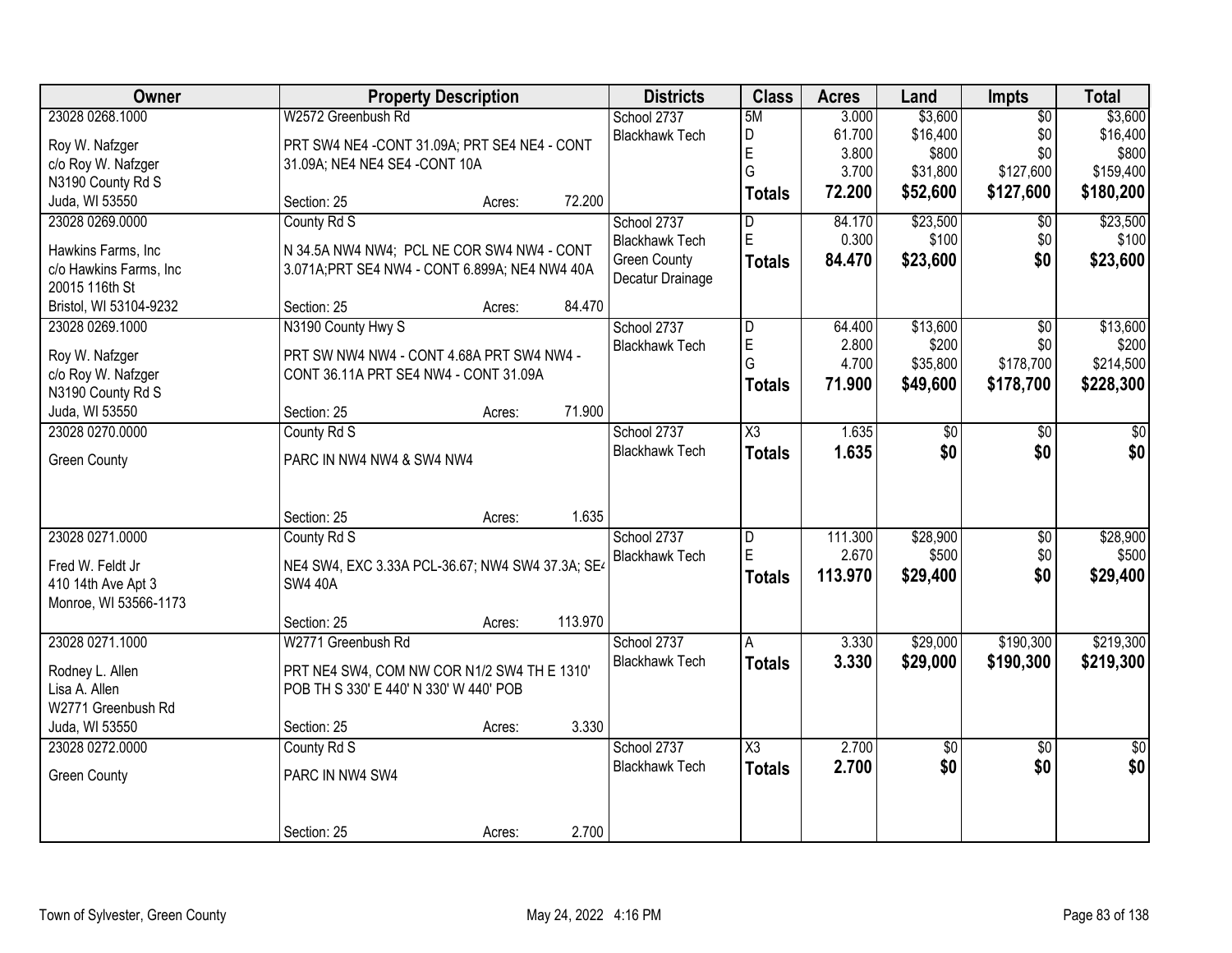| Owner                                        | <b>Property Description</b>                      |        |         | <b>Districts</b>                     | <b>Class</b>           | <b>Acres</b>     | Land                | <b>Impts</b>           | <b>Total</b>        |
|----------------------------------------------|--------------------------------------------------|--------|---------|--------------------------------------|------------------------|------------------|---------------------|------------------------|---------------------|
| 23028 0273.0000                              | County Rd S                                      |        |         | School 2737                          | D                      | 35.100           | \$9,000             | $\overline{50}$        | \$9,000             |
| Edwin W. Chambers                            | SW4 SW4                                          |        |         | <b>Blackhawk Tech</b>                | $\mathsf E$            | 0.400            | \$100               | \$0                    | \$100               |
| C/O Jack Maegli                              |                                                  |        |         |                                      | <b>Totals</b>          | 35.500           | \$9,100             | \$0                    | \$9,100             |
| 713 S Paddock Rd                             |                                                  |        |         |                                      |                        |                  |                     |                        |                     |
| Beloit, WI 53511-8520                        | Section: 25                                      | Acres: | 35.500  |                                      |                        |                  |                     |                        |                     |
| 23028 0274.0000                              | County Rd S                                      |        |         | School 2737                          | $\overline{\text{X3}}$ | 4.500            | \$0                 | $\overline{30}$        | \$0                 |
| <b>Green County</b>                          | PARC IN NW4 NW4                                  |        |         | <b>Blackhawk Tech</b>                | <b>Totals</b>          | 4.500            | \$0                 | \$0                    | \$0                 |
|                                              |                                                  |        |         |                                      |                        |                  |                     |                        |                     |
|                                              | Section: 25                                      | Acres: | 4.500   |                                      |                        |                  |                     |                        |                     |
| 23028 0275.0000                              | Greenbush Rd                                     |        |         | School 2737                          | 5M                     | 2.500<br>120.860 | \$2,700<br>\$28,800 | $\overline{50}$<br>\$0 | \$2,700<br>\$28,800 |
| Stettler Steven R and Glennette N            | W1/2 SE4; SE4 OF NE4 OF SE4; W 1/2 E 1/2 OF SE4, |        |         | <b>Blackhawk Tech</b>                | D<br>E                 | 1.000            | \$100               | \$0                    | \$100               |
| Revocable Trust 1/11/                        | <b>EXC CSM 3464</b>                              |        |         |                                      | Totals                 | 124.360          | \$31,600            | \$0                    | \$31,600            |
| c/o Stettler Steven R and Glennette N        |                                                  |        |         |                                      |                        |                  |                     |                        |                     |
| Revocable Trust                              | Section: 25                                      | Acres: | 124.360 |                                      |                        |                  |                     |                        |                     |
| W1668 County Rd F                            |                                                  |        |         |                                      |                        |                  |                     |                        |                     |
| Brodhead, WI 53520-9505<br>23028 0275.1000   | W2611 Greenbush Rd                               |        |         | School 2737                          | ID.                    | 3.000            | \$500               | \$0                    | \$500               |
|                                              |                                                  |        |         | <b>Blackhawk Tech</b>                | G                      | 2.640            | \$27,600            | \$102,400              | \$130,000           |
| Stettler Steven R and Glennette N            | CSM 3464 (V13-P39) LOT 1 BNG PRT NW4 SE4 -       |        |         |                                      | <b>Totals</b>          | 5.640            | \$28,100            | \$102,400              | \$130,500           |
| Revocable Trust 1/11/                        | 4.80A & PRT NE4 SE4 - .84A                       |        |         |                                      |                        |                  |                     |                        |                     |
| c/o Stettler Steven R and Glennette N        |                                                  |        |         |                                      |                        |                  |                     |                        |                     |
| <b>Revocable Trust</b>                       | Section: 25                                      | Acres: | 5.640   |                                      |                        |                  |                     |                        |                     |
| W1668 County Rd F<br>Brodhead, WI 53520-9505 |                                                  |        |         |                                      |                        |                  |                     |                        |                     |
| 23028 0276.0000                              | Greenbush Rd                                     |        |         | School 2737                          | D                      | 19.000           | \$4,600             | \$0                    | \$4,600             |
|                                              |                                                  |        |         | <b>Blackhawk Tech</b>                | E                      | 1.000            | \$300               | \$0                    | \$300               |
| Dean Lederman                                | E2 SE4 SE4                                       |        |         |                                      | <b>Totals</b>          | 20.000           | \$4,900             | \$0                    | \$4,900             |
| W2495 Greenbush Rd                           |                                                  |        |         |                                      |                        |                  |                     |                        |                     |
| Juda, WI 53550                               |                                                  |        |         |                                      |                        |                  |                     |                        |                     |
|                                              | Section: 25                                      | Acres: | 20.000  |                                      |                        |                  |                     |                        |                     |
| 23028 0277.0000                              | County Rd S                                      |        |         | School 2737<br><b>Blackhawk Tech</b> | $\overline{D}$<br>E    | 130.720<br>2.000 | \$34,300<br>\$100   | \$0<br>\$0             | \$34,300<br>\$100   |
| Roy Nafzger et al                            | NE4 NE4 39A; E 30 SW4 NE4; E 30A NW4 NE4; SE4    |        |         |                                      |                        | 132.720          | \$34,400            | \$0                    | \$34,400            |
| C/O Caroline Hawkinson                       | NE4 EXC CSM 4467-33.72A                          |        |         |                                      | <b>Totals</b>          |                  |                     |                        |                     |
| N7479 Trow Rd                                |                                                  |        |         |                                      |                        |                  |                     |                        |                     |
| Brooklyn, WI 53521-9735                      | Section: 26                                      | Acres: | 132.720 |                                      |                        |                  |                     |                        |                     |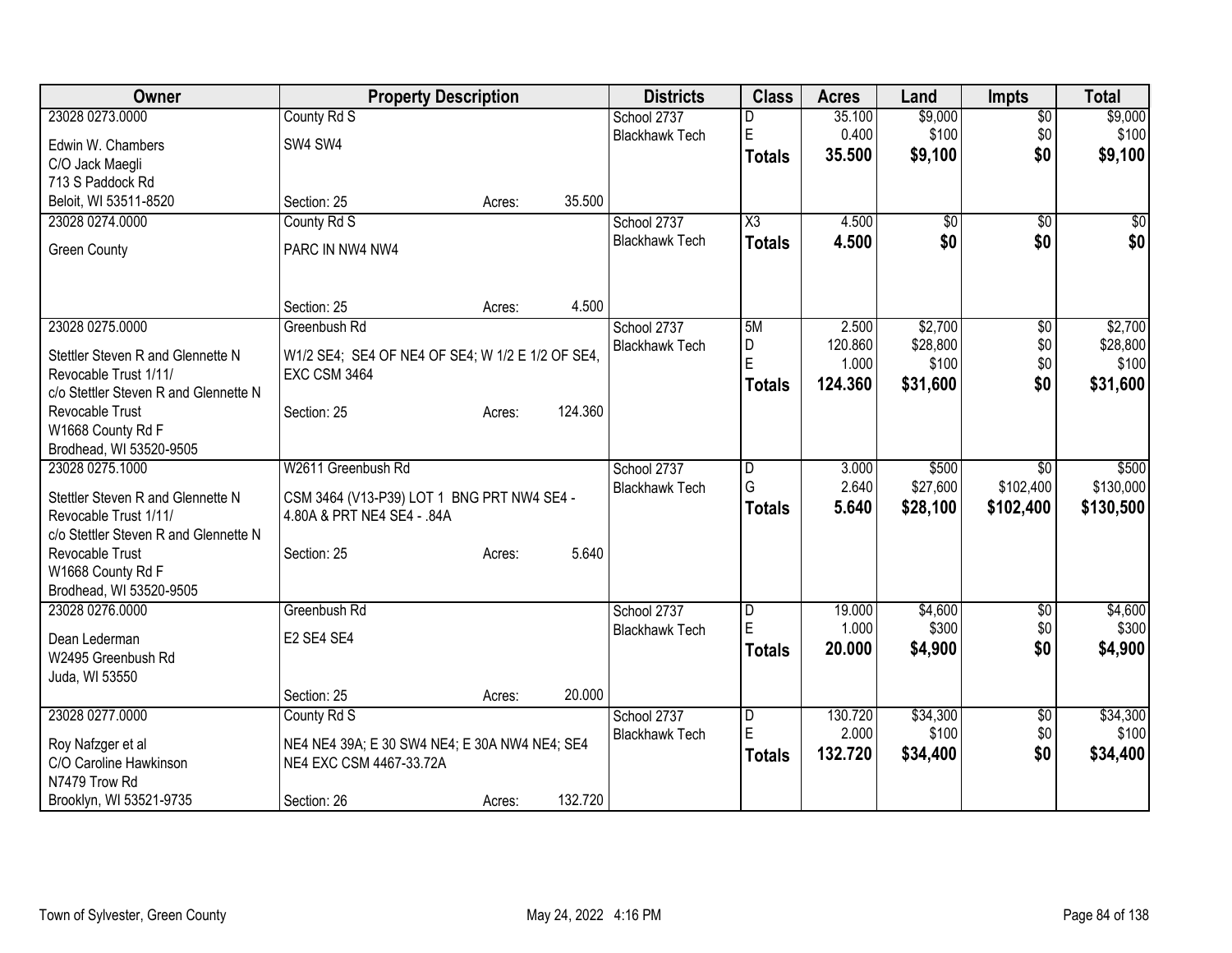| Owner                 | <b>Property Description</b>                       | <b>Districts</b>      | <b>Class</b>   | <b>Acres</b> | Land     | <b>Impts</b>    | <b>Total</b> |
|-----------------------|---------------------------------------------------|-----------------------|----------------|--------------|----------|-----------------|--------------|
| 23028 0277.0100       | N3125 County Hwy S                                | School 2737           | G              | 4.280        | \$33,100 | \$123,400       | \$156,500    |
| Roy W. Nafzger        | CSM 4467 (V18-P246) LOT 1 BNG PRT SE4 NE4         | <b>Blackhawk Tech</b> | <b>Totals</b>  | 4.280        | \$33,100 | \$123,400       | \$156,500    |
| c/o Roy W. Nafzger    |                                                   |                       |                |              |          |                 |              |
| N3190 County Rd S     |                                                   |                       |                |              |          |                 |              |
| Juda, WI 53550        | 4.280<br>Section: 26<br>Acres:                    |                       |                |              |          |                 |              |
| 23028 0277.1000       | N3109 County Hwy S                                | School 2737           | A              | 1.000        | \$18,000 | \$37,800        | \$55,800     |
|                       |                                                   | <b>Blackhawk Tech</b> |                |              |          |                 |              |
| Roy W. Nafzger        | S 208.71 FT OF E 208.71 FT OF SE4 NE4             |                       | Totals         | 1.000        | \$18,000 | \$37,800        | \$55,800     |
| c/o Roy W. Nafzger    |                                                   |                       |                |              |          |                 |              |
| N3190 County Rd S     |                                                   |                       |                |              |          |                 |              |
| Juda, WI 53550        | 1.000<br>Section: 26<br>Acres:                    |                       |                |              |          |                 |              |
| 23028 0278.0000       | Greenbush Rd                                      | School 2737           | X3             | 2.000        | \$0      | \$0             | \$0          |
|                       | PARC SE4 NE4 & NE4 NE4                            | <b>Blackhawk Tech</b> | <b>Totals</b>  | 2.000        | \$0      | \$0             | \$0          |
| <b>Green County</b>   |                                                   |                       |                |              |          |                 |              |
|                       |                                                   |                       |                |              |          |                 |              |
|                       | 2.000<br>Section: 26                              |                       |                |              |          |                 |              |
|                       | Acres:                                            |                       |                |              |          |                 |              |
| 23028 0279.0000       | Greenbush Rd                                      | School 2737           | 5M             | 9.500        | \$10,000 | \$0             | \$10,000     |
| Leah T. Waelti        | W20A NE4 & NE4 NW4 & W2 NW4 & SE4 NW4, EXC        | <b>Blackhawk Tech</b> | D<br>E         | 141.100      | \$37,400 | \$0             | \$37,400     |
| 109 22nd Ave          | COM E4 COR SD SEC TH N89*W 4479.94 FT N 72.36     |                       |                | 5.500        | \$1,300  | \$0             | \$1,300      |
| Monroe, WI 53566      | FT POB TH N0*E 1547.13 FT TH N88*E 545.67 FT TH   |                       | Totals         | 156.100      | \$48,700 | \$0             | \$48,700     |
|                       | Section: 26<br>156.100<br>Acres:                  |                       |                |              |          |                 |              |
| 23028 0279.1100       | W3240 Greenbush Rd                                | School 2737           | $\overline{A}$ | 1.000        | \$25,000 | \$103,600       | \$128,600    |
|                       |                                                   | <b>Blackhawk Tech</b> | D              | 11.950       | \$2,900  | \$0             | \$2,900      |
| Justin R. Blum        | CSM 5288 (V25-P212) LOT 1 BNG PRT SW4, NW4,       |                       | <b>Totals</b>  | 12.950       | \$27,900 | \$103,600       | \$131,500    |
| 2023 7th St           | NE4 & SE4 OF NW4                                  |                       |                |              |          |                 |              |
| Monroe, WI 53566      |                                                   |                       |                |              |          |                 |              |
|                       | 12.950<br>Section:<br>Acres:                      |                       |                |              |          |                 |              |
| 23028 0279.1200       | Greenbush Rd                                      | School 2737           | 5M             | 3.500        | \$4,800  | $\overline{60}$ | \$4,800      |
| Benjamin G. Trappe    | CSM 5288 (V25-P212) LOT 2 BNG PRT SW4, NW4,       | <b>Blackhawk Tech</b> | D              | 3.530        | \$800    | \$0             | \$800        |
| 207 Gifford St        | NE4 & SE4 OF NW4                                  |                       | <b>Totals</b>  | 7.030        | \$5,600  | \$0             | \$5,600      |
| Orfordville, WI 53576 |                                                   |                       |                |              |          |                 |              |
|                       | 7.030<br>Section:<br>Acres:                       |                       |                |              |          |                 |              |
| 23028 0279.2000       | W3082 Greenbush Rd                                | School 2737           | D              | 2.400        | \$400    | $\overline{50}$ | \$400        |
|                       |                                                   | <b>Blackhawk Tech</b> | E              | 0.500        | \$100    | \$0             | \$100        |
| Jason D. Covert       | COM E4 COR SD SEC TH N89*W 2973.48 FT TH N        |                       | G              | 1.000        | \$17,000 | \$173,100       | \$190,100    |
| Kristin Covert        | 44.68 FT POB TH N2*E 192.33 FT TH N87*E 374.56 FT |                       | Totals         | 3.900        | \$17,500 | \$173,100       | \$190,600    |
| W3082 Greenbush Rd    | TH N2*W 55.76 FT TH N84*E 297.35 FT TH N35*E      |                       |                |              |          |                 |              |
| Juda, WI 53550        | 3.900<br>Section: 26<br>Acres:                    |                       |                |              |          |                 |              |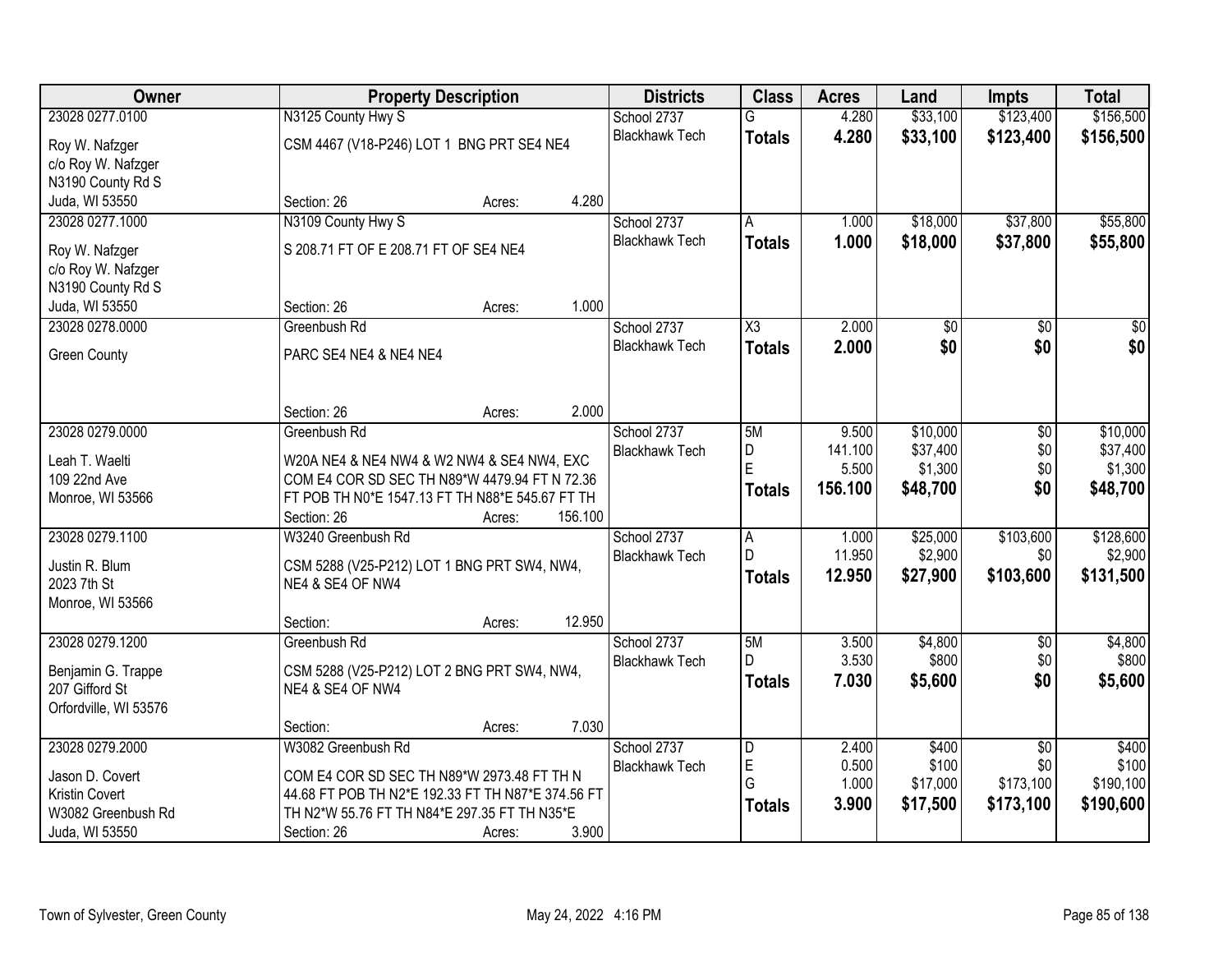| <b>Owner</b>                                                                                           | <b>Property Description</b>                                                                                                                                                                         | <b>Districts</b>                     | <b>Class</b>                              | <b>Acres</b>                         | Land                                      | <b>Impts</b>                                   | <b>Total</b>                              |
|--------------------------------------------------------------------------------------------------------|-----------------------------------------------------------------------------------------------------------------------------------------------------------------------------------------------------|--------------------------------------|-------------------------------------------|--------------------------------------|-------------------------------------------|------------------------------------------------|-------------------------------------------|
| 23028 0280.0100                                                                                        | W3057 Greenbush Rd                                                                                                                                                                                  | School 2737                          | G                                         | 2.384                                | \$26,500                                  | \$114,600                                      | \$141,100                                 |
| Zachary R. Leaver<br>W3057 Greenbush Rd<br>Juda, WI 53550                                              | CSM 4870 (V21-P296) LOT 1 BNG PRT SW4 NE4 &<br>NW4 SE4                                                                                                                                              | <b>Blackhawk Tech</b>                | <b>Totals</b>                             | 2.384                                | \$26,500                                  | \$114,600                                      | \$141,100                                 |
|                                                                                                        | 2.384<br>Section: 26<br>Acres:                                                                                                                                                                      |                                      |                                           |                                      |                                           |                                                |                                           |
| 23028 0280.0200<br>Zachary R. Leaver<br>W3057 Greenbush Rd<br>Juda, WI 53550                           | Greenbush Rd<br>NW4 SE4 40A; NE4 SW4 40A; SE4 SW4 40A; EXC CSM<br>4870 (V21-P296) LOT 1                                                                                                             | School 2737<br><b>Blackhawk Tech</b> | D<br>$\overline{E}$<br>G<br><b>Totals</b> | 115.070<br>1.300<br>1.250<br>117.620 | \$26,800<br>\$100<br>\$19,800<br>\$46,700 | $\overline{50}$<br>\$0<br>\$33,700<br>\$33,700 | \$26,800<br>\$100<br>\$53,500<br>\$80,400 |
|                                                                                                        | 117.620<br>Section: 26<br>Acres:                                                                                                                                                                    |                                      |                                           |                                      |                                           |                                                |                                           |
| 23028 0281.0100                                                                                        | W3261 Greenbush Rd                                                                                                                                                                                  | School 2737                          | A                                         | 0.890                                | \$16,000                                  | \$4,400                                        | \$20,400                                  |
| Todd G. Wedig<br>Sharon K. Wedig<br>N2893 Balls Mill Rd                                                | CSM 4765 (V21-P33) LOT 1 BNG PRT NW4 SW4                                                                                                                                                            | <b>Blackhawk Tech</b>                | <b>Totals</b>                             | 0.890                                | \$16,000                                  | \$4,400                                        | \$20,400                                  |
| Juda, WI 53550                                                                                         | 0.890<br>Section: 26<br>Acres:                                                                                                                                                                      |                                      |                                           |                                      |                                           |                                                |                                           |
| 23028 0281.0200<br>Kimberly J. Granger<br>Ross A. Granger<br>W3247 Greenbush Rd                        | W3247 Greenbush Rd<br>CSM 4765 (V21-P33) LOT 2 BNG PRT NW4 SW4                                                                                                                                      | School 2737<br><b>Blackhawk Tech</b> | $\overline{A}$<br>D<br><b>Totals</b>      | 3.300<br>0.840<br>4.140              | \$28,900<br>\$200<br>\$29,100             | \$125,700<br>\$0<br>\$125,700                  | \$154,600<br>\$200<br>\$154,800           |
| Juda, WI 53550                                                                                         | 4.140<br>Section: 26<br>Acres:                                                                                                                                                                      |                                      |                                           |                                      |                                           |                                                |                                           |
| 23028 0281.1000<br>Lucy Stuckey et al<br>c/o Ted Stuckey<br>W3439 Greenbush Rd<br>Juda, WI 53550       | Greenbush Rd<br>NW4 SW4 EXC COM W4 COR TH N89*E 436.13 FT TO<br>POB TH N89*E 856.52 FT TO NE COR OF NW4 SW4<br>TH S1*E 151.39 FT TH S85*W 869.29 FT TH N1*E<br>76.350<br>Section: 26<br>Acres:      | School 2737<br><b>Blackhawk Tech</b> | $\overline{D}$<br>E<br><b>Totals</b>      | 76.000<br>0.350<br>76.350            | \$17,500<br>\$100<br>\$17,600             | \$0<br>\$0<br>\$0                              | \$17,500<br>\$100<br>\$17,600             |
| 23028 0282.0000<br>Roy W. Nafzger<br>c/o Roy W. Nafzger<br>N3190 County Rd S<br>Juda, WI 53550         | County Rd S<br>PRT NE4 SE4 EXC LD CONV FOR RD PURPOSES -<br>CONT 38.7A SE4 SE4, EXC CSM 848 & 1.4A & SW4<br><b>SE4 40A</b><br>114.456<br>Section: 26<br>Acres:                                      | School 2737<br><b>Blackhawk Tech</b> | $\overline{D}$<br>E<br><b>Totals</b>      | 113.456<br>1.000<br>114.456          | \$26,500<br>\$100<br>\$26,600             | $\overline{$0}$<br>\$0<br>\$0                  | \$26,500<br>\$100<br>\$26,600             |
| 23028 0282.1000<br>Dora Ladwig et al<br>c/o Gary E. Ladwig<br>N2911 County Rd S<br>Juda, WI 53550-9712 | N2911 County Hwy S<br>COM SE COR SD SEC TH N89*W 28.15 FT POB TH<br>N89*W 400 FT TH N0*E 315 FT TH S88*E TO W ROW<br>CTY S TH SLY ALG WLY ROW POB, BNG PRT SE4 SE<br>2.944<br>Section: 26<br>Acres: | School 2737<br><b>Blackhawk Tech</b> | Α<br><b>Totals</b>                        | 2.944<br>2.944                       | \$27,800<br>\$27,800                      | \$120,300<br>\$120,300                         | \$148,100<br>\$148,100                    |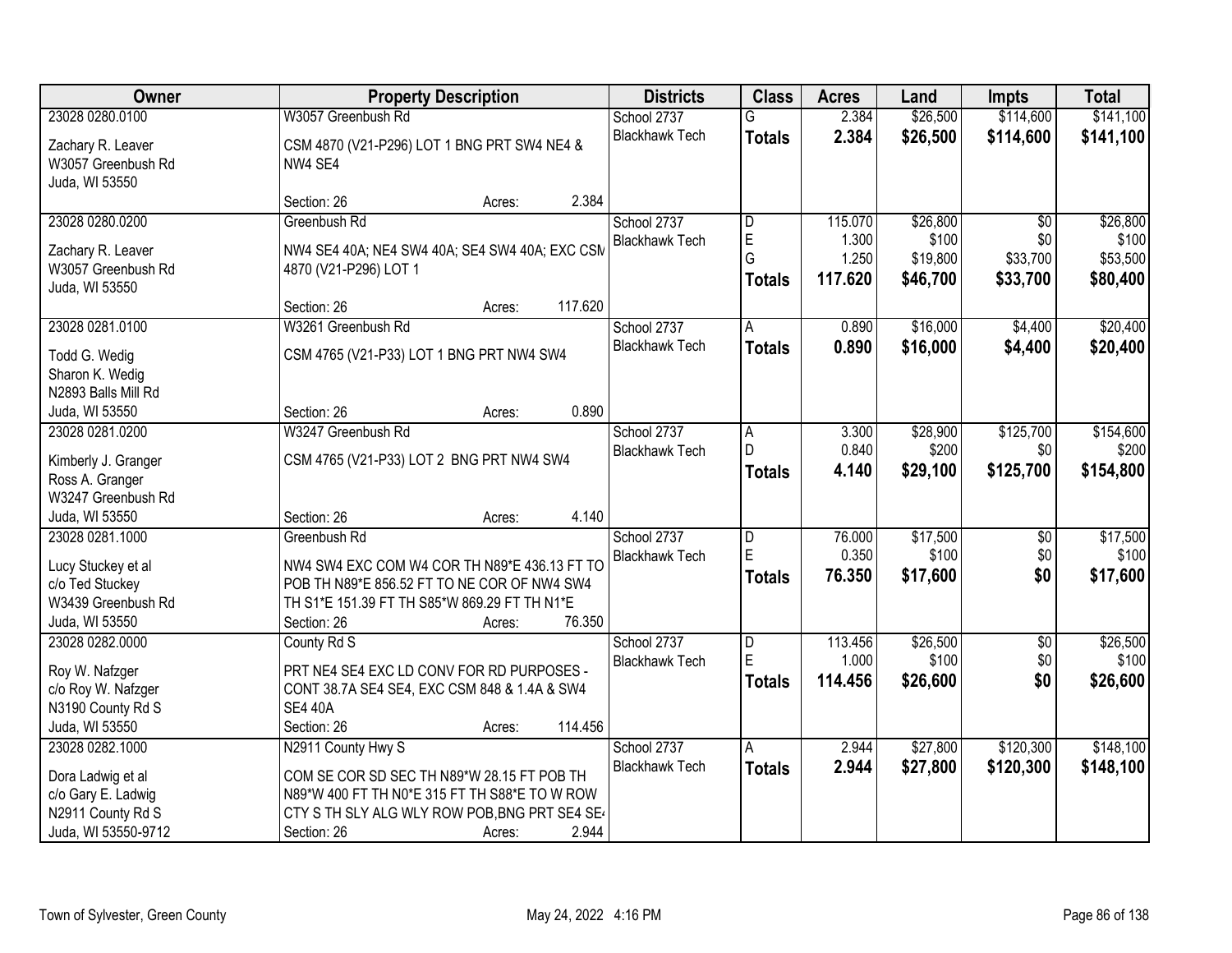| Owner                                                   | <b>Property Description</b>                                                      |         | <b>Districts</b>                     | <b>Class</b>           | <b>Acres</b>     | Land                 | <b>Impts</b>           | <b>Total</b>         |
|---------------------------------------------------------|----------------------------------------------------------------------------------|---------|--------------------------------------|------------------------|------------------|----------------------|------------------------|----------------------|
| 23028 0283.0000                                         | Greenbush Rd                                                                     |         | School 2737                          | $\overline{\text{X3}}$ | 2.600            | \$0                  | $\overline{50}$        | \$0                  |
| <b>Green County</b>                                     | PARC IN NE4 SE4 & SE4 SE4                                                        |         | <b>Blackhawk Tech</b>                | <b>Totals</b>          | 2.600            | \$0                  | \$0                    | \$0                  |
|                                                         | Section: 26<br>Acres:                                                            | 2.600   |                                      |                        |                  |                      |                        |                      |
| 23028 0284.1000                                         | Greenbush Rd                                                                     |         | School 2737<br><b>Blackhawk Tech</b> | 5M<br>D                | 10.950<br>66.150 | \$11,500<br>\$16,700 | $\overline{50}$<br>\$0 | \$11,500<br>\$16,700 |
| Lavon R. Prien                                          | NE4 NE4 EXC CSM 5182 LOT 1 - 39.65A; SE4 NE4 40A                                 |         |                                      | Ė                      | 2.550            | \$500                | \$0                    | \$500                |
| N3646 State Rd 59                                       |                                                                                  |         |                                      | <b>Totals</b>          | 79.650           | \$28,700             | \$0                    | \$28,700             |
| Monroe, WI 53566                                        |                                                                                  | 79.650  |                                      |                        |                  |                      |                        |                      |
| 23028 0285.0000                                         | Section:<br>Acres:<br>W3439 Greenbush Rd                                         |         | School 2737                          | 5M                     | 8.000            | \$8,400              | $\sqrt{6}$             | \$8,400              |
|                                                         |                                                                                  |         | <b>Blackhawk Tech</b>                | D                      | 159.000          | \$34,500             | \$0                    | \$34,500             |
| Stuckey Theodore E & Lucille A Revoc                    | E 30A SW4 SE4; E 30A NW4 SE4; NW4 NE4 40A; SW4                                   |         |                                      | E                      | 0.500            | \$100                | \$0                    | \$100                |
| <b>Trust Dtd 3/14/17</b>                                | NE4 40A; W 15A NE4 SE4; W15A SE4 SE4                                             |         |                                      | G                      | 2.500            | \$27,000             | \$261,700              | \$288,700            |
| c/o Stuckey Theodore E & Lucille A Rev                  |                                                                                  | 170.000 |                                      | <b>Totals</b>          | 170.000          | \$70,000             | \$261,700              | \$331,700            |
| Trust<br>W3439 Greenbush Rd                             | Section: 27<br>Acres:                                                            |         |                                      |                        |                  |                      |                        |                      |
| Juda, WI 53550                                          |                                                                                  |         |                                      |                        |                  |                      |                        |                      |
| 23028 0286.0000                                         |                                                                                  |         | School 2737                          | 5M                     | 8.000            | \$8,400              | $\overline{60}$        | \$8,400              |
|                                                         |                                                                                  |         | <b>Blackhawk Tech</b>                | D                      | 138.000          | \$28,300             | \$0                    | \$28,300             |
| Sullivan Living Trust Dated 9/15/2009                   | NE4 SW4 40A; NW4 SW4 40A; SW4 SW4 40A; W 28A<br>SE4 SW4                          |         |                                      | Ē                      | 2.000            | \$100                | \$0                    | \$100                |
| c/o Sullivan Living Trust<br>Maryellen Sullivan         |                                                                                  |         |                                      | <b>Totals</b>          | 148.000          | \$36,800             | \$0                    | \$36,800             |
| 2003 4th St Apt 208                                     | Section: 27<br>Acres:                                                            | 148.000 |                                      |                        |                  |                      |                        |                      |
| Monroe, WI 53566-3906                                   |                                                                                  |         |                                      |                        |                  |                      |                        |                      |
| 23028 0286.1000                                         | W3604 Greenbush Rd                                                               |         | School 2737                          | A                      | 5.990            | \$37,000             | \$189,200              | \$226,200            |
|                                                         |                                                                                  |         | <b>Blackhawk Tech</b>                | <b>Totals</b>          | 5.990            | \$37,000             | \$189,200              | \$226,200            |
| Barry T. Cannova<br>W3604 Greenbush Rd                  | CSM 3422 (V12-P293) LOT 1 BNG PRT SE4 NW4 -<br>2.59A & PRT SW4 NW4 - 3.40A       |         |                                      |                        |                  |                      |                        |                      |
| Juda, WI 53550                                          |                                                                                  |         |                                      |                        |                  |                      |                        |                      |
|                                                         | Section: 27<br>Acres:                                                            | 5.990   |                                      |                        |                  |                      |                        |                      |
| 23028 0286.1100                                         | Greenbush Rd                                                                     |         | School 2737                          | D                      | 82,000           | \$19,900             | $\overline{50}$        | \$19,900             |
|                                                         |                                                                                  |         | <b>Blackhawk Tech</b>                | E                      | 4.010            | \$900                | \$0                    | \$900                |
| Sullivan Thomas R and Janice A Joint<br>Revocable Trust | NE4 NW4 40A; PRT SE4 NW4 - 37.41A; PRT SW4<br>NW4 IN SE COR-8.60A (EXC CSM 3422) |         |                                      | <b>Totals</b>          | 86.010           | \$20,800             | \$0                    | \$20,800             |
| c/o Sullivan Thomas R & Janice A Jt Rev                 |                                                                                  |         |                                      |                        |                  |                      |                        |                      |
| Trust                                                   | Section: 27<br>Acres:                                                            | 86.010  |                                      |                        |                  |                      |                        |                      |
| W3517 Middle Juda Rd                                    |                                                                                  |         |                                      |                        |                  |                      |                        |                      |
| Juda, WI 53550                                          |                                                                                  |         |                                      |                        |                  |                      |                        |                      |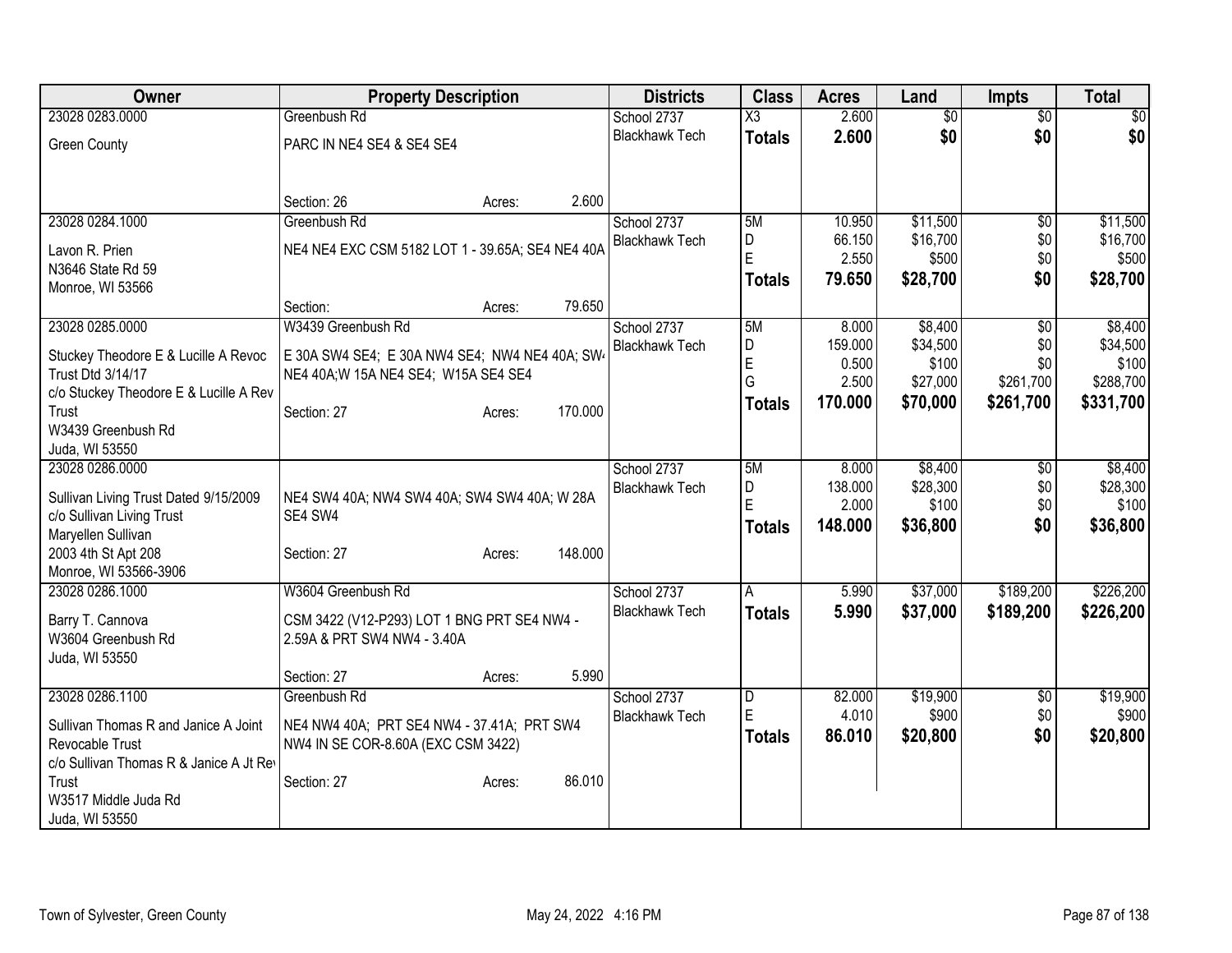| Owner                                                                                                                                                    | <b>Property Description</b>                    |                  | <b>Districts</b>      | <b>Class</b>        | <b>Acres</b> | Land       | <b>Impts</b>    | <b>Total</b> |
|----------------------------------------------------------------------------------------------------------------------------------------------------------|------------------------------------------------|------------------|-----------------------|---------------------|--------------|------------|-----------------|--------------|
| 23028 0287.0000                                                                                                                                          | N3138 Balls Mill Rd                            |                  | School 2737           | D                   | 60.000       | \$12,600   | $\overline{50}$ | \$12,600     |
| Sullivan Living Trust Dated 9/15/2009                                                                                                                    | NW4 NW4 40A; W 28A SW4 NW4                     |                  | <b>Blackhawk Tech</b> | $\mathsf E$         | 3.500        | \$500      | \$0             | \$500        |
| c/o Sullivan Living Trust                                                                                                                                |                                                |                  |                       | G                   | 4.500        | \$35,000   | \$169,400       | \$204,400    |
| Maryellen Sullivan                                                                                                                                       |                                                |                  |                       | <b>Totals</b>       | 68.000       | \$48,100   | \$169,400       | \$217,500    |
| 2003 4th St Apt 208                                                                                                                                      | Section: 27                                    | 68.000<br>Acres: |                       |                     |              |            |                 |              |
| Monroe, WI 53566-3906                                                                                                                                    |                                                |                  |                       |                     |              |            |                 |              |
| 23028 0288.0000                                                                                                                                          | Meyers Rd                                      |                  | School 2737           | M <sub>6</sub>      | 12.000       | (\$27,700) | \$0             | \$0          |
| Sullivan Thomas R and Janice A Jnt Rey PCL LAND 24 RODS IN WIDTH OFF E SIDE OF SE4<br><b>Trust Dtd 2/22/0</b><br>c/o Sullivan Thomas R & Janice A Jt Rev | <b>SW4 SEC 27</b>                              |                  | <b>Blackhawk Tech</b> | <b>Totals</b>       | 12.000       | \$0        | \$0             | \$0          |
| Trust                                                                                                                                                    | Section: 27                                    | 12.000<br>Acres: |                       |                     |              |            |                 |              |
| W3517 Middle Juda Rd                                                                                                                                     |                                                |                  |                       |                     |              |            |                 |              |
| Juda, WI 53550                                                                                                                                           |                                                |                  |                       |                     |              |            |                 |              |
| 23028 0289.0000                                                                                                                                          | W3499 Greenbush Rd                             |                  | School 2737           | A                   | 10.130       | \$43,800   | \$146,600       | \$190,400    |
|                                                                                                                                                          |                                                |                  | <b>Blackhawk Tech</b> | Totals              | 10.130       | \$43,800   | \$146,600       | \$190,400    |
| Darin S. Purdy et al                                                                                                                                     | CSM 4531 (V19-P69) LOT 1 BNG PRT NW4 & SW4 OF  |                  |                       |                     |              |            |                 |              |
| c/o Patricia A. Degan                                                                                                                                    | SE4                                            |                  |                       |                     |              |            |                 |              |
| W3499 Greenbush Rd<br>Juda, WI 53550-9706                                                                                                                | Section: 27                                    | 10.130<br>Acres: |                       |                     |              |            |                 |              |
| 23028 0289.1000                                                                                                                                          |                                                |                  | School 2737           | D                   | 49.200       | \$11,400   | \$0             | \$11,400     |
|                                                                                                                                                          |                                                |                  | <b>Blackhawk Tech</b> | E                   | 0.800        | \$100      | \$0             | \$100        |
| Lucy Stuckey et al                                                                                                                                       | E 1/4 OF E 1/2 SE4; ALSO COM PT 20 RDS W OF SE |                  |                       | Totals              | 50.000       | \$11,500   | \$0             | \$11,500     |
| c/o Ted Stuckey                                                                                                                                          | COR OF E 1/2 SE4 SEC 27 TH W 30 RDS TH N 160   |                  |                       |                     |              |            |                 |              |
| W3439 Greenbush Rd                                                                                                                                       | RDS THE 30 RDS TH S 160 RDS TO POB             |                  |                       |                     |              |            |                 |              |
| Juda, WI 53550                                                                                                                                           | Section: 27                                    | 50.000<br>Acres: |                       |                     |              |            |                 |              |
| 23028 0290.0000                                                                                                                                          | W3479 Greenbush Rd                             |                  | School 2737           | A<br>$\overline{F}$ | 1.000        | \$25,000   | \$1,800         | \$26,800     |
| Darin S. Purdy                                                                                                                                           | PRT NW4 SE4 E 5A OF W 10A CONT 5A; PRT SW4     |                  | <b>Blackhawk Tech</b> |                     | 9.000        | \$21,600   | \$0             | \$21,600     |
| W3499 Greenbush Rd                                                                                                                                       | SE4 E 5A OF W 10A CONT 5A                      |                  |                       | <b>Totals</b>       | 10.000       | \$46,600   | \$1,800         | \$48,400     |
| Juda, WI 53550                                                                                                                                           |                                                |                  |                       |                     |              |            |                 |              |
|                                                                                                                                                          | Section: 27                                    | 10.000<br>Acres: |                       |                     |              |            |                 |              |
| 23028 0291.0000                                                                                                                                          | Greenbush Rd                                   |                  | School 2737           | $\overline{D}$      | 77.000       | \$17,300   | $\overline{50}$ | \$17,300     |
| Sullivan Living Trust Dated 9/15/2009                                                                                                                    | NE4 NE4 & SE4 NE4                              |                  | <b>Blackhawk Tech</b> | $\mathsf E$         | 3.000        | \$200      | \$0             | \$200        |
| c/o Sullivan Living Trust                                                                                                                                |                                                |                  |                       | <b>Totals</b>       | 80.000       | \$17,500   | \$0             | \$17,500     |
| Maryellen Sullivan                                                                                                                                       |                                                |                  |                       |                     |              |            |                 |              |
| 2003 4th St Apt 208                                                                                                                                      | Section: 28                                    | 80.000<br>Acres: |                       |                     |              |            |                 |              |
| Monroe, WI 53566-3906                                                                                                                                    |                                                |                  |                       |                     |              |            |                 |              |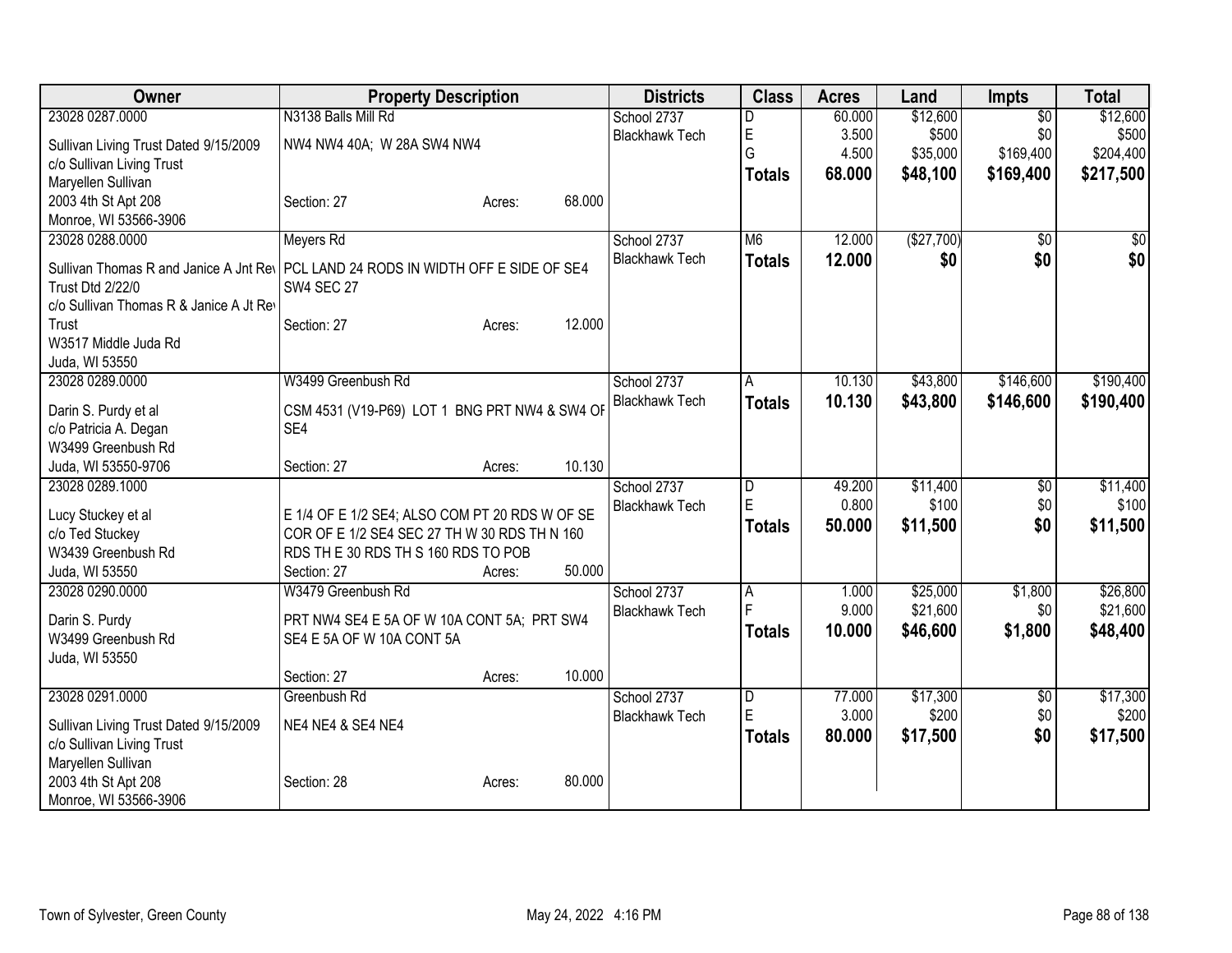| Owner                                                                                                                                                                    | <b>Property Description</b>                                                                                                                                                                 | <b>Districts</b>                     | <b>Class</b>                                    | <b>Acres</b>                                  | Land                                                  | <b>Impts</b>                    | <b>Total</b>                                          |
|--------------------------------------------------------------------------------------------------------------------------------------------------------------------------|---------------------------------------------------------------------------------------------------------------------------------------------------------------------------------------------|--------------------------------------|-------------------------------------------------|-----------------------------------------------|-------------------------------------------------------|---------------------------------|-------------------------------------------------------|
| 23028 0292.0100                                                                                                                                                          | Prien Rd                                                                                                                                                                                    | School 2737                          |                                                 | 6.740                                         | \$16,300                                              | $\overline{50}$                 | \$16,300                                              |
| Kevin A. Monahan                                                                                                                                                         | CSM 1843 (V6-P97) LOT 1 BNG PRT NW4 NW4                                                                                                                                                     | <b>Blackhawk Tech</b>                | <b>Totals</b>                                   | 6.740                                         | \$16,300                                              | \$0                             | \$16,300                                              |
| Jane M. Monahan                                                                                                                                                          |                                                                                                                                                                                             |                                      |                                                 |                                               |                                                       |                                 |                                                       |
| N2595 Richland Rd                                                                                                                                                        |                                                                                                                                                                                             |                                      |                                                 |                                               |                                                       |                                 |                                                       |
| Monroe, WI 53566                                                                                                                                                         | 6.740<br>Section: 28<br>Acres:                                                                                                                                                              |                                      |                                                 |                                               |                                                       |                                 |                                                       |
| 23028 0292.1100                                                                                                                                                          | Greenbush Rd                                                                                                                                                                                | School 2737                          | D                                               | 0.340                                         | \$100                                                 | $\sqrt{6}$                      | \$100                                                 |
| Sullivan Thomas R and Janice A Joint<br>Revocable Trust<br>c/o Sullivan Thomas R & Janice A Jt Rev                                                                       | CSM 577 (V1-P114) LOT 1 EXC CSM 5385 LOT 1 BNG<br>PRT NE4 & NW4 OF SW4<br>0.340                                                                                                             | <b>Blackhawk Tech</b>                | <b>Totals</b>                                   | 0.340                                         | \$100                                                 | \$0                             | \$100                                                 |
| Trust<br>W3517 Middle Juda Rd                                                                                                                                            | Section:<br>Acres:                                                                                                                                                                          |                                      |                                                 |                                               |                                                       |                                 |                                                       |
| Juda, WI 53550                                                                                                                                                           |                                                                                                                                                                                             |                                      |                                                 |                                               |                                                       |                                 |                                                       |
| 23028 0292.2000                                                                                                                                                          | W3978 Greenbush Rd                                                                                                                                                                          | School 2737                          | $\overline{G}$                                  | 2.790                                         | \$14,200                                              | \$142,300                       | \$156,500                                             |
|                                                                                                                                                                          |                                                                                                                                                                                             | <b>Blackhawk Tech</b>                | <b>Totals</b>                                   | 2.790                                         | \$14,200                                              | \$142,300                       | \$156,500                                             |
| Derek C. Sullivan                                                                                                                                                        | CSM 5385 (V26-P172) LOT 1 BNG PRT NE4 SW4                                                                                                                                                   |                                      |                                                 |                                               |                                                       |                                 |                                                       |
| Kendra Sullivan                                                                                                                                                          |                                                                                                                                                                                             |                                      |                                                 |                                               |                                                       |                                 |                                                       |
| W3978 Greenbush Rd                                                                                                                                                       |                                                                                                                                                                                             |                                      |                                                 |                                               |                                                       |                                 |                                                       |
| Monroe, WI 53566                                                                                                                                                         | 2.790<br>Section:<br>Acres:                                                                                                                                                                 |                                      |                                                 |                                               |                                                       |                                 |                                                       |
| 23028 0292.3000<br>Sullivan Thomas R and Janice A Joint<br>Revocable Trust<br>c/o Sullivan Thomas R & Janice A Jt Rev<br>Trust<br>W3517 Middle Juda Rd<br>Juda, WI 53550 | Greenbush Rd<br>NW4 NE4 40A; SW4 NE4 37.97A; S1/2 NE4 NW4 20A;<br>PRT NW4 NW4 S HWY 22.88A; SW4 NW4 40A; SE4<br>NW4 40A; N 10A NE4 SW4 & N 10A NW4 SW4 EXC<br>216.560<br>Section:<br>Acres: | School 2737<br><b>Blackhawk Tech</b> | 5M<br>$\overline{D}$<br>E<br>G<br><b>Totals</b> | 3.700<br>203.660<br>9.000<br>0.200<br>216.560 | \$3,900<br>\$46,900<br>\$1,500<br>\$3,600<br>\$55,900 | \$0<br>\$0<br>\$0<br>\$0<br>\$0 | \$3,900<br>\$46,900<br>\$1,500<br>\$3,600<br>\$55,900 |
| 23028 0293.0000                                                                                                                                                          | Prien Rd                                                                                                                                                                                    | School 2737                          | D                                               | 20.000                                        | \$4,800                                               | \$0                             | \$4,800                                               |
| Douglas D. Prien<br>N3443 Prien Rd<br>Monroe, WI 53566                                                                                                                   | N1/2 NE4 NW4                                                                                                                                                                                | <b>Blackhawk Tech</b>                | <b>Totals</b>                                   | 20.000                                        | \$4,800                                               | \$0                             | \$4,800                                               |
|                                                                                                                                                                          | 20.000<br>Section: 28<br>Acres:                                                                                                                                                             |                                      |                                                 |                                               |                                                       |                                 |                                                       |
| 23028 0294.0000                                                                                                                                                          | Prien Rd                                                                                                                                                                                    | School 2737                          | 5M                                              | 7.000                                         | \$7,400                                               | \$0                             | \$7,400                                               |
| Lavon R. Prien                                                                                                                                                           | COM NW COR SEC 28 TH E 80 RODS TH S 12 RODS                                                                                                                                                 | <b>Blackhawk Tech</b>                | D.                                              | 3.380                                         | \$800                                                 | \$0                             | \$800                                                 |
| N3646 State Rd 59                                                                                                                                                        | M/L TO VAC HWY TH WLY ALG SD HWY TO SEC LN                                                                                                                                                  |                                      | <b>Totals</b>                                   | 10.380                                        | \$8,200                                               | \$0                             | \$8,200                                               |
| Monroe, WI 53566                                                                                                                                                         | TH N ALG SEC LN 30 1/2 RODS TO POBPRT NW4                                                                                                                                                   |                                      |                                                 |                                               |                                                       |                                 |                                                       |
|                                                                                                                                                                          | 10.380<br>Section: 28<br>Acres:                                                                                                                                                             |                                      |                                                 |                                               |                                                       |                                 |                                                       |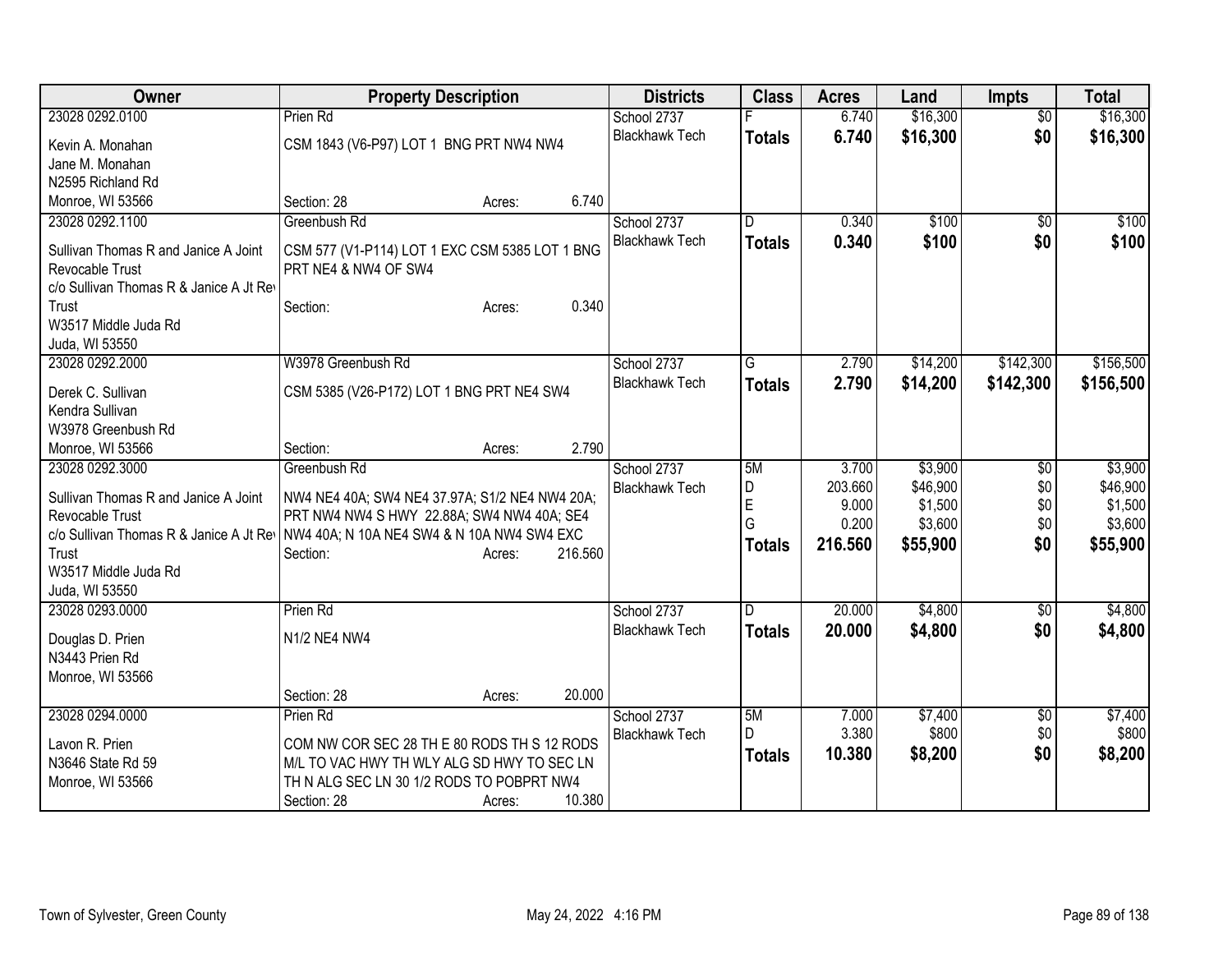| Owner                                                                                   | <b>Property Description</b>                   |        |         | <b>Districts</b>      | <b>Class</b>   | <b>Acres</b> | Land     | <b>Impts</b>    | <b>Total</b> |
|-----------------------------------------------------------------------------------------|-----------------------------------------------|--------|---------|-----------------------|----------------|--------------|----------|-----------------|--------------|
| 23028 0295.0000                                                                         | Greenbush Rd                                  |        |         | School 2737           |                | 126.320      | \$26,200 | $\overline{50}$ | \$26,200     |
| Dna Farms, LLC                                                                          | SE4 SW EXC 7A CONT 33A; SW4 SW4 40A; S 30A    |        |         | <b>Blackhawk Tech</b> | $\mathsf E$    | 4.000        | \$200    | \$0             | \$200        |
| c/o Dna Farms, LLC                                                                      | NE4 SW4; 1.12A E COR NE4 SW4; S 30A NW4 SW4,  |        |         |                       | <b>Totals</b>  | 130.320      | \$26,400 | \$0             | \$26,400     |
| W3978 Greenbush Rd                                                                      | EXC 3.8A PCL CONT 26.2A                       |        |         |                       |                |              |          |                 |              |
| Monroe, WI 53566                                                                        | Section: 28                                   | Acres: | 130.320 |                       |                |              |          |                 |              |
| 23028 0295.1000                                                                         | W4019 Greenbush Rd                            |        |         | School 2737           | A              | 3.800        | \$30,400 | \$108,500       | \$138,900    |
| Todd L. Allen                                                                           | COM W LN NW4 SW4 SEC 28 TH NWLY ALG CTRLN     |        |         | <b>Blackhawk Tech</b> | <b>Totals</b>  | 3.800        | \$30,400 | \$108,500       | \$138,900    |
| Megan J. Allen                                                                          | GREENBUSH RD 1402.5 FT POB TH SWLY ALG        |        |         |                       |                |              |          |                 |              |
| W4019 Greenbush Rd                                                                      | CTRLN 355 FT TH S 465 FT TH NELY PARALLEL     |        |         |                       |                |              |          |                 |              |
| Monroe, WI 53566                                                                        | Section: 28                                   | Acres: | 3.800   |                       |                |              |          |                 |              |
| 23028 0296.0000                                                                         |                                               |        |         | School 2737           | 5M             | 4.000        | \$4,800  | \$0             | \$4,800      |
|                                                                                         |                                               |        |         | <b>Blackhawk Tech</b> | D              | 76.000       | \$15,500 | \$0             | \$15,500     |
| Siedschlag Gregory M Exempt Trust Dtc   NW4 SE4, EXC LOT 1 CSM 2804 - CONT 34.0A; SW4   |                                               |        |         |                       | E              | 1.000        | \$100    | \$0             | \$100        |
| May 10, 1995                                                                            | SE4 40.0A; PRT SE4 SW4 COM SE COR TH N 496 FT |        |         |                       | Totals         | 81.000       | \$20,400 | \$0             | \$20,400     |
| c/o Siedschlag Gregory M Exempt Trust   TH W 616 FT TH S 496FT TH E 616 FT POB- CONT 7A |                                               |        |         |                       |                |              |          |                 |              |
| 6090 Dallas Ln N                                                                        | Section: 28                                   | Acres: | 81.000  |                       |                |              |          |                 |              |
| Plymouth, MN 55446<br>23028 0296.1000                                                   | W3877 Greenbush Rd                            |        |         | School 2737           |                | 6.000        | \$37,000 | \$304,200       | \$341,200    |
|                                                                                         |                                               |        |         | <b>Blackhawk Tech</b> | A              |              |          |                 |              |
| Michael W. Valentino                                                                    | CSM 2804 (V10-P25) LOT 1 BNG PRT NW4 SE4      |        |         |                       | <b>Totals</b>  | 6.000        | \$37,000 | \$304,200       | \$341,200    |
| Nanci J. Valentino                                                                      |                                               |        |         |                       |                |              |          |                 |              |
| W3877 Greenbush Rd                                                                      |                                               |        |         |                       |                |              |          |                 |              |
| Monroe, WI 53566                                                                        | Section: 28                                   | Acres: | 6.000   |                       |                |              |          |                 |              |
| 23028 0297.0000                                                                         | <b>Balls Mill Rd</b>                          |        |         | School 2737           | $\overline{D}$ | 38.000       | \$8,100  | \$0             | \$8,100      |
| Sullivan Living Trust Dated 9/15/2009                                                   | NE4 SE4                                       |        |         | <b>Blackhawk Tech</b> | E              | 2.000        | \$100    | \$0             | \$100        |
| c/o Sullivan Living Trust                                                               |                                               |        |         |                       | <b>Totals</b>  | 40.000       | \$8,200  | \$0             | \$8,200      |
| Maryellen Sullivan                                                                      |                                               |        |         |                       |                |              |          |                 |              |
| 2003 4th St Apt 208                                                                     | Section: 28                                   | Acres: | 40.000  |                       |                |              |          |                 |              |
| Monroe, WI 53566-3906                                                                   |                                               |        |         |                       |                |              |          |                 |              |
| 23028 0298.0000                                                                         | <b>Balls Mill Rd</b>                          |        |         | School 2737           | $\overline{D}$ | 27.000       | \$5,000  | $\sqrt[6]{}$    | \$5,000      |
|                                                                                         |                                               |        |         | <b>Blackhawk Tech</b> | E              | 0.850        | \$100    | \$0             | \$100        |
| Siedschlag Gregory M Exempt Trust Dtc   SE4 SE4 EXC CSM 4485 (V18-P287) & PRT LOT 1     |                                               |        |         |                       | <b>Totals</b>  | 27.850       | \$5,100  | \$0             | \$5,100      |
| May 10, 1995                                                                            | <b>CSM 4108</b>                               |        |         |                       |                |              |          |                 |              |
| c/o Siedschlag Gregory M Exempt Trust<br>6090 Dallas Ln N                               | Section: 28                                   | Acres: | 27.850  |                       |                |              |          |                 |              |
|                                                                                         |                                               |        |         |                       |                |              |          |                 |              |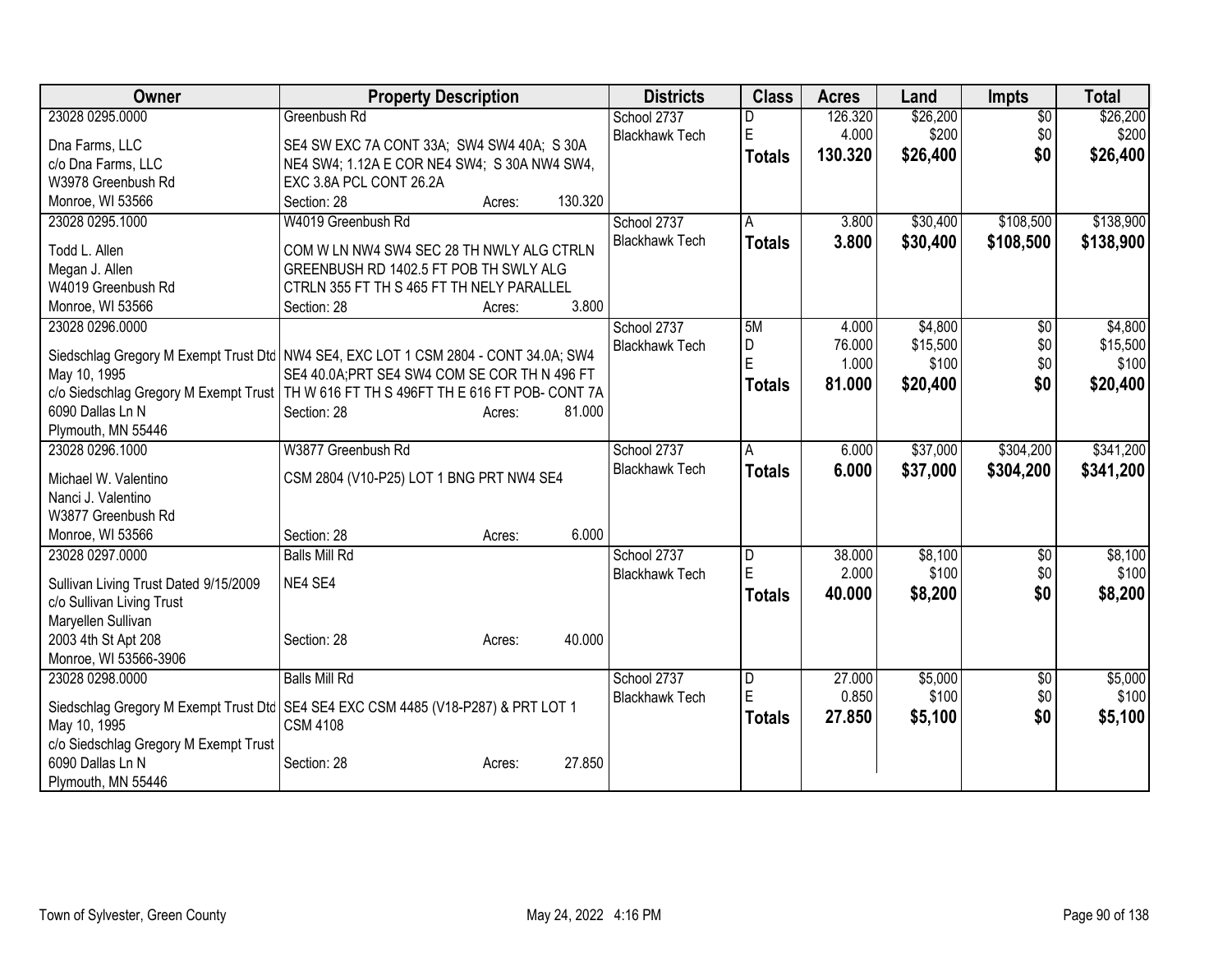| Owner                              |                                                                                                 | <b>Property Description</b> |        | <b>Districts</b>      | <b>Class</b>   | <b>Acres</b> | Land     | Impts           | <b>Total</b> |
|------------------------------------|-------------------------------------------------------------------------------------------------|-----------------------------|--------|-----------------------|----------------|--------------|----------|-----------------|--------------|
| 23028 0299.0000                    | N2999 Balls Mill Rd                                                                             |                             |        | School 2737           | А              | 2.700        | \$27,100 | \$226,000       | \$253,100    |
| Bradley R. Pehl                    | CSM 4485 (V18-P287) LOT 1 BNG PRT SE4 SE4 (FKA                                                  |                             |        | <b>Blackhawk Tech</b> | E              | 5.000        | \$8,300  | \$0             | \$8,300      |
| Nancy J. Pehl                      | LOT 1 CSM 2088 (V7 - P24)                                                                       |                             |        |                       | E              | 2.830        | \$5,900  | \$0             | \$5,900      |
| N2999 Balls Mill Rd                |                                                                                                 |                             |        |                       | <b>Totals</b>  | 10.530       | \$41,300 | \$226,000       | \$267,300    |
| Juda, WI 53550                     | Section: 28                                                                                     | Acres:                      | 10.530 |                       |                |              |          |                 |              |
| 23028 0300.0000                    | Meyers Rd                                                                                       |                             |        | School 3682           | 5M             | 13.250       | \$13,900 | $\overline{50}$ | \$13,900     |
|                                    |                                                                                                 |                             |        | <b>Blackhawk Tech</b> | D              | 34.000       | \$5,900  | \$0             | \$5,900      |
| Antony Jay                         | N 25A NE4 NE4 EXC 3.75A PCL - CONT 21.25A; NW4<br>NE4 EXC CSM 3295 & EXC CSM 3328 - CONT 27.18A |                             |        |                       | E              | 1.180        | \$100    | \$0             | \$100        |
| Laura C. Doll<br>W4282 Schutt Ln   |                                                                                                 |                             |        |                       | <b>Totals</b>  | 48.430       | \$19,900 | \$0             | \$19,900     |
| Monroe, WI 53566                   | Section: 29                                                                                     |                             | 48.430 |                       |                |              |          |                 |              |
| 23028 0300.1000                    |                                                                                                 | Acres:                      |        | School 3682           |                | 3.750        | \$15,000 | $\overline{50}$ | \$15,000     |
|                                    |                                                                                                 |                             |        |                       | A              |              |          |                 |              |
| Hans W. Bernet                     | PRT NE4 NE4, COM NE COR SD SEC TH S 571.54 FT                                                   |                             |        | <b>Blackhawk Tech</b> | <b>Totals</b>  | 3.750        | \$15,000 | \$0             | \$15,000     |
| Roberta B. Bernet                  | POB TH S 249.9 FT TH N87*W 654.39 FT TH N0*E                                                    |                             |        |                       |                |              |          |                 |              |
| W4100 Greenbush Rd                 | 249.88 FT TH S87*E 653.9 FT POB                                                                 |                             |        |                       |                |              |          |                 |              |
| Monroe, WI 53566                   | Section: 29                                                                                     | Acres:                      | 3.750  |                       |                |              |          |                 |              |
| 23028 0300.2000                    | W4282 Schutt Ln                                                                                 |                             |        | School 3682           | D              | 17.310       | \$4,200  | \$0             | \$4,200      |
|                                    |                                                                                                 |                             |        | <b>Blackhawk Tech</b> | G              | 3.000        | \$28,000 | \$200,200       | \$228,200    |
| Antony Jay                         | CSM 3295 (V12-P93) LOT 1 BNG PRT NW4 NE4 -                                                      |                             |        |                       | <b>Totals</b>  | 20.310       | \$32,200 | \$200,200       | \$232,400    |
| Laura C. Doll                      | 9.85A & PRT SW4 NE4 -10.46A                                                                     |                             |        |                       |                |              |          |                 |              |
| W4282 Schutt Ln                    |                                                                                                 |                             |        |                       |                |              |          |                 |              |
| Monroe, WI 53566                   | Section: 29                                                                                     | Acres:                      | 20.310 |                       | $\overline{D}$ |              |          |                 |              |
| 23028 0300.3000                    | Meyers Rd                                                                                       |                             |        | School 3682           |                | 32.510       | \$6,300  | $\overline{50}$ | \$6,300      |
| Steinmann Noreen J and Larry E     | CSM 3328 (V12-P142) LOT 1 BNG PRT W1/2 NE4                                                      |                             |        | <b>Blackhawk Tech</b> | <b>Totals</b>  | 32.510       | \$6,300  | \$0             | \$6,300      |
| Revocable Trust                    |                                                                                                 |                             |        |                       |                |              |          |                 |              |
| c/o Steinmann Noreen J and Larry E |                                                                                                 |                             |        |                       |                |              |          |                 |              |
| <b>Rev Trust</b>                   | Section: 29                                                                                     | Acres:                      | 32.510 |                       |                |              |          |                 |              |
| W4250 Juniper Dr                   |                                                                                                 |                             |        |                       |                |              |          |                 |              |
| Monroe, WI 53566-8827              |                                                                                                 |                             |        |                       |                |              |          |                 |              |
| 23028 0301.0000                    | Greenbush Rd                                                                                    |                             |        | School 3682           |                | 5.500        | \$13,900 | $\sqrt{6}$      | \$13,900     |
| Larry D. Broitzman                 | PRT NE4 NE4 COM NE COR SD SEC, TH S 1320.68                                                     |                             |        | <b>Blackhawk Tech</b> | <b>Totals</b>  | 5.500        | \$13,900 | \$0             | \$13,900     |
| Karen L. Broitzman                 | FT TH N87*W 982.31 FT POB TH N 499.24 FT TH                                                     |                             |        |                       |                |              |          |                 |              |
| W4106 Greenbush Rd                 | S87*E 647.91 FT TH S 239.24 FT TH N87*W 335 FT TH                                               |                             |        |                       |                |              |          |                 |              |
| Monroe, WI 53566                   | Section: 29                                                                                     | Acres:                      | 5.500  |                       |                |              |          |                 |              |
| 23028 0301.1000                    | W4100 Greenbush Rd                                                                              |                             |        | School 3682           | A              | 2.000        | \$30,000 | \$149,000       | \$179,000    |
|                                    |                                                                                                 |                             |        | <b>Blackhawk Tech</b> |                | 2.000        | \$30,000 | \$149,000       | \$179,000    |
| Hans W. Bernet                     | CSM 140 (V1-P141) LOT 1 BNG PRT NE4 NE4                                                         |                             |        |                       | <b>Totals</b>  |              |          |                 |              |
| Roberta B. Bernet                  |                                                                                                 |                             |        |                       |                |              |          |                 |              |
| W4100 Greenbush Rd                 |                                                                                                 |                             |        |                       |                |              |          |                 |              |
| Monroe, WI 53566                   | Section: 29                                                                                     | Acres:                      | 2.000  |                       |                |              |          |                 |              |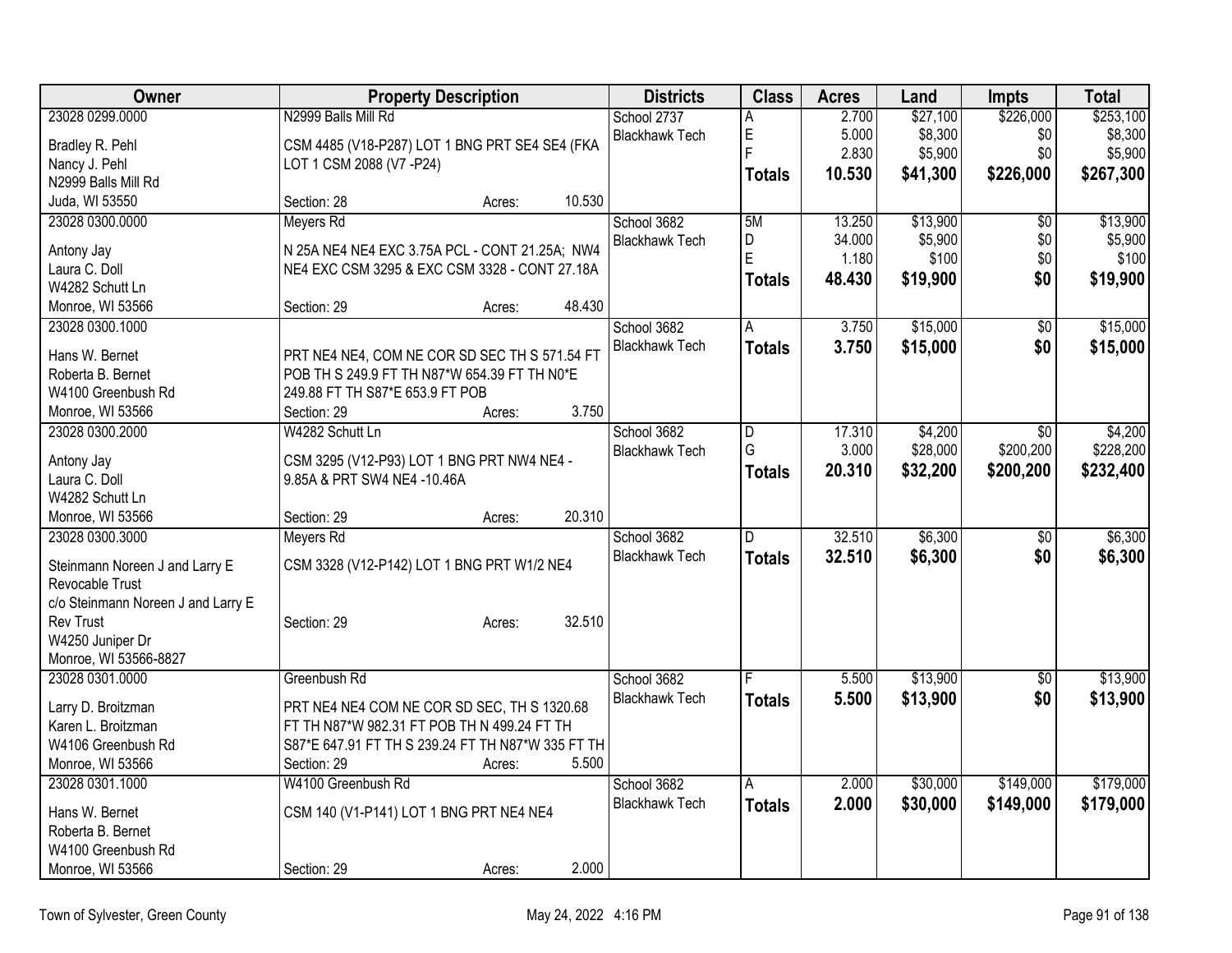| <b>Owner</b>                        | <b>Property Description</b>                                                  | <b>Districts</b>      | <b>Class</b>  | <b>Acres</b> | Land     | <b>Impts</b>    | <b>Total</b> |
|-------------------------------------|------------------------------------------------------------------------------|-----------------------|---------------|--------------|----------|-----------------|--------------|
| 23028 0301.2000                     | W4106 Greenbush Rd                                                           | School 3682           |               | 2.000        | \$30,000 | \$187,700       | \$217,700    |
| Larry D. Broitzman                  | CSM 137 (V1-P138) LOT 1 BNG PRT NE4 NE4                                      | <b>Blackhawk Tech</b> | <b>Totals</b> | 2.000        | \$30,000 | \$187,700       | \$217,700    |
| Karen L. Broitzman                  |                                                                              |                       |               |              |          |                 |              |
| W4106 Greenbush Rd                  |                                                                              |                       |               |              |          |                 |              |
| Monroe, WI 53566                    | 2.000<br>Section: 29<br>Acres:                                               |                       |               |              |          |                 |              |
| 23028 0301.3000                     | Greenbush Rd                                                                 | School 3682           |               | 3.750        | \$10,100 | $\sqrt{6}$      | \$10,100     |
| Antony Jay                          | PRT NE4 NE4 COM NE COR SD SEC TH S 1320.68 FT                                | <b>Blackhawk Tech</b> | <b>Totals</b> | 3.750        | \$10,100 | \$0             | \$10,100     |
| Laura C. Doll                       | TH N87*W 982.31 FT POB TH N87*W 328.4 FT TH                                  |                       |               |              |          |                 |              |
| W4282 Schutt Ln                     | N0*E 499.17 FT TH S87*E 326.47 FT TH S 499.24 FT                             |                       |               |              |          |                 |              |
| Monroe, WI 53566                    | 3.750<br>Section: 29<br>Acres:                                               |                       |               |              |          |                 |              |
| 23028 0301.4000                     |                                                                              | School 3682           | Α             | 1.750        | \$7,000  | \$0             | \$7,000      |
|                                     |                                                                              | <b>Blackhawk Tech</b> | <b>Totals</b> | 1.750        | \$7,000  | \$0             | \$7,000      |
| Hans W. Bernet                      | PRT NE4 NE4, COM NE COR SD SEC, TH S 1180.68                                 |                       |               |              |          |                 |              |
| Roberta B. Bernet                   | FT POB TH N87*W 320 FT TH S 140 FT TH E 320 FT                               |                       |               |              |          |                 |              |
| W4100 Greenbush Rd                  | TH N 140 FT POB - 1.0A; ALSO COM NE COR SD<br>1.750<br>Section: 29<br>Acres: |                       |               |              |          |                 |              |
| Monroe, WI 53566<br>23028 0302.0000 | W4250 Juniper Dr                                                             | School 2737           | A             | 5.090        | \$33,900 | \$334,600       | \$368,500    |
|                                     |                                                                              | <b>Blackhawk Tech</b> |               | 5.090        | \$33,900 | \$334,600       | \$368,500    |
| Steinmann Noreen J and Larry E      | CSM 2428 (V8-P162) LOT 7 BNG PRT NW4 SE4                                     |                       | <b>Totals</b> |              |          |                 |              |
| Revocable Trust                     |                                                                              |                       |               |              |          |                 |              |
| c/o Steinmann Noreen J and Larry E  |                                                                              |                       |               |              |          |                 |              |
| <b>Rev Trust</b>                    | 5.090<br>Section: 29<br>Acres:                                               |                       |               |              |          |                 |              |
| W4250 Juniper Dr                    |                                                                              |                       |               |              |          |                 |              |
| Monroe, WI 53566-8827               |                                                                              |                       |               |              |          |                 |              |
| 23028 0302.0001                     | Juniper Dr                                                                   | School 2737           | E.            | 6.800        | \$400    | $\sqrt{6}$      | \$400        |
| Steinmann Noreen J and Larry E      | CSM 2464 (V8-P214) CSM 2466 (V8-P218) CSM 2467                               | <b>Blackhawk Tech</b> | <b>Totals</b> | 6.800        | \$400    | \$0             | \$400        |
| Revocable Trust                     | (V8-P220) OUTLOT 1 - CONT 1.3A M/L BNG PRT SE4                               |                       |               |              |          |                 |              |
| c/o Steinmann Noreen J and Larry E  | NE4 ALSO PCL FOR FUTURE RD, BNG PRT NW4 &                                    |                       |               |              |          |                 |              |
| <b>Rev Trust</b>                    | Section: 29<br>6.800<br>Acres:                                               |                       |               |              |          |                 |              |
| W4250 Juniper Dr                    |                                                                              |                       |               |              |          |                 |              |
| Monroe, WI 53566-8827               |                                                                              |                       |               |              |          |                 |              |
| 23028 0302.0010                     | Deerfield Dr                                                                 | School 2737           | D             | 5.000        | \$900    | $\overline{50}$ | \$900        |
| Corey L. Steinmann                  | CSM 2426 (V8-P160) LOT 1 BNG PRT SE4 NE4 & NE4                               | <b>Blackhawk Tech</b> | <b>Totals</b> | 5.000        | \$900    | \$0             | \$900        |
| PO Box 31                           | SE4                                                                          |                       |               |              |          |                 |              |
| Juda, WI 53530                      |                                                                              |                       |               |              |          |                 |              |
|                                     | 5.000<br>Section: 29<br>Acres:                                               |                       |               |              |          |                 |              |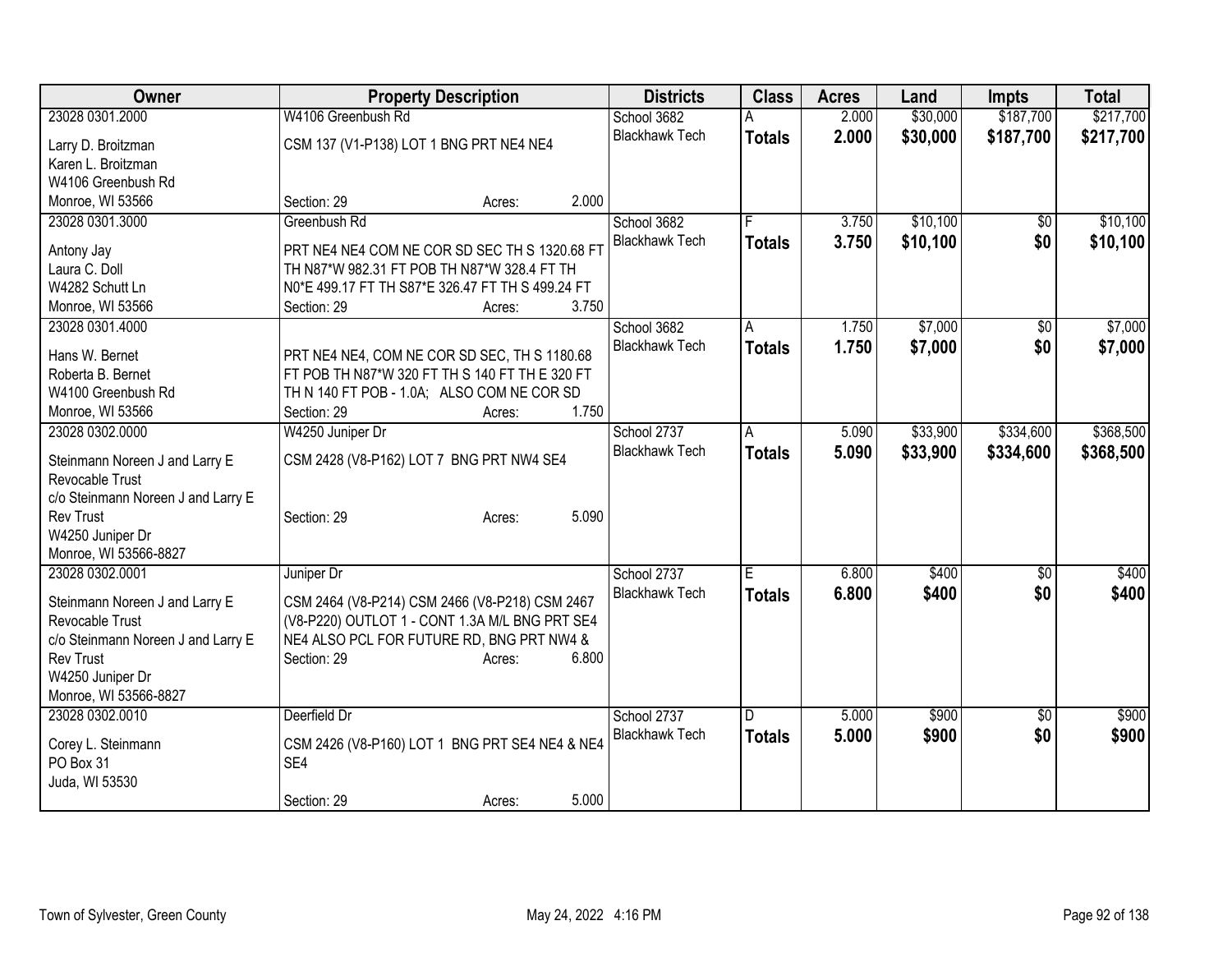| Owner                                                                                               | <b>Property Description</b>                           | <b>Districts</b>      | <b>Class</b>       | <b>Acres</b>   | Land              | <b>Impts</b>    | <b>Total</b>      |
|-----------------------------------------------------------------------------------------------------|-------------------------------------------------------|-----------------------|--------------------|----------------|-------------------|-----------------|-------------------|
| 23028 0302.0030                                                                                     | Deerfield Dr                                          | School 2737           |                    | 5.100          | \$900             | $\overline{50}$ | \$900             |
| Steinmann Noreen J and Larry E<br>Revocable Trust<br>c/o Steinmann Noreen J and Larry E             | CSM 2427 (V8-P161) LOT 3 BNG PRT SE4 NE4 & NE4<br>SE4 | <b>Blackhawk Tech</b> | <b>Totals</b>      | 5.100          | \$900             | \$0             | \$900             |
| <b>Rev Trust</b><br>W4250 Juniper Dr<br>Monroe, WI 53566-8827                                       | 5.100<br>Section: 29<br>Acres:                        |                       |                    |                |                   |                 |                   |
| 23028 0302.0050                                                                                     | Juniper Dr                                            | School 2737           | 5M                 | 0.500          | \$600             | $\overline{60}$ | \$600             |
| Figi Living Trust Dated April 18, 2007<br>c/o Figi Living Trust<br>Michael A & Beth A Figi Ttees    | CSM 2427 (V8-P161) LOT 5 BNG PRT NE4 SE4              | <b>Blackhawk Tech</b> | D<br><b>Totals</b> | 4.500<br>5.000 | \$800<br>\$1,400  | \$0<br>\$0      | \$800<br>\$1,400  |
| 2100 10th Ave<br>Monroe, WI 53566                                                                   | 5.000<br>Section: 29<br>Acres:                        |                       |                    |                |                   |                 |                   |
| 23028 0302.0060                                                                                     | Juniper Dr                                            | School 2737           | 5M                 | 0.750          | \$900             | \$0             | \$900             |
| Steinmann Noreen J and Larry E<br>Revocable Trust                                                   | CSM 2427 (V8-P161) LOT 6 BNG PRT NE4 SE4              | <b>Blackhawk Tech</b> | D<br><b>Totals</b> | 4.250<br>5.000 | \$700<br>\$1,600  | \$0<br>\$0      | \$700<br>\$1,600  |
| c/o Steinmann Noreen J and Larry E<br><b>Rev Trust</b><br>W4250 Juniper Dr<br>Monroe, WI 53566-8827 | 5.000<br>Section: 29<br>Acres:                        |                       |                    |                |                   |                 |                   |
| 23028 0302.0080                                                                                     | Juniper Dr                                            | School 2737           | A                  | 1.000          | \$2,900           | \$0             | \$2,900           |
| Steinmann Noreen J and Larry E<br>Revocable Trust<br>c/o Steinmann Noreen J and Larry E             | CSM 2428 (V8-P162) LOT 8 BNG PRT NW4 SE4              | <b>Blackhawk Tech</b> | D<br><b>Totals</b> | 4.000<br>5.000 | \$700<br>\$3,600  | \$0<br>\$0      | \$700<br>\$3,600  |
| <b>Rev Trust</b><br>W4250 Juniper Dr<br>Monroe, WI 53566-8827                                       | 5.000<br>Section: 29<br>Acres:                        |                       |                    |                |                   |                 |                   |
| 23028 0302.0090                                                                                     | Deerfield Dr                                          | School 2737           | $\overline{A}$     | 3.000          | \$27,900          | $\overline{60}$ | \$27,900          |
| Steinmann Noreen J and Larry E<br>Revocable Trust<br>c/o Steinmann Noreen J and Larry E             | CSM 2428 (V8-P162) LOT 9 BNG PRT NE4 SE4              | <b>Blackhawk Tech</b> | D<br><b>Totals</b> | 4.000<br>7.000 | \$700<br>\$28,600 | \$0<br>\$0      | \$700<br>\$28,600 |
| <b>Rev Trust</b><br>W4250 Juniper Dr<br>Monroe, WI 53566-8827                                       | 7.000<br>Section: 29<br>Acres:                        |                       |                    |                |                   |                 |                   |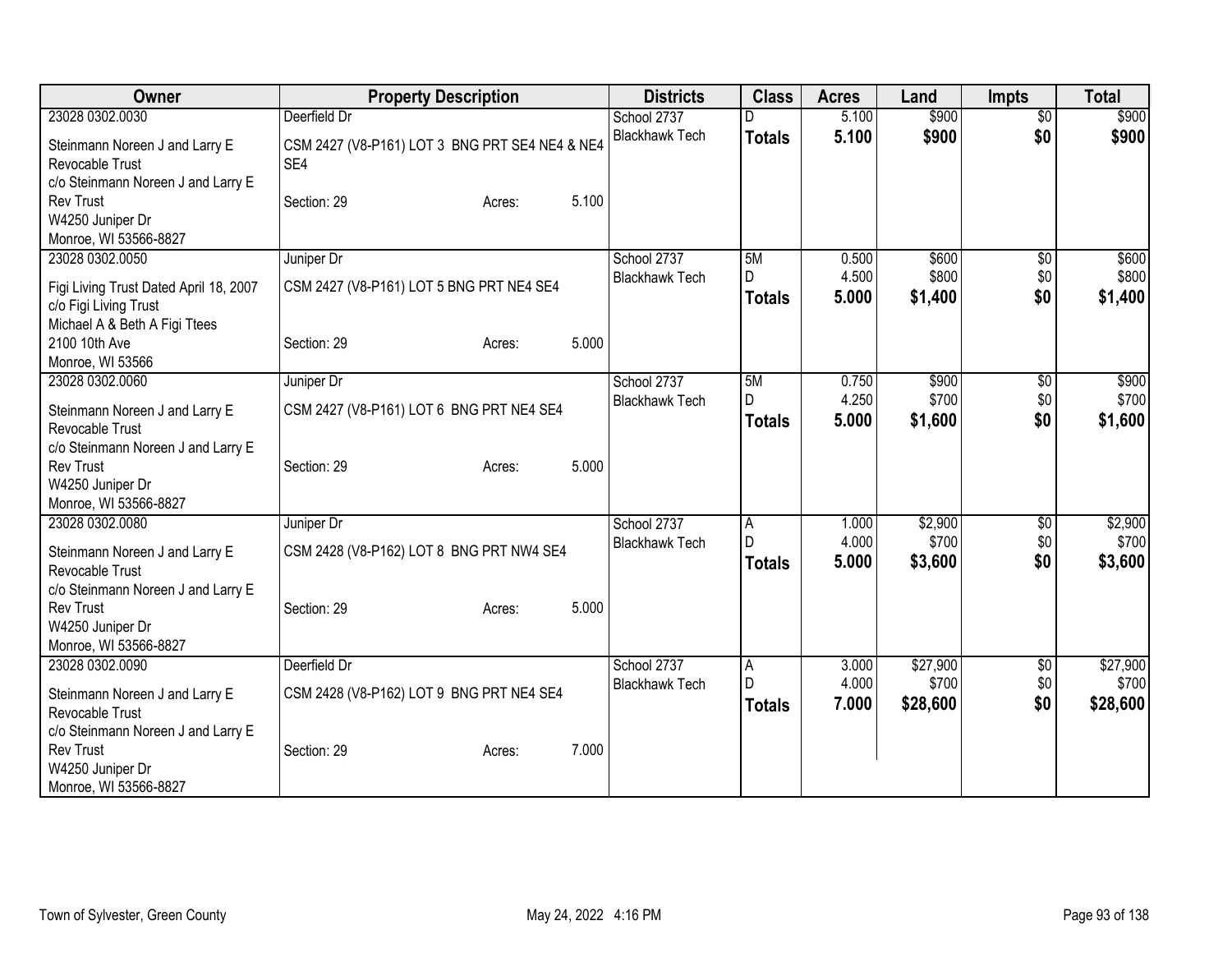| Owner                                  |                                             | <b>Property Description</b> |       | <b>Districts</b>      | <b>Class</b>  | <b>Acres</b> | Land     | <b>Impts</b>    | <b>Total</b> |
|----------------------------------------|---------------------------------------------|-----------------------------|-------|-----------------------|---------------|--------------|----------|-----------------|--------------|
| 23028 0302.0091                        | Juniper Dr                                  |                             |       | School 2737           | D.            | 5.160        | \$900    | $\overline{50}$ | \$900        |
| Scott T. Oudinot                       | CSM 2428 (V8-P163) LOT 10 BNG PRT NE4 & NW4 |                             |       | <b>Blackhawk Tech</b> | <b>Totals</b> | 5.160        | \$900    | \$0             | \$900        |
| Kristine L. Oudinot                    | OF SE4                                      |                             |       |                       |               |              |          |                 |              |
| W4215 Juniper Dr                       |                                             |                             |       |                       |               |              |          |                 |              |
| Monroe, WI 53566                       | Section: 29                                 | Acres:                      | 5.160 |                       |               |              |          |                 |              |
| 23028 0302.0110                        | W4102 Greenbush Rd                          |                             |       | School 2737           | A             | 1.250        | \$19,800 | \$154,400       | \$174,200    |
| Jeremy A. Corning                      | CSM 5299 (V25-P243) LOT 3 BNG PRT NE4 SE4   |                             |       | <b>Blackhawk Tech</b> | <b>Totals</b> | 1.250        | \$19,800 | \$154,400       | \$174,200    |
| Rebecca I. Corning                     |                                             |                             |       |                       |               |              |          |                 |              |
| W4102 Greenbush Rd                     |                                             |                             |       |                       |               |              |          |                 |              |
| Monroe, WI 53566                       | Section:                                    | Acres:                      | 1.250 |                       |               |              |          |                 |              |
| 23028 0302.0200                        | W4247 Juniper Dr                            |                             |       | School 2737           | A             | 5.280        | \$34,300 | \$301,500       | \$335,800    |
|                                        |                                             |                             |       | <b>Blackhawk Tech</b> | Totals        | 5.280        | \$34,300 | \$301,500       | \$335,800    |
| Robert T. Wagner                       | CSM 2429 (V8 P165) LOT 14 BNG PRT NW4 SE4   |                             |       |                       |               |              |          |                 |              |
| Jennifer A. Wagner<br>W4247 Juniper Dr |                                             |                             |       |                       |               |              |          |                 |              |
| Monroe, WI 53566                       | Section: 29                                 | Acres:                      | 5.280 |                       |               |              |          |                 |              |
| 23028 0302.0300                        | W4235 Juniper Dr                            |                             |       | School 2737           | A             | 5.100        | \$33,900 | \$336,700       | \$370,600    |
|                                        |                                             |                             |       | <b>Blackhawk Tech</b> | Totals        | 5.100        | \$33,900 | \$336,700       | \$370,600    |
| Heather Schipper et al                 | CSM 2429 (V8-P165) LOT 13 BNG PRT NW4 SE4   |                             |       |                       |               |              |          |                 |              |
| c/o Paul W. Schipper                   |                                             |                             |       |                       |               |              |          |                 |              |
| W4235 Juniper Dr                       |                                             |                             |       |                       |               |              |          |                 |              |
| Monroe, WI 53566                       | Section: 29                                 | Acres:                      | 5.100 |                       |               |              |          |                 |              |
| 23028 0302.0400                        | W4215 Juniper Dr                            |                             |       | School 2737           | A             | 7.000        | \$37,700 | \$496,900       | \$534,600    |
| Scott T. Oudinot                       | CSM 2429 (V8-P165) LOT 11 BNG PRT NW4 SE4   |                             |       | <b>Blackhawk Tech</b> | <b>Totals</b> | 7.000        | \$37,700 | \$496,900       | \$534,600    |
| Kristine L. Oudinot                    |                                             |                             |       |                       |               |              |          |                 |              |
| W4215 Juniper Dr                       |                                             |                             |       |                       |               |              |          |                 |              |
| Monroe, WI 53566                       | Section: 29                                 | Acres:                      | 7.000 |                       |               |              |          |                 |              |
| 23028 0302.0500                        | W4225 Juniper Dr                            |                             |       | School 2737           | A             | 7.330        | \$38,400 | \$396,600       | \$435,000    |
| Martin J. Allen                        | CSM 2429 (V8-P165) LOT 12 BNG PRT NW4 SE4   |                             |       | <b>Blackhawk Tech</b> | Totals        | 7.330        | \$38,400 | \$396,600       | \$435,000    |
| Karie Ann M. Allen                     |                                             |                             |       |                       |               |              |          |                 |              |
| W4225 Juniper Dr                       |                                             |                             |       |                       |               |              |          |                 |              |
| Monroe, WI 53566                       | Section: 29                                 | Acres:                      | 7.330 |                       |               |              |          |                 |              |
| 23028 0302.0600                        | Greenbush Rd                                |                             |       | School 2737           | 5M            | 1.000        | \$1,100  | $\overline{50}$ | \$1,100      |
| Steinmann Noreen J and Larry E         | CSM 2464 (V8-P214) LOT 1 BNG PRT SE4 NE4    |                             |       | <b>Blackhawk Tech</b> | D             | 4.010        | \$700    | \$0             | \$700        |
| Revocable Trust                        |                                             |                             |       |                       | E             | 0.400        | \$100    | \$0             | \$100        |
| c/o Steinmann Noreen J and Larry E     |                                             |                             |       |                       | <b>Totals</b> | 5.410        | \$1,900  | \$0             | \$1,900      |
| <b>Rev Trust</b>                       | Section: 29                                 | Acres:                      | 5.410 |                       |               |              |          |                 |              |
| W4250 Juniper Dr                       |                                             |                             |       |                       |               |              |          |                 |              |
| Monroe, WI 53566-8827                  |                                             |                             |       |                       |               |              |          |                 |              |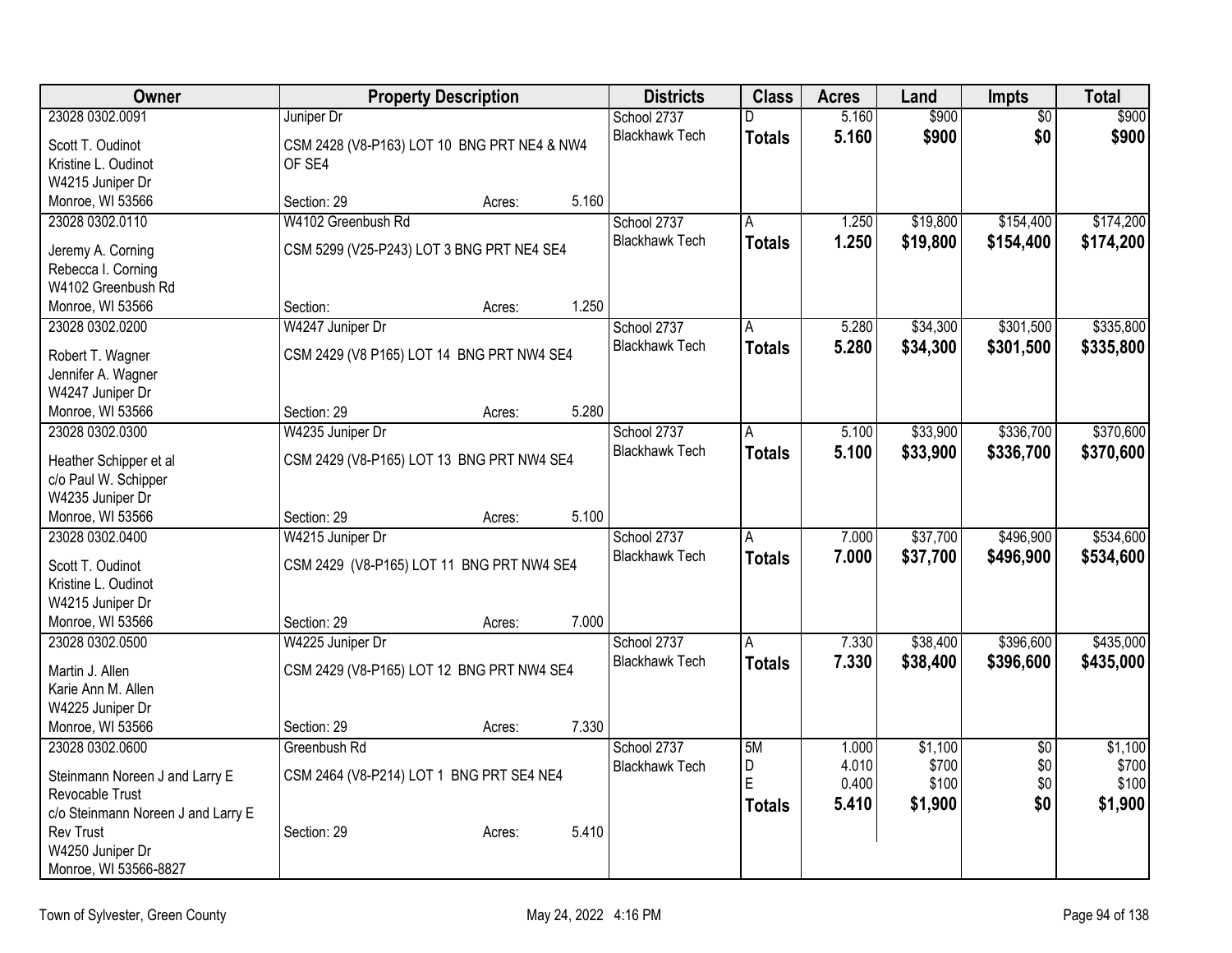| Owner                              | <b>Property Description</b>              |                 | <b>Districts</b>      | <b>Class</b>  | <b>Acres</b> | Land    | <b>Impts</b>    | <b>Total</b> |
|------------------------------------|------------------------------------------|-----------------|-----------------------|---------------|--------------|---------|-----------------|--------------|
| 23028 0302.0700                    | Greenbush Rd                             |                 | School 2737           | 5M            | 1.200        | \$1,300 | $\overline{50}$ | \$1,300      |
| Steinmann Noreen J and Larry E     | CSM 2464 (V8-P214) LOT 2 BNG PRT SE4 NE4 |                 | <b>Blackhawk Tech</b> | D             | 3.800        | \$700   | \$0             | \$700        |
| Revocable Trust                    |                                          |                 |                       | <b>Totals</b> | 5.000        | \$2,000 | \$0             | \$2,000      |
| c/o Steinmann Noreen J and Larry E |                                          |                 |                       |               |              |         |                 |              |
| <b>Rev Trust</b>                   | Section: 29                              | 5.000<br>Acres: |                       |               |              |         |                 |              |
| W4250 Juniper Dr                   |                                          |                 |                       |               |              |         |                 |              |
| Monroe, WI 53566-8827              |                                          |                 |                       |               |              |         |                 |              |
| 23028 0302.0800                    | Greenbush Rd                             |                 | School 2737           | 5M            | 0.800        | \$900   | \$0             | \$900        |
| Steinmann Noreen J and Larry E     | CSM 2466 (V8-P218) LOT 3 BNG PRT SE4 NE4 |                 | <b>Blackhawk Tech</b> | D             | 4.200        | \$700   | \$0             | \$700        |
| Revocable Trust                    |                                          |                 |                       | <b>Totals</b> | 5.000        | \$1,600 | \$0             | \$1,600      |
| c/o Steinmann Noreen J and Larry E |                                          |                 |                       |               |              |         |                 |              |
| <b>Rev Trust</b>                   | Section: 29                              | 5.000<br>Acres: |                       |               |              |         |                 |              |
| W4250 Juniper Dr                   |                                          |                 |                       |               |              |         |                 |              |
| Monroe, WI 53566-8827              |                                          |                 |                       |               |              |         |                 |              |
| 23028 0302.0900                    | Greenbush Rd                             |                 | School 2737           | 5M            | 0.500        | \$600   | $\sqrt{6}$      | \$600        |
| Steinmann Noreen J and Larry E     | CSM 2466 (V8-P218) LOT 4 BNG PRT SE4 NE4 |                 | <b>Blackhawk Tech</b> | D             | 4.780        | \$800   | \$0             | \$800        |
| Revocable Trust                    |                                          |                 |                       | <b>Totals</b> | 5.280        | \$1,400 | \$0             | \$1,400      |
| c/o Steinmann Noreen J and Larry E |                                          |                 |                       |               |              |         |                 |              |
| <b>Rev Trust</b>                   | Section: 29                              | 5.280<br>Acres: |                       |               |              |         |                 |              |
| W4250 Juniper Dr                   |                                          |                 |                       |               |              |         |                 |              |
| Monroe, WI 53566-8827              |                                          |                 |                       |               |              |         |                 |              |
| 23028 0302.0910                    | Greenbush Rd                             |                 | School 2737           | 5M            | 0.500        | \$600   | \$0             | \$600        |
| Steinmann Noreen J and Larry E     | CSM 2467 (V8-P220) LOT 5 BNG PRT SE4 NE4 |                 | <b>Blackhawk Tech</b> | D             | 4.510        | \$800   | \$0             | \$800        |
| Revocable Trust                    |                                          |                 |                       | <b>Totals</b> | 5.010        | \$1,400 | \$0             | \$1,400      |
| c/o Steinmann Noreen J and Larry E |                                          |                 |                       |               |              |         |                 |              |
| <b>Rev Trust</b>                   | Section: 29                              | 5.010<br>Acres: |                       |               |              |         |                 |              |
| W4250 Juniper Dr                   |                                          |                 |                       |               |              |         |                 |              |
| Monroe, WI 53566-8827              |                                          |                 |                       |               |              |         |                 |              |
| 23028 0302.0920                    | Greenbush Rd                             |                 | School 2737           | ID.           | 5.960        | \$1,000 | \$0             | \$1,000      |
| Steinmann Noreen J and Larry E     | CSM 2467 (V8-P220) LOT 6 BNG PRT SE4 NE4 |                 | <b>Blackhawk Tech</b> | <b>Totals</b> | 5.960        | \$1,000 | \$0             | \$1,000      |
| Revocable Trust                    |                                          |                 |                       |               |              |         |                 |              |
| c/o Steinmann Noreen J and Larry E |                                          |                 |                       |               |              |         |                 |              |
| <b>Rev Trust</b>                   | Section: 29                              | 5.960<br>Acres: |                       |               |              |         |                 |              |
| W4250 Juniper Dr                   |                                          |                 |                       |               |              |         |                 |              |
| Monroe, WI 53566-8827              |                                          |                 |                       |               |              |         |                 |              |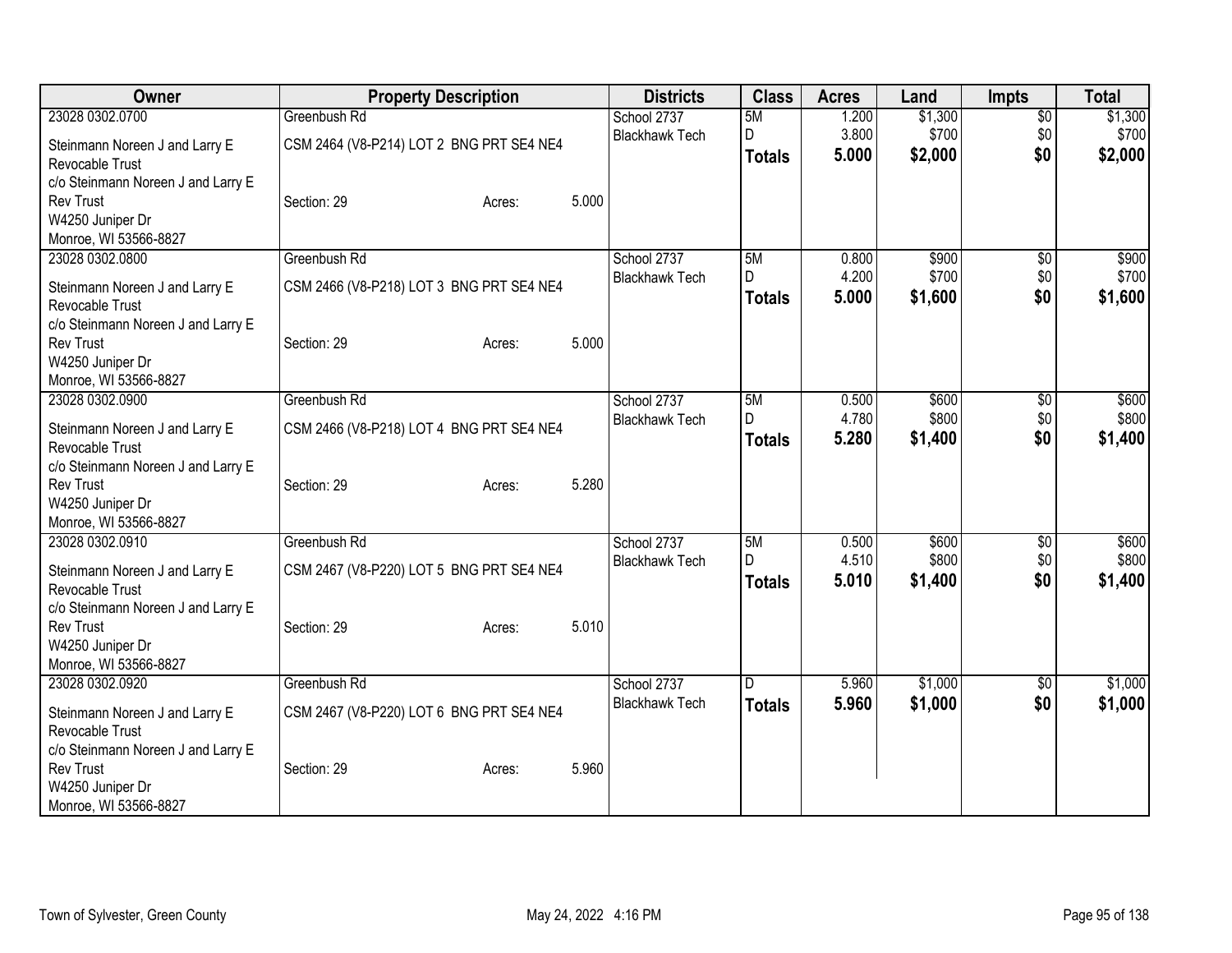| Owner                                     | <b>Property Description</b>                      |        |        | <b>Districts</b>                     | <b>Class</b>   | <b>Acres</b> | Land     | <b>Impts</b>    | <b>Total</b> |
|-------------------------------------------|--------------------------------------------------|--------|--------|--------------------------------------|----------------|--------------|----------|-----------------|--------------|
| 23028 0302.1000                           | W4224 Greenbush Rd                               |        |        | School 2737                          | А              | 0.200        | \$3,600  | \$11,700        | \$15,300     |
| Peter B. Kelly                            | PRT NE4 SE4 -3A; PRT NW4 SE4 - 1.013A SW4 SE4 -  |        |        | <b>Blackhawk Tech</b>                | D              | 82.813       | \$14,200 | \$0             | \$14,200     |
| Christine M. Kelly                        | 40A; SE4 SE4 - 40A                               |        |        |                                      | E              | 1.000        | \$100    | \$0             | \$100        |
| W4224 Greenbush Rd                        |                                                  |        |        |                                      | <b>Totals</b>  | 84.013       | \$17,900 | \$11,700        | \$29,600     |
| Monroe, WI 53566                          | Section: 29                                      | Acres: | 84.013 |                                      |                |              |          |                 |              |
| 23028 0302.2200                           | W4113 Deerfield Dr                               |        |        | School 2737                          | A              | 0.620        | \$11,200 | \$42,100        | \$53,300     |
| Steinmann Noreen J and Larry E Rev        | CSM 5299 (V25-P243) LOT 2 BNG PRT NE4 SE4        |        |        | <b>Blackhawk Tech</b>                | D              | 1.240        | \$200    | \$0             | \$200        |
| Trt Agrmt Dtd Dec 4,                      |                                                  |        |        |                                      | <b>Totals</b>  | 1.860        | \$11,400 | \$42,100        | \$53,500     |
| c/o Steinmann Noreen J and Larry E        |                                                  |        |        |                                      |                |              |          |                 |              |
| <b>Rev Trust</b>                          | Section:                                         | Acres: | 1.860  |                                      |                |              |          |                 |              |
| W4250 Juniper Dr                          |                                                  |        |        |                                      |                |              |          |                 |              |
| Monroe, WI 53566-8827                     |                                                  |        |        |                                      |                |              |          |                 |              |
| 23028 0302.4000                           | W4171 Deerfield Dr                               |        |        | School 2737                          | A              | 4.990        | \$34,000 | \$280,000       | \$314,000    |
| Aaron E. Steinmann                        | CSM 5299 (V25-P243) LOT 1 BNG PRT NE4 SE4        |        |        | <b>Blackhawk Tech</b>                | D              | 0.120        | \$100    | \$0             | \$100        |
| Darci J. Steinmann                        |                                                  |        |        |                                      | <b>Totals</b>  | 5.110        | \$34,100 | \$280,000       | \$314,100    |
| PO Box 42                                 |                                                  |        |        |                                      |                |              |          |                 |              |
| Juda, WI 53550                            | Section:                                         | Acres: | 5.110  |                                      |                |              |          |                 |              |
| 23028 0303.0000                           | N3293 State Highway 59                           |        |        | School 3682                          | D              | 29.500       | \$5,700  | \$0             | \$5,700      |
|                                           |                                                  |        |        | <b>Blackhawk Tech</b>                | E              | 2.000        | \$100    | \$0             | \$100        |
| Jacob C. Disch et al<br>N3293 State Rd 59 | N2 NE4 NW4 EXC 2A HWY- CONT18A; N 15A NW4<br>NW4 |        |        |                                      | G              | 1.500        | \$9,000  | \$20,800        | \$29,800     |
| Monroe, WI 53566                          |                                                  |        |        |                                      | <b>Totals</b>  | 33.000       | \$14,800 | \$20,800        | \$35,600     |
|                                           | Section: 29                                      | Acres: | 33.000 |                                      |                |              |          |                 |              |
| 23028 0304.0000                           | N3241 Meyers Rd                                  |        |        | School 3682                          | $\overline{D}$ | 29.000       | \$6,100  | \$0             | \$6,100      |
|                                           |                                                  |        |        | <b>Blackhawk Tech</b>                | G              | 2.000        | \$25,000 | \$324,700       | \$349,700    |
| Tamara L. Hasse-Mcguire                   | CSM 3389 (V12-P240) LOT 1 BNG PRT NE4 & SE4 OF   |        |        |                                      | <b>Totals</b>  | 31.000       | \$31,100 | \$324,700       | \$355,800    |
| c/o Tamara L. Hasse-Mcguire               | NW4                                              |        |        |                                      |                |              |          |                 |              |
| N3241 Meyers Rd                           |                                                  |        |        |                                      |                |              |          |                 |              |
| Monroe, WI 53566                          | Section: 29                                      | Acres: | 31.000 |                                      | D              |              |          |                 |              |
| 23028 0304.0100                           | State Highway 59                                 |        |        | School 3682<br><b>Blackhawk Tech</b> |                | 5.001        | \$900    | $\overline{50}$ | \$900        |
| Dottl Peter J and Mary P Joint Revocable  | CSM 3038 (V11-P38) LOT 1 BNG PRT NW4 NW4 - .5A   |        |        |                                      | <b>Totals</b>  | 5.001        | \$900    | \$0             | \$900        |
| Trust                                     | & PRT SW4 NW4 - 4.5001A                          |        |        |                                      |                |              |          |                 |              |
| c/o Dottl Peter J & Mary P Joint Rev      |                                                  |        |        |                                      |                |              |          |                 |              |
| Trust                                     | Section: 29                                      | Acres: | 5.001  |                                      |                |              |          |                 |              |
| C/O Tom Dottl                             |                                                  |        |        |                                      |                |              |          |                 |              |
| 463 Candlewick Ct                         |                                                  |        |        |                                      |                |              |          |                 |              |
| Delafield, WI 53018-1152                  |                                                  |        |        |                                      |                |              |          |                 |              |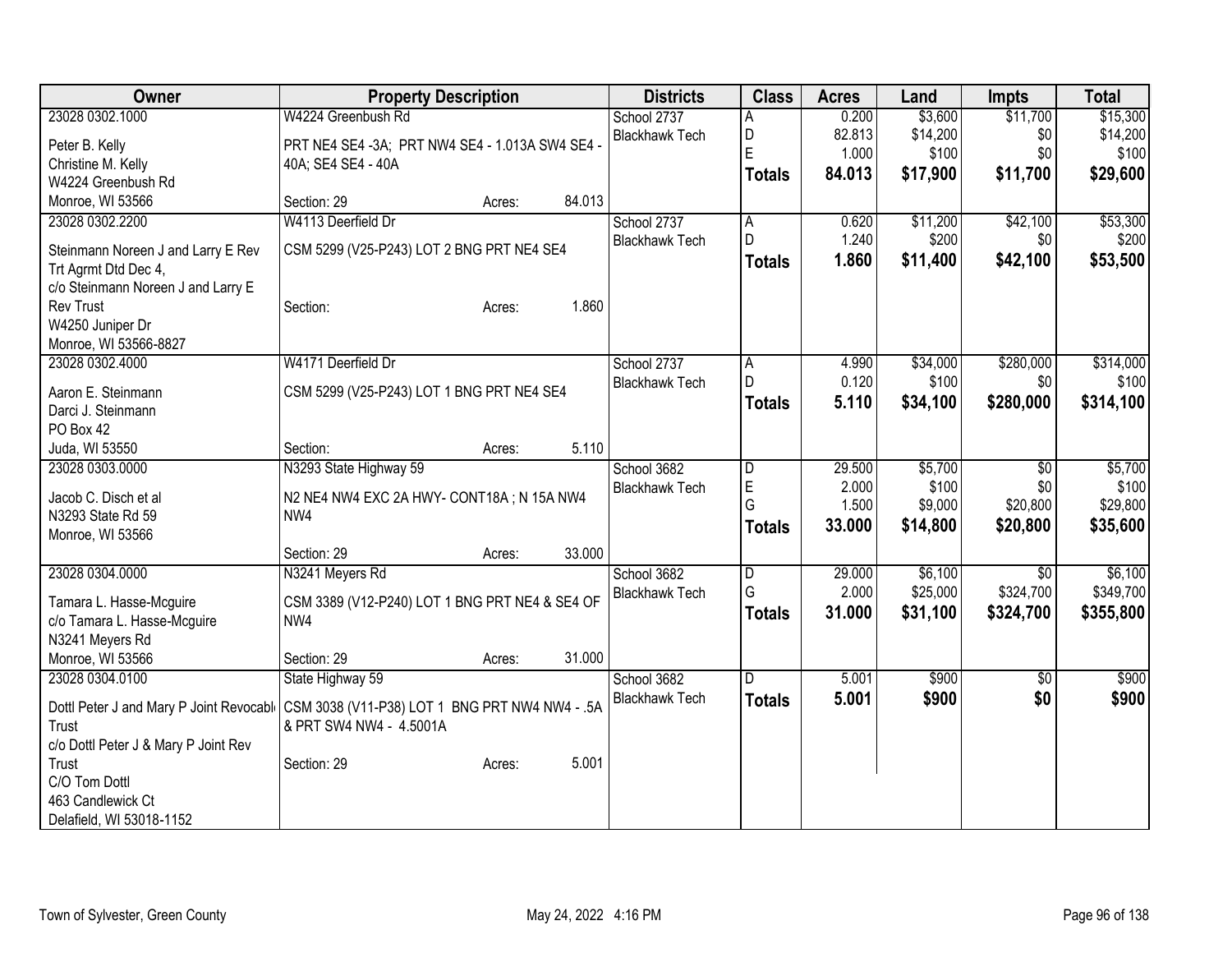| Owner                                    | <b>Property Description</b>               | <b>Districts</b>      | <b>Class</b>  | <b>Acres</b> | Land    | <b>Impts</b>    | <b>Total</b> |
|------------------------------------------|-------------------------------------------|-----------------------|---------------|--------------|---------|-----------------|--------------|
| 23028 0304.0200                          | State Highway 59                          | School 3682           | 5M            | 0.400        | \$400   | $\overline{60}$ | \$400        |
| Dottl Peter J and Mary P Joint Revocable | CSM 3038 (V11-P38) LOT 2 BNG PRT SW4 NW4  | <b>Blackhawk Tech</b> | D             | 3.980        | \$700   | \$0             | \$700        |
| Trust                                    |                                           |                       | <b>Totals</b> | 4.380        | \$1,100 | \$0             | \$1,100      |
| c/o Dottl Peter J & Mary P Joint Rev     |                                           |                       |               |              |         |                 |              |
| Trust                                    | 4.380<br>Section: 29<br>Acres:            |                       |               |              |         |                 |              |
| C/O Tom Dottl                            |                                           |                       |               |              |         |                 |              |
| 463 Candlewick Ct                        |                                           |                       |               |              |         |                 |              |
| Delafield, WI 53018-1152                 |                                           |                       |               |              |         |                 |              |
| 23028 0304.0300                          | State Highway 59                          | School 3682           | D             | 4.601        | \$800   | \$0             | \$800        |
| Dottl Peter J and Mary P Joint Revocabl  | CSM 3038 (V11-P38) LOT 3 BNG PRT SW4 NW4  | <b>Blackhawk Tech</b> | $\mathsf E$   | 0.400        | \$100   | \$0             | \$100        |
| Trust                                    |                                           |                       | <b>Totals</b> | 5.001        | \$900   | \$0             | \$900        |
| c/o Dottl Peter J & Mary P Joint Rev     |                                           |                       |               |              |         |                 |              |
| Trust                                    | 5.001<br>Section: 29<br>Acres:            |                       |               |              |         |                 |              |
| C/O Tom Dottl                            |                                           |                       |               |              |         |                 |              |
| 463 Candlewick Ct                        |                                           |                       |               |              |         |                 |              |
| Delafield, WI 53018-1152                 |                                           |                       |               |              |         |                 |              |
| 23028 0304.0400                          | State Highway 59                          | School 3682           | D             | 4.301        | \$700   | \$0             | \$700        |
| Dottl Peter J and Mary P Joint Revocabl  | CSM 3141 (V11-P185) LOT 4 BNG PRT SW4 NW4 | <b>Blackhawk Tech</b> | $\mathsf E$   | 0.700        | \$200   | \$0             | \$200        |
| Trust                                    | (FKA CSM 3039)                            |                       | <b>Totals</b> | 5.001        | \$900   | \$0             | \$900        |
| c/o Dottl Peter J & Mary P Joint Rev     |                                           |                       |               |              |         |                 |              |
| Trust                                    | 5.001<br>Section: 29<br>Acres:            |                       |               |              |         |                 |              |
| C/O Tom Dottl                            |                                           |                       |               |              |         |                 |              |
| 463 Candlewick Ct                        |                                           |                       |               |              |         |                 |              |
| Delafield, WI 53018-1152                 |                                           |                       |               |              |         |                 |              |
| 23028 0304.0500                          | State Highway 59                          | School 3682           | 5M            | 0.500        | \$600   | $\sqrt{6}$      | \$600        |
| Dottl Peter J and Mary P Joint Revocabl  | CSM 3141 (V11-P185) LOT 5 BNG PRT SW4 NW4 | <b>Blackhawk Tech</b> | D             | 3.900        | \$700   | \$0             | \$700        |
| Trust                                    | (FKA CSM 3039)                            |                       | <b>Totals</b> | 4.400        | \$1,300 | \$0             | \$1,300      |
| c/o Dottl Peter J & Mary P Joint Rev     |                                           |                       |               |              |         |                 |              |
| Trust                                    | 4.400<br>Section: 29<br>Acres:            |                       |               |              |         |                 |              |
| C/O Tom Dottl                            |                                           |                       |               |              |         |                 |              |
| 463 Candlewick Ct                        |                                           |                       |               |              |         |                 |              |
| Delafield, WI 53018-1152                 |                                           |                       |               |              |         |                 |              |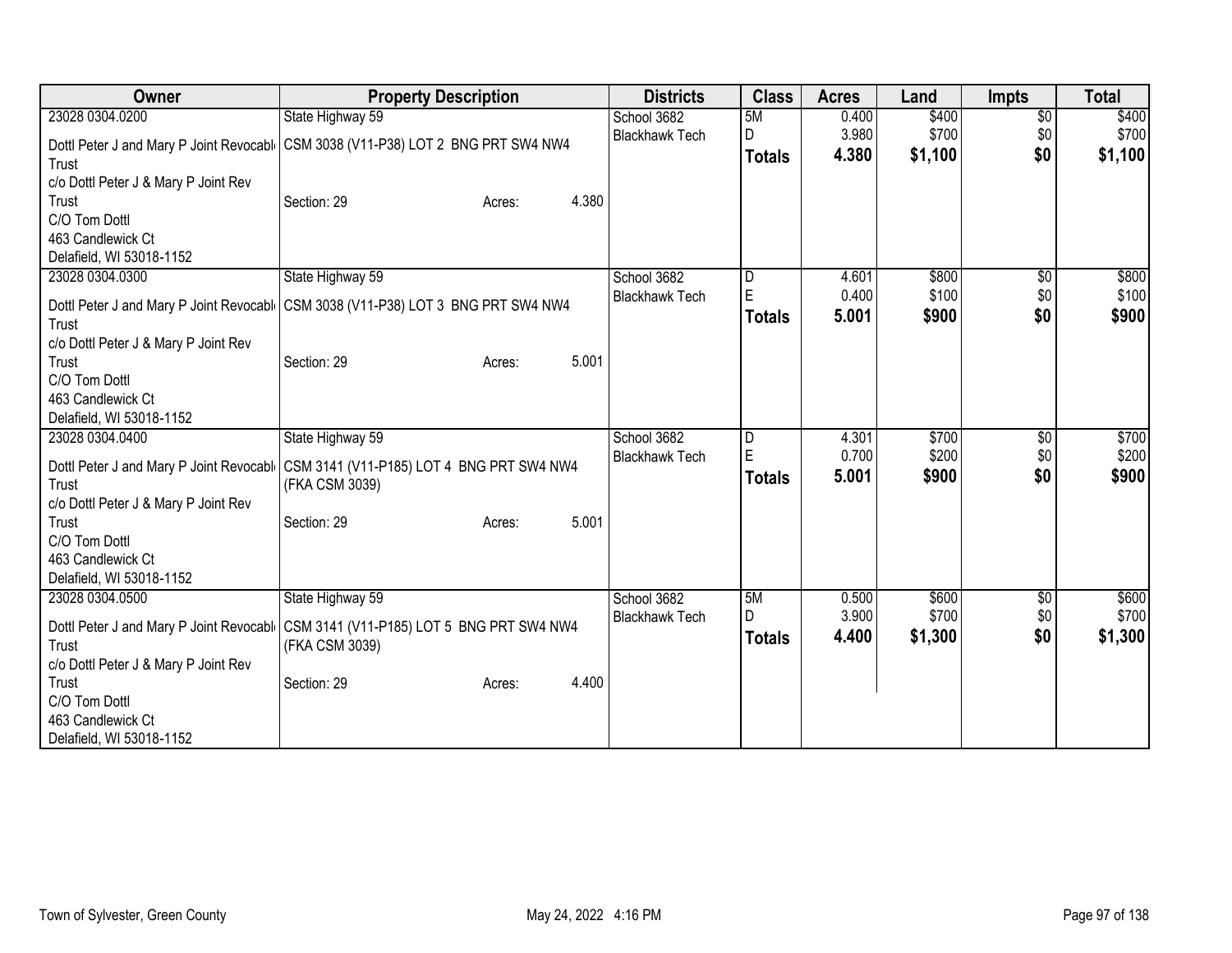| Owner                                                                                                                                       | <b>Property Description</b>                                                                                                                                                | <b>Districts</b>                     | <b>Class</b>                        | <b>Acres</b>                              | Land                                            | <b>Impts</b>                                          | <b>Total</b>                                      |
|---------------------------------------------------------------------------------------------------------------------------------------------|----------------------------------------------------------------------------------------------------------------------------------------------------------------------------|--------------------------------------|-------------------------------------|-------------------------------------------|-------------------------------------------------|-------------------------------------------------------|---------------------------------------------------|
| 23028 0304.0600                                                                                                                             | State Highway 59                                                                                                                                                           | School 3682                          | 5M                                  | 0.600                                     | \$700                                           | $\overline{60}$                                       | \$700                                             |
| Trust<br>c/o Dottl Peter J & Mary P Joint Rev                                                                                               | Dottl Peter J and Mary P Joint Revocabl   CSM 3141 (V11-P185) LOT 6 BNG PRT NW4 NW4 -<br>.9A & PRT SW4 NW4 - 4.101A (FKA CSM 3039)                                         | <b>Blackhawk Tech</b>                | D<br><b>Totals</b>                  | 4.401<br>5.001                            | \$800<br>\$1,500                                | \$0<br>\$0                                            | \$800<br>\$1,500                                  |
| Trust<br>C/O Tom Dottl<br>463 Candlewick Ct<br>Delafield, WI 53018-1152                                                                     | 5.001<br>Section: 29<br>Acres:                                                                                                                                             |                                      |                                     |                                           |                                                 |                                                       |                                                   |
| 23028 0304.0700<br>Trust<br>c/o Dottl Peter J & Mary P Joint Rev<br>Trust<br>C/O Tom Dottl                                                  | State Highway 59<br>Dottl Peter J and Mary P Joint Revocabl   CSM 3038 (V11-P38) OUTLOT 1 BNG PRT SW4 NW4<br>2.010<br>Section: 29<br>Acres:                                | School 3682<br><b>Blackhawk Tech</b> | ID.<br><b>Totals</b>                | 2.010<br>2.010                            | \$300<br>\$300                                  | $\sqrt{6}$<br>\$0                                     | \$300<br>\$300                                    |
| 463 Candlewick Ct<br>Delafield, WI 53018-1152                                                                                               |                                                                                                                                                                            |                                      |                                     |                                           |                                                 |                                                       |                                                   |
| 23028 0304.0800<br>Trust<br>c/o Dottl Peter J & Mary P Joint Rev<br>Trust<br>C/O Tom Dottl<br>463 Candlewick Ct<br>Delafield, WI 53018-1152 | State Highway 59<br>Dottl Peter J and Mary P Joint Revocabl CSM 3409 (V12-P274) LOT 1 BNG PRT NW4 - CONT<br>36.59A & E30A NE4 SW4 - 30A<br>66.590<br>Section: 29<br>Acres: | School 3682<br><b>Blackhawk Tech</b> | 5M<br>D<br>E<br><b>Totals</b>       | 1.700<br>61.890<br>3.000<br>66.590        | \$1,800<br>\$11,700<br>\$800<br>\$14,300        | \$0<br>\$0<br>\$0<br>\$0                              | \$1,800<br>\$11,700<br>\$800<br>\$14,300          |
| 23028 0304.1000<br><b>Steve Stettler</b><br><b>Glennette Stettler</b><br>W1668 County Rd F<br>Brodhead, WI 53520                            | W4490 State Hwy 59<br>CSM 3466 (V13-P43) LOT 1 BNG PRT LOT 1 CSM 436<br>IN NW4 NW4<br>13.730<br>Section: 29<br>Acres:                                                      | School 3682<br><b>Blackhawk Tech</b> | 5M<br>A<br>l D<br><b>Totals</b>     | 5.980<br>1.500<br>6.250<br>13.730         | \$8,100<br>\$20,600<br>\$1,500<br>\$30,200      | \$0<br>\$554,000<br>\$0<br>\$554,000                  | \$8,100<br>\$574,600<br>\$1,500<br>\$584,200      |
| 23028 0304.1100<br><b>Steve Stettler</b><br><b>Glennette Stettler</b><br>W1668 County Rd F<br>Brodhead, WI 53520                            | State Highway 59<br>CSM 3466 (V13-P43) LOT 2 BNG PRT NW4 & NE4 OF<br>NW4<br>5.010<br>Section: 29<br>Acres:                                                                 | School 3682<br><b>Blackhawk Tech</b> | 5M<br>A<br>D<br>ΙE<br><b>Totals</b> | 1.000<br>1.010<br>2.000<br>1.000<br>5.010 | \$1,400<br>\$4,500<br>\$500<br>\$100<br>\$6,500 | $\overline{50}$<br>\$27,500<br>\$0<br>\$0<br>\$27,500 | \$1,400<br>\$32,000<br>\$500<br>\$100<br>\$34,000 |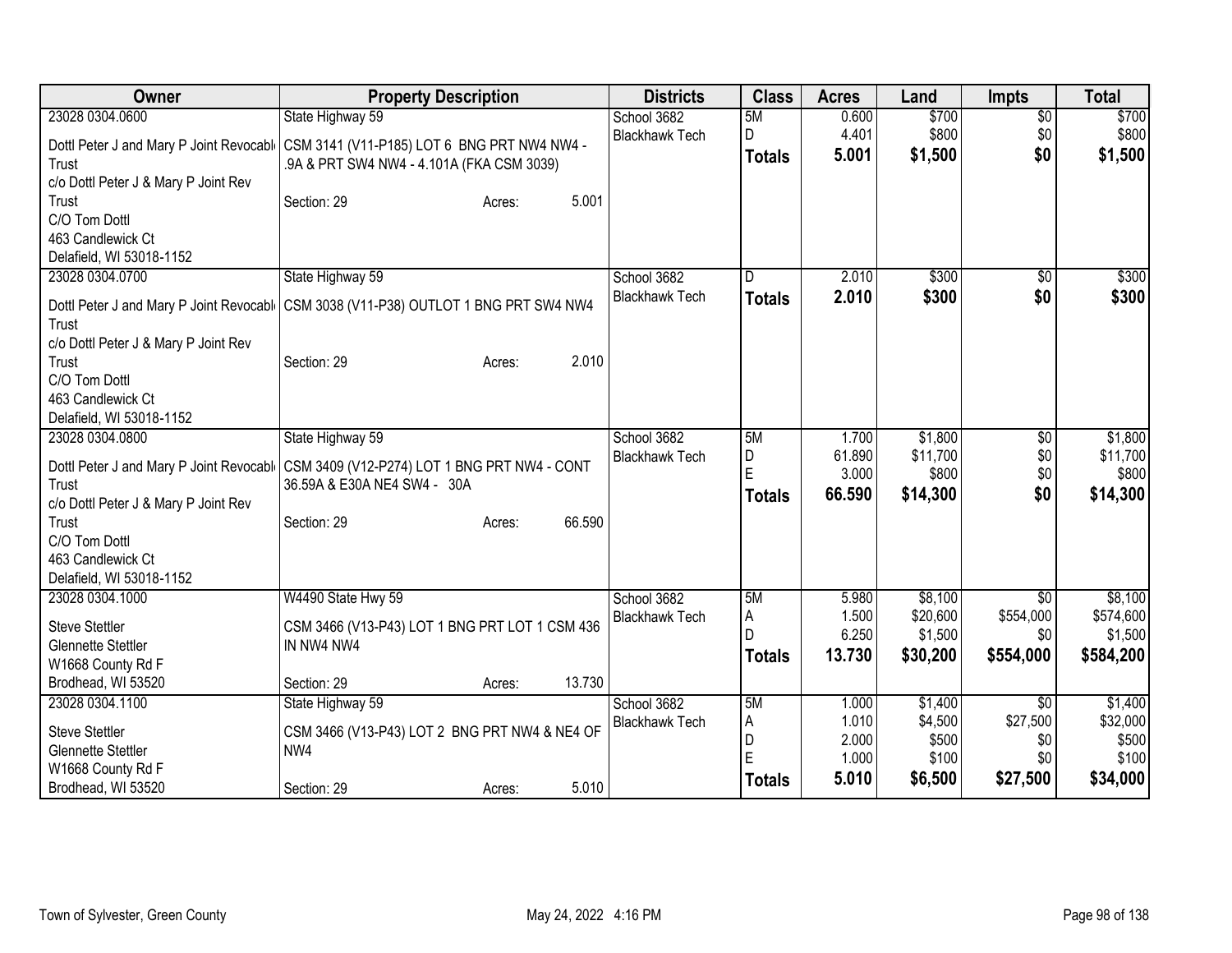| Owner                                                                       | <b>Property Description</b>                                                                                                                                                                           | <b>Districts</b>                     | <b>Class</b>             | <b>Acres</b>              | Land                           | <b>Impts</b>                  | <b>Total</b>                   |
|-----------------------------------------------------------------------------|-------------------------------------------------------------------------------------------------------------------------------------------------------------------------------------------------------|--------------------------------------|--------------------------|---------------------------|--------------------------------|-------------------------------|--------------------------------|
| 23028 0305.1000                                                             | State Highway 59                                                                                                                                                                                      | School 3682                          | $\overline{X2}$          | 7.130                     | \$0                            | $\overline{50}$               | \$0                            |
| Wisconsin Dept of Transportation<br>c/o State of Wisconsin                  | PRT NE4 NW4, NW4 NW4 FOR HWY                                                                                                                                                                          | <b>Blackhawk Tech</b>                | <b>Totals</b>            | 7.130                     | \$0                            | \$0                           | \$0                            |
|                                                                             | 7.130<br>Section: 29<br>Acres:                                                                                                                                                                        |                                      |                          |                           |                                |                               |                                |
| 23028 0306.1000                                                             | State Highway 59                                                                                                                                                                                      | School 3682                          | B                        | 29.000                    | \$72,500                       | \$0                           | \$72,500                       |
| Speedbowl North, LLC<br>c/o Speedbowl North, LLC<br>W4633 State Rd 59       | CSM 2275 (V7-P282) LOT 2 BNG PRT E2 NE4                                                                                                                                                               | <b>Blackhawk Tech</b>                | D<br><b>Totals</b>       | 1.820<br>30.820           | \$400<br>\$72,900              | \$0<br>\$0                    | \$400<br>\$72,900              |
| Monroe, WI 53566                                                            | 30.820<br>Section: 30<br>Acres:                                                                                                                                                                       |                                      |                          |                           |                                |                               |                                |
| 23028 0306.2000                                                             | State Highway 59                                                                                                                                                                                      | School 3682                          | 5M                       | 1.400                     | \$1,500                        | \$0                           | \$1,500                        |
| Alphorn International Ltd Partnership<br>C/O Mark Geiger<br>7533 Felton Dr  | CSM 2275 (V7-P282) LOT 3 BNG PRT E2 NE4                                                                                                                                                               | <b>Blackhawk Tech</b>                | D<br>Ė<br><b>Totals</b>  | 6.000<br>1.140<br>8.540   | \$1,000<br>\$1,900<br>\$4,400  | \$0\$<br>\$0<br>\$0           | \$1,000<br>\$1,900<br>\$4,400  |
| Verona, WI 53593                                                            | 8.540<br>Section: 30<br>Acres:                                                                                                                                                                        |                                      |                          |                           |                                |                               |                                |
| 23028 0307.0000                                                             | State Highway 59                                                                                                                                                                                      | School 3682                          | D                        | 57.509                    | \$10,500                       | $\overline{50}$               | \$10,500                       |
| W4728 State Rd 59<br>Monroe, WI 53566                                       | Green County Farmstead Ltd Partnershi   NW4 NE4 40A; PRT SW4 NE4 N OF HWY - 5A; E<br>17.4A NE4 NW4 EXC 3.891A - 13.509A                                                                               | <b>Blackhawk Tech</b>                | E<br><b>Totals</b>       | 1.000<br>58.509           | \$100<br>\$10,600              | \$0<br>\$0                    | \$100<br>\$10,600              |
|                                                                             | 58.509<br>Section: 30<br>Acres:                                                                                                                                                                       |                                      |                          |                           |                                |                               |                                |
| 23028 0307.1000<br>David C. Geiger<br>W4728 State Rd 59<br>Monroe, WI 53566 | W4728 State Hwy 59<br>PARC SW COR PARC A NE4 NW4 TH N 512 FT TH W<br>422 FT TH S 521 FT TH E 310 FT POB EXC PARC 215<br>FT N & S X 185 FT E & W                                                       | School 3682<br><b>Blackhawk Tech</b> | A<br><b>Totals</b>       | 6.000<br>6.000            | \$31,500<br>\$31,500           | \$195,700<br>\$195,700        | \$227,200<br>\$227,200         |
|                                                                             | 6.000<br>Section: 30<br>Acres:                                                                                                                                                                        |                                      |                          |                           |                                |                               |                                |
| 23028 0308.0000<br>David C. Geiger<br>W4728 State Rd 59<br>Monroe, WI 53566 | W4742 State Hwy 59<br>COM SW COR NW4 SEC TH N ALG W LN 2646 FT TO<br>NW COR THE 1214 FT TO SW COR SE4 SW4 SEC 19<br>TH N 1327 FT TO NW COR SE4 SW4 TH E ON N LN<br>0.912<br>Section: 30<br>Acres:     | School 3682<br><b>Blackhawk Tech</b> | Α<br><b>Totals</b>       | 0.912<br>0.912            | \$14,500<br>\$14,500           | \$79,500<br>\$79,500          | \$94,000<br>\$94,000           |
| 23028 0309.0000<br>Rena Ripp<br>6773 Kopp Rd<br>Waunakee, WI 53597          | Greenbush Rd<br>W1/2 SE4 & W 20 RODS WIDE OF E1/2 SE4 EXC COM<br>PT 1240 FT N & 548 FT E OF CNTR SEC 30 TH N89*E<br>1097 FT TH S 1374 FT TH W 1097 FT TH N 1365 FT<br>41.500<br>Section: 30<br>Acres: | School 3682<br><b>Blackhawk Tech</b> | 5M<br>D<br><b>Totals</b> | 1.500<br>40.000<br>41.500 | \$2,100<br>\$9,300<br>\$11,400 | $\overline{30}$<br>\$0<br>\$0 | \$2,100<br>\$9,300<br>\$11,400 |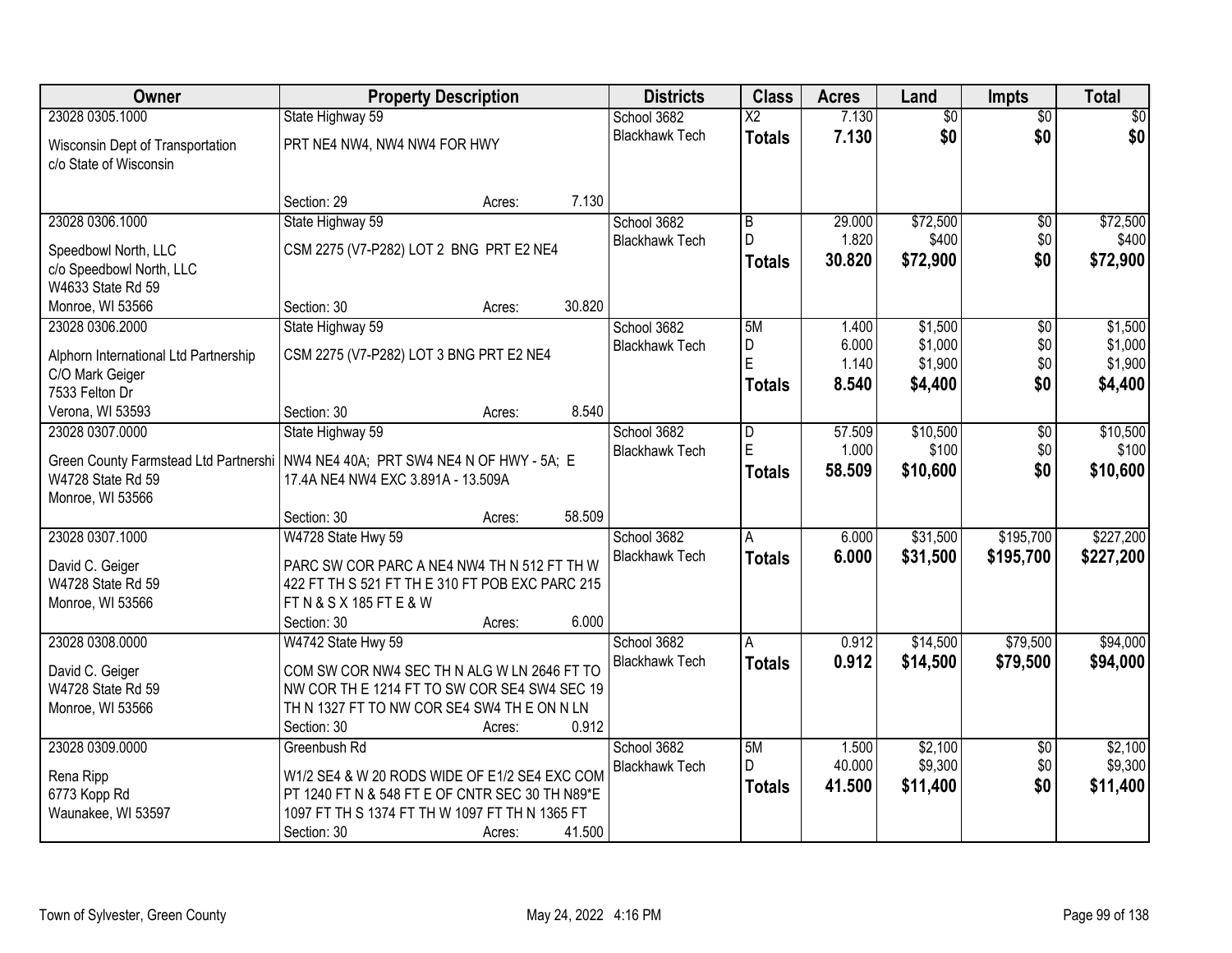| Owner                        | <b>Property Description</b>                      |        |       | <b>Districts</b>      | <b>Class</b>  | <b>Acres</b> | Land     | <b>Impts</b>    | <b>Total</b> |
|------------------------------|--------------------------------------------------|--------|-------|-----------------------|---------------|--------------|----------|-----------------|--------------|
| 23028 0310.0000              | W4585 State Hwy 59                               |        |       | School 3682           |               | 2.700        | \$24,600 | \$151,200       | \$175,800    |
| Donald A. Huseman            | PRT SE4 NE4 COM 1240 FT N & 548 FT E OF CTR      |        |       | <b>Blackhawk Tech</b> | <b>Totals</b> | 2.700        | \$24,600 | \$151,200       | \$175,800    |
| Michelle M. Huseman          | SEC 30 TH N89*E ALG CTR HWY 59 1300.28 FT TH S   |        |       |                       |               |              |          |                 |              |
| W4585 State Rd 59            | 300 FT TH W 203.28 FT TH S 1074 FT TH W 1097 FT  |        |       |                       |               |              |          |                 |              |
| Monroe, WI 53566             | Section: 30                                      | Acres: | 2.700 |                       |               |              |          |                 |              |
| 23028 0312.0100              | N3140 Forest Prairie Park                        |        |       | School 3682           | A             | 1.550        | \$27,800 | \$124,500       | \$152,300    |
|                              |                                                  |        |       | <b>Blackhawk Tech</b> | <b>Totals</b> | 1.550        | \$27,800 | \$124,500       | \$152,300    |
| Jean A. Pick                 | CSM 356 (V1-P367) LOT 2 - PRT SE4 NE4; ALSO PRT  |        |       |                       |               |              |          |                 |              |
| Lannie D. Pick               | OL 2 CSM 3141 (V11-P185) LYG E LOTS 2 & 3 CSM    |        |       |                       |               |              |          |                 |              |
| N3140 Forest Prairie Park Rd | 356-.05A                                         |        |       |                       |               |              |          |                 |              |
| Monroe, WI 53566             | Section: 30                                      | Acres: | 1.550 |                       |               |              |          |                 |              |
| 23028 0312.1000              | Forest Ridge Dr                                  |        |       | School 3682           | Α             | 1.550        | \$6,700  | $\overline{50}$ | \$6,700      |
| Jean A. Pick                 | CSM 356 (V1-P367) LOT 3 - 1.5A PRT SE4 NE4; ALSO |        |       | <b>Blackhawk Tech</b> | <b>Totals</b> | 1.550        | \$6,700  | \$0             | \$6,700      |
| Lannie D. Pick               | PRT OL 2 CSM 3141 (V11-P185) LYG E LOTS 2 & 3    |        |       |                       |               |              |          |                 |              |
| N3140 Forest Prairie Park Rd | CSM 356 - 05A                                    |        |       |                       |               |              |          |                 |              |
| Monroe, WI 53566             | Section: 30                                      | Acres: | 1.550 |                       |               |              |          |                 |              |
| 23028 0312,2000              | N3169 Forest Prairie Park                        |        |       | School 3682           | A             | 3.000        | \$34,000 | \$119,500       | \$153,500    |
|                              |                                                  |        |       | <b>Blackhawk Tech</b> | <b>Totals</b> | 3.000        | \$34,000 | \$119,500       | \$153,500    |
| Alan Gothard                 | PLAT OF SURVEY (V2-P192) PARC 3 BNG PRT SE4      |        |       |                       |               |              |          |                 |              |
| Jill Gothard                 | NE4                                              |        |       |                       |               |              |          |                 |              |
| N3169 Forest Prairie Pk Rd   |                                                  |        |       |                       |               |              |          |                 |              |
| Monroe, WI 53566             | Section: 30                                      | Acres: | 3.000 |                       |               |              |          |                 |              |
| 23028 0312.3000              | <b>Forest Prairie Park</b>                       |        |       | School 3682           | A             | 1.600        | \$6,400  | $\overline{50}$ | \$6,400      |
| Lawrence Anderson            | CSM 356 (V1-P367) LOT 1 CONT 1.5A BNG SE4 NE4;   |        |       | <b>Blackhawk Tech</b> | <b>Totals</b> | 1.600        | \$6,400  | \$0             | \$6,400      |
| Anna M. Anderson             | ALSO PORTION OL 2 CSM 3141 (V11-P185) - .10A M/L |        |       |                       |               |              |          |                 |              |
| N3168 Forest Prair Pk Rd     |                                                  |        |       |                       |               |              |          |                 |              |
| Monroe, WI 53566-0151        | Section: 30                                      | Acres: | 1.600 |                       |               |              |          |                 |              |
| 23028 0312.4000              | N3128 Forest Prairie Park                        |        |       | School 3682           | A             | 3.100        | \$27,500 | \$155,600       | \$183,100    |
|                              |                                                  |        |       | <b>Blackhawk Tech</b> | <b>Totals</b> | 3.100        | \$27,500 | \$155,600       | \$183,100    |
| William R. Weber             | PARC SE4 NE4 COM E4 COR TH N0*W 405.48 FT TH     |        |       |                       |               |              |          |                 |              |
| Beverly A. Weber             | S89*W 341.98 FT TH S0*W 393.1 FT TH S88*E 350 FT |        |       |                       |               |              |          |                 |              |
| N3128 Forest Prairie Park Rd | POB                                              |        |       |                       |               |              |          |                 |              |
| Monroe, WI 53566             | Section: 30                                      | Acres: | 3.100 |                       |               |              |          |                 |              |
| 23028 0313.0000              | N3153 Forest Prairie Park                        |        |       | School 3682           | A             | 6.000        | \$46,000 | \$136,400       | \$182,400    |
| Delores Lindsay et al        | PLAT OF SURVEY (V2-P192) PARCEL 2, BNG PRT       |        |       | <b>Blackhawk Tech</b> | <b>Totals</b> | 6.000        | \$46,000 | \$136,400       | \$182,400    |
| c/o Keith A. Lindsay         | SE4 NE4                                          |        |       |                       |               |              |          |                 |              |
| N3153 Forest Prair Pk Rd     |                                                  |        |       |                       |               |              |          |                 |              |
| Monroe, WI 53566-9593        | Section: 30                                      | Acres: | 6.000 |                       |               |              |          |                 |              |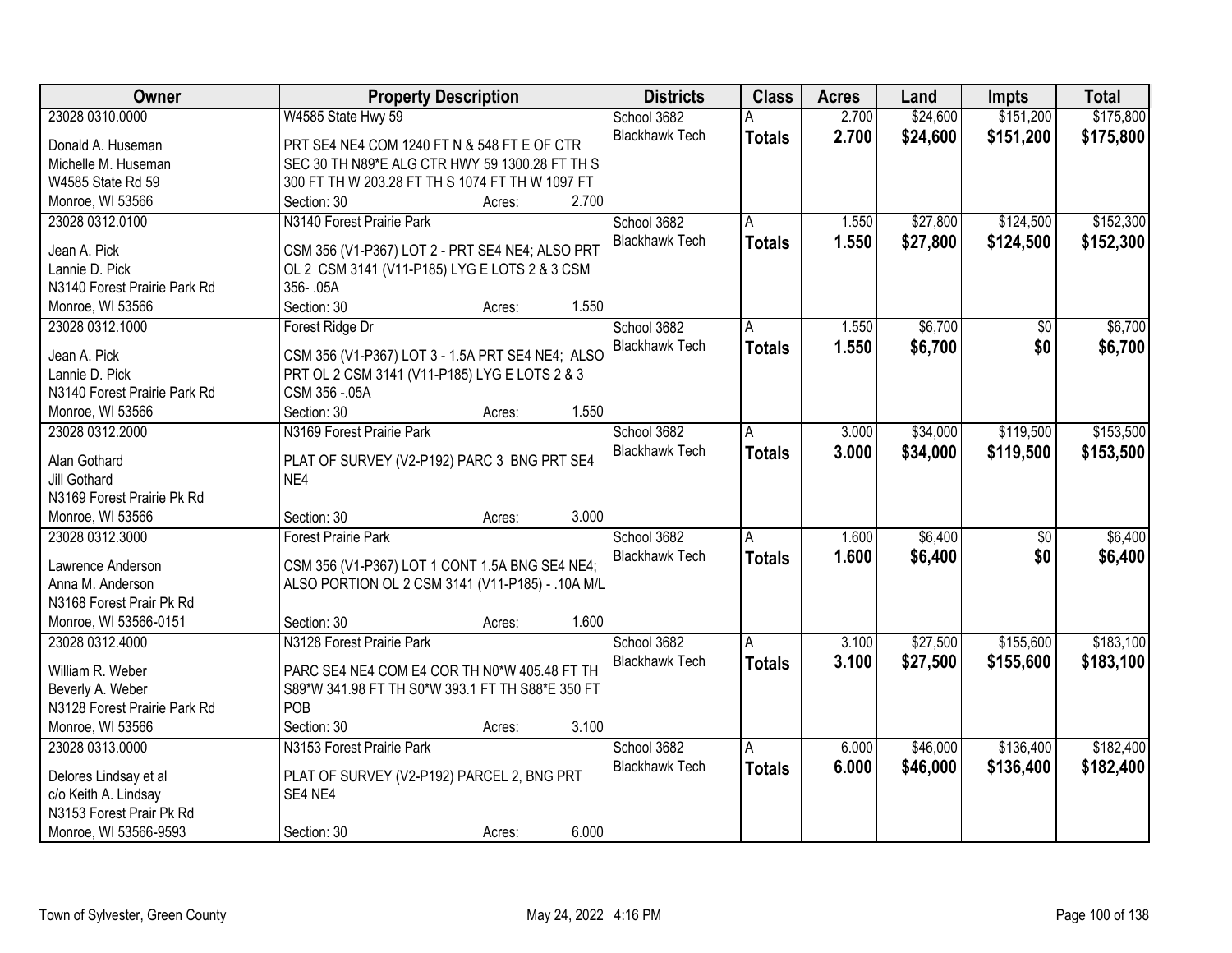| \$233,500<br>23028 0314.0000<br>N3168 Forest Prairie Park<br>1.960<br>\$29,800<br>\$203,700<br>School 3682<br><b>Blackhawk Tech</b><br>1.960<br>\$29,800<br>\$203,700<br>\$233,500<br><b>Totals</b><br>CSM 154 (V1-P157) LOT 2 BNG PRT SE4 NE4; ALSO<br>Lawrence Anderson<br>PORTION OL 2 CSM 3141 (V11-P185) - .20A M/L<br>Anna M. Anderson<br>N3168 Forest Prair Pk Rd<br>1.960<br>Monroe, WI 53566-0151<br>Section: 30<br>Acres:<br>N3180 Forest Prairie Park<br>\$28,900<br>\$127,600<br>\$156,500<br>23028 0315.0000<br>School 3682<br>1.780<br>Α<br>1.780<br><b>Blackhawk Tech</b><br>\$28,900<br>\$127,600<br>\$156,500<br>Totals<br>CSM 154 (V1-P157) LOT 1 BNG PRT SE4 NE4<br>Barbara J. Blum<br>N3180 Forest Prairie Park Rd<br>Monroe, WI 53566<br>1.780<br>Section: 30<br>Acres:<br>23028 0316.3000<br>2.380<br>\$4,600<br>\$4,600<br><b>Forest Prairie Park</b><br>School 3682<br>\$0<br><b>Blackhawk Tech</b><br>2.380<br>\$4,600<br>\$0<br>\$4,600<br><b>Totals</b><br>PRT SE4 NE4 POS (V2-P192) PARC 1 EXC COM E4<br>Speedbowl South, LLC<br>c/o Speedbowl South, LLC<br>COR SD SEC TH N88*W ALG S LN NE4 SD SEC 410<br>W4633 State Rd 59<br>FT TH N0*W 406.83 FT POB TH S0*E 346.83 FT TH<br>2.380<br>Monroe, WI 53566<br>Section: 30<br>Acres:<br>\$258,700<br>23028 0316.4000<br>N3131 Forest Prairie Park<br>School 3682<br>\$34,100<br>\$224,600<br>3.030<br>A<br><b>Blackhawk Tech</b><br>3.030<br>\$34,100<br>\$224,600<br>\$258,700<br><b>Totals</b><br>CSM 5139 (V24-P127) LOT 1 BNG PRT SE4 NE4<br>Aaron C. Koehn<br>Julie A. Kielty<br>N3131 Forest Prairie Park<br>3.030<br>Monroe, WI 53566<br>Section:<br>Acres:<br>28.050<br>$\overline{50}$<br>23028 0318.0000<br>School 3682<br>C<br>$\overline{50}$<br>\$0<br>\$0<br>28,050<br>\$0<br>\$0<br><b>Blackhawk Tech</b><br><b>Totals</b><br>Speedbowl South, LLC<br>PRT SE4 NE4 & SW4 NE4 & PRT NE4 & NW4 OF SE4<br>c/o Speedbowl South, LLC<br>LYG S OF HWY COM 1240 FT N & 548 FT E OF CTR<br>W4633 State Rd 59<br>SEC 30 TH N89*E 1097 FT TH S 1374 FT TH W 1097<br>Monroe, WI 53566<br>28.050<br>Section: 30<br>Acres:<br>3.260<br>School 3682<br>$\overline{\mathsf{C}}$<br>$\sqrt{50}$<br>23028 0319.0000<br>W4627 State Hwy 59<br>$\sqrt{$0}$<br>$\overline{50}$<br>\$0 <br>\$0<br>3.260<br>\$0<br><b>Blackhawk Tech</b><br><b>Totals</b><br>PRT SW4 & SE4 OF NE4 & PRT NW4 & NE4 OF SE4<br>Speedbowl South, LLC<br>c/o Speedbowl South, LLC<br>LYG S OF HWY (STATE ASSESSED)<br>W4633 State Rd 59<br>3.260<br>Monroe, WI 53566<br>Section: 30<br>Acres:<br>\$182,700<br>School 3682<br>0.920<br>A | Owner           | <b>Property Description</b> | <b>Districts</b> | <b>Class</b> | <b>Acres</b> | Land | <b>Impts</b> | <b>Total</b> |  |
|----------------------------------------------------------------------------------------------------------------------------------------------------------------------------------------------------------------------------------------------------------------------------------------------------------------------------------------------------------------------------------------------------------------------------------------------------------------------------------------------------------------------------------------------------------------------------------------------------------------------------------------------------------------------------------------------------------------------------------------------------------------------------------------------------------------------------------------------------------------------------------------------------------------------------------------------------------------------------------------------------------------------------------------------------------------------------------------------------------------------------------------------------------------------------------------------------------------------------------------------------------------------------------------------------------------------------------------------------------------------------------------------------------------------------------------------------------------------------------------------------------------------------------------------------------------------------------------------------------------------------------------------------------------------------------------------------------------------------------------------------------------------------------------------------------------------------------------------------------------------------------------------------------------------------------------------------------------------------------------------------------------------------------------------------------------------------------------------------------------------------------------------------------------------------------------------------------------------------------------------------------------------------------------------------------------------------------------------------------------------------------------------------------------------------------------------------------------------------------------------------------------------------------------------------------------------------------------|-----------------|-----------------------------|------------------|--------------|--------------|------|--------------|--------------|--|
|                                                                                                                                                                                                                                                                                                                                                                                                                                                                                                                                                                                                                                                                                                                                                                                                                                                                                                                                                                                                                                                                                                                                                                                                                                                                                                                                                                                                                                                                                                                                                                                                                                                                                                                                                                                                                                                                                                                                                                                                                                                                                                                                                                                                                                                                                                                                                                                                                                                                                                                                                                                        |                 |                             |                  |              |              |      |              |              |  |
|                                                                                                                                                                                                                                                                                                                                                                                                                                                                                                                                                                                                                                                                                                                                                                                                                                                                                                                                                                                                                                                                                                                                                                                                                                                                                                                                                                                                                                                                                                                                                                                                                                                                                                                                                                                                                                                                                                                                                                                                                                                                                                                                                                                                                                                                                                                                                                                                                                                                                                                                                                                        |                 |                             |                  |              |              |      |              |              |  |
|                                                                                                                                                                                                                                                                                                                                                                                                                                                                                                                                                                                                                                                                                                                                                                                                                                                                                                                                                                                                                                                                                                                                                                                                                                                                                                                                                                                                                                                                                                                                                                                                                                                                                                                                                                                                                                                                                                                                                                                                                                                                                                                                                                                                                                                                                                                                                                                                                                                                                                                                                                                        |                 |                             |                  |              |              |      |              |              |  |
|                                                                                                                                                                                                                                                                                                                                                                                                                                                                                                                                                                                                                                                                                                                                                                                                                                                                                                                                                                                                                                                                                                                                                                                                                                                                                                                                                                                                                                                                                                                                                                                                                                                                                                                                                                                                                                                                                                                                                                                                                                                                                                                                                                                                                                                                                                                                                                                                                                                                                                                                                                                        |                 |                             |                  |              |              |      |              |              |  |
|                                                                                                                                                                                                                                                                                                                                                                                                                                                                                                                                                                                                                                                                                                                                                                                                                                                                                                                                                                                                                                                                                                                                                                                                                                                                                                                                                                                                                                                                                                                                                                                                                                                                                                                                                                                                                                                                                                                                                                                                                                                                                                                                                                                                                                                                                                                                                                                                                                                                                                                                                                                        |                 |                             |                  |              |              |      |              |              |  |
|                                                                                                                                                                                                                                                                                                                                                                                                                                                                                                                                                                                                                                                                                                                                                                                                                                                                                                                                                                                                                                                                                                                                                                                                                                                                                                                                                                                                                                                                                                                                                                                                                                                                                                                                                                                                                                                                                                                                                                                                                                                                                                                                                                                                                                                                                                                                                                                                                                                                                                                                                                                        |                 |                             |                  |              |              |      |              |              |  |
|                                                                                                                                                                                                                                                                                                                                                                                                                                                                                                                                                                                                                                                                                                                                                                                                                                                                                                                                                                                                                                                                                                                                                                                                                                                                                                                                                                                                                                                                                                                                                                                                                                                                                                                                                                                                                                                                                                                                                                                                                                                                                                                                                                                                                                                                                                                                                                                                                                                                                                                                                                                        |                 |                             |                  |              |              |      |              |              |  |
|                                                                                                                                                                                                                                                                                                                                                                                                                                                                                                                                                                                                                                                                                                                                                                                                                                                                                                                                                                                                                                                                                                                                                                                                                                                                                                                                                                                                                                                                                                                                                                                                                                                                                                                                                                                                                                                                                                                                                                                                                                                                                                                                                                                                                                                                                                                                                                                                                                                                                                                                                                                        |                 |                             |                  |              |              |      |              |              |  |
|                                                                                                                                                                                                                                                                                                                                                                                                                                                                                                                                                                                                                                                                                                                                                                                                                                                                                                                                                                                                                                                                                                                                                                                                                                                                                                                                                                                                                                                                                                                                                                                                                                                                                                                                                                                                                                                                                                                                                                                                                                                                                                                                                                                                                                                                                                                                                                                                                                                                                                                                                                                        |                 |                             |                  |              |              |      |              |              |  |
|                                                                                                                                                                                                                                                                                                                                                                                                                                                                                                                                                                                                                                                                                                                                                                                                                                                                                                                                                                                                                                                                                                                                                                                                                                                                                                                                                                                                                                                                                                                                                                                                                                                                                                                                                                                                                                                                                                                                                                                                                                                                                                                                                                                                                                                                                                                                                                                                                                                                                                                                                                                        |                 |                             |                  |              |              |      |              |              |  |
|                                                                                                                                                                                                                                                                                                                                                                                                                                                                                                                                                                                                                                                                                                                                                                                                                                                                                                                                                                                                                                                                                                                                                                                                                                                                                                                                                                                                                                                                                                                                                                                                                                                                                                                                                                                                                                                                                                                                                                                                                                                                                                                                                                                                                                                                                                                                                                                                                                                                                                                                                                                        |                 |                             |                  |              |              |      |              |              |  |
|                                                                                                                                                                                                                                                                                                                                                                                                                                                                                                                                                                                                                                                                                                                                                                                                                                                                                                                                                                                                                                                                                                                                                                                                                                                                                                                                                                                                                                                                                                                                                                                                                                                                                                                                                                                                                                                                                                                                                                                                                                                                                                                                                                                                                                                                                                                                                                                                                                                                                                                                                                                        |                 |                             |                  |              |              |      |              |              |  |
|                                                                                                                                                                                                                                                                                                                                                                                                                                                                                                                                                                                                                                                                                                                                                                                                                                                                                                                                                                                                                                                                                                                                                                                                                                                                                                                                                                                                                                                                                                                                                                                                                                                                                                                                                                                                                                                                                                                                                                                                                                                                                                                                                                                                                                                                                                                                                                                                                                                                                                                                                                                        |                 |                             |                  |              |              |      |              |              |  |
|                                                                                                                                                                                                                                                                                                                                                                                                                                                                                                                                                                                                                                                                                                                                                                                                                                                                                                                                                                                                                                                                                                                                                                                                                                                                                                                                                                                                                                                                                                                                                                                                                                                                                                                                                                                                                                                                                                                                                                                                                                                                                                                                                                                                                                                                                                                                                                                                                                                                                                                                                                                        |                 |                             |                  |              |              |      |              |              |  |
|                                                                                                                                                                                                                                                                                                                                                                                                                                                                                                                                                                                                                                                                                                                                                                                                                                                                                                                                                                                                                                                                                                                                                                                                                                                                                                                                                                                                                                                                                                                                                                                                                                                                                                                                                                                                                                                                                                                                                                                                                                                                                                                                                                                                                                                                                                                                                                                                                                                                                                                                                                                        |                 |                             |                  |              |              |      |              |              |  |
|                                                                                                                                                                                                                                                                                                                                                                                                                                                                                                                                                                                                                                                                                                                                                                                                                                                                                                                                                                                                                                                                                                                                                                                                                                                                                                                                                                                                                                                                                                                                                                                                                                                                                                                                                                                                                                                                                                                                                                                                                                                                                                                                                                                                                                                                                                                                                                                                                                                                                                                                                                                        |                 |                             |                  |              |              |      |              |              |  |
|                                                                                                                                                                                                                                                                                                                                                                                                                                                                                                                                                                                                                                                                                                                                                                                                                                                                                                                                                                                                                                                                                                                                                                                                                                                                                                                                                                                                                                                                                                                                                                                                                                                                                                                                                                                                                                                                                                                                                                                                                                                                                                                                                                                                                                                                                                                                                                                                                                                                                                                                                                                        |                 |                             |                  |              |              |      |              |              |  |
|                                                                                                                                                                                                                                                                                                                                                                                                                                                                                                                                                                                                                                                                                                                                                                                                                                                                                                                                                                                                                                                                                                                                                                                                                                                                                                                                                                                                                                                                                                                                                                                                                                                                                                                                                                                                                                                                                                                                                                                                                                                                                                                                                                                                                                                                                                                                                                                                                                                                                                                                                                                        |                 |                             |                  |              |              |      |              |              |  |
|                                                                                                                                                                                                                                                                                                                                                                                                                                                                                                                                                                                                                                                                                                                                                                                                                                                                                                                                                                                                                                                                                                                                                                                                                                                                                                                                                                                                                                                                                                                                                                                                                                                                                                                                                                                                                                                                                                                                                                                                                                                                                                                                                                                                                                                                                                                                                                                                                                                                                                                                                                                        |                 |                             |                  |              |              |      |              |              |  |
|                                                                                                                                                                                                                                                                                                                                                                                                                                                                                                                                                                                                                                                                                                                                                                                                                                                                                                                                                                                                                                                                                                                                                                                                                                                                                                                                                                                                                                                                                                                                                                                                                                                                                                                                                                                                                                                                                                                                                                                                                                                                                                                                                                                                                                                                                                                                                                                                                                                                                                                                                                                        |                 |                             |                  |              |              |      |              |              |  |
|                                                                                                                                                                                                                                                                                                                                                                                                                                                                                                                                                                                                                                                                                                                                                                                                                                                                                                                                                                                                                                                                                                                                                                                                                                                                                                                                                                                                                                                                                                                                                                                                                                                                                                                                                                                                                                                                                                                                                                                                                                                                                                                                                                                                                                                                                                                                                                                                                                                                                                                                                                                        |                 |                             |                  |              |              |      |              |              |  |
|                                                                                                                                                                                                                                                                                                                                                                                                                                                                                                                                                                                                                                                                                                                                                                                                                                                                                                                                                                                                                                                                                                                                                                                                                                                                                                                                                                                                                                                                                                                                                                                                                                                                                                                                                                                                                                                                                                                                                                                                                                                                                                                                                                                                                                                                                                                                                                                                                                                                                                                                                                                        |                 |                             |                  |              |              |      |              |              |  |
|                                                                                                                                                                                                                                                                                                                                                                                                                                                                                                                                                                                                                                                                                                                                                                                                                                                                                                                                                                                                                                                                                                                                                                                                                                                                                                                                                                                                                                                                                                                                                                                                                                                                                                                                                                                                                                                                                                                                                                                                                                                                                                                                                                                                                                                                                                                                                                                                                                                                                                                                                                                        |                 |                             |                  |              |              |      |              |              |  |
|                                                                                                                                                                                                                                                                                                                                                                                                                                                                                                                                                                                                                                                                                                                                                                                                                                                                                                                                                                                                                                                                                                                                                                                                                                                                                                                                                                                                                                                                                                                                                                                                                                                                                                                                                                                                                                                                                                                                                                                                                                                                                                                                                                                                                                                                                                                                                                                                                                                                                                                                                                                        |                 |                             |                  |              |              |      |              |              |  |
|                                                                                                                                                                                                                                                                                                                                                                                                                                                                                                                                                                                                                                                                                                                                                                                                                                                                                                                                                                                                                                                                                                                                                                                                                                                                                                                                                                                                                                                                                                                                                                                                                                                                                                                                                                                                                                                                                                                                                                                                                                                                                                                                                                                                                                                                                                                                                                                                                                                                                                                                                                                        |                 |                             |                  |              |              |      |              |              |  |
|                                                                                                                                                                                                                                                                                                                                                                                                                                                                                                                                                                                                                                                                                                                                                                                                                                                                                                                                                                                                                                                                                                                                                                                                                                                                                                                                                                                                                                                                                                                                                                                                                                                                                                                                                                                                                                                                                                                                                                                                                                                                                                                                                                                                                                                                                                                                                                                                                                                                                                                                                                                        |                 |                             |                  |              |              |      |              |              |  |
|                                                                                                                                                                                                                                                                                                                                                                                                                                                                                                                                                                                                                                                                                                                                                                                                                                                                                                                                                                                                                                                                                                                                                                                                                                                                                                                                                                                                                                                                                                                                                                                                                                                                                                                                                                                                                                                                                                                                                                                                                                                                                                                                                                                                                                                                                                                                                                                                                                                                                                                                                                                        |                 |                             |                  |              |              |      |              |              |  |
|                                                                                                                                                                                                                                                                                                                                                                                                                                                                                                                                                                                                                                                                                                                                                                                                                                                                                                                                                                                                                                                                                                                                                                                                                                                                                                                                                                                                                                                                                                                                                                                                                                                                                                                                                                                                                                                                                                                                                                                                                                                                                                                                                                                                                                                                                                                                                                                                                                                                                                                                                                                        |                 |                             |                  |              |              |      |              |              |  |
|                                                                                                                                                                                                                                                                                                                                                                                                                                                                                                                                                                                                                                                                                                                                                                                                                                                                                                                                                                                                                                                                                                                                                                                                                                                                                                                                                                                                                                                                                                                                                                                                                                                                                                                                                                                                                                                                                                                                                                                                                                                                                                                                                                                                                                                                                                                                                                                                                                                                                                                                                                                        |                 |                             |                  |              |              |      |              |              |  |
|                                                                                                                                                                                                                                                                                                                                                                                                                                                                                                                                                                                                                                                                                                                                                                                                                                                                                                                                                                                                                                                                                                                                                                                                                                                                                                                                                                                                                                                                                                                                                                                                                                                                                                                                                                                                                                                                                                                                                                                                                                                                                                                                                                                                                                                                                                                                                                                                                                                                                                                                                                                        |                 |                             |                  |              |              |      |              |              |  |
|                                                                                                                                                                                                                                                                                                                                                                                                                                                                                                                                                                                                                                                                                                                                                                                                                                                                                                                                                                                                                                                                                                                                                                                                                                                                                                                                                                                                                                                                                                                                                                                                                                                                                                                                                                                                                                                                                                                                                                                                                                                                                                                                                                                                                                                                                                                                                                                                                                                                                                                                                                                        |                 |                             |                  |              |              |      |              |              |  |
|                                                                                                                                                                                                                                                                                                                                                                                                                                                                                                                                                                                                                                                                                                                                                                                                                                                                                                                                                                                                                                                                                                                                                                                                                                                                                                                                                                                                                                                                                                                                                                                                                                                                                                                                                                                                                                                                                                                                                                                                                                                                                                                                                                                                                                                                                                                                                                                                                                                                                                                                                                                        |                 |                             |                  |              |              |      |              |              |  |
|                                                                                                                                                                                                                                                                                                                                                                                                                                                                                                                                                                                                                                                                                                                                                                                                                                                                                                                                                                                                                                                                                                                                                                                                                                                                                                                                                                                                                                                                                                                                                                                                                                                                                                                                                                                                                                                                                                                                                                                                                                                                                                                                                                                                                                                                                                                                                                                                                                                                                                                                                                                        | 23028 0320.0000 | W4633 State Hwy 59          |                  |              |              |      | \$16,600     | \$166,100    |  |
| <b>Blackhawk Tech</b><br>0.920<br>\$16,600<br>\$166,100<br>\$182,700<br><b>Totals</b><br>SECTION 30 PRT S2 NE COM PT 1240 FT N & 548 FT<br>Russell J. Rufer                                                                                                                                                                                                                                                                                                                                                                                                                                                                                                                                                                                                                                                                                                                                                                                                                                                                                                                                                                                                                                                                                                                                                                                                                                                                                                                                                                                                                                                                                                                                                                                                                                                                                                                                                                                                                                                                                                                                                                                                                                                                                                                                                                                                                                                                                                                                                                                                                            |                 |                             |                  |              |              |      |              |              |  |
| E CTR SEC N89*30'E 200 FT POB N89*30'E 200 FT TH<br>W4633 State Rd 59                                                                                                                                                                                                                                                                                                                                                                                                                                                                                                                                                                                                                                                                                                                                                                                                                                                                                                                                                                                                                                                                                                                                                                                                                                                                                                                                                                                                                                                                                                                                                                                                                                                                                                                                                                                                                                                                                                                                                                                                                                                                                                                                                                                                                                                                                                                                                                                                                                                                                                                  |                 |                             |                  |              |              |      |              |              |  |
| S 200 FT TH S89*30'W 200 FT TH N 200 FT POB<br>Monroe, WI 53566-8534                                                                                                                                                                                                                                                                                                                                                                                                                                                                                                                                                                                                                                                                                                                                                                                                                                                                                                                                                                                                                                                                                                                                                                                                                                                                                                                                                                                                                                                                                                                                                                                                                                                                                                                                                                                                                                                                                                                                                                                                                                                                                                                                                                                                                                                                                                                                                                                                                                                                                                                   |                 |                             |                  |              |              |      |              |              |  |
| 0.920<br>Section: 30<br>Acres:                                                                                                                                                                                                                                                                                                                                                                                                                                                                                                                                                                                                                                                                                                                                                                                                                                                                                                                                                                                                                                                                                                                                                                                                                                                                                                                                                                                                                                                                                                                                                                                                                                                                                                                                                                                                                                                                                                                                                                                                                                                                                                                                                                                                                                                                                                                                                                                                                                                                                                                                                         |                 |                             |                  |              |              |      |              |              |  |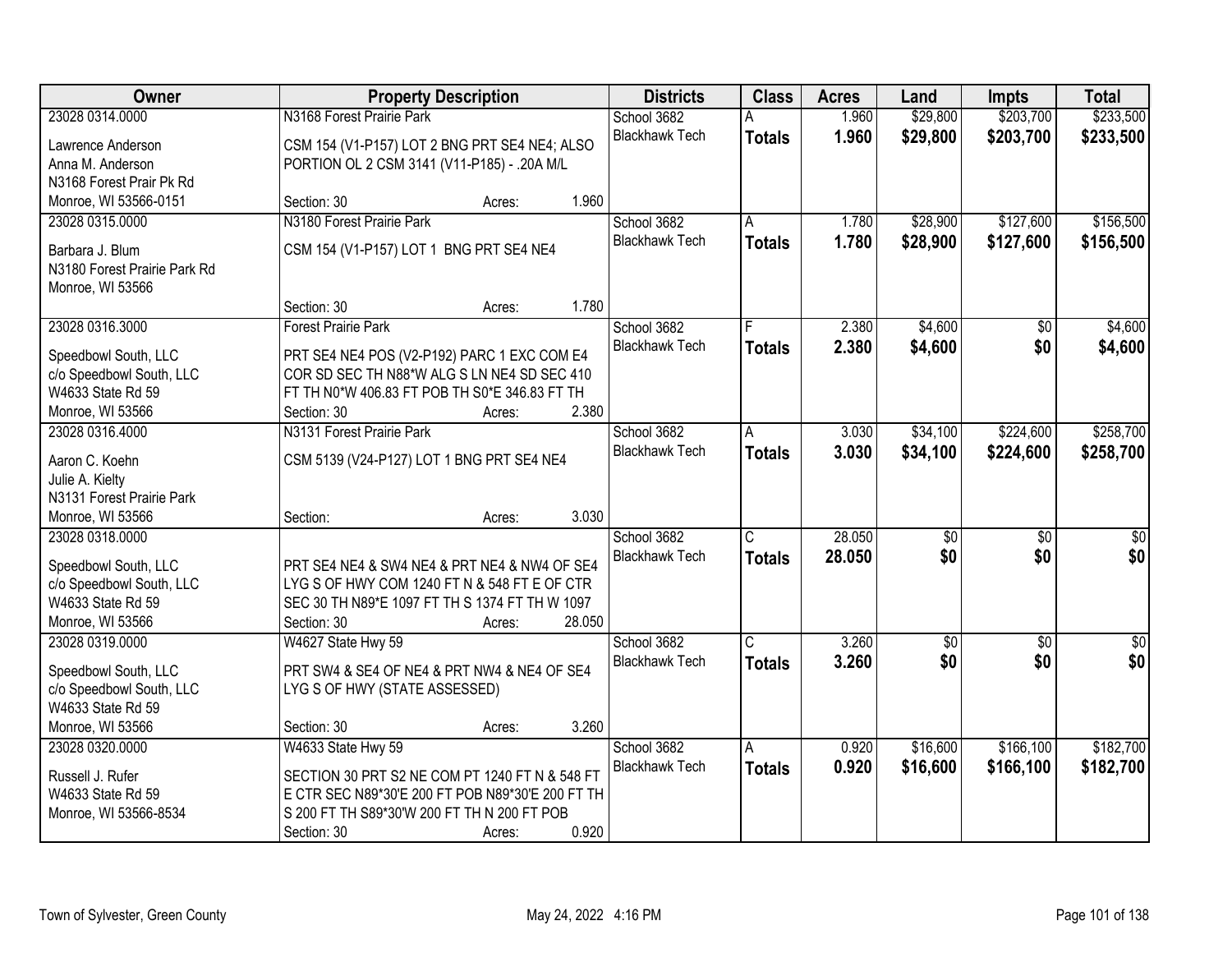| Owner                                                                              | <b>Property Description</b>                    |        |        | <b>Districts</b>      | <b>Class</b>   | <b>Acres</b> | Land     | <b>Impts</b>    | <b>Total</b> |
|------------------------------------------------------------------------------------|------------------------------------------------|--------|--------|-----------------------|----------------|--------------|----------|-----------------|--------------|
| 23028 0321.2000                                                                    | N3290 Monroe Sylvester Rd                      |        |        | School 3682           | А              | 2.500        | \$32,000 | \$147,800       | \$179,800    |
| James W. Fenton Jr                                                                 | CSM 567 (V2-P103) LOT 1 BNG PRT NW4 NW4        |        |        | <b>Blackhawk Tech</b> | <b>Totals</b>  | 2.500        | \$32,000 | \$147,800       | \$179,800    |
| N3290 Monroe-Sylvester Rd                                                          |                                                |        |        |                       |                |              |          |                 |              |
| Monroe, WI 53566                                                                   |                                                |        |        |                       |                |              |          |                 |              |
|                                                                                    | Section: 30                                    | Acres: | 2.500  |                       |                |              |          |                 |              |
| 23028 0321.3000                                                                    | N3296 Monroe Sylvester Rd                      |        |        | School 3682           | A              | 2.290        | \$25,900 | \$204,700       | \$230,600    |
| Scott E. Blumer                                                                    | CSM 568 (V2-P104) LOT 1 BNG PRT NW4 NW4        |        |        | <b>Blackhawk Tech</b> | <b>Totals</b>  | 2.290        | \$25,900 | \$204,700       | \$230,600    |
| Lorraine L. Blumer                                                                 |                                                |        |        |                       |                |              |          |                 |              |
| W4899 County Rd Ff                                                                 |                                                |        |        |                       |                |              |          |                 |              |
| Monroe, WI 53566                                                                   | Section: 30                                    | Acres: | 2.290  |                       |                |              |          |                 |              |
| 23028 0321.5000                                                                    | W4860 State Hwy 59                             |        |        | School 3682           | D              | 29.620       | \$5,400  | $\overline{50}$ | \$5,400      |
| <b>Gerald Geigel</b>                                                               | CSM 5408 (V26-P239) LOT 2 BNG PRT OF ALL NW4   |        |        | <b>Blackhawk Tech</b> | E              | 1.500        | \$100    | \$0             | \$100        |
| W4860 State Rd 59                                                                  |                                                |        |        |                       | G              | 2.200        | \$25,800 | \$177,300       | \$203,100    |
| Monroe, WI 53566                                                                   |                                                |        |        |                       | <b>Totals</b>  | 33.320       | \$31,300 | \$177,300       | \$208,600    |
|                                                                                    | Section:                                       | Acres: | 33.320 |                       |                |              |          |                 |              |
| 23028 0321.6000                                                                    | State Highway 59                               |        |        | School 3682           | D              | 18.490       | \$3,200  | \$0             | \$3,200      |
| Weiss Eugene B and Carol A Revocable   PRT SW4 NW4 LYG SLY & ELY OF HWY 59 AND W & |                                                |        |        | <b>Blackhawk Tech</b> | <b>Totals</b>  | 18.490       | \$3,200  | \$0             | \$3,200      |
| <b>Living Trust</b>                                                                | OF DESC PCL TO EAST                            |        |        |                       |                |              |          |                 |              |
| c/o Weiss Eugene and Carol Rev Lvg                                                 |                                                |        |        |                       |                |              |          |                 |              |
| Trust                                                                              | Section:                                       | Acres: | 18.490 |                       |                |              |          |                 |              |
| W5291 County Rd Ff                                                                 |                                                |        |        |                       |                |              |          |                 |              |
| Monroe, WI 53566                                                                   |                                                |        |        |                       |                |              |          |                 |              |
| 23028 0321.8000                                                                    | Monroe Sylvester Rd                            |        |        | School 3682           | $\overline{D}$ | 28.400       | \$5,600  | $\overline{50}$ | \$5,600      |
| Roger Geigel                                                                       | CSM 5408 (V26-P239) LOT 1 BNG PRT SW4 SW4 SEC  |        |        | <b>Blackhawk Tech</b> | E              | 0.500        | \$100    | \$0             | \$100        |
| W4860 State Rd 59                                                                  | 19 & NW4 NW4 SEC 30                            |        |        |                       | <b>Totals</b>  | 28,900       | \$5,700  | \$0             | \$5,700      |
| Monroe, WI 53566                                                                   |                                                |        |        |                       |                |              |          |                 |              |
|                                                                                    | Section:                                       | Acres: | 28.900 |                       |                |              |          |                 |              |
| 23028 0324.0000                                                                    | Greenbush Rd                                   |        |        | School 3682           | D              | 22.593       | \$4,700  | $\sqrt{6}$      | \$4,700      |
| Robert L. Rufi                                                                     | SE4 SW4 EXC 21.5A AIRPORT - 18.5A; NE4 SW4 EXC |        |        | <b>Blackhawk Tech</b> | <b>Totals</b>  | 22.593       | \$4,700  | \$0             | \$4,700      |
| Barbara L. Rufi                                                                    | 20A AIRPORT & EXC 14.5A AIRPORT - 4.093A       |        |        |                       |                |              |          |                 |              |
| W4819 Greenbush Rd                                                                 |                                                |        |        |                       |                |              |          |                 |              |
| Monroe, WI 53566                                                                   | Section: 30                                    | Acres: | 22.593 |                       |                |              |          |                 |              |
| 23028 0325.0100                                                                    | N2916 Monroe Sylvester Rd                      |        |        | School 3682           | A              | 4.337        | \$32,000 | \$221,500       | \$253,500    |
| Scott D. Olson                                                                     | CSM 1114 (V3-P437) LOT 2 BNG PRT FR SW4 SW4    |        |        | <b>Blackhawk Tech</b> | <b>Totals</b>  | 4.337        | \$32,000 | \$221,500       | \$253,500    |
| c/o Scott Olson                                                                    |                                                |        |        |                       |                |              |          |                 |              |
| N2930 Monroe Sylvester Rd                                                          |                                                |        |        |                       |                |              |          |                 |              |
| Monroe, WI 53566                                                                   | Section: 30                                    | Acres: | 4.337  |                       |                |              |          |                 |              |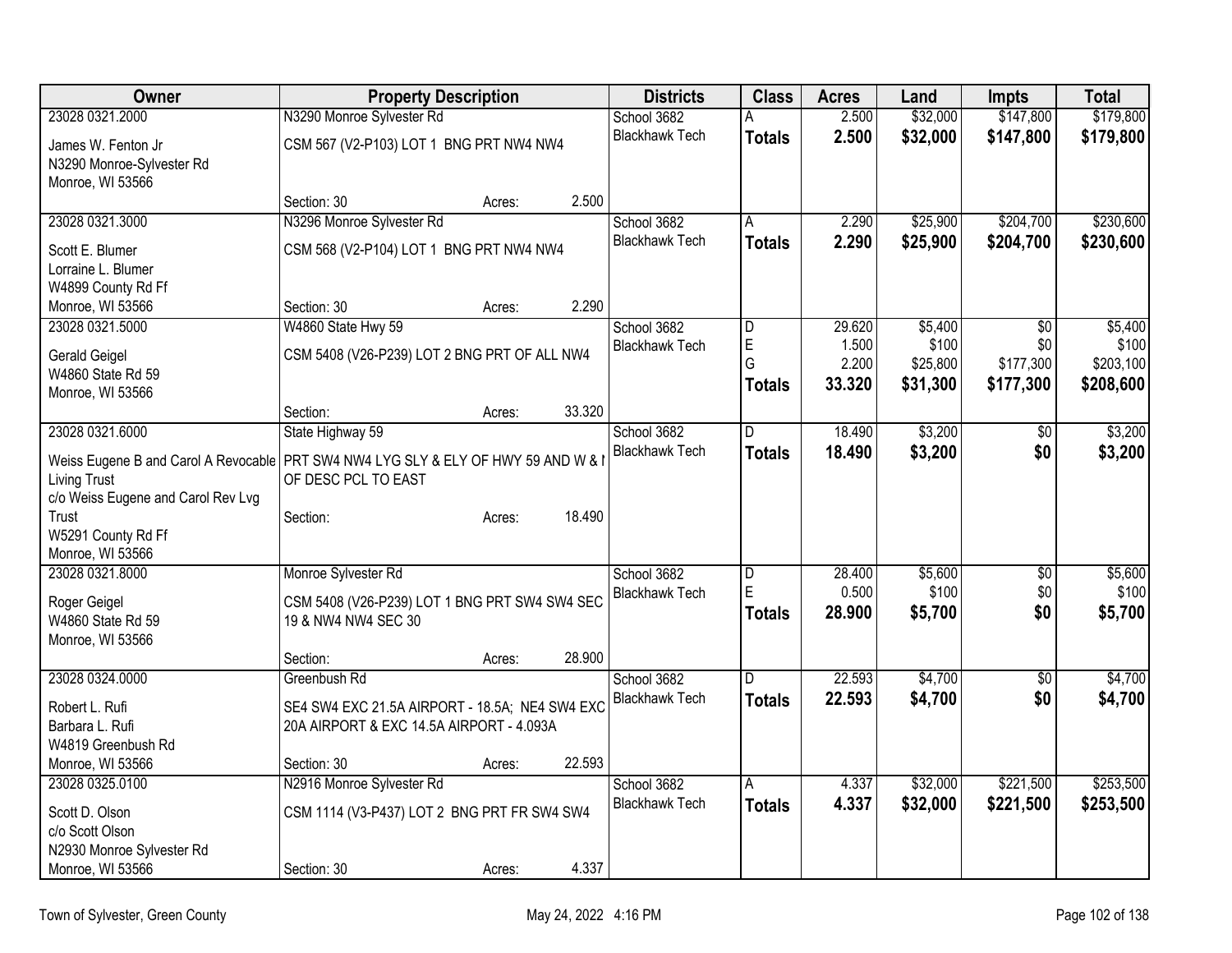| Owner                                    | <b>Property Description</b>                     |        |        | <b>Districts</b>      | <b>Class</b>   | <b>Acres</b> | Land     | <b>Impts</b>    | <b>Total</b> |
|------------------------------------------|-------------------------------------------------|--------|--------|-----------------------|----------------|--------------|----------|-----------------|--------------|
| 23028 0325.0200                          | N2930 Monroe Sylvester Rd                       |        |        | School 3682           | B              | 3.974        | \$32,900 | \$125,500       | \$158,400    |
| Scott D. Olson                           | CSM 1114 (V3-P437) LOT 1 BNG PRT SW4 SW4 ALSO   |        |        | <b>Blackhawk Tech</b> | <b>Totals</b>  | 3.974        | \$32,900 | \$125,500       | \$158,400    |
| c/o Scott Olson                          | COM SW COR SD SEC 30 TH N0*W 331.48 FT TH E     |        |        |                       |                |              |          |                 |              |
| N2930 Monroe Sylvester Rd                | ALG N LN LOT 2 CSM 1114 291.12 FT POB TH N6*E   |        |        |                       |                |              |          |                 |              |
| Monroe, WI 53566                         | Section: 30                                     | Acres: | 3.974  |                       |                |              |          |                 |              |
| 23028 0325.1000                          |                                                 |        |        | School 3682           | A              | 0.150        | \$500    | $\overline{50}$ | \$500        |
| Gene A. Grinnell                         | FR SW4 SW4                                      |        |        | <b>Blackhawk Tech</b> | <b>Totals</b>  | 0.150        | \$500    | \$0             | \$500        |
| Rita J. Grinnell                         |                                                 |        |        |                       |                |              |          |                 |              |
| W4888 Greenbush Rd                       |                                                 |        |        |                       |                |              |          |                 |              |
| Monroe, WI 53566                         | Section: 30                                     | Acres: | 0.150  |                       |                |              |          |                 |              |
| 23028 0325.2000                          | N2940 Monroe Sylvester Rd                       |        |        | School 3682           | B              | 1.100        | \$20,700 | \$78,500        | \$99,200     |
|                                          |                                                 |        |        | <b>Blackhawk Tech</b> | <b>Totals</b>  | 1.100        | \$20,700 | \$78,500        | \$99,200     |
| Scott Olson<br>N2930 Monroe Sylvester Rd | CSM 4166 (V16-P240) LOT 1 BNG PRT SW4 SW4       |        |        |                       |                |              |          |                 |              |
| Monroe, WI 53566                         |                                                 |        |        |                       |                |              |          |                 |              |
|                                          | Section: 30                                     | Acres: | 1.100  |                       |                |              |          |                 |              |
| 23028 0325.4001                          | Monroe Sylvester Rd                             |        |        | School 3682           | Α              | 1.000        | \$3,000  | \$0             | \$3,000      |
|                                          |                                                 |        |        | <b>Blackhawk Tech</b> | D              | 4.500        | \$1,100  | \$0             | \$1,100      |
| Scott D. Olson                           | CSM 4575 (V19-P166) LOT 1 BNG PRT SW4 SW4       |        |        |                       | <b>Totals</b>  | 5.500        | \$4,100  | \$0             | \$4,100      |
| c/o Scott Olson                          |                                                 |        |        |                       |                |              |          |                 |              |
| N2930 Monroe Sylvester Rd                |                                                 |        |        |                       |                |              |          |                 |              |
| Monroe, WI 53566                         | Section: 30                                     | Acres: | 5.500  |                       |                |              |          |                 |              |
| 23028 0325.4002                          |                                                 |        |        | School 3682           | 5M             | 0.500        | \$600    | $\overline{50}$ | \$600        |
| Ronald R. Bowen                          | CSM 3482 (V13-P68) LOT 1 EXC LOT 1 CSM 4575,    |        |        | <b>Blackhawk Tech</b> | D              | 3.790        | \$900    | \$0             | \$900        |
| 934 2nd St                               | BNG PRT SW4 SW4                                 |        |        |                       | <b>Totals</b>  | 4.290        | \$1,500  | \$0             | \$1,500      |
| Monroe, WI 53566                         |                                                 |        |        |                       |                |              |          |                 |              |
|                                          | Section: 30                                     | Acres: | 4.290  |                       |                |              |          |                 |              |
| 23028 0325.4003                          |                                                 |        |        | School 3682           | D.             | 40.139       | \$9,700  | $\overline{30}$ | \$9,700      |
| Ronald R. Bowen                          | FR NW4 SW4, EXC 10.7A AIRPORT & EXC PT CSM      |        |        | <b>Blackhawk Tech</b> | <b>Totals</b>  | 40.139       | \$9,700  | \$0             | \$9,700      |
| 934 2nd St                               | 3589 - CONT 24.6A FR SW4 SW4, EXC LOT 1 CSM     |        |        |                       |                |              |          |                 |              |
| Monroe, WI 53566                         | 2744 & EXC CSM 1114 & PCL 325.1 & PRT CSM       |        |        |                       |                |              |          |                 |              |
|                                          | Section: 30                                     | Acres: | 40.139 |                       |                |              |          |                 |              |
| 23028 0325.5000                          | N2950 Monroe Sylvester Rd                       |        |        | School 3682           | $\overline{B}$ | 1.380        | \$22,700 | \$76,800        | \$99,500     |
| Roundy Johnnie L & Stamm Gayle A         | CSM 3589 (V13-247) LOT 1 BNG PRT NW4 SW4 3.2A & |        |        | <b>Blackhawk Tech</b> | D.             | 4.000        | \$1,000  | \$0             | \$1,000      |
| Rev Trt Dated 12/6/13                    | PRT SW4 SW4 2.3A EXC CSM 4166 LOT 1             |        |        |                       | <b>Totals</b>  | 5.380        | \$23,700 | \$76,800        | \$100,500    |
| c/o Roundy Johnnie L & Stamm Gayle A     |                                                 |        |        |                       |                |              |          |                 |              |
| Rev Trust                                | Section: 30                                     | Acres: | 5.380  |                       |                |              |          |                 |              |
| PO Box 543                               |                                                 |        |        |                       |                |              |          |                 |              |
| Monroe, WI 53566                         |                                                 |        |        |                       |                |              |          |                 |              |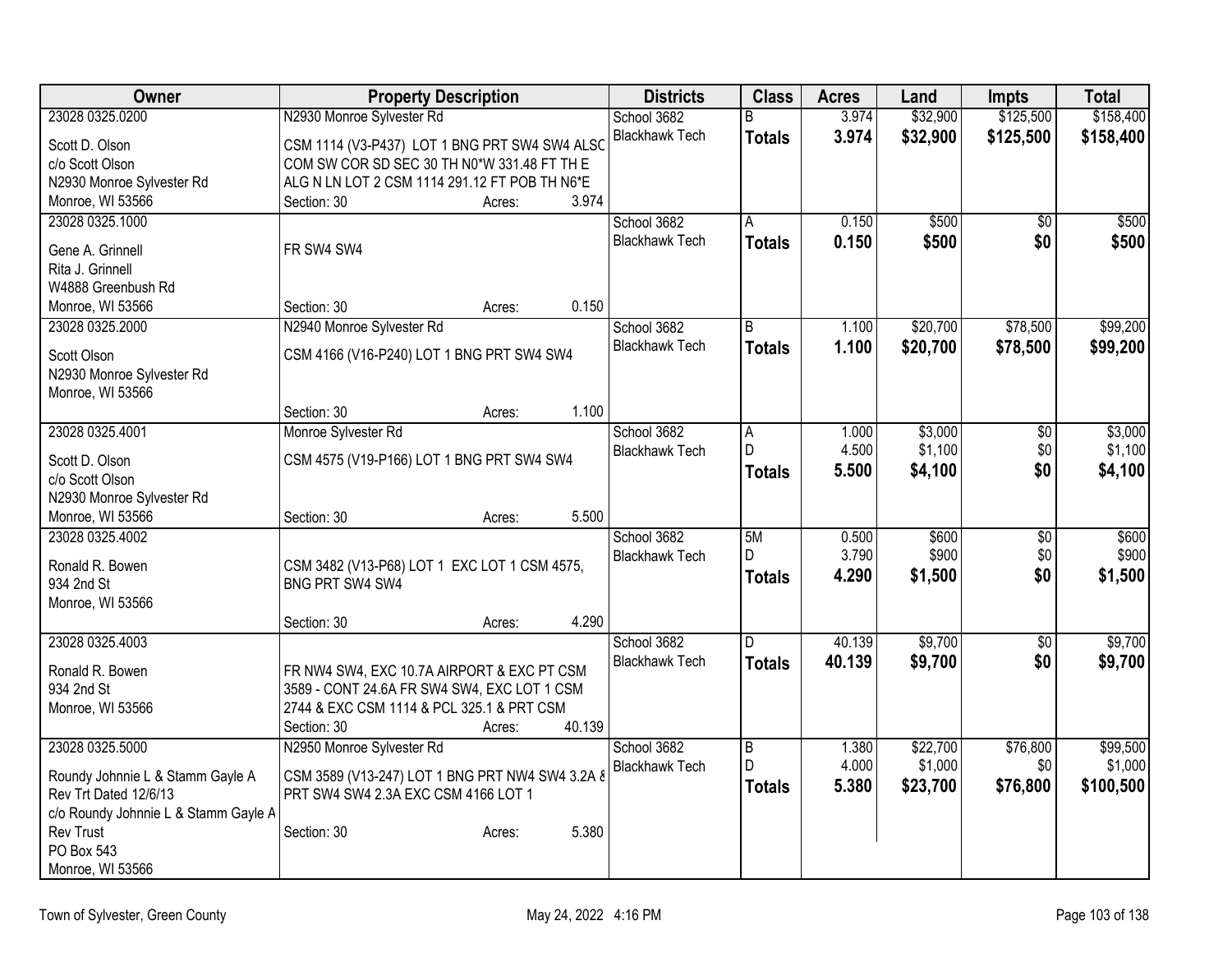| Owner                                                      |                                                                                      | <b>Property Description</b> |       | <b>Districts</b>      | <b>Class</b>            | <b>Acres</b> | Land     | <b>Impts</b>    | <b>Total</b> |
|------------------------------------------------------------|--------------------------------------------------------------------------------------|-----------------------------|-------|-----------------------|-------------------------|--------------|----------|-----------------|--------------|
| 23028 0326.1100                                            | <b>Forest Prairie Park</b>                                                           |                             |       | School 3682           |                         | 0.600        | \$200    | $\overline{50}$ | \$200        |
| Speedbowl South, LLC                                       | PRT NE4 SE4, COM E4 COR SD SEC, TH ALG E/W 1/4                                       |                             |       | <b>Blackhawk Tech</b> | <b>Totals</b>           | 0.600        | \$200    | \$0             | \$200        |
| c/o Speedbowl South, LLC                                   | LN N89*W 856.94 FT TO POB TH S1*E 191.94 FT TH                                       |                             |       |                       |                         |              |          |                 |              |
| W4633 State Rd 59                                          | S89*W 135.27 FT TO COR OF MONROE MUNIC                                               |                             |       |                       |                         |              |          |                 |              |
| Monroe, WI 53566                                           | Section: 30                                                                          | Acres:                      | 0.600 |                       |                         |              |          |                 |              |
| 23028 0328.0000                                            | N2905 Tindell Ln                                                                     |                             |       | School 3682           | $\overline{\mathsf{A}}$ | 2.000        | \$20,000 | \$240,200       | \$260,200    |
|                                                            |                                                                                      |                             |       | <b>Blackhawk Tech</b> | D.                      | 2.000        | \$500    | \$0             | \$500        |
| Richard J. Ivik                                            | CSM 4314 (V17-P226) LOT 6 BNG PRT SE4 SE4                                            |                             |       |                       | <b>Totals</b>           | 4.000        | \$20,500 | \$240,200       | \$260,700    |
| N2905 Tindell Ln                                           |                                                                                      |                             |       |                       |                         |              |          |                 |              |
| Monroe, WI 53566                                           |                                                                                      |                             |       |                       |                         |              |          |                 |              |
|                                                            | Section: 30                                                                          | Acres:                      | 4.000 |                       |                         |              |          |                 |              |
| 23028 0328.1000                                            | N2910 Tindell Ln                                                                     |                             |       | School 3682           | Α                       | 4.730        | \$32,900 | \$305,700       | \$338,600    |
| Shawn D. Painter                                           | CSM 4314 (V17-P226) LOT 7 BNG PRT SE4 SE4                                            |                             |       | <b>Blackhawk Tech</b> | <b>Totals</b>           | 4.730        | \$32,900 | \$305,700       | \$338,600    |
| Ashley M. Painter                                          |                                                                                      |                             |       |                       |                         |              |          |                 |              |
| 9314 S Smythe School Rd                                    |                                                                                      |                             |       |                       |                         |              |          |                 |              |
| Beloit, WI 53511                                           | Section: 30                                                                          | Acres:                      | 4.730 |                       |                         |              |          |                 |              |
| 23028 0329.1000                                            | Greenbush Rd                                                                         |                             |       | School 3682           | $\overline{\text{X2}}$  | 9.220        | \$0      | \$0             | \$0          |
|                                                            |                                                                                      |                             |       | <b>Blackhawk Tech</b> | <b>Totals</b>           | 9.220        | \$0      | \$0             | \$0          |
| Wisconsin Dept of Transportation<br>c/o State of Wisconsin | SECTION 30PT NW4 NW4, SW4 NW4, SE4 NW4, NW4<br>SW4, SW4 SW4 FOR HWY - CONT 9.22A M/L |                             |       |                       |                         |              |          |                 |              |
|                                                            |                                                                                      |                             |       |                       |                         |              |          |                 |              |
|                                                            | Section: 30                                                                          | Acres:                      | 9.220 |                       |                         |              |          |                 |              |
| 23028 0330.0000                                            | <b>Tindell Ln</b>                                                                    |                             |       | School 3682           | D.                      | 3.110        | \$700    | $\overline{50}$ | \$700        |
|                                                            |                                                                                      |                             |       | <b>Blackhawk Tech</b> | <b>Totals</b>           | 3.110        | \$700    | \$0             | \$700        |
| Reid M. Akerman<br>c/o Reid M. Akerman                     | CSM 4315 (V17-P230) LOT 8 BNG PRT NE4 NE4                                            |                             |       |                       |                         |              |          |                 |              |
| 1527 14th Ave Unit 6                                       |                                                                                      |                             |       |                       |                         |              |          |                 |              |
| Monroe, WI 53566                                           | Section: 31                                                                          | Acres:                      | 3.110 |                       |                         |              |          |                 |              |
| 23028 0330.1000                                            | <b>Tindell Ln</b>                                                                    |                             |       | School 3682           | D                       | 3.120        | \$700    | $\overline{50}$ | \$700        |
|                                                            |                                                                                      |                             |       | <b>Blackhawk Tech</b> |                         | 3.120        | \$700    | \$0             | \$700        |
| Kenneth L. Tindell                                         | CSM 4315 (V17-P230) LOT 9 BNG PRT NE4 NE4                                            |                             |       |                       | <b>Totals</b>           |              |          |                 |              |
| N13060 Primrose Rd                                         |                                                                                      |                             |       |                       |                         |              |          |                 |              |
| Trempealeau, WI 54661                                      |                                                                                      |                             |       |                       |                         |              |          |                 |              |
|                                                            | Section: 31                                                                          | Acres:                      | 3.120 |                       |                         |              |          |                 |              |
| 23028 0330.2000                                            | <b>Tindell Ln</b>                                                                    |                             |       | School 3682           | $\overline{\mathsf{D}}$ | 3.110        | \$700    | $\overline{50}$ | \$700        |
| Kenneth L. Tindell                                         | CSM 4315 (V17-P230) LOT 10 BNG PRT NE4 NE4                                           |                             |       | <b>Blackhawk Tech</b> | <b>Totals</b>           | 3.110        | \$700    | \$0             | \$700        |
| N13060 Primrose Rd                                         |                                                                                      |                             |       |                       |                         |              |          |                 |              |
| Trempealeau, WI 54661                                      |                                                                                      |                             |       |                       |                         |              |          |                 |              |
|                                                            | Section: 31                                                                          | Acres:                      | 3.110 |                       |                         |              |          |                 |              |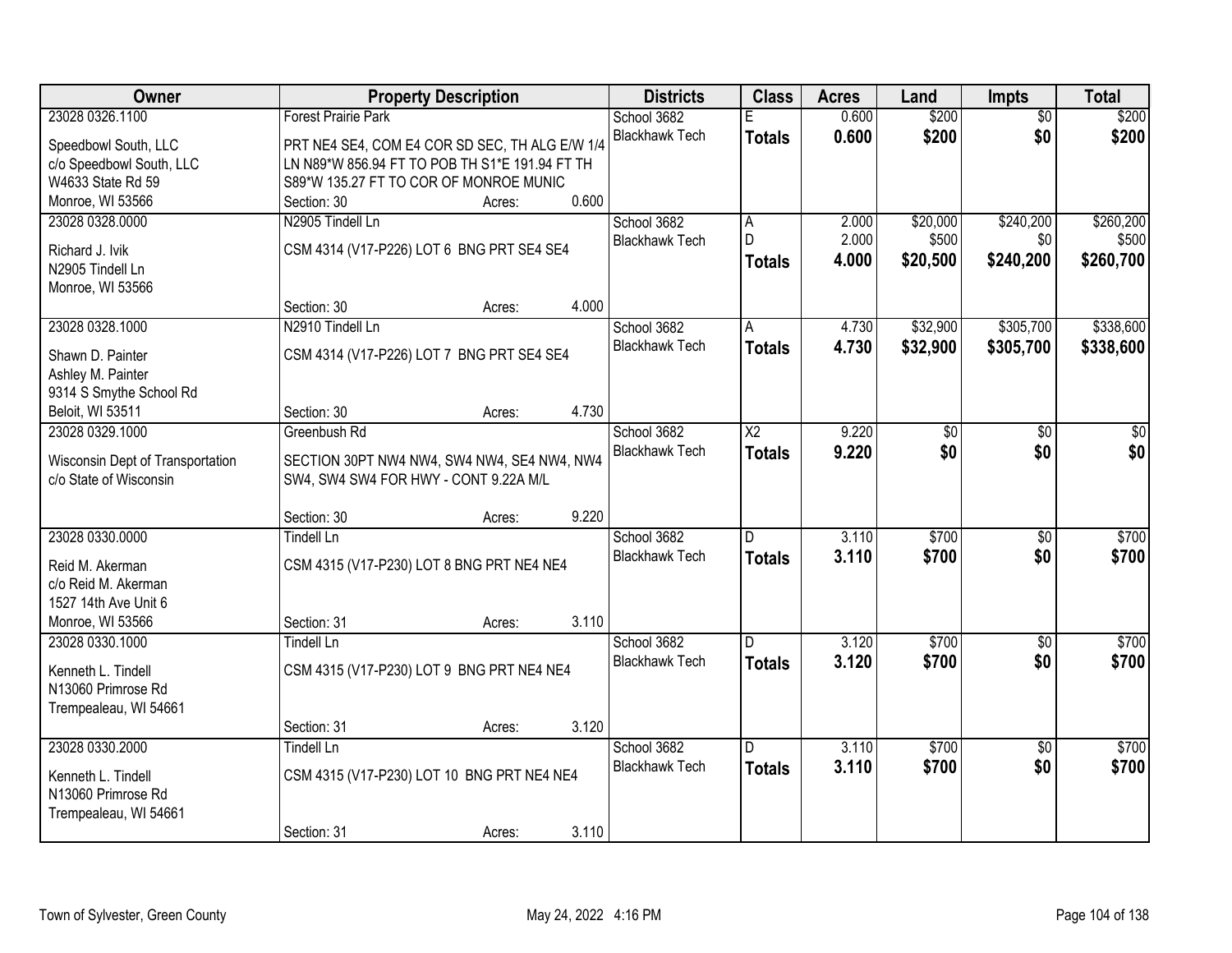| \$36,100<br>23028 0331.0000<br>0.600<br>\$9,700<br>\$45,800<br>Greenbush Rd<br>School 3682<br>\$1,500<br>D<br>6.080<br>\$1,500<br>\$0<br><b>Blackhawk Tech</b><br>PARC NE4 NE4 & SE4 NE4 N OF HWY EXC E 50 FT<br>Kirt L. Leuenberger<br>6.680<br>\$11,200<br>\$36,100<br>\$47,300<br><b>Totals</b><br>Joanne J. Leuenberger<br>FOR RD & EXC .50A & EXC N 1.5A - CONT 5.18A;<br>W4526 Greenbush Rd<br>ALSO COM NE COR TH N89*W 50 FT TH S0*W 761.69<br>Monroe, WI 53566<br>6.680<br>Section: 31<br>Acres:<br>\$12,000<br>\$180,400<br>23028 0331.1000<br>W4526 Greenbush Rd<br>School 3682<br>0.500<br>A<br><b>Blackhawk Tech</b><br>0.500<br>\$12,000<br>\$180,400<br><b>Totals</b><br>PRT E1/2 NE4 SEC 31 COM SW COR OF E1/2 NE4<br>Kirt L. Leuenberger<br>Joanne J. Leuenberger<br>LYG N CTR LN OF ELY & WLY TWN RD EXC W 52 1/2<br>W4526 Greenbush Rd<br>RDS AND EXC E 50 FT & EXC N 600 FT TH N ALG W<br>0.500<br>Monroe, WI 53566<br>Section: 31<br>Acres:<br>23028 0332.0000<br>W4566 Greenbush Rd<br>School 3682<br>\$25,000<br>\$120,900<br>2.000<br>A<br>D<br>1.210<br>\$300<br>\$0<br><b>Blackhawk Tech</b><br>CSM 4313 (V17-P223) LOT 1 BNG PRT NE4 NE4<br>Carlton E. Lease<br>3.210<br>\$25,300<br>\$120,900<br><b>Totals</b><br>Kristen L. Lease<br>W4566 Green Bush Rd<br>3.210<br>Monroe, WI 53566<br>Section: 31<br>Acres:<br>School 3682<br>\$300<br>\$300<br>23028 0332.0100<br>Greenbush Rd<br>5M<br>0.250<br>\$0<br>2.300<br>\$600<br>\$600<br>D<br>\$0<br><b>Blackhawk Tech</b><br>Kenneth L. Tindell<br>CSM 4313 (V17-P223) LOT 2 BNG PRT NE4 NE4<br>E<br>\$100<br>0.400<br>\$0<br>N13060 Primrose Rd<br>2.950<br>\$0<br>\$1,000<br><b>Totals</b><br>Trempealeau, WI 54661<br>2.950<br>Section: 31<br>Acres:<br>\$27,100<br>23028 0332.1000<br>N2871 Tindell Ln<br>2.720<br>\$154,200<br>School 3682<br>A<br>2.720<br>\$27,100<br>\$154,200<br><b>Blackhawk Tech</b><br><b>Totals</b><br>CSM 4313 (V17-P223) LOT 4 BNG PRT NE4 NE4<br>Patrick A. Zimmerman<br>Tammy L. Rupnow<br>N2871 Tindell Ln<br>2.720<br>Monroe, WI 53566<br>Section: 31<br>Acres:<br>School 3682<br>5M<br>\$500<br>\$500<br>23028 0332.1100<br><b>Tindell Ln</b><br>0.450<br>$\sqrt{6}$<br>1.960<br>\$500<br>\$0<br>D<br><b>Blackhawk Tech</b><br>CSM 4313 (V17-P223) LOT 3 BNG PRT NE4 NE4<br>Kenneth L. Tindell<br>F<br>0.400<br>\$100<br>\$0<br>N13060 Primrose Rd<br>2.810<br>\$1,100<br>\$0<br><b>Totals</b><br>Trempealeau, WI 54661 | Owner | <b>Property Description</b>    | <b>Districts</b> | <b>Class</b> | <b>Acres</b> | Land | <b>Impts</b> | <b>Total</b> |
|----------------------------------------------------------------------------------------------------------------------------------------------------------------------------------------------------------------------------------------------------------------------------------------------------------------------------------------------------------------------------------------------------------------------------------------------------------------------------------------------------------------------------------------------------------------------------------------------------------------------------------------------------------------------------------------------------------------------------------------------------------------------------------------------------------------------------------------------------------------------------------------------------------------------------------------------------------------------------------------------------------------------------------------------------------------------------------------------------------------------------------------------------------------------------------------------------------------------------------------------------------------------------------------------------------------------------------------------------------------------------------------------------------------------------------------------------------------------------------------------------------------------------------------------------------------------------------------------------------------------------------------------------------------------------------------------------------------------------------------------------------------------------------------------------------------------------------------------------------------------------------------------------------------------------------------------------------------------------------------------------------------------------------------------------------------------------------------------------------------------------------------------------------------------------------------------------------------------------------------------------------------------------------------------------------------------------------------------------------------------------------------------------------------------------------------|-------|--------------------------------|------------------|--------------|--------------|------|--------------|--------------|
|                                                                                                                                                                                                                                                                                                                                                                                                                                                                                                                                                                                                                                                                                                                                                                                                                                                                                                                                                                                                                                                                                                                                                                                                                                                                                                                                                                                                                                                                                                                                                                                                                                                                                                                                                                                                                                                                                                                                                                                                                                                                                                                                                                                                                                                                                                                                                                                                                                        |       |                                |                  |              |              |      |              |              |
| \$192,400<br>\$192,400<br>\$145,900<br>\$300<br>\$146,200<br>\$100<br>\$1,000<br>\$181,300<br>\$181,300<br>\$500<br>\$100<br>\$1,100                                                                                                                                                                                                                                                                                                                                                                                                                                                                                                                                                                                                                                                                                                                                                                                                                                                                                                                                                                                                                                                                                                                                                                                                                                                                                                                                                                                                                                                                                                                                                                                                                                                                                                                                                                                                                                                                                                                                                                                                                                                                                                                                                                                                                                                                                                   |       |                                |                  |              |              |      |              |              |
|                                                                                                                                                                                                                                                                                                                                                                                                                                                                                                                                                                                                                                                                                                                                                                                                                                                                                                                                                                                                                                                                                                                                                                                                                                                                                                                                                                                                                                                                                                                                                                                                                                                                                                                                                                                                                                                                                                                                                                                                                                                                                                                                                                                                                                                                                                                                                                                                                                        |       |                                |                  |              |              |      |              |              |
|                                                                                                                                                                                                                                                                                                                                                                                                                                                                                                                                                                                                                                                                                                                                                                                                                                                                                                                                                                                                                                                                                                                                                                                                                                                                                                                                                                                                                                                                                                                                                                                                                                                                                                                                                                                                                                                                                                                                                                                                                                                                                                                                                                                                                                                                                                                                                                                                                                        |       |                                |                  |              |              |      |              |              |
|                                                                                                                                                                                                                                                                                                                                                                                                                                                                                                                                                                                                                                                                                                                                                                                                                                                                                                                                                                                                                                                                                                                                                                                                                                                                                                                                                                                                                                                                                                                                                                                                                                                                                                                                                                                                                                                                                                                                                                                                                                                                                                                                                                                                                                                                                                                                                                                                                                        |       |                                |                  |              |              |      |              |              |
|                                                                                                                                                                                                                                                                                                                                                                                                                                                                                                                                                                                                                                                                                                                                                                                                                                                                                                                                                                                                                                                                                                                                                                                                                                                                                                                                                                                                                                                                                                                                                                                                                                                                                                                                                                                                                                                                                                                                                                                                                                                                                                                                                                                                                                                                                                                                                                                                                                        |       |                                |                  |              |              |      |              |              |
|                                                                                                                                                                                                                                                                                                                                                                                                                                                                                                                                                                                                                                                                                                                                                                                                                                                                                                                                                                                                                                                                                                                                                                                                                                                                                                                                                                                                                                                                                                                                                                                                                                                                                                                                                                                                                                                                                                                                                                                                                                                                                                                                                                                                                                                                                                                                                                                                                                        |       |                                |                  |              |              |      |              |              |
|                                                                                                                                                                                                                                                                                                                                                                                                                                                                                                                                                                                                                                                                                                                                                                                                                                                                                                                                                                                                                                                                                                                                                                                                                                                                                                                                                                                                                                                                                                                                                                                                                                                                                                                                                                                                                                                                                                                                                                                                                                                                                                                                                                                                                                                                                                                                                                                                                                        |       |                                |                  |              |              |      |              |              |
|                                                                                                                                                                                                                                                                                                                                                                                                                                                                                                                                                                                                                                                                                                                                                                                                                                                                                                                                                                                                                                                                                                                                                                                                                                                                                                                                                                                                                                                                                                                                                                                                                                                                                                                                                                                                                                                                                                                                                                                                                                                                                                                                                                                                                                                                                                                                                                                                                                        |       |                                |                  |              |              |      |              |              |
|                                                                                                                                                                                                                                                                                                                                                                                                                                                                                                                                                                                                                                                                                                                                                                                                                                                                                                                                                                                                                                                                                                                                                                                                                                                                                                                                                                                                                                                                                                                                                                                                                                                                                                                                                                                                                                                                                                                                                                                                                                                                                                                                                                                                                                                                                                                                                                                                                                        |       |                                |                  |              |              |      |              |              |
|                                                                                                                                                                                                                                                                                                                                                                                                                                                                                                                                                                                                                                                                                                                                                                                                                                                                                                                                                                                                                                                                                                                                                                                                                                                                                                                                                                                                                                                                                                                                                                                                                                                                                                                                                                                                                                                                                                                                                                                                                                                                                                                                                                                                                                                                                                                                                                                                                                        |       |                                |                  |              |              |      |              |              |
|                                                                                                                                                                                                                                                                                                                                                                                                                                                                                                                                                                                                                                                                                                                                                                                                                                                                                                                                                                                                                                                                                                                                                                                                                                                                                                                                                                                                                                                                                                                                                                                                                                                                                                                                                                                                                                                                                                                                                                                                                                                                                                                                                                                                                                                                                                                                                                                                                                        |       |                                |                  |              |              |      |              |              |
|                                                                                                                                                                                                                                                                                                                                                                                                                                                                                                                                                                                                                                                                                                                                                                                                                                                                                                                                                                                                                                                                                                                                                                                                                                                                                                                                                                                                                                                                                                                                                                                                                                                                                                                                                                                                                                                                                                                                                                                                                                                                                                                                                                                                                                                                                                                                                                                                                                        |       |                                |                  |              |              |      |              |              |
|                                                                                                                                                                                                                                                                                                                                                                                                                                                                                                                                                                                                                                                                                                                                                                                                                                                                                                                                                                                                                                                                                                                                                                                                                                                                                                                                                                                                                                                                                                                                                                                                                                                                                                                                                                                                                                                                                                                                                                                                                                                                                                                                                                                                                                                                                                                                                                                                                                        |       |                                |                  |              |              |      |              |              |
|                                                                                                                                                                                                                                                                                                                                                                                                                                                                                                                                                                                                                                                                                                                                                                                                                                                                                                                                                                                                                                                                                                                                                                                                                                                                                                                                                                                                                                                                                                                                                                                                                                                                                                                                                                                                                                                                                                                                                                                                                                                                                                                                                                                                                                                                                                                                                                                                                                        |       |                                |                  |              |              |      |              |              |
|                                                                                                                                                                                                                                                                                                                                                                                                                                                                                                                                                                                                                                                                                                                                                                                                                                                                                                                                                                                                                                                                                                                                                                                                                                                                                                                                                                                                                                                                                                                                                                                                                                                                                                                                                                                                                                                                                                                                                                                                                                                                                                                                                                                                                                                                                                                                                                                                                                        |       |                                |                  |              |              |      |              |              |
|                                                                                                                                                                                                                                                                                                                                                                                                                                                                                                                                                                                                                                                                                                                                                                                                                                                                                                                                                                                                                                                                                                                                                                                                                                                                                                                                                                                                                                                                                                                                                                                                                                                                                                                                                                                                                                                                                                                                                                                                                                                                                                                                                                                                                                                                                                                                                                                                                                        |       |                                |                  |              |              |      |              |              |
|                                                                                                                                                                                                                                                                                                                                                                                                                                                                                                                                                                                                                                                                                                                                                                                                                                                                                                                                                                                                                                                                                                                                                                                                                                                                                                                                                                                                                                                                                                                                                                                                                                                                                                                                                                                                                                                                                                                                                                                                                                                                                                                                                                                                                                                                                                                                                                                                                                        |       |                                |                  |              |              |      |              |              |
|                                                                                                                                                                                                                                                                                                                                                                                                                                                                                                                                                                                                                                                                                                                                                                                                                                                                                                                                                                                                                                                                                                                                                                                                                                                                                                                                                                                                                                                                                                                                                                                                                                                                                                                                                                                                                                                                                                                                                                                                                                                                                                                                                                                                                                                                                                                                                                                                                                        |       |                                |                  |              |              |      |              |              |
|                                                                                                                                                                                                                                                                                                                                                                                                                                                                                                                                                                                                                                                                                                                                                                                                                                                                                                                                                                                                                                                                                                                                                                                                                                                                                                                                                                                                                                                                                                                                                                                                                                                                                                                                                                                                                                                                                                                                                                                                                                                                                                                                                                                                                                                                                                                                                                                                                                        |       |                                |                  |              |              |      |              |              |
|                                                                                                                                                                                                                                                                                                                                                                                                                                                                                                                                                                                                                                                                                                                                                                                                                                                                                                                                                                                                                                                                                                                                                                                                                                                                                                                                                                                                                                                                                                                                                                                                                                                                                                                                                                                                                                                                                                                                                                                                                                                                                                                                                                                                                                                                                                                                                                                                                                        |       |                                |                  |              |              |      |              |              |
|                                                                                                                                                                                                                                                                                                                                                                                                                                                                                                                                                                                                                                                                                                                                                                                                                                                                                                                                                                                                                                                                                                                                                                                                                                                                                                                                                                                                                                                                                                                                                                                                                                                                                                                                                                                                                                                                                                                                                                                                                                                                                                                                                                                                                                                                                                                                                                                                                                        |       |                                |                  |              |              |      |              |              |
|                                                                                                                                                                                                                                                                                                                                                                                                                                                                                                                                                                                                                                                                                                                                                                                                                                                                                                                                                                                                                                                                                                                                                                                                                                                                                                                                                                                                                                                                                                                                                                                                                                                                                                                                                                                                                                                                                                                                                                                                                                                                                                                                                                                                                                                                                                                                                                                                                                        |       |                                |                  |              |              |      |              |              |
|                                                                                                                                                                                                                                                                                                                                                                                                                                                                                                                                                                                                                                                                                                                                                                                                                                                                                                                                                                                                                                                                                                                                                                                                                                                                                                                                                                                                                                                                                                                                                                                                                                                                                                                                                                                                                                                                                                                                                                                                                                                                                                                                                                                                                                                                                                                                                                                                                                        |       |                                |                  |              |              |      |              |              |
|                                                                                                                                                                                                                                                                                                                                                                                                                                                                                                                                                                                                                                                                                                                                                                                                                                                                                                                                                                                                                                                                                                                                                                                                                                                                                                                                                                                                                                                                                                                                                                                                                                                                                                                                                                                                                                                                                                                                                                                                                                                                                                                                                                                                                                                                                                                                                                                                                                        |       |                                |                  |              |              |      |              |              |
|                                                                                                                                                                                                                                                                                                                                                                                                                                                                                                                                                                                                                                                                                                                                                                                                                                                                                                                                                                                                                                                                                                                                                                                                                                                                                                                                                                                                                                                                                                                                                                                                                                                                                                                                                                                                                                                                                                                                                                                                                                                                                                                                                                                                                                                                                                                                                                                                                                        |       |                                |                  |              |              |      |              |              |
|                                                                                                                                                                                                                                                                                                                                                                                                                                                                                                                                                                                                                                                                                                                                                                                                                                                                                                                                                                                                                                                                                                                                                                                                                                                                                                                                                                                                                                                                                                                                                                                                                                                                                                                                                                                                                                                                                                                                                                                                                                                                                                                                                                                                                                                                                                                                                                                                                                        |       |                                |                  |              |              |      |              |              |
|                                                                                                                                                                                                                                                                                                                                                                                                                                                                                                                                                                                                                                                                                                                                                                                                                                                                                                                                                                                                                                                                                                                                                                                                                                                                                                                                                                                                                                                                                                                                                                                                                                                                                                                                                                                                                                                                                                                                                                                                                                                                                                                                                                                                                                                                                                                                                                                                                                        |       |                                |                  |              |              |      |              |              |
|                                                                                                                                                                                                                                                                                                                                                                                                                                                                                                                                                                                                                                                                                                                                                                                                                                                                                                                                                                                                                                                                                                                                                                                                                                                                                                                                                                                                                                                                                                                                                                                                                                                                                                                                                                                                                                                                                                                                                                                                                                                                                                                                                                                                                                                                                                                                                                                                                                        |       |                                |                  |              |              |      |              |              |
|                                                                                                                                                                                                                                                                                                                                                                                                                                                                                                                                                                                                                                                                                                                                                                                                                                                                                                                                                                                                                                                                                                                                                                                                                                                                                                                                                                                                                                                                                                                                                                                                                                                                                                                                                                                                                                                                                                                                                                                                                                                                                                                                                                                                                                                                                                                                                                                                                                        |       |                                |                  |              |              |      |              |              |
|                                                                                                                                                                                                                                                                                                                                                                                                                                                                                                                                                                                                                                                                                                                                                                                                                                                                                                                                                                                                                                                                                                                                                                                                                                                                                                                                                                                                                                                                                                                                                                                                                                                                                                                                                                                                                                                                                                                                                                                                                                                                                                                                                                                                                                                                                                                                                                                                                                        |       |                                |                  |              |              |      |              |              |
|                                                                                                                                                                                                                                                                                                                                                                                                                                                                                                                                                                                                                                                                                                                                                                                                                                                                                                                                                                                                                                                                                                                                                                                                                                                                                                                                                                                                                                                                                                                                                                                                                                                                                                                                                                                                                                                                                                                                                                                                                                                                                                                                                                                                                                                                                                                                                                                                                                        |       |                                |                  |              |              |      |              |              |
|                                                                                                                                                                                                                                                                                                                                                                                                                                                                                                                                                                                                                                                                                                                                                                                                                                                                                                                                                                                                                                                                                                                                                                                                                                                                                                                                                                                                                                                                                                                                                                                                                                                                                                                                                                                                                                                                                                                                                                                                                                                                                                                                                                                                                                                                                                                                                                                                                                        |       | 2.810<br>Section: 31<br>Acres: |                  |              |              |      |              |              |
| 23028 0332.2000<br>N2883 Tindell Ln<br>\$27,000<br>\$284,600<br>\$311,600<br>School 3682<br>A<br>2.690                                                                                                                                                                                                                                                                                                                                                                                                                                                                                                                                                                                                                                                                                                                                                                                                                                                                                                                                                                                                                                                                                                                                                                                                                                                                                                                                                                                                                                                                                                                                                                                                                                                                                                                                                                                                                                                                                                                                                                                                                                                                                                                                                                                                                                                                                                                                 |       |                                |                  |              |              |      |              |              |
| 2.690<br><b>Blackhawk Tech</b><br>\$27,000<br>\$284,600<br>\$311,600<br><b>Totals</b><br>Westfield Trust Dated September 1, 201 CSM 4314 (V17-P226) LOT 5 BNG PRT NE4 NE4                                                                                                                                                                                                                                                                                                                                                                                                                                                                                                                                                                                                                                                                                                                                                                                                                                                                                                                                                                                                                                                                                                                                                                                                                                                                                                                                                                                                                                                                                                                                                                                                                                                                                                                                                                                                                                                                                                                                                                                                                                                                                                                                                                                                                                                              |       |                                |                  |              |              |      |              |              |
| Harold & Carol Field Trustees                                                                                                                                                                                                                                                                                                                                                                                                                                                                                                                                                                                                                                                                                                                                                                                                                                                                                                                                                                                                                                                                                                                                                                                                                                                                                                                                                                                                                                                                                                                                                                                                                                                                                                                                                                                                                                                                                                                                                                                                                                                                                                                                                                                                                                                                                                                                                                                                          |       |                                |                  |              |              |      |              |              |
| N2883 Tindell Ln                                                                                                                                                                                                                                                                                                                                                                                                                                                                                                                                                                                                                                                                                                                                                                                                                                                                                                                                                                                                                                                                                                                                                                                                                                                                                                                                                                                                                                                                                                                                                                                                                                                                                                                                                                                                                                                                                                                                                                                                                                                                                                                                                                                                                                                                                                                                                                                                                       |       |                                |                  |              |              |      |              |              |
| Monroe, WI 53566<br>2.690<br>Section: 31<br>Acres:                                                                                                                                                                                                                                                                                                                                                                                                                                                                                                                                                                                                                                                                                                                                                                                                                                                                                                                                                                                                                                                                                                                                                                                                                                                                                                                                                                                                                                                                                                                                                                                                                                                                                                                                                                                                                                                                                                                                                                                                                                                                                                                                                                                                                                                                                                                                                                                     |       |                                |                  |              |              |      |              |              |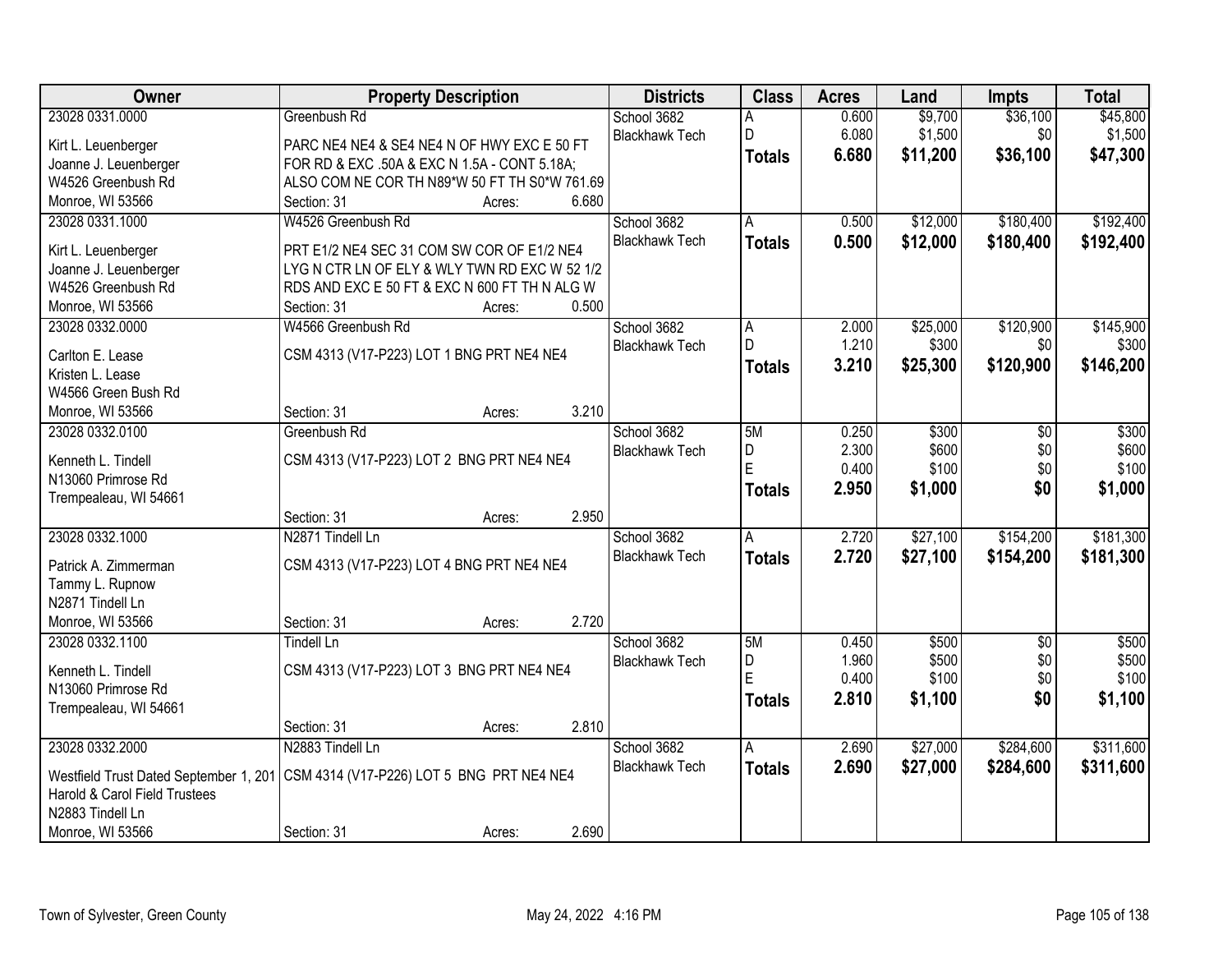| <b>Owner</b>                            | <b>Property Description</b>                      | <b>Districts</b>      | <b>Class</b>  | <b>Acres</b>   | Land              | Impts            | <b>Total</b>       |
|-----------------------------------------|--------------------------------------------------|-----------------------|---------------|----------------|-------------------|------------------|--------------------|
| 23028 0333.0000                         | Greenbush Rd                                     | School 3682           | 5M            | 9.680          | \$10,200          | $\overline{50}$  | \$10,200           |
| Rena Ripp                               | W 1/2 NE4 EXC SLY 37A LYG S MIDDLE HWY ACROSS    | <b>Blackhawk Tech</b> | D             | 41.000         | \$9,700           | \$0              | \$9,700            |
| 6773 Kopp Rd                            | NE4; W 20 RODS WIDE OF NE4 NE4; W 20 RODS        |                       | E             | 1.500          | \$400             | \$0              | \$400              |
| Waunakee, WI 53597                      | WIDE OF SE4 NE4 AS FAR SOUTH AS TO HWY           |                       | <b>Totals</b> | 52.180         | \$20,300          | \$0              | \$20,300           |
|                                         | 52.180<br>Section: 31<br>Acres:                  |                       |               |                |                   |                  |                    |
| 23028 0333.1000                         | W4682 Greenbush Rd                               | School 3682           | A             | 1.920          | \$29,600          | \$121,300        | \$150,900          |
|                                         |                                                  | <b>Blackhawk Tech</b> | <b>Totals</b> | 1.920          | \$29,600          | \$121,300        | \$150,900          |
| Jason A. Kjerstad<br>W4682 Greenbush Rd | CSM 3443 (V13-P2) LOT 1 BNG PRT NW4 & SW4 OF     |                       |               |                |                   |                  |                    |
|                                         | NE4                                              |                       |               |                |                   |                  |                    |
| Monroe, WI 53566                        | 1.920<br>Section: 31<br>Acres:                   |                       |               |                |                   |                  |                    |
| 23028 0333.2000                         | W4664 Greenbush Rd                               | School 3682           | Α             | 4.900          | \$41,600          | \$142,300        | \$183,900          |
|                                         |                                                  | <b>Blackhawk Tech</b> | <b>Totals</b> | 4.900          | \$41,600          | \$142,300        | \$183,900          |
| Dawn Martin                             | CSM 4276 (V17-P139) LOT 1 BNG PRT NW4 & SW4      |                       |               |                |                   |                  |                    |
| W4664 Greenbush Rd                      | OF NE4                                           |                       |               |                |                   |                  |                    |
| Monroe, WI 53566                        |                                                  |                       |               |                |                   |                  |                    |
|                                         | 4.900<br>Section: 31<br>Acres:                   |                       |               |                |                   |                  |                    |
| 23028 0334.0200                         | <b>Richland Rd</b>                               | School 3682           | D             | 103.490        | \$23,200          | \$0              | \$23,200           |
| Roy P. Blum et al                       | N1/2 SE4, E 19A NE4 SW4, S 36A SE4 NE4 SEC 31    | <b>Blackhawk Tech</b> | E             | 8.000          | \$1,600           | \$0              | \$1,600            |
| N2640 Richland Rd                       | EXC CSM 4766, 4413, 731, EXC COM 330 FT E & 10.9 |                       | <b>Totals</b> | 111.490        | \$24,800          | \$0              | \$24,800           |
| Monroe, WI 53566-9434                   | FT S SW COR NE4 SEC 31 TH N 396 FT TH E 550 FT   |                       |               |                |                   |                  |                    |
|                                         | 111.490<br>Section: 31<br>Acres:                 |                       |               |                |                   |                  |                    |
| 23028 0334.1100                         | N2639 Richland Rd                                | School 3682           | A             | 1.230          | \$26,200          | \$134,600        | \$160,800          |
|                                         |                                                  | <b>Blackhawk Tech</b> | <b>Totals</b> | 1.230          | \$26,200          | \$134,600        | \$160,800          |
| Tammy M. Noble                          | CSM 4766 (V21-P35) LOT 1 BNG PRT NE4 & NW4 OF    |                       |               |                |                   |                  |                    |
| Kristopher A. Priewe                    | SE4, FKA CSM 1467 LOT 1                          |                       |               |                |                   |                  |                    |
| N2639 Richland Rd                       | 1.230                                            |                       |               |                |                   |                  |                    |
| Monroe, WI 53566                        | Section: 31<br>Acres:                            |                       |               |                |                   |                  |                    |
| 23028 0334.2000                         | N2640 Richland Rd                                | School 3682           | A<br>D        | 1.000<br>1.000 | \$18,000<br>\$200 | \$110,300<br>\$0 | \$128,300<br>\$200 |
| Roy P. Blum                             | CSM 4413 (V18-P132) LOT 1 BNG PRT NE4 SE4        | <b>Blackhawk Tech</b> |               |                |                   |                  |                    |
| N2640 Richland Rd                       |                                                  |                       | <b>Totals</b> | 2.000          | \$18,200          | \$110,300        | \$128,500          |
| Monroe, WI 53566-9434                   |                                                  |                       |               |                |                   |                  |                    |
|                                         | 2.000<br>Section: 31<br>Acres:                   |                       |               |                |                   |                  |                    |
| 23028 0335.0000                         | N2701 Richland Rd                                | School 3682           | A             | 4.860          | \$41,400          | \$253,600        | \$295,000          |
| Daniel P. Bestul                        | PRT SW4 NE4 & NW4 SE4 COM PT 330 FT E & 10.9 FT  | <b>Blackhawk Tech</b> | <b>Totals</b> | 4.860          | \$41,400          | \$253,600        | \$295,000          |
| Sandra L. Bestul                        | S-SW COR NE4 TH N 396 FT TH E 550 FT TH S 396    |                       |               |                |                   |                  |                    |
| N2701 Richland Rd                       | FT TH W 550 FT TO POB                            |                       |               |                |                   |                  |                    |
| Monroe, WI 53566                        | 4.860<br>Section: 31<br>Acres:                   |                       |               |                |                   |                  |                    |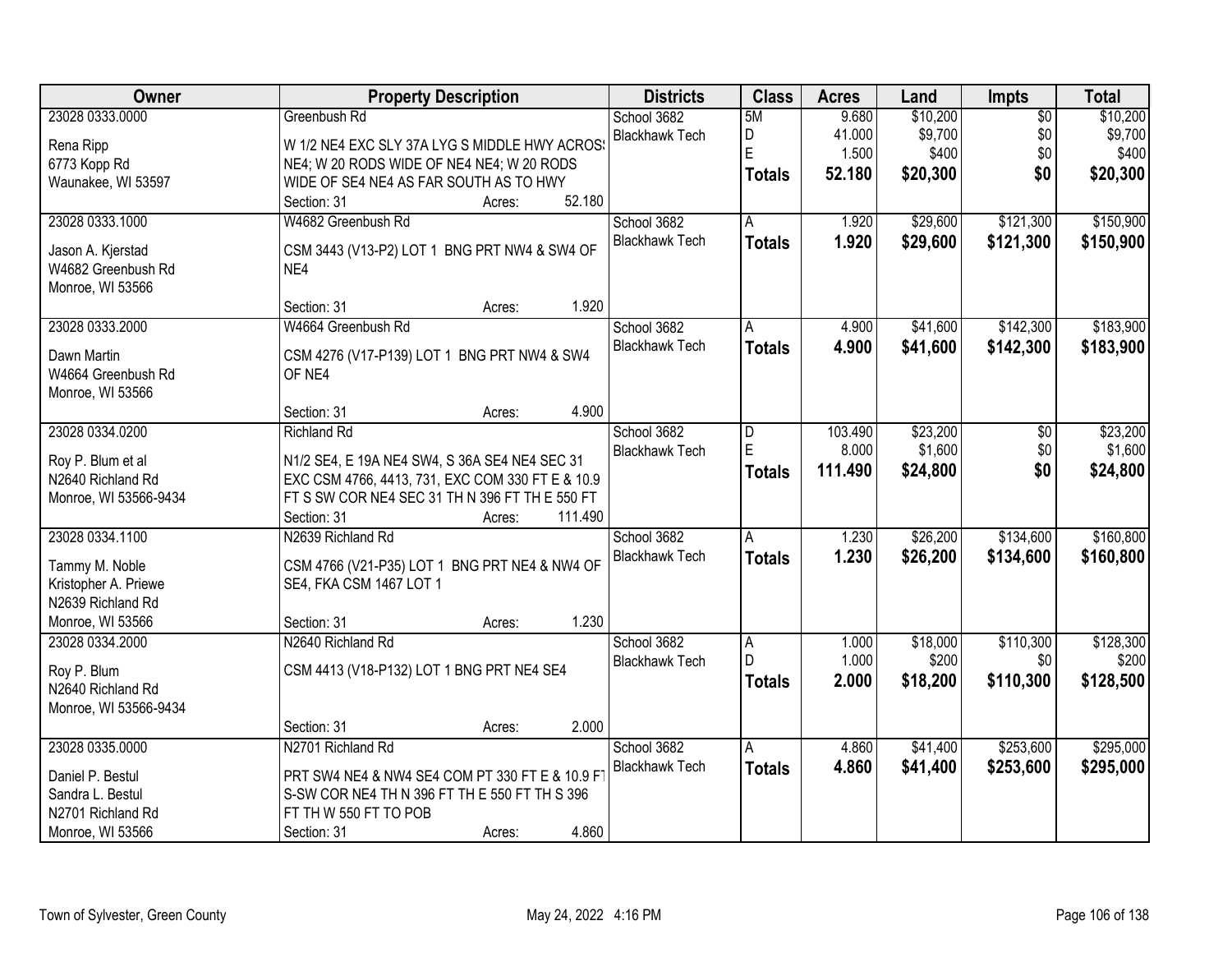| <b>Owner</b>                        |                                                 | <b>Property Description</b> |       |                                      | <b>Class</b>  | <b>Acres</b> | Land     | <b>Impts</b>    | <b>Total</b> |
|-------------------------------------|-------------------------------------------------|-----------------------------|-------|--------------------------------------|---------------|--------------|----------|-----------------|--------------|
| 23028 0336.0000                     | N2615 Richland Rd                               |                             |       | School 3682                          |               | 1.500        | \$22,500 | \$177,600       | \$200,100    |
| <b>Walter Graber</b>                | CSM 731 (V2-P290) LOT 1 BNG PRT SE4             |                             |       | <b>Blackhawk Tech</b>                | <b>Totals</b> | 1.500        | \$22,500 | \$177,600       | \$200,100    |
| N2615 Richland Rd                   |                                                 |                             |       |                                      |               |              |          |                 |              |
| Monroe, WI 53566                    |                                                 |                             |       |                                      |               |              |          |                 |              |
|                                     | Section: 31                                     | Acres:                      | 1.500 |                                      |               |              |          |                 |              |
| 23028 0337.0000                     | N2659 Richland Rd                               |                             |       | School 3682                          | A             | 2.280        | \$31,100 | \$141,900       | \$173,000    |
| Arthur F. Carter                    | COM SW COR NW4 SE4 TH N 152.55 FT TH E 1564.59  |                             |       | <b>Blackhawk Tech</b>                | <b>Totals</b> | 2.280        | \$31,100 | \$141,900       | \$173,000    |
| N2659 Richland Rd                   | FT TO CTR RD TH N20*W 320.45 FT POB TH N89*W    |                             |       |                                      |               |              |          |                 |              |
| Monroe, WI 53566                    | 257.3 FT TH N5*W 166.57 FT TH N5*W 265.13 FT TH |                             |       |                                      |               |              |          |                 |              |
|                                     | Section: 31                                     | Acres:                      | 2.280 |                                      |               |              |          |                 |              |
| 23028 0338.0000                     | W4639 Richland Rd                               |                             |       | School 3682                          | A             | 1.980        | \$29,900 | \$213,400       | \$243,300    |
| Dale M. Sleiter                     | SECTION 31PLAT OF SURVEY (V2-P209) LOT 1        |                             |       | <b>Blackhawk Tech</b>                | <b>Totals</b> | 1.980        | \$29,900 | \$213,400       | \$243,300    |
| Patricia M. Sleiter                 | <b>EAST FOREST</b>                              |                             |       |                                      |               |              |          |                 |              |
| W4639 Richland Rd                   |                                                 |                             |       |                                      |               |              |          |                 |              |
| Monroe, WI 53566                    | Section: 31                                     | Acres:                      | 1.980 |                                      |               |              |          |                 |              |
| 23028 0338.0100                     |                                                 |                             |       | School 3682                          | A             | 1.930        | \$29,700 | \$0             | \$29,700     |
|                                     |                                                 |                             |       | <b>Blackhawk Tech</b>                | <b>Totals</b> | 1.930        | \$29,700 | \$0             | \$29,700     |
| Amy L. Johnson<br>W4633 Richland Rd | PLAT OF SURVEY (V2-P209) LOT 2 EAST FOREST      |                             |       |                                      |               |              |          |                 |              |
| Monroe, WI 53566-9556               |                                                 |                             |       |                                      |               |              |          |                 |              |
|                                     | Section: 31                                     | Acres:                      | 1.930 |                                      |               |              |          |                 |              |
| 23028 0338.0200                     | W4633 Richland Rd                               |                             |       | School 3682                          | A             | 2.090        | \$30,400 | \$236,400       | \$266,800    |
|                                     |                                                 |                             |       | <b>Blackhawk Tech</b>                | <b>Totals</b> | 2.090        | \$30,400 | \$236,400       | \$266,800    |
| Amy L. Johnson                      | PLAT OF SURVEY (V2-P209) LOT 3 EAST FOREST      |                             |       |                                      |               |              |          |                 |              |
| W4633 Richland Rd                   | <b>SUBJ TO EASEMENT</b>                         |                             |       |                                      |               |              |          |                 |              |
| Monroe, WI 53566-9556               | Section: 31                                     | Acres:                      | 2.090 |                                      |               |              |          |                 |              |
| 23028 0338.0300                     |                                                 |                             |       | School 3682                          | A             | 1.780        | \$28,900 | $\overline{50}$ | \$28,900     |
|                                     |                                                 |                             |       | <b>Blackhawk Tech</b>                | <b>Totals</b> | 1.780        | \$28,900 | \$0             | \$28,900     |
| Jeffrey R. Flom                     | COM E4 COR SD SEC TH N 3.99 FT TH S89*W         |                             |       |                                      |               |              |          |                 |              |
| Michelle L. Flom                    | 1761.94 FT TH N0*W 395.15 FT TH N31*E 253.48    |                             |       |                                      |               |              |          |                 |              |
| W4609 Greenbush Rd                  | FTPOB TH N15*W 249.5 FT TH S84*E 380.38 FT TH   |                             |       |                                      |               |              |          |                 |              |
| Monroe, WI 53566<br>23028 0338,0400 | Section: 31                                     | Acres:                      | 1.780 |                                      |               |              |          |                 |              |
|                                     | W4609 Greenbush Rd                              |                             |       | School 3682<br><b>Blackhawk Tech</b> | A             | 2.130        | \$30,500 | \$148,900       | \$179,400    |
| Jeffrey R. Flom                     | SECTION 31 PLAT OF SURVEY (V2-P209) LOT 5       |                             |       |                                      | <b>Totals</b> | 2.130        | \$30,500 | \$148,900       | \$179,400    |
| Michelle L. Flom                    | BNG PRT S2 NE4 EAST FOREST                      |                             |       |                                      |               |              |          |                 |              |
| W4609 Greenbush Rd                  |                                                 |                             |       |                                      |               |              |          |                 |              |
| Monroe, WI 53566                    | Section: 31                                     | Acres:                      | 2.130 |                                      |               |              |          |                 |              |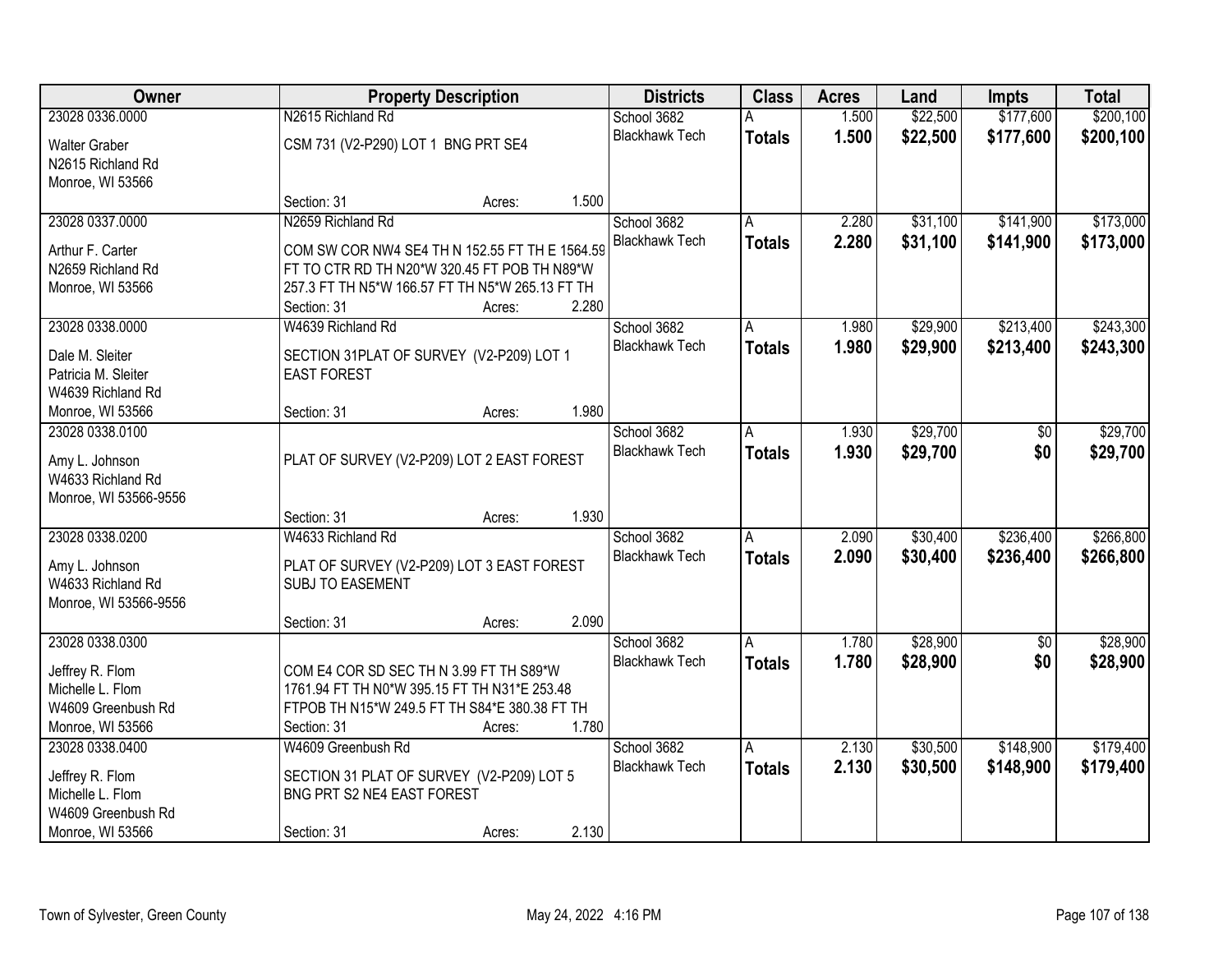| Owner                                 | <b>Property Description</b>                     |        |       | <b>Districts</b>      | <b>Class</b>  | <b>Acres</b> | Land     | Impts           | <b>Total</b> |
|---------------------------------------|-------------------------------------------------|--------|-------|-----------------------|---------------|--------------|----------|-----------------|--------------|
| 23028 0338.0500                       | W4651 Greenbush Rd                              |        |       | School 3682           | А             | 1.910        | \$7,600  | \$0             | \$7,600      |
| Ryan R. Dahmen                        | PRT SW4 NE4, PLAT OF SURVEY (V2-P209) LOT 6     |        |       | <b>Blackhawk Tech</b> | <b>Totals</b> | 1.910        | \$7,600  | \$0             | \$7,600      |
| Lindsay K. Dahmen                     | (EAST FOREST)                                   |        |       |                       |               |              |          |                 |              |
| W4651 Greenbush Rd                    |                                                 |        |       |                       |               |              |          |                 |              |
| Monroe, WI 53566                      | Section: 31                                     | Acres: | 1.910 |                       |               |              |          |                 |              |
| 23028 0338.0600                       | W4624 Richland Rd                               |        |       | School 3682           | A             | 1.620        | \$28,100 | \$192,700       | \$220,800    |
| Jeffrey J. Verink                     | PRT SW4 NE4, COM E4 COR OF SEC 31 TH N ALG E    |        |       | <b>Blackhawk Tech</b> | <b>Totals</b> | 1.620        | \$28,100 | \$192,700       | \$220,800    |
| Kay E. Verink                         | LINE 3.99 FT TH S89*W 1761.94 FT TH N0*W 395.15 |        |       |                       |               |              |          |                 |              |
| W4624 Richland Rd                     | FT TH N31*E 163.48 FT POB TH N64*W 367.64 FT TH |        |       |                       |               |              |          |                 |              |
| Monroe, WI 53566                      | Section: 31                                     | Acres: | 1.620 |                       |               |              |          |                 |              |
| 23028 0338.0700                       | W4634 Richland Rd                               |        |       | School 3682           | A             | 1.550        | \$27,800 | \$282,200       | \$310,000    |
|                                       |                                                 |        |       | <b>Blackhawk Tech</b> | <b>Totals</b> | 1.550        | \$27,800 | \$282,200       | \$310,000    |
| David D. Wisnefske                    | SECTION 31 PLAT OF SURVEY (V2-P209) LOT 8       |        |       |                       |               |              |          |                 |              |
| Kristin A. Wisnefske                  | <b>EAST FOREST</b>                              |        |       |                       |               |              |          |                 |              |
| W4634 Richland Rd                     |                                                 |        |       |                       |               |              |          |                 |              |
| Monroe, WI 53566                      | Section: 31                                     | Acres: | 1.550 |                       |               |              |          |                 |              |
| 23028 0338.0900                       | W4651 Greenbush Rd                              |        |       | School 3682           | A             | 2.010        | \$30,000 | \$305,600       | \$335,600    |
| Ryan R. Dahmen                        | PRT SW4 NE4, PLAT OF SURVEY (V2-P209) LOT 10    |        |       | <b>Blackhawk Tech</b> | <b>Totals</b> | 2.010        | \$30,000 | \$305,600       | \$335,600    |
| Lindsay K. Dahmen                     | (EAST FOREST)                                   |        |       |                       |               |              |          |                 |              |
| W4651 Greenbush Rd                    |                                                 |        |       |                       |               |              |          |                 |              |
| Monroe, WI 53566                      | Section: 31                                     | Acres: | 2.010 |                       |               |              |          |                 |              |
| 23028 0338.1000                       | N2747 Greenbush Rd                              |        |       | School 3682           | A             | 3.720        | \$40,600 | \$280,700       | \$321,300    |
|                                       |                                                 |        |       | <b>Blackhawk Tech</b> | <b>Totals</b> | 3.720        | \$40,600 | \$280,700       | \$321,300    |
| Mcardle Jeffrey E & Barbara A         | PRT SW4 NE4 SEC 31 BNG POS (V2-P209) LOT 9      |        |       |                       |               |              |          |                 |              |
| Revocable Lvg Trt Dtd 3/1             | CONT 1.79A; LOT 11 CONT 1.93A EAST FOREST       |        |       |                       |               |              |          |                 |              |
| c/o Mcardle Jeffrey E & Barbara A Rev | SUBJ TO EASEMENT                                |        |       |                       |               |              |          |                 |              |
| Lvg Trt                               | Section: 31                                     | Acres: | 3.720 |                       |               |              |          |                 |              |
| N2747 Greenbush Rd                    |                                                 |        |       |                       |               |              |          |                 |              |
| Monroe, WI 53566                      |                                                 |        |       |                       |               |              |          |                 |              |
| 23028 0338.1100                       | Greenbush Rd                                    |        |       | School 3682           | A             | 2.900        | \$33,600 | $\overline{50}$ | \$33,600     |
| George W. Kindschi                    | PLAT OF SURVEY (V2-P209) LOT 12 EAST FOREST     |        |       | <b>Blackhawk Tech</b> | <b>Totals</b> | 2.900        | \$33,600 | \$0             | \$33,600     |
| Claire E. Kindschi                    |                                                 |        |       |                       |               |              |          |                 |              |
| N2702 Greenbush Rd                    |                                                 |        |       |                       |               |              |          |                 |              |
| Monroe, WI 53566                      | Section: 31                                     | Acres: | 2.900 |                       |               |              |          |                 |              |
| 23028 0338.1200                       |                                                 |        |       | School 3682           | A             | 2.110        | \$30,400 | $\overline{50}$ | \$30,400     |
|                                       |                                                 |        |       | <b>Blackhawk Tech</b> | <b>Totals</b> | 2.110        | \$30,400 | \$0             | \$30,400     |
| George W. Kindschi                    | PLAT OF SURVEY (V2-P209) LOT 13 EAST FOREST     |        |       |                       |               |              |          |                 |              |
| Claire E. Kindschi                    |                                                 |        |       |                       |               |              |          |                 |              |
| N2702 Greenbush Rd                    |                                                 |        |       |                       |               |              |          |                 |              |
| Monroe, WI 53566                      | Section: 31                                     | Acres: | 2.110 |                       |               |              |          |                 |              |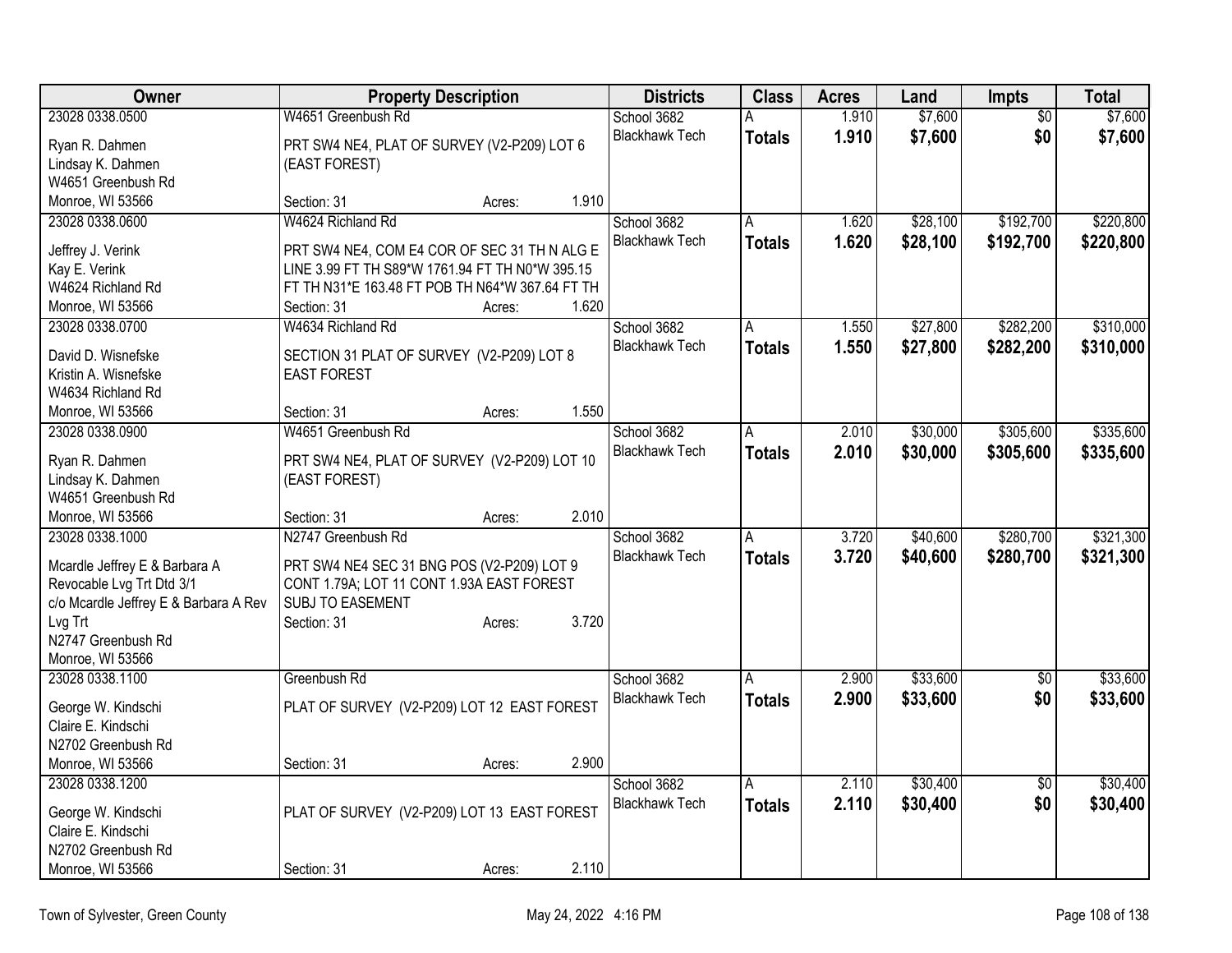| Owner                                    |                                                                                             | <b>Property Description</b> |                       | <b>Class</b>  | <b>Acres</b> | Land     | <b>Impts</b>    | <b>Total</b> |
|------------------------------------------|---------------------------------------------------------------------------------------------|-----------------------------|-----------------------|---------------|--------------|----------|-----------------|--------------|
| 23028 0338.1300                          | N2702 Greenbush Rd                                                                          |                             | School 3682           |               | 2.230        | \$30,900 | \$389,700       | \$420,600    |
| Claire E. Kindschi<br>N2702 Greenbush Rd | PLAT OF SURVEY (V2-P209) LOT 14, EAST FOREST                                                |                             | <b>Blackhawk Tech</b> | <b>Totals</b> | 2.230        | \$30,900 | \$389,700       | \$420,600    |
| Monroe, WI 53566                         |                                                                                             |                             |                       |               |              |          |                 |              |
|                                          | Section: 31                                                                                 | Acres:                      | 2.230                 |               |              |          |                 |              |
| 23028 0338.1400                          | N2695 Greenbush Rd                                                                          |                             | School 3682           | Α             | 1.620        | \$28,100 | \$245,400       | \$273,500    |
| Joyce M. Kubly                           | PRT NW4 SE4 & NE4 SW4 COM E4 COR SD SEC TH                                                  |                             | <b>Blackhawk Tech</b> | <b>Totals</b> | 1.620        | \$28,100 | \$245,400       | \$273,500    |
| N2695 Greenbush Rd                       | N 3.99 FT TH S89*W 1761.94 FT TH N0*W 395.15 FT                                             |                             |                       |               |              |          |                 |              |
| Monroe, WI 53566                         | TH S89*W 548.78 FT TH S0*E 461.15 FT TH S76*W                                               |                             |                       |               |              |          |                 |              |
|                                          | Section: 31                                                                                 | Acres:                      | 1.620                 |               |              |          |                 |              |
| 23028 0338.1500                          |                                                                                             |                             | School 3682           | Α             | 2.160        | \$30,600 | $\overline{50}$ | \$30,600     |
| Joyce M. Kubly                           | PRT NW4 SE4 & NE4 SW4, COM E4 COR SD SEC TH                                                 |                             | <b>Blackhawk Tech</b> | <b>Totals</b> | 2.160        | \$30,600 | \$0             | \$30,600     |
| N2695 Greenbush Rd                       | N 3.99 FT TH S89*W 1761.94 FT TH N0*W 395.15 FT                                             |                             |                       |               |              |          |                 |              |
| Monroe, WI 53566                         | TH S89*W 548.78 FT TH S0*E 461.15 FT TH S76*W                                               |                             |                       |               |              |          |                 |              |
|                                          | Section: 31                                                                                 | Acres:                      | 2.160                 |               |              |          |                 |              |
| 23028 0338.1600                          | N2655 Greenbush Rd                                                                          |                             | School 3682           | A             | 2.500        | \$32,000 | \$6,100         | \$38,100     |
|                                          |                                                                                             |                             | <b>Blackhawk Tech</b> | <b>Totals</b> | 2.500        | \$32,000 | \$6,100         | \$38,100     |
| James W. Tucker                          | PRT NE4 SW4 SEC 31 (PLAT OF SURVEY V2-P209)                                                 |                             |                       |               |              |          |                 |              |
| Angela M. Tucker                         | AKA LOT 17 EAST FOREST HOMESITE                                                             |                             |                       |               |              |          |                 |              |
| N2655 Greenbush Rd                       |                                                                                             |                             |                       |               |              |          |                 |              |
| Monroe, WI 53566                         | Section: 31                                                                                 | Acres:                      | 2.500                 |               |              |          |                 |              |
| 23028 0338.1700                          | N2655 Greenbush Rd                                                                          |                             | School 3682           | A             | 1.760        | \$28,800 | \$334,400       | \$363,200    |
| James W. Tucker                          | PRT NE4 SW4 SEC 31 (PLAT OF SURVEY V2-P209),                                                |                             | <b>Blackhawk Tech</b> | <b>Totals</b> | 1.760        | \$28,800 | \$334,400       | \$363,200    |
| Angela M. Tucker                         | AKA LOT 18 EAST FOREST HOMESITE                                                             |                             |                       |               |              |          |                 |              |
| N2655 Greenbush Rd                       |                                                                                             |                             |                       |               |              |          |                 |              |
| Monroe, WI 53566                         | Section: 31                                                                                 | Acres:                      | 1.760                 |               |              |          |                 |              |
| 23028 0338.1800                          | N2645 Greenbush Rd                                                                          |                             | School 3682           | A             | 4.500        | \$40,000 | \$275,900       | \$315,900    |
| Brent J. Schramer                        | PRT NE4 SW4 SEC 31, POS (V2-P209) KNOWN AS                                                  |                             | <b>Blackhawk Tech</b> | <b>Totals</b> | 4.500        | \$40,000 | \$275,900       | \$315,900    |
| Meghan T. Schramer                       | HOMESITE 19 - CONT 1.84A & HOMESITE 20 CONT                                                 |                             |                       |               |              |          |                 |              |
| N2645 Greenbush Rd                       | 2.66A EAST FOREST, SUBJ TO EASEMENT                                                         |                             |                       |               |              |          |                 |              |
| Monroe, WI 53566                         | Section: 31                                                                                 | Acres:                      | 4.500                 |               |              |          |                 |              |
| 23028 0339.0000                          | N2691 Richland Rd                                                                           |                             | School 3682           | A             | 1.640        | \$28,200 | \$161,300       | \$189,500    |
|                                          |                                                                                             |                             | <b>Blackhawk Tech</b> | <b>Totals</b> | 1.640        | \$28,200 | \$161,300       | \$189,500    |
| Glen A. Boeck et al                      | COM SW COR NW4 SE4 TH N 152.55 FT TH E 1564.59                                              |                             |                       |               |              |          |                 |              |
| c/o Glen A. Boeck<br>N2691 Richland Rd   | FT TO CNTR OF RD TH N20*W 320.45 FT TH N15*W<br>129.13 FT TH N13*W 315.50 FT TO POB TH N3*W |                             |                       |               |              |          |                 |              |
| Monroe, WI 53566-9434                    | Section: 31                                                                                 | Acres:                      | 1.640                 |               |              |          |                 |              |
|                                          |                                                                                             |                             |                       |               |              |          |                 |              |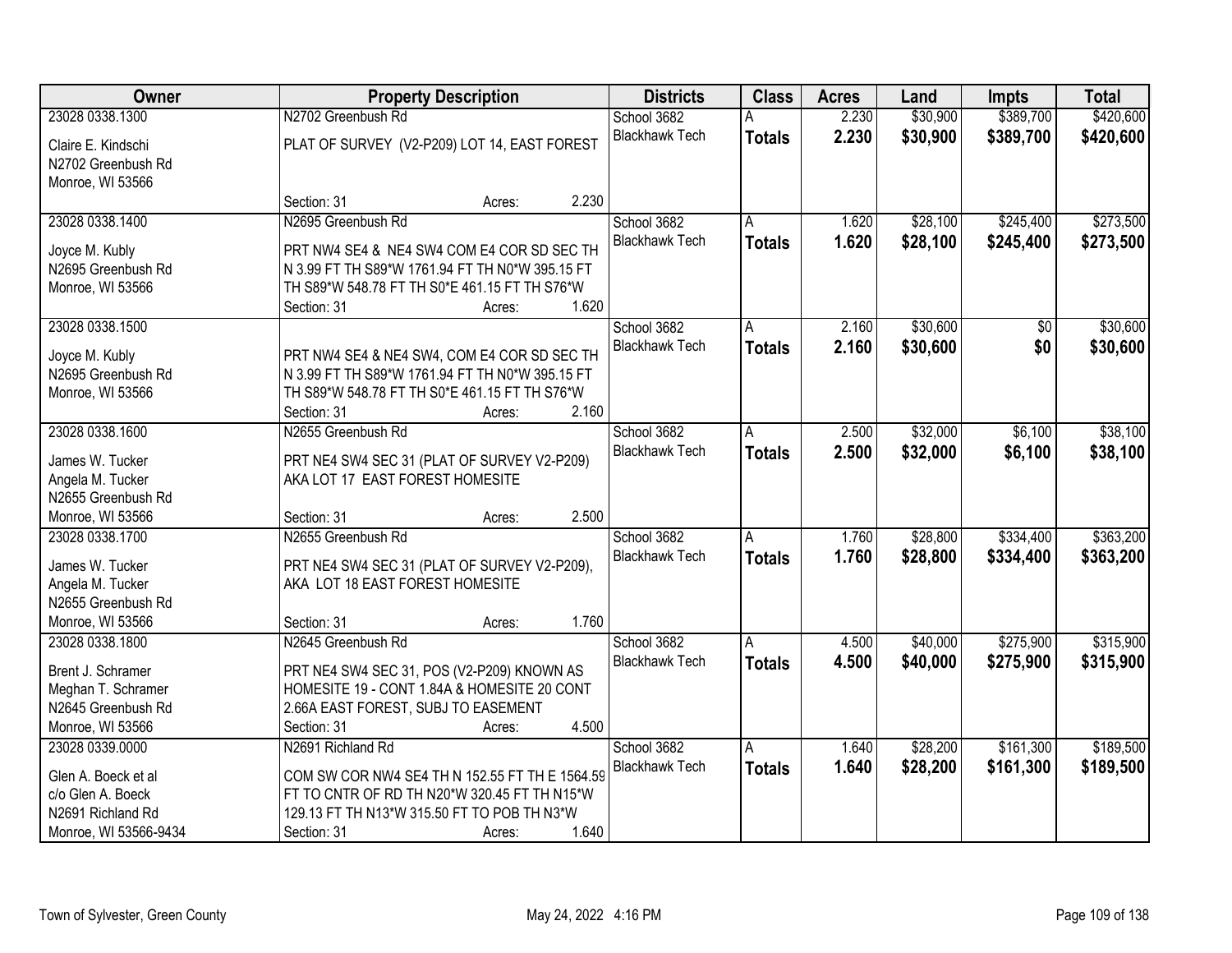| 23028 0344.0000<br>W4819 Greenbush Rd<br>\$25,000<br>\$127,500<br>\$152,500<br>School 3682<br>2.000<br>А<br>\$25,600<br>D<br>\$0<br>\$25,600<br><b>Blackhawk Tech</b><br>122.450<br>PRT FR NW4 EXC CSM 2702, CSM 2703, CSM 2363,<br>Robert L. Rufi<br>E<br>\$100<br>\$0<br>1.000<br>\$100<br>Barbara L. Rufi<br>CSM 3276, CSM 2365 & CSM 2909<br>\$127,500<br>\$178,200<br>125.450<br>\$50,700<br><b>Totals</b><br>W4819 Greenbush Rd<br>Monroe, WI 53566<br>125.450<br>Section: 31<br>Acres:<br>W4689 Greenbush Rd<br>\$25,900<br>\$212,700<br>23028 0344.0100<br>School 3682<br>2.300<br>\$186,800<br>А<br>D<br>7.520<br>\$1,300<br>\$1,300<br>\$0<br><b>Blackhawk Tech</b><br>CSM 2365 (V8-P85) LOT 1 BNG PRT SE4 NW4<br>Debra E. Rufi<br>9.820<br>\$27,200<br>\$186,800<br>\$214,000<br><b>Totals</b><br>W4689 Greenbush Rd<br>Monroe, WI 53566<br>9.820<br>Section: 31<br>Acres:<br>23028 0344.0200<br>W4825 Greenbush Rd<br>\$18,000<br>\$70,000<br>\$88,000<br>School 3682<br>A<br>1.000<br>D<br>3.790<br>\$700<br>\$0<br>\$700<br><b>Blackhawk Tech</b><br>Michael R. Rufi<br>CSM 2703 (V9-P215) LOT 1 CONT 4.06A; CSM 2363<br>4.790<br>\$70,000<br>\$88,700<br>\$18,700<br><b>Totals</b><br>(V8-P83) LOT 1 CONT .73A BNG PRT NW4 NW4<br>W4825 Greenbush Rd<br>Monroe, WI 53566<br>4.790<br>Section: 31<br>Acres:<br>\$8,600<br>\$17,600<br>\$26,200<br>23028 0344.0300<br>W4888 Greenbush Rd<br>School 3682<br>1.520<br>A<br><b>Blackhawk Tech</b><br>1.520<br>\$17,600<br>\$8,600<br>\$26,200<br><b>Totals</b><br>Gene A. Grinnell<br>CSM 3276 (V12-P65) LOT 2 BNG PRT NE4 & NW4 OF<br>Rita J. Grinnell<br>FR NW4<br>W4888 Greenbush Rd<br>1.520<br>Monroe, WI 53566<br>Section: 31<br>Acres:<br>\$1,500<br>23028 0344.0400<br>$\overline{50}$<br>School 3682<br>D<br>6.420<br>6.420<br>\$1,500<br>\$0<br><b>Blackhawk Tech</b><br><b>Totals</b><br>Robert L. Rufi<br>CSM 3276 (V12-P65) LOT 1 BNG PRT NE4 & NW4 OF<br>Barbara L. Rufi<br>FR NW4<br>W4819 Greenbush Rd<br>Monroe, WI 53566<br>6.420<br>Section: 31<br>Acres:<br>\$110,800<br>23028 0345.0000<br>W4888 Greenbush Rd<br>School 3682<br>\$18,000<br>1.000<br>A<br><b>Blackhawk Tech</b><br>1.000<br>\$18,000<br>\$110,800<br><b>Totals</b><br>COM PT 29 FT E NW COR SEC S58*E 310.2 FT TH<br>Gene A. Grinnell<br>N32*E 198 FT TO SEC LN TH W 360.03 FT POB -<br>Rita J. Grinnell<br>W4888 Greenbush Rd<br>CONT .76A; ALSO COM PT 29 FT E OF NW COR SEC<br>Monroe, WI 53566<br>1.000<br>Section: 31<br>Acres:<br>\$26,600<br>\$90,500<br>23028 0346.0000<br>W4851 Greenbush Rd<br>School 3682<br>2.520<br>A<br>2.520<br><b>Blackhawk Tech</b><br>\$90,500<br>\$26,600<br><b>Totals</b><br>CSM 2702 (V9-P214) LOT 1, BNG PRT NW4 NW4 EXC<br>Steve M. Hyland<br>W4851 Greenbush Rd<br>LOT 1 CSM 2909 (V10-P166) | Owner | <b>Property Description</b> | <b>Districts</b> | <b>Class</b> | <b>Acres</b> | Land | <b>Impts</b> | <b>Total</b> |
|-------------------------------------------------------------------------------------------------------------------------------------------------------------------------------------------------------------------------------------------------------------------------------------------------------------------------------------------------------------------------------------------------------------------------------------------------------------------------------------------------------------------------------------------------------------------------------------------------------------------------------------------------------------------------------------------------------------------------------------------------------------------------------------------------------------------------------------------------------------------------------------------------------------------------------------------------------------------------------------------------------------------------------------------------------------------------------------------------------------------------------------------------------------------------------------------------------------------------------------------------------------------------------------------------------------------------------------------------------------------------------------------------------------------------------------------------------------------------------------------------------------------------------------------------------------------------------------------------------------------------------------------------------------------------------------------------------------------------------------------------------------------------------------------------------------------------------------------------------------------------------------------------------------------------------------------------------------------------------------------------------------------------------------------------------------------------------------------------------------------------------------------------------------------------------------------------------------------------------------------------------------------------------------------------------------------------------------------------------------------------------------------------------------------------------------------------------------------------------------------------------------------------------------------------------------------------------------------------------------------------------------------------------------------------------------------------------------------------------------------------------------------------------------|-------|-----------------------------|------------------|--------------|--------------|------|--------------|--------------|
|                                                                                                                                                                                                                                                                                                                                                                                                                                                                                                                                                                                                                                                                                                                                                                                                                                                                                                                                                                                                                                                                                                                                                                                                                                                                                                                                                                                                                                                                                                                                                                                                                                                                                                                                                                                                                                                                                                                                                                                                                                                                                                                                                                                                                                                                                                                                                                                                                                                                                                                                                                                                                                                                                                                                                                                     |       |                             |                  |              |              |      |              |              |
|                                                                                                                                                                                                                                                                                                                                                                                                                                                                                                                                                                                                                                                                                                                                                                                                                                                                                                                                                                                                                                                                                                                                                                                                                                                                                                                                                                                                                                                                                                                                                                                                                                                                                                                                                                                                                                                                                                                                                                                                                                                                                                                                                                                                                                                                                                                                                                                                                                                                                                                                                                                                                                                                                                                                                                                     |       |                             |                  |              |              |      |              |              |
|                                                                                                                                                                                                                                                                                                                                                                                                                                                                                                                                                                                                                                                                                                                                                                                                                                                                                                                                                                                                                                                                                                                                                                                                                                                                                                                                                                                                                                                                                                                                                                                                                                                                                                                                                                                                                                                                                                                                                                                                                                                                                                                                                                                                                                                                                                                                                                                                                                                                                                                                                                                                                                                                                                                                                                                     |       |                             |                  |              |              |      |              |              |
|                                                                                                                                                                                                                                                                                                                                                                                                                                                                                                                                                                                                                                                                                                                                                                                                                                                                                                                                                                                                                                                                                                                                                                                                                                                                                                                                                                                                                                                                                                                                                                                                                                                                                                                                                                                                                                                                                                                                                                                                                                                                                                                                                                                                                                                                                                                                                                                                                                                                                                                                                                                                                                                                                                                                                                                     |       |                             |                  |              |              |      |              |              |
|                                                                                                                                                                                                                                                                                                                                                                                                                                                                                                                                                                                                                                                                                                                                                                                                                                                                                                                                                                                                                                                                                                                                                                                                                                                                                                                                                                                                                                                                                                                                                                                                                                                                                                                                                                                                                                                                                                                                                                                                                                                                                                                                                                                                                                                                                                                                                                                                                                                                                                                                                                                                                                                                                                                                                                                     |       |                             |                  |              |              |      |              |              |
|                                                                                                                                                                                                                                                                                                                                                                                                                                                                                                                                                                                                                                                                                                                                                                                                                                                                                                                                                                                                                                                                                                                                                                                                                                                                                                                                                                                                                                                                                                                                                                                                                                                                                                                                                                                                                                                                                                                                                                                                                                                                                                                                                                                                                                                                                                                                                                                                                                                                                                                                                                                                                                                                                                                                                                                     |       |                             |                  |              |              |      |              |              |
|                                                                                                                                                                                                                                                                                                                                                                                                                                                                                                                                                                                                                                                                                                                                                                                                                                                                                                                                                                                                                                                                                                                                                                                                                                                                                                                                                                                                                                                                                                                                                                                                                                                                                                                                                                                                                                                                                                                                                                                                                                                                                                                                                                                                                                                                                                                                                                                                                                                                                                                                                                                                                                                                                                                                                                                     |       |                             |                  |              |              |      |              |              |
|                                                                                                                                                                                                                                                                                                                                                                                                                                                                                                                                                                                                                                                                                                                                                                                                                                                                                                                                                                                                                                                                                                                                                                                                                                                                                                                                                                                                                                                                                                                                                                                                                                                                                                                                                                                                                                                                                                                                                                                                                                                                                                                                                                                                                                                                                                                                                                                                                                                                                                                                                                                                                                                                                                                                                                                     |       |                             |                  |              |              |      |              |              |
|                                                                                                                                                                                                                                                                                                                                                                                                                                                                                                                                                                                                                                                                                                                                                                                                                                                                                                                                                                                                                                                                                                                                                                                                                                                                                                                                                                                                                                                                                                                                                                                                                                                                                                                                                                                                                                                                                                                                                                                                                                                                                                                                                                                                                                                                                                                                                                                                                                                                                                                                                                                                                                                                                                                                                                                     |       |                             |                  |              |              |      |              |              |
|                                                                                                                                                                                                                                                                                                                                                                                                                                                                                                                                                                                                                                                                                                                                                                                                                                                                                                                                                                                                                                                                                                                                                                                                                                                                                                                                                                                                                                                                                                                                                                                                                                                                                                                                                                                                                                                                                                                                                                                                                                                                                                                                                                                                                                                                                                                                                                                                                                                                                                                                                                                                                                                                                                                                                                                     |       |                             |                  |              |              |      |              |              |
|                                                                                                                                                                                                                                                                                                                                                                                                                                                                                                                                                                                                                                                                                                                                                                                                                                                                                                                                                                                                                                                                                                                                                                                                                                                                                                                                                                                                                                                                                                                                                                                                                                                                                                                                                                                                                                                                                                                                                                                                                                                                                                                                                                                                                                                                                                                                                                                                                                                                                                                                                                                                                                                                                                                                                                                     |       |                             |                  |              |              |      |              |              |
|                                                                                                                                                                                                                                                                                                                                                                                                                                                                                                                                                                                                                                                                                                                                                                                                                                                                                                                                                                                                                                                                                                                                                                                                                                                                                                                                                                                                                                                                                                                                                                                                                                                                                                                                                                                                                                                                                                                                                                                                                                                                                                                                                                                                                                                                                                                                                                                                                                                                                                                                                                                                                                                                                                                                                                                     |       |                             |                  |              |              |      |              |              |
|                                                                                                                                                                                                                                                                                                                                                                                                                                                                                                                                                                                                                                                                                                                                                                                                                                                                                                                                                                                                                                                                                                                                                                                                                                                                                                                                                                                                                                                                                                                                                                                                                                                                                                                                                                                                                                                                                                                                                                                                                                                                                                                                                                                                                                                                                                                                                                                                                                                                                                                                                                                                                                                                                                                                                                                     |       |                             |                  |              |              |      |              |              |
|                                                                                                                                                                                                                                                                                                                                                                                                                                                                                                                                                                                                                                                                                                                                                                                                                                                                                                                                                                                                                                                                                                                                                                                                                                                                                                                                                                                                                                                                                                                                                                                                                                                                                                                                                                                                                                                                                                                                                                                                                                                                                                                                                                                                                                                                                                                                                                                                                                                                                                                                                                                                                                                                                                                                                                                     |       |                             |                  |              |              |      |              |              |
|                                                                                                                                                                                                                                                                                                                                                                                                                                                                                                                                                                                                                                                                                                                                                                                                                                                                                                                                                                                                                                                                                                                                                                                                                                                                                                                                                                                                                                                                                                                                                                                                                                                                                                                                                                                                                                                                                                                                                                                                                                                                                                                                                                                                                                                                                                                                                                                                                                                                                                                                                                                                                                                                                                                                                                                     |       |                             |                  |              |              |      |              |              |
|                                                                                                                                                                                                                                                                                                                                                                                                                                                                                                                                                                                                                                                                                                                                                                                                                                                                                                                                                                                                                                                                                                                                                                                                                                                                                                                                                                                                                                                                                                                                                                                                                                                                                                                                                                                                                                                                                                                                                                                                                                                                                                                                                                                                                                                                                                                                                                                                                                                                                                                                                                                                                                                                                                                                                                                     |       |                             |                  |              |              |      |              |              |
|                                                                                                                                                                                                                                                                                                                                                                                                                                                                                                                                                                                                                                                                                                                                                                                                                                                                                                                                                                                                                                                                                                                                                                                                                                                                                                                                                                                                                                                                                                                                                                                                                                                                                                                                                                                                                                                                                                                                                                                                                                                                                                                                                                                                                                                                                                                                                                                                                                                                                                                                                                                                                                                                                                                                                                                     |       |                             |                  |              |              |      |              |              |
|                                                                                                                                                                                                                                                                                                                                                                                                                                                                                                                                                                                                                                                                                                                                                                                                                                                                                                                                                                                                                                                                                                                                                                                                                                                                                                                                                                                                                                                                                                                                                                                                                                                                                                                                                                                                                                                                                                                                                                                                                                                                                                                                                                                                                                                                                                                                                                                                                                                                                                                                                                                                                                                                                                                                                                                     |       |                             |                  |              |              |      |              |              |
| \$1,500<br>\$1,500<br>\$128,800<br>\$128,800<br>\$117,100<br>\$117,100                                                                                                                                                                                                                                                                                                                                                                                                                                                                                                                                                                                                                                                                                                                                                                                                                                                                                                                                                                                                                                                                                                                                                                                                                                                                                                                                                                                                                                                                                                                                                                                                                                                                                                                                                                                                                                                                                                                                                                                                                                                                                                                                                                                                                                                                                                                                                                                                                                                                                                                                                                                                                                                                                                              |       |                             |                  |              |              |      |              |              |
|                                                                                                                                                                                                                                                                                                                                                                                                                                                                                                                                                                                                                                                                                                                                                                                                                                                                                                                                                                                                                                                                                                                                                                                                                                                                                                                                                                                                                                                                                                                                                                                                                                                                                                                                                                                                                                                                                                                                                                                                                                                                                                                                                                                                                                                                                                                                                                                                                                                                                                                                                                                                                                                                                                                                                                                     |       |                             |                  |              |              |      |              |              |
|                                                                                                                                                                                                                                                                                                                                                                                                                                                                                                                                                                                                                                                                                                                                                                                                                                                                                                                                                                                                                                                                                                                                                                                                                                                                                                                                                                                                                                                                                                                                                                                                                                                                                                                                                                                                                                                                                                                                                                                                                                                                                                                                                                                                                                                                                                                                                                                                                                                                                                                                                                                                                                                                                                                                                                                     |       |                             |                  |              |              |      |              |              |
|                                                                                                                                                                                                                                                                                                                                                                                                                                                                                                                                                                                                                                                                                                                                                                                                                                                                                                                                                                                                                                                                                                                                                                                                                                                                                                                                                                                                                                                                                                                                                                                                                                                                                                                                                                                                                                                                                                                                                                                                                                                                                                                                                                                                                                                                                                                                                                                                                                                                                                                                                                                                                                                                                                                                                                                     |       |                             |                  |              |              |      |              |              |
|                                                                                                                                                                                                                                                                                                                                                                                                                                                                                                                                                                                                                                                                                                                                                                                                                                                                                                                                                                                                                                                                                                                                                                                                                                                                                                                                                                                                                                                                                                                                                                                                                                                                                                                                                                                                                                                                                                                                                                                                                                                                                                                                                                                                                                                                                                                                                                                                                                                                                                                                                                                                                                                                                                                                                                                     |       |                             |                  |              |              |      |              |              |
|                                                                                                                                                                                                                                                                                                                                                                                                                                                                                                                                                                                                                                                                                                                                                                                                                                                                                                                                                                                                                                                                                                                                                                                                                                                                                                                                                                                                                                                                                                                                                                                                                                                                                                                                                                                                                                                                                                                                                                                                                                                                                                                                                                                                                                                                                                                                                                                                                                                                                                                                                                                                                                                                                                                                                                                     |       |                             |                  |              |              |      |              |              |
|                                                                                                                                                                                                                                                                                                                                                                                                                                                                                                                                                                                                                                                                                                                                                                                                                                                                                                                                                                                                                                                                                                                                                                                                                                                                                                                                                                                                                                                                                                                                                                                                                                                                                                                                                                                                                                                                                                                                                                                                                                                                                                                                                                                                                                                                                                                                                                                                                                                                                                                                                                                                                                                                                                                                                                                     |       |                             |                  |              |              |      |              |              |
|                                                                                                                                                                                                                                                                                                                                                                                                                                                                                                                                                                                                                                                                                                                                                                                                                                                                                                                                                                                                                                                                                                                                                                                                                                                                                                                                                                                                                                                                                                                                                                                                                                                                                                                                                                                                                                                                                                                                                                                                                                                                                                                                                                                                                                                                                                                                                                                                                                                                                                                                                                                                                                                                                                                                                                                     |       |                             |                  |              |              |      |              |              |
|                                                                                                                                                                                                                                                                                                                                                                                                                                                                                                                                                                                                                                                                                                                                                                                                                                                                                                                                                                                                                                                                                                                                                                                                                                                                                                                                                                                                                                                                                                                                                                                                                                                                                                                                                                                                                                                                                                                                                                                                                                                                                                                                                                                                                                                                                                                                                                                                                                                                                                                                                                                                                                                                                                                                                                                     |       |                             |                  |              |              |      |              |              |
|                                                                                                                                                                                                                                                                                                                                                                                                                                                                                                                                                                                                                                                                                                                                                                                                                                                                                                                                                                                                                                                                                                                                                                                                                                                                                                                                                                                                                                                                                                                                                                                                                                                                                                                                                                                                                                                                                                                                                                                                                                                                                                                                                                                                                                                                                                                                                                                                                                                                                                                                                                                                                                                                                                                                                                                     |       |                             |                  |              |              |      |              |              |
|                                                                                                                                                                                                                                                                                                                                                                                                                                                                                                                                                                                                                                                                                                                                                                                                                                                                                                                                                                                                                                                                                                                                                                                                                                                                                                                                                                                                                                                                                                                                                                                                                                                                                                                                                                                                                                                                                                                                                                                                                                                                                                                                                                                                                                                                                                                                                                                                                                                                                                                                                                                                                                                                                                                                                                                     |       |                             |                  |              |              |      |              |              |
|                                                                                                                                                                                                                                                                                                                                                                                                                                                                                                                                                                                                                                                                                                                                                                                                                                                                                                                                                                                                                                                                                                                                                                                                                                                                                                                                                                                                                                                                                                                                                                                                                                                                                                                                                                                                                                                                                                                                                                                                                                                                                                                                                                                                                                                                                                                                                                                                                                                                                                                                                                                                                                                                                                                                                                                     |       |                             |                  |              |              |      |              |              |
|                                                                                                                                                                                                                                                                                                                                                                                                                                                                                                                                                                                                                                                                                                                                                                                                                                                                                                                                                                                                                                                                                                                                                                                                                                                                                                                                                                                                                                                                                                                                                                                                                                                                                                                                                                                                                                                                                                                                                                                                                                                                                                                                                                                                                                                                                                                                                                                                                                                                                                                                                                                                                                                                                                                                                                                     |       |                             |                  |              |              |      |              |              |
|                                                                                                                                                                                                                                                                                                                                                                                                                                                                                                                                                                                                                                                                                                                                                                                                                                                                                                                                                                                                                                                                                                                                                                                                                                                                                                                                                                                                                                                                                                                                                                                                                                                                                                                                                                                                                                                                                                                                                                                                                                                                                                                                                                                                                                                                                                                                                                                                                                                                                                                                                                                                                                                                                                                                                                                     |       |                             |                  |              |              |      |              |              |
|                                                                                                                                                                                                                                                                                                                                                                                                                                                                                                                                                                                                                                                                                                                                                                                                                                                                                                                                                                                                                                                                                                                                                                                                                                                                                                                                                                                                                                                                                                                                                                                                                                                                                                                                                                                                                                                                                                                                                                                                                                                                                                                                                                                                                                                                                                                                                                                                                                                                                                                                                                                                                                                                                                                                                                                     |       |                             |                  |              |              |      |              |              |
|                                                                                                                                                                                                                                                                                                                                                                                                                                                                                                                                                                                                                                                                                                                                                                                                                                                                                                                                                                                                                                                                                                                                                                                                                                                                                                                                                                                                                                                                                                                                                                                                                                                                                                                                                                                                                                                                                                                                                                                                                                                                                                                                                                                                                                                                                                                                                                                                                                                                                                                                                                                                                                                                                                                                                                                     |       |                             |                  |              |              |      |              |              |
| Monroe, WI 53566                                                                                                                                                                                                                                                                                                                                                                                                                                                                                                                                                                                                                                                                                                                                                                                                                                                                                                                                                                                                                                                                                                                                                                                                                                                                                                                                                                                                                                                                                                                                                                                                                                                                                                                                                                                                                                                                                                                                                                                                                                                                                                                                                                                                                                                                                                                                                                                                                                                                                                                                                                                                                                                                                                                                                                    |       |                             |                  |              |              |      |              |              |
| 2.520<br>Section: 31<br>Acres:                                                                                                                                                                                                                                                                                                                                                                                                                                                                                                                                                                                                                                                                                                                                                                                                                                                                                                                                                                                                                                                                                                                                                                                                                                                                                                                                                                                                                                                                                                                                                                                                                                                                                                                                                                                                                                                                                                                                                                                                                                                                                                                                                                                                                                                                                                                                                                                                                                                                                                                                                                                                                                                                                                                                                      |       |                             |                  |              |              |      |              |              |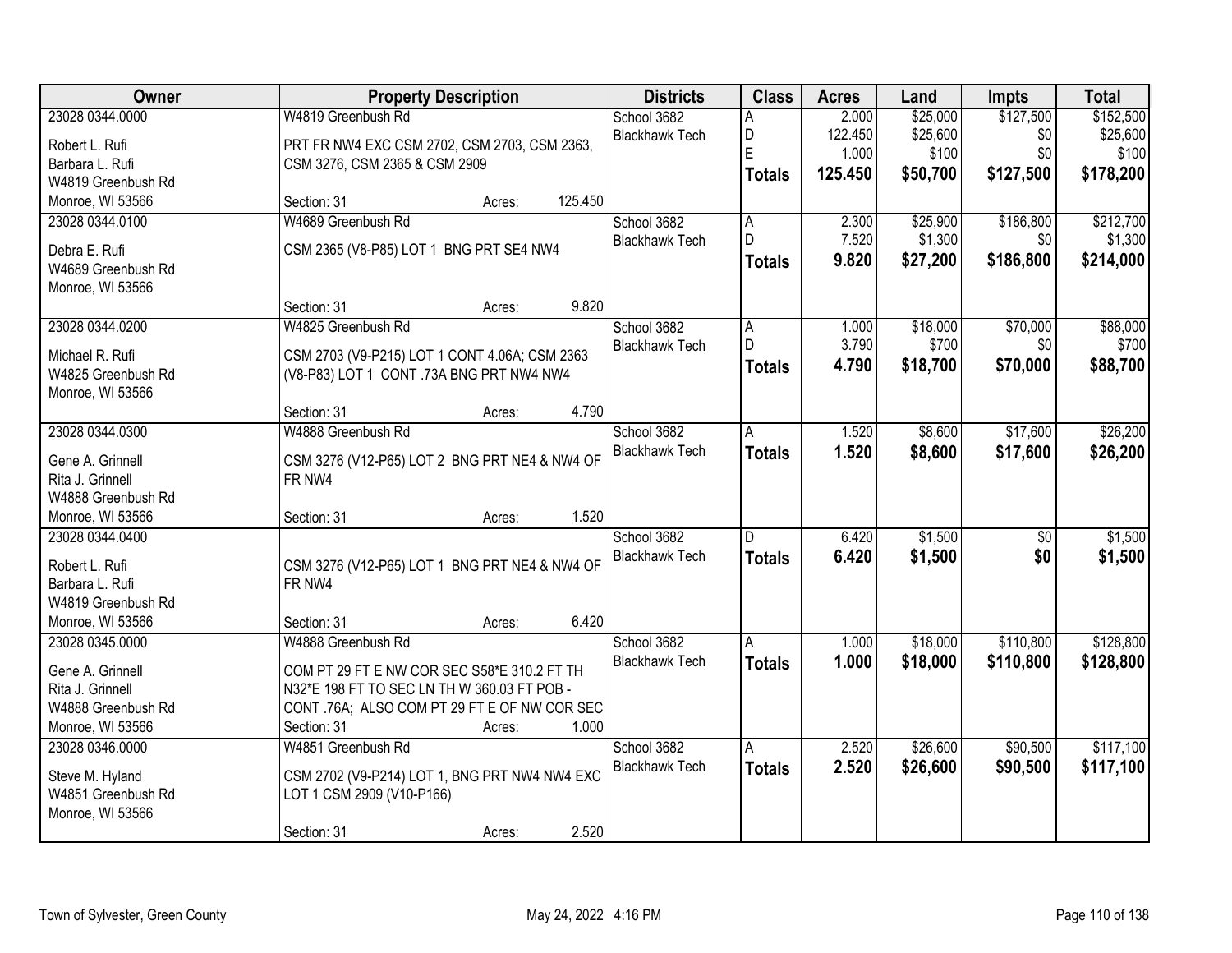| Owner                 |                                                 | <b>Property Description</b> |        |                       | <b>Class</b>  | <b>Acres</b> | Land     | <b>Impts</b>    | <b>Total</b> |
|-----------------------|-------------------------------------------------|-----------------------------|--------|-----------------------|---------------|--------------|----------|-----------------|--------------|
| 23028 0346.1000       | Greenbush Rd                                    |                             |        | School 3682           |               | 1.000        | \$200    | $\overline{50}$ | \$200        |
| Michael R. Rufi       | CSM 2909 (V10-P166) LOT 1 BNG PRT NW4 NW4       |                             |        | <b>Blackhawk Tech</b> | <b>Totals</b> | 1.000        | \$200    | \$0             | \$200        |
| W4825 Greenbush Rd    |                                                 |                             |        |                       |               |              |          |                 |              |
| Monroe, WI 53566      |                                                 |                             |        |                       |               |              |          |                 |              |
|                       | Section: 31                                     | Acres:                      | 1.000  |                       |               |              |          |                 |              |
| 23028 0347.0000       | Stauffacher Rd                                  |                             |        | School 3682           | 5M            | 24.000       | \$29,900 | $\overline{50}$ | \$29,900     |
| <b>B &amp; S Ltd</b>  | PRT SE4 SW4 27.286A; W2 NE4 SW4 20A; FR NW4     |                             |        | <b>Blackhawk Tech</b> | D<br>E        | 50.996       | \$11,900 | \$0             | \$11,900     |
| C/O Kay Spidahl       | SW4 38.96A FR SW4 SW4 10.55A EXC:CSM 1022, CSM  |                             |        |                       |               | 21.800       | \$3,000  | \$0             | \$3,000      |
| W6799 County Rd B     | 1116, CSM 1117, PRT CSM 1121 & LOTS 1 & 2 CSM   |                             |        |                       | <b>Totals</b> | 96.796       | \$44,800 | \$0             | \$44,800     |
| Monroe, WI 53566-9746 | Section: 31                                     | Acres:                      | 96.796 |                       |               |              |          |                 |              |
| 23028 0347.0100       | W4718 Woodridge Dr                              |                             |        | School 3682           | A             | 1.150        | \$25,800 | \$300,500       | \$326,300    |
| Thomas J. Ganshert    | CSM 1116 (V3-P440) LOT 1, EXC PRT LOT 1 CSM     |                             |        | <b>Blackhawk Tech</b> | <b>Totals</b> | 1.150        | \$25,800 | \$300,500       | \$326,300    |
| Jodi S. Ganshert      | 2174 BNG PRT SE4 SW4                            |                             |        |                       |               |              |          |                 |              |
| W4718 Woodridge Dr    |                                                 |                             |        |                       |               |              |          |                 |              |
| Monroe, WI 53566      | Section: 31                                     | Acres:                      | 1.150  |                       |               |              |          |                 |              |
| 23028 0347.0200       |                                                 |                             |        | School 3682           | A             | 1.540        | \$7,200  | \$0             | \$7,200      |
| Thomas J. Ganshert    | CSM 1116 (V3-P440) LOT 2, EXC PRT LOT 1 CSM     |                             |        | <b>Blackhawk Tech</b> | <b>Totals</b> | 1.540        | \$7,200  | \$0             | \$7,200      |
| Jodi S. Ganshert      | 2174 BNG PRT SE4 SW4                            |                             |        |                       |               |              |          |                 |              |
| W4718 Woodridge Dr    |                                                 |                             |        |                       |               |              |          |                 |              |
| Monroe, WI 53566      | Section: 31                                     | Acres:                      | 1.540  |                       |               |              |          |                 |              |
| 23028 0347.0210       | Woodridge Dr                                    |                             |        | School 3682           | A             | 0.820        | \$3,300  | $\overline{60}$ | \$3,300      |
| <b>B &amp; S Ltd</b>  | CSM 2174 (V7-P140) LOT 1 BNG PRT LOTS 1 & 2 CSM |                             |        | <b>Blackhawk Tech</b> | <b>Totals</b> | 0.820        | \$3,300  | \$0             | \$3,300      |
| C/O Kay Spidahl       | 1116 IN SE4 SW4                                 |                             |        |                       |               |              |          |                 |              |
| W6799 County Rd B     |                                                 |                             |        |                       |               |              |          |                 |              |
| Monroe, WI 53566-9746 | Section: 31                                     | Acres:                      | 0.820  |                       |               |              |          |                 |              |
| 23028 0347.0300       | Horizon Ct                                      |                             |        | School 3682           | A             | 1.600        | \$28,000 | \$0             | \$28,000     |
| Quinn T. Schultz      | CSM 1116 (V3-P440) LOT 3 BNG PRT SE4 SW4        |                             |        | <b>Blackhawk Tech</b> | <b>Totals</b> | 1.600        | \$28,000 | \$0             | \$28,000     |
| 2508 1st St           |                                                 |                             |        |                       |               |              |          |                 |              |
| Monroe, WI 53566      |                                                 |                             |        |                       |               |              |          |                 |              |
|                       | Section: 31                                     | Acres:                      | 1.600  |                       |               |              |          |                 |              |
| 23028 0347.0400       | N2608 Horizon Ct                                |                             |        | School 3682           | A             | 1.540        | \$27,700 | \$228,900       | \$256,600    |
| Mary D. Leibold       | CSM 1116 (V3-P440) LOT 4 EXC CSM 5106 (V24-P38) |                             |        | <b>Blackhawk Tech</b> | <b>Totals</b> | 1.540        | \$27,700 | \$228,900       | \$256,600    |
| N2608 Horizon Ct      | LOT 1, BNG PRT SE4 SW4                          |                             |        |                       |               |              |          |                 |              |
| Monroe, WI 53566      |                                                 |                             |        |                       |               |              |          |                 |              |
|                       | Section: 31                                     | Acres:                      | 1.540  |                       |               |              |          |                 |              |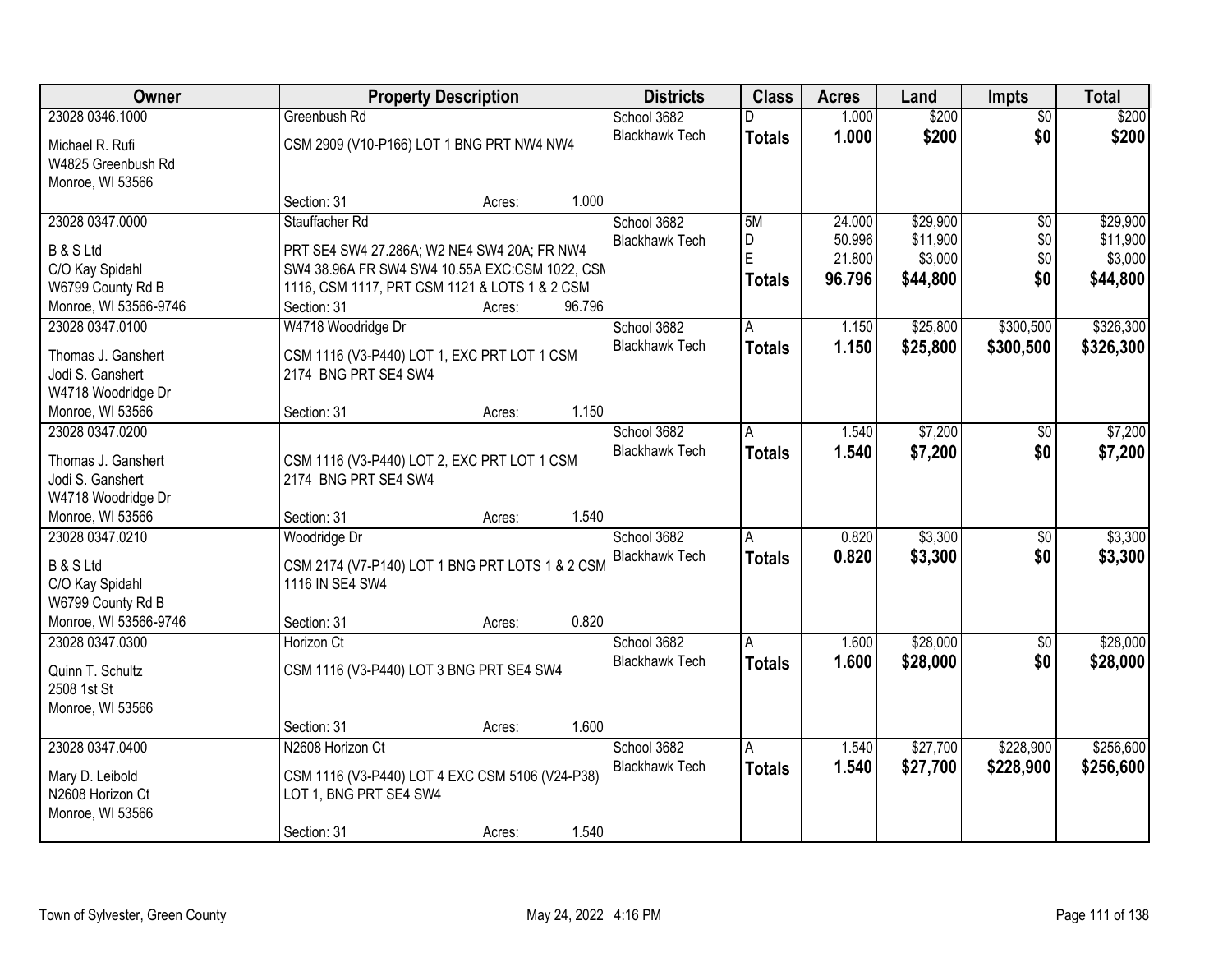| N2596 Horizon Ct<br>\$32,200<br>\$321,700<br>\$353,900<br>23028 0347.0510<br>School 3682<br>2.540<br>А<br>2.540<br>\$32,200<br><b>Blackhawk Tech</b><br>\$321,700<br>\$353,900<br><b>Totals</b><br>CSM 5106 (V24-P38) LOT 1 BNG PRT SE4 SW4<br>Wideman Jeffrey & Delores Revocable<br>Trust Dtd Aug 31, 2<br>c/o Wideman Jeffrey & Delores Rev Trus<br>N2596 Horizon Ct<br>2.540<br>Section: 31<br>Acres:<br>Monroe, WI 53566<br>\$270,400<br>\$292,900<br>23028 0347.0700<br>W4705 Woodridge Dr<br>School 3682<br>\$22,500<br>1.502<br>A<br><b>Blackhawk Tech</b><br>1.502<br>\$22,500<br>\$270,400<br>\$292,900<br><b>Totals</b><br>CSM 1117 (V3-P444) LOT 22 BNG PRT SE4 SW4<br>Thomas J. Kelly<br>W4705 Woodridge Dr<br>Monroe, WI 53566<br>1.502<br>Section: 31<br>Acres:<br>\$289,400<br>W4727 Woodridge Dr<br>School 3682<br>\$20,100<br>\$309,500<br>23028 0347.0800<br>1.010<br>A<br><b>Blackhawk Tech</b><br>1.010<br>\$20,100<br>\$289,400<br>\$309,500<br><b>Totals</b><br>CSM 1117 (V3-P444) LOT 23 BNG PRT SE4 SW4<br>Todd R. Prien<br>Jennifer F. Prien<br>W4727 Woodridge Dr<br>1.010<br>Monroe, WI 53566<br>Section: 31<br>Acres:<br>W4704 Stauffacher Rd<br>\$200,900<br>\$226,000<br>23028 0347.0900<br>School 3682<br>\$25,100<br>1.011<br>A<br><b>Blackhawk Tech</b><br>1.011<br>\$25,100<br>\$200,900<br>\$226,000<br><b>Totals</b><br>CSM 1121 (V3-P453) LOT 24 BNG PRT SE4 SW4<br>Michael J. Furniss<br>W4704 Stauffacher Rd<br>Monroe, WI 53566<br>1.011<br>Section: 31<br>Acres:<br>24.130<br>23028 0347.1000<br>School 3682<br>$\overline{\text{X2}}$<br>State Highway 11<br>\$0<br>\$0<br>\$0<br>\$0<br>\$0<br><b>Blackhawk Tech</b><br>24.130<br>\$0<br><b>Totals</b><br>State of Wisconsin<br>SECTION 31PARC FOR HWY - CONT 24.13A M/L<br>24.130<br>Section: 31<br>Acres:<br>23028 0347.2000<br>W4904 County Hwy Kk<br>\$20,900<br>\$17,000<br>\$37,900<br>School 3682<br>A<br>1.410<br><b>Blackhawk Tech</b><br>1.410<br>\$20,900<br>\$17,000<br>\$37,900<br><b>Totals</b><br>CSM 625 (V2-P172) LOT 1 BNG PRT SW4 SW4<br>Jeremy L. Obert<br>Alison R. Obert<br>PO Box 644<br>1.410<br>Monroe, WI 53566<br>Section: 31<br>Acres:<br>W4896 County Hwy Kk<br>\$106,700<br>\$126,200<br>23028 0347.3000<br>School 3682<br>1.210<br>\$19,500<br>Α<br><b>Blackhawk Tech</b><br>1.210<br>\$106,700<br><b>Totals</b><br>\$19,500<br>\$126,200<br>CSM 625 (V2-P172) LOT 2 BNG PRT SW4 SW4<br>Donald A. Geyer<br>Debra L. Geyer | Owner | <b>Property Description</b> |  | <b>Districts</b> | <b>Class</b> | <b>Acres</b> | Land | <b>Impts</b> | <b>Total</b> |
|------------------------------------------------------------------------------------------------------------------------------------------------------------------------------------------------------------------------------------------------------------------------------------------------------------------------------------------------------------------------------------------------------------------------------------------------------------------------------------------------------------------------------------------------------------------------------------------------------------------------------------------------------------------------------------------------------------------------------------------------------------------------------------------------------------------------------------------------------------------------------------------------------------------------------------------------------------------------------------------------------------------------------------------------------------------------------------------------------------------------------------------------------------------------------------------------------------------------------------------------------------------------------------------------------------------------------------------------------------------------------------------------------------------------------------------------------------------------------------------------------------------------------------------------------------------------------------------------------------------------------------------------------------------------------------------------------------------------------------------------------------------------------------------------------------------------------------------------------------------------------------------------------------------------------------------------------------------------------------------------------------------------------------------------------------------------------------------------------------------------------------------------------------------------------------------------------------------------------------------------------------------------------------------------------------------------------------------------------------------------------------------------------------------------------------------------------|-------|-----------------------------|--|------------------|--------------|--------------|------|--------------|--------------|
|                                                                                                                                                                                                                                                                                                                                                                                                                                                                                                                                                                                                                                                                                                                                                                                                                                                                                                                                                                                                                                                                                                                                                                                                                                                                                                                                                                                                                                                                                                                                                                                                                                                                                                                                                                                                                                                                                                                                                                                                                                                                                                                                                                                                                                                                                                                                                                                                                                                      |       |                             |  |                  |              |              |      |              |              |
|                                                                                                                                                                                                                                                                                                                                                                                                                                                                                                                                                                                                                                                                                                                                                                                                                                                                                                                                                                                                                                                                                                                                                                                                                                                                                                                                                                                                                                                                                                                                                                                                                                                                                                                                                                                                                                                                                                                                                                                                                                                                                                                                                                                                                                                                                                                                                                                                                                                      |       |                             |  |                  |              |              |      |              |              |
|                                                                                                                                                                                                                                                                                                                                                                                                                                                                                                                                                                                                                                                                                                                                                                                                                                                                                                                                                                                                                                                                                                                                                                                                                                                                                                                                                                                                                                                                                                                                                                                                                                                                                                                                                                                                                                                                                                                                                                                                                                                                                                                                                                                                                                                                                                                                                                                                                                                      |       |                             |  |                  |              |              |      |              |              |
|                                                                                                                                                                                                                                                                                                                                                                                                                                                                                                                                                                                                                                                                                                                                                                                                                                                                                                                                                                                                                                                                                                                                                                                                                                                                                                                                                                                                                                                                                                                                                                                                                                                                                                                                                                                                                                                                                                                                                                                                                                                                                                                                                                                                                                                                                                                                                                                                                                                      |       |                             |  |                  |              |              |      |              |              |
|                                                                                                                                                                                                                                                                                                                                                                                                                                                                                                                                                                                                                                                                                                                                                                                                                                                                                                                                                                                                                                                                                                                                                                                                                                                                                                                                                                                                                                                                                                                                                                                                                                                                                                                                                                                                                                                                                                                                                                                                                                                                                                                                                                                                                                                                                                                                                                                                                                                      |       |                             |  |                  |              |              |      |              |              |
|                                                                                                                                                                                                                                                                                                                                                                                                                                                                                                                                                                                                                                                                                                                                                                                                                                                                                                                                                                                                                                                                                                                                                                                                                                                                                                                                                                                                                                                                                                                                                                                                                                                                                                                                                                                                                                                                                                                                                                                                                                                                                                                                                                                                                                                                                                                                                                                                                                                      |       |                             |  |                  |              |              |      |              |              |
|                                                                                                                                                                                                                                                                                                                                                                                                                                                                                                                                                                                                                                                                                                                                                                                                                                                                                                                                                                                                                                                                                                                                                                                                                                                                                                                                                                                                                                                                                                                                                                                                                                                                                                                                                                                                                                                                                                                                                                                                                                                                                                                                                                                                                                                                                                                                                                                                                                                      |       |                             |  |                  |              |              |      |              |              |
|                                                                                                                                                                                                                                                                                                                                                                                                                                                                                                                                                                                                                                                                                                                                                                                                                                                                                                                                                                                                                                                                                                                                                                                                                                                                                                                                                                                                                                                                                                                                                                                                                                                                                                                                                                                                                                                                                                                                                                                                                                                                                                                                                                                                                                                                                                                                                                                                                                                      |       |                             |  |                  |              |              |      |              |              |
|                                                                                                                                                                                                                                                                                                                                                                                                                                                                                                                                                                                                                                                                                                                                                                                                                                                                                                                                                                                                                                                                                                                                                                                                                                                                                                                                                                                                                                                                                                                                                                                                                                                                                                                                                                                                                                                                                                                                                                                                                                                                                                                                                                                                                                                                                                                                                                                                                                                      |       |                             |  |                  |              |              |      |              |              |
|                                                                                                                                                                                                                                                                                                                                                                                                                                                                                                                                                                                                                                                                                                                                                                                                                                                                                                                                                                                                                                                                                                                                                                                                                                                                                                                                                                                                                                                                                                                                                                                                                                                                                                                                                                                                                                                                                                                                                                                                                                                                                                                                                                                                                                                                                                                                                                                                                                                      |       |                             |  |                  |              |              |      |              |              |
|                                                                                                                                                                                                                                                                                                                                                                                                                                                                                                                                                                                                                                                                                                                                                                                                                                                                                                                                                                                                                                                                                                                                                                                                                                                                                                                                                                                                                                                                                                                                                                                                                                                                                                                                                                                                                                                                                                                                                                                                                                                                                                                                                                                                                                                                                                                                                                                                                                                      |       |                             |  |                  |              |              |      |              |              |
|                                                                                                                                                                                                                                                                                                                                                                                                                                                                                                                                                                                                                                                                                                                                                                                                                                                                                                                                                                                                                                                                                                                                                                                                                                                                                                                                                                                                                                                                                                                                                                                                                                                                                                                                                                                                                                                                                                                                                                                                                                                                                                                                                                                                                                                                                                                                                                                                                                                      |       |                             |  |                  |              |              |      |              |              |
|                                                                                                                                                                                                                                                                                                                                                                                                                                                                                                                                                                                                                                                                                                                                                                                                                                                                                                                                                                                                                                                                                                                                                                                                                                                                                                                                                                                                                                                                                                                                                                                                                                                                                                                                                                                                                                                                                                                                                                                                                                                                                                                                                                                                                                                                                                                                                                                                                                                      |       |                             |  |                  |              |              |      |              |              |
|                                                                                                                                                                                                                                                                                                                                                                                                                                                                                                                                                                                                                                                                                                                                                                                                                                                                                                                                                                                                                                                                                                                                                                                                                                                                                                                                                                                                                                                                                                                                                                                                                                                                                                                                                                                                                                                                                                                                                                                                                                                                                                                                                                                                                                                                                                                                                                                                                                                      |       |                             |  |                  |              |              |      |              |              |
|                                                                                                                                                                                                                                                                                                                                                                                                                                                                                                                                                                                                                                                                                                                                                                                                                                                                                                                                                                                                                                                                                                                                                                                                                                                                                                                                                                                                                                                                                                                                                                                                                                                                                                                                                                                                                                                                                                                                                                                                                                                                                                                                                                                                                                                                                                                                                                                                                                                      |       |                             |  |                  |              |              |      |              |              |
|                                                                                                                                                                                                                                                                                                                                                                                                                                                                                                                                                                                                                                                                                                                                                                                                                                                                                                                                                                                                                                                                                                                                                                                                                                                                                                                                                                                                                                                                                                                                                                                                                                                                                                                                                                                                                                                                                                                                                                                                                                                                                                                                                                                                                                                                                                                                                                                                                                                      |       |                             |  |                  |              |              |      |              |              |
|                                                                                                                                                                                                                                                                                                                                                                                                                                                                                                                                                                                                                                                                                                                                                                                                                                                                                                                                                                                                                                                                                                                                                                                                                                                                                                                                                                                                                                                                                                                                                                                                                                                                                                                                                                                                                                                                                                                                                                                                                                                                                                                                                                                                                                                                                                                                                                                                                                                      |       |                             |  |                  |              |              |      |              |              |
|                                                                                                                                                                                                                                                                                                                                                                                                                                                                                                                                                                                                                                                                                                                                                                                                                                                                                                                                                                                                                                                                                                                                                                                                                                                                                                                                                                                                                                                                                                                                                                                                                                                                                                                                                                                                                                                                                                                                                                                                                                                                                                                                                                                                                                                                                                                                                                                                                                                      |       |                             |  |                  |              |              |      |              |              |
|                                                                                                                                                                                                                                                                                                                                                                                                                                                                                                                                                                                                                                                                                                                                                                                                                                                                                                                                                                                                                                                                                                                                                                                                                                                                                                                                                                                                                                                                                                                                                                                                                                                                                                                                                                                                                                                                                                                                                                                                                                                                                                                                                                                                                                                                                                                                                                                                                                                      |       |                             |  |                  |              |              |      |              |              |
|                                                                                                                                                                                                                                                                                                                                                                                                                                                                                                                                                                                                                                                                                                                                                                                                                                                                                                                                                                                                                                                                                                                                                                                                                                                                                                                                                                                                                                                                                                                                                                                                                                                                                                                                                                                                                                                                                                                                                                                                                                                                                                                                                                                                                                                                                                                                                                                                                                                      |       |                             |  |                  |              |              |      |              |              |
|                                                                                                                                                                                                                                                                                                                                                                                                                                                                                                                                                                                                                                                                                                                                                                                                                                                                                                                                                                                                                                                                                                                                                                                                                                                                                                                                                                                                                                                                                                                                                                                                                                                                                                                                                                                                                                                                                                                                                                                                                                                                                                                                                                                                                                                                                                                                                                                                                                                      |       |                             |  |                  |              |              |      |              |              |
|                                                                                                                                                                                                                                                                                                                                                                                                                                                                                                                                                                                                                                                                                                                                                                                                                                                                                                                                                                                                                                                                                                                                                                                                                                                                                                                                                                                                                                                                                                                                                                                                                                                                                                                                                                                                                                                                                                                                                                                                                                                                                                                                                                                                                                                                                                                                                                                                                                                      |       |                             |  |                  |              |              |      |              |              |
|                                                                                                                                                                                                                                                                                                                                                                                                                                                                                                                                                                                                                                                                                                                                                                                                                                                                                                                                                                                                                                                                                                                                                                                                                                                                                                                                                                                                                                                                                                                                                                                                                                                                                                                                                                                                                                                                                                                                                                                                                                                                                                                                                                                                                                                                                                                                                                                                                                                      |       |                             |  |                  |              |              |      |              |              |
|                                                                                                                                                                                                                                                                                                                                                                                                                                                                                                                                                                                                                                                                                                                                                                                                                                                                                                                                                                                                                                                                                                                                                                                                                                                                                                                                                                                                                                                                                                                                                                                                                                                                                                                                                                                                                                                                                                                                                                                                                                                                                                                                                                                                                                                                                                                                                                                                                                                      |       |                             |  |                  |              |              |      |              |              |
|                                                                                                                                                                                                                                                                                                                                                                                                                                                                                                                                                                                                                                                                                                                                                                                                                                                                                                                                                                                                                                                                                                                                                                                                                                                                                                                                                                                                                                                                                                                                                                                                                                                                                                                                                                                                                                                                                                                                                                                                                                                                                                                                                                                                                                                                                                                                                                                                                                                      |       |                             |  |                  |              |              |      |              |              |
|                                                                                                                                                                                                                                                                                                                                                                                                                                                                                                                                                                                                                                                                                                                                                                                                                                                                                                                                                                                                                                                                                                                                                                                                                                                                                                                                                                                                                                                                                                                                                                                                                                                                                                                                                                                                                                                                                                                                                                                                                                                                                                                                                                                                                                                                                                                                                                                                                                                      |       |                             |  |                  |              |              |      |              |              |
|                                                                                                                                                                                                                                                                                                                                                                                                                                                                                                                                                                                                                                                                                                                                                                                                                                                                                                                                                                                                                                                                                                                                                                                                                                                                                                                                                                                                                                                                                                                                                                                                                                                                                                                                                                                                                                                                                                                                                                                                                                                                                                                                                                                                                                                                                                                                                                                                                                                      |       |                             |  |                  |              |              |      |              |              |
|                                                                                                                                                                                                                                                                                                                                                                                                                                                                                                                                                                                                                                                                                                                                                                                                                                                                                                                                                                                                                                                                                                                                                                                                                                                                                                                                                                                                                                                                                                                                                                                                                                                                                                                                                                                                                                                                                                                                                                                                                                                                                                                                                                                                                                                                                                                                                                                                                                                      |       |                             |  |                  |              |              |      |              |              |
|                                                                                                                                                                                                                                                                                                                                                                                                                                                                                                                                                                                                                                                                                                                                                                                                                                                                                                                                                                                                                                                                                                                                                                                                                                                                                                                                                                                                                                                                                                                                                                                                                                                                                                                                                                                                                                                                                                                                                                                                                                                                                                                                                                                                                                                                                                                                                                                                                                                      |       |                             |  |                  |              |              |      |              |              |
|                                                                                                                                                                                                                                                                                                                                                                                                                                                                                                                                                                                                                                                                                                                                                                                                                                                                                                                                                                                                                                                                                                                                                                                                                                                                                                                                                                                                                                                                                                                                                                                                                                                                                                                                                                                                                                                                                                                                                                                                                                                                                                                                                                                                                                                                                                                                                                                                                                                      |       |                             |  |                  |              |              |      |              |              |
|                                                                                                                                                                                                                                                                                                                                                                                                                                                                                                                                                                                                                                                                                                                                                                                                                                                                                                                                                                                                                                                                                                                                                                                                                                                                                                                                                                                                                                                                                                                                                                                                                                                                                                                                                                                                                                                                                                                                                                                                                                                                                                                                                                                                                                                                                                                                                                                                                                                      |       |                             |  |                  |              |              |      |              |              |
|                                                                                                                                                                                                                                                                                                                                                                                                                                                                                                                                                                                                                                                                                                                                                                                                                                                                                                                                                                                                                                                                                                                                                                                                                                                                                                                                                                                                                                                                                                                                                                                                                                                                                                                                                                                                                                                                                                                                                                                                                                                                                                                                                                                                                                                                                                                                                                                                                                                      |       |                             |  |                  |              |              |      |              |              |
|                                                                                                                                                                                                                                                                                                                                                                                                                                                                                                                                                                                                                                                                                                                                                                                                                                                                                                                                                                                                                                                                                                                                                                                                                                                                                                                                                                                                                                                                                                                                                                                                                                                                                                                                                                                                                                                                                                                                                                                                                                                                                                                                                                                                                                                                                                                                                                                                                                                      |       |                             |  |                  |              |              |      |              |              |
|                                                                                                                                                                                                                                                                                                                                                                                                                                                                                                                                                                                                                                                                                                                                                                                                                                                                                                                                                                                                                                                                                                                                                                                                                                                                                                                                                                                                                                                                                                                                                                                                                                                                                                                                                                                                                                                                                                                                                                                                                                                                                                                                                                                                                                                                                                                                                                                                                                                      |       |                             |  |                  |              |              |      |              |              |
| W4896 County Rd Kk                                                                                                                                                                                                                                                                                                                                                                                                                                                                                                                                                                                                                                                                                                                                                                                                                                                                                                                                                                                                                                                                                                                                                                                                                                                                                                                                                                                                                                                                                                                                                                                                                                                                                                                                                                                                                                                                                                                                                                                                                                                                                                                                                                                                                                                                                                                                                                                                                                   |       |                             |  |                  |              |              |      |              |              |
| 1.210<br>Monroe, WI 53566<br>Section: 31<br>Acres:                                                                                                                                                                                                                                                                                                                                                                                                                                                                                                                                                                                                                                                                                                                                                                                                                                                                                                                                                                                                                                                                                                                                                                                                                                                                                                                                                                                                                                                                                                                                                                                                                                                                                                                                                                                                                                                                                                                                                                                                                                                                                                                                                                                                                                                                                                                                                                                                   |       |                             |  |                  |              |              |      |              |              |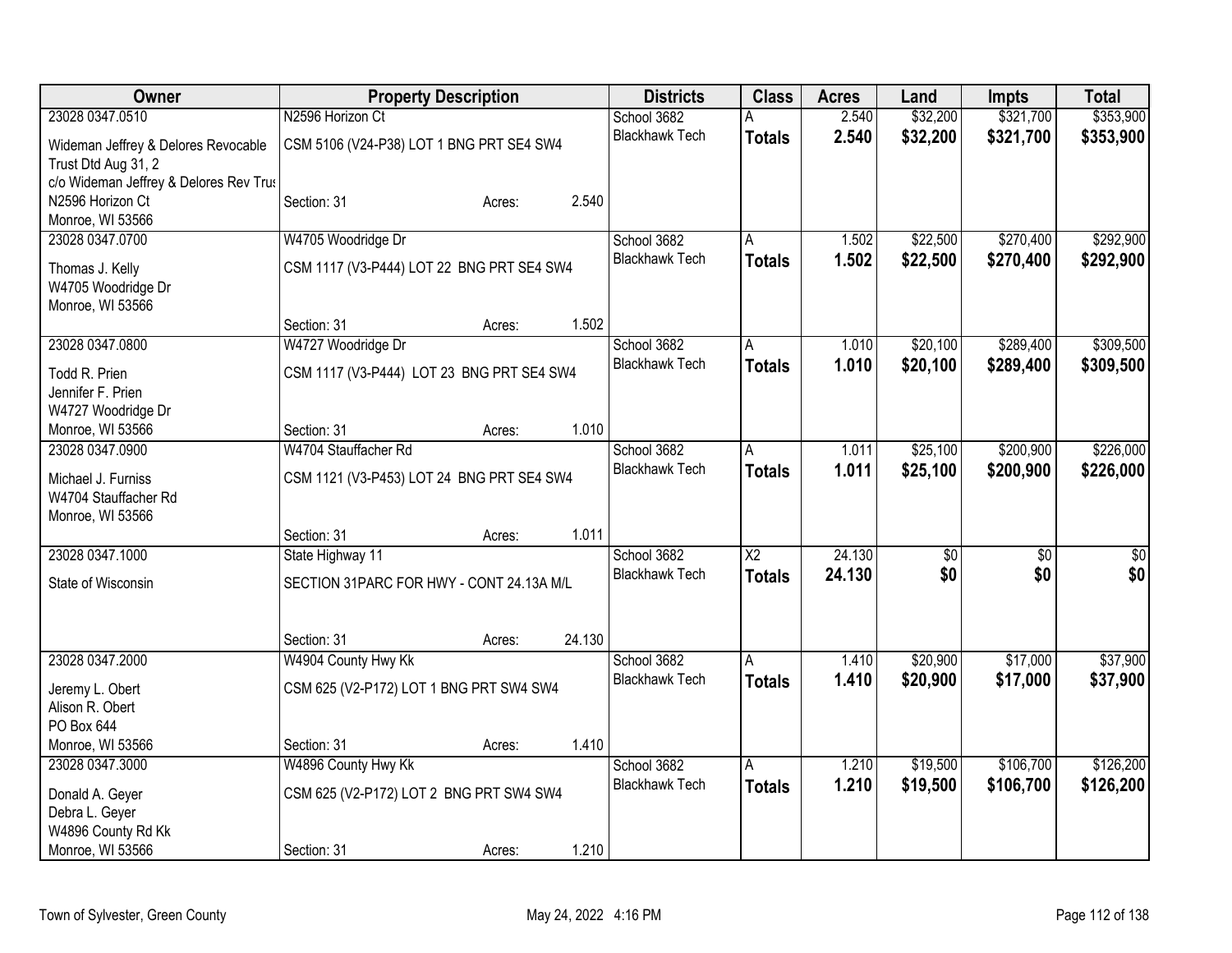| Owner                                          |                                                           | <b>Property Description</b> |        | <b>Districts</b>      | <b>Class</b>    | <b>Acres</b> | Land            | <b>Impts</b>    | <b>Total</b>     |
|------------------------------------------------|-----------------------------------------------------------|-----------------------------|--------|-----------------------|-----------------|--------------|-----------------|-----------------|------------------|
| 23028 0347.3100                                | County Rd KK                                              |                             |        | School 3682           | A               | 1.460        | \$7,500         | \$6,000         | \$13,500         |
| Donald A. Geyer                                | CSM 1022 (V3-P214) LOT 1 BNG PRT SW4 SW4                  |                             |        | <b>Blackhawk Tech</b> | <b>Totals</b>   | 1.460        | \$7,500         | \$6,000         | \$13,500         |
| Debra L. Geyer                                 |                                                           |                             |        |                       |                 |              |                 |                 |                  |
| W4896 County Rd Kk                             |                                                           |                             |        |                       |                 |              |                 |                 |                  |
| Monroe, WI 53566                               | Section: 31                                               | Acres:                      | 1.460  |                       |                 |              |                 |                 |                  |
| 23028 0348.0100                                | <b>Richland Rd</b>                                        |                             |        | School 3682           | $\overline{D}$  | 9.341        | \$2,100         | $\overline{50}$ | \$2,100          |
| Joseph D. Schwarzenberger IV                   | PRT SE4 SE4 LYG E TOWN RD EXC LOTS 1 & 2 CSM              |                             |        | <b>Blackhawk Tech</b> | G               | 0.900        | \$6,300         | \$34,900        | \$41,200         |
| W3894 State Road 11 and 81                     | 878 & EXC LOTS 1 & 2 CSM 510 & EXC PARCELS                |                             |        |                       | <b>Totals</b>   | 10.241       | \$8,400         | \$34,900        | \$43,300         |
| Monroe, WI 53566                               | 0349 & 0373, & EXC PARC 0348.02 STATE DOT CONV            |                             |        |                       |                 |              |                 |                 |                  |
|                                                | Section: 31                                               | Acres:                      | 10.241 |                       |                 |              |                 |                 |                  |
| 23028 0348.0200                                | Stauffacher Rd                                            |                             |        | School 3682           | $\overline{X2}$ | 0.570        | $\overline{50}$ | \$0             | $\overline{\$0}$ |
|                                                |                                                           |                             |        | <b>Blackhawk Tech</b> | <b>Totals</b>   | 0.570        | \$0             | \$0             | \$0              |
| State of Wisconsin Depart of<br>Transportation | SEC 31PRT SE4 SE4 - CONT .57A, DOT CONVEY SEE             |                             |        |                       |                 |              |                 |                 |                  |
| c/o State of Wisconsin Dept of                 | DEED #229641 (V231-P212) FOR FULL LEGAL)<br><b>EXEMPT</b> |                             |        |                       |                 |              |                 |                 |                  |
| Transportation                                 | Section: 31                                               | Acres:                      | 0.570  |                       |                 |              |                 |                 |                  |
| 2101 Wright St                                 |                                                           |                             |        |                       |                 |              |                 |                 |                  |
| Madison, WI 53704-2583                         |                                                           |                             |        |                       |                 |              |                 |                 |                  |
| 23028 0348.2100                                | N2580 Richland Rd                                         |                             |        | School 3682           | A               | 1.800        | \$23,600        | \$199,000       | \$222,600        |
|                                                |                                                           |                             |        | <b>Blackhawk Tech</b> | D               | 0.360        | \$100           | \$0             | \$100            |
| Gary L. Sanders<br>Wendy R. Sanders            | CSM 4918 (V22-P111) PRT LOT 2 BNG PRT SE4 SE4             |                             |        |                       | <b>Totals</b>   | 2.160        | \$23,700        | \$199,000       | \$222,700        |
| N2580 Richland Rd                              |                                                           |                             |        |                       |                 |              |                 |                 |                  |
| Monroe, WI 53566                               | Section: 31                                               | Acres:                      | 2.160  |                       |                 |              |                 |                 |                  |
| 23028 0348.3000                                | N2584 Richland Rd                                         |                             |        | School 3682           | A               | 1.365        | \$20,600        | \$255,300       | \$275,900        |
|                                                |                                                           |                             |        | <b>Blackhawk Tech</b> | <b>Totals</b>   | 1.365        | \$20,600        | \$255,300       | \$275,900        |
| Sarah Sughroue                                 | CSM 878 (V3-P27) LOT 1 BNG PRT SE4 SE4                    |                             |        |                       |                 |              |                 |                 |                  |
| N2584 Richland Rd                              |                                                           |                             |        |                       |                 |              |                 |                 |                  |
| Monroe, WI 53566                               |                                                           |                             | 1.365  |                       |                 |              |                 |                 |                  |
| 23028 0348.4000                                | Section: 31<br>N2586 Richland Rd                          | Acres:                      |        | School 3682           |                 | 1.875        | \$24,100        | \$142,700       | \$166,800        |
|                                                |                                                           |                             |        | <b>Blackhawk Tech</b> | A               | 1.875        | \$24,100        | \$142,700       | \$166,800        |
| Alan P. Schwartz                               | CSM 878 (V3-P27) LOT 2 BNG PRT SE4 SE4                    |                             |        |                       | <b>Totals</b>   |              |                 |                 |                  |
| Cheryl A. Schwartz                             |                                                           |                             |        |                       |                 |              |                 |                 |                  |
| N2586 Richland Rd                              |                                                           |                             |        |                       |                 |              |                 |                 |                  |
| Monroe, WI 53566                               | Section: 31                                               | Acres:                      | 1.875  |                       |                 |              |                 |                 |                  |
| 23028 0349.0100                                | N2528 Richland Rd                                         |                             |        | School 3682           | A               | 2.060        | \$25,700        | \$125,900       | \$151,600        |
| Spangler Revocable Living Trust                | CSM 4918 (V22-P111) LOT 1 BNG PRT SE4 SE4                 |                             |        | <b>Blackhawk Tech</b> | <b>Totals</b>   | 2.060        | \$25,700        | \$125,900       | \$151,600        |
| N2528 Richland Rd                              |                                                           |                             |        |                       |                 |              |                 |                 |                  |
| Monroe, WI 53566                               |                                                           |                             |        |                       |                 |              |                 |                 |                  |
|                                                | Section: 31                                               | Acres:                      | 2.060  |                       |                 |              |                 |                 |                  |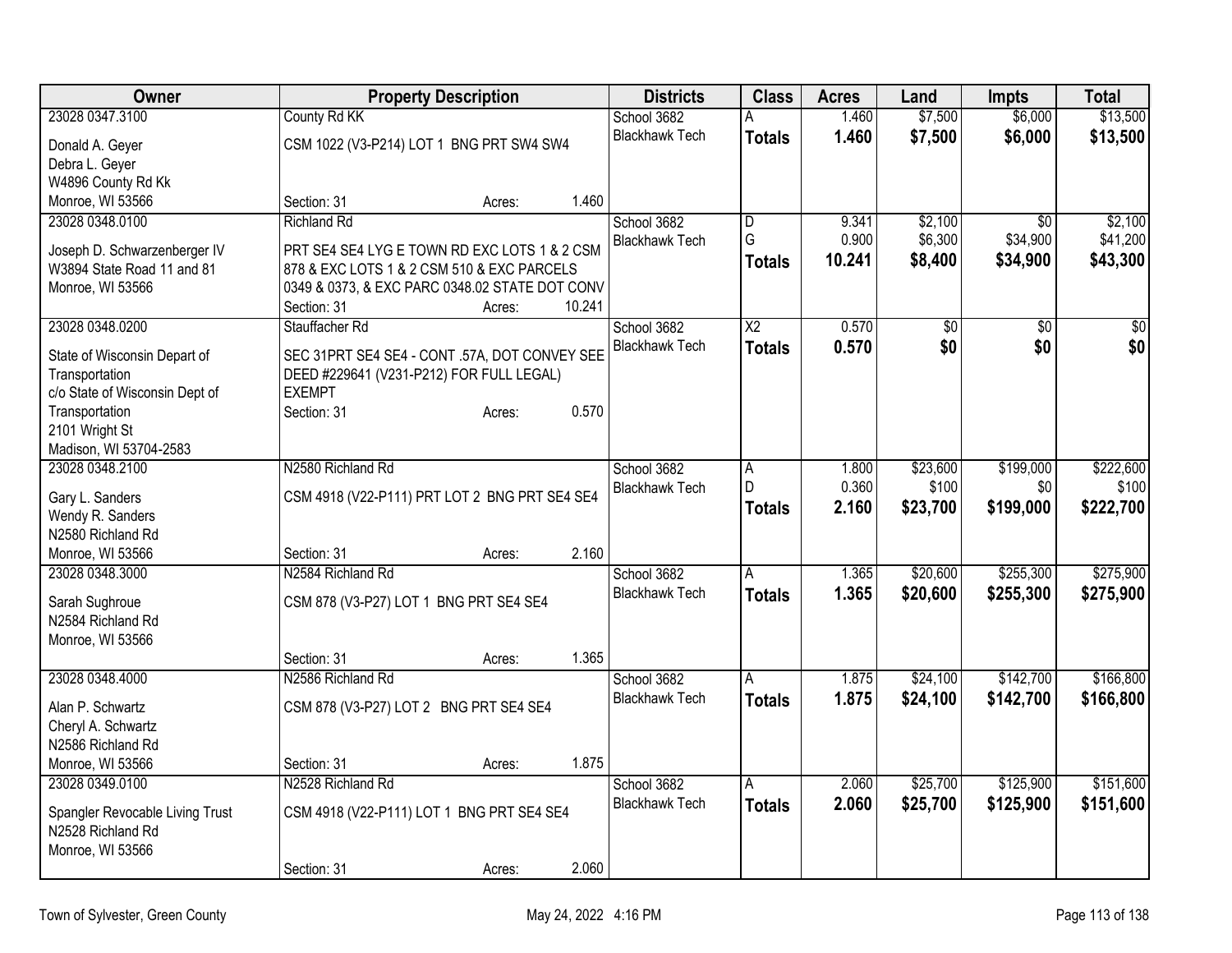| Owner                               | <b>Property Description</b>                       | <b>Districts</b>      | <b>Class</b>    | <b>Acres</b> | Land            | <b>Impts</b>    | <b>Total</b>    |
|-------------------------------------|---------------------------------------------------|-----------------------|-----------------|--------------|-----------------|-----------------|-----------------|
| 23028 0350.0000                     | <b>Richland Rd</b>                                | School 3682           |                 | 1.200        | \$5,800         | $\overline{50}$ | \$5,800         |
| Wendy M. Althaus                    | COM SW COR SW4 SE4 TH E ALG HWY 11-81 1256 F      | <b>Blackhawk Tech</b> | <b>Totals</b>   | 1.200        | \$5,800         | \$0             | \$5,800         |
| W4546 Stauffacher Rd                | TH S87*E 383 FT POB TH S87*E 200.5 FT TH N 218.15 |                       |                 |              |                 |                 |                 |
| Monroe, WI 53566                    | FT TH N67*31'W 212.4 FT TH S 288.3 FT TO CTR      |                       |                 |              |                 |                 |                 |
|                                     | 1.200<br>Section: 31<br>Acres:                    |                       |                 |              |                 |                 |                 |
| 23028 0351.0000                     | W4598 Stauffacher Rd                              | School 3682           | A               | 2.170        | \$30,700        | \$132,300       | \$163,000       |
|                                     |                                                   | <b>Blackhawk Tech</b> | <b>Totals</b>   | 2.170        | \$30,700        | \$132,300       | \$163,000       |
| Roger D. Larson                     | COM SW4 COR SW4 SE4 TH ELY 1256 FT TH S87*E       |                       |                 |              |                 |                 |                 |
| W4598 Stauffacher Rd                | 156 FT POB TH N 416 FT TYH S87*E 156 FT TH S58*E  |                       |                 |              |                 |                 |                 |
| Monroe, WI 53566                    | 82.8 FT TH S 372 FT TH N87*W 227 FT POB; ALSO     |                       |                 |              |                 |                 |                 |
|                                     | 2.170<br>Section: 31<br>Acres:                    |                       |                 |              |                 |                 |                 |
| 23028 0352.0000                     | W4602 Stauffacher Rd                              | School 3682           | A               | 1.490        | \$27,500        | \$170,000       | \$197,500       |
| Richard Wyss Jr                     | W2 OF - COM SW COR SW4 SE4 TH E 1256 FT POB       | <b>Blackhawk Tech</b> | <b>Totals</b>   | 1.490        | \$27,500        | \$170,000       | \$197,500       |
| Jacqueline A. Wyss                  | TH N 416 FT TH S87*E 312 FT TH S 416 FT TH N87*W  |                       |                 |              |                 |                 |                 |
| W4602 Stauffacher Rd                | 312 FT POB - CONT 1.49A BNG PRT SW4 SE4 - .49A    |                       |                 |              |                 |                 |                 |
| Monroe, WI 53566                    | 1.490<br>Section: 31<br>Acres:                    |                       |                 |              |                 |                 |                 |
|                                     |                                                   |                       |                 |              |                 |                 |                 |
| 23028 0353.0000                     | W4618 Stauffacher Rd                              | School 3682           | A               | 1.500        | \$27,500        | \$252,600       | \$280,100       |
| Mueller Living Trust Dated 2/1/2000 | COM SW COR SE4 TH N86*E 825.1 FT ALG CTY KK       | <b>Blackhawk Tech</b> | <b>Totals</b>   | 1.500        | \$27,500        | \$252,600       | \$280,100       |
| c/o Mueller Living Trust            | TH CUR RAD 131.7 FT N89*E 142 FT POB TH N89*E     |                       |                 |              |                 |                 |                 |
| C/0 Connie P Mueller                | 157.13 FT TH N2*W 49.5 FT TH N2*W 366.5 FT TH     |                       |                 |              |                 |                 |                 |
| W4618 Stauffacher Rd                | 1.500<br>Section: 31<br>Acres:                    |                       |                 |              |                 |                 |                 |
| Monroe, WI 53566-9503               |                                                   |                       |                 |              |                 |                 |                 |
| 23028 0354.0000                     | W4694 Stauffacher Rd                              | School 3682           | A               | 0.730        | \$18,300        | \$144,500       | \$162,800       |
|                                     |                                                   | <b>Blackhawk Tech</b> | <b>Totals</b>   | 0.730        | \$18,300        | \$144,500       | \$162,800       |
| Jane M. Elmer                       | E2 OF: COM HWY 11-81 SE COR SE4 TH N86*E ALG      |                       |                 |              |                 |                 |                 |
| Shirley A Elmer - Le                | CTR HWY 230 FT TH N 49.5 FT TH N 234.59 FT TH     |                       |                 |              |                 |                 |                 |
| W4694 Stauffacher Rd                | S86*W 229.2 FT TH S 233.6 FT & S 49.5 FT POB      |                       |                 |              |                 |                 |                 |
| Monroe, WI 53566                    | 0.730<br>Section: 31<br>Acres:                    |                       |                 |              |                 |                 |                 |
| 23028 0355.0000                     | Stauffacher Rd                                    | School 3682           | $\overline{X2}$ | 0.020        | $\overline{60}$ | $\overline{50}$ | $\overline{50}$ |
| State of Wisconsin                  | SECTION 31 PARC SW4 SE4 CONT .02A EXEMPT          | <b>Blackhawk Tech</b> | <b>Totals</b>   | 0.020        | \$0             | \$0             | \$0             |
|                                     |                                                   |                       |                 |              |                 |                 |                 |
|                                     |                                                   |                       |                 |              |                 |                 |                 |
|                                     | 0.020<br>Section: 31<br>Acres:                    |                       |                 |              |                 |                 |                 |
| 23028 0356.0000                     | Stauffacher Rd                                    | School 3682           | $\overline{X2}$ | 0.750        | $\overline{60}$ | $\overline{30}$ | $\overline{50}$ |
|                                     |                                                   | <b>Blackhawk Tech</b> |                 | 0.750        | \$0             | \$0             | \$0             |
| State of Wisconsin                  | SECTION 31 PARC SW COR SE4 CONT .75A EXEMPT       |                       | <b>Totals</b>   |              |                 |                 |                 |
|                                     |                                                   |                       |                 |              |                 |                 |                 |
|                                     |                                                   |                       |                 |              |                 |                 |                 |
|                                     | 0.750<br>Section: 31<br>Acres:                    |                       |                 |              |                 |                 |                 |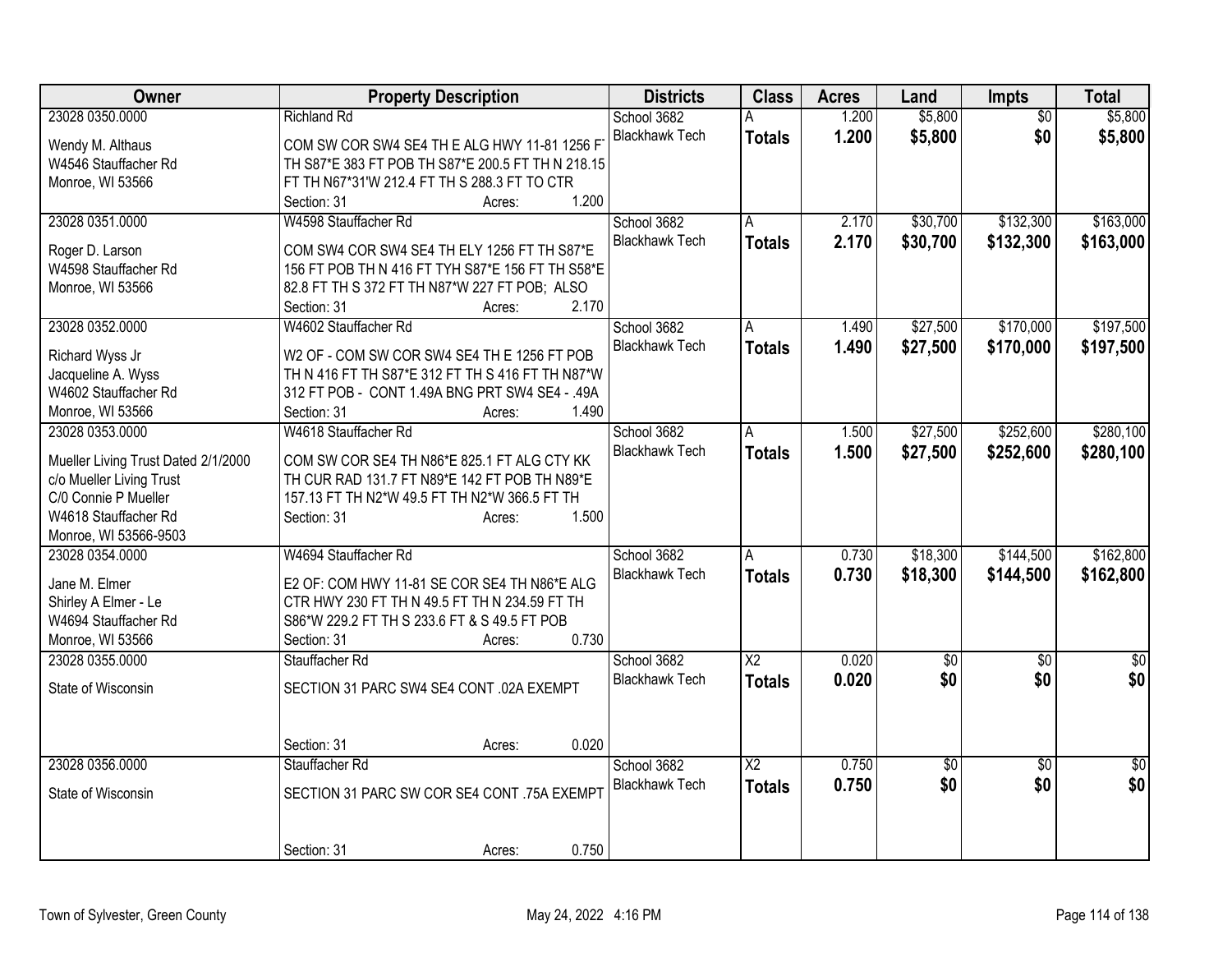| Owner                                | <b>Property Description</b>                      | <b>Districts</b>      | <b>Class</b>   | <b>Acres</b> | Land     | Impts     | <b>Total</b> |
|--------------------------------------|--------------------------------------------------|-----------------------|----------------|--------------|----------|-----------|--------------|
| 23028 0357.0000                      | W4684 Stauffacher Rd                             | School 3682           | A              | 0.750        | \$18,800 | \$142,800 | \$161,600    |
| Larry A. Vavra                       | COM PT ON CNTRLN HWY 11-81 230 FT ELY            | <b>Blackhawk Tech</b> | <b>Totals</b>  | 0.750        | \$18,800 | \$142,800 | \$161,600    |
| Lisa E. Vavra                        | MARKING SW COR SE4 POB TH N86*E 115 FT TH        |                       |                |              |          |           |              |
| W4684 Stauffacher Rd                 | N3*W 49.5 FT TH N3*W 235.50 FT TH S86*W 115 FT   |                       |                |              |          |           |              |
| Monroe, WI 53566                     | 0.750<br>Section: 31<br>Acres:                   |                       |                |              |          |           |              |
| 23028 0358.0000                      | W4524 Stauffacher Rd                             | School 3682           | A              | 1.572        | \$27,900 | \$143,300 | \$171,200    |
|                                      |                                                  | <b>Blackhawk Tech</b> | <b>Totals</b>  | 1.572        | \$27,900 | \$143,300 | \$171,200    |
| Wayne A. Segner                      | COM SW COR SE4 N86*E 1256 FT ALG 11-81 TH        |                       |                |              |          |           |              |
| Laurie L. Segner                     | N89*E 911.5 FT POB TH N89*E 164.8 FT TH N4*W 33  |                       |                |              |          |           |              |
| W4524 Stauffacher Rd                 | FT TH N4*W 40.9 FT TO TWP LN TH N4*W 131.3 FT    |                       |                |              |          |           |              |
| Monroe, WI 53566                     | 1.572<br>Section: 31<br>Acres:                   |                       |                |              |          |           |              |
| 23028 0359.1000                      | N2557 Richland Rd                                | School 3682           | A              | 3.000        | \$34,000 | \$156,100 | \$190,100    |
| Woodberry Properties, LLC            | PRT SE4 SE4 SEC 31 COM SW COR SE4 TH E 1256      | <b>Blackhawk Tech</b> | <b>Totals</b>  | 3.000        | \$34,000 | \$156,100 | \$190,100    |
| W4644 Woodridge Dr                   | FT TH S87*E ALG CLN HWY 11/81 312 FT TH N 395.65 |                       |                |              |          |           |              |
| Monroe, WI 53566                     | FT TH E 137.1 FT POB TH N73*E 428.75 FT TH N73*E |                       |                |              |          |           |              |
|                                      | 3.000<br>Section: 31                             |                       |                |              |          |           |              |
|                                      | Acres:                                           |                       |                |              |          |           |              |
| 23028 0360.0000                      | N2537 Richland Rd                                | School 3682           | A              | 2.590        | \$32,400 | \$199,700 | \$232,100    |
| Matthew J. Hubert                    | PRT SE4 SE4 SEC 31 COM S4 COR SD SEC TH E ALG    | <b>Blackhawk Tech</b> | <b>Totals</b>  | 2.590        | \$32,400 | \$199,700 | \$232,100    |
| Sarah B. Hubert                      | S LN 2498.36 FT TH N25*W 211.60 FT POB TH S88*W  |                       |                |              |          |           |              |
| N2537 Richland Rd                    | 241.20 FT TH S89*W 142.67 FT TH S89*W 184.77 FT  |                       |                |              |          |           |              |
| Monroe, WI 53566                     | 2.590<br>Section: 31<br>Acres:                   |                       |                |              |          |           |              |
| 23028 0361.0000                      | W4538 Stauffacher Rd                             | School 3682           | $\overline{A}$ | 0.760        | \$19,000 | \$163,100 | \$182,100    |
|                                      |                                                  | <b>Blackhawk Tech</b> | <b>Totals</b>  | 0.760        | \$19,000 | \$163,100 | \$182,100    |
| Beth E. Flannery                     | COM SW COR SE4 N86*E 1256 FT ALG CTR HWY         |                       |                |              |          |           |              |
| c/o Beth E. Flannery) Martz          | 11-81 TH N89*E 788.5 FT POB TH N89*E 123 FT TH   |                       |                |              |          |           |              |
| W4538 Stauffacher Rd                 | N4*W 33 FT TH N4*W 166 FT TH S85*W 122.7 FT TH   |                       |                |              |          |           |              |
| Monroe, WI 53566                     | 0.760<br>Section: 31<br>Acres:                   |                       |                |              |          |           |              |
| 23028 0362.0000                      | W4672 Stauffacher Rd                             | School 3682           | A              | 1.082        | \$25,400 | \$120,500 | \$145,900    |
| Georgia A. Rizzotto                  | PRT SW4 SE4 SEC 31 COM SW COR SE4 TH N86*E       | <b>Blackhawk Tech</b> | <b>Totals</b>  | 1.082        | \$25,400 | \$120,500 | \$145,900    |
| W4672 Stauffacher Rd                 | 345 FT ALG CTR HWY 11-81 POB TH N3*W 49.5 FT     |                       |                |              |          |           |              |
| Monroe, WI 53566                     | TH N3*W 235.5 FT TH N86*W 165 FT TH S4*E 236.85  |                       |                |              |          |           |              |
|                                      | 1.082<br>Section: 31<br>Acres:                   |                       |                |              |          |           |              |
| 23028 0363.0000                      | W4662 Stauffacher Rd                             | School 3682           | A              | 0.922        | \$23,100 | \$169,000 | \$192,100    |
|                                      |                                                  | <b>Blackhawk Tech</b> |                |              |          |           |              |
| Fazel Dennis and Kathryn Revocable   | PRT SE4 SEC 31 COM SW COR SE4 TH N86*E 510 FT    |                       | <b>Totals</b>  | 0.922        | \$23,100 | \$169,000 | \$192,100    |
| Living Trust U/A 9-2                 | ALG CLN HWY 11-81 POB TH N4*W 49.5 FT N4*W       |                       |                |              |          |           |              |
| c/o Fazel Dennis and Kathryn Rev Lvg | 236.85 FT TH N86*E 140 FT S4*E 237.65 FT TH S4*E |                       |                |              |          |           |              |
| Trust                                | 0.922<br>Section: 31<br>Acres:                   |                       |                |              |          |           |              |
| W4662 Stauffacher Rd                 |                                                  |                       |                |              |          |           |              |
| Monroe, WI 53566                     |                                                  |                       |                |              |          |           |              |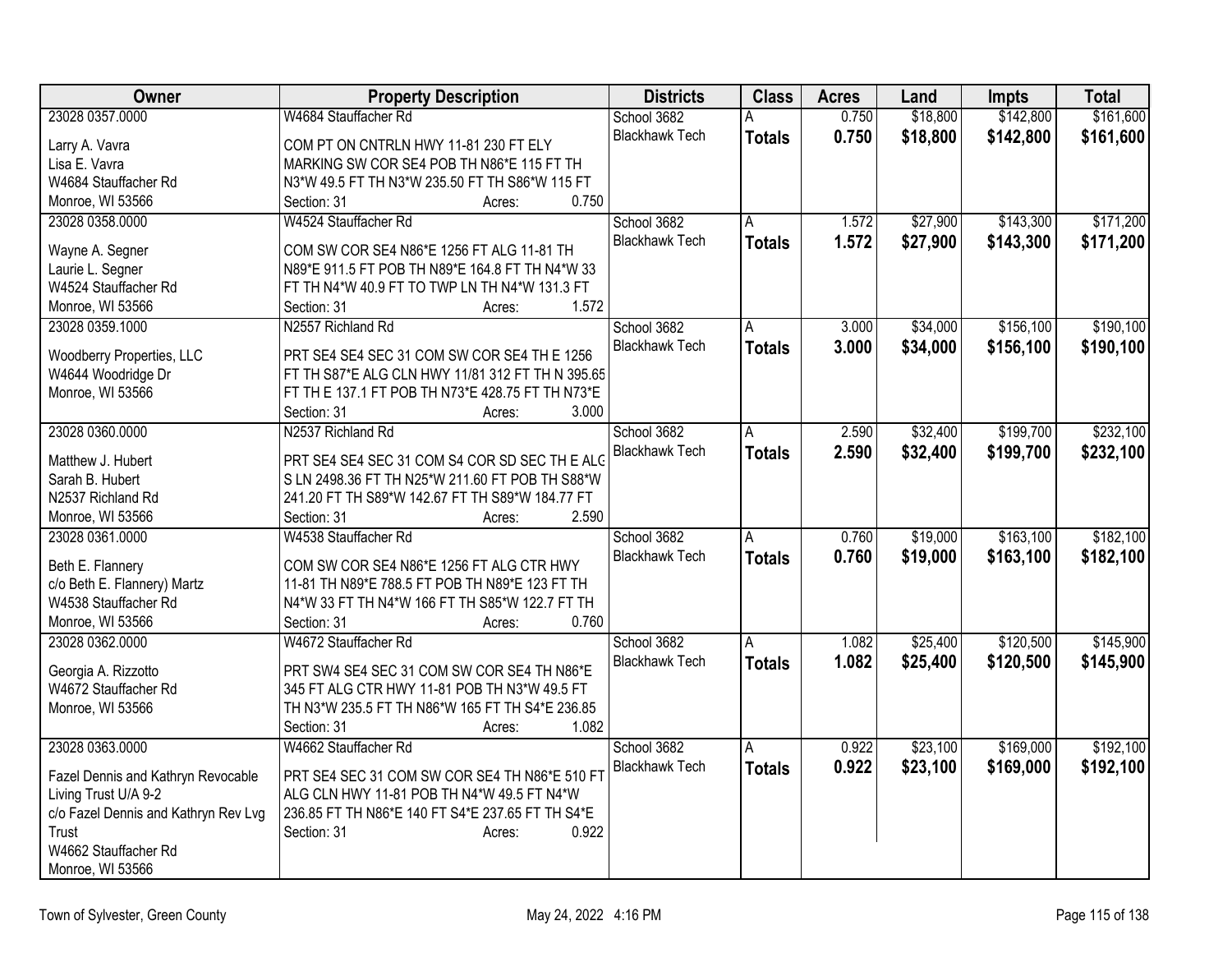| Owner                 | <b>Property Description</b>                        | <b>Districts</b>      | <b>Class</b>  | <b>Acres</b> | Land     | <b>Impts</b> | <b>Total</b> |
|-----------------------|----------------------------------------------------|-----------------------|---------------|--------------|----------|--------------|--------------|
| 23028 0364.0000       | W4650 Stauffacher Rd                               | School 3682           |               | 0.760        | \$19,000 | \$134,200    | \$153,200    |
| Darrell D. Indergand  | W2 OF COM SW COR SE4 TH E ALG CTR HWY 11-81        | <b>Blackhawk Tech</b> | <b>Totals</b> | 0.760        | \$19,000 | \$134,200    | \$153,200    |
| Margo L. Indergand    | 650 FT POB TH N 49.50 FT TH N 237.65 FT TH N89*E   |                       |               |              |          |              |              |
| W4650 Stauffacher Rd  | 227.43 FT TH S 240.26 FT TH S 48.69 TH TH W 52.43  |                       |               |              |          |              |              |
| Monroe, WI 53566      | 0.760<br>Section: 31<br>Acres:                     |                       |               |              |          |              |              |
| 23028 0365.0000       | W4640 Stauffacher Rd                               | School 3682           | A             | 0.750        | \$18,800 | \$135,700    | \$154,500    |
|                       |                                                    | <b>Blackhawk Tech</b> | <b>Totals</b> | 0.750        | \$18,800 | \$135,700    | \$154,500    |
| Danial D. Rosenstiel  | E2 OF COM SW COR SE4 E ALG CTR HWY 11-81 650       |                       |               |              |          |              |              |
| Kari L. Ripp          | FT POB N 49.51 FT & N 237.65 FT N87*47'E 227.43 FT |                       |               |              |          |              |              |
| W4640 Stauffacher Rd  | S 240.26 FT S 48.69 FT W 52.43 FT W 175 FT POB     |                       |               |              |          |              |              |
| Monroe, WI 53566      | 0.750<br>Section: 31<br>Acres:                     |                       |               |              |          |              |              |
| 23028 0366.0000       | W4546 Stauffacher Rd                               | School 3682           | A             | 0.930        | \$23,300 | \$85,100     | \$108,400    |
| Wendy M. Althaus      | COM SW COR SW4 SE4 TH E ALG CTR HWY 11-81          | <b>Blackhawk Tech</b> | <b>Totals</b> | 0.930        | \$23,300 | \$85,100     | \$108,400    |
| W4546 Stauffacher Rd  | 1256 FT TH S87*E 583.5 FT POB TH S87*E 185 FT TH   |                       |               |              |          |              |              |
| Monroe, WI 53566      | N 33 FT TH N 195.6 FT TH S88*W 185 FT TH S 185.15  |                       |               |              |          |              |              |
|                       | Section: 31<br>0.930<br>Acres:                     |                       |               |              |          |              |              |
| 23028 0367.0000       | W4630 Stauffacher Rd                               | School 3682           | A             | 0.870        | \$21,800 | \$181,800    | \$203,600    |
|                       |                                                    | <b>Blackhawk Tech</b> | <b>Totals</b> | 0.870        | \$21,800 | \$181,800    | \$203,600    |
| Myron J. Ellingson    | SECTION 31 COM SW COR SE4 E ALG CTR LN HWY         |                       |               |              |          |              |              |
| N2502 Richland Rd     | 11-81 825 FT ON CURVE TO SELY 52.43 FT POB N       |                       |               |              |          |              |              |
| Monroe, WI 53566      | 289.76 FT N89*47'E 158.7 FT S1*21'W 306.08 FT TO   |                       |               |              |          |              |              |
|                       | 0.870<br>Section: 31<br>Acres:                     |                       |               |              |          |              |              |
| 23028 0368.0100       | N2591 Richland Rd                                  | School 3682           | A             | 3.640        | \$36,600 | \$199,300    | \$235,900    |
| Charles W. Vierthaler | CSM 4573 (V19-P160) LOT 2 BNG PRT SE4 & SW4 OF     | <b>Blackhawk Tech</b> | <b>Totals</b> | 3.640        | \$36,600 | \$199,300    | \$235,900    |
| Laurel A. Vierthaler  | SE4                                                |                       |               |              |          |              |              |
| N2591 Richland Rd     |                                                    |                       |               |              |          |              |              |
| Monroe, WI 53566      | 3.640<br>Section: 31<br>Acres:                     |                       |               |              |          |              |              |
| 23028 0369.0000       | W4650 Woodridge Dr                                 | School 3682           | A             | 1.370        | \$26,900 | \$162,800    | \$189,700    |
|                       |                                                    | <b>Blackhawk Tech</b> |               |              |          |              |              |
| Vicki L. Gobeli       | COM NW COR SW4 SE4 TH E 1265 POB TH S 606.8        |                       | <b>Totals</b> | 1.370        | \$26,900 | \$162,800    | \$189,700    |
| W4650 Woodridge Dr    | FT TH S89*W 161.8 FT TH N 607.5 FT TO N LN SW TH   |                       |               |              |          |              |              |
| Monroe, WI 53566      | E 161 FT POB EXC CSM 1749                          |                       |               |              |          |              |              |
|                       | 1.370<br>Section: 31<br>Acres:                     |                       |               |              |          |              |              |
| 23028 0369.1000       | W4648 Woodridge Dr                                 | School 3682           | A             | 0.880        | \$22,000 | \$209,200    | \$231,200    |
|                       |                                                    | <b>Blackhawk Tech</b> | <b>Totals</b> | 0.880        | \$22,000 | \$209,200    | \$231,200    |
| Kurt S. Coplien       | CSM 1749 (V5-P333) LOT 1 BNG PRT SW4 SE4           |                       |               |              |          |              |              |
| Jane M. Coplien       |                                                    |                       |               |              |          |              |              |
| W4648 Woodridge Dr    |                                                    |                       |               |              |          |              |              |
| Monroe, WI 53566      | 0.880<br>Section: 31<br>Acres:                     |                       |               |              |          |              |              |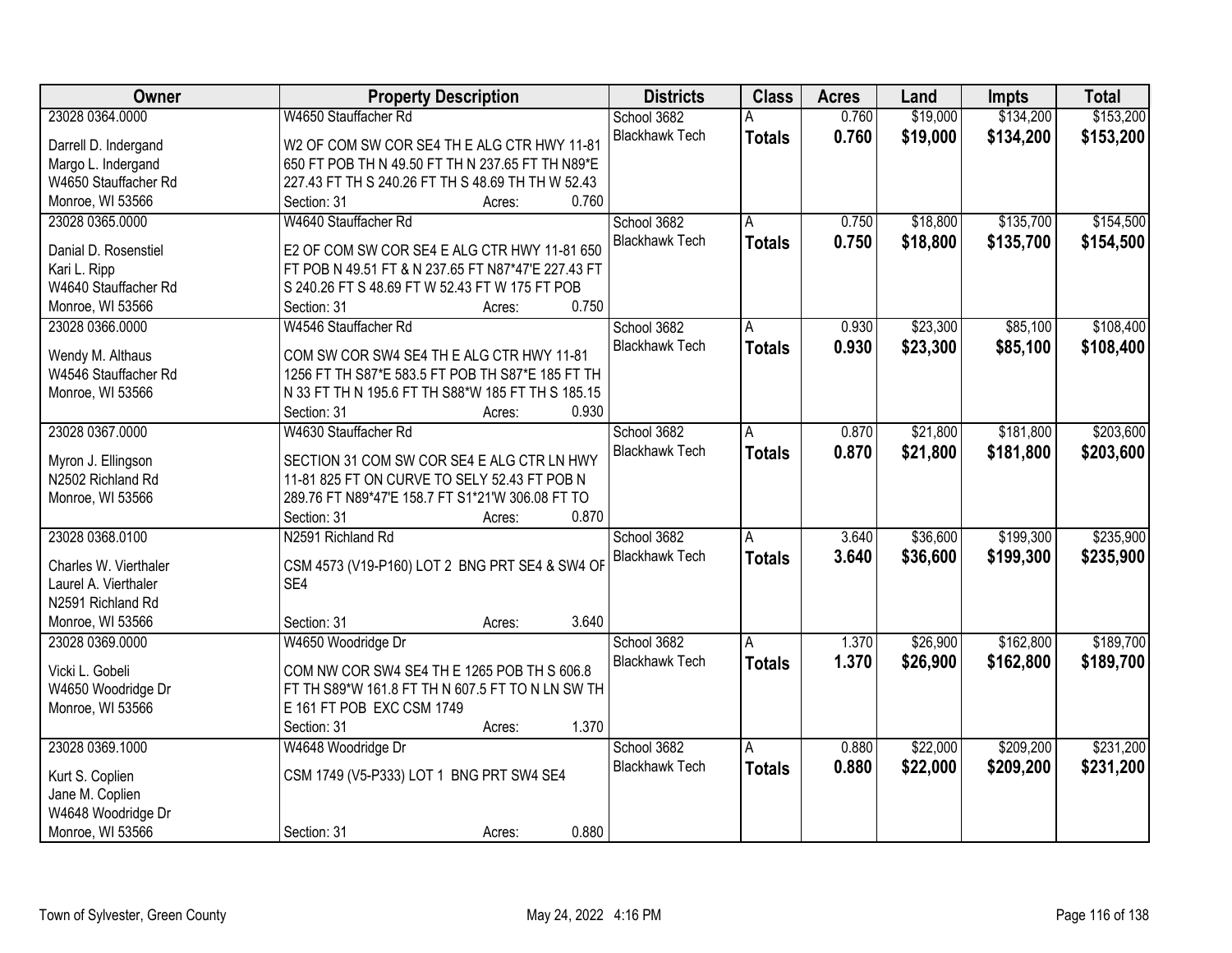| Owner                                  |                                                                  | <b>Property Description</b> |       | <b>Districts</b>      | <b>Class</b>  | <b>Acres</b> | Land     | Impts     | <b>Total</b> |
|----------------------------------------|------------------------------------------------------------------|-----------------------------|-------|-----------------------|---------------|--------------|----------|-----------|--------------|
| 23028 0370.0100                        | N2595 Richland Rd                                                |                             |       | School 3682           |               | 2.390        | \$31,600 | \$183,000 | \$214,600    |
| Kevin A. Monahan                       | CSM 4573 (V19-P160) LOT 1 BNG PRT SE4 & SW4 OF                   |                             |       | <b>Blackhawk Tech</b> | <b>Totals</b> | 2.390        | \$31,600 | \$183,000 | \$214,600    |
| Jane M. Monahan                        | SE4                                                              |                             |       |                       |               |              |          |           |              |
| N2595 Richland Rd                      |                                                                  |                             |       |                       |               |              |          |           |              |
| Monroe, WI 53566                       | Section: 31                                                      | Acres:                      | 2.390 |                       |               |              |          |           |              |
| 23028 0371.0000                        | W4694 Woodridge Dr                                               |                             |       | School 3682           | Α             | 1.504        | \$27,500 | \$248,500 | \$276,000    |
|                                        |                                                                  |                             |       | <b>Blackhawk Tech</b> | <b>Totals</b> | 1.504        | \$27,500 | \$248,500 | \$276,000    |
| Adam M. Wiegel                         | CSM 1118 (V3-P447) LOT 7 BNG PRT SW4 SE4 &                       |                             |       |                       |               |              |          |           |              |
| Stephanie P. Wiegel                    | CSMS 426 & 427                                                   |                             |       |                       |               |              |          |           |              |
| W4694 Woodridge Dr                     |                                                                  |                             |       |                       |               |              |          |           |              |
| Monroe, WI 53566                       | Section: 31                                                      | Acres:                      | 1.504 |                       |               |              |          |           |              |
| 23028 0371.0100                        | W4686 Woodridge Dr                                               |                             |       | School 3682           | A             | 1.503        | \$27,500 | \$273,400 | \$300,900    |
| James L. Rossing                       | CSM 1118 (V3-P447) LOT 8 BNG PRT SW4 SE4 & PRT                   |                             |       | <b>Blackhawk Tech</b> | <b>Totals</b> | 1.503        | \$27,500 | \$273,400 | \$300,900    |
| David W. Fry                           | CSMS 426 & 427                                                   |                             |       |                       |               |              |          |           |              |
| W4686 Woodbridge Dr                    |                                                                  |                             |       |                       |               |              |          |           |              |
| Monroe, WI 53566                       | Section: 31                                                      | Acres:                      | 1.503 |                       |               |              |          |           |              |
| 23028 0371.0200                        | W4678 Woodridge Dr                                               |                             |       | School 3682           | A             | 1.503        | \$27,500 | \$238,200 | \$265,700    |
|                                        |                                                                  |                             |       | <b>Blackhawk Tech</b> | <b>Totals</b> | 1.503        | \$27,500 | \$238,200 | \$265,700    |
| Gerald R. Karlen<br>Sheila A. Karlen   | CSM 1118 (V3-P447) LOT 9 BNG PRT SW4 SE4 & PRT<br>CSMS 426 & 427 |                             |       |                       |               |              |          |           |              |
|                                        |                                                                  |                             |       |                       |               |              |          |           |              |
| W4678 Woodridge Dr<br>Monroe, WI 53566 | Section: 31                                                      | Acres:                      | 1.503 |                       |               |              |          |           |              |
| 23028 0371.0300                        | W4670 Woodridge Dr                                               |                             |       | School 3682           | A             | 1.503        | \$27,500 | \$392,200 | \$419,700    |
|                                        |                                                                  |                             |       |                       |               |              |          |           |              |
| Clayton R. Everson                     | CSM 1118 (V3-P447) LOT 10 BNG PRT SW4 SE4 &                      |                             |       | <b>Blackhawk Tech</b> | <b>Totals</b> | 1.503        | \$27,500 | \$392,200 | \$419,700    |
| Pat M. Everson                         | PRT CSMS 426 & 427                                               |                             |       |                       |               |              |          |           |              |
| W4670 Woodridge Dr                     |                                                                  |                             |       |                       |               |              |          |           |              |
| Monroe, WI 53566                       | Section: 31                                                      | Acres:                      | 1.503 |                       |               |              |          |           |              |
| 23028 0371.0400                        | W4664 Woodridge Dr                                               |                             |       | School 3682           | A             | 1.502        | \$26,100 | \$373,900 | \$400,000    |
| Craig Newcomer et al                   | CSM 1119 (V3-P449) LOT 11 BNG PRT SW4 SE4 &                      |                             |       | <b>Blackhawk Tech</b> | <b>Totals</b> | 1.502        | \$26,100 | \$373,900 | \$400,000    |
| c/o Craig W. Newcomer                  | PRT CSMS 426 & 427                                               |                             |       |                       |               |              |          |           |              |
| W4664 Woodridge Dr                     |                                                                  |                             |       |                       |               |              |          |           |              |
| Monroe, WI 53566                       | Section: 31                                                      | Acres:                      | 1.502 |                       |               |              |          |           |              |
| 23028 0371.0500                        | W4637 Woodridge Dr                                               |                             |       | School 3682           | A             | 1.503        | \$27,500 | \$2,000   | \$29,500     |
|                                        |                                                                  |                             |       | <b>Blackhawk Tech</b> | <b>Totals</b> | 1.503        | \$27,500 | \$2,000   | \$29,500     |
| Myron J. Ellingson                     | CSM 1119 (V3-P449) LOT 12 BNG PRT SW4 SE4 &                      |                             |       |                       |               |              |          |           |              |
| N2502 Richland Rd                      | PRT CSMS 426 &427                                                |                             |       |                       |               |              |          |           |              |
| Monroe, WI 53566                       |                                                                  |                             |       |                       |               |              |          |           |              |
|                                        | Section: 31                                                      | Acres:                      | 1.503 |                       |               |              |          |           |              |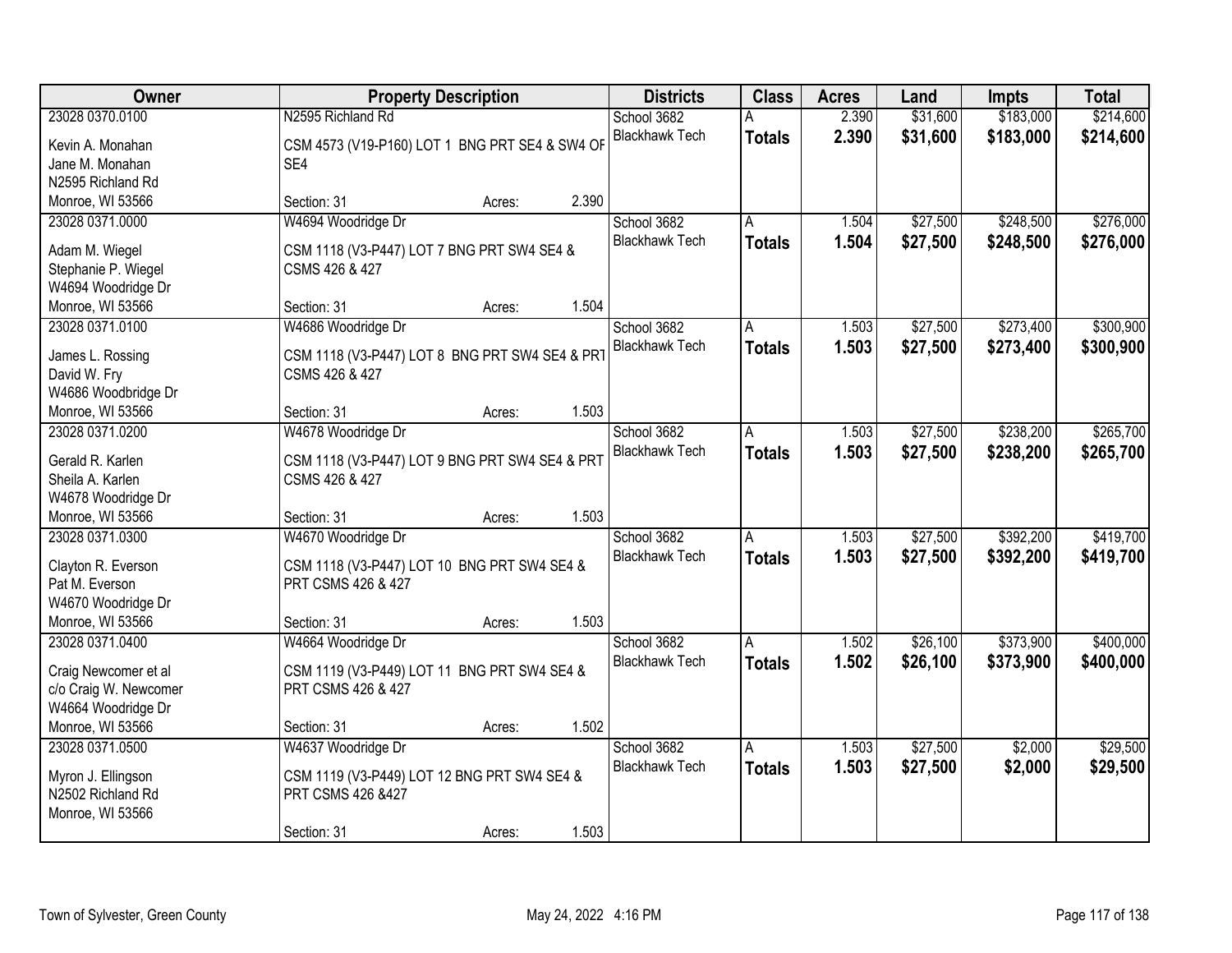| Owner                 |                                             | <b>Property Description</b> |       | <b>Districts</b>      | <b>Class</b>  | <b>Acres</b> | Land     | <b>Impts</b>    | <b>Total</b> |
|-----------------------|---------------------------------------------|-----------------------------|-------|-----------------------|---------------|--------------|----------|-----------------|--------------|
| 23028 0371.0600       |                                             |                             |       | School 3682           |               | 1.503        | \$27,500 | $\overline{50}$ | \$27,500     |
| Myron J. Ellingson    | CSM 1119 (V3-P449) LOT 13 BNG PRT SW4 SE4 & |                             |       | <b>Blackhawk Tech</b> | <b>Totals</b> | 1.503        | \$27,500 | \$0             | \$27,500     |
| N2502 Richland Rd     | PRT CSMS 426 & 427                          |                             |       |                       |               |              |          |                 |              |
| Monroe, WI 53566      |                                             |                             |       |                       |               |              |          |                 |              |
|                       | Section: 31                                 | Acres:                      | 1.503 |                       |               |              |          |                 |              |
| 23028 0371.0700       | W4653 Woodridge Dr                          |                             |       | School 3682           | A             | 1.503        | \$27,500 | \$260,300       | \$287,800    |
| James F. Deppeler     | CSM 1119 (V3-P449) LOT 14 BNG PRT SW4 SE4 & |                             |       | <b>Blackhawk Tech</b> | <b>Totals</b> | 1.503        | \$27,500 | \$260,300       | \$287,800    |
| Donna L. Deppeler     | PRT CSM'S 426 & 427                         |                             |       |                       |               |              |          |                 |              |
| W4653 Woodridge Dr    |                                             |                             |       |                       |               |              |          |                 |              |
| Monroe, WI 53566      | Section: 31                                 | Acres:                      | 1.503 |                       |               |              |          |                 |              |
| 23028 0371.0800       | N2570 Paradise Ct                           |                             |       | School 3682           | A             | 1.504        | \$27,500 | \$301,200       | \$328,700    |
|                       |                                             |                             |       | <b>Blackhawk Tech</b> | <b>Totals</b> | 1.504        | \$27,500 | \$301,200       | \$328,700    |
| Gregory A. Studer     | CSM 1120 (V3-P451) LOT 15 BNG PRT SW4 SE4 & |                             |       |                       |               |              |          |                 |              |
| Jane M. Studer        | PRT CSMS 426 & 427                          |                             |       |                       |               |              |          |                 |              |
| N2570 Paradise Ct     |                                             |                             |       |                       |               |              |          |                 |              |
| Monroe, WI 53566      | Section: 31                                 | Acres:                      | 1.504 |                       |               |              |          |                 |              |
| 23028 0371.0900       | N2550 Paradise Ct                           |                             |       | School 3682           | A             | 1.503        | \$27,500 | \$191,400       | \$218,900    |
| Joshua R. Towne       | CSM 1120 (V3-P451) LOT 16 BNG PRT SW4 SE4 & |                             |       | <b>Blackhawk Tech</b> | <b>Totals</b> | 1.503        | \$27,500 | \$191,400       | \$218,900    |
| Tracy M. Towne        | PRT CSM 426 & 427                           |                             |       |                       |               |              |          |                 |              |
| N2550 Paradise Ct     |                                             |                             |       |                       |               |              |          |                 |              |
| Monroe, WI 53566      | Section: 31                                 | Acres:                      | 1.503 |                       |               |              |          |                 |              |
| 23028 0371.0910       | N2534 Paradise Ct                           |                             |       | School 3682           | A             | 1.502        | \$27,500 | \$229,300       | \$256,800    |
|                       |                                             |                             |       | <b>Blackhawk Tech</b> | Totals        | 1.502        | \$27,500 | \$229,300       | \$256,800    |
| Melvin R. Zentner II  | CSM 1120 (V3-P451) LOT 17 BNG PRT SW4 SE4 & |                             |       |                       |               |              |          |                 |              |
| N2534 Paradise Ct     | PRT CSMS 426 & 427                          |                             |       |                       |               |              |          |                 |              |
| Monroe, WI 53566-9432 | Section: 31                                 |                             | 1.502 |                       |               |              |          |                 |              |
| 23028 0371.0920       | N2530 Paradise Ct                           | Acres:                      |       | School 3682           |               |              | \$27,500 | \$190,400       | \$217,900    |
|                       |                                             |                             |       | <b>Blackhawk Tech</b> | A             | 1.501        |          |                 |              |
| Kevin J. Leuzinger    | CSM 1120 (V3-P451) LOT 18 BNG PRT SW4 SE4 & |                             |       |                       | <b>Totals</b> | 1.501        | \$27,500 | \$190,400       | \$217,900    |
| Jill S. Leuzinger     | PRT CSMS 426 & 427                          |                             |       |                       |               |              |          |                 |              |
| N2530 Paradise Ct     |                                             |                             |       |                       |               |              |          |                 |              |
| Monroe, WI 53566      | Section: 31                                 | Acres:                      | 1.501 |                       |               |              |          |                 |              |
| 23028 0371.0930       | N2533 Paradise Ct                           |                             |       | School 3682           | A             | 1.501        | \$27,500 | \$295,800       | \$323,300    |
| Richard S. Huntsman   | CSM 1121 (V3-P453) LOT 19 BNG PRT SW4 SE4 & |                             |       | <b>Blackhawk Tech</b> | Totals        | 1.501        | \$27,500 | \$295,800       | \$323,300    |
| Maren R. Huntsman     | PRT CSMS 426 & 427, SUBJ TO AGREEMENT       |                             |       |                       |               |              |          |                 |              |
| N2533 Paradise Ct     | (V512-P354)                                 |                             |       |                       |               |              |          |                 |              |
| Monroe, WI 53566      | Section: 31                                 | Acres:                      | 1.501 |                       |               |              |          |                 |              |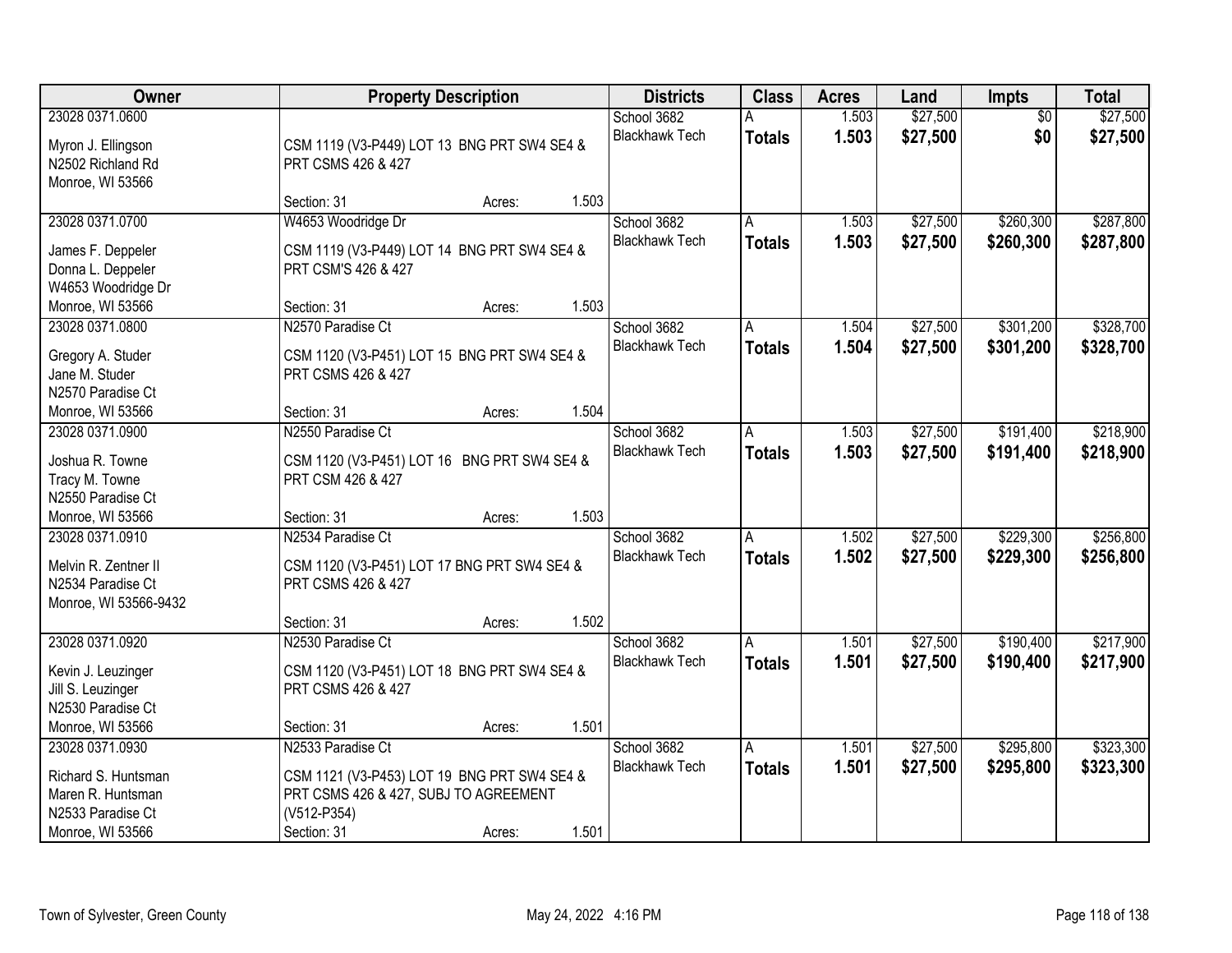| Owner              | <b>Property Description</b>                      | <b>Districts</b>      | <b>Class</b>   | <b>Acres</b> | Land     | Impts     | <b>Total</b> |
|--------------------|--------------------------------------------------|-----------------------|----------------|--------------|----------|-----------|--------------|
| 23028 0371.0940    | N2575 Paradise Ct                                | School 3682           |                | 1.502        | \$27,500 | \$182,400 | \$209,900    |
| Damian N. Remus    | CSM 1121 (V3-P453) LOT 20 BNG PRT SW4 SE4 &      | <b>Blackhawk Tech</b> | <b>Totals</b>  | 1.502        | \$27,500 | \$182,400 | \$209,900    |
| Charles E Remus Le | PRT CSM'S 426 & 427                              |                       |                |              |          |           |              |
| N2575 Paradise Ct  |                                                  |                       |                |              |          |           |              |
| Monroe, WI 53566   | 1.502<br>Section: 31<br>Acres:                   |                       |                |              |          |           |              |
| 23028 0371.0950    | W4695 Woodridge Dr                               | School 3682           | A              | 1.502        | \$27,500 | \$231,300 | \$258,800    |
|                    |                                                  | <b>Blackhawk Tech</b> | <b>Totals</b>  | 1.502        | \$27,500 | \$231,300 | \$258,800    |
| Stephen J. Brewer  | CSM 1121 (V3-P453) LOT 21 BNG PRT SW4 SE4 &      |                       |                |              |          |           |              |
| Tracy R. Brewer    | PRT CSM'S 426 & 427                              |                       |                |              |          |           |              |
| W4695 Woodridge Dr |                                                  |                       |                |              |          |           |              |
| Monroe, WI 53566   | 1.502<br>Section: 31<br>Acres:                   |                       |                |              |          |           |              |
| 23028 0371.1000    | W4644 Woodridge Dr                               | School 3682           | A              | 4.270        | \$52,800 | \$539,800 | \$592,600    |
| Eric J. Eckdhal    | CSM 5216 (V25-P17) LOT 1 BNG PRT SW4 & SE4 OF    | <b>Blackhawk Tech</b> | <b>Totals</b>  | 4.270        | \$52,800 | \$539,800 | \$592,600    |
| Janelle C. Eckdhal | SE4                                              |                       |                |              |          |           |              |
| W4644 Woodridge Dr |                                                  |                       |                |              |          |           |              |
| Monroe, WI 53566   | 4.270<br>Section: 31<br>Acres:                   |                       |                |              |          |           |              |
| 23028 0373,0000    | N2526 Richland Rd                                | School 3682           | A              | 0.760        | \$13,700 | \$91,700  | \$105,400    |
|                    |                                                  | <b>Blackhawk Tech</b> |                |              |          |           |              |
| Minh K. Truong     | COM SE4 COR SE4 SE4 N 303.1 FT TH S83*W 79.31    |                       | <b>Totals</b>  | 0.760        | \$13,700 | \$91,700  | \$105,400    |
| N2526 Richland Rd  | FT POB TH S83*W 119.97 FT TH N8*W 281.07 FT TH   |                       |                |              |          |           |              |
| Monroe, WI 53566   | N88*E 119.97 FT TH S8*E 269.68 FT POB PARC IN    |                       |                |              |          |           |              |
|                    | 0.760<br>Section: 31<br>Acres:                   |                       |                |              |          |           |              |
| 23028 0374.0010    | W4224 Greenbush Rd                               | School 3682           | $\overline{A}$ | 3.450        | \$29,400 | \$328,000 | \$357,400    |
|                    |                                                  | <b>Blackhawk Tech</b> | D              | 1.000        | \$200    | \$0       | \$200        |
| Peter B. Kelly     | CSM 4565 (V19-P140 LOT 1 BNG PRT NW4 NE4         |                       | <b>Totals</b>  | 4.450        | \$29,600 | \$328,000 | \$357,600    |
| Christine M. Kelly |                                                  |                       |                |              |          |           |              |
| W4224 Greenbush Rd |                                                  |                       |                |              |          |           |              |
| Monroe, WI 53566   | 4.450<br>Section: 32<br>Acres:                   |                       |                |              |          |           |              |
| 23028 0374.0020    | W4224 Greenbush Rd                               | School 3682           | A              | 0.700        | \$14,400 | \$200,600 | \$215,000    |
| Peter B. Kelly     | N2 NE4 EXC 4.75A OF SE COR & NE4 NW4 EXC         | <b>Blackhawk Tech</b> | D<br>Ė         | 79.000       | \$16,100 | \$0       | \$16,100     |
| Christine M. Kelly | 13.205A. ALSO EXC 5A & EXC LOTS 1 & 2 CSM 2158 & |                       |                | 2.650        | \$200    | \$0       | \$200        |
| W4224 Greenbush Rd | <b>EXC CSM 4565</b>                              |                       | <b>Totals</b>  | 82.350       | \$30,700 | \$200,600 | \$231,300    |
| Monroe, WI 53566   | 82.350<br>Section: 32<br>Acres:                  |                       |                |              |          |           |              |
| 23028 0374.0100    | W4360 Greenbush Rd                               | School 3682           | Α              | 5.000        | \$42,000 | \$215,300 | \$257,300    |
|                    |                                                  | <b>Blackhawk Tech</b> | <b>Totals</b>  | 5.000        | \$42,000 | \$215,300 | \$257,300    |
| Nathan M. Parker   | PRT NE4 NW4 SEC 32 COM N4 COR SD SEC TH          |                       |                |              |          |           |              |
| Sydnei M. Parker   | S89*W ALG N LN SD SEC 540.54 FT TH S0*W 780.87   |                       |                |              |          |           |              |
| W4360 Greenbush Rd | FT POB TH S0*W 543.64 FT TO S LN NE4 NW4 SD      |                       |                |              |          |           |              |
| Monroe, WI 53566   | 5.000<br>Section: 32<br>Acres:                   |                       |                |              |          |           |              |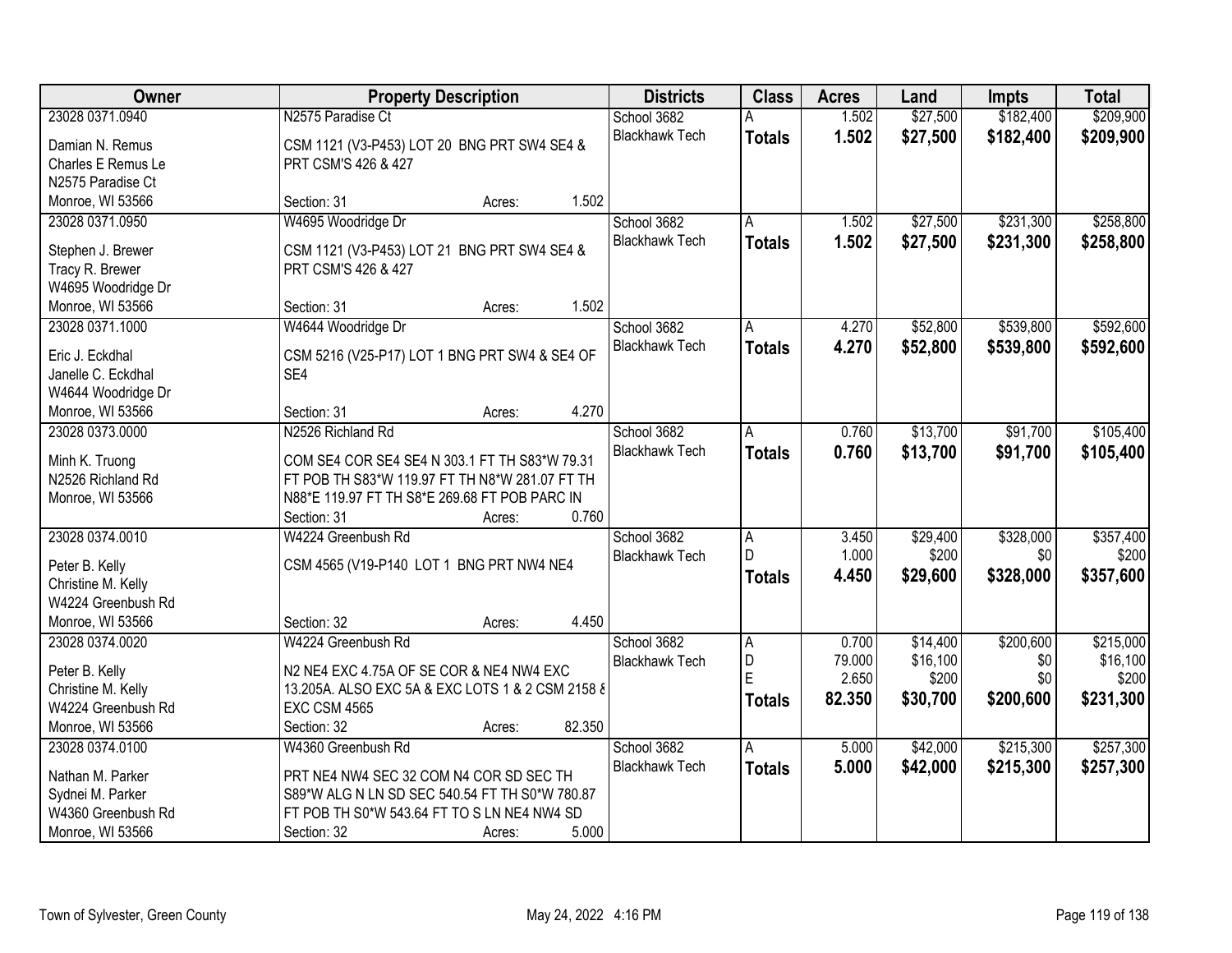| Owner                                    | <b>Property Description</b>                                       | <b>Districts</b>      | <b>Class</b>   | <b>Acres</b> | Land     | Impts           | <b>Total</b> |
|------------------------------------------|-------------------------------------------------------------------|-----------------------|----------------|--------------|----------|-----------------|--------------|
| 23028 0374.1000                          | W4388 Greenbush Rd                                                | School 3682           | Α              | 2.205        | \$25,600 | \$168,000       | \$193,600    |
| Lavaughn D. Eiseman                      | PRT NE4 NW4 SD SEC COM N4 COR SD SEC, TH                          | <b>Blackhawk Tech</b> | D              | 11.000       | \$2,600  | \$0             | \$2,600      |
| Elaine J. Eiseman                        | S89*W ALG N LN SD NE4 NW4 540.54 FT POB TH                        |                       | <b>Totals</b>  | 13.205       | \$28,200 | \$168,000       | \$196,200    |
| W4388 Greenbush Rd                       | S0*W 239.16 FT TH S89*W 402.84 FT TH S0*W 1085.3                  |                       |                |              |          |                 |              |
| Monroe, WI 53566                         | 13.205<br>Section: 32<br>Acres:                                   |                       |                |              |          |                 |              |
| 23028 0375.0010                          | Greenbush Rd                                                      | School 3682           | 5M             | 2.000        | \$2,100  | \$0             | \$2,100      |
|                                          | PRT SE4 & SW4 OF NE4 & SE4 NW4 BNG PRT                            | <b>Blackhawk Tech</b> | D              | 77.850       | \$17,000 | \$0             | \$17,000     |
| Rands Farms, LLC<br>c/o Rands Farms, LLC |                                                                   |                       | <b>Totals</b>  | 79.850       | \$19,100 | \$0             | \$19,100     |
| W3090 Middle Juda Rd                     | PARCEL 1 - POS V13-P18(SEE PCL 0387.0010 FOR<br>REST OF PARCEL 1) |                       |                |              |          |                 |              |
| Juda, WI 53550-9773                      | 79.850<br>Section: 32<br>Acres:                                   |                       |                |              |          |                 |              |
| 23028 0375.0020                          | Greenbush Rd                                                      | School 3682           | E              | 12.850       | \$17,000 | \$0             | \$17,000     |
|                                          |                                                                   | <b>Blackhawk Tech</b> | <b>Totals</b>  | 12.850       | \$17,000 | \$0             | \$17,000     |
| Dorothy C. Nusbaum                       | PRT NE4 NE4 & SE4 NE4 BNG PRT PARCEL 2 POS                        |                       |                |              |          |                 |              |
| N4185 Greenbush Rd                       | V13-P18, EXC PRT PARCEL 1 POS V13-P18                             |                       |                |              |          |                 |              |
| Monroe, WI 53566                         |                                                                   |                       |                |              |          |                 |              |
|                                          | 12.850<br>Section: 32<br>Acres:                                   |                       |                |              |          |                 |              |
| 23028 0375.0100                          | W4259 Greenbush Rd                                                | School 3682           | A              | 5.000        | \$34,000 | \$301,200       | \$335,200    |
| Troy D. Curtis                           | CSM 1262 (V4 P129) LOT 2 BNG PRT SW4 NE4                          | <b>Blackhawk Tech</b> | <b>Totals</b>  | 5.000        | \$34,000 | \$301,200       | \$335,200    |
| W4259 Greenbush Rd                       |                                                                   |                       |                |              |          |                 |              |
| Monroe, WI 53566                         |                                                                   |                       |                |              |          |                 |              |
|                                          | 5.000<br>Section: 32<br>Acres:                                    |                       |                |              |          |                 |              |
| 23028 0375.0200                          | Greenbush Rd                                                      | School 3682           | D              | 4.700        | \$1,100  | $\overline{50}$ | \$1,100      |
| Dorothy C. Nusbaum                       | CSM 1262 (V4-P129) LOT 1 BNG PRT SW4 NE4 & SE4                    | <b>Blackhawk Tech</b> | E              | 0.300        | \$100    | \$0             | \$100        |
| N4185 Greenbush Rd                       | NW4                                                               |                       | <b>Totals</b>  | 5.000        | \$1,200  | \$0             | \$1,200      |
| Monroe, WI 53566                         |                                                                   |                       |                |              |          |                 |              |
|                                          | 5.000<br>Section: 32<br>Acres:                                    |                       |                |              |          |                 |              |
| 23028 0375.0300                          | Greenbush Rd                                                      | School 3682           | D              | 4.700        | \$1,100  | $\overline{50}$ | \$1,100      |
|                                          |                                                                   | <b>Blackhawk Tech</b> | E              | 0.300        | \$100    | \$0             | \$100        |
| Dorothy C. Nusbaum                       | SECTION 32CSM 1262 (V4-P129) LOT 3 - CONT 5.0A                    |                       | <b>Totals</b>  | 5.000        | \$1,200  | \$0             | \$1,200      |
| N4185 Greenbush Rd<br>Monroe, WI 53566   | BNG PRT S1/2 NE4                                                  |                       |                |              |          |                 |              |
|                                          | 5.000<br>Section: 32<br>Acres:                                    |                       |                |              |          |                 |              |
| 23028 0375.0400                          | Greenbush Rd                                                      | School 3682           | $\overline{D}$ | 4.700        | \$1,100  | $\overline{50}$ | \$1,100      |
|                                          |                                                                   | <b>Blackhawk Tech</b> | E              | 0.300        | \$100    | \$0             | \$100        |
| Rands Farms, LLC                         | CSM 1263 (V4-P130) LOT 1 BNG PRT SW4 NW4                          |                       | <b>Totals</b>  | 5.000        | \$1,200  | \$0             | \$1,200      |
| c/o Rands Farms, LLC                     |                                                                   |                       |                |              |          |                 |              |
| W3090 Middle Juda Rd                     |                                                                   |                       |                |              |          |                 |              |
| Juda, WI 53550-9773                      | 5.000<br>Section: 32<br>Acres:                                    |                       |                |              |          |                 |              |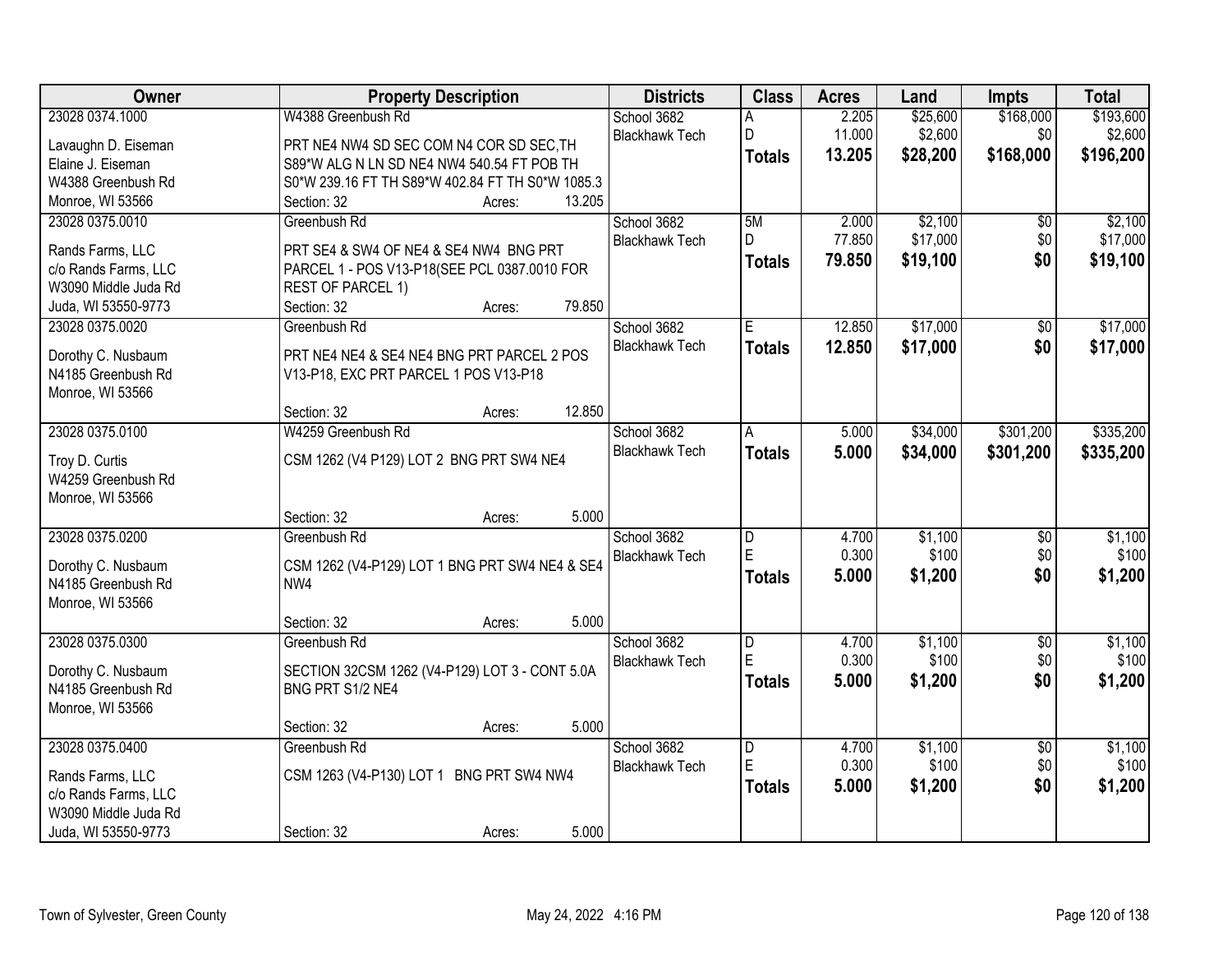| Owner                                   | <b>Property Description</b>                                                        | <b>Districts</b>      | <b>Class</b>   | <b>Acres</b> | Land     | <b>Impts</b>    | <b>Total</b> |
|-----------------------------------------|------------------------------------------------------------------------------------|-----------------------|----------------|--------------|----------|-----------------|--------------|
| 23028 0375.0500                         | Greenbush Rd                                                                       | School 3682           |                | 4.600        | \$1,100  | $\overline{50}$ | \$1,100      |
| Rands Farms, LLC                        | CSM 1263 (V4-P130) LOT 2 BNG PRT SE4 NW4                                           | <b>Blackhawk Tech</b> | E              | 0.400        | \$100    | \$0             | \$100        |
| c/o Rands Farms, LLC                    |                                                                                    |                       | <b>Totals</b>  | 5.000        | \$1,200  | \$0             | \$1,200      |
| W3090 Middle Juda Rd                    |                                                                                    |                       |                |              |          |                 |              |
| Juda, WI 53550-9773                     | 5.000<br>Section: 32<br>Acres:                                                     |                       |                |              |          |                 |              |
| 23028 0375.1000                         | W4185 Greenbush Rd                                                                 | School 3682           | А              | 7.296        | \$39,600 | \$228,300       | \$267,900    |
|                                         |                                                                                    | <b>Blackhawk Tech</b> | <b>Totals</b>  | 7.296        | \$39,600 | \$228,300       | \$267,900    |
| Dorothy C. Nusbaum                      | COM NE COR SD SEC TH S1*E ALG E LN SD SEC                                          |                       |                |              |          |                 |              |
| W4185 Greenbush Rd                      | 1315.2 FT TO NE COR S1/2 NE4 TH S89*W ALG N LN                                     |                       |                |              |          |                 |              |
| Monroe, WI 53566-9559                   | SD S1/2 741.98 FT POB TH S1*E 425.66 FT, TH S89*E                                  |                       |                |              |          |                 |              |
|                                         | Section: 32<br>7.296<br>Acres:                                                     |                       |                |              |          |                 |              |
| 23028 0376.0000                         | Greenbush Rd                                                                       | School 3682           | D              | 57.250       | \$12,300 | \$0             | \$12,300     |
| Sullivan Thomas R and Janice A Joint    | NW4 NW4 EXC CSM 1268 - CONT 30A; SW4 NW4 EX0                                       | <b>Blackhawk Tech</b> | E              | 1.000        | \$100    | \$0             | \$100        |
| Revocable Trust                         | CSM 2959 & EXC CSM 3940 & EXC PT CSM 4445                                          |                       | <b>Totals</b>  | 58.250       | \$12,400 | \$0             | \$12,400     |
| c/o Sullivan Thomas R & Janice A Jt Rev | CONT 28.25A                                                                        |                       |                |              |          |                 |              |
|                                         | 58.250                                                                             |                       |                |              |          |                 |              |
| Trust<br>W3517 Middle Juda Rd           | Section: 32<br>Acres:                                                              |                       |                |              |          |                 |              |
|                                         |                                                                                    |                       |                |              |          |                 |              |
| Juda, WI 53550                          |                                                                                    |                       |                |              |          |                 |              |
| 23028 0376.1000                         | W4480 Greenbush Rd                                                                 | School 3682           | A              | 5.000        | \$34,000 | \$133,000       | \$167,000    |
| John Reinders                           | CSM 1268 (V4-P136) LOT 1 BNG PRT NW & SW4S OF                                      | <b>Blackhawk Tech</b> | D              | 5.000        | \$1,200  | \$0             | \$1,200      |
| Maureen Abraham                         | NW4                                                                                |                       | <b>Totals</b>  | 10.000       | \$35,200 | \$133,000       | \$168,200    |
| W4480 Greenbush Rd                      |                                                                                    |                       |                |              |          |                 |              |
| Monroe, WI 53566                        | 10.000<br>Section: 32<br>Acres:                                                    |                       |                |              |          |                 |              |
| 23028 0376.2200                         | W4415 Greenbush Rd                                                                 | School 3682           | $\overline{A}$ | 2.910        | \$27,700 | \$241,900       | \$269,600    |
|                                         |                                                                                    | <b>Blackhawk Tech</b> | D              | 3.600        | \$900    | \$0             | \$900        |
| Derek A. Williams                       | CSM 4445 (V18-P204) LOT 1 BNG PRT SW4 NW4                                          |                       | <b>Totals</b>  | 6.510        | \$28,600 | \$241,900       | \$270,500    |
| c/o Derek A. Williams                   |                                                                                    |                       |                |              |          |                 |              |
| W4415 Greenbush Rd                      |                                                                                    |                       |                |              |          |                 |              |
| Monroe, WI 53566                        | 6.510<br>Section: 32<br>Acres:                                                     |                       |                |              |          |                 |              |
| 23028 0376.3000                         | W4475 Greenbush Rd                                                                 | School 3682           | A              | 5.240        | \$34,700 | \$213,400       | \$248,100    |
|                                         | Howarth Revocable Living Trust Dtd Oct   CSM 3940 (V15-P198) LOT 1 BNG PRT SW4 NW4 | <b>Blackhawk Tech</b> | <b>Totals</b>  | 5.240        | \$34,700 | \$213,400       | \$248,100    |
| 5, 2021                                 |                                                                                    |                       |                |              |          |                 |              |
| c/o Howarth Revocable Living Trust      |                                                                                    |                       |                |              |          |                 |              |
| W4475 Greenbush Rd                      | 5.240<br>Section: 32<br>Acres:                                                     |                       |                |              |          |                 |              |
| Monroe, WI 53566                        |                                                                                    |                       |                |              |          |                 |              |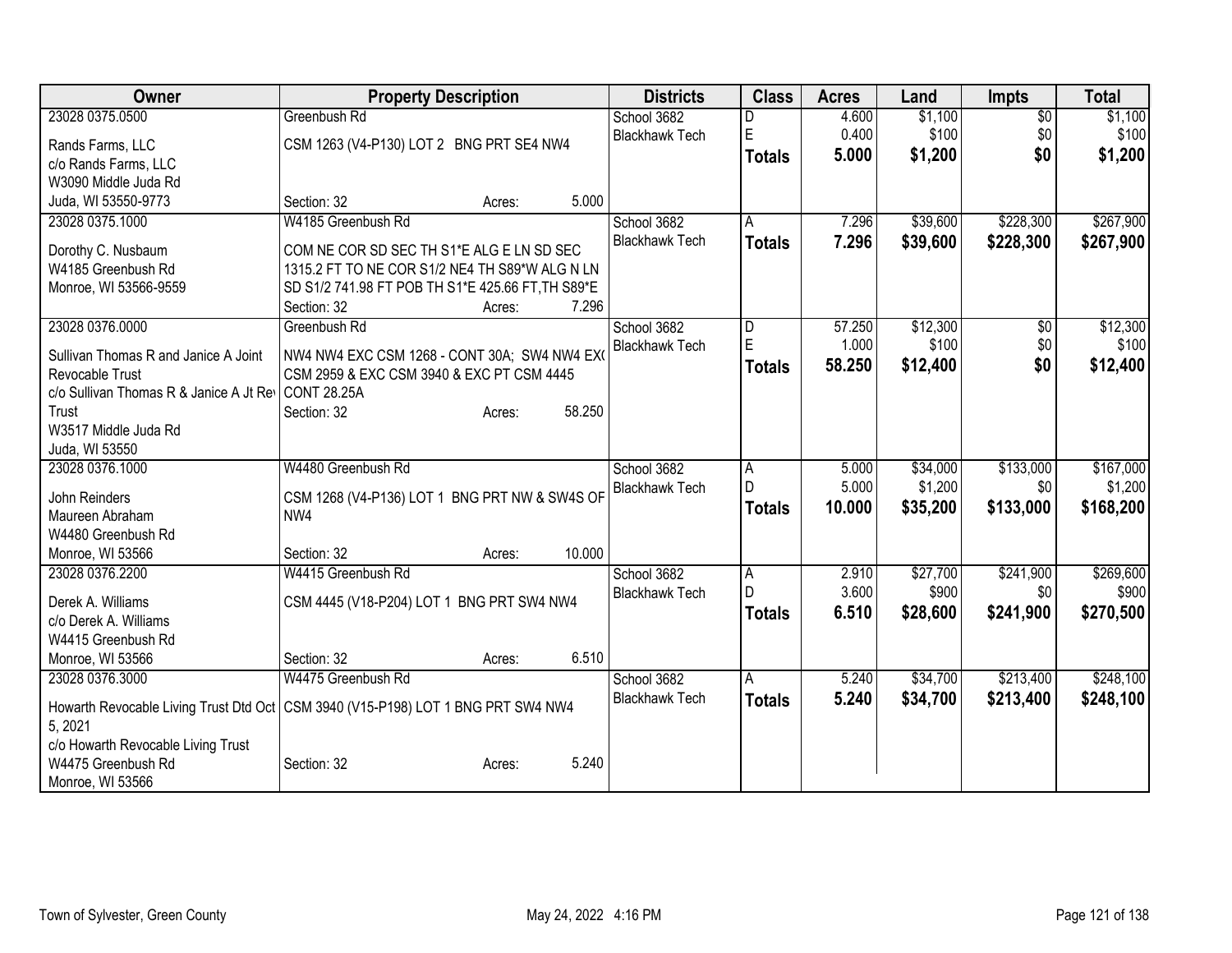| 23028 0377.0000<br>74.049<br>\$15,300<br>\$15,300<br><b>Hiltbrandt Ln</b><br>School 3682<br>$\overline{50}$<br>\$15,300<br>\$0<br><b>Blackhawk Tech</b><br>74.049<br>\$15,300<br><b>Totals</b><br>PRT NE4 SW4 - CONT 34.049A; NW4 SE4 40A<br>Steven F. Blunt<br>Larene L. Blunt<br>W4365 Middle Juda Rd<br>74.049<br>Monroe, WI 53566<br>Section: 32<br>Acres:<br>\$118,100<br>\$156,400<br>23028 0377.1000<br>N2604 Hiltbrand Ln<br>6.631<br>\$38,300<br>School 3682<br>A<br>6.631<br>\$118,100<br><b>Blackhawk Tech</b><br>\$38,300<br>\$156,400<br><b>Totals</b><br>William D. Jacobson<br>PRT NE4 SW4 CONT 5.951A; PRT SE4 SW4 COM NW<br>Rita M. Jacobson<br>COR TH S 85 FT TH E 350 FT TH N 85 FT TH W 350<br>N2604 Hiltbrand Ln<br>FT POB - CONT .68A<br>6.631<br>Monroe, WI 53566<br>Section: 32<br>Acres:<br>\$7,700<br>23028 0378.0000<br>School 3682<br>37.000<br>$\overline{50}$<br>\$7,700<br><b>Hiltbrandt Ln</b><br>D<br>E<br>\$0<br>3.000<br>\$800<br>\$800<br><b>Blackhawk Tech</b><br>NW4 SW4<br>Roy P. Blum et al<br>40.000<br>\$8,500<br>\$0<br>\$8,500<br><b>Totals</b><br>N2640 Richland Rd<br>Monroe, WI 53566-9434<br>40.000<br>Section: 32<br>Acres:<br>23028 0379.0000<br>N2531 Hiltbrand Ln<br>\$23,500<br>\$302,700<br>\$326,200<br>School 3682<br>1.790<br>Α<br>7.000<br>\$1,200<br>D<br>\$0<br>\$1,200<br><b>Blackhawk Tech</b><br>CSM 3355 (V12-P188) PRT LOT 1 BNG PRT SW4 SW4<br>Joseph D. Schwarzenberger IV<br>\$302,700<br>8.790<br>\$24,700<br>\$327,400<br><b>Totals</b><br>(SEE TOWN JEFFERSON-PCL 0281.2)<br>Daria & Joseph G Schwarzenberg<br>N2531 Hiltbrand Ln<br>8.790<br>Monroe, WI 53566<br>Section: 32<br>Acres:<br>\$3,000<br>\$61,800<br>23028 0379.0100<br>N2502 Richland Rd<br>$\overline{B}$<br>0.510<br>School 3682<br>0.510<br>\$3,000<br>\$61,800<br><b>Blackhawk Tech</b><br><b>Totals</b><br>CSM 2024 (V6-P354) PRT LOT 1 BNG PRT SW4 SW4<br>Myron J. Ellingson<br>N2502 Richland Rd<br>(SEE PCL 16-281.01)<br>Monroe, WI 53566<br>0.510<br>Section: 32<br>Acres:<br>23028 0379.1000<br>\$6,800<br>School 3682<br>D<br>26.990<br>$\sqrt{6}$<br><b>Richland Rd</b><br>E<br>\$0<br>3.700<br>\$1,000<br><b>Blackhawk Tech</b><br>Joseph D. Schwarzenberger IV<br>SW4 SW4, EXC PRT LOT 1 CSM 2024 & EXC PRT LOT<br>30.690<br>\$7,800<br>\$0<br>\$7,800<br><b>Totals</b><br>1 CSM 3355<br>W3894 State Road 11 and 81<br>Monroe, WI 53566<br>30.690<br>Section: 32<br>Acres:<br>23028 0380.0000<br>N2576 Hiltbrand Ln<br>School 3682<br>\$2,600<br>\$2,600<br>5M<br>2.120<br>$\overline{50}$<br>2.200<br>\$25,600<br>\$27,200<br>\$52,800<br>Α<br><b>Blackhawk Tech</b><br>Roger Riesen<br>SE4 SW4 EXC .68A- CONT 39.32A; PRT SW4 SE4<br>69.000<br>\$15,000<br>D<br>\$0<br><b>Ernest Riesen</b><br>CONT 36A;<br>E<br>\$0<br>2.000<br>\$100<br>\$100<br>2523 S Belmont Dr | Owner            | <b>Property Description</b> |        |        | <b>Districts</b> | <b>Class</b>  | <b>Acres</b> | Land     | Impts    | <b>Total</b> |
|----------------------------------------------------------------------------------------------------------------------------------------------------------------------------------------------------------------------------------------------------------------------------------------------------------------------------------------------------------------------------------------------------------------------------------------------------------------------------------------------------------------------------------------------------------------------------------------------------------------------------------------------------------------------------------------------------------------------------------------------------------------------------------------------------------------------------------------------------------------------------------------------------------------------------------------------------------------------------------------------------------------------------------------------------------------------------------------------------------------------------------------------------------------------------------------------------------------------------------------------------------------------------------------------------------------------------------------------------------------------------------------------------------------------------------------------------------------------------------------------------------------------------------------------------------------------------------------------------------------------------------------------------------------------------------------------------------------------------------------------------------------------------------------------------------------------------------------------------------------------------------------------------------------------------------------------------------------------------------------------------------------------------------------------------------------------------------------------------------------------------------------------------------------------------------------------------------------------------------------------------------------------------------------------------------------------------------------------------------------------------------------------------------------------------------------------------------------------------------------------------------------------------------------------------------------------------------------------------------------------------------------------------------------------------------------------------------------------------------------------------------------------------------------------------------------------------|------------------|-----------------------------|--------|--------|------------------|---------------|--------------|----------|----------|--------------|
|                                                                                                                                                                                                                                                                                                                                                                                                                                                                                                                                                                                                                                                                                                                                                                                                                                                                                                                                                                                                                                                                                                                                                                                                                                                                                                                                                                                                                                                                                                                                                                                                                                                                                                                                                                                                                                                                                                                                                                                                                                                                                                                                                                                                                                                                                                                                                                                                                                                                                                                                                                                                                                                                                                                                                                                                                            |                  |                             |        |        |                  |               |              |          |          |              |
|                                                                                                                                                                                                                                                                                                                                                                                                                                                                                                                                                                                                                                                                                                                                                                                                                                                                                                                                                                                                                                                                                                                                                                                                                                                                                                                                                                                                                                                                                                                                                                                                                                                                                                                                                                                                                                                                                                                                                                                                                                                                                                                                                                                                                                                                                                                                                                                                                                                                                                                                                                                                                                                                                                                                                                                                                            |                  |                             |        |        |                  |               |              |          |          |              |
|                                                                                                                                                                                                                                                                                                                                                                                                                                                                                                                                                                                                                                                                                                                                                                                                                                                                                                                                                                                                                                                                                                                                                                                                                                                                                                                                                                                                                                                                                                                                                                                                                                                                                                                                                                                                                                                                                                                                                                                                                                                                                                                                                                                                                                                                                                                                                                                                                                                                                                                                                                                                                                                                                                                                                                                                                            |                  |                             |        |        |                  |               |              |          |          |              |
|                                                                                                                                                                                                                                                                                                                                                                                                                                                                                                                                                                                                                                                                                                                                                                                                                                                                                                                                                                                                                                                                                                                                                                                                                                                                                                                                                                                                                                                                                                                                                                                                                                                                                                                                                                                                                                                                                                                                                                                                                                                                                                                                                                                                                                                                                                                                                                                                                                                                                                                                                                                                                                                                                                                                                                                                                            |                  |                             |        |        |                  |               |              |          |          |              |
|                                                                                                                                                                                                                                                                                                                                                                                                                                                                                                                                                                                                                                                                                                                                                                                                                                                                                                                                                                                                                                                                                                                                                                                                                                                                                                                                                                                                                                                                                                                                                                                                                                                                                                                                                                                                                                                                                                                                                                                                                                                                                                                                                                                                                                                                                                                                                                                                                                                                                                                                                                                                                                                                                                                                                                                                                            |                  |                             |        |        |                  |               |              |          |          |              |
|                                                                                                                                                                                                                                                                                                                                                                                                                                                                                                                                                                                                                                                                                                                                                                                                                                                                                                                                                                                                                                                                                                                                                                                                                                                                                                                                                                                                                                                                                                                                                                                                                                                                                                                                                                                                                                                                                                                                                                                                                                                                                                                                                                                                                                                                                                                                                                                                                                                                                                                                                                                                                                                                                                                                                                                                                            |                  |                             |        |        |                  |               |              |          |          |              |
|                                                                                                                                                                                                                                                                                                                                                                                                                                                                                                                                                                                                                                                                                                                                                                                                                                                                                                                                                                                                                                                                                                                                                                                                                                                                                                                                                                                                                                                                                                                                                                                                                                                                                                                                                                                                                                                                                                                                                                                                                                                                                                                                                                                                                                                                                                                                                                                                                                                                                                                                                                                                                                                                                                                                                                                                                            |                  |                             |        |        |                  |               |              |          |          |              |
|                                                                                                                                                                                                                                                                                                                                                                                                                                                                                                                                                                                                                                                                                                                                                                                                                                                                                                                                                                                                                                                                                                                                                                                                                                                                                                                                                                                                                                                                                                                                                                                                                                                                                                                                                                                                                                                                                                                                                                                                                                                                                                                                                                                                                                                                                                                                                                                                                                                                                                                                                                                                                                                                                                                                                                                                                            |                  |                             |        |        |                  |               |              |          |          |              |
|                                                                                                                                                                                                                                                                                                                                                                                                                                                                                                                                                                                                                                                                                                                                                                                                                                                                                                                                                                                                                                                                                                                                                                                                                                                                                                                                                                                                                                                                                                                                                                                                                                                                                                                                                                                                                                                                                                                                                                                                                                                                                                                                                                                                                                                                                                                                                                                                                                                                                                                                                                                                                                                                                                                                                                                                                            |                  |                             |        |        |                  |               |              |          |          |              |
|                                                                                                                                                                                                                                                                                                                                                                                                                                                                                                                                                                                                                                                                                                                                                                                                                                                                                                                                                                                                                                                                                                                                                                                                                                                                                                                                                                                                                                                                                                                                                                                                                                                                                                                                                                                                                                                                                                                                                                                                                                                                                                                                                                                                                                                                                                                                                                                                                                                                                                                                                                                                                                                                                                                                                                                                                            |                  |                             |        |        |                  |               |              |          |          |              |
|                                                                                                                                                                                                                                                                                                                                                                                                                                                                                                                                                                                                                                                                                                                                                                                                                                                                                                                                                                                                                                                                                                                                                                                                                                                                                                                                                                                                                                                                                                                                                                                                                                                                                                                                                                                                                                                                                                                                                                                                                                                                                                                                                                                                                                                                                                                                                                                                                                                                                                                                                                                                                                                                                                                                                                                                                            |                  |                             |        |        |                  |               |              |          |          |              |
|                                                                                                                                                                                                                                                                                                                                                                                                                                                                                                                                                                                                                                                                                                                                                                                                                                                                                                                                                                                                                                                                                                                                                                                                                                                                                                                                                                                                                                                                                                                                                                                                                                                                                                                                                                                                                                                                                                                                                                                                                                                                                                                                                                                                                                                                                                                                                                                                                                                                                                                                                                                                                                                                                                                                                                                                                            |                  |                             |        |        |                  |               |              |          |          |              |
|                                                                                                                                                                                                                                                                                                                                                                                                                                                                                                                                                                                                                                                                                                                                                                                                                                                                                                                                                                                                                                                                                                                                                                                                                                                                                                                                                                                                                                                                                                                                                                                                                                                                                                                                                                                                                                                                                                                                                                                                                                                                                                                                                                                                                                                                                                                                                                                                                                                                                                                                                                                                                                                                                                                                                                                                                            |                  |                             |        |        |                  |               |              |          |          |              |
|                                                                                                                                                                                                                                                                                                                                                                                                                                                                                                                                                                                                                                                                                                                                                                                                                                                                                                                                                                                                                                                                                                                                                                                                                                                                                                                                                                                                                                                                                                                                                                                                                                                                                                                                                                                                                                                                                                                                                                                                                                                                                                                                                                                                                                                                                                                                                                                                                                                                                                                                                                                                                                                                                                                                                                                                                            |                  |                             |        |        |                  |               |              |          |          |              |
|                                                                                                                                                                                                                                                                                                                                                                                                                                                                                                                                                                                                                                                                                                                                                                                                                                                                                                                                                                                                                                                                                                                                                                                                                                                                                                                                                                                                                                                                                                                                                                                                                                                                                                                                                                                                                                                                                                                                                                                                                                                                                                                                                                                                                                                                                                                                                                                                                                                                                                                                                                                                                                                                                                                                                                                                                            |                  |                             |        |        |                  |               |              |          |          |              |
|                                                                                                                                                                                                                                                                                                                                                                                                                                                                                                                                                                                                                                                                                                                                                                                                                                                                                                                                                                                                                                                                                                                                                                                                                                                                                                                                                                                                                                                                                                                                                                                                                                                                                                                                                                                                                                                                                                                                                                                                                                                                                                                                                                                                                                                                                                                                                                                                                                                                                                                                                                                                                                                                                                                                                                                                                            |                  |                             |        |        |                  |               |              |          |          |              |
|                                                                                                                                                                                                                                                                                                                                                                                                                                                                                                                                                                                                                                                                                                                                                                                                                                                                                                                                                                                                                                                                                                                                                                                                                                                                                                                                                                                                                                                                                                                                                                                                                                                                                                                                                                                                                                                                                                                                                                                                                                                                                                                                                                                                                                                                                                                                                                                                                                                                                                                                                                                                                                                                                                                                                                                                                            |                  |                             |        |        |                  |               |              |          |          |              |
|                                                                                                                                                                                                                                                                                                                                                                                                                                                                                                                                                                                                                                                                                                                                                                                                                                                                                                                                                                                                                                                                                                                                                                                                                                                                                                                                                                                                                                                                                                                                                                                                                                                                                                                                                                                                                                                                                                                                                                                                                                                                                                                                                                                                                                                                                                                                                                                                                                                                                                                                                                                                                                                                                                                                                                                                                            |                  |                             |        |        |                  |               |              |          |          |              |
|                                                                                                                                                                                                                                                                                                                                                                                                                                                                                                                                                                                                                                                                                                                                                                                                                                                                                                                                                                                                                                                                                                                                                                                                                                                                                                                                                                                                                                                                                                                                                                                                                                                                                                                                                                                                                                                                                                                                                                                                                                                                                                                                                                                                                                                                                                                                                                                                                                                                                                                                                                                                                                                                                                                                                                                                                            |                  |                             |        |        |                  |               |              |          |          |              |
| \$64,800<br>\$64,800<br>\$6,800<br>\$1,000<br>\$15,000                                                                                                                                                                                                                                                                                                                                                                                                                                                                                                                                                                                                                                                                                                                                                                                                                                                                                                                                                                                                                                                                                                                                                                                                                                                                                                                                                                                                                                                                                                                                                                                                                                                                                                                                                                                                                                                                                                                                                                                                                                                                                                                                                                                                                                                                                                                                                                                                                                                                                                                                                                                                                                                                                                                                                                     |                  |                             |        |        |                  |               |              |          |          |              |
|                                                                                                                                                                                                                                                                                                                                                                                                                                                                                                                                                                                                                                                                                                                                                                                                                                                                                                                                                                                                                                                                                                                                                                                                                                                                                                                                                                                                                                                                                                                                                                                                                                                                                                                                                                                                                                                                                                                                                                                                                                                                                                                                                                                                                                                                                                                                                                                                                                                                                                                                                                                                                                                                                                                                                                                                                            |                  |                             |        |        |                  |               |              |          |          |              |
|                                                                                                                                                                                                                                                                                                                                                                                                                                                                                                                                                                                                                                                                                                                                                                                                                                                                                                                                                                                                                                                                                                                                                                                                                                                                                                                                                                                                                                                                                                                                                                                                                                                                                                                                                                                                                                                                                                                                                                                                                                                                                                                                                                                                                                                                                                                                                                                                                                                                                                                                                                                                                                                                                                                                                                                                                            |                  |                             |        |        |                  |               |              |          |          |              |
|                                                                                                                                                                                                                                                                                                                                                                                                                                                                                                                                                                                                                                                                                                                                                                                                                                                                                                                                                                                                                                                                                                                                                                                                                                                                                                                                                                                                                                                                                                                                                                                                                                                                                                                                                                                                                                                                                                                                                                                                                                                                                                                                                                                                                                                                                                                                                                                                                                                                                                                                                                                                                                                                                                                                                                                                                            |                  |                             |        |        |                  |               |              |          |          |              |
|                                                                                                                                                                                                                                                                                                                                                                                                                                                                                                                                                                                                                                                                                                                                                                                                                                                                                                                                                                                                                                                                                                                                                                                                                                                                                                                                                                                                                                                                                                                                                                                                                                                                                                                                                                                                                                                                                                                                                                                                                                                                                                                                                                                                                                                                                                                                                                                                                                                                                                                                                                                                                                                                                                                                                                                                                            |                  |                             |        |        |                  |               |              |          |          |              |
|                                                                                                                                                                                                                                                                                                                                                                                                                                                                                                                                                                                                                                                                                                                                                                                                                                                                                                                                                                                                                                                                                                                                                                                                                                                                                                                                                                                                                                                                                                                                                                                                                                                                                                                                                                                                                                                                                                                                                                                                                                                                                                                                                                                                                                                                                                                                                                                                                                                                                                                                                                                                                                                                                                                                                                                                                            |                  |                             |        |        |                  |               |              |          |          |              |
|                                                                                                                                                                                                                                                                                                                                                                                                                                                                                                                                                                                                                                                                                                                                                                                                                                                                                                                                                                                                                                                                                                                                                                                                                                                                                                                                                                                                                                                                                                                                                                                                                                                                                                                                                                                                                                                                                                                                                                                                                                                                                                                                                                                                                                                                                                                                                                                                                                                                                                                                                                                                                                                                                                                                                                                                                            |                  |                             |        |        |                  |               |              |          |          |              |
|                                                                                                                                                                                                                                                                                                                                                                                                                                                                                                                                                                                                                                                                                                                                                                                                                                                                                                                                                                                                                                                                                                                                                                                                                                                                                                                                                                                                                                                                                                                                                                                                                                                                                                                                                                                                                                                                                                                                                                                                                                                                                                                                                                                                                                                                                                                                                                                                                                                                                                                                                                                                                                                                                                                                                                                                                            |                  |                             |        |        |                  |               |              |          |          |              |
|                                                                                                                                                                                                                                                                                                                                                                                                                                                                                                                                                                                                                                                                                                                                                                                                                                                                                                                                                                                                                                                                                                                                                                                                                                                                                                                                                                                                                                                                                                                                                                                                                                                                                                                                                                                                                                                                                                                                                                                                                                                                                                                                                                                                                                                                                                                                                                                                                                                                                                                                                                                                                                                                                                                                                                                                                            |                  |                             |        |        |                  |               |              |          |          |              |
|                                                                                                                                                                                                                                                                                                                                                                                                                                                                                                                                                                                                                                                                                                                                                                                                                                                                                                                                                                                                                                                                                                                                                                                                                                                                                                                                                                                                                                                                                                                                                                                                                                                                                                                                                                                                                                                                                                                                                                                                                                                                                                                                                                                                                                                                                                                                                                                                                                                                                                                                                                                                                                                                                                                                                                                                                            |                  |                             |        |        |                  |               |              |          |          |              |
|                                                                                                                                                                                                                                                                                                                                                                                                                                                                                                                                                                                                                                                                                                                                                                                                                                                                                                                                                                                                                                                                                                                                                                                                                                                                                                                                                                                                                                                                                                                                                                                                                                                                                                                                                                                                                                                                                                                                                                                                                                                                                                                                                                                                                                                                                                                                                                                                                                                                                                                                                                                                                                                                                                                                                                                                                            |                  |                             |        |        |                  |               |              |          |          |              |
|                                                                                                                                                                                                                                                                                                                                                                                                                                                                                                                                                                                                                                                                                                                                                                                                                                                                                                                                                                                                                                                                                                                                                                                                                                                                                                                                                                                                                                                                                                                                                                                                                                                                                                                                                                                                                                                                                                                                                                                                                                                                                                                                                                                                                                                                                                                                                                                                                                                                                                                                                                                                                                                                                                                                                                                                                            |                  |                             |        |        |                  |               |              |          |          |              |
|                                                                                                                                                                                                                                                                                                                                                                                                                                                                                                                                                                                                                                                                                                                                                                                                                                                                                                                                                                                                                                                                                                                                                                                                                                                                                                                                                                                                                                                                                                                                                                                                                                                                                                                                                                                                                                                                                                                                                                                                                                                                                                                                                                                                                                                                                                                                                                                                                                                                                                                                                                                                                                                                                                                                                                                                                            |                  |                             |        |        |                  |               |              |          |          |              |
|                                                                                                                                                                                                                                                                                                                                                                                                                                                                                                                                                                                                                                                                                                                                                                                                                                                                                                                                                                                                                                                                                                                                                                                                                                                                                                                                                                                                                                                                                                                                                                                                                                                                                                                                                                                                                                                                                                                                                                                                                                                                                                                                                                                                                                                                                                                                                                                                                                                                                                                                                                                                                                                                                                                                                                                                                            |                  |                             |        |        |                  |               |              |          |          |              |
|                                                                                                                                                                                                                                                                                                                                                                                                                                                                                                                                                                                                                                                                                                                                                                                                                                                                                                                                                                                                                                                                                                                                                                                                                                                                                                                                                                                                                                                                                                                                                                                                                                                                                                                                                                                                                                                                                                                                                                                                                                                                                                                                                                                                                                                                                                                                                                                                                                                                                                                                                                                                                                                                                                                                                                                                                            |                  |                             |        |        |                  |               |              |          |          |              |
|                                                                                                                                                                                                                                                                                                                                                                                                                                                                                                                                                                                                                                                                                                                                                                                                                                                                                                                                                                                                                                                                                                                                                                                                                                                                                                                                                                                                                                                                                                                                                                                                                                                                                                                                                                                                                                                                                                                                                                                                                                                                                                                                                                                                                                                                                                                                                                                                                                                                                                                                                                                                                                                                                                                                                                                                                            |                  |                             |        |        |                  |               |              |          |          |              |
|                                                                                                                                                                                                                                                                                                                                                                                                                                                                                                                                                                                                                                                                                                                                                                                                                                                                                                                                                                                                                                                                                                                                                                                                                                                                                                                                                                                                                                                                                                                                                                                                                                                                                                                                                                                                                                                                                                                                                                                                                                                                                                                                                                                                                                                                                                                                                                                                                                                                                                                                                                                                                                                                                                                                                                                                                            | Beloit, WI 53511 | Section: 32                 | Acres: | 75.320 |                  | <b>Totals</b> | 75.320       | \$43,300 | \$27,200 | \$70,500     |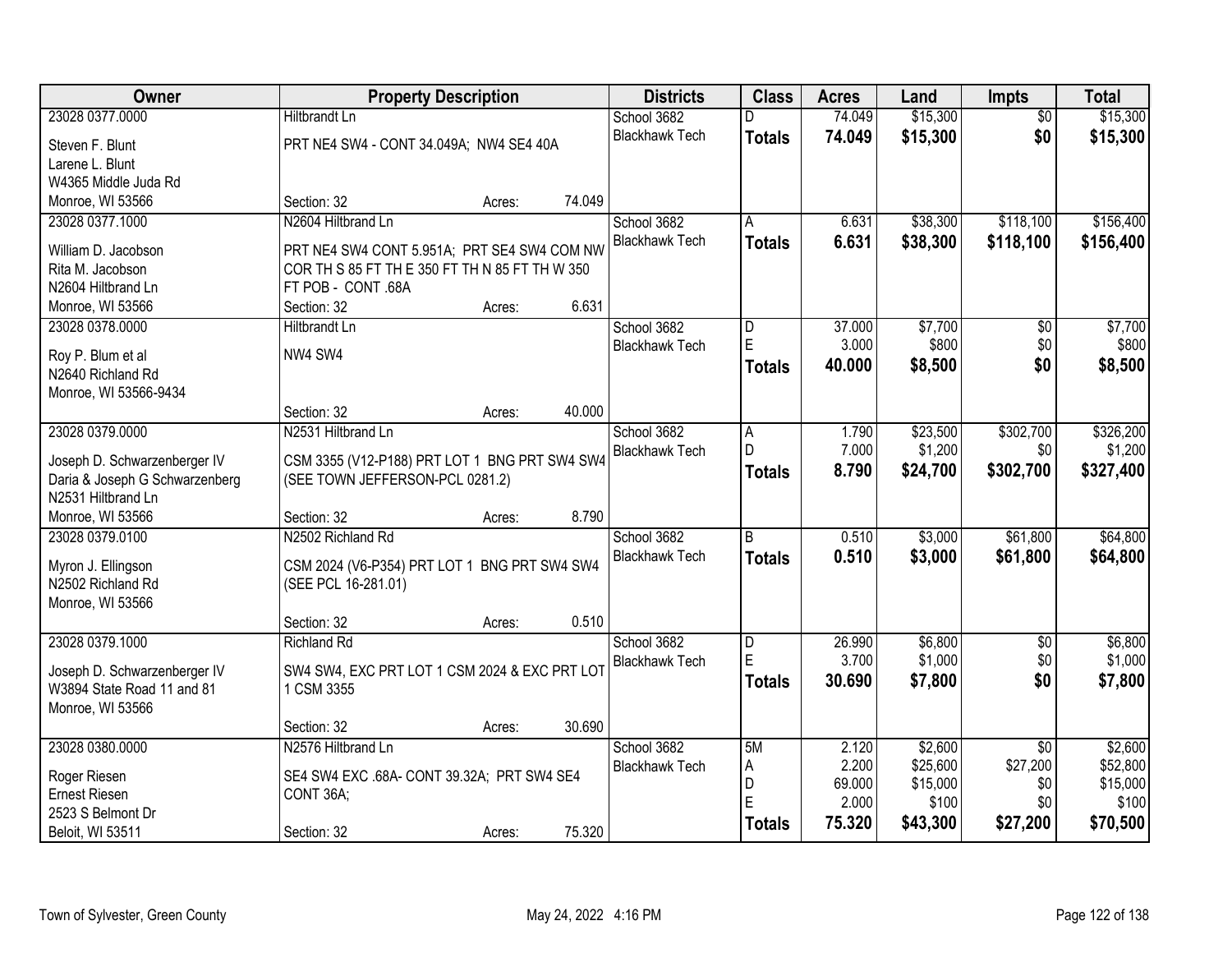| \$15,900<br>\$96,700<br>\$112,600<br>23028 0380.1000<br>W4234 State Hwy 11<br>School 3682<br>0.885<br><b>Blackhawk Tech</b><br>0.885<br>\$15,900<br>\$96,700<br>\$112,600<br><b>Totals</b><br>COM PT E LN SW4 SE4 INTERS HWY 11 TH W 475 FT<br>Marlene Elmer<br>POB TH W 125 FT TH N 290 FT TH E 130 FT TH S 290<br>W4234 State Rd 11 and 81<br>FT POB<br>Monroe, WI 53566<br>0.885<br>Section: 32<br>Acres:<br>\$136,100<br>23028 0380.1100<br>W4212 State Hwy 11<br>School 3682<br>\$21,400<br>\$114,700<br>1.480<br>A<br><b>Blackhawk Tech</b><br>1.480<br>\$21,400<br>\$114,700<br>\$136,100<br><b>Totals</b><br>COM PT E LN SW4 SE4 INTERS HWY 11 W 200 FT<br>Mark L. Boelk<br>POB N 270 FT W 270 FT N 20 FT E 470 FT S 290 FT W<br>Barbara J. Boelk<br>W4212 State Road 11 & 81<br><b>200 POB</b><br>1.480<br>Section: 32<br>Monroe, WI 53566<br>Acres:<br>W4222 State Hwy 11<br>School 3682<br>\$22,600<br>\$208,000<br>\$230,600<br>23028 0380.2000<br>1.660<br>A<br><b>Blackhawk Tech</b><br>1.660<br>\$22,600<br>\$208,000<br>\$230,600<br><b>Totals</b><br>Karalee R. Phillips<br>PRT SW4 SW4 COM PT E LN SW4 SE4 INTERSECTS<br>N ROW LN HWY 11 TH W ALG ROW 475 FT POB TH E<br>Sara B. Hasler<br>W4222 State Road 11 & 81<br>275 FT TH N 270 FT TH W 270 FT TH S 270 FT TO<br>1.660<br>Monroe, WI 53566<br>Section: 32<br>Acres:<br>School 3682<br>\$15,100<br>\$15,100<br>23028 0381.0000<br>70.050<br>\$0<br>D<br>E<br>0.500<br>\$200<br>\$0<br>\$200<br><b>Blackhawk Tech</b><br>Joseph D. Schwarzenberger IV<br>NE4 SE4 40A; SE4 SE4 EXC HWY & EXC LOT 1 CSM<br>70.550<br>\$0<br>\$15,300<br>\$15,300<br><b>Totals</b><br>W3894 State Road 11 and 81<br>3298 - 30.55A<br>Monroe, WI 53566<br>70.550<br>Section: 32<br>Acres:<br>23028 0381.1000<br>W4152 State Hwy 11<br>\$900<br>$\overline{D}$<br>4.040<br>\$900<br>\$0<br>School 3682<br>E<br>\$100<br>\$100<br>0.700<br>\$0<br><b>Blackhawk Tech</b><br>CSM 3298 (V12-P97) LOT 1 BNG PRT SE4 SE4<br>Shaun P. Boston<br>G<br>\$212,000<br>3.750<br>\$31,000<br>\$181,000<br>Erica R. Boston<br>8.490<br>\$32,000<br>\$181,000<br>\$213,000<br><b>Totals</b><br>W4152 Hwy 11-81<br>8.490<br>Monroe, WI 53566<br>Section: 32<br>Acres:<br>$\overline{X2}$<br>23028 0382.0000<br>0.960<br>$\overline{30}$<br><b>Hiltbrandt Ln</b><br>School 3682<br>$\overline{50}$<br>$\overline{50}$<br>\$0<br>\$0<br><b>Blackhawk Tech</b><br>0.960<br>\$0<br><b>Totals</b><br>State of Wisconsin<br>PARC SE4 SE4 (EXEMPT)<br>0.960<br>Section: 32<br>Acres:<br>23028 0383.0000<br><b>Balls Mill Rd</b><br>\$3,900<br>\$3,900<br>School 2737<br>22.700<br>$\overline{50}$<br>$\overline{D}$<br>E<br>\$100<br>\$0<br>\$100<br>1.000<br><b>Blackhawk Tech</b><br>Siedschlag Gregory M Exempt Trust Dtc   NE4 NE4, EXC PRT LOT CSM 4108<br>\$0<br>\$0<br>M8<br>10.000<br>(\$12,000)<br>May 10, 1995<br>\$4,000<br>\$0<br>33.700<br>\$4,000<br><b>Totals</b><br>c/o Siedschlag Gregory M Exempt Trust<br>6090 Dallas Ln N<br>33.700<br>Section: 33<br>Acres: | Owner              | <b>Property Description</b> |  |  | <b>Districts</b> | <b>Class</b> | <b>Acres</b> | Land | Impts | <b>Total</b> |
|-------------------------------------------------------------------------------------------------------------------------------------------------------------------------------------------------------------------------------------------------------------------------------------------------------------------------------------------------------------------------------------------------------------------------------------------------------------------------------------------------------------------------------------------------------------------------------------------------------------------------------------------------------------------------------------------------------------------------------------------------------------------------------------------------------------------------------------------------------------------------------------------------------------------------------------------------------------------------------------------------------------------------------------------------------------------------------------------------------------------------------------------------------------------------------------------------------------------------------------------------------------------------------------------------------------------------------------------------------------------------------------------------------------------------------------------------------------------------------------------------------------------------------------------------------------------------------------------------------------------------------------------------------------------------------------------------------------------------------------------------------------------------------------------------------------------------------------------------------------------------------------------------------------------------------------------------------------------------------------------------------------------------------------------------------------------------------------------------------------------------------------------------------------------------------------------------------------------------------------------------------------------------------------------------------------------------------------------------------------------------------------------------------------------------------------------------------------------------------------------------------------------------------------------------------------------------------------------------------------------------------------------------------------------------------------------------------------------------------------------------------------------------------------------------------------------------------------------------------------------------------------------------------------------------------------------------------------------------------------------------------------|--------------------|-----------------------------|--|--|------------------|--------------|--------------|------|-------|--------------|
|                                                                                                                                                                                                                                                                                                                                                                                                                                                                                                                                                                                                                                                                                                                                                                                                                                                                                                                                                                                                                                                                                                                                                                                                                                                                                                                                                                                                                                                                                                                                                                                                                                                                                                                                                                                                                                                                                                                                                                                                                                                                                                                                                                                                                                                                                                                                                                                                                                                                                                                                                                                                                                                                                                                                                                                                                                                                                                                                                                                                             |                    |                             |  |  |                  |              |              |      |       |              |
|                                                                                                                                                                                                                                                                                                                                                                                                                                                                                                                                                                                                                                                                                                                                                                                                                                                                                                                                                                                                                                                                                                                                                                                                                                                                                                                                                                                                                                                                                                                                                                                                                                                                                                                                                                                                                                                                                                                                                                                                                                                                                                                                                                                                                                                                                                                                                                                                                                                                                                                                                                                                                                                                                                                                                                                                                                                                                                                                                                                                             |                    |                             |  |  |                  |              |              |      |       |              |
|                                                                                                                                                                                                                                                                                                                                                                                                                                                                                                                                                                                                                                                                                                                                                                                                                                                                                                                                                                                                                                                                                                                                                                                                                                                                                                                                                                                                                                                                                                                                                                                                                                                                                                                                                                                                                                                                                                                                                                                                                                                                                                                                                                                                                                                                                                                                                                                                                                                                                                                                                                                                                                                                                                                                                                                                                                                                                                                                                                                                             |                    |                             |  |  |                  |              |              |      |       |              |
|                                                                                                                                                                                                                                                                                                                                                                                                                                                                                                                                                                                                                                                                                                                                                                                                                                                                                                                                                                                                                                                                                                                                                                                                                                                                                                                                                                                                                                                                                                                                                                                                                                                                                                                                                                                                                                                                                                                                                                                                                                                                                                                                                                                                                                                                                                                                                                                                                                                                                                                                                                                                                                                                                                                                                                                                                                                                                                                                                                                                             |                    |                             |  |  |                  |              |              |      |       |              |
|                                                                                                                                                                                                                                                                                                                                                                                                                                                                                                                                                                                                                                                                                                                                                                                                                                                                                                                                                                                                                                                                                                                                                                                                                                                                                                                                                                                                                                                                                                                                                                                                                                                                                                                                                                                                                                                                                                                                                                                                                                                                                                                                                                                                                                                                                                                                                                                                                                                                                                                                                                                                                                                                                                                                                                                                                                                                                                                                                                                                             |                    |                             |  |  |                  |              |              |      |       |              |
|                                                                                                                                                                                                                                                                                                                                                                                                                                                                                                                                                                                                                                                                                                                                                                                                                                                                                                                                                                                                                                                                                                                                                                                                                                                                                                                                                                                                                                                                                                                                                                                                                                                                                                                                                                                                                                                                                                                                                                                                                                                                                                                                                                                                                                                                                                                                                                                                                                                                                                                                                                                                                                                                                                                                                                                                                                                                                                                                                                                                             |                    |                             |  |  |                  |              |              |      |       |              |
|                                                                                                                                                                                                                                                                                                                                                                                                                                                                                                                                                                                                                                                                                                                                                                                                                                                                                                                                                                                                                                                                                                                                                                                                                                                                                                                                                                                                                                                                                                                                                                                                                                                                                                                                                                                                                                                                                                                                                                                                                                                                                                                                                                                                                                                                                                                                                                                                                                                                                                                                                                                                                                                                                                                                                                                                                                                                                                                                                                                                             |                    |                             |  |  |                  |              |              |      |       |              |
|                                                                                                                                                                                                                                                                                                                                                                                                                                                                                                                                                                                                                                                                                                                                                                                                                                                                                                                                                                                                                                                                                                                                                                                                                                                                                                                                                                                                                                                                                                                                                                                                                                                                                                                                                                                                                                                                                                                                                                                                                                                                                                                                                                                                                                                                                                                                                                                                                                                                                                                                                                                                                                                                                                                                                                                                                                                                                                                                                                                                             |                    |                             |  |  |                  |              |              |      |       |              |
|                                                                                                                                                                                                                                                                                                                                                                                                                                                                                                                                                                                                                                                                                                                                                                                                                                                                                                                                                                                                                                                                                                                                                                                                                                                                                                                                                                                                                                                                                                                                                                                                                                                                                                                                                                                                                                                                                                                                                                                                                                                                                                                                                                                                                                                                                                                                                                                                                                                                                                                                                                                                                                                                                                                                                                                                                                                                                                                                                                                                             |                    |                             |  |  |                  |              |              |      |       |              |
|                                                                                                                                                                                                                                                                                                                                                                                                                                                                                                                                                                                                                                                                                                                                                                                                                                                                                                                                                                                                                                                                                                                                                                                                                                                                                                                                                                                                                                                                                                                                                                                                                                                                                                                                                                                                                                                                                                                                                                                                                                                                                                                                                                                                                                                                                                                                                                                                                                                                                                                                                                                                                                                                                                                                                                                                                                                                                                                                                                                                             |                    |                             |  |  |                  |              |              |      |       |              |
|                                                                                                                                                                                                                                                                                                                                                                                                                                                                                                                                                                                                                                                                                                                                                                                                                                                                                                                                                                                                                                                                                                                                                                                                                                                                                                                                                                                                                                                                                                                                                                                                                                                                                                                                                                                                                                                                                                                                                                                                                                                                                                                                                                                                                                                                                                                                                                                                                                                                                                                                                                                                                                                                                                                                                                                                                                                                                                                                                                                                             |                    |                             |  |  |                  |              |              |      |       |              |
|                                                                                                                                                                                                                                                                                                                                                                                                                                                                                                                                                                                                                                                                                                                                                                                                                                                                                                                                                                                                                                                                                                                                                                                                                                                                                                                                                                                                                                                                                                                                                                                                                                                                                                                                                                                                                                                                                                                                                                                                                                                                                                                                                                                                                                                                                                                                                                                                                                                                                                                                                                                                                                                                                                                                                                                                                                                                                                                                                                                                             |                    |                             |  |  |                  |              |              |      |       |              |
|                                                                                                                                                                                                                                                                                                                                                                                                                                                                                                                                                                                                                                                                                                                                                                                                                                                                                                                                                                                                                                                                                                                                                                                                                                                                                                                                                                                                                                                                                                                                                                                                                                                                                                                                                                                                                                                                                                                                                                                                                                                                                                                                                                                                                                                                                                                                                                                                                                                                                                                                                                                                                                                                                                                                                                                                                                                                                                                                                                                                             |                    |                             |  |  |                  |              |              |      |       |              |
|                                                                                                                                                                                                                                                                                                                                                                                                                                                                                                                                                                                                                                                                                                                                                                                                                                                                                                                                                                                                                                                                                                                                                                                                                                                                                                                                                                                                                                                                                                                                                                                                                                                                                                                                                                                                                                                                                                                                                                                                                                                                                                                                                                                                                                                                                                                                                                                                                                                                                                                                                                                                                                                                                                                                                                                                                                                                                                                                                                                                             |                    |                             |  |  |                  |              |              |      |       |              |
|                                                                                                                                                                                                                                                                                                                                                                                                                                                                                                                                                                                                                                                                                                                                                                                                                                                                                                                                                                                                                                                                                                                                                                                                                                                                                                                                                                                                                                                                                                                                                                                                                                                                                                                                                                                                                                                                                                                                                                                                                                                                                                                                                                                                                                                                                                                                                                                                                                                                                                                                                                                                                                                                                                                                                                                                                                                                                                                                                                                                             |                    |                             |  |  |                  |              |              |      |       |              |
|                                                                                                                                                                                                                                                                                                                                                                                                                                                                                                                                                                                                                                                                                                                                                                                                                                                                                                                                                                                                                                                                                                                                                                                                                                                                                                                                                                                                                                                                                                                                                                                                                                                                                                                                                                                                                                                                                                                                                                                                                                                                                                                                                                                                                                                                                                                                                                                                                                                                                                                                                                                                                                                                                                                                                                                                                                                                                                                                                                                                             |                    |                             |  |  |                  |              |              |      |       |              |
|                                                                                                                                                                                                                                                                                                                                                                                                                                                                                                                                                                                                                                                                                                                                                                                                                                                                                                                                                                                                                                                                                                                                                                                                                                                                                                                                                                                                                                                                                                                                                                                                                                                                                                                                                                                                                                                                                                                                                                                                                                                                                                                                                                                                                                                                                                                                                                                                                                                                                                                                                                                                                                                                                                                                                                                                                                                                                                                                                                                                             |                    |                             |  |  |                  |              |              |      |       |              |
|                                                                                                                                                                                                                                                                                                                                                                                                                                                                                                                                                                                                                                                                                                                                                                                                                                                                                                                                                                                                                                                                                                                                                                                                                                                                                                                                                                                                                                                                                                                                                                                                                                                                                                                                                                                                                                                                                                                                                                                                                                                                                                                                                                                                                                                                                                                                                                                                                                                                                                                                                                                                                                                                                                                                                                                                                                                                                                                                                                                                             |                    |                             |  |  |                  |              |              |      |       |              |
|                                                                                                                                                                                                                                                                                                                                                                                                                                                                                                                                                                                                                                                                                                                                                                                                                                                                                                                                                                                                                                                                                                                                                                                                                                                                                                                                                                                                                                                                                                                                                                                                                                                                                                                                                                                                                                                                                                                                                                                                                                                                                                                                                                                                                                                                                                                                                                                                                                                                                                                                                                                                                                                                                                                                                                                                                                                                                                                                                                                                             |                    |                             |  |  |                  |              |              |      |       |              |
|                                                                                                                                                                                                                                                                                                                                                                                                                                                                                                                                                                                                                                                                                                                                                                                                                                                                                                                                                                                                                                                                                                                                                                                                                                                                                                                                                                                                                                                                                                                                                                                                                                                                                                                                                                                                                                                                                                                                                                                                                                                                                                                                                                                                                                                                                                                                                                                                                                                                                                                                                                                                                                                                                                                                                                                                                                                                                                                                                                                                             |                    |                             |  |  |                  |              |              |      |       |              |
|                                                                                                                                                                                                                                                                                                                                                                                                                                                                                                                                                                                                                                                                                                                                                                                                                                                                                                                                                                                                                                                                                                                                                                                                                                                                                                                                                                                                                                                                                                                                                                                                                                                                                                                                                                                                                                                                                                                                                                                                                                                                                                                                                                                                                                                                                                                                                                                                                                                                                                                                                                                                                                                                                                                                                                                                                                                                                                                                                                                                             |                    |                             |  |  |                  |              |              |      |       |              |
|                                                                                                                                                                                                                                                                                                                                                                                                                                                                                                                                                                                                                                                                                                                                                                                                                                                                                                                                                                                                                                                                                                                                                                                                                                                                                                                                                                                                                                                                                                                                                                                                                                                                                                                                                                                                                                                                                                                                                                                                                                                                                                                                                                                                                                                                                                                                                                                                                                                                                                                                                                                                                                                                                                                                                                                                                                                                                                                                                                                                             |                    |                             |  |  |                  |              |              |      |       |              |
|                                                                                                                                                                                                                                                                                                                                                                                                                                                                                                                                                                                                                                                                                                                                                                                                                                                                                                                                                                                                                                                                                                                                                                                                                                                                                                                                                                                                                                                                                                                                                                                                                                                                                                                                                                                                                                                                                                                                                                                                                                                                                                                                                                                                                                                                                                                                                                                                                                                                                                                                                                                                                                                                                                                                                                                                                                                                                                                                                                                                             |                    |                             |  |  |                  |              |              |      |       |              |
|                                                                                                                                                                                                                                                                                                                                                                                                                                                                                                                                                                                                                                                                                                                                                                                                                                                                                                                                                                                                                                                                                                                                                                                                                                                                                                                                                                                                                                                                                                                                                                                                                                                                                                                                                                                                                                                                                                                                                                                                                                                                                                                                                                                                                                                                                                                                                                                                                                                                                                                                                                                                                                                                                                                                                                                                                                                                                                                                                                                                             |                    |                             |  |  |                  |              |              |      |       |              |
|                                                                                                                                                                                                                                                                                                                                                                                                                                                                                                                                                                                                                                                                                                                                                                                                                                                                                                                                                                                                                                                                                                                                                                                                                                                                                                                                                                                                                                                                                                                                                                                                                                                                                                                                                                                                                                                                                                                                                                                                                                                                                                                                                                                                                                                                                                                                                                                                                                                                                                                                                                                                                                                                                                                                                                                                                                                                                                                                                                                                             |                    |                             |  |  |                  |              |              |      |       |              |
|                                                                                                                                                                                                                                                                                                                                                                                                                                                                                                                                                                                                                                                                                                                                                                                                                                                                                                                                                                                                                                                                                                                                                                                                                                                                                                                                                                                                                                                                                                                                                                                                                                                                                                                                                                                                                                                                                                                                                                                                                                                                                                                                                                                                                                                                                                                                                                                                                                                                                                                                                                                                                                                                                                                                                                                                                                                                                                                                                                                                             |                    |                             |  |  |                  |              |              |      |       |              |
|                                                                                                                                                                                                                                                                                                                                                                                                                                                                                                                                                                                                                                                                                                                                                                                                                                                                                                                                                                                                                                                                                                                                                                                                                                                                                                                                                                                                                                                                                                                                                                                                                                                                                                                                                                                                                                                                                                                                                                                                                                                                                                                                                                                                                                                                                                                                                                                                                                                                                                                                                                                                                                                                                                                                                                                                                                                                                                                                                                                                             |                    |                             |  |  |                  |              |              |      |       |              |
|                                                                                                                                                                                                                                                                                                                                                                                                                                                                                                                                                                                                                                                                                                                                                                                                                                                                                                                                                                                                                                                                                                                                                                                                                                                                                                                                                                                                                                                                                                                                                                                                                                                                                                                                                                                                                                                                                                                                                                                                                                                                                                                                                                                                                                                                                                                                                                                                                                                                                                                                                                                                                                                                                                                                                                                                                                                                                                                                                                                                             |                    |                             |  |  |                  |              |              |      |       |              |
|                                                                                                                                                                                                                                                                                                                                                                                                                                                                                                                                                                                                                                                                                                                                                                                                                                                                                                                                                                                                                                                                                                                                                                                                                                                                                                                                                                                                                                                                                                                                                                                                                                                                                                                                                                                                                                                                                                                                                                                                                                                                                                                                                                                                                                                                                                                                                                                                                                                                                                                                                                                                                                                                                                                                                                                                                                                                                                                                                                                                             |                    |                             |  |  |                  |              |              |      |       |              |
|                                                                                                                                                                                                                                                                                                                                                                                                                                                                                                                                                                                                                                                                                                                                                                                                                                                                                                                                                                                                                                                                                                                                                                                                                                                                                                                                                                                                                                                                                                                                                                                                                                                                                                                                                                                                                                                                                                                                                                                                                                                                                                                                                                                                                                                                                                                                                                                                                                                                                                                                                                                                                                                                                                                                                                                                                                                                                                                                                                                                             |                    |                             |  |  |                  |              |              |      |       |              |
|                                                                                                                                                                                                                                                                                                                                                                                                                                                                                                                                                                                                                                                                                                                                                                                                                                                                                                                                                                                                                                                                                                                                                                                                                                                                                                                                                                                                                                                                                                                                                                                                                                                                                                                                                                                                                                                                                                                                                                                                                                                                                                                                                                                                                                                                                                                                                                                                                                                                                                                                                                                                                                                                                                                                                                                                                                                                                                                                                                                                             |                    |                             |  |  |                  |              |              |      |       |              |
|                                                                                                                                                                                                                                                                                                                                                                                                                                                                                                                                                                                                                                                                                                                                                                                                                                                                                                                                                                                                                                                                                                                                                                                                                                                                                                                                                                                                                                                                                                                                                                                                                                                                                                                                                                                                                                                                                                                                                                                                                                                                                                                                                                                                                                                                                                                                                                                                                                                                                                                                                                                                                                                                                                                                                                                                                                                                                                                                                                                                             |                    |                             |  |  |                  |              |              |      |       |              |
|                                                                                                                                                                                                                                                                                                                                                                                                                                                                                                                                                                                                                                                                                                                                                                                                                                                                                                                                                                                                                                                                                                                                                                                                                                                                                                                                                                                                                                                                                                                                                                                                                                                                                                                                                                                                                                                                                                                                                                                                                                                                                                                                                                                                                                                                                                                                                                                                                                                                                                                                                                                                                                                                                                                                                                                                                                                                                                                                                                                                             |                    |                             |  |  |                  |              |              |      |       |              |
|                                                                                                                                                                                                                                                                                                                                                                                                                                                                                                                                                                                                                                                                                                                                                                                                                                                                                                                                                                                                                                                                                                                                                                                                                                                                                                                                                                                                                                                                                                                                                                                                                                                                                                                                                                                                                                                                                                                                                                                                                                                                                                                                                                                                                                                                                                                                                                                                                                                                                                                                                                                                                                                                                                                                                                                                                                                                                                                                                                                                             |                    |                             |  |  |                  |              |              |      |       |              |
|                                                                                                                                                                                                                                                                                                                                                                                                                                                                                                                                                                                                                                                                                                                                                                                                                                                                                                                                                                                                                                                                                                                                                                                                                                                                                                                                                                                                                                                                                                                                                                                                                                                                                                                                                                                                                                                                                                                                                                                                                                                                                                                                                                                                                                                                                                                                                                                                                                                                                                                                                                                                                                                                                                                                                                                                                                                                                                                                                                                                             |                    |                             |  |  |                  |              |              |      |       |              |
|                                                                                                                                                                                                                                                                                                                                                                                                                                                                                                                                                                                                                                                                                                                                                                                                                                                                                                                                                                                                                                                                                                                                                                                                                                                                                                                                                                                                                                                                                                                                                                                                                                                                                                                                                                                                                                                                                                                                                                                                                                                                                                                                                                                                                                                                                                                                                                                                                                                                                                                                                                                                                                                                                                                                                                                                                                                                                                                                                                                                             |                    |                             |  |  |                  |              |              |      |       |              |
|                                                                                                                                                                                                                                                                                                                                                                                                                                                                                                                                                                                                                                                                                                                                                                                                                                                                                                                                                                                                                                                                                                                                                                                                                                                                                                                                                                                                                                                                                                                                                                                                                                                                                                                                                                                                                                                                                                                                                                                                                                                                                                                                                                                                                                                                                                                                                                                                                                                                                                                                                                                                                                                                                                                                                                                                                                                                                                                                                                                                             |                    |                             |  |  |                  |              |              |      |       |              |
|                                                                                                                                                                                                                                                                                                                                                                                                                                                                                                                                                                                                                                                                                                                                                                                                                                                                                                                                                                                                                                                                                                                                                                                                                                                                                                                                                                                                                                                                                                                                                                                                                                                                                                                                                                                                                                                                                                                                                                                                                                                                                                                                                                                                                                                                                                                                                                                                                                                                                                                                                                                                                                                                                                                                                                                                                                                                                                                                                                                                             | Plymouth, MN 55446 |                             |  |  |                  |              |              |      |       |              |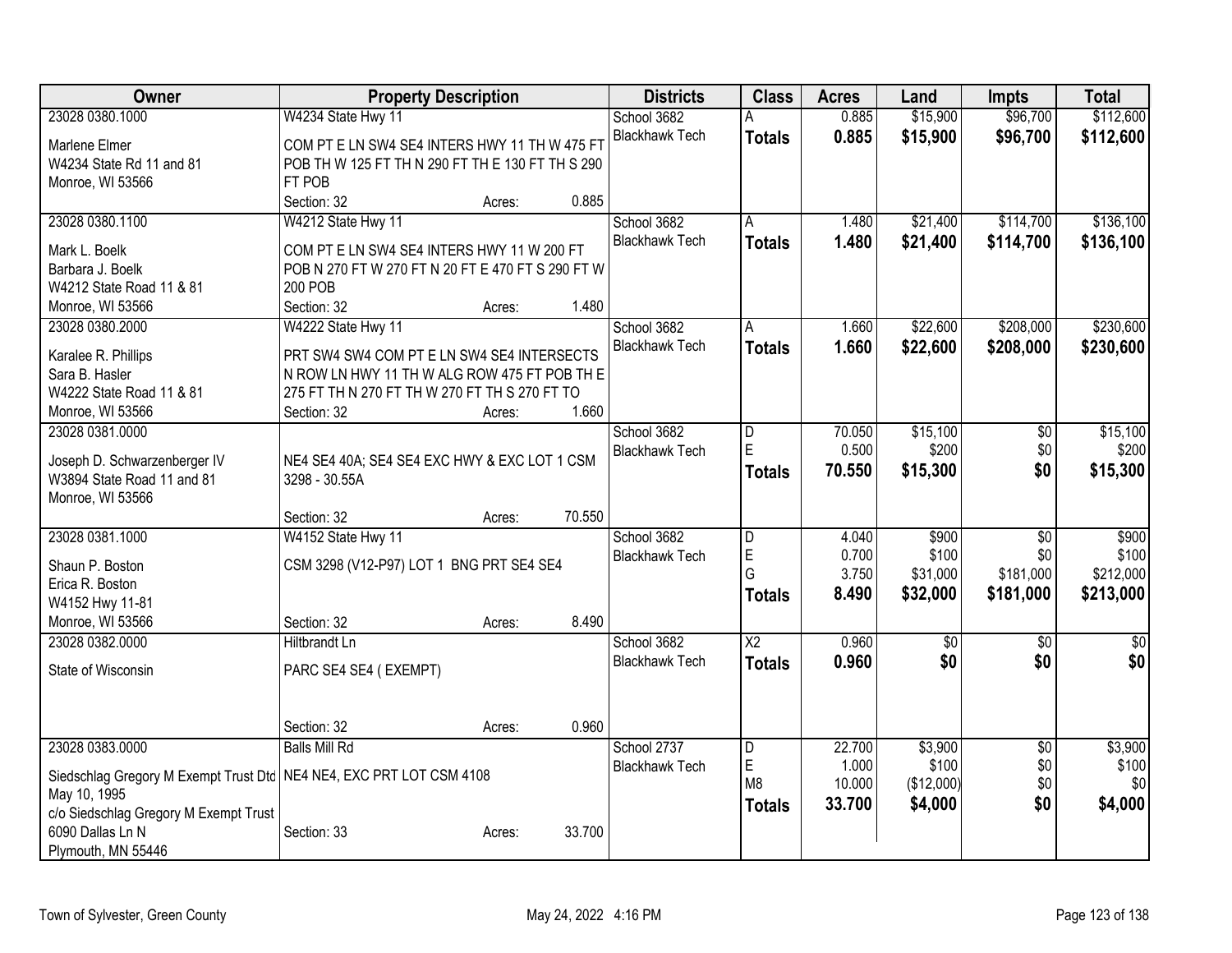| Owner                                           | <b>Property Description</b>                       |        |         | <b>Districts</b>      | <b>Class</b>            | <b>Acres</b> | Land            | <b>Impts</b>    | <b>Total</b>    |
|-------------------------------------------------|---------------------------------------------------|--------|---------|-----------------------|-------------------------|--------------|-----------------|-----------------|-----------------|
| 23028 0383.1000                                 | N2893 Balls Mill Rd                               |        |         | School 2737           | A                       | 8.000        | \$41,000        | \$273,200       | \$314,200       |
| Todd G. Wedig                                   | CSM 4108 (V16-P144) LOT 1 BNG PRT NE4 NE4 SEC     |        |         | <b>Blackhawk Tech</b> | <b>Totals</b>           | 8.000        | \$41,000        | \$273,200       | \$314,200       |
| Sharon K. Wedig                                 | 33 - 6.3A & PRT SE4 SE4 SEC 28 -1.7A              |        |         |                       |                         |              |                 |                 |                 |
| N2893 Balls Mill Rd                             |                                                   |        |         |                       |                         |              |                 |                 |                 |
| Juda, WI 53550                                  | Section: 33                                       | Acres: | 8.000   |                       |                         |              |                 |                 |                 |
| 23028 0384.0000                                 | <b>Balls Mill Rd</b>                              |        |         | School 2737           | D                       | 40.000       | \$7,000         | $\overline{50}$ | \$7,000         |
| Siedschlag Gregory M Exempt Trust Dtd   NW4 NE4 |                                                   |        |         | <b>Blackhawk Tech</b> | <b>Totals</b>           | 40.000       | \$7,000         | \$0             | \$7,000         |
| May 10, 1995                                    |                                                   |        |         |                       |                         |              |                 |                 |                 |
| c/o Siedschlag Gregory M Exempt Trust           |                                                   |        |         |                       |                         |              |                 |                 |                 |
| 6090 Dallas Ln N                                | Section: 33                                       | Acres: | 40.000  |                       |                         |              |                 |                 |                 |
| Plymouth, MN 55446                              |                                                   |        |         |                       |                         |              |                 |                 |                 |
| 23028 0385.0100                                 | N2565 Short Ln                                    |        |         | School 3682           | A                       | 2.490        | \$28,500        | \$172,400       | \$200,900       |
| David W. Webster                                | CSM 4941 (V22-P174) LOT 1 BNG PRT SE4 SW4         |        |         | <b>Blackhawk Tech</b> | D                       | 6.000        | \$1,000         | \$0             | \$1,000         |
| N2659 Short Ln                                  |                                                   |        |         |                       | <b>Totals</b>           | 8.490        | \$29,500        | \$172,400       | \$201,900       |
| Monroe, WI 53566                                |                                                   |        |         |                       |                         |              |                 |                 |                 |
|                                                 | Section: 33                                       | Acres: | 8.490   |                       |                         |              |                 |                 |                 |
| 23028 0385.0200                                 | W3894 State Hwy 11                                |        |         | School 3682           | $\overline{\mathsf{D}}$ | 195.510      | \$36,100        | \$0             | \$36,100        |
|                                                 |                                                   |        |         | <b>Blackhawk Tech</b> | E                       | 8.000        | \$2,000         | \$0             | \$2,000         |
| Joseph D. Schwarzenberger IV                    | SW4 NE4 40A; SE4 NE4 40A; NE4 SE4 40A; NW4 SE4    |        |         |                       | G                       | 3.260        | \$30,000        | \$468,900       | \$498,900       |
| W3894 State Road 11 and 81                      | 40A; SW4 SE4 -26.455A; SE4 SW4 - 17.775A; PRT NE4 |        |         |                       | Totals                  | 206.770      | \$68,100        | \$468,900       | \$537,000       |
| Monroe, WI 53566                                | SW4 - 2.347A, EXC CSM 4941 LOT 1<br>Section: 33   |        | 206.770 |                       |                         |              |                 |                 |                 |
| 23028 0386.0000                                 | <b>Balls Mill Rd</b>                              | Acres: |         | School 3682           | X2                      | 27.090       | $\overline{50}$ | $\overline{30}$ | $\overline{50}$ |
|                                                 |                                                   |        |         | <b>Blackhawk Tech</b> | <b>Totals</b>           | 27.090       | \$0             | \$0             | \$0             |
| State of Wisconsin                              | SECTION 33 PARC SW4 SE4 CONT 13.545A PARC         |        |         |                       |                         |              |                 |                 |                 |
|                                                 | SE4 SW4 CONT 13.545A EXEMPT                       |        |         |                       |                         |              |                 |                 |                 |
|                                                 |                                                   |        |         |                       |                         |              |                 |                 |                 |
|                                                 | Section: 33                                       | Acres: | 27.090  |                       |                         |              |                 |                 |                 |
| 23028 0387.0010                                 | Short Ln                                          |        |         | School 3682           | D                       | 33.430       | \$6,200         | \$0             | \$6,200         |
| Rands Farms, LLC                                | PRT SE4 & SW4 OF NW4, BNG PRT PARCEL 1 - POS      |        |         | <b>Blackhawk Tech</b> | <b>Totals</b>           | 33.430       | \$6,200         | \$0             | \$6,200         |
| c/o Rands Farms, LLC                            | V13-P18                                           |        |         |                       |                         |              |                 |                 |                 |
| W3090 Middle Juda Rd                            |                                                   |        |         |                       |                         |              |                 |                 |                 |
| Juda, WI 53550-9773                             | Section: 33                                       | Acres: | 33.430  |                       |                         |              |                 |                 |                 |
| 23028 0387.0030                                 | Greenbush Rd                                      |        |         | School 3682           | D                       | 46.400       | \$9,400         | \$0             | \$9,400         |
| Scott V. Nusbaum                                | BEG N4 COR SD SEC TH S0*E 1975.55 FT TH S89*W     |        |         | <b>Blackhawk Tech</b> | ΙE                      | 24.440       | \$40,400        | \$0             | \$40,400        |
| Dorothy Nusbaum - Le                            | 1315.98 FT TH N0*E 502.99 FT TH S82*W 448.54 FT   |        |         |                       | <b>Totals</b>           | 70.840       | \$49,800        | \$0             | \$49,800        |
| W4185 Greenbush Rd                              | TH N6*W 412.82 FT TH N15*W 754.06 FT TH S89*E     |        |         |                       |                         |              |                 |                 |                 |
| Monroe, WI 53566                                | Section: 33                                       | Acres: | 70.840  |                       |                         |              |                 |                 |                 |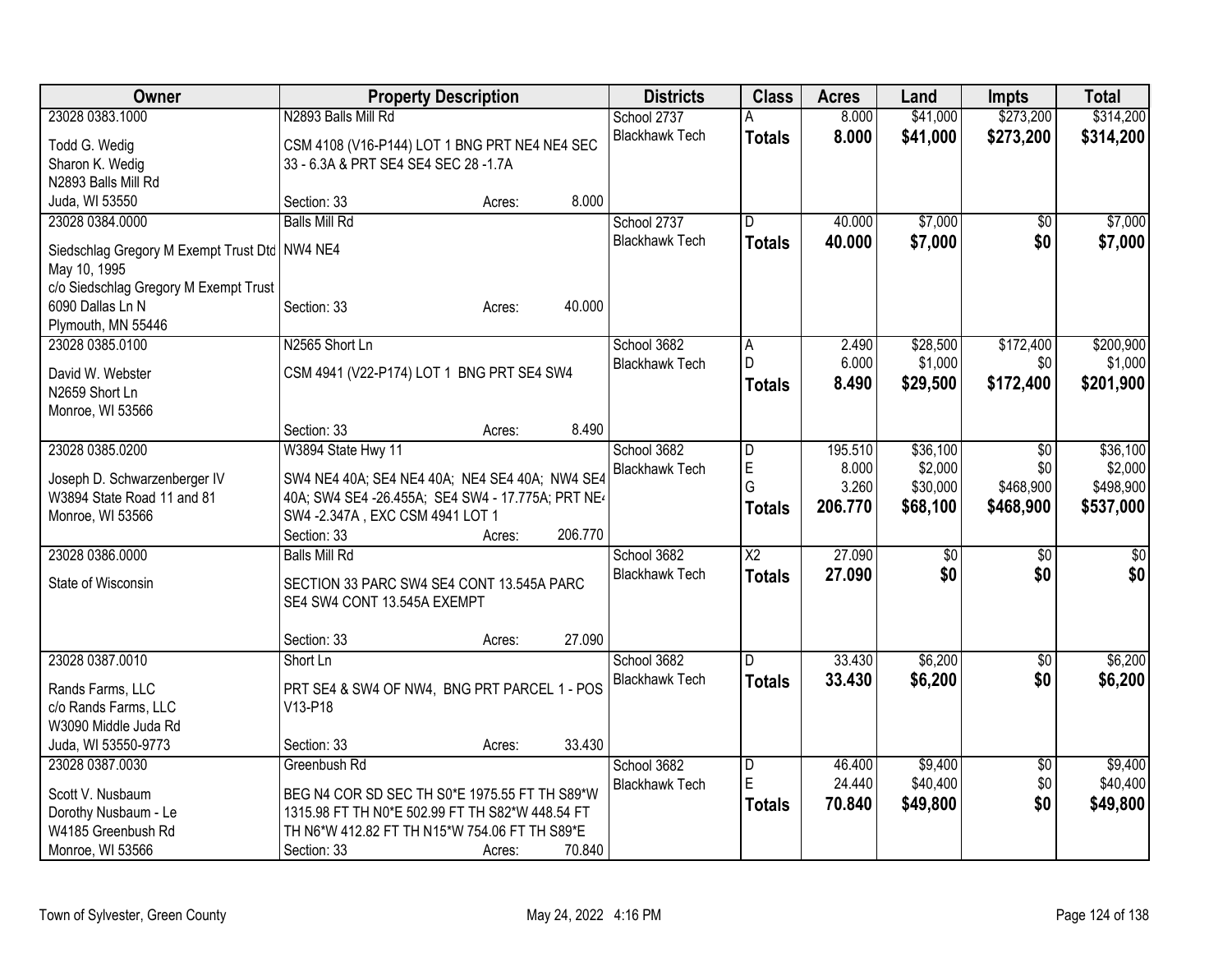| <b>Owner</b>                         | <b>Property Description</b>                                                                        | <b>Districts</b>      | <b>Class</b>  | <b>Acres</b> | Land     | <b>Impts</b>    | <b>Total</b> |
|--------------------------------------|----------------------------------------------------------------------------------------------------|-----------------------|---------------|--------------|----------|-----------------|--------------|
| 23028 0387.0040                      | Short Ln                                                                                           | School 3682           |               | 1.820        | \$400    | $\overline{50}$ | \$400        |
| Scott V. Nusbaum                     | COM W4 COR SD SEC TH N89*E 1315.03 FT TO NW                                                        | <b>Blackhawk Tech</b> | <b>Totals</b> | 1.820        | \$400    | \$0             | \$400        |
| Dorothy C Nusbaum - Le               | COR NE4 SW4 TH S0*E 1031.59 FT POB TH S85*E                                                        |                       |               |              |          |                 |              |
| W4185 Greenbush Rd                   | 387.96 FT TO CTRLN SHORT LANE TH SLY ALG                                                           |                       |               |              |          |                 |              |
| Monroe, WI 53566                     | 1.820<br>Section: 33<br>Acres:                                                                     |                       |               |              |          |                 |              |
| 23028 0387.0050                      | Short Ln                                                                                           | School 3682           | 5M            | 2.000        | \$2,100  | \$0             | \$2,100      |
| Dorothy C. Nusbaum                   | PT NW4 NW4 & SW4 NW4 BNG PRT PARCEL 2, POS                                                         | <b>Blackhawk Tech</b> | D             | 13.300       | \$3,200  | \$0             | \$3,200      |
| W4185 Greenbush Rd                   | V13-P18                                                                                            |                       | E             | 19.000       | \$6,700  | \$0             | \$6,700      |
| Monroe, WI 53566-9559                |                                                                                                    |                       | <b>Totals</b> | 34.300       | \$12,000 | \$0             | \$12,000     |
|                                      | 34.300<br>Section: 33<br>Acres:                                                                    |                       |               |              |          |                 |              |
| 23028 0387.0100                      | N2750 Short Ln                                                                                     | School 3682           | D             | 50.000       | \$9,100  | $\overline{50}$ | \$9,100      |
| Scott V. Nusbaum                     | S2 SE4 NW4-CONT 20A; N PRT NE4 SW4-CONT 33A                                                        | <b>Blackhawk Tech</b> | $\mathsf E$   | 1.000        | \$300    | \$0             | \$300        |
| Briget L. Nusbaum                    |                                                                                                    |                       | G             | 2.000        | \$25,000 | \$143,400       | \$168,400    |
| N2750 Short Ln                       |                                                                                                    |                       | <b>Totals</b> | 53.000       | \$34,400 | \$143,400       | \$177,800    |
| Monroe, WI 53566                     | 53.000<br>Section: 33<br>Acres:                                                                    |                       |               |              |          |                 |              |
| 23028 0387.0200                      | Short Ln                                                                                           | School 3682           | 5M            | 1.000        | \$1,100  | $\sqrt[6]{}$    | \$1,100      |
|                                      |                                                                                                    | <b>Blackhawk Tech</b> | D             | 1.000        | \$200    | \$0             | \$200        |
| Scott V. Nusbaum<br>N2750 Short Ln   | COM W4 COR SD SEC TH N89*E 1315.03 FT TH S0*E<br>1031.59 FT TH S85*E 387.96 FT POB TH S85*E 401.33 |                       | <b>Totals</b> | 2.000        | \$1,300  | \$0             | \$1,300      |
| Monroe, WI 53566                     | FT TH S0*W 218.78 FT TH S89*W 327.76 FT TH WLY                                                     |                       |               |              |          |                 |              |
|                                      | 2.000<br>Section: 33<br>Acres:                                                                     |                       |               |              |          |                 |              |
| 23028 0388.0000                      | Short Ln                                                                                           | School 3682           | E.            | 2.700        | \$200    | \$0             | \$200        |
|                                      |                                                                                                    | <b>Blackhawk Tech</b> | <b>Totals</b> | 2.700        | \$200    | \$0             | \$200        |
| Maddrell Chaz Revocable Living Trust | CSM 1810 (V6-P44) OL 1 CONT 2.12A; ALSO N 66 FT                                                    |                       |               |              |          |                 |              |
| U/A September 24,                    | OF COM W4 COR SEC 33 TH N89*E ALG E-W CTRLN                                                        |                       |               |              |          |                 |              |
| c/o Maddrell Chaz Rev Living Trust   | 1315.03 FT TO NW COR NE4 SW4 TH S0*E 1031.59 FT                                                    |                       |               |              |          |                 |              |
| N1976 Richland Rd                    | 2.700<br>Section: 33<br>Acres:                                                                     |                       |               |              |          |                 |              |
| Monroe, WI 53566                     |                                                                                                    |                       |               |              |          |                 |              |
| 23028 0388.1500                      | N2657 Short Ln                                                                                     | School 3682           | A             | 0.500        | \$10,000 | \$377,500       | \$387,500    |
| Maddrell Chaz Revocable Living Trust | CSM 1811 (6-P46) LOT 5 BNG PRT W1/2 SW4                                                            | <b>Blackhawk Tech</b> | D             | 4.250        | \$1,000  | \$0             | \$1,000      |
| U/A September 24,                    |                                                                                                    |                       | F             | 0.300        | \$100    | \$0             | \$100        |
| c/o Maddrell Chaz Rev Living Trust   |                                                                                                    |                       | <b>Totals</b> | 5.050        | \$11,100 | \$377,500       | \$388,600    |
| N1976 Richland Rd                    | 5.050<br>Section: 33<br>Acres:                                                                     |                       |               |              |          |                 |              |
| Monroe, WI 53566                     |                                                                                                    |                       |               |              |          |                 |              |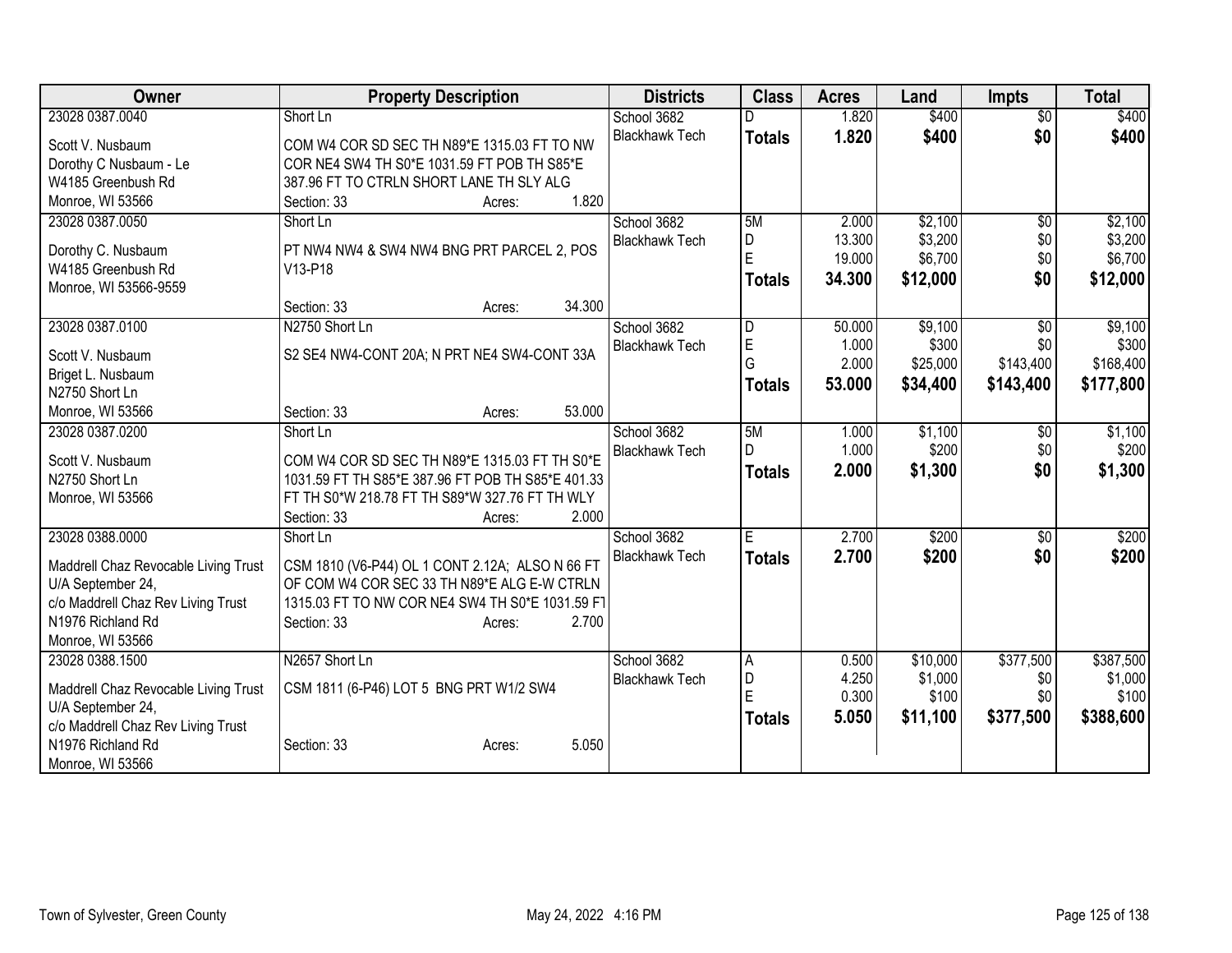| Owner                                | <b>Property Description</b>                 |        |        | <b>Districts</b>      | <b>Class</b>  | <b>Acres</b>   | Land             | <b>Impts</b>    | <b>Total</b>     |
|--------------------------------------|---------------------------------------------|--------|--------|-----------------------|---------------|----------------|------------------|-----------------|------------------|
| 23028 0388.1600                      | Short Ln                                    |        |        | School 3682           | D             | 4.750          | \$1,100          | $\overline{50}$ | \$1,100          |
| Maddrell Chaz Revocable Living Trust | CSM 1811 (V6-P46) LOT 6 BNG PRT W2 SW4      |        |        | <b>Blackhawk Tech</b> | $\mathsf E$   | 0.290          | \$100            | \$0             | \$100            |
| U/A September 24,                    |                                             |        |        |                       | <b>Totals</b> | 5.040          | \$1,200          | \$0             | \$1,200          |
| c/o Maddrell Chaz Rev Living Trust   |                                             |        |        |                       |               |                |                  |                 |                  |
| N1976 Richland Rd                    | Section: 33                                 | Acres: | 5.040  |                       |               |                |                  |                 |                  |
| Monroe, WI 53566                     |                                             |        |        |                       |               |                |                  |                 |                  |
| 23028 0388.1700                      | Short Ln                                    |        |        | School 3682           | D             | 5.440          | \$1,300          | \$0             | \$1,300          |
| Maddrell Chaz Revocable Living Trust | CSM 1812 (V6-P48) LOT 7 BNG PRT W2 SW4      |        |        | <b>Blackhawk Tech</b> | Totals        | 5.440          | \$1,300          | \$0             | \$1,300          |
| U/A September 24,                    |                                             |        |        |                       |               |                |                  |                 |                  |
| c/o Maddrell Chaz Rev Living Trust   |                                             |        |        |                       |               |                |                  |                 |                  |
| N1976 Richland Rd                    | Section: 33                                 | Acres: | 5.440  |                       |               |                |                  |                 |                  |
| Monroe, WI 53566                     |                                             |        |        |                       |               |                |                  |                 |                  |
| 23028 0388.1800                      | Short Ln                                    |        |        | School 3682           | 5M            | 0.500          | \$600            | \$0             | \$600            |
| Kennis A. Nicholson                  | CSM 1812 (V6-P48) LOT 8 BNG PRT W2 SW4      |        |        | <b>Blackhawk Tech</b> | D<br>E        | 5.500<br>0.490 | \$1,300<br>\$100 | \$0<br>\$0      | \$1,300<br>\$100 |
| Tammy S. Nicholson                   |                                             |        |        |                       |               | 6.490          | \$2,000          | \$0             | \$2,000          |
| N2625 Short Ln                       |                                             |        |        |                       | <b>Totals</b> |                |                  |                 |                  |
| Monroe, WI 53566                     | Section: 33                                 | Acres: | 6.490  |                       |               |                |                  |                 |                  |
| 23028 0388.2000                      | N2647 Short Ln                              |        |        | School 3682           | A             | 3.260          | \$28,800         | \$135,200       | \$164,000        |
| Andrew J. Ermey                      | CSM 1810 (V6-P44) LOT 2 BNG PRT W2 SW4 INCL |        |        | <b>Blackhawk Tech</b> | <b>Totals</b> | 3.260          | \$28,800         | \$135,200       | \$164,000        |
| Gayle A. Ermey                       | <b>EASE</b>                                 |        |        |                       |               |                |                  |                 |                  |
| N2647 Short Ln                       |                                             |        |        |                       |               |                |                  |                 |                  |
| Monroe, WI 53566                     | Section: 33                                 | Acres: | 3.260  |                       |               |                |                  |                 |                  |
| 23028 0388.3000                      | N2653 Short Ln                              |        |        | School 3682           | A             | 4.000          | \$31,000         | \$384,800       | \$415,800        |
| Brian M. Einbeck                     | CSM 1810 (V6 P44) LOT 3 BNG PRT W2 SW4      |        |        | <b>Blackhawk Tech</b> | <b>Totals</b> | 4.000          | \$31,000         | \$384,800       | \$415,800        |
| Kathy R. Einbeck                     |                                             |        |        |                       |               |                |                  |                 |                  |
| N2653 Short Ln                       |                                             |        |        |                       |               |                |                  |                 |                  |
| Monroe, WI 53566                     | Section: 33                                 | Acres: | 4.000  |                       |               |                |                  |                 |                  |
| 23028 0388.4000                      | N2659 Short Ln                              |        |        | School 3682           | A             | 5.080          | \$34,200         | \$182,700       | \$216,900        |
| Cheryl A. Duecker                    | CSM 1810 (V6 P44) LOT 4 BNG PRT W2 SW4      |        |        | <b>Blackhawk Tech</b> | <b>Totals</b> | 5.080          | \$34,200         | \$182,700       | \$216,900        |
| N2659 Short Ln                       |                                             |        |        |                       |               |                |                  |                 |                  |
| Monroe, WI 53566                     |                                             |        |        |                       |               |                |                  |                 |                  |
|                                      | Section: 33                                 | Acres: | 5.080  |                       |               |                |                  |                 |                  |
| 23028 0388.5000                      | State Highway 11                            |        |        | School 3682           | 5M            | 1.200          | \$1,300          | $\overline{50}$ | \$1,300          |
| Scott V. Nusbaum                     | CSM 1810 (V6-P44) LOT 1 BNG PRT W2 SW4      |        |        | <b>Blackhawk Tech</b> | D             | 29.090         | \$6,100          | \$0             | \$6,100          |
| Dorothy C. Nusbaum                   |                                             |        |        |                       | <b>Totals</b> | 30.290         | \$7,400          | \$0             | \$7,400          |
| N2750 Short Ln                       |                                             |        |        |                       |               |                |                  |                 |                  |
| Monroe, WI 53566                     | Section: 33                                 | Acres: | 30.290 |                       |               |                |                  |                 |                  |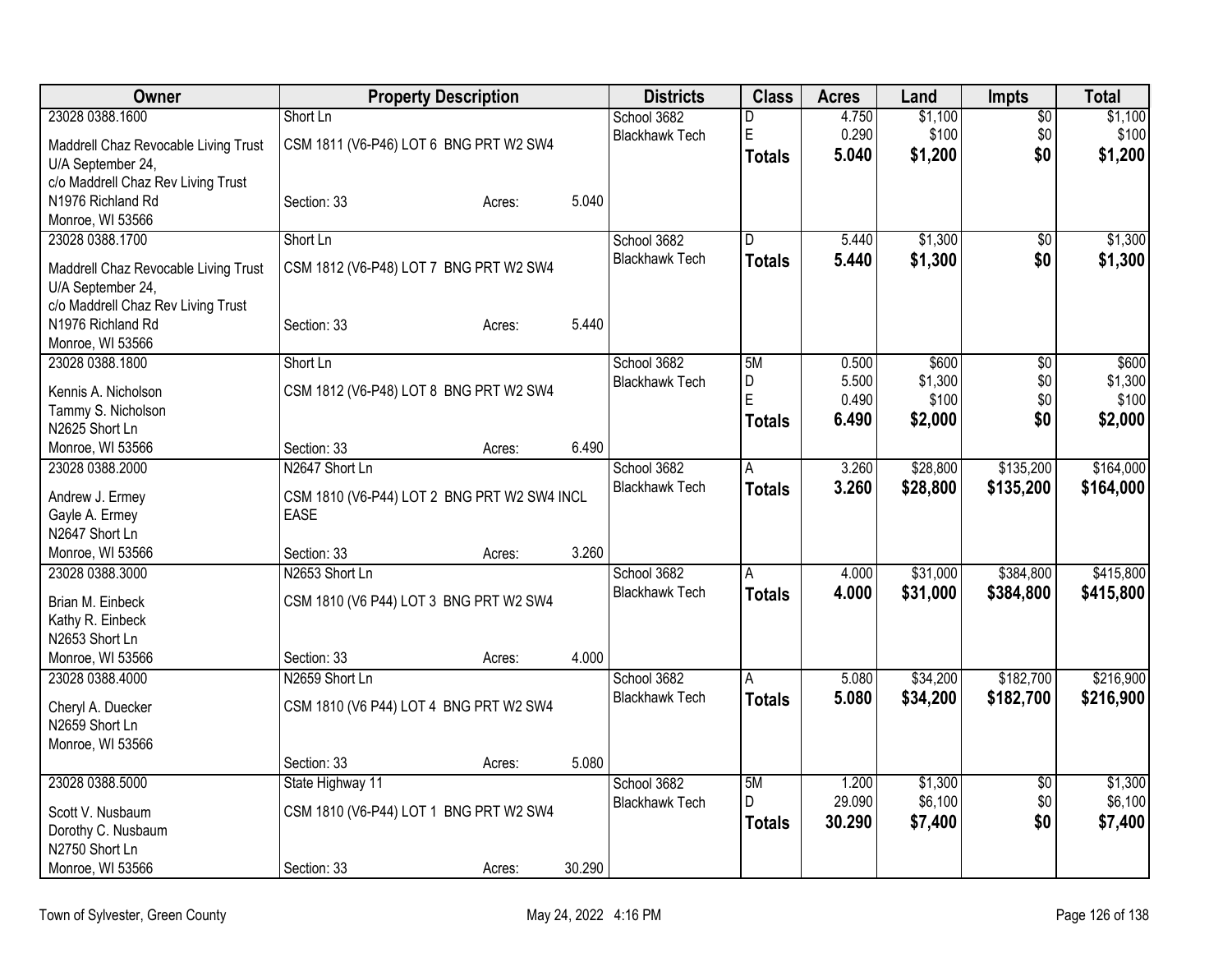| Owner                        |                                              | <b>Property Description</b> |        | <b>Districts</b>                     | <b>Class</b>           | <b>Acres</b>    | Land             | <b>Impts</b>    | <b>Total</b>     |
|------------------------------|----------------------------------------------|-----------------------------|--------|--------------------------------------|------------------------|-----------------|------------------|-----------------|------------------|
| 23028 0388.9000              | N2625 Short Ln                               |                             |        | School 3682                          | Α                      | 2.500           | \$26,500         | \$128,700       | \$155,200        |
| Kennis A. Nicholson          | CSM 1812 (V6-P48) LOT 9 BNG PRT W2 SW4       |                             |        | <b>Blackhawk Tech</b>                | D                      | 5.000           | \$900            | \$0             | \$900            |
| Tammy S. Nicholson           |                                              |                             |        |                                      | <b>Totals</b>          | 7.500           | \$27,400         | \$128,700       | \$156,100        |
| N2625 Short Ln               |                                              |                             |        |                                      |                        |                 |                  |                 |                  |
| Monroe, WI 53566             | Section: 33                                  | Acres:                      | 7.500  |                                      |                        |                 |                  |                 |                  |
| 23028 0389.0000              | State Highway 11                             |                             |        | School 3682                          | $\overline{X2}$        | 5.000           | \$0              | $\overline{50}$ | \$0              |
| State of Wisconsin           | SECTION 33 PARC SW4 SW4 CONT 5A EXEMPT       |                             |        | <b>Blackhawk Tech</b>                | <b>Totals</b>          | 5.000           | \$0              | \$0             | \$0              |
|                              |                                              |                             |        |                                      |                        |                 |                  |                 |                  |
|                              | Section: 33                                  | Acres:                      | 5.000  |                                      |                        |                 |                  |                 |                  |
| 23028 0390.0000              | <b>Balls Mill Rd</b>                         |                             |        | School 2737<br><b>Blackhawk Tech</b> | D                      | 16.500          | \$3,500          | $\overline{50}$ | \$3,500          |
| Justin L. Crull              | PRT SE4 SE4 BNG PRT POS V12-P32              |                             |        |                                      | <b>Totals</b>          | 16.500          | \$3,500          | \$0             | \$3,500          |
| N1884 County Rd G            |                                              |                             |        |                                      |                        |                 |                  |                 |                  |
| Brodhead, WI 53520           |                                              |                             |        |                                      |                        |                 |                  |                 |                  |
|                              | Section: 33                                  | Acres:                      | 16.500 |                                      |                        |                 |                  |                 |                  |
| 23028 0390.1000              | N2509 Balls Mill Rd                          |                             |        | School 2737                          | A                      | 0.830           | \$14,900         | \$148,900       | \$163,800        |
| Larry Clark                  | CSM 305 (V1-P313) LOT 1 BNG PRT SE4 SE4      |                             |        | <b>Blackhawk Tech</b>                | <b>Totals</b>          | 0.830           | \$14,900         | \$148,900       | \$163,800        |
| Vicki Clark                  |                                              |                             |        |                                      |                        |                 |                  |                 |                  |
| N2509 Balls Mill Rd          |                                              |                             |        |                                      |                        |                 |                  |                 |                  |
| Monroe, WI 53566             | Section: 33                                  | Acres:                      | 0.830  |                                      |                        |                 |                  |                 |                  |
| 23028 0390.2000              | <b>Balls Mill Rd</b>                         |                             |        | School 2737                          | D<br>E                 | 12.229<br>2.000 | \$2,700<br>\$500 | $\overline{50}$ | \$2,700          |
| Joseph D. Schwarzenberger IV | PLAT OF SURVEY (V4-P145) LOT PRT SE4 SE4     |                             |        | <b>Blackhawk Tech</b>                |                        | 14.229          | \$3,200          | \$0<br>\$0      | \$500<br>\$3,200 |
| W3894 State Road 11 and 81   |                                              |                             |        |                                      | <b>Totals</b>          |                 |                  |                 |                  |
| Monroe, WI 53566             |                                              |                             |        |                                      |                        |                 |                  |                 |                  |
|                              | Section: 33                                  | Acres:                      | 14.229 |                                      |                        |                 |                  |                 |                  |
| 23028 0391.0000              | <b>Balls Mill Rd</b>                         |                             |        | School 3682                          | $\overline{\text{X2}}$ | 6.500           | $\sqrt{50}$      | $\overline{50}$ | $\overline{50}$  |
| State of Wisconsin           | PRT SE4 SE4 EXEMPT                           |                             |        | <b>Blackhawk Tech</b>                | <b>Totals</b>          | 6.500           | \$0              | \$0             | \$0              |
|                              | Section: 33                                  | Acres:                      | 6.500  |                                      |                        |                 |                  |                 |                  |
| 23028 0392.0000              | <b>High School Rd</b>                        |                             |        | School 2737                          | D.                     | 34.450          | \$7,600          | $\overline{50}$ | \$7,600          |
| James A. Bauman              | PRT NE4 NE4 10A; PRT SE4 NE4 COM 468 FT W SE |                             |        | <b>Blackhawk Tech</b>                | <b>Totals</b>          | 34.450          | \$7,600          | \$0             | \$7,600          |
| Jeffrey Bauman               | COR TH E 468 FT TH N 1320 FT TH W 236 FT TH  |                             |        |                                      |                        |                 |                  |                 |                  |
| W3242 High School Rd         | SWLY POB - CONT 9.21A; PRT NE4 SE4 COM 582   |                             |        |                                      |                        |                 |                  |                 |                  |
| Juda, WI 53550               | Section: 34                                  | Acres:                      | 34.450 |                                      |                        |                 |                  |                 |                  |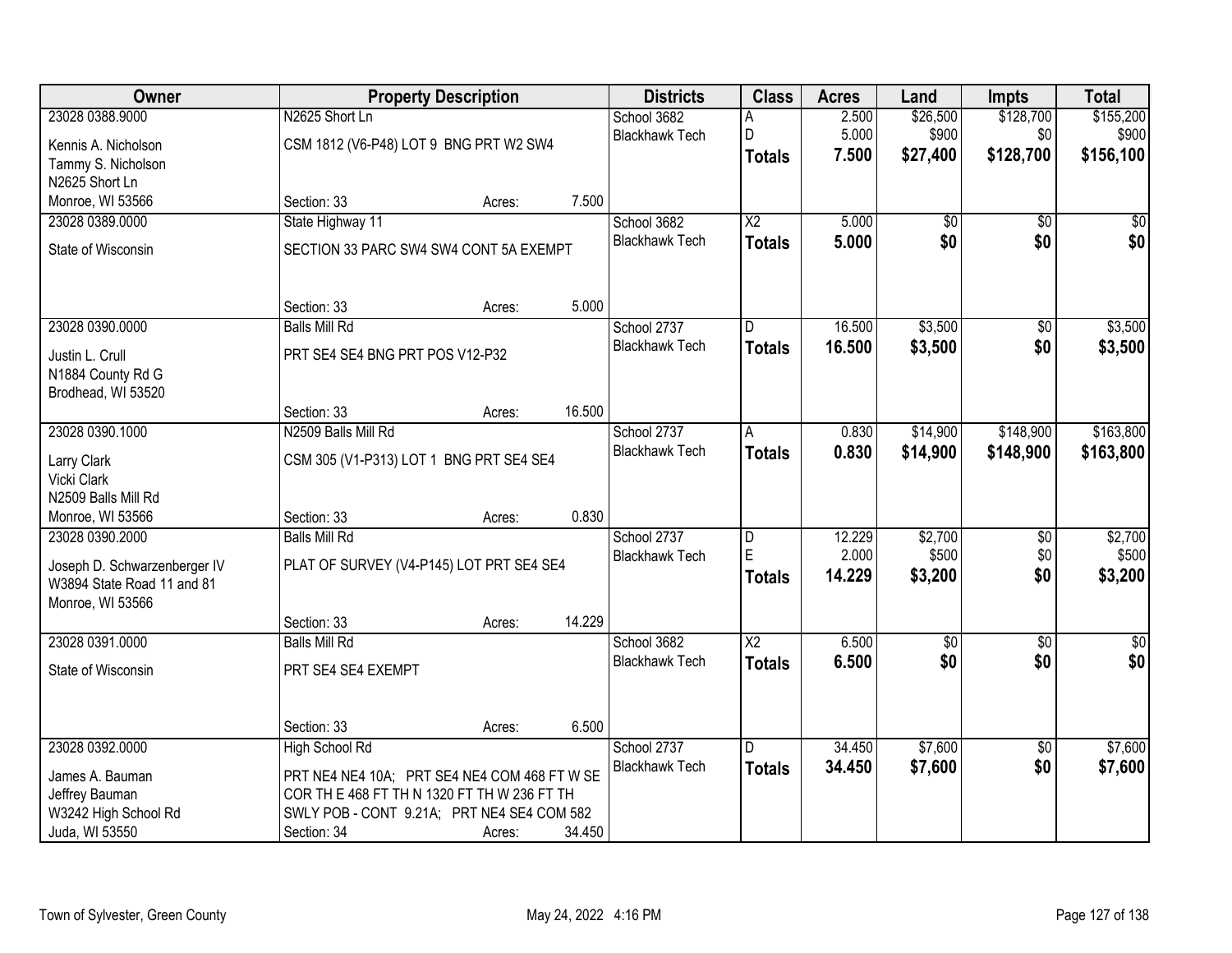| Owner                                  | <b>Property Description</b>                     | <b>Districts</b>                     | <b>Class</b>             | <b>Acres</b>     | Land                | <b>Impts</b>    | <b>Total</b>       |
|----------------------------------------|-------------------------------------------------|--------------------------------------|--------------------------|------------------|---------------------|-----------------|--------------------|
| 23028 0393.0000                        | <b>High School Rd</b>                           | School 2737                          | $\overline{\text{X2}}$   | 3.000            | $\overline{50}$     | $\overline{50}$ | $\overline{50}$    |
| State of Wisconsin                     | PARC NE4 SE4 & SE4 SE4 EXEMPT                   | <b>Blackhawk Tech</b>                | <b>Totals</b>            | 3.000            | \$0                 | \$0             | \$0                |
|                                        |                                                 |                                      |                          |                  |                     |                 |                    |
|                                        |                                                 |                                      |                          |                  |                     |                 |                    |
|                                        | Section: 34<br>3.000<br>Acres:                  |                                      |                          |                  |                     |                 |                    |
| 23028 0394.0000                        | State Highway 11                                | School 2737<br><b>Blackhawk Tech</b> | ID.                      | 36.000<br>36.000 | \$9,300<br>\$9,300  | \$0<br>\$0      | \$9,300<br>\$9,300 |
| Stuckey Theodore E & Lucille A Revoc   | N2 NE4 NE4 16A; N2 NW4 NE4 20A - COM NW COR     |                                      | <b>Totals</b>            |                  |                     |                 |                    |
| Trust Dtd 3/14/17                      | NE4 TH E 145 1/3 RDS TH S4*W TO PT 40 RDS S OF  |                                      |                          |                  |                     |                 |                    |
| c/o Stuckey Theodore E & Lucille A Rev | N LN TH W TO CNTR SEC TH N 40 RDS TO POB        |                                      |                          |                  |                     |                 |                    |
| Trust                                  | 36.000<br>Section: 34<br>Acres:                 |                                      |                          |                  |                     |                 |                    |
| W3439 Greenbush Rd                     |                                                 |                                      |                          |                  |                     |                 |                    |
| Juda, WI 53550                         |                                                 |                                      |                          |                  |                     |                 |                    |
| 23028 0395.0100                        | W3365 Hartwig Rd                                | School 2737                          | ID                       | 38.940           | \$7,900             | $\overline{50}$ | \$7,900            |
| Paul A. Lynaugh                        | PRT SE4 SE4 & SW4 SE4 DESC IN V1211-P831,       | <b>Blackhawk Tech</b>                | E                        | 1.000            | \$100               | \$0             | \$100              |
| Jessica K. Lynaugh                     | PARCEL I & PARCEL II, EXC CSM 4378, IN T        |                                      | G                        | 5.000            | \$37,000            | \$225,000       | \$262,000          |
| W3365 Hartwig Rd                       | JEFFERSON BNG PRT PARCEL II (SEE PARCEL         |                                      | Totals                   | 44.940           | \$45,000            | \$225,000       | \$270,000          |
| Juda, WI 53550                         | 44.940<br>Section: 34<br>Acres:                 |                                      |                          |                  |                     |                 |                    |
| 23028 0395.0200                        |                                                 | School 2737                          |                          | 137.000          |                     | \$0             | \$30,300           |
|                                        | State Highway 11                                |                                      | D<br>E                   | 4.360            | \$30,300<br>\$1,000 |                 |                    |
| Jolene M. Kundert                      | S2 NW4 NE4-CONT 18.045A; SW4 NE4 40A; S 3/4 E2  | <b>Blackhawk Tech</b>                |                          |                  |                     | \$0             | \$1,000            |
| 2641 15th St                           | NE4 EXC V99-P377 - CONT 43.29A; NE4 SE4 EXC     |                                      | <b>Totals</b>            | 141.360          | \$31,300            | \$0             | \$31,300           |
| Monroe, WI 53566                       | COM 582 FT W OF SE COR E 582 FT N 1320 FT W 468 |                                      |                          |                  |                     |                 |                    |
|                                        | 141.360<br>Section: 34<br>Acres:                |                                      |                          |                  |                     |                 |                    |
| 23028 0395.1000                        |                                                 | School 2737                          | $\overline{A}$           | 1.020            | \$4,200             | \$30,500        | \$34,700           |
|                                        |                                                 | <b>Blackhawk Tech</b>                | <b>Totals</b>            | 1.020            | \$4,200             | \$30,500        | \$34,700           |
| Brian P. Matzke                        | COM SW COR SEC 34 TH N 1325 FT TO CTRLN HWY     |                                      |                          |                  |                     |                 |                    |
| Margaret M. Matzke                     | 11 & 81 TH E ALG CTRLN 4271.5 FT TH S0*W 333 FT |                                      |                          |                  |                     |                 |                    |
| PO Box 1                               | POB TH S0*W 196 FT TH N83*E 246.72 FT TH N1*E   |                                      |                          |                  |                     |                 |                    |
| Juda, WI 53550                         | 1.020<br>Section: 34<br>Acres:                  |                                      |                          |                  |                     |                 |                    |
| 23028 0396.0000                        | W3321 Hartwig Rd                                | School 2737                          | A                        | 1.870            | \$29,400            | \$131,400       | \$160,800          |
| Brian P. Matzke                        | COM SW COR SEC 34 TH N 1325 FT TO CTRLN HWY     | <b>Blackhawk Tech</b>                | <b>Totals</b>            | 1.870            | \$29,400            | \$131,400       | \$160,800          |
| Margaret M. Matzke                     | 11 & 81 TH E ALG CTRLN HWY 4271.5 FT POB TH     |                                      |                          |                  |                     |                 |                    |
| PO Box 1                               | S0*W 33 FT TH S0*W 200 FT TH N89*E 245 FT TH    |                                      |                          |                  |                     |                 |                    |
| Juda, WI 53550                         | 1.870<br>Section: 34<br>Acres:                  |                                      |                          |                  |                     |                 |                    |
| 23028 0397.0000                        | State Highway 11                                | School 2737                          | $\overline{\mathsf{X2}}$ | 7.910            | $\sqrt{6}$          | $\overline{30}$ | $\overline{30}$    |
|                                        |                                                 | <b>Blackhawk Tech</b>                | <b>Totals</b>            | 7.910            | \$0                 | \$0             | \$0                |
| State of Wisconsin                     | SECTION 34 PARC IN NW4 SE4-SW4 SE4-NE4          |                                      |                          |                  |                     |                 |                    |
|                                        | SE4-SE4 SE4 CONT 7.91A EXEMPT                   |                                      |                          |                  |                     |                 |                    |
|                                        |                                                 |                                      |                          |                  |                     |                 |                    |
|                                        | 7.910<br>Section: 34<br>Acres:                  |                                      |                          |                  |                     |                 |                    |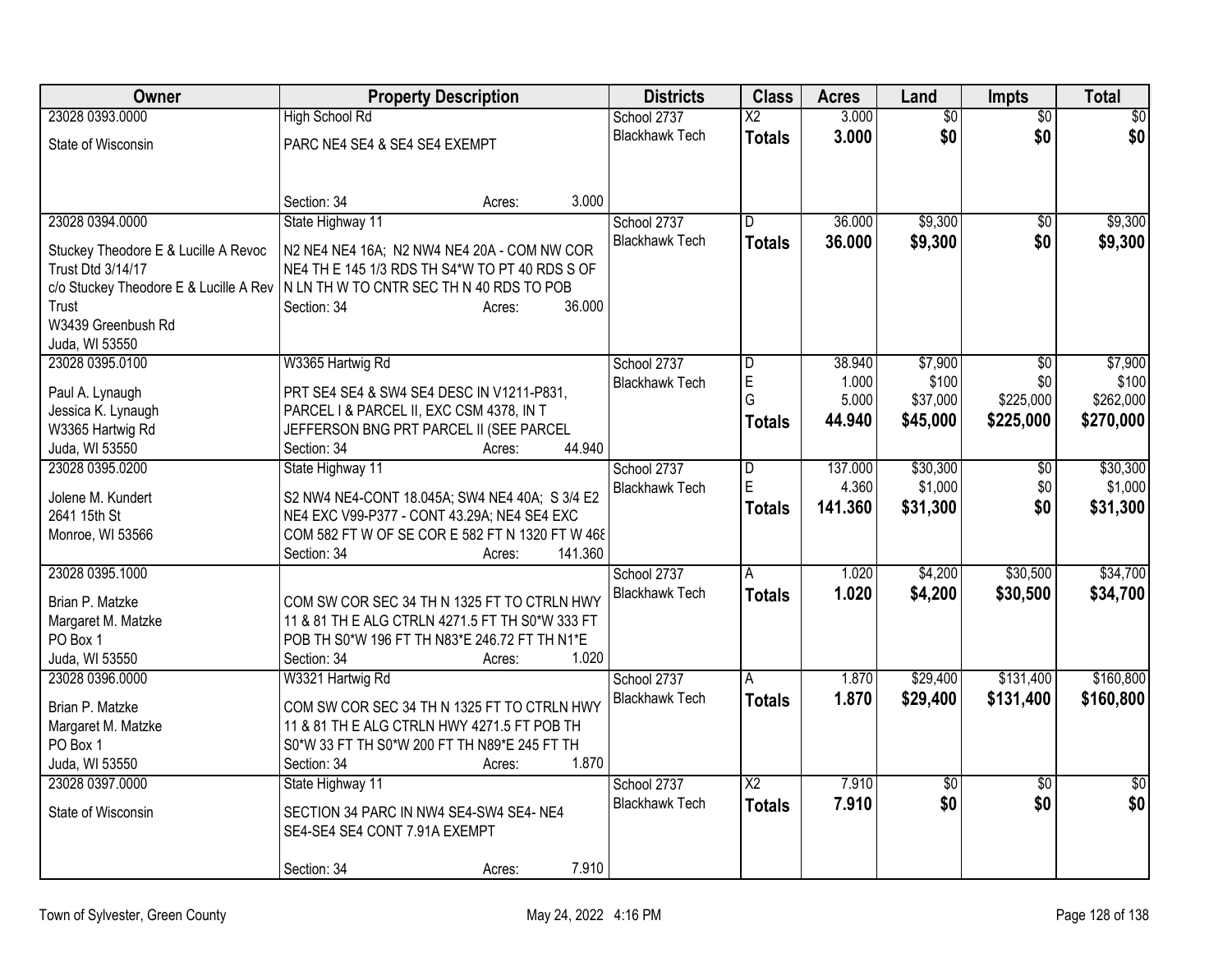| Owner                                 | <b>Property Description</b>                   | <b>Districts</b>      | <b>Class</b>           | <b>Acres</b>     | Land            | <b>Impts</b>    | <b>Total</b>    |
|---------------------------------------|-----------------------------------------------|-----------------------|------------------------|------------------|-----------------|-----------------|-----------------|
| 23028 0398.0000                       | N2844 Balls Mill Rd                           | School 2737           | D                      | 117.000          | \$19,600        | $\overline{30}$ | \$19,600        |
| Reed Living Trust Dated May 19, 2016  | NE4 NW4 40A, SE4 NW4 40A, NW4 NW4 40A         | <b>Blackhawk Tech</b> | E                      | 1.000            | \$300           | \$0             | \$300           |
| c/o Reed Living Trust                 |                                               |                       | G                      | 2.000            | \$25,000        | \$63,800        | \$88,800        |
| Terry L & Connie L Reed, Trust        |                                               |                       | <b>Totals</b>          | 120,000          | \$44,900        | \$63,800        | \$108,700       |
| N2844 Ballsmill Rd                    | 120.000<br>Section: 34<br>Acres:              |                       |                        |                  |                 |                 |                 |
| Juda, WI 53550                        |                                               |                       |                        |                  |                 |                 |                 |
| 23028 0399.0100                       | N2638 Balls Mill Rd                           | School 2737           | $\overline{G}$         | 2.000            | \$24,000        | \$227,300       | \$251,300       |
|                                       |                                               | <b>Blackhawk Tech</b> | <b>Totals</b>          | 2.000            | \$24,000        | \$227,300       | \$251,300       |
| Bauman Family Revocable Living Trust  | CSM 5041 (V23-P151) LOT 1 BNG PRT SW4 NW4 &   |                       |                        |                  |                 |                 |                 |
| Russell R & Phyllis J Bauman T        | PRT NW4 SW4                                   |                       |                        |                  |                 |                 |                 |
| N2638 Balls Mill Rd<br>Juda, WI 53550 | 2.000<br>Section: 34                          |                       |                        |                  |                 |                 |                 |
| 23028 0399.0200                       | Acres:<br><b>Balls Mill Rd</b>                | School 2737           |                        |                  | \$22,800        |                 | \$22,800        |
|                                       |                                               | <b>Blackhawk Tech</b> | D<br>$\mathsf E$       | 120.100<br>2.500 | \$700           | \$0<br>\$0      | \$700           |
| Chase J. Bauman                       | NE4 SW4; PRT NW4 SE4 BGN CNTR SEC 34 E 39     |                       |                        | 122.600          | \$23,500        | \$0             |                 |
| N2265 Hayden Ct                       | RODS S 82 RODS W 39 RODS N 82 RODS TO POB;    |                       | <b>Totals</b>          |                  |                 |                 | \$23,500        |
| Brodhead, WI 53520                    | SW4 NW4; PRT NW4 SW4 EXC CSM 5041 LOT 1, EXC  |                       |                        |                  |                 |                 |                 |
|                                       | 122.600<br>Section: 34<br>Acres:              |                       |                        |                  |                 |                 |                 |
| 23028 0399.1000                       | W3602 State Hwy 11                            | School 2737           | A                      | 3.250            | \$28,800        | \$147,300       | \$176,100       |
| Jim Klitzke                           | CSM 3187 (V11-P253) LOT 1 BNG PRT NW4 SW4 -   | <b>Blackhawk Tech</b> | E                      | 4.750            | \$11,500        | \$0             | \$11,500        |
| c/o Jim M. Klitzke                    | 6.80A & PRT NE4 SW4 - 1.20A (FKA: LOT 1 CSM   |                       | <b>Totals</b>          | 8.000            | \$40,300        | \$147,300       | \$187,600       |
| 2016 28th St                          | 2960)                                         |                       |                        |                  |                 |                 |                 |
| Monroe, WI 53566                      | 8.000<br>Section: 34<br>Acres:                |                       |                        |                  |                 |                 |                 |
| 23028 0400.0000                       | <b>Balls Mill Rd</b>                          | School 2737           | $\overline{\text{X2}}$ | 7.400            | $\overline{50}$ | \$0             | $\overline{50}$ |
|                                       |                                               | <b>Blackhawk Tech</b> | <b>Totals</b>          | 7.400            | \$0             | \$0             | \$0             |
| State of Wisconsin                    | SECTION 34 PARC NW4 SE4-NE4 SW4 & NW4 SW4     |                       |                        |                  |                 |                 |                 |
|                                       | CONT 7.40A EXEMPT                             |                       |                        |                  |                 |                 |                 |
|                                       |                                               |                       |                        |                  |                 |                 |                 |
|                                       | 7.400<br>Section: 34<br>Acres:                |                       |                        |                  |                 |                 |                 |
| 23028 0401.0000                       | <b>Balls Mill Rd</b>                          | School 2737           | D                      | 34.152           | \$7,000         | \$0             | \$7,000         |
| Brian L. Crull                        | W 53 ACRES M/L OF S1/2 SW4, EXC CSM 553 & EXC | <b>Blackhawk Tech</b> | ΙE                     | 1.000            | \$300           | \$0             | \$300           |
| Susan Crull                           | LDS FOR HWY & EXC COM SW COR SEC 34 TH S89*I  |                       | <b>Totals</b>          | 35.152           | \$7,300         | \$0             | \$7,300         |
| N2552 Balls Mill Rd                   | 1661.05 FT POB TH N0*E 1186.1 FT TO S ROW HWY |                       |                        |                  |                 |                 |                 |
| Monroe, WI 53566                      | Section: 34<br>35.152<br>Acres:               |                       |                        |                  |                 |                 |                 |
| 23028 0401.1000                       | N2552 Balls Mill Rd                           | School 2737           | D                      | 4.000            | \$300           | $\overline{30}$ | \$300           |
| Brian L. Crull                        | CSM 553 (V2-P88) LOT 1 BNG PRT SW4 SW4        | <b>Blackhawk Tech</b> | E                      | 3.000            | \$800           | \$0             | \$800           |
| Susan Crull                           |                                               |                       | G                      | 2.000            | \$25,000        | \$176,200       | \$201,200       |
| N2552 Balls Mill Rd                   |                                               |                       | <b>Totals</b>          | 9.000            | \$26,100        | \$176,200       | \$202,300       |
| Monroe, WI 53566                      | 9.000<br>Section: 34<br>Acres:                |                       |                        |                  |                 |                 |                 |
|                                       |                                               |                       |                        |                  |                 |                 |                 |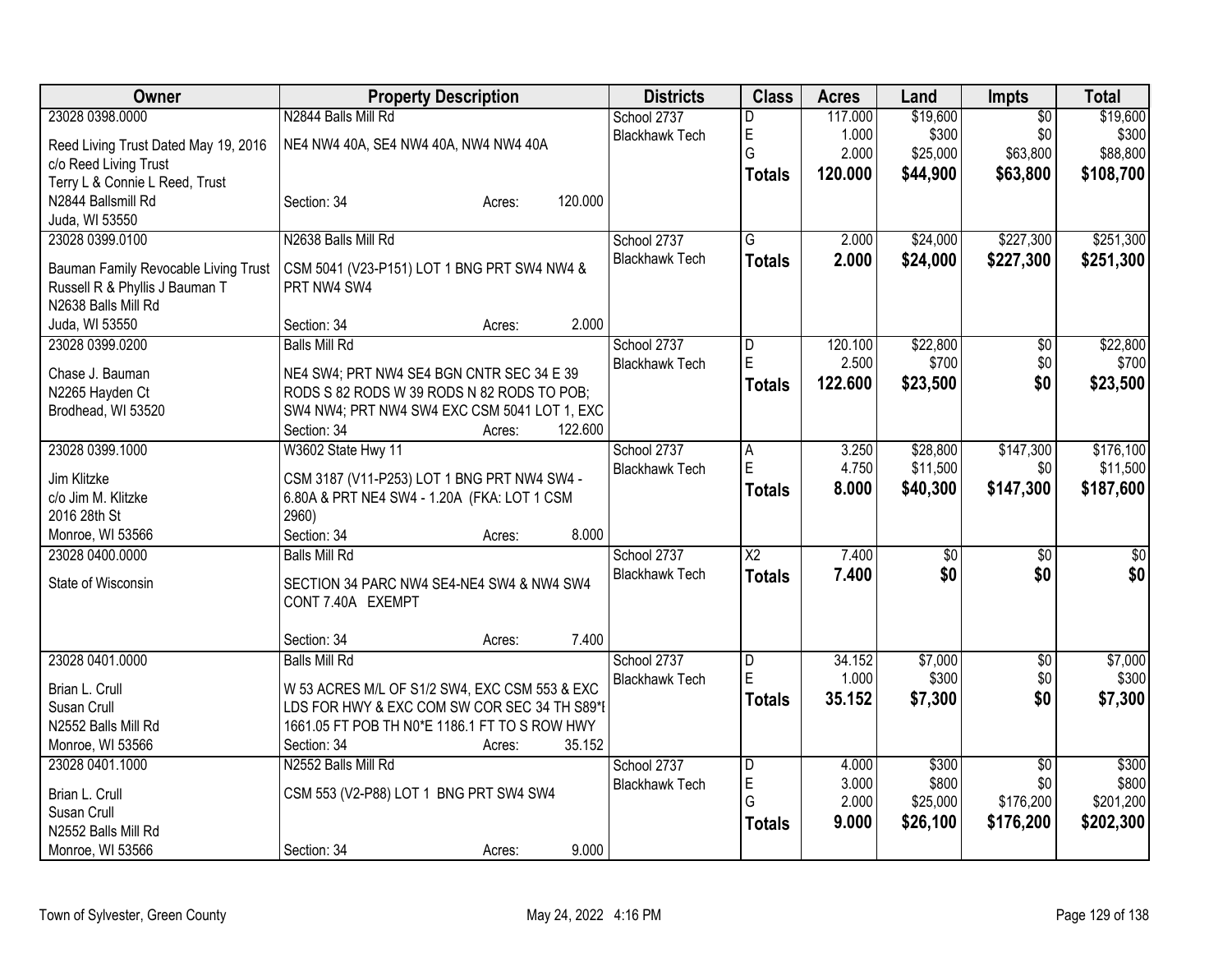| Owner                                | <b>Property Description</b>                                | <b>Districts</b>                     | <b>Class</b>            | <b>Acres</b> | Land            | <b>Impts</b>    | <b>Total</b>    |
|--------------------------------------|------------------------------------------------------------|--------------------------------------|-------------------------|--------------|-----------------|-----------------|-----------------|
| 23028 0402.0000                      | <b>Balls Mill Rd</b>                                       | School 2737                          | $\overline{X2}$         | 6.000        | $\overline{50}$ | $\overline{50}$ | $\overline{50}$ |
| State of Wisconsin                   | SECTION 34 PARC SW4 SW4 & SE4 SW4 CONT 6A<br><b>EXEMPT</b> | <b>Blackhawk Tech</b>                | <b>Totals</b>           | 6.000        | \$0             | \$0             | \$0             |
|                                      |                                                            |                                      |                         |              |                 |                 |                 |
|                                      | 6.000<br>Section: 34<br>Acres:                             |                                      |                         |              |                 |                 |                 |
| 23028 0403.0100                      | W3513 State Hwy 11                                         | School 2737                          | A                       | 2.240        | \$25,200        | \$133,600       | \$158,800       |
| Chad Ubersox                         | CSM 5089 (V23-P288) LOT 1 BNG PRT SE4 SW4 &                | <b>Blackhawk Tech</b>                | <b>Totals</b>           | 2.240        | \$25,200        | \$133,600       | \$158,800       |
| W3513 State Road 11 and 81           | SW4 SE4                                                    |                                      |                         |              |                 |                 |                 |
| Juda, WI 53550                       | 2.240                                                      |                                      |                         |              |                 |                 |                 |
| 23028 0403.0200                      | Section: 34<br>Acres:<br>State Highway 11                  | School 2737                          | D.                      | 56.088       | \$10,200        | \$0             | \$10,200        |
|                                      |                                                            | <b>Blackhawk Tech</b>                | <b>Totals</b>           | 56.088       | \$10,200        | \$0             | \$10,200        |
| Ellen M. Schindler                   | W SW4 SE4 & E SE4 SW4 EXC CSM 5089 LOT 1                   |                                      |                         |              |                 |                 |                 |
| C/O Debra Malcook<br>W557 Malcove Ln |                                                            |                                      |                         |              |                 |                 |                 |
| Brodhead, WI 53520                   | 56.088<br>Section: 34<br>Acres:                            |                                      |                         |              |                 |                 |                 |
| 23028 0404.0000                      | State Highway 11                                           | School 2737                          | $\overline{\chi_2}$     | 1.520        | $\overline{50}$ | \$0             | $\overline{30}$ |
| State of Wisconsin                   | PARC SE4 SW4 & SW4 SE4 EXEMPT                              | <b>Blackhawk Tech</b>                | <b>Totals</b>           | 1.520        | \$0             | \$0             | \$0             |
|                                      |                                                            |                                      |                         |              |                 |                 |                 |
|                                      |                                                            |                                      |                         |              |                 |                 |                 |
|                                      | 1.520<br>Section: 34<br>Acres:                             |                                      |                         |              |                 |                 |                 |
| 23028 0406.0000                      | <b>Balls Mill Rd</b>                                       | School 2737                          | $\overline{\text{X2}}$  | 0.280        | $\overline{50}$ | $\overline{30}$ | $\overline{50}$ |
| State of Wisconsin                   | PARC NW4 SW4 EXEMPT                                        | <b>Blackhawk Tech</b>                | <b>Totals</b>           | 0.280        | \$0             | \$0             | \$0             |
|                                      |                                                            |                                      |                         |              |                 |                 |                 |
|                                      | 0.280<br>Section: 34<br>Acres:                             |                                      |                         |              |                 |                 |                 |
| 23028 0407.0000                      | N2793 County Hwy S                                         | School 2737                          | $\overline{\mathsf{D}}$ | 154.400      | \$35,800        | $\overline{50}$ | \$35,800        |
| Rolanacres LLC                       | NE4 SEC 35 EXC COM SE COR NE4 TH W 161 FT TH               | <b>Blackhawk Tech</b>                | G                       | 2.200        | \$25,800        | \$213,300       | \$239,100       |
| c/o Rolanacres, LLC                  | N 135.5 FT TH E 161 FT TH S 135.5 FT POB BNG PRT           |                                      | <b>Totals</b>           | 156.600      | \$61,600        | \$213,300       | \$274,900       |
| C/O Joan Strand                      | SE4 NE4 & EXC HWY CONV (V235-P389)                         |                                      |                         |              |                 |                 |                 |
| 700 E Sierra Ln                      | 156.600<br>Section: 35<br>Acres:                           |                                      |                         |              |                 |                 |                 |
| Appleton, WI 54913                   |                                                            |                                      |                         |              |                 |                 |                 |
| 23028 0408.0000                      | County Rd S                                                | School 2737<br><b>Blackhawk Tech</b> | $\overline{\text{X3}}$  | 0.990        | $\overline{60}$ | $\overline{30}$ | $\sqrt{30}$     |
| <b>Green County</b>                  | PARC NE4 NE4 & SE4 NE4 EXEMPT                              |                                      | <b>Totals</b>           | 0.990        | \$0             | \$0             | \$0             |
|                                      |                                                            |                                      |                         |              |                 |                 |                 |
|                                      | 0.990<br>Section: 35<br>Acres:                             |                                      |                         |              |                 |                 |                 |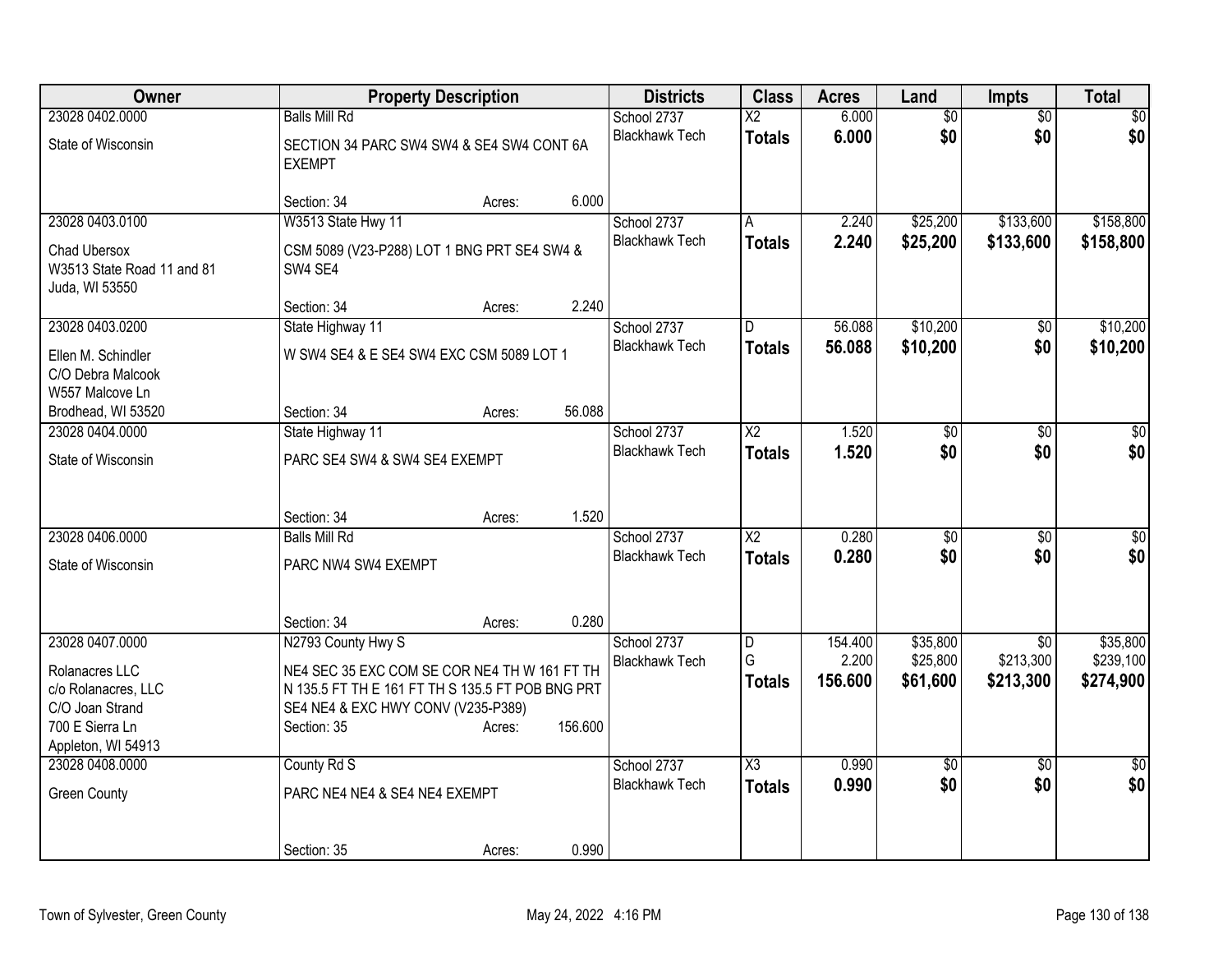| Owner                        | <b>Property Description</b>                       |        |         | <b>Districts</b>      | <b>Class</b>           | <b>Acres</b> | Land     | <b>Impts</b>    | <b>Total</b>  |
|------------------------------|---------------------------------------------------|--------|---------|-----------------------|------------------------|--------------|----------|-----------------|---------------|
| 23028 0409.0000              | N2697 County Hwy S                                |        |         | School 2737           |                        | 0.500        | \$9,000  | \$17,500        | \$26,500      |
| <b>Grande Cheese Company</b> | COM SE COR OF NE4 SEC 35 TH W ALG QTR LN 161      |        |         | <b>Blackhawk Tech</b> | <b>Totals</b>          | 0.500        | \$9,000  | \$17,500        | \$26,500      |
| 250 Camelot Dr               | FT TH N 135.5 FT TH E 161 FT TH S 135.5 FT TO POB |        |         |                       |                        |              |          |                 |               |
| Fond Du Lac, WI 54935        | BNG PRT SE4 NE4                                   |        |         |                       |                        |              |          |                 |               |
|                              | Section: 35                                       | Acres: | 0.500   |                       |                        |              |          |                 |               |
| 23028 0410.0000              |                                                   |        |         | School 2737           | $\overline{D}$         | 20.000       | \$4,600  | $\overline{50}$ | \$4,600       |
|                              |                                                   |        |         | <b>Blackhawk Tech</b> | <b>Totals</b>          | 20.000       | \$4,600  | \$0             | \$4,600       |
| Zachary R. Leaver            | N2 NE4 NW4                                        |        |         |                       |                        |              |          |                 |               |
| W3057 Greenbush Rd           |                                                   |        |         |                       |                        |              |          |                 |               |
| Juda, WI 53550               | Section: 35                                       | Acres: | 20.000  |                       |                        |              |          |                 |               |
| 23028 0411.0000              | High School Rd                                    |        |         | School 2737           | 5M                     | 2.360        | \$3,200  | $\overline{50}$ | \$3,200       |
|                              |                                                   |        |         | <b>Blackhawk Tech</b> |                        |              |          |                 |               |
| Zimmerman Brothers, LLC      | PRT E1/2 SW4 SEC 35 EXC LYG N HWY 11 & 81, EXC    |        |         |                       | <b>Totals</b>          | 2.360        | \$3,200  | \$0             | \$3,200       |
| W3828 Middle Juda Rd         | LYG S HWY 11 & 81 AND N HIGH SCHOOL RD            |        |         |                       |                        |              |          |                 |               |
| Monroe, WI 53566             |                                                   |        |         |                       |                        |              |          |                 |               |
|                              | Section: 35                                       | Acres: | 2.360   |                       |                        |              |          |                 |               |
| 23028 0411.1000              | State Highway 11                                  |        |         | School 2737           | D                      | 111.000      | \$22,900 | \$0             | \$22,900      |
| Michael W. Powers            | S2 NE4 NW4 20A; SE4 NW4 40A; NE4 SW4              |        |         | <b>Blackhawk Tech</b> | E                      | 1.000        | \$100    | \$0             | \$100         |
| Maureen Powers               | -33.06A;PRT SE4 SW4 - 18.94A; LYG N ST RD 11      |        |         |                       | <b>Totals</b>          | 112.000      | \$23,000 | \$0             | \$23,000      |
| PO Box 8                     |                                                   |        |         |                       |                        |              |          |                 |               |
| Levering, MI 49755           | Section: 35                                       | Acres: | 112.000 |                       |                        |              |          |                 |               |
| 23028 0411.2000              | W3116 High School Rd                              |        |         | School 2737           | 5M                     | 4.500        | \$5,400  | $\overline{50}$ | \$5,400       |
|                              |                                                   |        |         | <b>Blackhawk Tech</b> | A                      | 2.000        | \$25,000 | \$2,500         | \$27,500      |
| Jeremy Zimmerman             | PRT E2 OF W2 SEC 35 LYG S OF HWY 11 & 81 & N      |        |         |                       | D                      | 10.200       | \$2,400  | \$0             | \$2,400       |
| Joseph Zimmerman             | HIGH SCHOOL RD                                    |        |         |                       | E                      | 2.000        | \$700    | \$0             | \$700         |
| W6464 Wald Rd                |                                                   |        |         |                       | <b>Totals</b>          | 18.700       | \$33,500 | \$2,500         | \$36,000      |
| Monroe, WI 53566             | Section: 35                                       | Acres: | 18.700  |                       |                        |              |          |                 |               |
| 23028 0412.0000              | State Highway 11                                  |        |         | School 2737           | $\overline{\text{X2}}$ | 6.940        | \$0      | $\sqrt{6}$      | $\frac{1}{6}$ |
| State of Wisconsin           | PARC NE4 SW4 EXEMPT                               |        |         | <b>Blackhawk Tech</b> | <b>Totals</b>          | 6.940        | \$0      | \$0             | \$0           |
|                              |                                                   |        |         |                       |                        |              |          |                 |               |
|                              |                                                   |        |         |                       |                        |              |          |                 |               |
|                              | Section: 35                                       | Acres: | 6.940   |                       |                        |              |          |                 |               |
| 23028 0413.0000              | W3242 High School Rd                              |        |         | School 2737           | D                      | 138.240      | \$28,400 | $\overline{50}$ | \$28,400      |
| James A. Bauman              | NW4 NW4 40A; SW4 NW4 40A; FR NW4 SW4 36.03A       |        |         | <b>Blackhawk Tech</b> | E                      | 1.000        | \$300    | \$0             | \$300         |
| Jeffrey Bauman               | N 26.21A SW4 SW                                   |        |         |                       | G                      | 3.000        | \$29,000 | \$387,000       | \$416,000     |
| W3242 High School Rd         |                                                   |        |         |                       | <b>Totals</b>          | 142.240      | \$57,700 | \$387,000       | \$444,700     |
| Juda, WI 53550               | Section: 35                                       | Acres: | 142.240 |                       |                        |              |          |                 |               |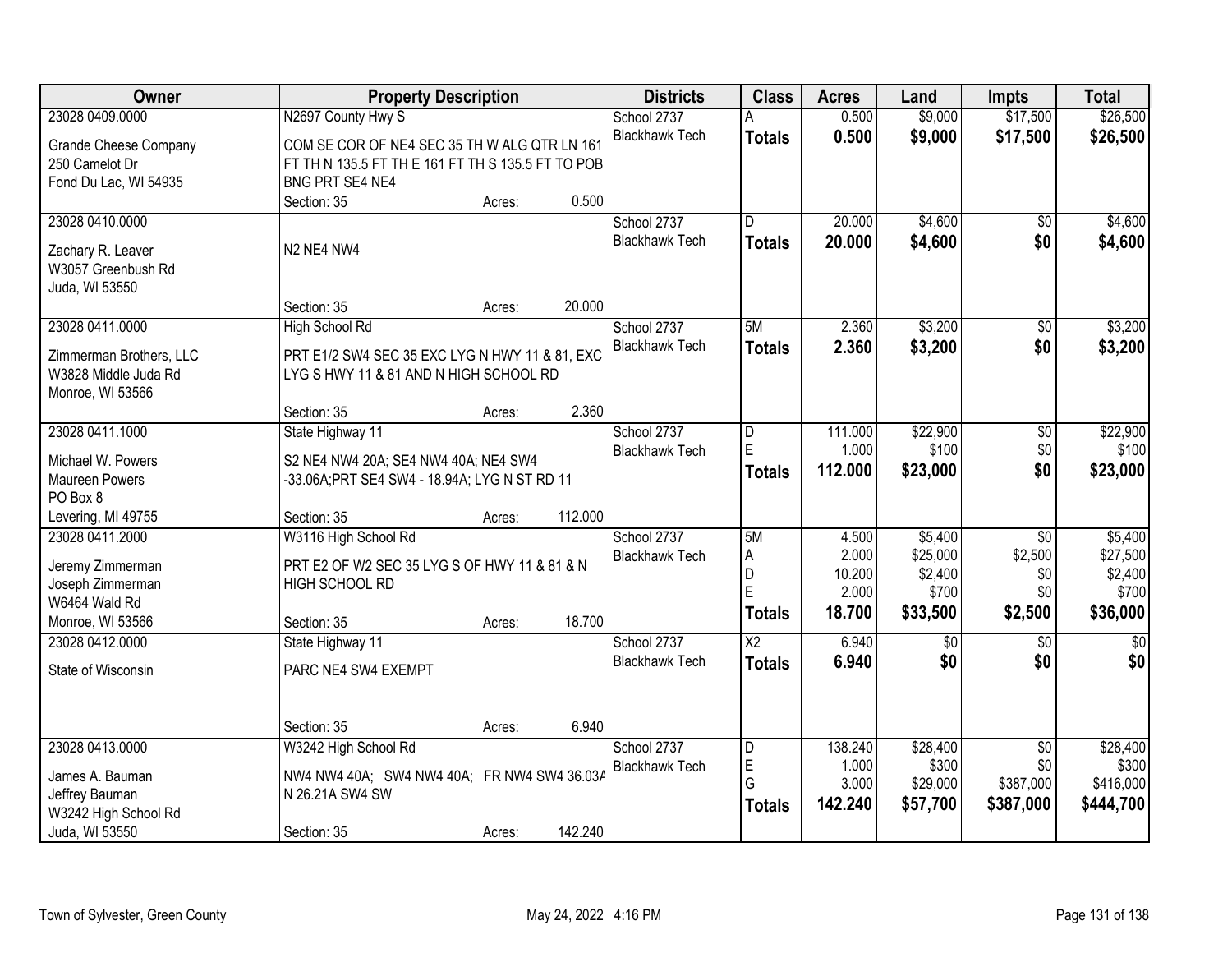| Owner                                   | <b>Property Description</b>                     |        | <b>Districts</b>      | <b>Class</b>            | <b>Acres</b> | Land            | <b>Impts</b>    | <b>Total</b> |
|-----------------------------------------|-------------------------------------------------|--------|-----------------------|-------------------------|--------------|-----------------|-----------------|--------------|
| 23028 0414.0000                         | State Highway 11                                |        | School 2737           | $\overline{\text{X2}}$  | 7.940        | $\overline{50}$ | $\overline{50}$ | \$0          |
| State of Wisconsin                      | PARC NW4 SW4 & SW4 SW4 EXEMPT                   |        | <b>Blackhawk Tech</b> | <b>Totals</b>           | 7.940        | \$0             | \$0             | \$0          |
|                                         |                                                 |        |                       |                         |              |                 |                 |              |
|                                         |                                                 |        |                       |                         |              |                 |                 |              |
|                                         | Section: 35                                     | Acres: | 7.940                 |                         |              |                 |                 |              |
| 23028 0415,0000                         | <b>High School Rd</b>                           |        | School 2737           | l D                     | 8.000        | \$1,500         | \$0             | \$1,500      |
| James A. Bauman                         | S 9.82A SW4 SW4                                 |        | <b>Blackhawk Tech</b> | E                       | 1.820        | \$100           | \$0             | \$100        |
| Jeffrey Bauman                          |                                                 |        |                       | Totals                  | 9.820        | \$1,600         | \$0             | \$1,600      |
| W3242 High School Rd                    |                                                 |        |                       |                         |              |                 |                 |              |
| Juda, WI 53550                          | Section: 35                                     | Acres: | 9.820                 |                         |              |                 |                 |              |
| 23028 0416.0000                         | W3032 State Hwy 11                              |        | School 2737           | 5M                      | 2.500        | \$3,000         | $\overline{50}$ | \$3,000      |
|                                         | NW4 SE4 40A; SW4 SE4 32.47A                     |        | <b>Blackhawk Tech</b> | A                       | 4.000        | \$31,000        | \$265,400       | \$296,400    |
| Daphne L. Hosch                         |                                                 |        |                       | D                       | 62.970       | \$14,200        | \$0             | \$14,200     |
| Robert L. Hosch<br>W3032 State Rd 11-81 |                                                 |        |                       | E                       | 3.000        | \$600           | \$0             | \$600        |
| Juda, WI 53550                          | Section: 35                                     | Acres: | 72.470                | Totals                  | 72.470       | \$48,800        | \$265,400       | \$314,200    |
| 23028 0417.0000                         | State Highway 11                                |        | School 2737           | $\overline{X2}$         | 7.530        | $\sqrt[6]{30}$  | $\frac{1}{20}$  | $\sqrt{50}$  |
|                                         |                                                 |        | <b>Blackhawk Tech</b> |                         | 7.530        | \$0             | \$0             | \$0          |
| State of Wisconsin                      | PARC IN SW4 SE4EXEMPT                           |        |                       | <b>Totals</b>           |              |                 |                 |              |
|                                         |                                                 |        |                       |                         |              |                 |                 |              |
|                                         |                                                 |        |                       |                         |              |                 |                 |              |
|                                         | Section: 35                                     | Acres: | 7.530                 |                         |              |                 |                 |              |
| 23028 0418.0000                         | County Rd S                                     |        | School 2737           | 5M                      | 6.000        | \$7,200         | $\overline{50}$ | \$7,200      |
| Andrew J. Eberle                        | PRT SE4 & NE4 OF SE4 & PRT FR LOT 1, SEC 2,     |        | <b>Blackhawk Tech</b> | D.                      | 28.150       | \$6,700         | \$0             | \$6,700      |
| Joann Eberle                            | TOWN OF JEFFERSON - POS V10-P155 (SEE PCL       |        |                       | <b>Totals</b>           | 34.150       | \$13,900        | \$0             | \$13,900     |
| N2559 County Rd S                       | 16-54.0 FOR REMAINING ACRES)                    |        |                       |                         |              |                 |                 |              |
| Juda, WI 53550                          | Section: 35                                     | Acres: | 34.150                |                         |              |                 |                 |              |
| 23028 0418.1000                         | N2607 County Hwy S                              |        | School 2737           | $\overline{\mathsf{c}}$ | 18.878       | $\overline{50}$ | $\overline{50}$ | \$0          |
|                                         |                                                 |        | <b>Blackhawk Tech</b> | <b>Totals</b>           | 18,878       | \$0             | \$0             | \$0          |
| <b>Grande Cheese Company</b>            | CSM 324 (V1-P334) LOT 1 EXC LOT 1 CSM 870 & EXC |        |                       |                         |              |                 |                 |              |
| 250 Camelot Dr                          | 7.6A PCL PRT NE4 SE4 (POS V10-P33) (STATE       |        |                       |                         |              |                 |                 |              |
| Fond Du Lac, WI 54935                   | ASSESSED)                                       |        |                       |                         |              |                 |                 |              |
|                                         | Section: 35                                     | Acres: | 18.878                |                         |              |                 |                 |              |
| 23028 0418.4000                         | N2545 County Hwy S                              |        | School 2737           | A                       | 5.140        | \$34,400        | \$264,400       | \$298,800    |
| Lesley H. Lathrop                       | CSM 3863 (V15-P59) PRT LOT 2 BNG PRT SE4 SE4    |        | <b>Blackhawk Tech</b> | <b>Totals</b>           | 5.140        | \$34,400        | \$264,400       | \$298,800    |
| Kay L. Lathrop                          | (SEE PCL 54.01-T JEFFERSON)                     |        |                       |                         |              |                 |                 |              |
| N2545 County Rd S                       |                                                 |        |                       |                         |              |                 |                 |              |
| Juda, WI 53550                          | Section: 35                                     | Acres: | 5.140                 |                         |              |                 |                 |              |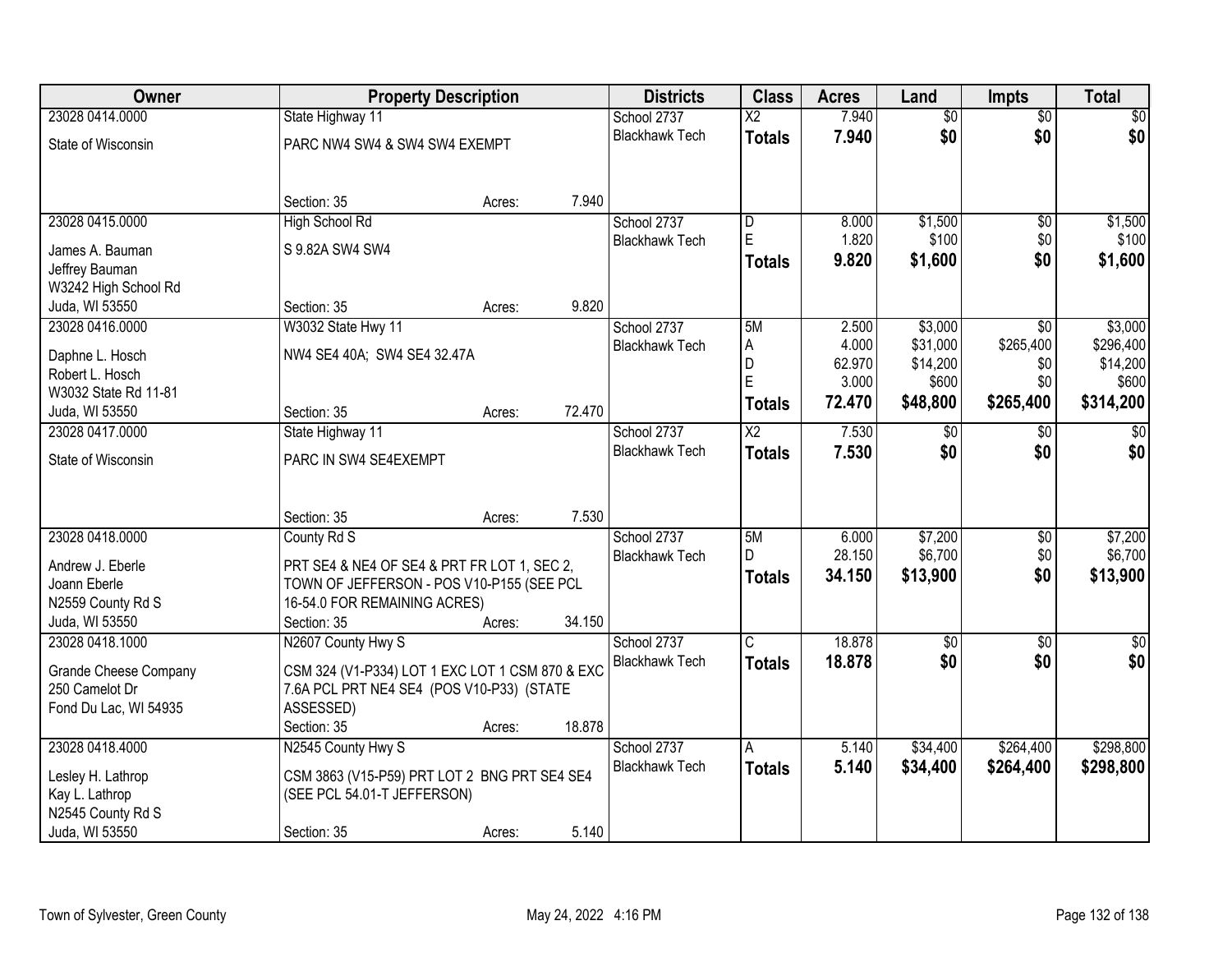| Owner                 |                                                 | <b>Property Description</b> |        |                       |                       | <b>Acres</b> | Land            | <b>Impts</b>    | <b>Total</b> |
|-----------------------|-------------------------------------------------|-----------------------------|--------|-----------------------|-----------------------|--------------|-----------------|-----------------|--------------|
| 23028 0419.0000       | County Rd S                                     |                             |        | School 2737           | X3                    | 5.000        | $\overline{50}$ | $\overline{50}$ | $\sqrt{50}$  |
| <b>Green County</b>   | PARC NE4 SE4 & SE4 SE4EXEMPT                    |                             |        | <b>Blackhawk Tech</b> | <b>Totals</b>         | 5.000        | \$0             | \$0             | \$0          |
|                       |                                                 |                             |        |                       |                       |              |                 |                 |              |
|                       | Section: 35                                     | Acres:                      | 5.000  |                       |                       |              |                 |                 |              |
| 23028 0419.3000       | N2689 County Hwy S                              |                             |        | School 2737           | $\overline{\text{C}}$ | 15.272       | $\overline{50}$ | $\overline{50}$ | $\sqrt{50}$  |
| Grande Cheese Company | CSM 870 (V3-P19) LOT 1 - 7.71A; ALSO PRT LOT 1  |                             |        | <b>Blackhawk Tech</b> | Totals                | 15.272       | \$0             | \$0             | \$0          |
| 250 Camelot Dr        | CSM 324 COM E4 COR SD SEC TH S0*E 173.22 FT     |                             |        |                       |                       |              |                 |                 |              |
| Fond Du Lac, WI 54935 | TH S71*W 485.24 FT TH S44*W 156.72 FT TH N67*W  |                             |        |                       |                       |              |                 |                 |              |
|                       | Section: 36                                     | Acres:                      | 15.272 |                       |                       |              |                 |                 |              |
| 23028 0420.0000       | N2559 County Hwy S                              |                             |        | School 2737           | A                     | 2.590        | \$24,100        | \$185,800       | \$209,900    |
| Andrew J. Eberle      | CSM 3863 (V15-P59) LOT 1 BNG PRT SE4 SE4        |                             |        | <b>Blackhawk Tech</b> | <b>Totals</b>         | 2.590        | \$24,100        | \$185,800       | \$209,900    |
| Joann Eberle          |                                                 |                             |        |                       |                       |              |                 |                 |              |
| N2559 County Rd S     |                                                 |                             |        |                       |                       |              |                 |                 |              |
| Juda, WI 53550        | Section: 35                                     | Acres:                      | 2.590  |                       |                       |              |                 |                 |              |
| 23028 0421.0000       | Mohns Rd                                        |                             |        | School 2737           | D                     | 26.500       | \$6,300         | \$0             | \$6,300      |
|                       |                                                 |                             |        | <b>Blackhawk Tech</b> | <b>Totals</b>         | 26.500       | \$6,300         | \$0             | \$6,300      |
| Michael D. Hasse      | SE4 NE4 EXC 5.0A & EXC CSM 304 & EXC W 3/4 S2 - |                             |        |                       |                       |              |                 |                 |              |
| W2585 Mohns Rd        | CONT 16.5A; ALSO S 10A NE4 NE4                  |                             |        |                       |                       |              |                 |                 |              |
| Juda, WI 53550-9713   |                                                 |                             |        |                       |                       |              |                 |                 |              |
|                       | Section: 36                                     | Acres:                      | 26.500 |                       |                       |              |                 |                 |              |
| 23028 0421.1000       | W2430 Mohns Rd                                  |                             |        | School 2737           | A                     | 2.500        | \$26,500        | \$136,000       | \$162,500    |
| Jeffrey A. Wahl       | PRT CSM 304 (V1-P312) LOT 1 BNG PRT SE4 NE4     |                             |        | <b>Blackhawk Tech</b> | <b>Totals</b>         | 2.500        | \$26,500        | \$136,000       | \$162,500    |
| Lisa R. Wahl          | <b>EXC S 161.5 FT</b>                           |                             |        |                       |                       |              |                 |                 |              |
| W2430 Mohns Rd        |                                                 |                             |        |                       |                       |              |                 |                 |              |
| Juda, WI 53550        | Section: 36                                     | Acres:                      | 2.500  |                       |                       |              |                 |                 |              |
| 23028 0421.2000       | W2464 Mohns Rd                                  |                             |        | School 2737           | A                     | 1.000        | \$15,300        | \$216,800       | \$232,100    |
| Jamie J. Colden       | PRT CSM 304 (V1-P312) S 161.5 FT LOT 1 CONT 1A  |                             |        | <b>Blackhawk Tech</b> | <b>Totals</b>         | 1.000        | \$15,300        | \$216,800       | \$232,100    |
| Kathryn A. Colden     | PRT SE4 NE4                                     |                             |        |                       |                       |              |                 |                 |              |
| W2464 Mohns Rd        |                                                 |                             |        |                       |                       |              |                 |                 |              |
| Juda, WI 53550        | Section: 36                                     | Acres:                      | 1.000  |                       |                       |              |                 |                 |              |
| 23028 0421.3000       | W2554 Mohns Rd                                  |                             |        | School 2737           | A                     | 4.500        | \$32,500        | \$51,100        | \$83,600     |
|                       |                                                 |                             |        | <b>Blackhawk Tech</b> | D                     | 6.690        | \$1,500         | \$0             | \$1,500      |
| Jeffrey Broshous      | W 3/4 S2 SE4 NE4 EXC W 236'X704'                |                             |        |                       | <b>Totals</b>         | 11.190       | \$34,000        | \$51,100        | \$85,100     |
| Ann M. Broushous      |                                                 |                             |        |                       |                       |              |                 |                 |              |
| W2554 Mohns Rd        |                                                 |                             |        |                       |                       |              |                 |                 |              |
| Juda, WI 53550        | Section: 36                                     | Acres:                      | 11.190 |                       |                       |              |                 |                 |              |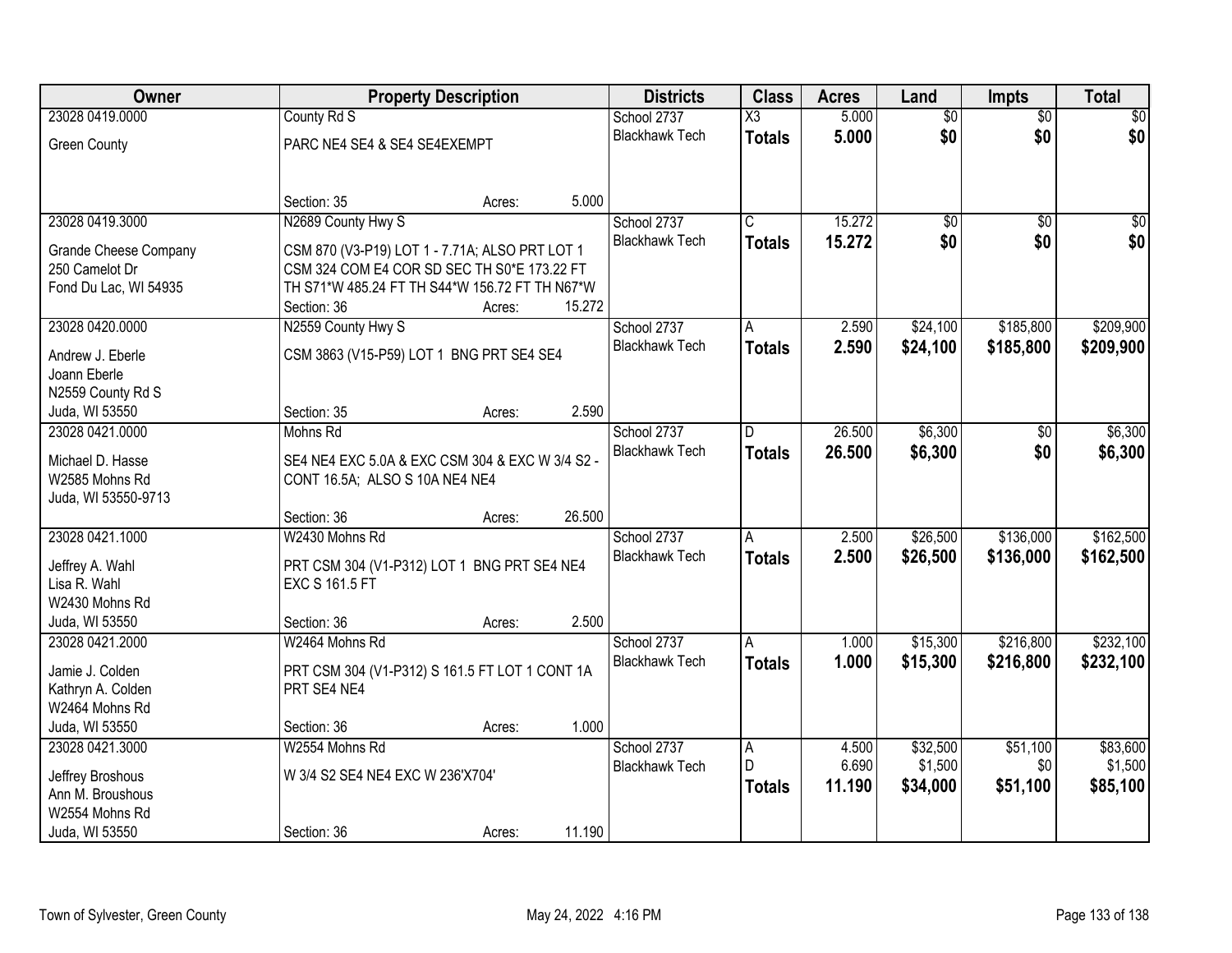| \$147,600<br>23028 0421.4000<br>W2404 Mohns Rd<br>\$27,500<br>\$175,100<br>School 2737<br>1.500<br>Α<br>F<br>\$50,000<br>\$0<br>\$50,000<br><b>Blackhawk Tech</b><br>18.500<br>S2 N2 NE4 NE4 - 10A; N2 S2 NE4 NE4 10A<br>Adam Bass<br>\$77,500<br>\$147,600<br>\$225,100<br>20.000<br><b>Totals</b><br>Elizabeth Bass<br>W2404 Mohns Rd<br>20.000<br>Juda, WI 53550<br>Section: 36<br>Acres:<br>23028 0421.5000<br>5M<br>\$1,100<br>\$1,100<br>Mohns Rd<br>School 2737<br>1.000<br>\$0<br>\$2,200<br>\$0<br>\$2,200<br>D.<br>9.000<br><b>Blackhawk Tech</b><br>N 10A NE4 NE4<br>Dean Lederman<br>\$0<br>\$3,300<br>10.000<br>\$3,300<br><b>Totals</b><br>W2495 Greenbush Rd<br>Juda, WI 53550<br>10.000<br>Section: 36<br>Acres:<br>\$119,100<br>\$140,500<br>23028 0421.6000<br>W2574 Mohns Rd<br>2.580<br>\$21,400<br>School 2737<br>A<br><b>Blackhawk Tech</b><br>\$21,400<br>2.580<br>\$119,100<br>\$140,500<br><b>Totals</b><br>Steven E. Bear<br>CSM 2501 (V8-P266) LOT 1 BNG PRT SE4 NE4<br>Jennifer L. Bear<br>W2570 Mohns Rd<br>2.580<br>Section: 36<br>Juda, WI 53550<br>Acres: |
|-------------------------------------------------------------------------------------------------------------------------------------------------------------------------------------------------------------------------------------------------------------------------------------------------------------------------------------------------------------------------------------------------------------------------------------------------------------------------------------------------------------------------------------------------------------------------------------------------------------------------------------------------------------------------------------------------------------------------------------------------------------------------------------------------------------------------------------------------------------------------------------------------------------------------------------------------------------------------------------------------------------------------------------------------------------------------------------------|
|                                                                                                                                                                                                                                                                                                                                                                                                                                                                                                                                                                                                                                                                                                                                                                                                                                                                                                                                                                                                                                                                                           |
|                                                                                                                                                                                                                                                                                                                                                                                                                                                                                                                                                                                                                                                                                                                                                                                                                                                                                                                                                                                                                                                                                           |
|                                                                                                                                                                                                                                                                                                                                                                                                                                                                                                                                                                                                                                                                                                                                                                                                                                                                                                                                                                                                                                                                                           |
|                                                                                                                                                                                                                                                                                                                                                                                                                                                                                                                                                                                                                                                                                                                                                                                                                                                                                                                                                                                                                                                                                           |
|                                                                                                                                                                                                                                                                                                                                                                                                                                                                                                                                                                                                                                                                                                                                                                                                                                                                                                                                                                                                                                                                                           |
|                                                                                                                                                                                                                                                                                                                                                                                                                                                                                                                                                                                                                                                                                                                                                                                                                                                                                                                                                                                                                                                                                           |
|                                                                                                                                                                                                                                                                                                                                                                                                                                                                                                                                                                                                                                                                                                                                                                                                                                                                                                                                                                                                                                                                                           |
|                                                                                                                                                                                                                                                                                                                                                                                                                                                                                                                                                                                                                                                                                                                                                                                                                                                                                                                                                                                                                                                                                           |
|                                                                                                                                                                                                                                                                                                                                                                                                                                                                                                                                                                                                                                                                                                                                                                                                                                                                                                                                                                                                                                                                                           |
|                                                                                                                                                                                                                                                                                                                                                                                                                                                                                                                                                                                                                                                                                                                                                                                                                                                                                                                                                                                                                                                                                           |
|                                                                                                                                                                                                                                                                                                                                                                                                                                                                                                                                                                                                                                                                                                                                                                                                                                                                                                                                                                                                                                                                                           |
|                                                                                                                                                                                                                                                                                                                                                                                                                                                                                                                                                                                                                                                                                                                                                                                                                                                                                                                                                                                                                                                                                           |
|                                                                                                                                                                                                                                                                                                                                                                                                                                                                                                                                                                                                                                                                                                                                                                                                                                                                                                                                                                                                                                                                                           |
|                                                                                                                                                                                                                                                                                                                                                                                                                                                                                                                                                                                                                                                                                                                                                                                                                                                                                                                                                                                                                                                                                           |
|                                                                                                                                                                                                                                                                                                                                                                                                                                                                                                                                                                                                                                                                                                                                                                                                                                                                                                                                                                                                                                                                                           |
|                                                                                                                                                                                                                                                                                                                                                                                                                                                                                                                                                                                                                                                                                                                                                                                                                                                                                                                                                                                                                                                                                           |
| \$18,000<br>\$245,300<br>\$263,300<br>23028 0421.6100<br>W2570 Mohns Rd<br>School 2737<br>1.000<br>A                                                                                                                                                                                                                                                                                                                                                                                                                                                                                                                                                                                                                                                                                                                                                                                                                                                                                                                                                                                      |
| <b>Blackhawk Tech</b><br>1.000<br>\$18,000<br>\$245,300<br>\$263,300<br><b>Totals</b><br>Steven E. Bear et al<br>CSM 2501 (V8-P266) LOT 2 BNG PRT SE4 NE4                                                                                                                                                                                                                                                                                                                                                                                                                                                                                                                                                                                                                                                                                                                                                                                                                                                                                                                                 |
| c/o Steven E. Bear                                                                                                                                                                                                                                                                                                                                                                                                                                                                                                                                                                                                                                                                                                                                                                                                                                                                                                                                                                                                                                                                        |
| W2570 Mohns Rd                                                                                                                                                                                                                                                                                                                                                                                                                                                                                                                                                                                                                                                                                                                                                                                                                                                                                                                                                                                                                                                                            |
| 1.000<br>Juda, WI 53550<br>Section: 36<br>Acres:                                                                                                                                                                                                                                                                                                                                                                                                                                                                                                                                                                                                                                                                                                                                                                                                                                                                                                                                                                                                                                          |
| \$18,000<br>\$24,500<br>23028 0422.0000<br>W2490 Mohns Rd<br>\$6,500<br>School 2737<br>A<br>1.000                                                                                                                                                                                                                                                                                                                                                                                                                                                                                                                                                                                                                                                                                                                                                                                                                                                                                                                                                                                         |
| E<br>4.000<br>\$11,400<br>\$11,400<br>\$0<br><b>Blackhawk Tech</b>                                                                                                                                                                                                                                                                                                                                                                                                                                                                                                                                                                                                                                                                                                                                                                                                                                                                                                                                                                                                                        |
| E2 SE4 SE4 NE4<br>Gary J. Colden<br>5.000<br>\$29,400<br>\$6,500<br>\$35,900<br><b>Totals</b>                                                                                                                                                                                                                                                                                                                                                                                                                                                                                                                                                                                                                                                                                                                                                                                                                                                                                                                                                                                             |
| Lou Ann J. Colden                                                                                                                                                                                                                                                                                                                                                                                                                                                                                                                                                                                                                                                                                                                                                                                                                                                                                                                                                                                                                                                                         |
| W2927 Main St                                                                                                                                                                                                                                                                                                                                                                                                                                                                                                                                                                                                                                                                                                                                                                                                                                                                                                                                                                                                                                                                             |
| 5.000<br>Juda, WI 53550<br>Section: 36<br>Acres:                                                                                                                                                                                                                                                                                                                                                                                                                                                                                                                                                                                                                                                                                                                                                                                                                                                                                                                                                                                                                                          |
| \$29,700<br>\$29,700<br>23028 0423.0000<br>W2684 Mohns Rd<br>School 2737<br>127.500<br>$\overline{D}$<br>\$0                                                                                                                                                                                                                                                                                                                                                                                                                                                                                                                                                                                                                                                                                                                                                                                                                                                                                                                                                                              |
| G<br>2.500<br>\$27,000<br>\$119,800<br>\$146,800<br><b>Blackhawk Tech</b><br>Michael D. Hasse<br>E 10A NE4 NW4; E 10A SE4 NW4; NW4 SE4 40A; S 30/                                                                                                                                                                                                                                                                                                                                                                                                                                                                                                                                                                                                                                                                                                                                                                                                                                                                                                                                         |
| 130.000<br>\$56,700<br>\$119,800<br>\$176,500<br><b>Totals</b><br>W2585 Mohns Rd<br>NW4 NE4;SW4 NE4 40A                                                                                                                                                                                                                                                                                                                                                                                                                                                                                                                                                                                                                                                                                                                                                                                                                                                                                                                                                                                   |
| Juda, WI 53550-9713                                                                                                                                                                                                                                                                                                                                                                                                                                                                                                                                                                                                                                                                                                                                                                                                                                                                                                                                                                                                                                                                       |
| 130.000<br>Section: 36<br>Acres:                                                                                                                                                                                                                                                                                                                                                                                                                                                                                                                                                                                                                                                                                                                                                                                                                                                                                                                                                                                                                                                          |
| \$121,500<br>\$143,000<br>23028 0423.1000<br>W2585 Mohns Rd<br>\$21,500<br>School 2737<br>A<br>1.500                                                                                                                                                                                                                                                                                                                                                                                                                                                                                                                                                                                                                                                                                                                                                                                                                                                                                                                                                                                      |
| <b>Blackhawk Tech</b><br>1.500<br>\$21,500<br>\$121,500<br>\$143,000<br><b>Totals</b><br>1.5A OF N 10A OF E2 SE4                                                                                                                                                                                                                                                                                                                                                                                                                                                                                                                                                                                                                                                                                                                                                                                                                                                                                                                                                                          |
| Michael D. Hasse<br>W2585 Mohns Rd                                                                                                                                                                                                                                                                                                                                                                                                                                                                                                                                                                                                                                                                                                                                                                                                                                                                                                                                                                                                                                                        |
| Juda, WI 53550-9713                                                                                                                                                                                                                                                                                                                                                                                                                                                                                                                                                                                                                                                                                                                                                                                                                                                                                                                                                                                                                                                                       |
| 1.500<br>Section: 36<br>Acres:                                                                                                                                                                                                                                                                                                                                                                                                                                                                                                                                                                                                                                                                                                                                                                                                                                                                                                                                                                                                                                                            |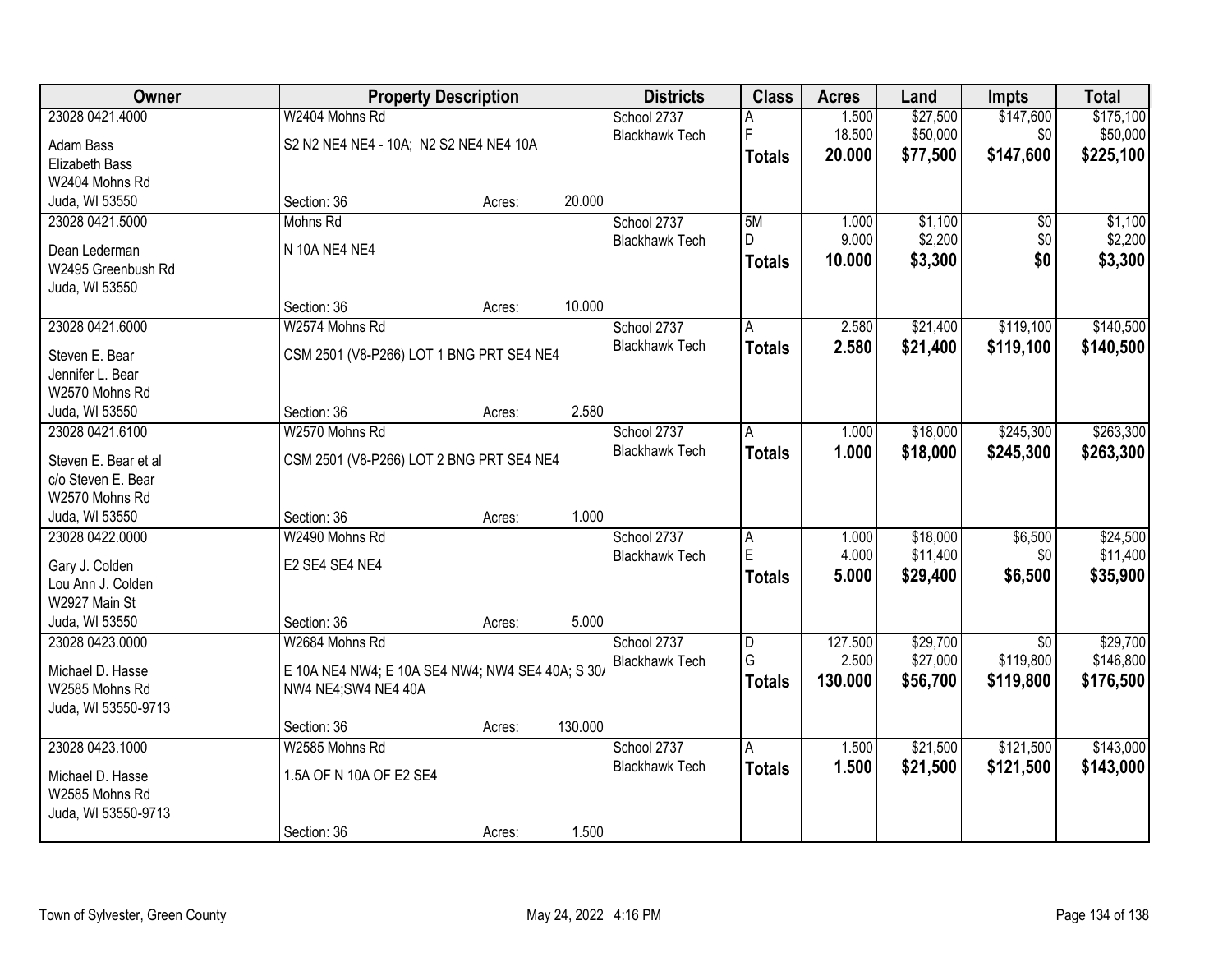| Owner                                 | <b>Property Description</b>                    | <b>Districts</b>                            | <b>Class</b>            | <b>Acres</b>   | Land              | Impts            | <b>Total</b>       |
|---------------------------------------|------------------------------------------------|---------------------------------------------|-------------------------|----------------|-------------------|------------------|--------------------|
| 23028 0424.0000                       | County Rd S                                    | School 2737                                 | D                       | 10.000         | \$2,600           | $\overline{50}$  | \$2,600            |
| Stettler Steven R and Glennette N     | N <sub>10</sub> A NW <sub>4</sub> NE4          | <b>Blackhawk Tech</b>                       | <b>Totals</b>           | 10.000         | \$2,600           | \$0              | \$2,600            |
| Revocable Trust 1/11/                 |                                                |                                             |                         |                |                   |                  |                    |
| c/o Stettler Steven R and Glennette N |                                                |                                             |                         |                |                   |                  |                    |
| Revocable Trust                       | 10.000<br>Section: 36<br>Acres:                |                                             |                         |                |                   |                  |                    |
| W1668 County Rd F                     |                                                |                                             |                         |                |                   |                  |                    |
| Brodhead, WI 53520-9505               |                                                |                                             |                         |                |                   |                  |                    |
| 23028 0425.0000                       | W2772 Mohns Rd                                 | School 2737                                 | $\overline{\mathsf{D}}$ | 126.400        | \$30,400          | $\overline{30}$  | \$30,400           |
| Michael D. Hasse                      | W 30A NE4 NW4; W 30A SE4 NW4; E2 NE4 SW4 20A   | <b>Blackhawk Tech</b><br>Green County Drain | E<br>G                  | 1.000<br>2.600 | \$300<br>\$27,400 | \$0<br>\$166,000 | \$300<br>\$193,400 |
| W2585 Mohns Rd                        | NE4 SE4 SW4 10A SW4 SE4 40A                    | #1                                          | <b>Totals</b>           | 130.000        | \$58,100          | \$166,000        | \$224,100          |
| Juda, WI 53550-9713                   |                                                |                                             |                         |                |                   |                  |                    |
|                                       | 130.000<br>Section: 36<br>Acres:               |                                             |                         |                |                   |                  |                    |
| 23028 0426.0000                       | N2752 County Hwy S                             | School 2737                                 | D                       | 75.500         | \$16,900          | $\overline{30}$  | \$16,900           |
| Edwin W. Chambers                     | NW4 NW4 - CONT 38.9A; SW4 NW4 - CONT 38.9A     | <b>Blackhawk Tech</b>                       | G                       | 2.300          | \$26,200          | \$112,900        | \$139,100          |
| C/O Jack Maegli                       |                                                |                                             | <b>Totals</b>           | 77.800         | \$43,100          | \$112,900        | \$156,000          |
| 713 S Paddock Rd                      |                                                |                                             |                         |                |                   |                  |                    |
| Beloit, WI 53511-8520                 | 77.800<br>Section: 36<br>Acres:                |                                             |                         |                |                   |                  |                    |
| 23028 0427.0000                       | County Rd S                                    | School 2737                                 | $\overline{\chi_3}$     | 2.200          | \$0               | \$0              | \$0                |
| <b>Green County</b>                   | PARC NW4 NW4 & SW4 NW4 EXEMPT                  | <b>Blackhawk Tech</b>                       | <b>Totals</b>           | 2.200          | \$0               | \$0              | \$0                |
|                                       |                                                |                                             |                         |                |                   |                  |                    |
|                                       |                                                |                                             |                         |                |                   |                  |                    |
|                                       | 2.200<br>Section: 36<br>Acres:                 |                                             |                         |                |                   |                  |                    |
| 23028 0428.0000                       | N2646 County Hwy S                             | School 2737                                 | A                       | 2.000          | \$18,800          | \$93,800         | \$112,600          |
| Jim M. Klitzke                        | CSM 3566 (V13-P216) LOT 2 BNG PRT NW4 SW4      | <b>Blackhawk Tech</b>                       | D.                      | 3.000          | \$800             | \$0              | \$800              |
| 2016 28th St                          |                                                |                                             | <b>Totals</b>           | 5.000          | \$19,600          | \$93,800         | \$113,400          |
| Monroe, WI 53566                      |                                                |                                             |                         |                |                   |                  |                    |
|                                       | 5.000<br>Section: 36<br>Acres:                 |                                             |                         |                |                   |                  |                    |
| 23028 0428.0100                       | County Rd S                                    | School 2737                                 | 5M                      | 0.400          | \$500             | $\overline{50}$  | \$500              |
| Dwayne T. Klitzke                     | CSM 3566 (V13-P216) LOT 1 BNG PRT NW4 SW4      | <b>Blackhawk Tech</b>                       | D                       | 4.600          | \$1,100           | \$0              | \$1,100            |
| N5017 Hyland Cir                      |                                                |                                             | <b>Totals</b>           | 5.000          | \$1,600           | \$0              | \$1,600            |
| Monticello, WI 53570                  |                                                |                                             |                         |                |                   |                  |                    |
|                                       | 5.000<br>Section: 36<br>Acres:                 |                                             |                         |                |                   |                  |                    |
| 23028 0428.1000                       | N2594 County Hwy S                             | School 2737                                 | $\overline{B}$          | 0.700          | \$12,600          | $\sqrt{$0}$      | \$12,600           |
| Daniel C. Lincoln et al               | CSM 2895 (V10-P149) LOT 2 BNG W2 NE4 SW4 - 20A | <b>Blackhawk Tech</b>                       | D                       | 58.170         | \$14,800          | \$0              | \$14,800           |
| c/o Traci L. Lincoln                  | NW4 SE4 SW4 10A & PRT NW4 SW4 28.87A           |                                             | <b>Totals</b>           | 58.870         | \$27,400          | \$0              | \$27,400           |
| W452 Spruce Dr                        |                                                |                                             |                         |                |                   |                  |                    |
| Brodhead, WI 53520                    | 58.870<br>Section: 36<br>Acres:                |                                             |                         |                |                   |                  |                    |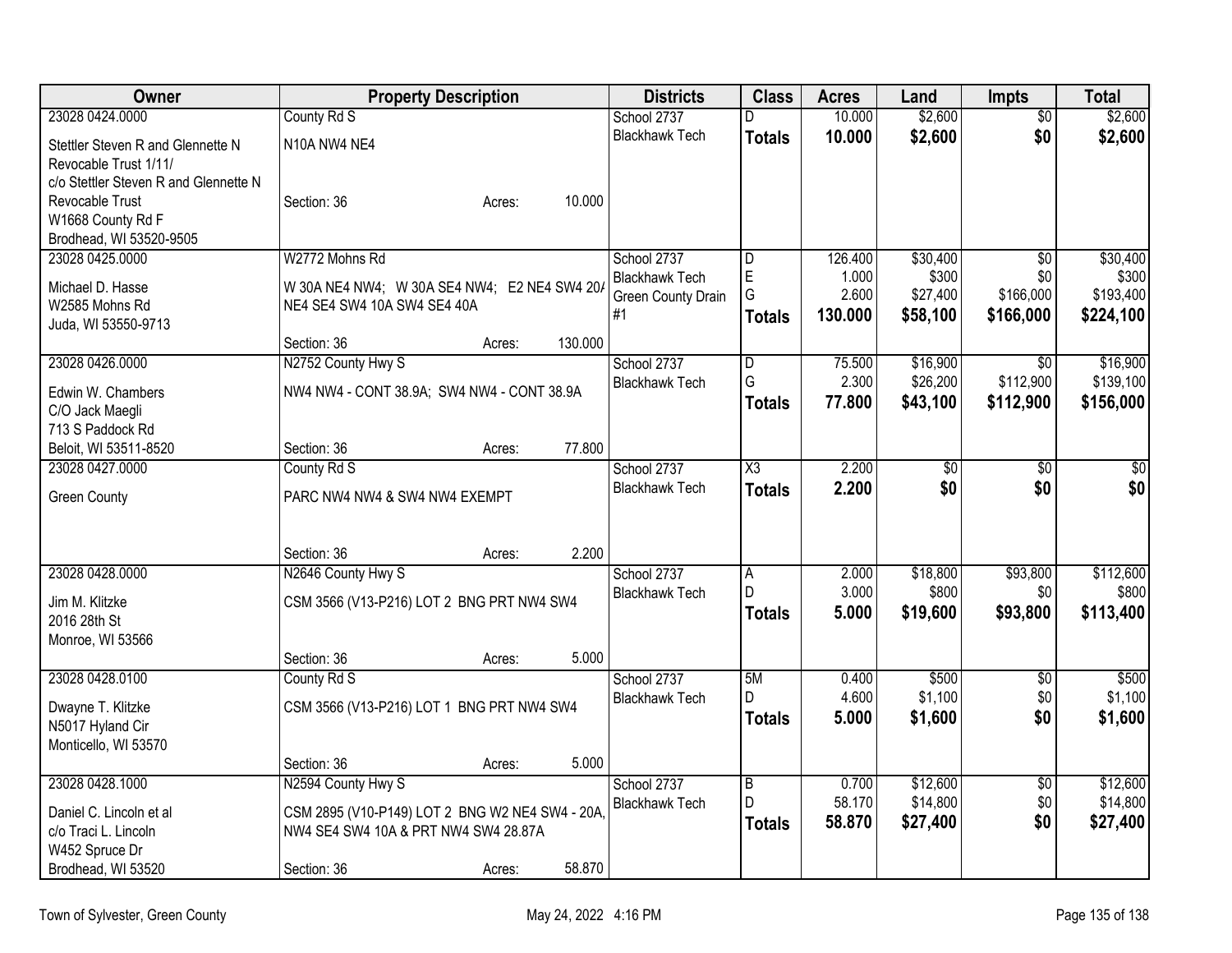| <b>Owner</b>                                     | <b>Property Description</b>                     | <b>Districts</b> | <b>Class</b> | <b>Acres</b>                         | Land            | <b>Impts</b> | <b>Total</b>    |                 |                 |
|--------------------------------------------------|-------------------------------------------------|------------------|--------------|--------------------------------------|-----------------|--------------|-----------------|-----------------|-----------------|
| 23028 0429.0000                                  | W2899 Mohns Rd                                  |                  |              | School 2737                          |                 | 0.500        | \$6,000         | \$29,300        | \$35,300        |
| Valli Brauer                                     | CSM 981 (V3-P160) LOT 1 BNG PRT NW4 SW4         |                  |              | <b>Blackhawk Tech</b>                | <b>Totals</b>   | 0.500        | \$6,000         | \$29,300        | \$35,300        |
| N5870 County Rd E                                |                                                 |                  |              |                                      |                 |              |                 |                 |                 |
| Albany, WI 53502                                 |                                                 |                  |              |                                      |                 |              |                 |                 |                 |
|                                                  | Section: 36                                     | Acres:           | 0.500        |                                      |                 |              |                 |                 |                 |
| 23028 0430.0000                                  | County Rd S                                     |                  |              | School 2737                          | X3              | 0.630        | \$0             | \$0             | \$0             |
| <b>Green County</b>                              | PARC NW4 SW4 EXEMPT                             |                  |              | <b>Blackhawk Tech</b>                | <b>Totals</b>   | 0.630        | \$0             | \$0             | \$0             |
|                                                  |                                                 |                  |              |                                      |                 |              |                 |                 |                 |
|                                                  |                                                 |                  |              |                                      |                 |              |                 |                 |                 |
|                                                  | Section: 36                                     | Acres:           | 0.630        |                                      |                 |              |                 |                 |                 |
| 23028 0431.0000                                  | County Rd S                                     |                  |              | School 2737<br><b>Blackhawk Tech</b> | D               | 30.796       | \$7,000         | \$0             | \$7,000         |
| Daniel C. Lincoln et al                          | SW4 SW4 EXC CEMETERY, CSM 269, 297, 270, 308    |                  |              |                                      | <b>Totals</b>   | 30.796       | \$7,000         | \$0             | \$7,000         |
| c/o Traci L. Lincoln                             | CONT 20.48A; S2 SE4 SW4 EXC COM S 1/4 COR N     |                  |              |                                      |                 |              |                 |                 |                 |
| W452 Spruce Dr                                   | 660.26 FT N89*W 598.56 FT POB N89*W 721.19 FT S |                  |              |                                      |                 |              |                 |                 |                 |
| Brodhead, WI 53520                               | Section: 36                                     | Acres:           | 30.796       |                                      |                 |              |                 |                 |                 |
| 23028 0431.0100                                  | County Rd S                                     |                  |              | School 2737                          | $\overline{X4}$ | 8.684        | $\overline{50}$ | \$0             | $\overline{30}$ |
| Juda Sanitary District                           | PRT SE4 SW4 COM S 1/4 COR N 660.26 FT N89*W     |                  |              | <b>Blackhawk Tech</b>                | <b>Totals</b>   | 8.684        | \$0             | \$0             | \$0             |
| N/A                                              | 598.56 FT POB N89*W 721.19 FT S 604 FT S89*E    |                  |              |                                      |                 |              |                 |                 |                 |
| Juda, WI 53550                                   | 721.19 FT N 604 FT POB ALSO 40 FT BY 92.41 FT   |                  |              |                                      |                 |              |                 |                 |                 |
|                                                  | Section: 36                                     | Acres:           | 8.684        |                                      |                 |              |                 |                 |                 |
| 23028 0431.1000                                  | N2568 County Hwy S                              |                  |              | School 2737                          | $\overline{A}$  | 2.340        | \$23,400        | \$150,400       | \$173,800       |
| Wunschel Bob L and Nancy E Family                | CSM 308 (V1-P317) LOT 1 CONT 3.34A (REPLACES    |                  |              | <b>Blackhawk Tech</b>                | D               | 3.000        | \$800           | \$0             | \$800           |
| <b>Trust Dated 12/17/200</b>                     | CSM 299 V1-P307)CSM 269 (V1-P276) LOT 1 CONT    |                  |              |                                      | <b>Totals</b>   | 5.340        | \$24,200        | \$150,400       | \$174,600       |
| c/o Wunschel Bob L and Nancy E Family 2A SW4 SW4 |                                                 |                  |              |                                      |                 |              |                 |                 |                 |
| Trust                                            | Section: 36                                     | Acres:           | 5.340        |                                      |                 |              |                 |                 |                 |
| N2568 County Rd S                                |                                                 |                  |              |                                      |                 |              |                 |                 |                 |
| Juda, WI 53550-9714                              |                                                 |                  |              |                                      |                 |              |                 |                 |                 |
| 23028 0431.2000                                  | County Rd S                                     |                  |              | School 2737<br><b>Blackhawk Tech</b> | $\overline{X5}$ | 1.000        | $\sqrt{6}$      | $\overline{50}$ | $\frac{1}{30}$  |
| Mt Vernon Cemetery                               | SECTION 36 CSM 297 (V1-P305) LOT 1 CONT 1A SE4  |                  |              |                                      | <b>Totals</b>   | 1.000        | \$0             | \$0             | \$0             |
|                                                  | SW4<br><b>EXEMPT</b>                            |                  |              |                                      |                 |              |                 |                 |                 |
|                                                  |                                                 |                  |              |                                      |                 |              |                 |                 |                 |
|                                                  | Section: 36                                     | Acres:           | 1.000        |                                      |                 |              |                 |                 |                 |
| 23028 0431.3000                                  |                                                 |                  |              | School 2737                          | A               | 0.360        | \$1,100         | $\overline{50}$ | \$1,100         |
| <b>Brian Hanson</b>                              | CSM 308 (V1-P317) LOT 2 BNG PRT SW4 SW4         |                  |              | <b>Blackhawk Tech</b>                | <b>Totals</b>   | 0.360        | \$1,100         | \$0             | \$1,100         |
| Dawn Hanson                                      | (REPLACES CSM 299 V1-P307)                      |                  |              |                                      |                 |              |                 |                 |                 |
| N2590 County Rd S                                |                                                 |                  |              |                                      |                 |              |                 |                 |                 |
| Juda, WI 53550                                   | Section: 36                                     | Acres:           | 0.360        |                                      |                 |              |                 |                 |                 |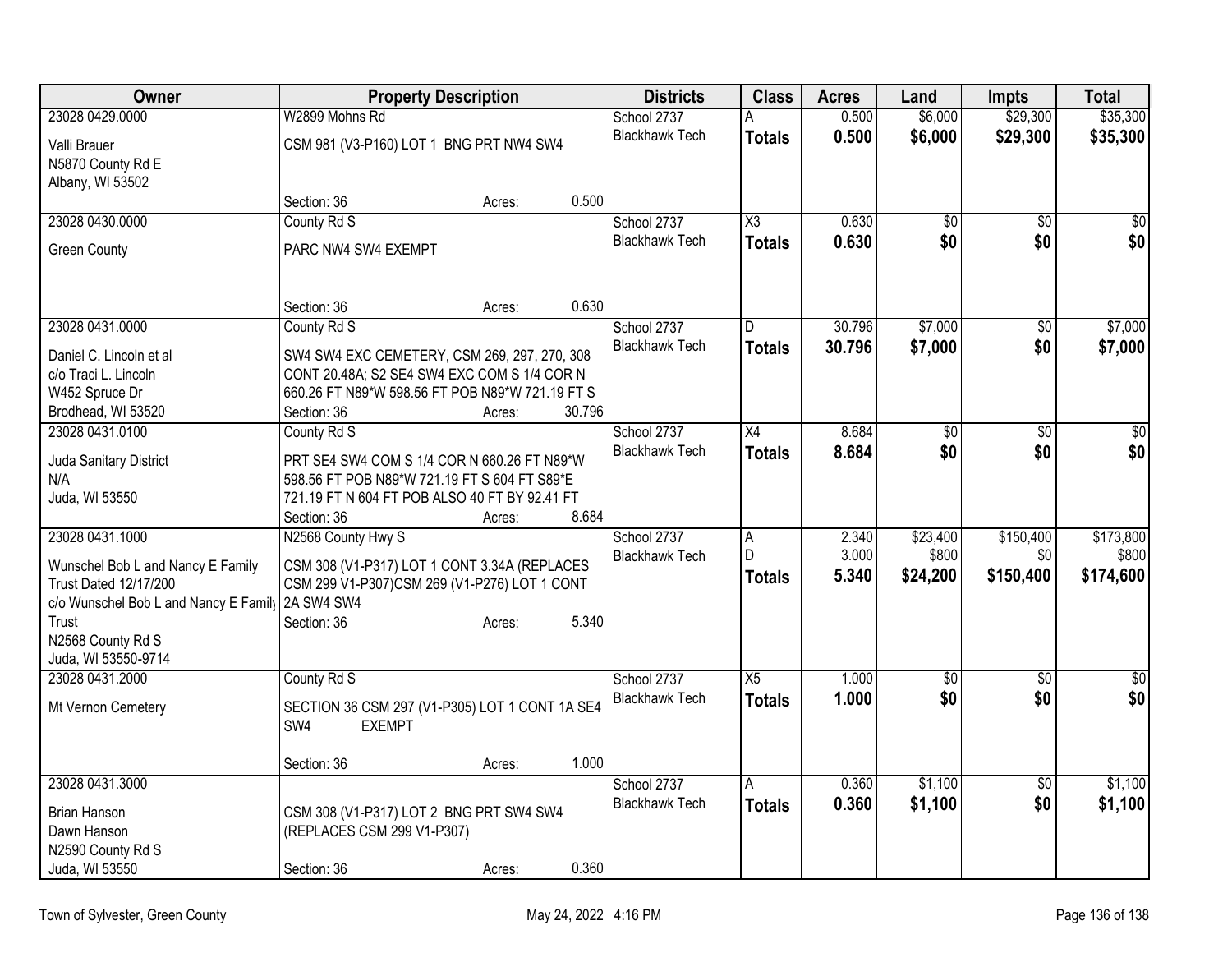| Owner                                                                                               | <b>Property Description</b>                                                                                                                                                                 | <b>Districts</b>                                                           | <b>Class</b>         | <b>Acres</b>     | Land                 | <b>Impts</b>           | <b>Total</b>           |
|-----------------------------------------------------------------------------------------------------|---------------------------------------------------------------------------------------------------------------------------------------------------------------------------------------------|----------------------------------------------------------------------------|----------------------|------------------|----------------------|------------------------|------------------------|
| 23028 0431.4000                                                                                     |                                                                                                                                                                                             | School 2737                                                                | A                    | 10.630           | \$48,400             | $\overline{50}$        | \$48,400               |
| Daniel C. Lincoln et al<br>c/o Traci L. Lincoln<br>W452 Spruce Dr                                   | CSM 270 (V1-P277) LOT 1; CSM 294 (V1-P302) LOT 1<br>CONT .38A PRT SW4 SW4                                                                                                                   | <b>Blackhawk Tech</b>                                                      | <b>Totals</b>        | 10.630           | \$48,400             | \$0                    | \$48,400               |
| Brodhead, WI 53520                                                                                  | Section: 36<br>Acres:                                                                                                                                                                       | 10.630                                                                     |                      |                  |                      |                        |                        |
| 23028 0432.0000<br>Brian E. Hanson et al<br>c/o Brian Hanson<br>N2590 County Rd S<br>Juda, WI 53550 | N2590 County Hwy S<br>PRT SW4 SW4, COM SW COR SD SEC TH N2*W<br>1276.68 FT TH N87*E 21.4 FT POB TH N87*E 208.71<br>FT TH S1*E 208.71 FT TH S87*W 208.71 FT TH N1*W<br>Section: 36<br>Acres: | School 2737<br><b>Blackhawk Tech</b><br>1.000                              | A<br><b>Totals</b>   | 1.000<br>1.000   | \$15,300<br>\$15,300 | \$137,300<br>\$137,300 | \$152,600<br>\$152,600 |
| 23028 0433.0000                                                                                     | County Rd S                                                                                                                                                                                 | School 2737                                                                | X5                   | 2.190            | $\sqrt{50}$          | $\sqrt{6}$             | $\sqrt{50}$            |
| Mt Vernon Cemetery                                                                                  | SECTION 36 PRT SW4 SW4 COM SW COR E 314 FT N<br>304 FT W 314 FT S 304 FT POB 2.19A EXEMPT                                                                                                   | <b>Blackhawk Tech</b>                                                      | <b>Totals</b>        | 2.190            | \$0                  | \$0                    | \$0                    |
|                                                                                                     | Section: 36<br>Acres:                                                                                                                                                                       | 2.190                                                                      |                      |                  |                      |                        |                        |
| 23028 0434.0000<br>James C. Lewis<br>W2501 Mohns Rd<br>Juda, WI 53550                               | Mohns Rd<br>S 7/8 OF E1/2 SE4 EXC PRT LOT 1 CSM 1528 & EXC<br>PRT LOT 1 CSM 3124 - 42.74A ALSO 8.5A OF E END<br>10A OF N END E1/2 SE4 - 8.50A<br>Section: 36<br>Acres:                      | School 2737<br><b>Blackhawk Tech</b><br>Green County Drain<br>#1<br>51.240 | ID.<br><b>Totals</b> | 51.240<br>51.240 | \$11,200<br>\$11,200 | $\sqrt[6]{3}$<br>\$0   | \$11,200<br>\$11,200   |
| 23028 0434.1000<br>Darren L. Roth<br>Katherine M. Roth<br>N2557 Bagley Rd<br>Juda, WI 53550         | <b>Bagley Rd</b><br>CSM 1528 (V5-P22) PRT LOT 1 BNG PRT SE4 SE4<br>Section: 36<br>Acres:                                                                                                    | School 2737<br><b>Blackhawk Tech</b><br>Green County Drain<br>#1<br>14.060 | l D<br><b>Totals</b> | 14.060<br>14.060 | \$4,000<br>\$4,000   | $\sqrt[6]{30}$<br>\$0  | \$4,000<br>\$4,000     |